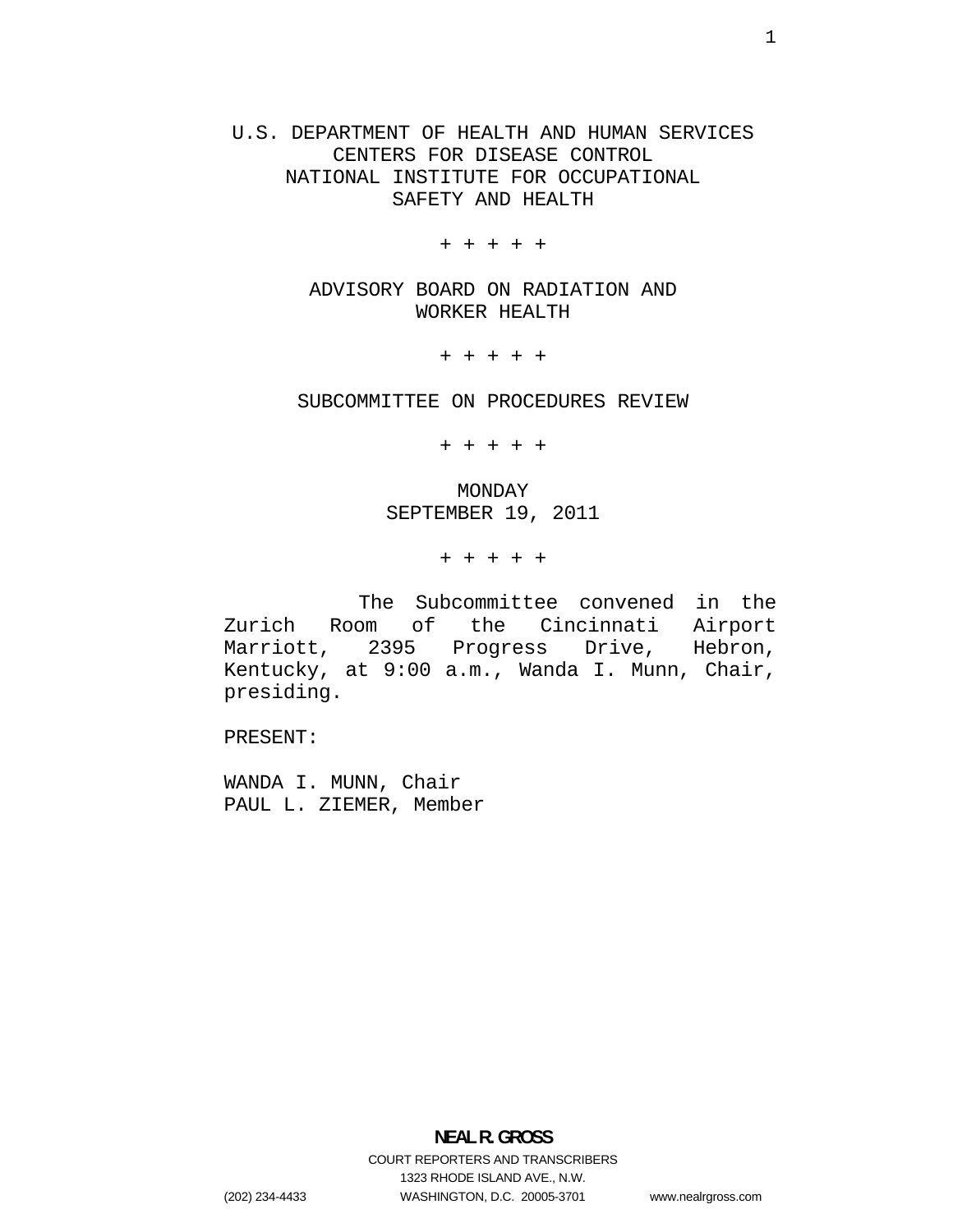ALSO PRESENT:

TED KATZ, Designated Federal Official ISAF AL-NABULSI, DOE\* ROBERT ANIGSTEIN, SC&A\* ELIZABETH BRACKETT, ORAU Team\* STU HINNEFELD, DCAS JENNY LIN, HHS\* STEPHEN MARSCHKE, SC&A JOHN MAURO, SC&A MUTTY SHARFI, ORAU Team\* SCOTT SIEBERT, ORAU Team\* ELYSE THOMAS, ORAU Team\* BRANT ULSH, DCAS

\*Participating via telephone

## **NEAL R. GROSS**  COURT REPORTERS AND TRANSCRIBERS 1323 RHODE ISLAND AVE., N.W. (202) 234-4433 WASHINGTON, D.C. 20005-3701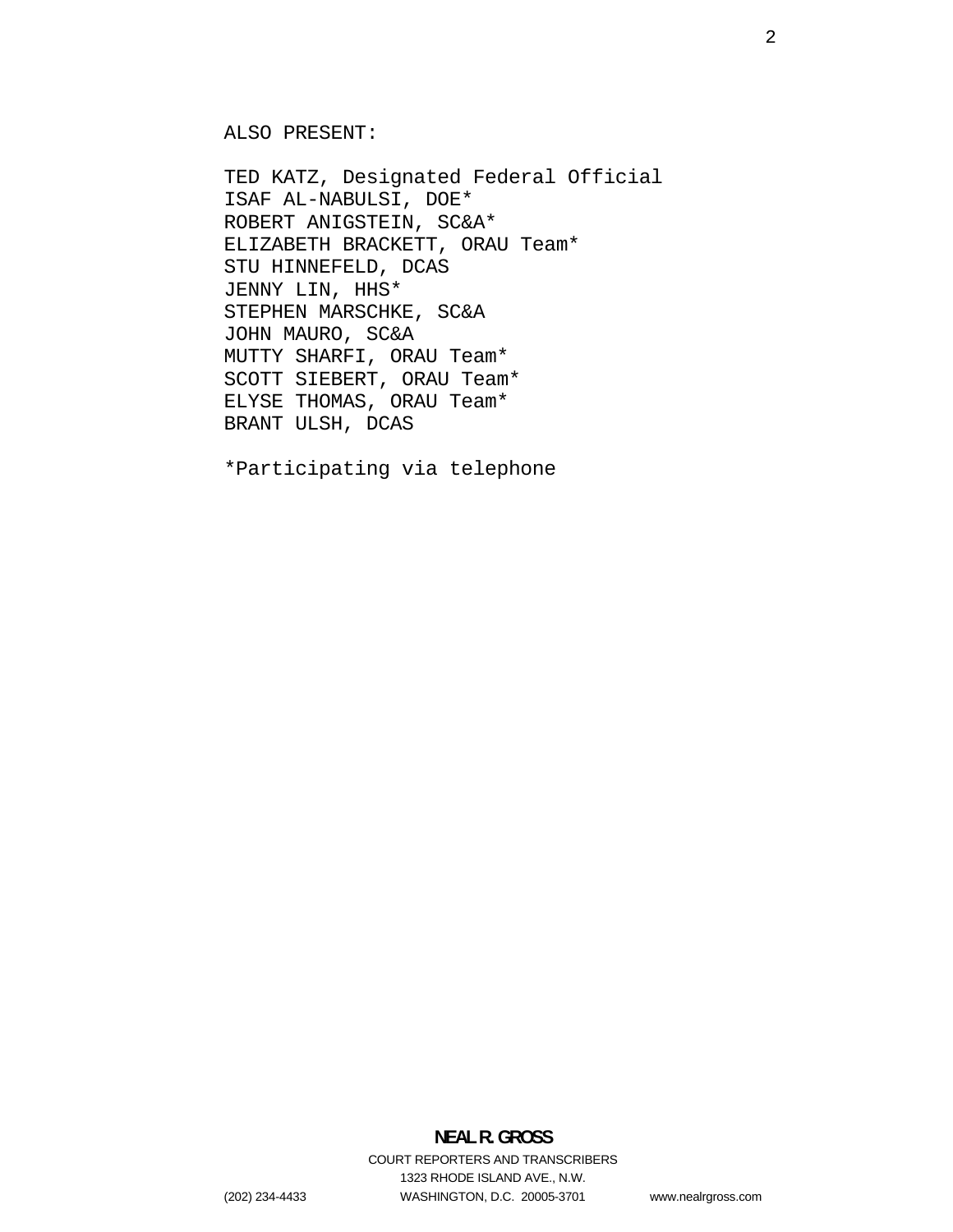## C-O-N-T-E-N-T-S

| Welcome/Roll Call/Introductions 4                                                                                         |
|---------------------------------------------------------------------------------------------------------------------------|
| Database Questions & Comments5                                                                                            |
|                                                                                                                           |
|                                                                                                                           |
| Review of OTIB-2 Open Items122                                                                                            |
| TIB-0010 Review144                                                                                                        |
| Carry-Over Items:<br>OTIB-21-04151<br>$TIB-013 \ldots \ldots \ldots \ldots \ldots \ldots \ldots \ldots \ldots \ldots 157$ |
| OTIB-52 Rev. 1178                                                                                                         |
| Overarching Issues191                                                                                                     |
| Unresolved Action Items203                                                                                                |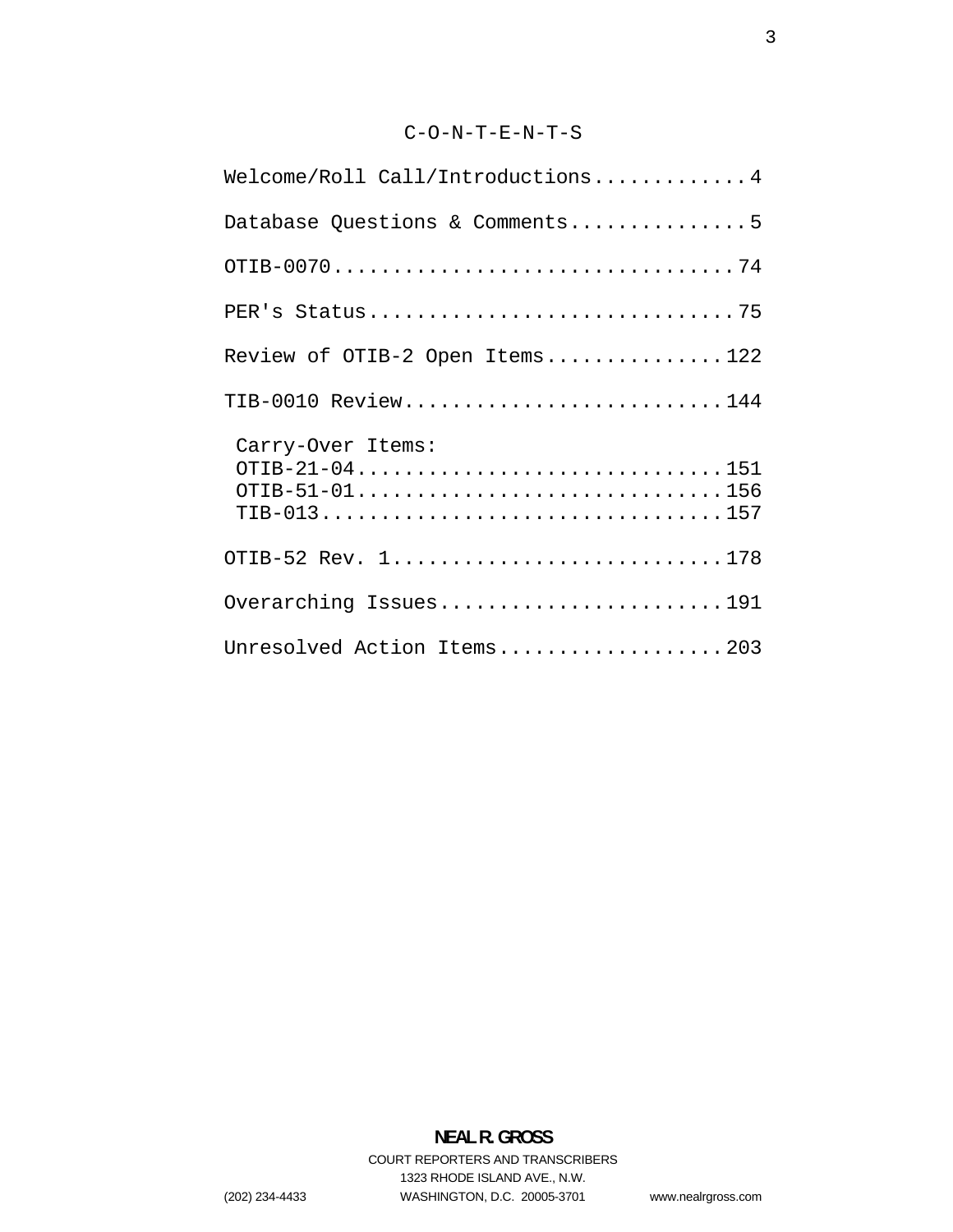<span id="page-3-0"></span>P-R-O-C-E-E-D-I-N-G-S 9:00 a.m. MR. KATZ: We have an agenda. It should be on the web, under the Board webpage, and Wanda, it's your agenda. Take it away. CHAIR MUNN: Thank you. I think we've all been spending a little time trying to get more up to speed and a little more familiar with our new database, which I understand, we're supposed to call an application, but which I'll probably continue to call a database. On our CDC Board review system, we had hoped this time, to be able to provide a summary, as we had done with our former database that we used, because it gives us all a better feel for what our totals are, and what progress we've made in recent time. But I have been unable to do so, and I believe Steve has been unable to do so, also.

**NEAL R. GROSS** 

COURT REPORTERS AND TRANSCRIBERS 1323 RHODE ISLAND AVE., N.W. (202) 234-4433 WASHINGTON, D.C. 20005-3701 www.nealrgross.com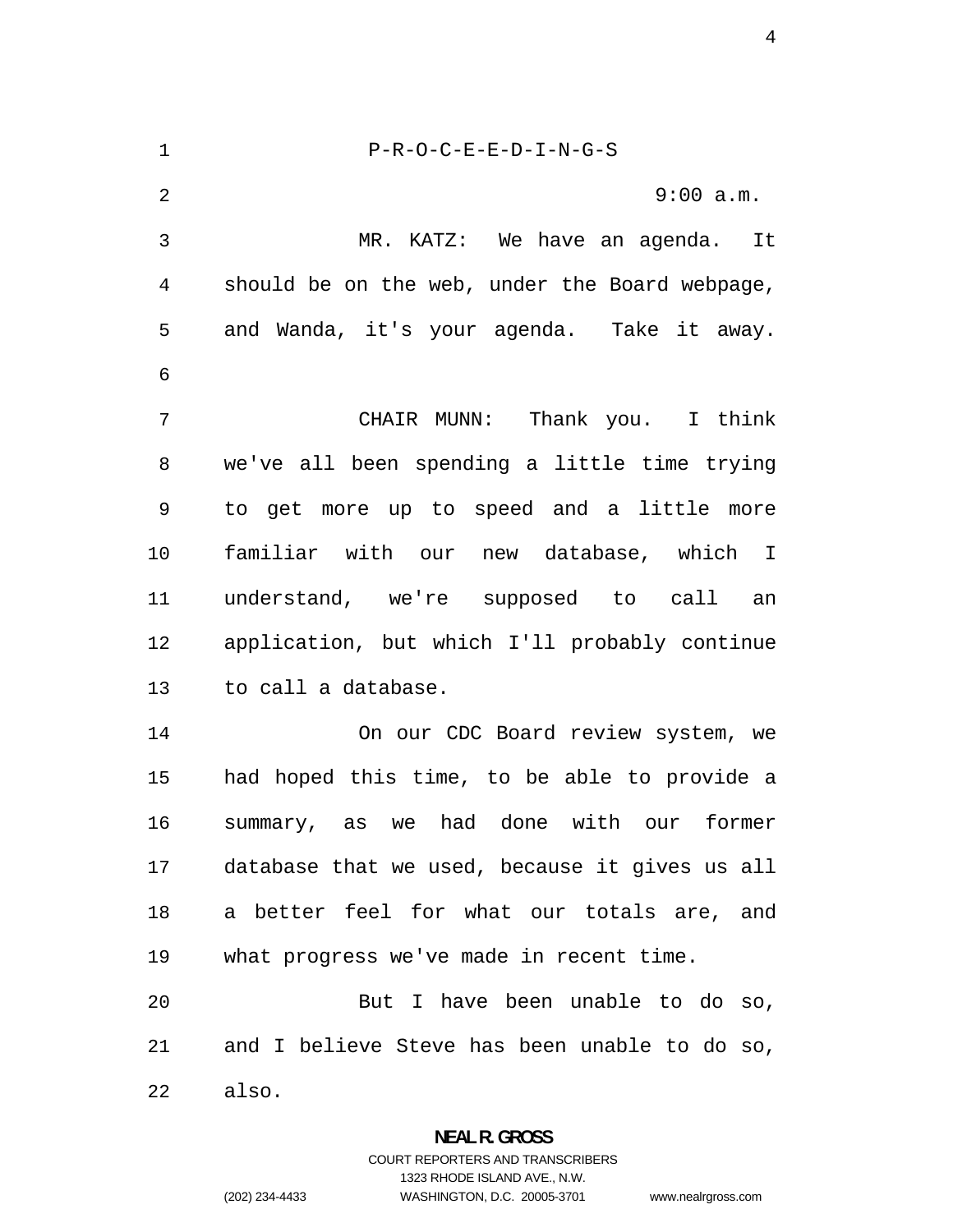<span id="page-4-0"></span>There are -- that's one of the things that we've asked for, that apparently, has not yet been incorporated into the background programming, what we are now calling the Board review system.

Steve, is there anything you want to say to us about where we are and what we can expect, what we have outstanding that we anticipate is going to be done, hopefully, the next time we meet?

MR. MARSCHKE: Yes, what I'd like to do is -- I sent an email to Wanda on Saturday, the earlier part of the evening, and I think there was identified in here about five things, which we identified, we would like the Board review system to do, that currently, it's not capable of doing.

One of them is the old -- the first one is the old summary table that Wanda has been talking about. We would like to be able to generate that old summary table.

I have -- I can probably get you a

**NEAL R. GROSS**  COURT REPORTERS AND TRANSCRIBERS

1323 RHODE ISLAND AVE., N.W.

www.nealrgross.com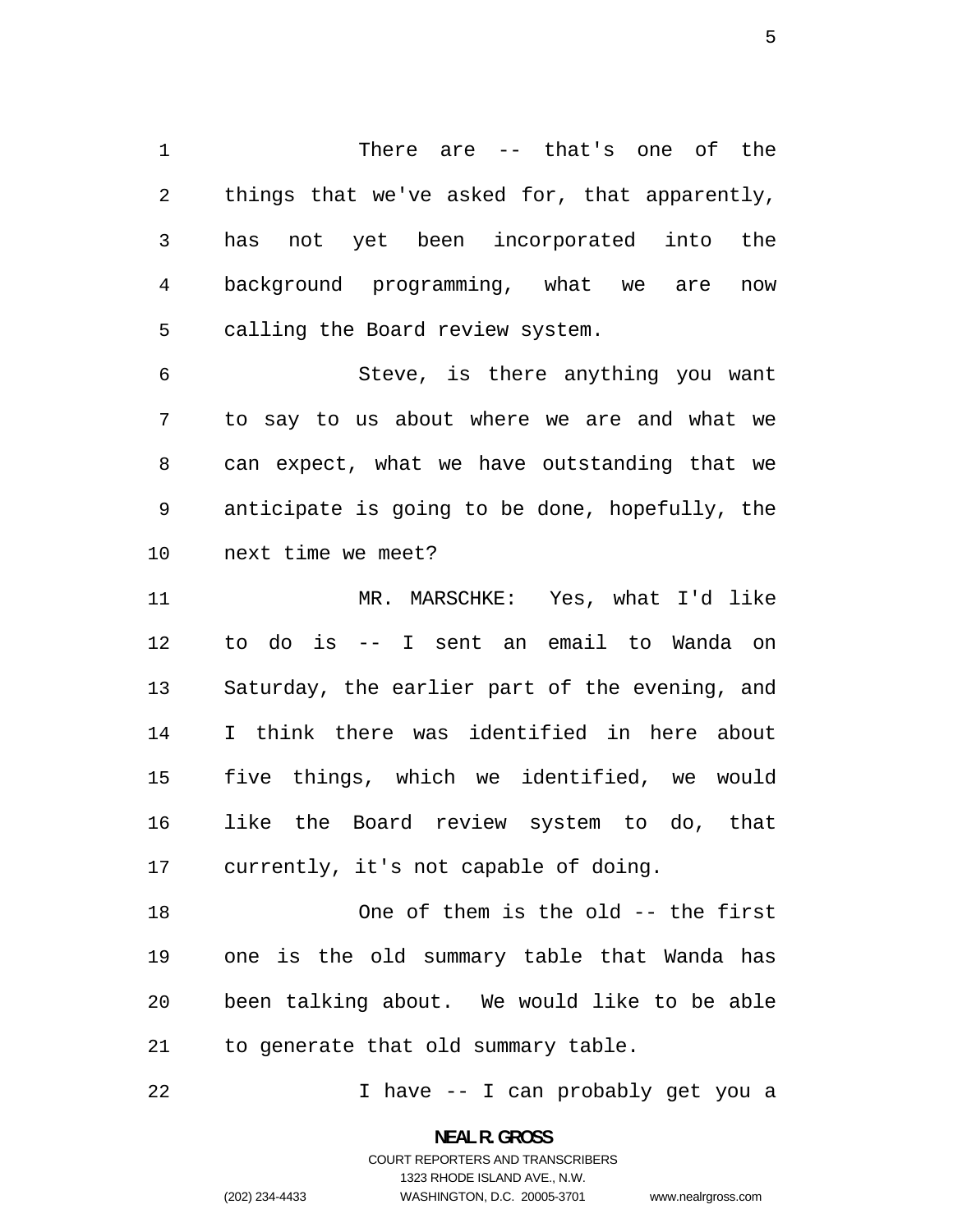copy of what it looks like, if you need it, but I think we've talked about it quite a few times in the past, and --

CHAIR MUNN: I don't think that's necessary. I think most of us remember what it looked like. It was just a very handy thing to have --

8 MR. MARSCHKE: Exactly.

CHAIR MUNN: -- at the beginning of each meeting.

MR. MARSCHKE: There is a couple of other things. I can just read these off and then maybe, go back to the Board review system, itself, and we can give examples of what I'm talking about here.

The second one was what was called the SC&A findings report, that -- at one time, was working on the Board review system, and now, it doesn't seem to be working. So, it may be nice to get that back.

Then the third thing is, I don't know of any way to save the history to either

> **NEAL R. GROSS**  COURT REPORTERS AND TRANSCRIBERS

> > 1323 RHODE ISLAND AVE., N.W.

www.nealrgross.com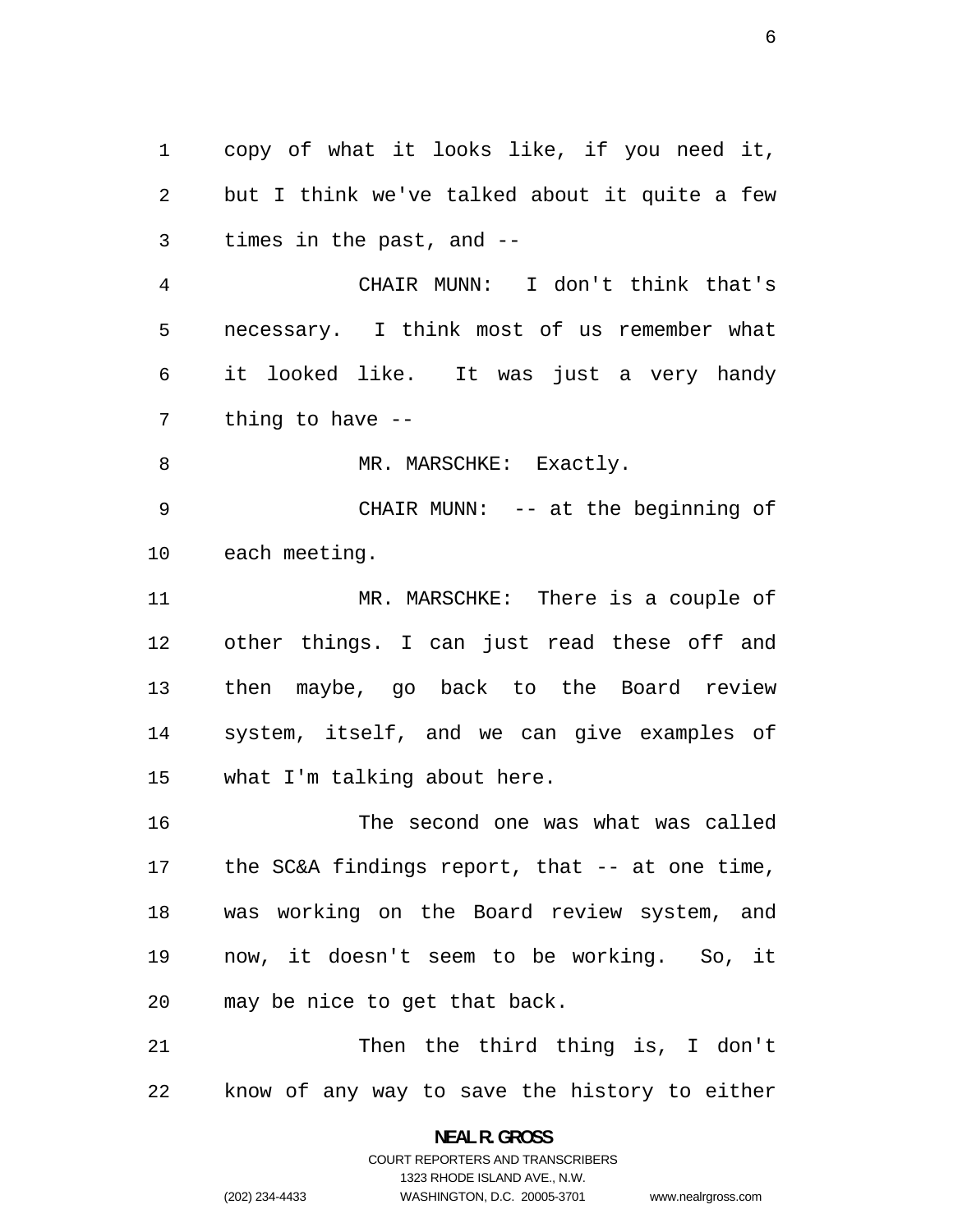a PDF file or to make a hard copy, so that we can, you know, send it to someone who doesn't use the Board review system, but maybe they are reviewing a procedure for us, or something like that. So, we found that very handy to have.

7 A couple of other nagging problems was the photo-active findings column. If you look at the main screen, there is a column called 'photo-active findings'.

I think we have to talk about that amongst ourselves and see what we want to put in there. Right now, it doesn't seem to be giving correct results, or current results.

15 The last thing I --

CHAIR MUNN: Do you want to expand on that a little?

18 MR. MARSCHKE: Okay.

CHAIR MUNN: What do you think it is giving us?

MR. MARSCHKE: Well, I don't know

what it's giving us.

## **NEAL R. GROSS**  COURT REPORTERS AND TRANSCRIBERS 1323 RHODE ISLAND AVE., N.W. (202) 234-4433 WASHINGTON, D.C. 20005-3701 www.nealrgross.com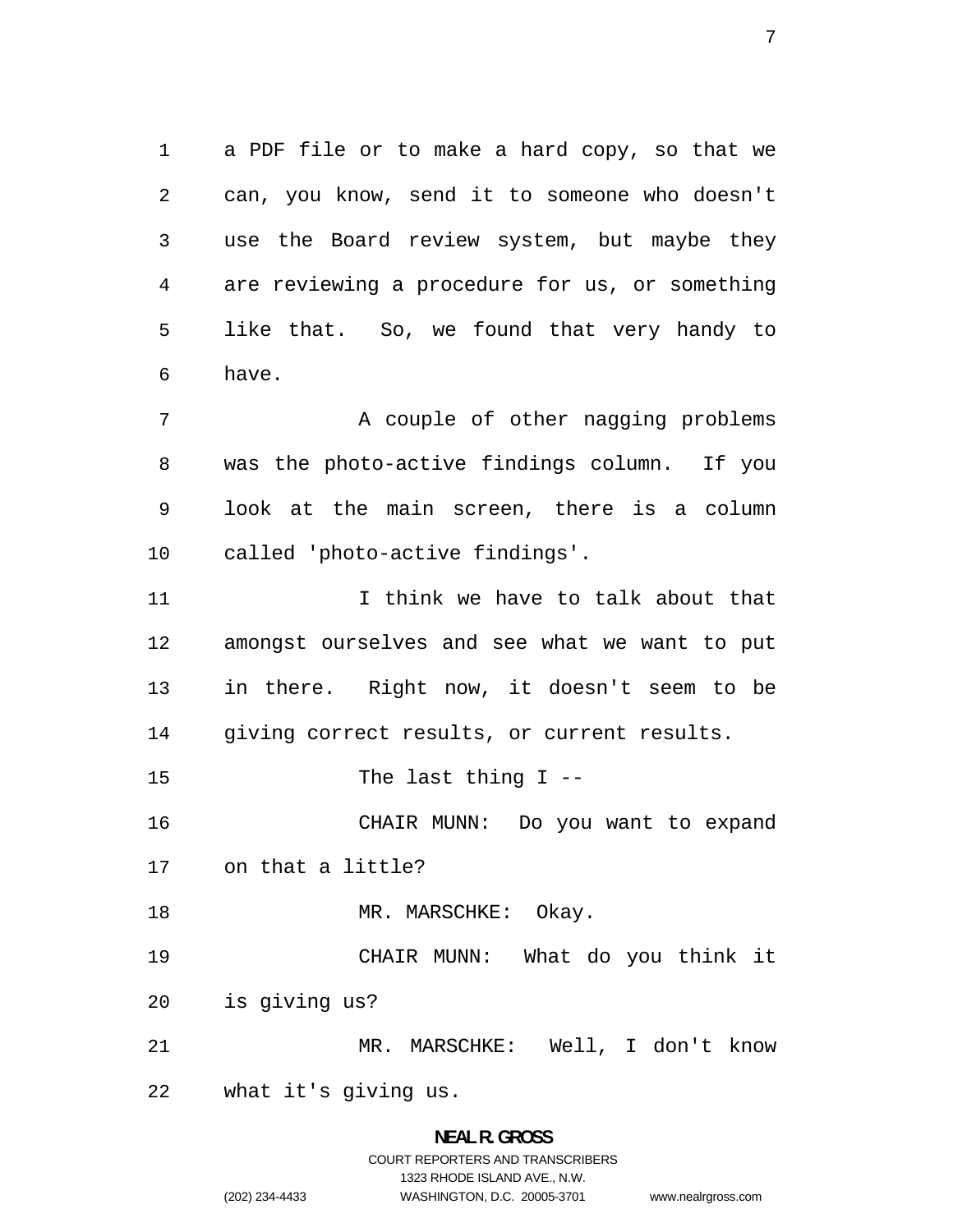DR. ULSH: Actually, I can tell you. CHAIR MUNN: Okay. DR. ULSH: It has to do with the definition that we want to use for a number of active findings versus total findings. CHAIR MUNN: Right. DR. ULSH: In my mind, the active findings is total minus closed. CHAIR MUNN: Correct. 11 DR. ULSH: But then you have to determine, what about in abeyance? Is that an active -- a finding that's in abeyance, is that an active finding or not? CHAIR MUNN: It's not active for us, in terms of actionable item for us. But it isn't completely closed, as long as the new document, which changes it, has not come out. DR. ULSH: I agree, but do you want in abeyance findings to come up when you click on the total active findings? (Simultaneous speaking.)

> **NEAL R. GROSS**  COURT REPORTERS AND TRANSCRIBERS 1323 RHODE ISLAND AVE., N.W. (202) 234-4433 WASHINGTON, D.C. 20005-3701 www.nealrgross.com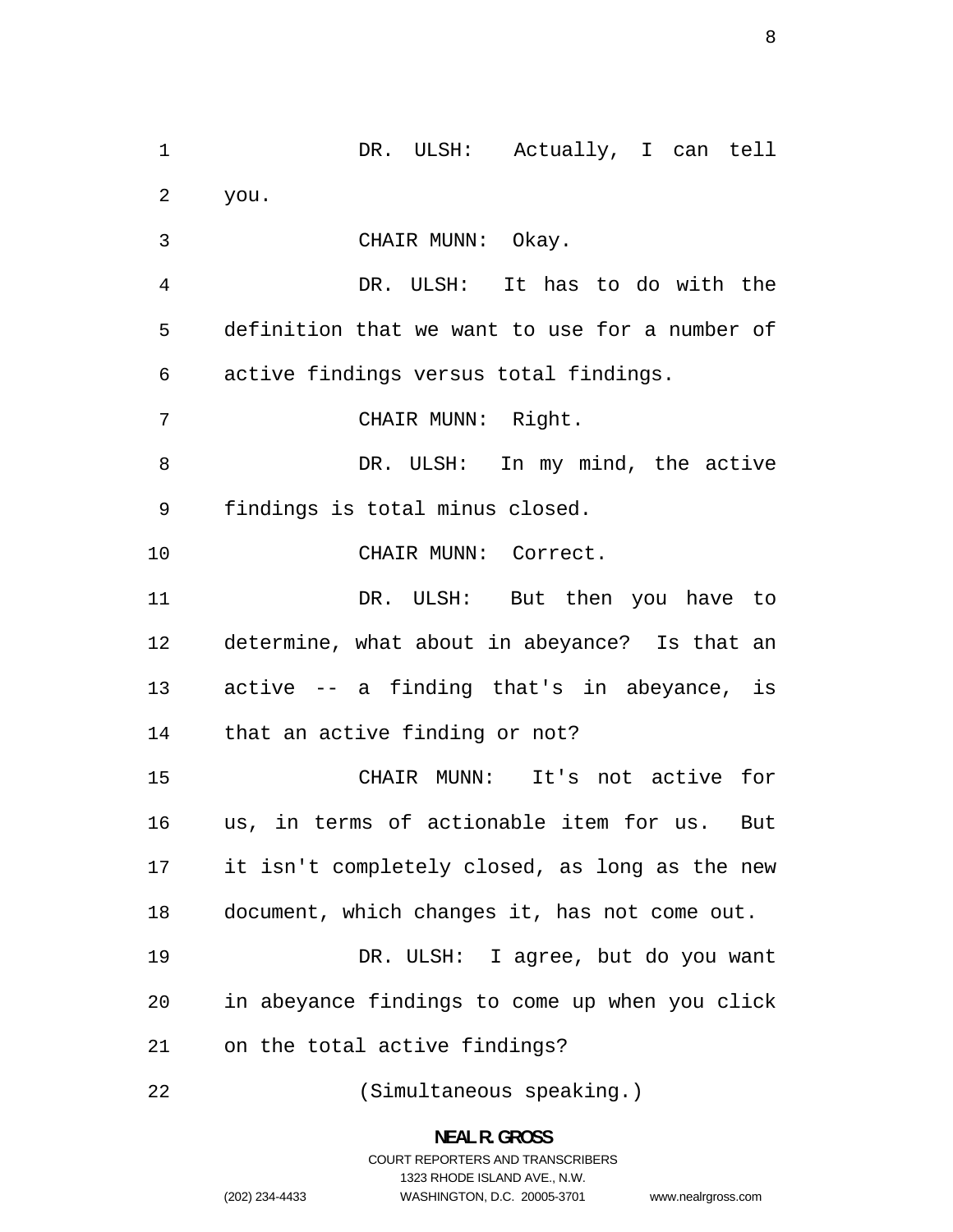MR. MARSCHKE: There is two problems here. This is a bigger problem, here.

First off, let's get rid of the first problem. The first problem is, let's go get this first document, OTIB-54. It shows a total number of findings of being 26. The total active findings of being 26.

CHAIR MUNN: Now, hold on, where did you go to get OTIB-54?

MR. MARSCHKE: I did a sort on total number of active -- or total number of findings, or total number of active findings, whichever one you want, and I sorted it on that.

So, basically, OTIB-54 is now here, up here at the top of my screen.

CHAIR MUNN: Okay, well, I'm not going to do that sort, but I'd like to get that up on my screen, and everybody else's screen.

MR. MARSCHKE: If I click on OTIB-

**NEAL R. GROSS**  COURT REPORTERS AND TRANSCRIBERS

1323 RHODE ISLAND AVE., N.W.

www.nealrgross.com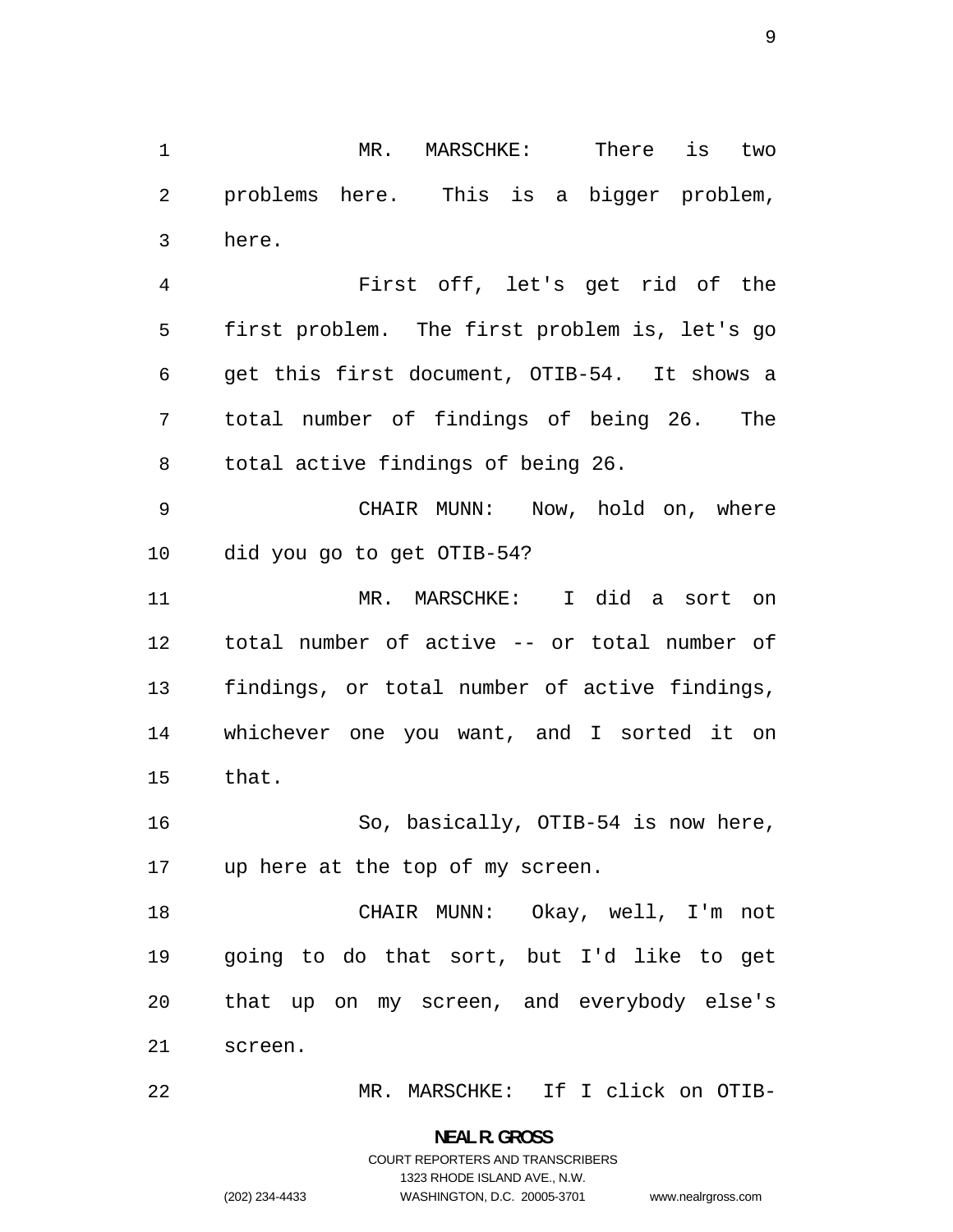54, and we come into the details, we can see basically --

MR. KATZ: Closed findings. MR. MARSCHKE: -- a lot of closed findings, a lot of findings in abeyance. So, the column is not summing correctly. Regardless of what it's summing, it's not summing it correctly. If it's just summing total minus closed, it's not doing that. So, that is the first thing that needs to be fixed, and then like Brant says, then we need to define what do we mean by active, and I guess I kind of disagree. 15 15 I think we should basically have  $-$ active should be the ones which this Subcommittee is actively working on, and so,

we can use this as a tool, to then decide which procedures we want to focus on.

CHAIR MUNN: Right.

MR. MARSCHKE: And so, then I would take the total number of active findings and I

> **NEAL R. GROSS**  COURT REPORTERS AND TRANSCRIBERS 1323 RHODE ISLAND AVE., N.W. (202) 234-4433 WASHINGTON, D.C. 20005-3701

www.nealrgross.com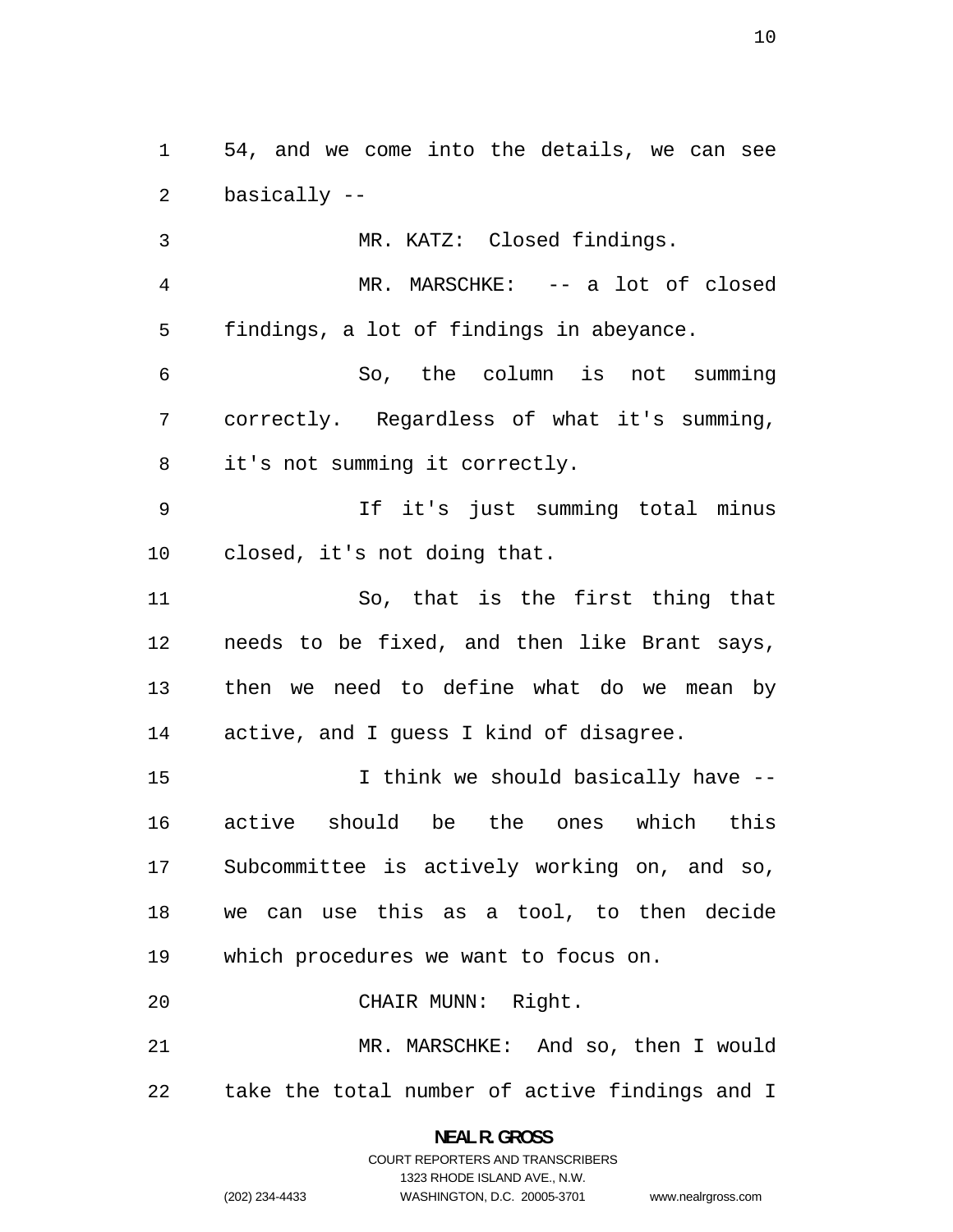would subtract out closed. I would subtract out in abeyance. I might even also subtract out transferred. CHAIR MUNN: Yes. MR. MARSCHKE: Or maybe even addressed in some other findings. So, you know, but it's -- and that would give us the total number of findings, which we are actively searching for agreement on. DR. MAURO: Steve, I've got a question. This is also this category where we've made a finding. It's in there, but it really has never been addressed by the Work Group, hasn't come up yet. 16 MR. MARSCHKE: That's an open finding. 18 DR. MAURO: That's an open finding? So, we don't -- at that -- now, would you place that in the third column? 21 MR. MARSCHKE: It's active. DR. MAURO: The active column,

> **NEAL R. GROSS**  COURT REPORTERS AND TRANSCRIBERS 1323 RHODE ISLAND AVE., N.W. (202) 234-4433 WASHINGTON, D.C. 20005-3701

www.nealrgross.com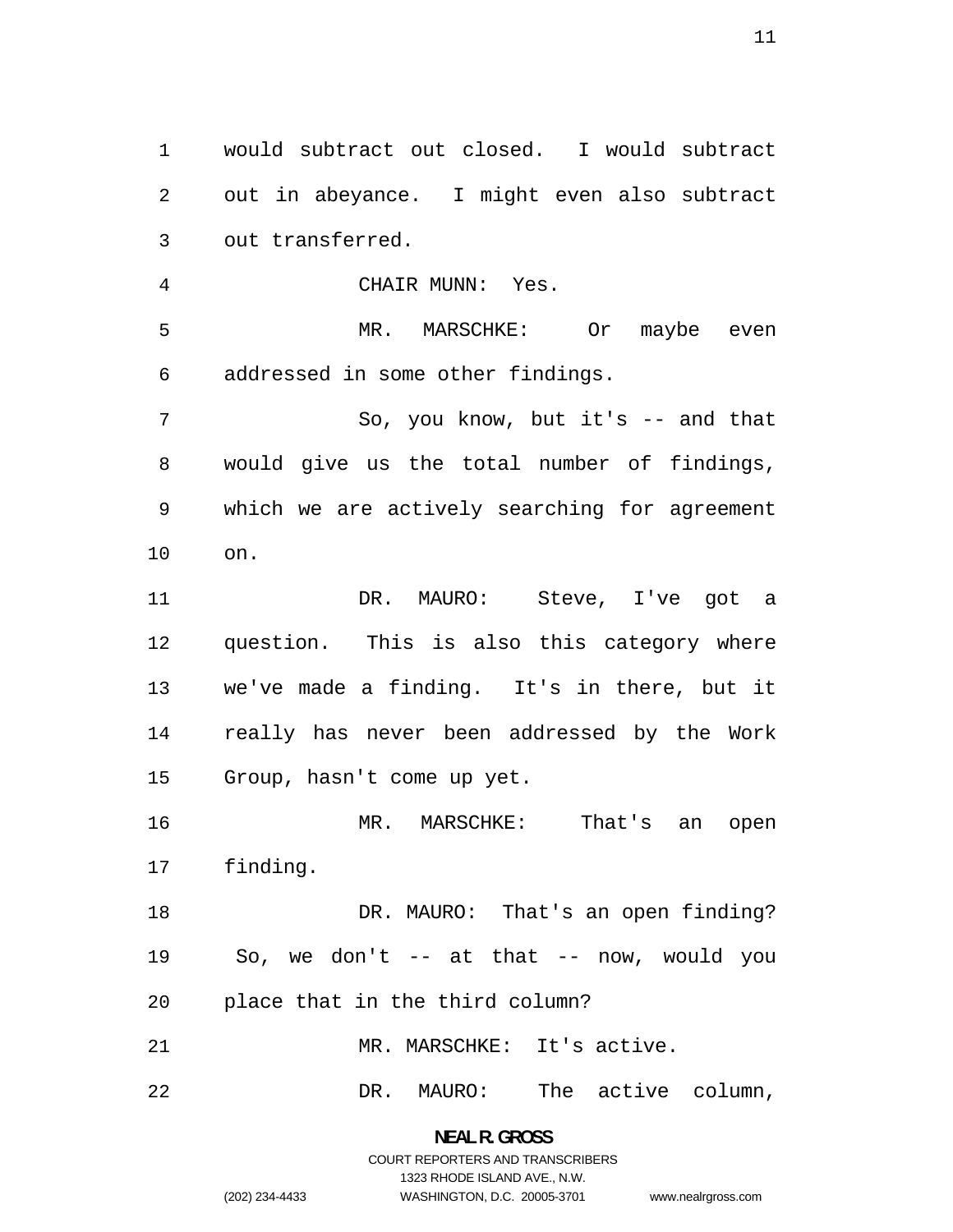because it's really not active, because we haven't done anything, but it's just a definition. MR. MARSCHKE: Well, it's active, in that we -- it's not on as active -- DR. MAURO: We knew about it, okay. Good, I just wanted to make sure, that was another sub-category. DR. ULSH: So, wait a minute. That is in or out? MR. KATZ: DR. ULSH: MR. KATZ: column. That's in. That's in? That's in the active 15 MR. MARSCHKE: So, basically --MR. HINNEFELD: Aren't we at some time, going to want to know what -- how many findings on each category? 19 CHAIR MUNN: Yes, we are. MR. HINNEFELD: Why don't we just put it on that page? Why don't we -- rather than develop a set of rules for what is active

> **NEAL R. GROSS**  COURT REPORTERS AND TRANSCRIBERS

> > 1323 RHODE ISLAND AVE., N.W.

(202) 234-4433 WASHINGTON, D.C. 20005-3701

www.nealrgross.com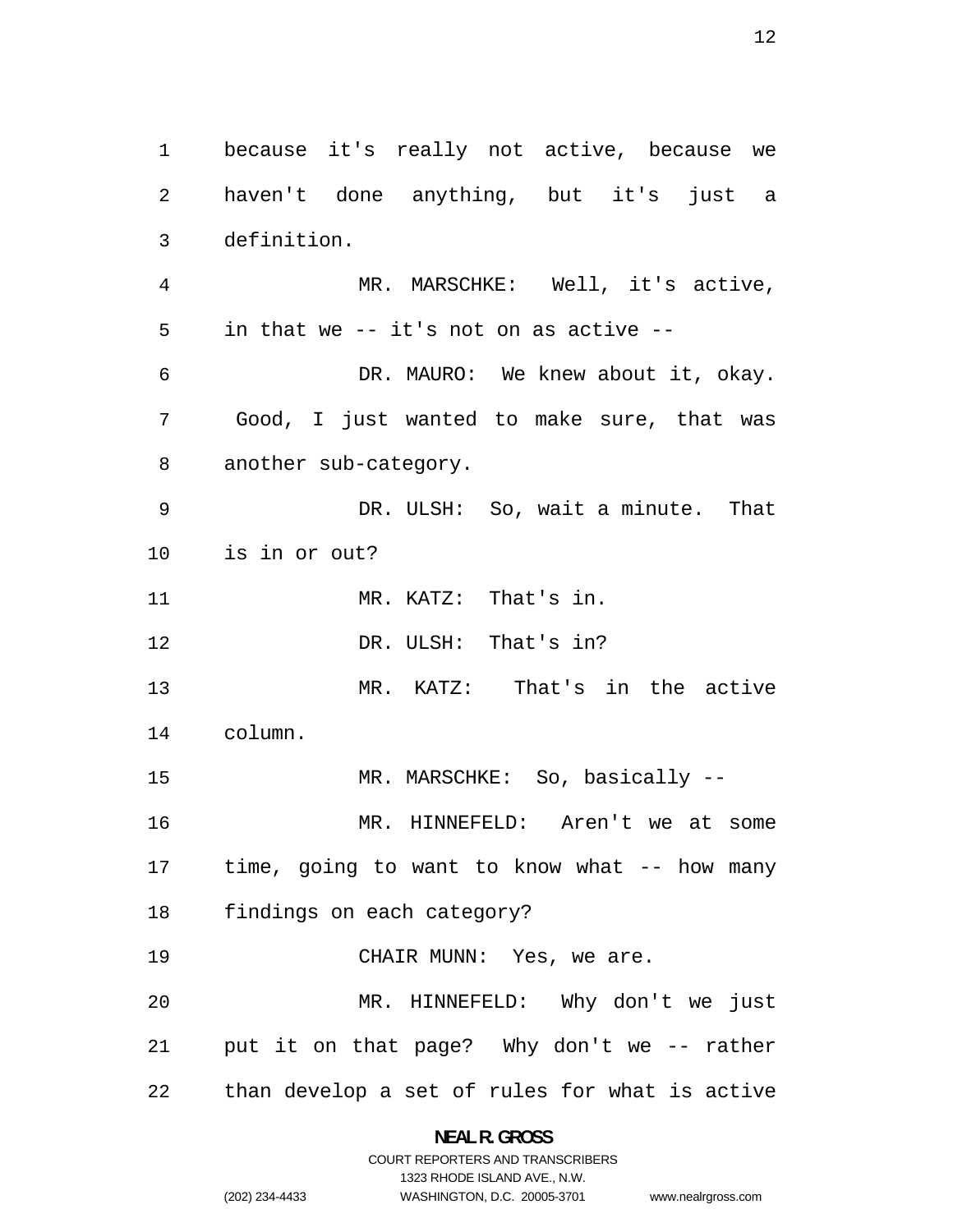and what is not active, and then, try to remember that later on, and then once you've got the active findings, pulling that up, and then you can't find the ones that we haven't even discussed yet, if they're all in the active number --

7 DR. MAURO: That is the summary table, the one that -- I mean --

MR. MARSCHKE: Well, the summary table is basically -- if you go through all 214 documents that are in here and sum those all up, that's what -- that's what we want on the summary table.

MR. HINNEFELD: So, you want essentially two different tables, here?

MR. MARSCHKE: We want -- this is not really a -- I don't consider this a table. This is basically the screen, the first screen, the home screen of the review system. And so, you know, unless you tell me a way I can print this out and summarize

this and print this out, I don't consider this

**NEAL R. GROSS**  COURT REPORTERS AND TRANSCRIBERS

1323 RHODE ISLAND AVE., N.W.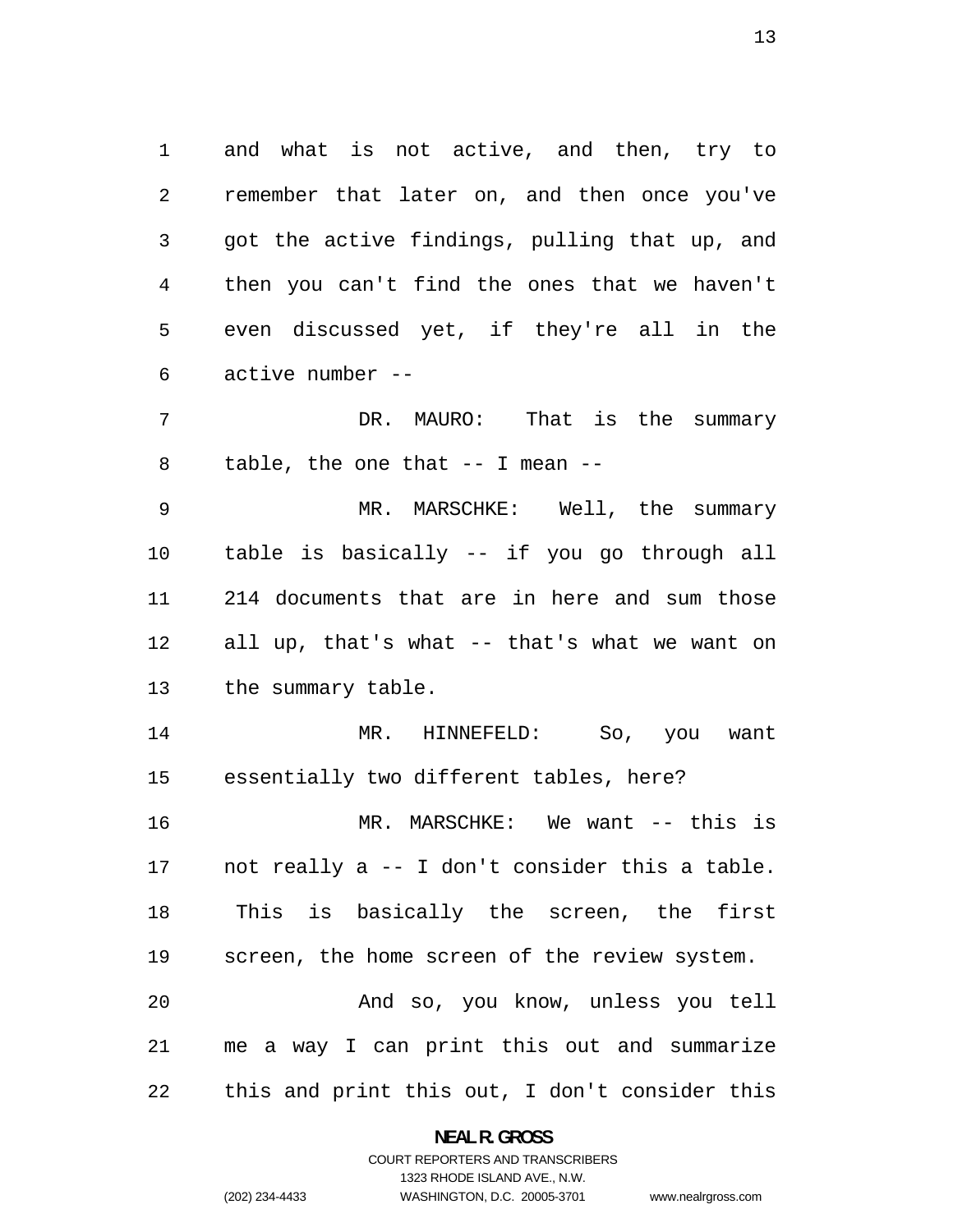really to be a table.

CHAIR MUNN: Yes. DR. MAURO: So, it's two different things we're talking about. One is, this is an open screen to help us enter the world, and decide where we want to navigate ourselves to, as opposed to the summary table, which is really a way to sort of summarize, here is where we are, unless at the end of the day, here is what we've accomplished. So, it's two different things, then. CHAIR MUNN: Correct. MR. HINNEFELD: So, do we plan to navigate from the summary table? DR. MAURO: Yes. 17 MR. HINNEFELD: No. DR. MAURO: No? Then not from the summary, from this table. MR. HINNEFELD: Then if you're going to navigate from this table, wouldn't you want to find the -- you might to find the

> **NEAL R. GROSS**  COURT REPORTERS AND TRANSCRIBERS

> > 1323 RHODE ISLAND AVE., N.W.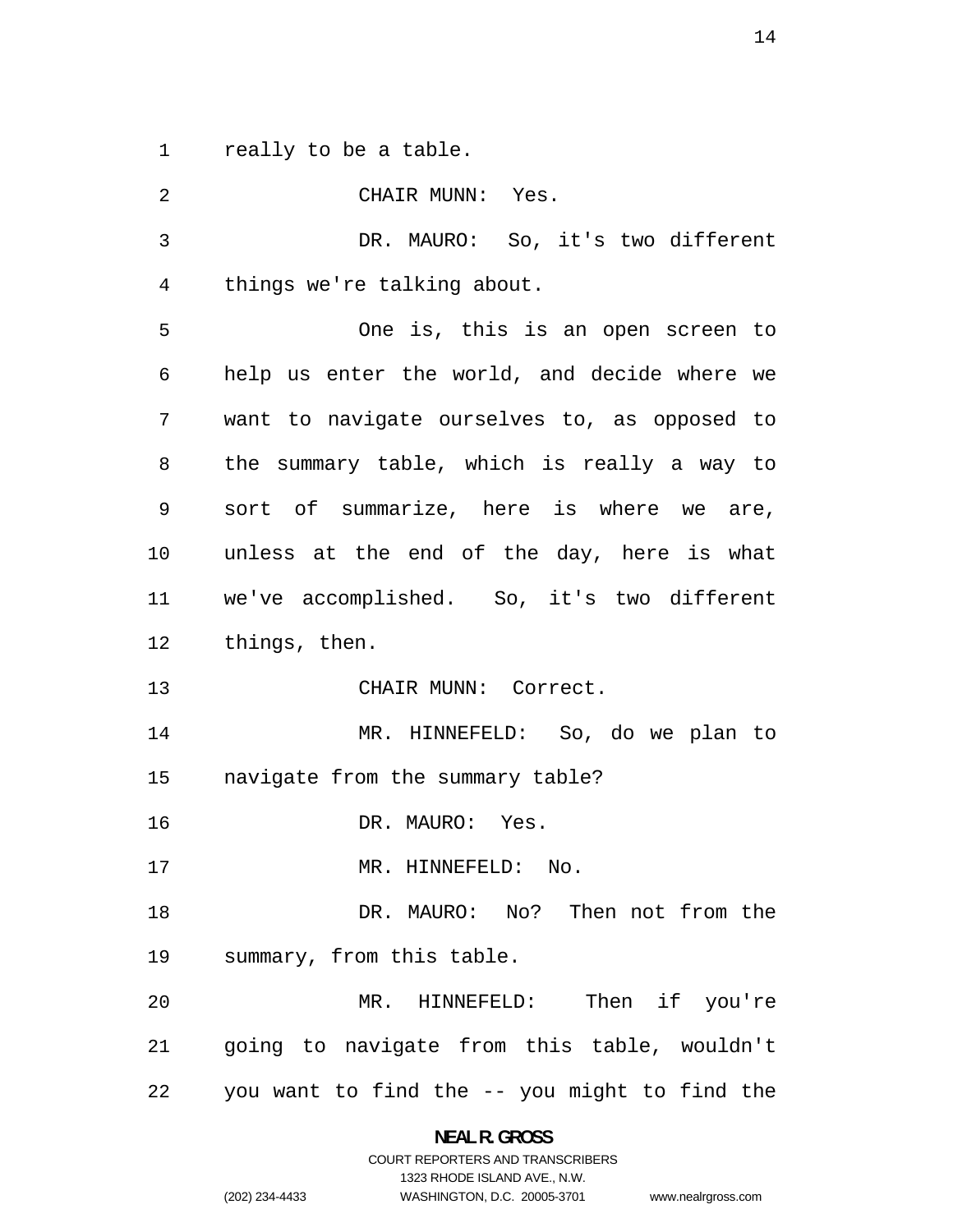findings that you have not yet discussed, absolutely.

CHAIR MUNN: That we want to address, correct.

MR. HINNEFELD: That you have not yet discussed.

CHAIR MUNN: Correct.

MR. HINNEFELD: You said we have several documents, we've not yet discussed. Let's talk about those, and if it's active, you don't know. If you're using active and inactive, it's one of several categories, inactive.

If you're going to navigate from the table, be specific in the table, and then 16 just go there, and then you know, that can be your summary table. You just need a way to print it, right? I mean --

DR. MAURO: I'm with you. MR. HINNEFELD: I don't understand. The purpose of this table is to show -- it can show work accomplished and work remaining.

> **NEAL R. GROSS**  COURT REPORTERS AND TRANSCRIBERS

> > 1323 RHODE ISLAND AVE., N.W.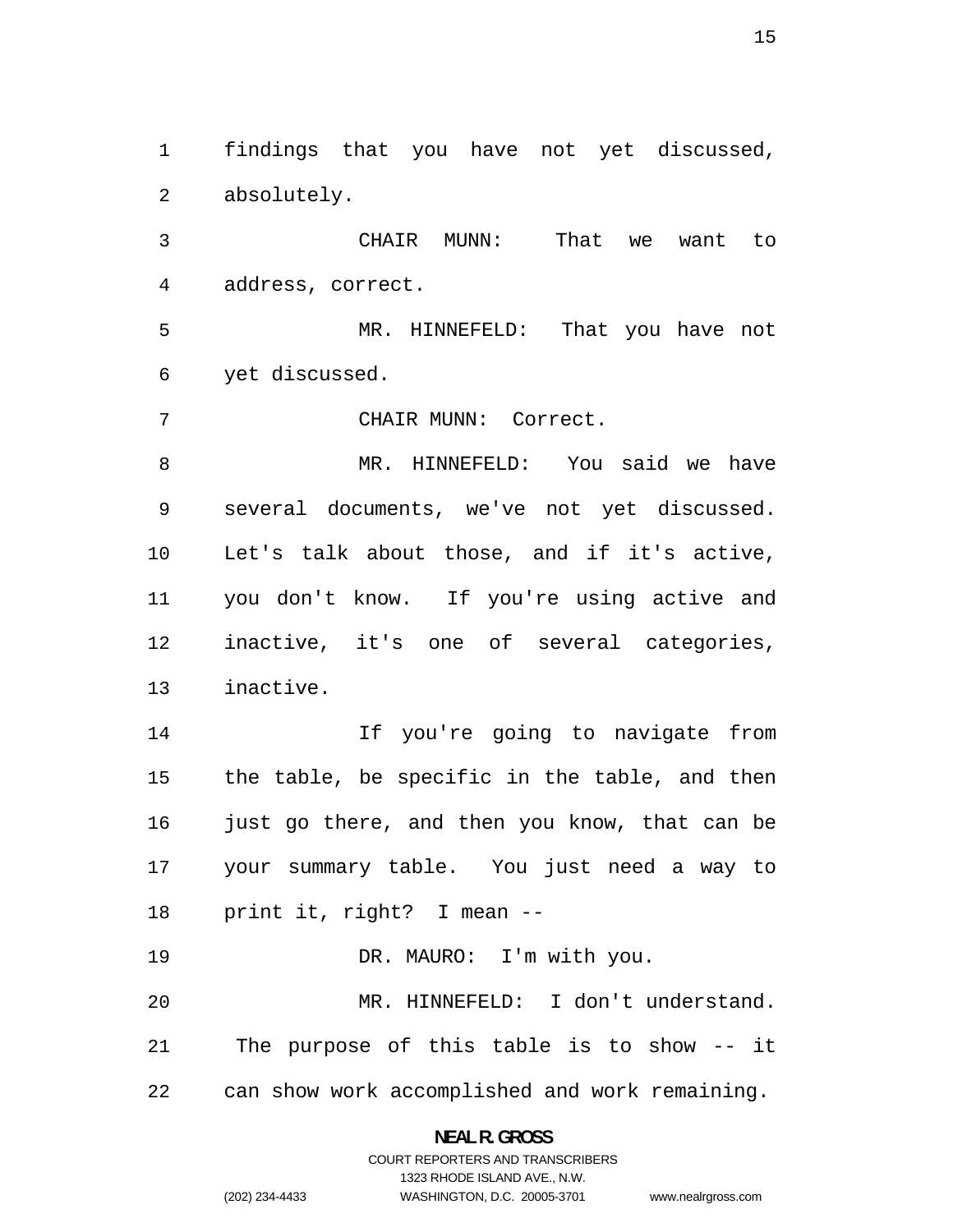If you want to show that, but if you do that in a table, then you should have a navigable table, that shows all the specificity, because you're going to want to do that.

CHAIR MUNN: Yes, I agree, you are absolutely correct, with respect to our needed ability to be able to pull out things that we have not addressed at all, and I have never, in my mind, viewed the summary table as being a navigable table, that we were going to work from, no.

13 MR. HINNEFELD: Okay.

CHAIR MUNN: It is simply a report for us to look at, each time we sit down to say, "Okay, does this look any different than it did last time," and have we really accomplished anything? That's the only thing that is used for.

But yes, in terms of being able to pull out the distinctive, what's in abeyance, what is -- what is transferred and what is

# **NEAL R. GROSS**

COURT REPORTERS AND TRANSCRIBERS 1323 RHODE ISLAND AVE., N.W. (202) 234-4433 WASHINGTON, D.C. 20005-3701

www.nealrgross.com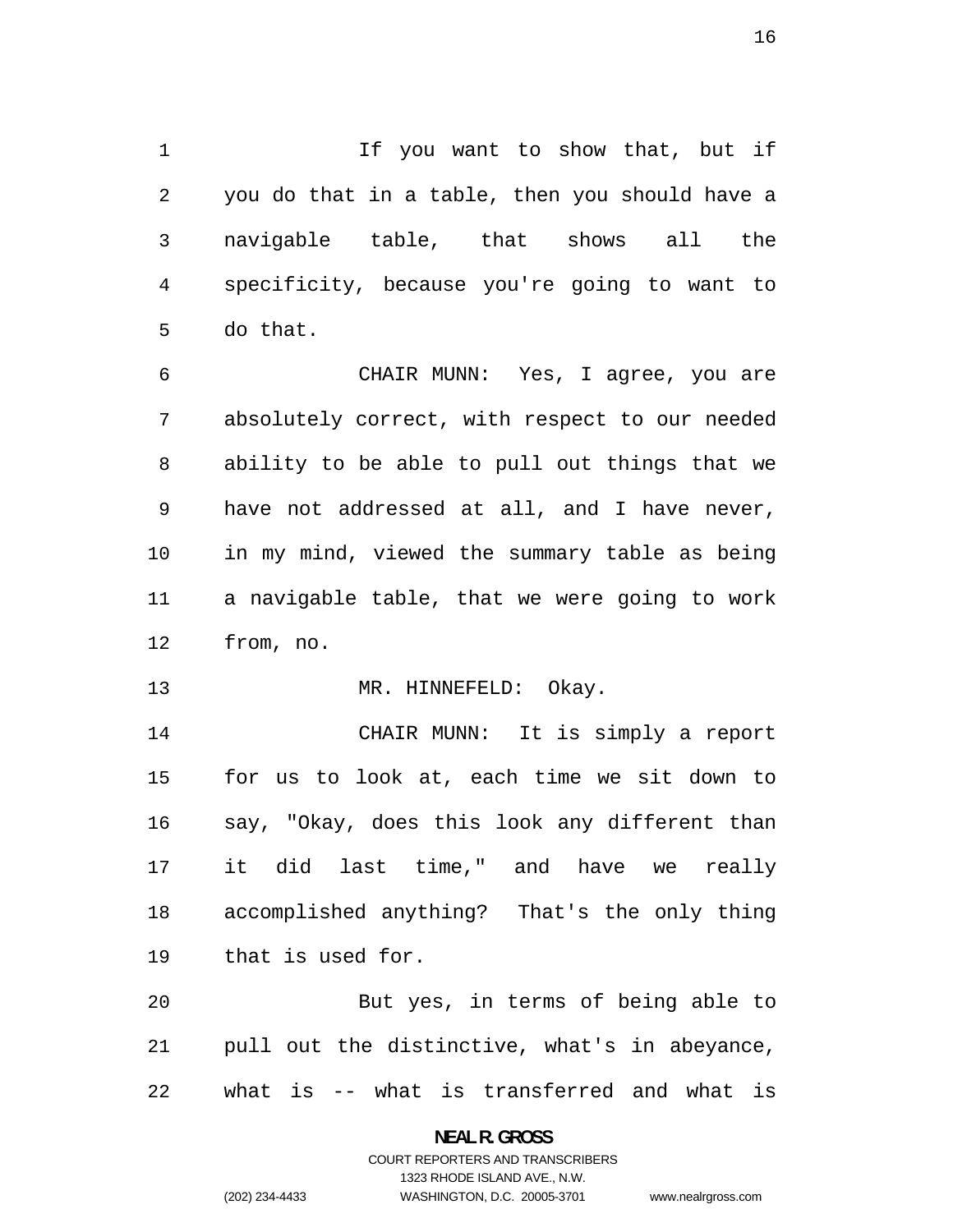truly active and that we have not looked at it yet?

We need some way to be able to see those things, now.

DR. ULSH: Okay, we can, and you have the architecture in place, right here, status filter.

Now, I'm not saying that it's working or not, but theoretically, at least, you could pull up any status you want and see, you know, those findings, theoretically.

12 MR. MARSCHKE: What you basically want to click on, you click on 'open', and this is what it gave me, when it did the sort on open status, and I don't know why it is 16 giving me this, to tell you the truth.

17 I could see, for IG-001, why it's giving me these open ones, but why is it giving me the TBD-6000? Why is it giving me - - I could see why it's giving me this one, because it has an open one associated with it.

It seems to be giving some

**NEAL R. GROSS**  COURT REPORTERS AND TRANSCRIBERS

1323 RHODE ISLAND AVE., N.W.

www.nealrgross.com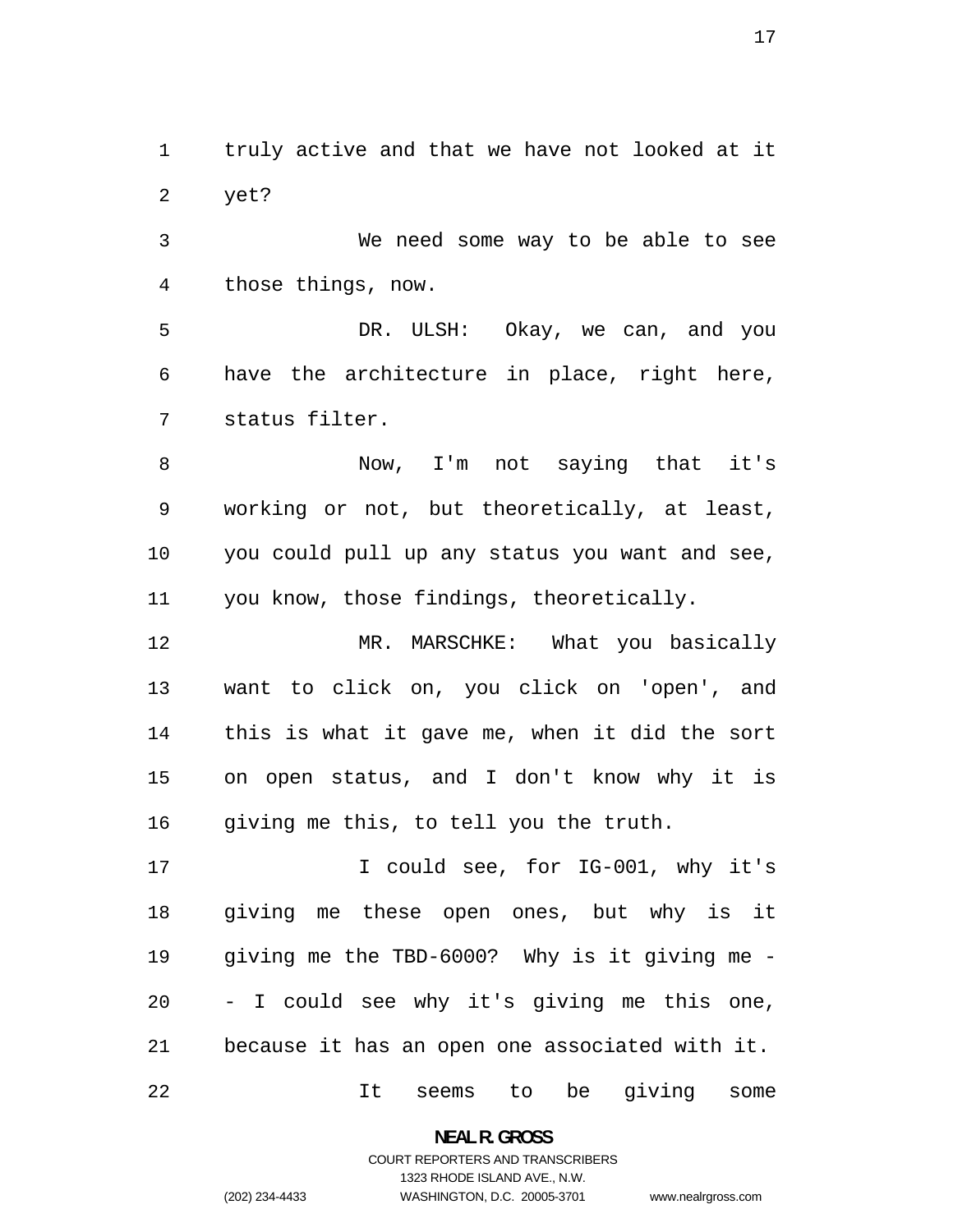documents, and then again, why is it giving me this document, TIB-13, because it doesn't seem to -- you know -- and it doesn't list any open ones underneath it. I don't know how this -- if we want to use that, we have to understand how it's working. 8 CHAIR MUNN: Yes. MR. MARSCHKE: And right now, I don't understand how it's working. CHAIR MUNN: Are we due for another visit from the gurus, or do you need to be spending another day, working with the folks who are expert on this table, I mean, on this application? MR. KATZ: We'll just ask a bit, but TBD-6000, what is your question about that, because actually, that -- MR. MARSCHKE: Why is it here? I sorted on the -- MR. KATZ: It's a document. MR. MARSCHKE: I sorted on open

> **NEAL R. GROSS**  COURT REPORTERS AND TRANSCRIBERS 1323 RHODE ISLAND AVE., N.W. (202) 234-4433 WASHINGTON, D.C. 20005-3701

www.nealrgross.com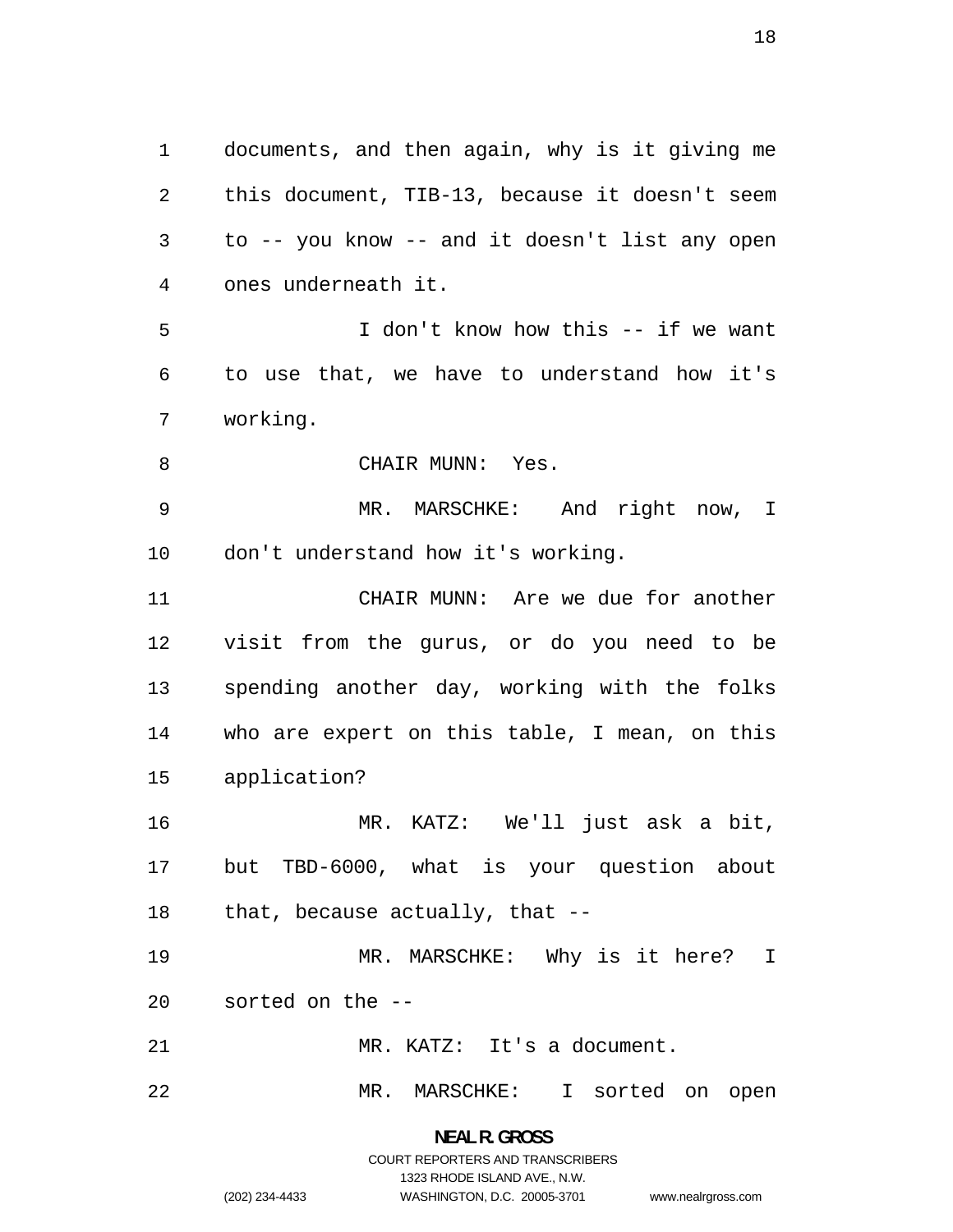findings.

MR. KATZ: Yes. MR. MARSCHKE: And basically, it reduced the total number of findings from 214, down to 23 documents, which I assume, these 23 documents are the only ones that have opened comments in them. 8 This one, IG-1, it lists --MR. KATZ: Right. 10 MR. MARSCHKE: -- half dozen or so, open comments. MR. KATZ: So, is your question for  $13 - -$ MR. MARSCHKE: The question is, why is TBD-6000 here? It doesn't list any open comments in here. MR. KATZ: It doesn't list any, but it does have one open comment. I mean, it's accurate, in that it's showing there -- MR. MARSCHKE: Well, I believe all of the TBD-6000 comments were transferred to the TBD-6000.

### **NEAL R. GROSS**  COURT REPORTERS AND TRANSCRIBERS

1323 RHODE ISLAND AVE., N.W.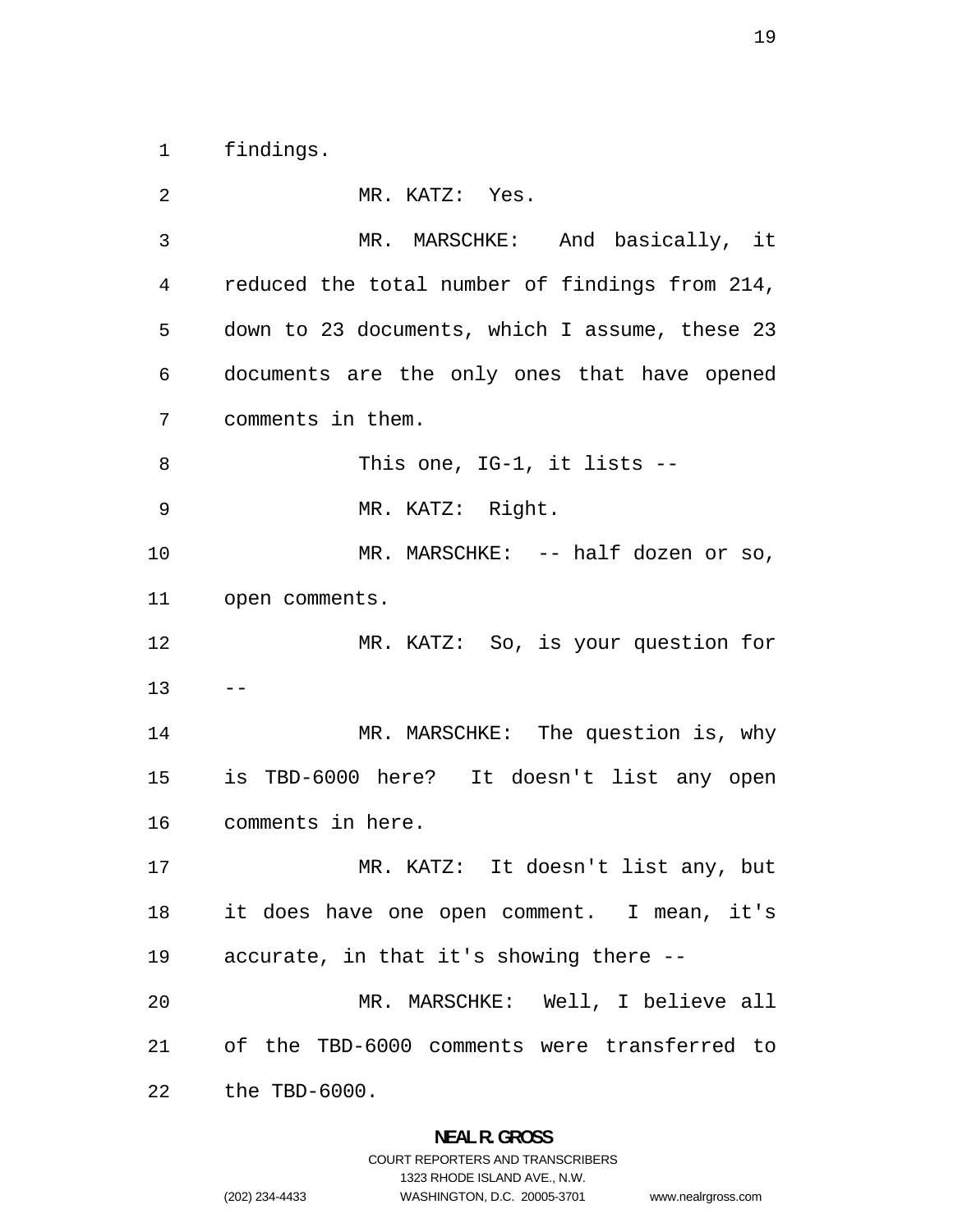MR. KATZ: Well, they are, and that's why it shows that. MR. MARSCHKE: So, why is this -- again, why is this showing up on this screen, on a sort for 'open'? MR. KATZ: Okay, I mean, well, because it is open with the TBD-6000 Work Group. MR. MARSCHKE: But it's not in this database. MR. KATZ: This database has everything in there, doesn't it? MR. MARSCHKE: If I pull up this TBD-6000 -- CHAIR MUNN: It should have all 14 findings in it. MR. MARSCHKE: It should have all 14 findings in it, and they should be all identified as transferred, none of them identified as being open. DR. MAURO: So, it's more of a matter of us understanding the terminology and

www.nealrgross.com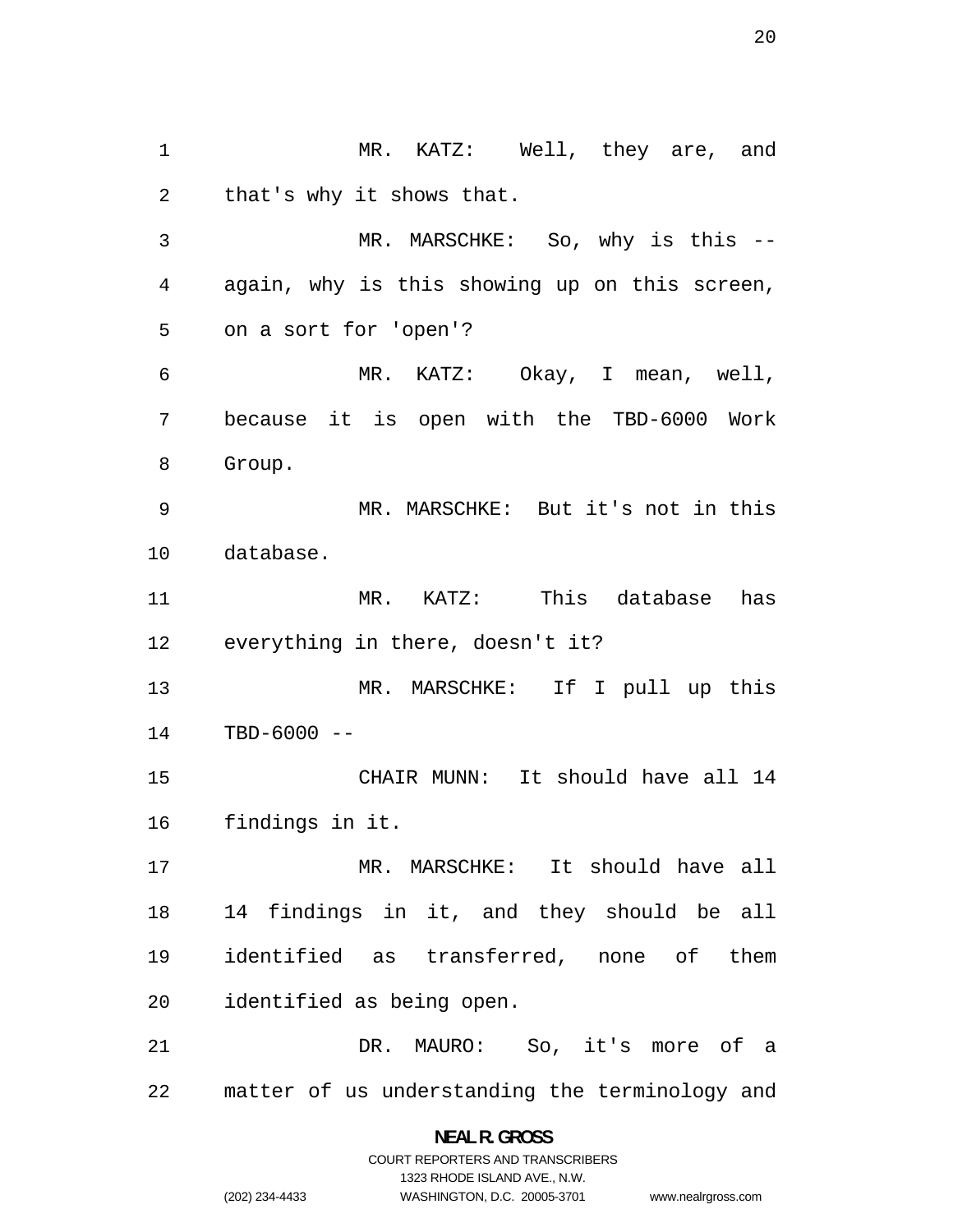how it's intended, and we're not quite sure -- MR. MARSCHKE: That's the first step, is to understand what they're doing here.

MR. HINNEFELD: This reporting is listing the open findings for documents that have open findings, but it keeps the list of the name of the other documents, as well, isn't that what it's doing?

So, then we're back -- aren't we back, then, to an accounting issue of what's open and what's closed, because this is called -- or what's active or not, because it's listed as an active, one active finding, but when in fact, we would say it doesn't have any active findings, because --

MR. MARSCHKE: Well, that's the thing I talked to before.

I mean, basically, we don't -- MR. HINNEFELD: I don't know how it's accounting. The accounting is the --

MR. MARSCHKE: This is the area

**NEAL R. GROSS**  COURT REPORTERS AND TRANSCRIBERS

1323 RHODE ISLAND AVE., N.W.

www.nealrgross.com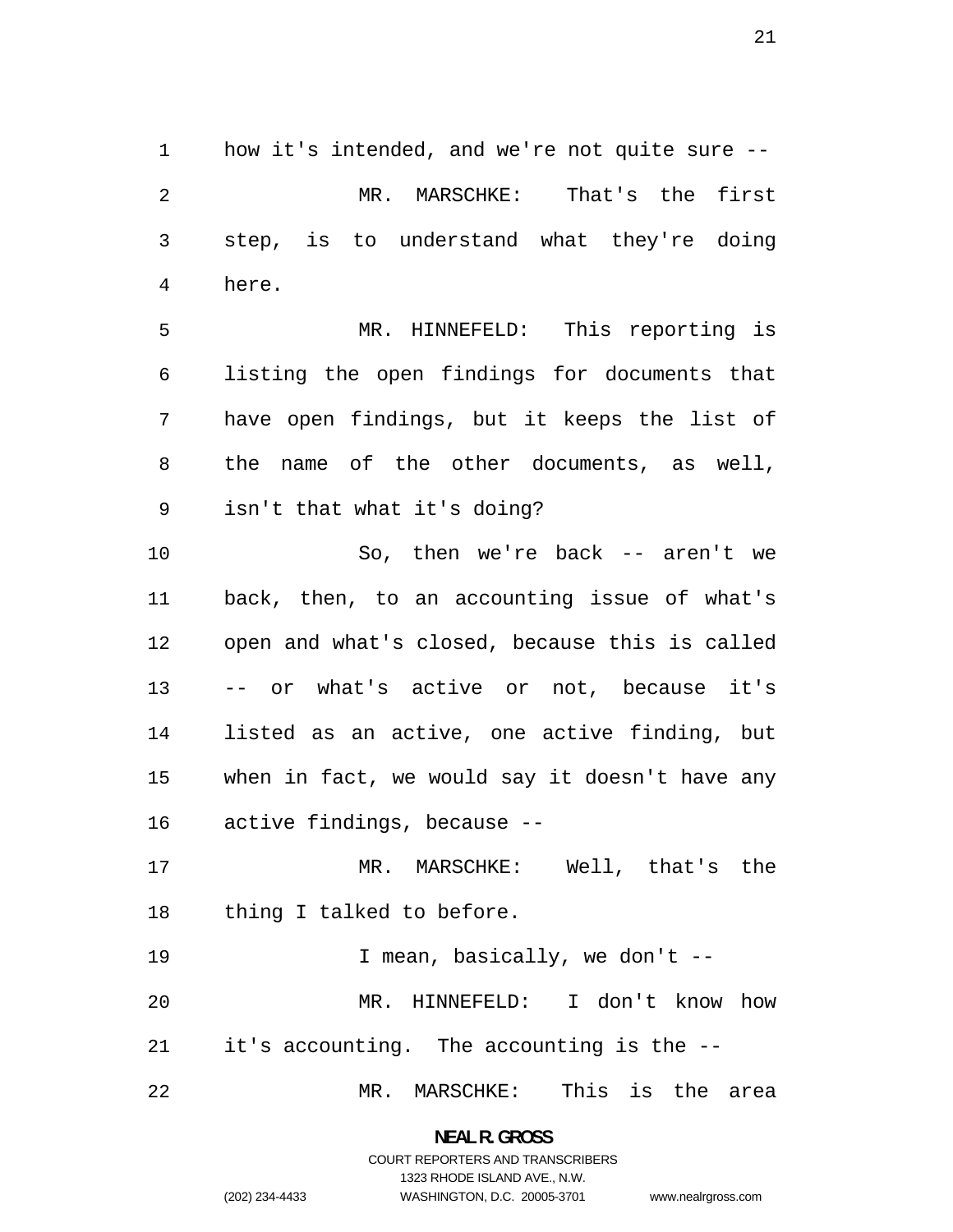that  $-$ 

MR. HINNEFELD: This is reported. We know about that error. MR. MARSCHKE: And then this question here is, it did -- it's not basically listing all the documents, because now, it's only -- if you look on the upper left -- right-hand side, it's only listing 23 documents. DR. ULSH: So, how did it get down to 23? MR. MARSCHKE: It went down, somehow, it edited out about 190 documents, and went from 214, down to 23. MR. HINNEFELD: Now, do we know that? CHAIR MUNN: Yes, I think we do. MR. MARSCHKE: You're going to go down to the bottom of the screen, the bottom of the first screen, basically, and you can see, there is only two pages -- MR. HINNEFELD: Yes, there is only

> **NEAL R. GROSS**  COURT REPORTERS AND TRANSCRIBERS

> > 1323 RHODE ISLAND AVE., N.W.

www.nealrgross.com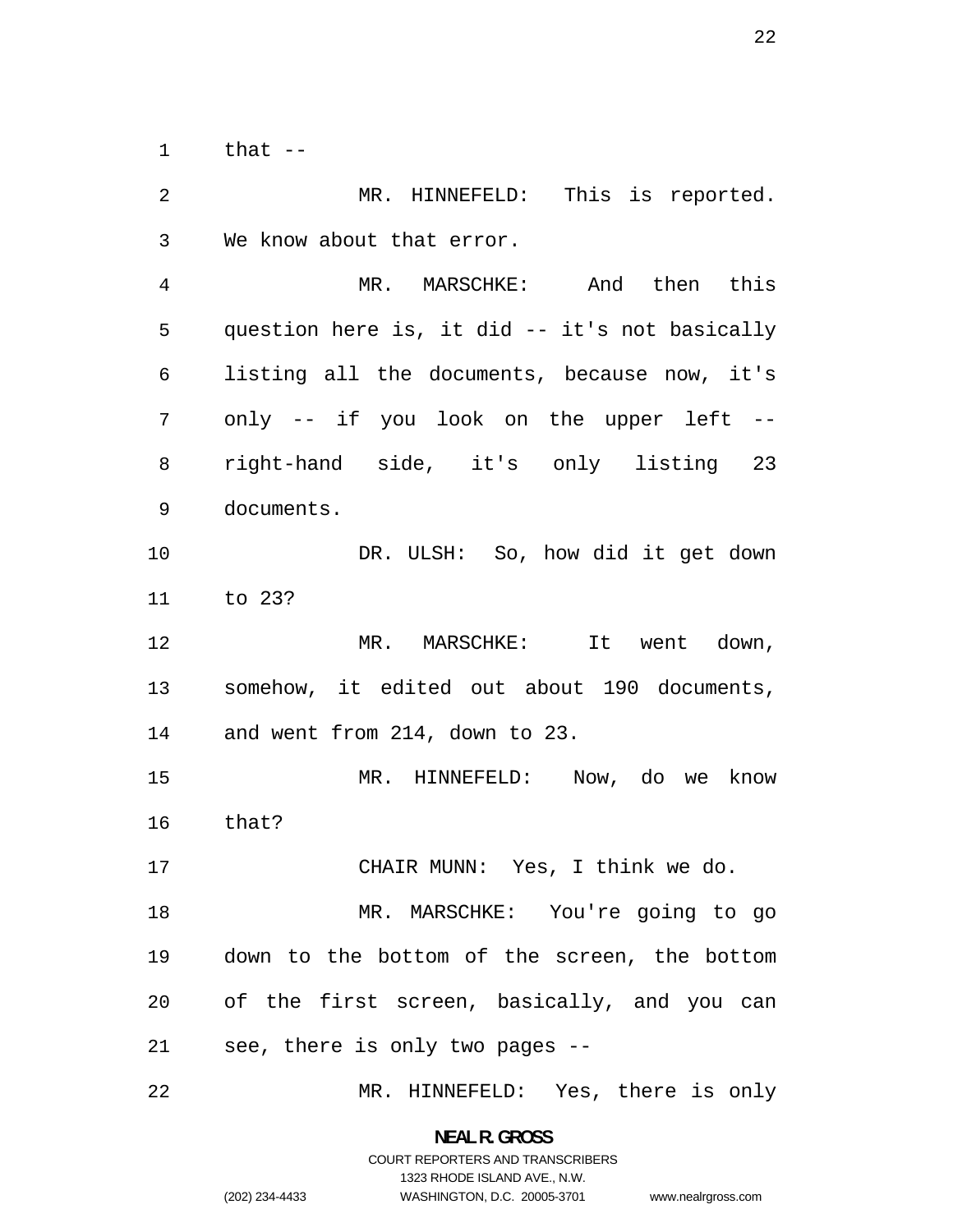two pages there, you're right.

| 2              | MR. MARSCHKE: Two pages, so, there             |
|----------------|------------------------------------------------|
| $\mathfrak{Z}$ | is -- a lot of the documents are gone, but     |
| 4              | what is the -- but what the criteria is for    |
| 5              | getting rid of these documents and keeping     |
| 6              | them, I don't know.                            |
| 7              | CHAIR MUNN: Obviously, the open                |
| 8              | means something to the -- and probably the     |
| 9              | right thing.                                   |
| 10             | If we go back to the first                     |
| 11             | question, about TBD-6000, when you just ran    |
| 12             | down those quickly, I think the -- I think     |
| 13             | that is probably an error, because when we get |
| 14             | down to the bottom, the very last one was not  |
| 15             | really and truly a finding. It was a test.     |
| 16             | You see, there are only 13                     |
| 17             | findings, there.                               |
| 18             | MR. MARSCHKE: Right.                           |
| 19             | CHAIR MUNN: And what looks like                |
| 20             | that, probably is finding 14, there.           |
| 21             | MR. MARSCHKE: Probably.                        |
| 22             | CHAIR MUNN: It says test one. So,              |

**NEAL R. GROSS**  COURT REPORTERS AND TRANSCRIBERS

1323 RHODE ISLAND AVE., N.W.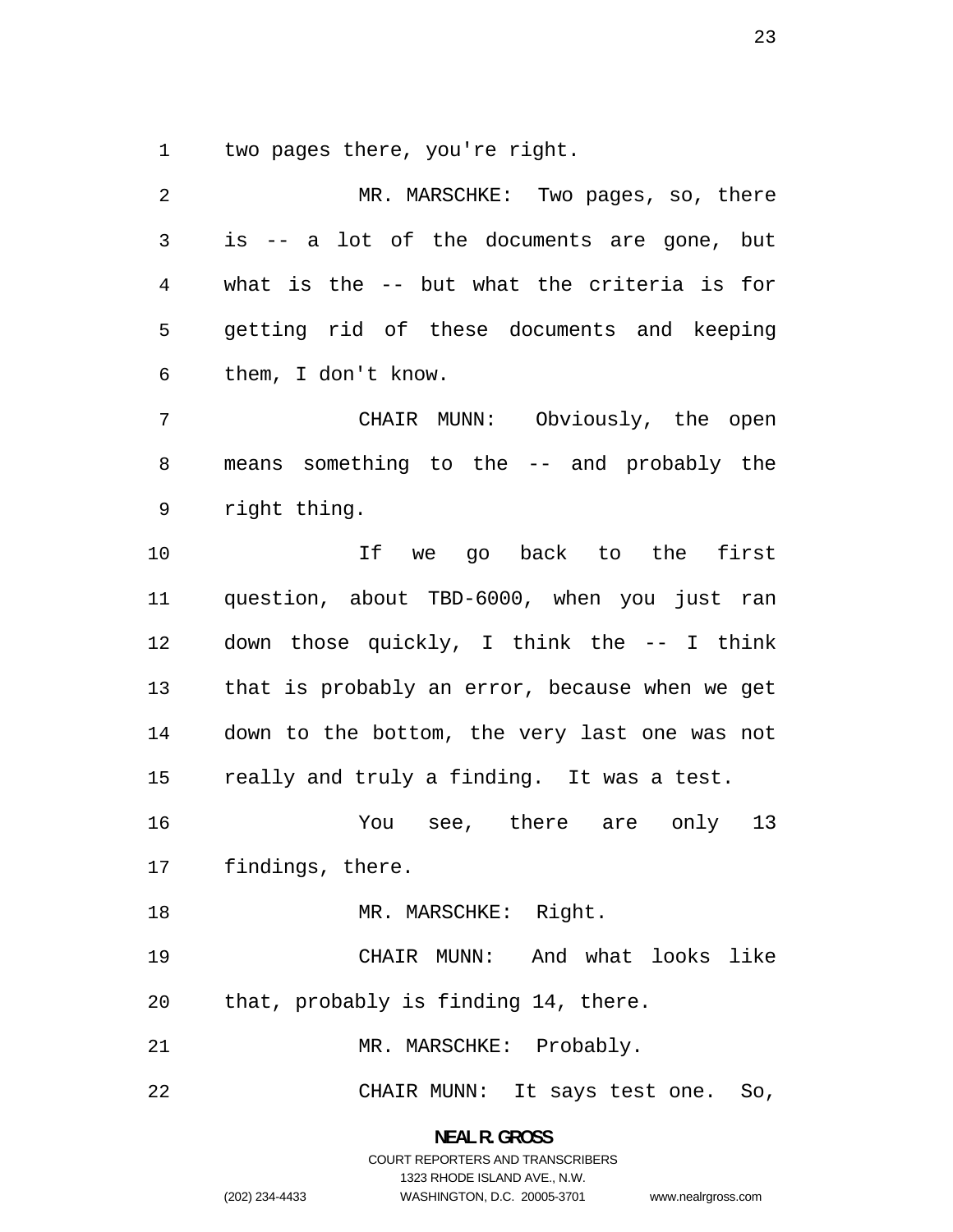that one appears, and even it says 'transferred'.

MR. MARSCHKE: Even after that, it says transferred. So, it shouldn't show up as 12.

CHAIR MUNN: It shouldn't show up. MR. MARSCHKE: I don't know what it is counting. I don't know what it is sorting on, and I don't know what it is counting, when it does the total active findings.

11 I don't know how it's making that count, and when it does a sort, I don't know how it's doing the sort.

DR. MAURO: Is it possible that the person that is -- you know, once the frame work goes up, in whatever form it's in, I mean, all the data is -- let's assume for a moment that all the data is in here.

It's just a matter of, there has to be a person that is going to take all this stuff to bin it, and load it up and populate the database, in a way that they sort of

> **NEAL R. GROSS**  COURT REPORTERS AND TRANSCRIBERS

> > 1323 RHODE ISLAND AVE., N.W.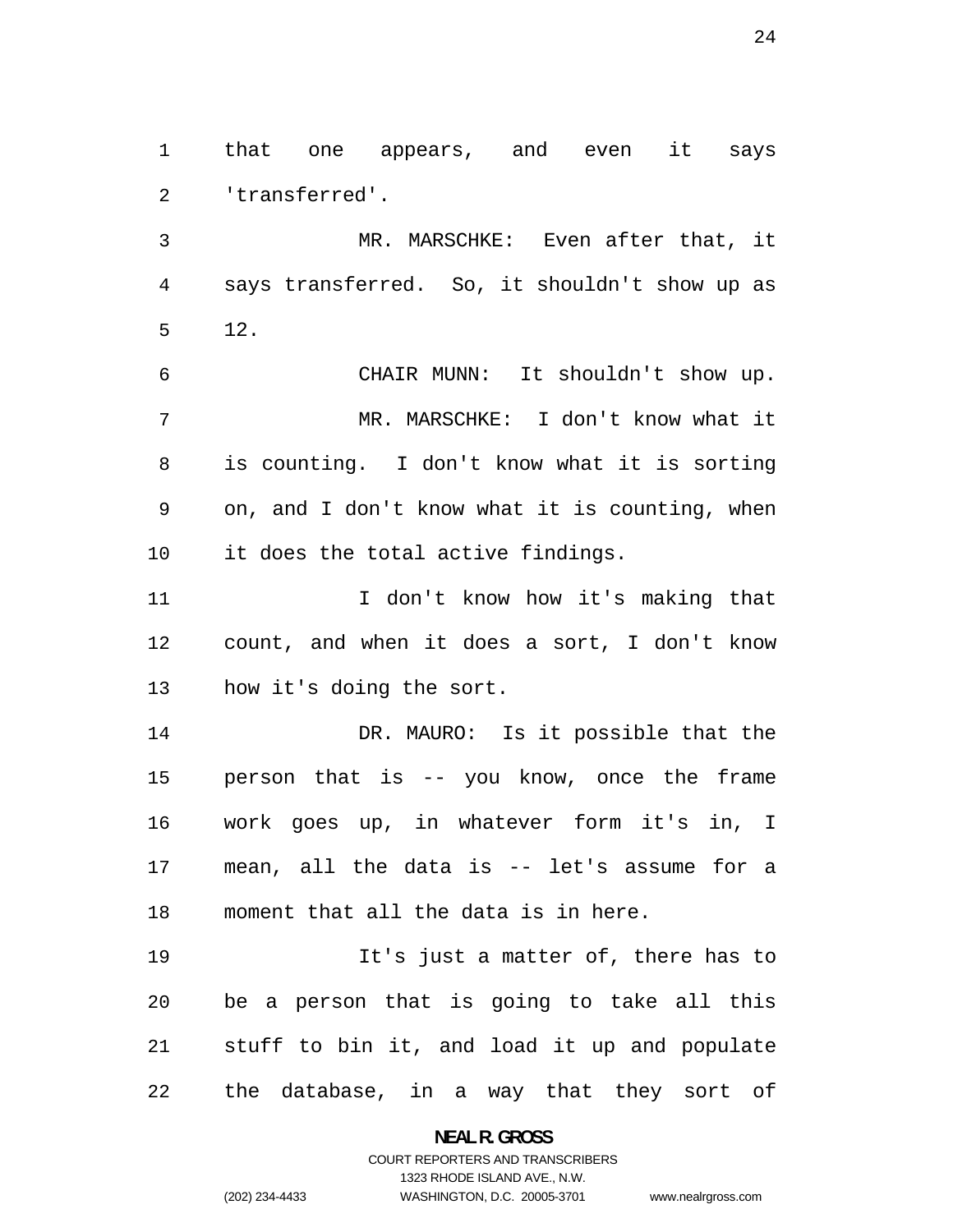understand, what is it we're trying to do.

Is it possible, this person is actually doing the mechanics, and it's difficult for them, because they're not living in this meeting and understanding all the nuances. MR. MARSCHKE: I'm sure that's the problem, yes. I'm sure that is what the problem is. MR. KATZ: Sure. MEMBER ZIEMER: Steve, the first page of the thing says that there are only 13 findings. What page are you on, that shows 14? I am looking at it, and it says there is 13 findings for TBD-6000. How did you get to

where you are?

MR. MARSCHKE: I did a sort. Do you see where it says 'status filter' here, Paul?

MEMBER ZIEMER: Yes.

MR. MARSCHKE: I did a sort and I pulled down 'open', and I sorted on 'open'.

> **NEAL R. GROSS**  COURT REPORTERS AND TRANSCRIBERS 1323 RHODE ISLAND AVE., N.W. (202) 234-4433 WASHINGTON, D.C. 20005-3701 www.nealrgross.com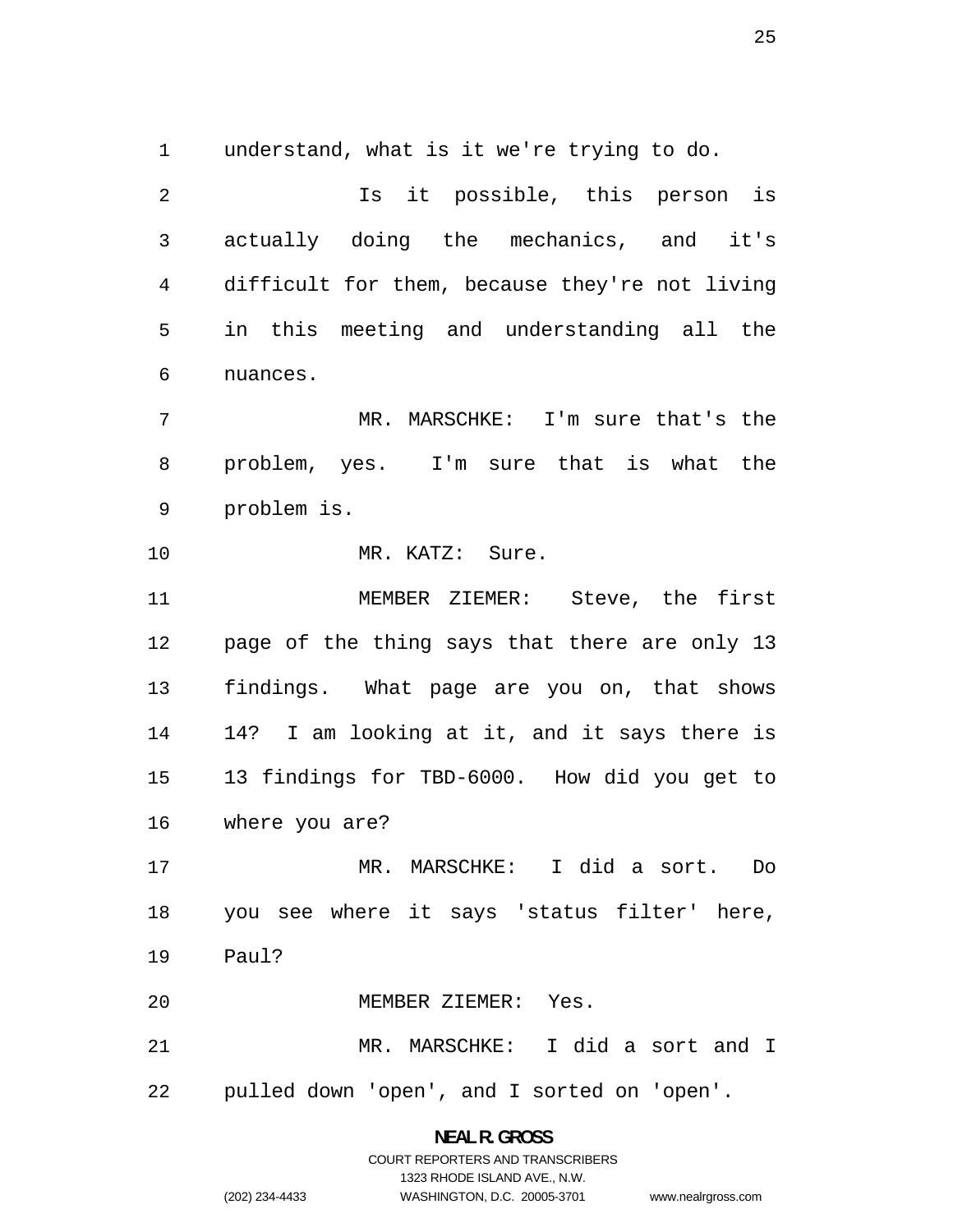MEMBER ZIEMER: Yes, but you list total findings as 14, and if you go back to the -- I am at the initial tracking page, and it lists number of findings for TBD-6000 as 13. DR. ULSH: I've got 14. MR. MARSCHKE: I've got 14. CHAIR MUNN: Are you in documents under Board review? MEMBER ZIEMER: Yes, documents under Board review. 12 MR. MARSCHKE: I don't know. CHAIR MUNN: Are you in there? MEMBER ZIEMER: I'm under all the documents. I am filtered. 16 CHAIR MUNN: Okay. MEMBER ZIEMER: All documents, all Work Groups. DR. ULSH: Hey, Paul, do you have a button the right that says 'clear'? MEMBER ZIEMER: Yes, and I just did it.

1323 RHODE ISLAND AVE., N.W.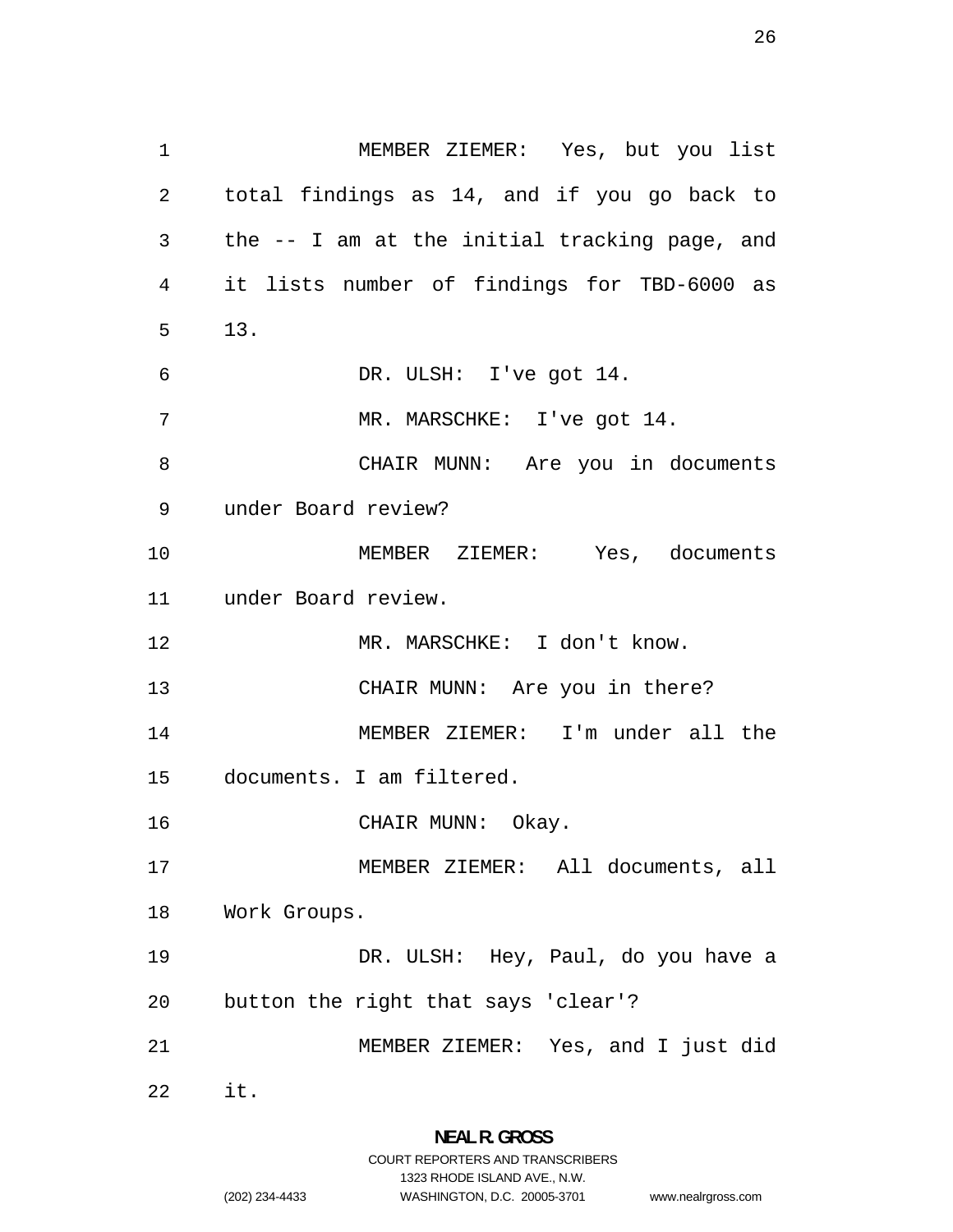MR. KATZ: Just clear it. MEMBER ZIEMER: I just did. DR. ULSH: And it still says 13? MEMBER ZIEMER: Well, let's do it again, then. Yes, it still says 13. DR. ULSH: That is very strange. MR. KATZ: Yes. CHAIR MUNN: So, the Chairman of the Work Group gets the correct number? MEMBER ZIEMER: Do you have 14 up there? 12 CHAIR MUNN: No, the Chairman. MEMBER ZIEMER: Oh, you're talking about the TBD, the 6000 Work Group? CHAIR MUNN: The Chairman of the Work Group. It's the right number. 17 MEMBER ZIEMER: Yes. MR. MARSCHKE: It goes to the chart. MEMBER ZIEMER: I want to get this down to a lower number. I don't know what I'm looking at, that is different.

## **NEAL R. GROSS**  COURT REPORTERS AND TRANSCRIBERS 1323 RHODE ISLAND AVE., N.W. (202) 234-4433 WASHINGTON, D.C. 20005-3701 www.nealrgross.com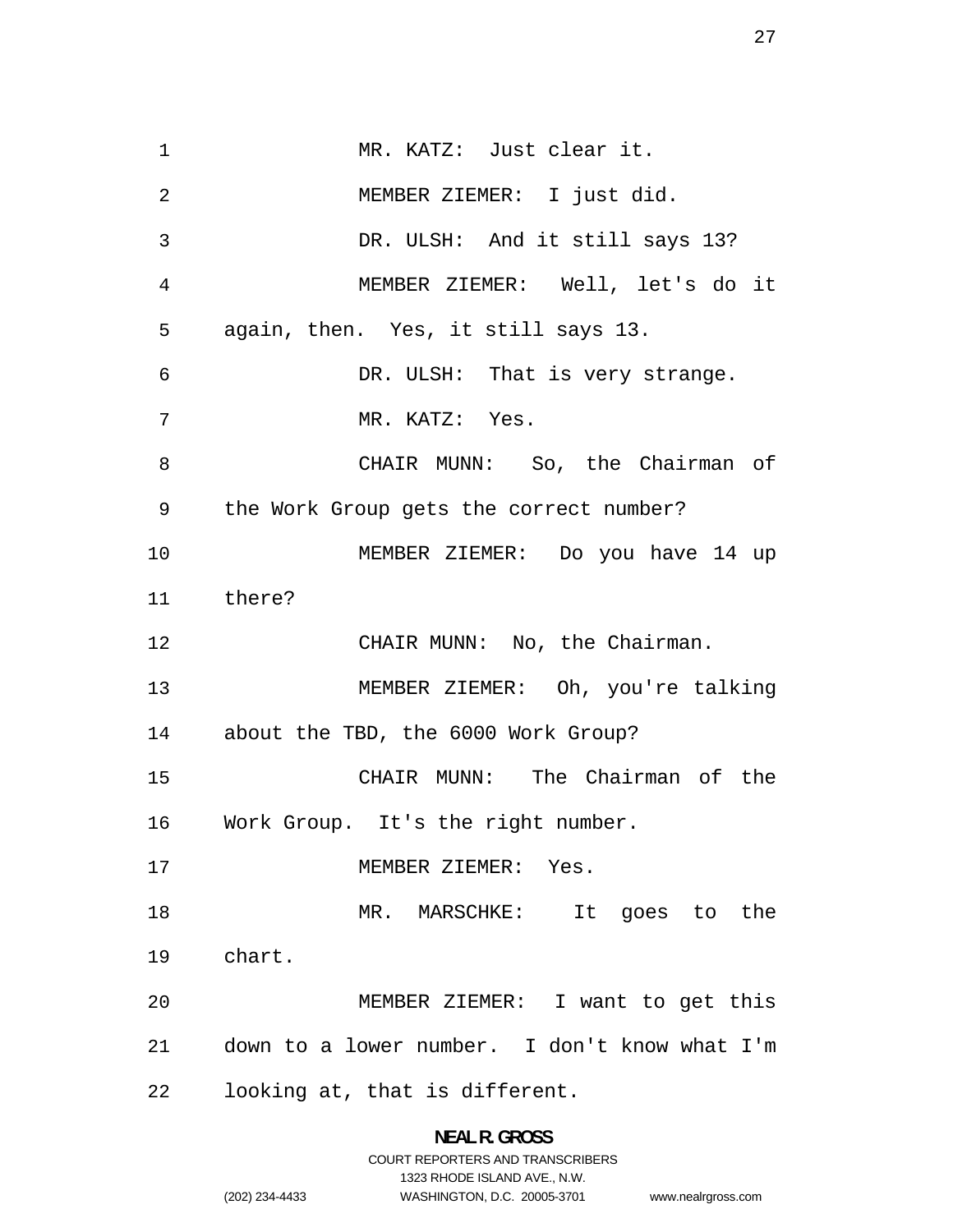MR. MARSCHKE: I don't know, I just went out and came back in and I get 14, Paul. So, I don't know how you have 13. CHAIR MUNN: Still, mine is 14. MEMBER ZIEMER: But my opening page doesn't -- let's see, document title. What is your second document? MR. MARSCHKE: ID-1. MEMBER ZIEMER: My second one is OCAS-IG-1, right. MR. MARSCHKE: You've got 24 total findings? 13 MEMBER ZIEMER: Twenty-four. 14 CHAIR MUNN: Yes, and seven active. MEMBER ZIEMER: And 13 active. 16 MR. MARSCHKE: I got seven active. 17 CHAIR MUNN: No, I've got seven active. MR. MARSCHKE: You're looking at a different version of the -- MR. HINNEFELD: How can he be, though? He's got the --

## **NEAL R. GROSS**  COURT REPORTERS AND TRANSCRIBERS 1323 RHODE ISLAND AVE., N.W. (202) 234-4433 WASHINGTON, D.C. 20005-3701 www.nealrgross.com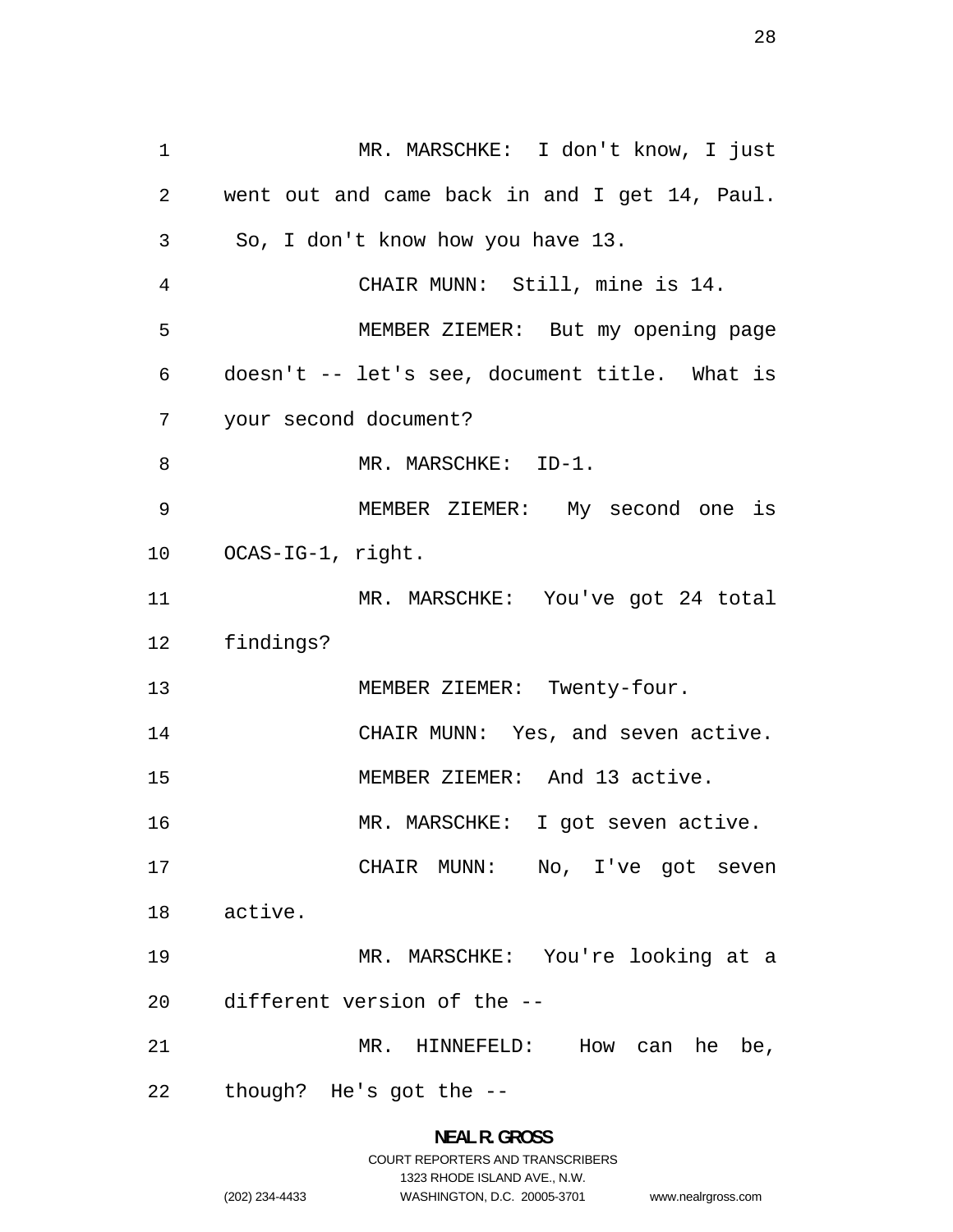1 MR. MARSCHKE: I don't know. MEMBER ZIEMER: I don't know, I'm just looking at what I opened. CHAIR MUNN: Well, I'll bet you opened the first one, the interim one, which is where I started -- MEMBER ZIEMER: Well, how did I get to that? MR. MARSCHKE: Okay, yes, that's right. 11 CHAIR MUNN: Yes. MR. MARSCHKE: Yes, okay, you did that. MEMBER ZIEMER: How did I get to that, and then -- CHAIR MUNN: You took the first train, instead of the last train. MR. MARSCHKE: Yes, you're in the old one. 20 Just close it, close that one, all together. So, down here, Board review system, that's what we're using, now.

#### **NEAL R. GROSS**  COURT REPORTERS AND TRANSCRIBERS

1323 RHODE ISLAND AVE., N.W.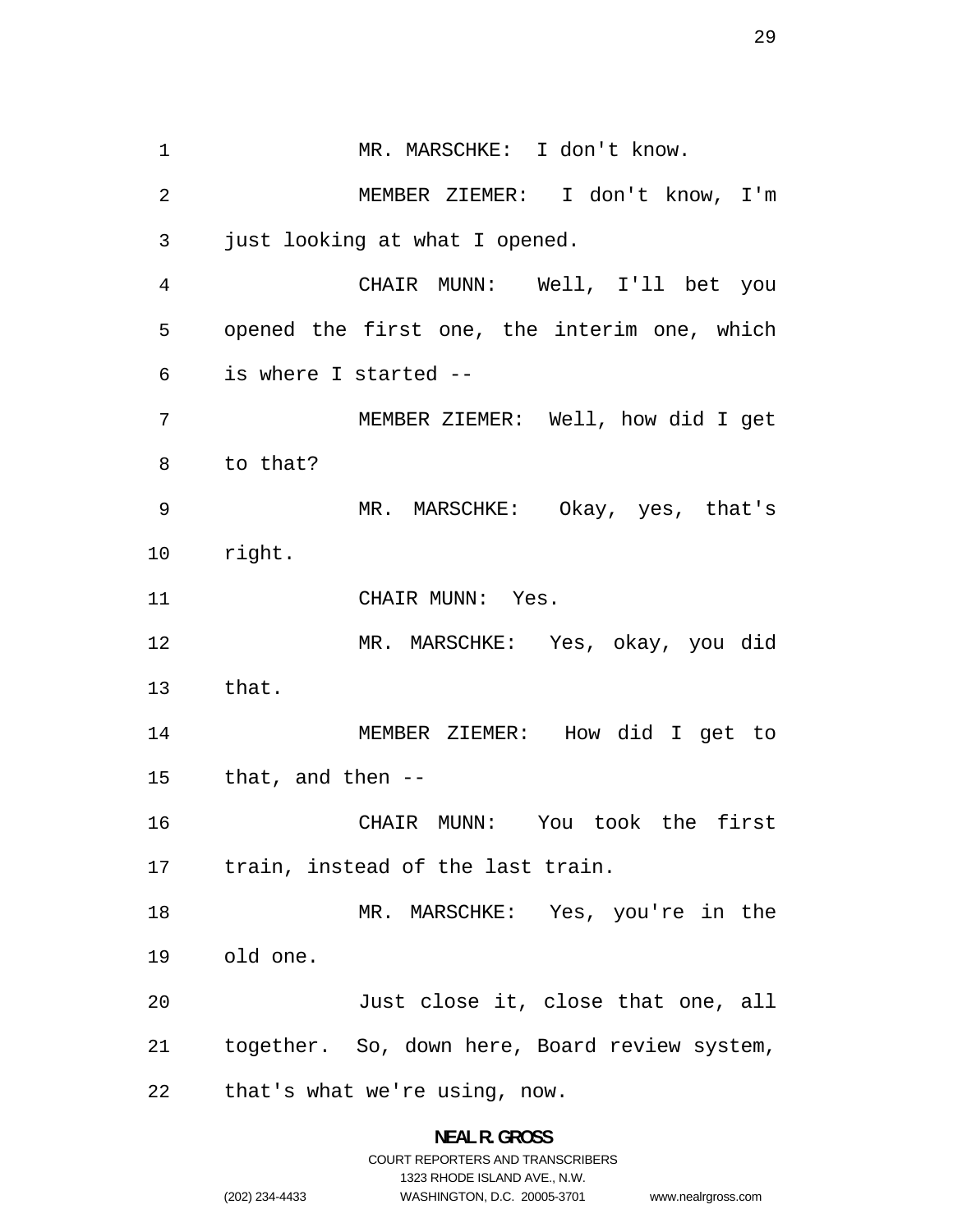1 MEMBER ZIEMER: Okay, I have to --MR. MARSCHKE: You hit that one, yes. MEMBER ZIEMER: I went to document control, and that was -- CHAIR MUNN: The one that we have always used in the past. MR. HINNEFELD: That is version two. We're on version three, now. MEMBER ZIEMER: Okay, I've got it now. MR. HINNEFELD: When I click on TBD-6000 and open the findings, there are 13. CHAIR MUNN: There are 13? There should be -- MR. HINNEFELD: Plus a test finding. MEMBER ZIEMER: Yes, now, I understand it and am seeing the report. MR. HINNEFELD: The test finding is the 14 finding. CHAIR MUNN: Yes.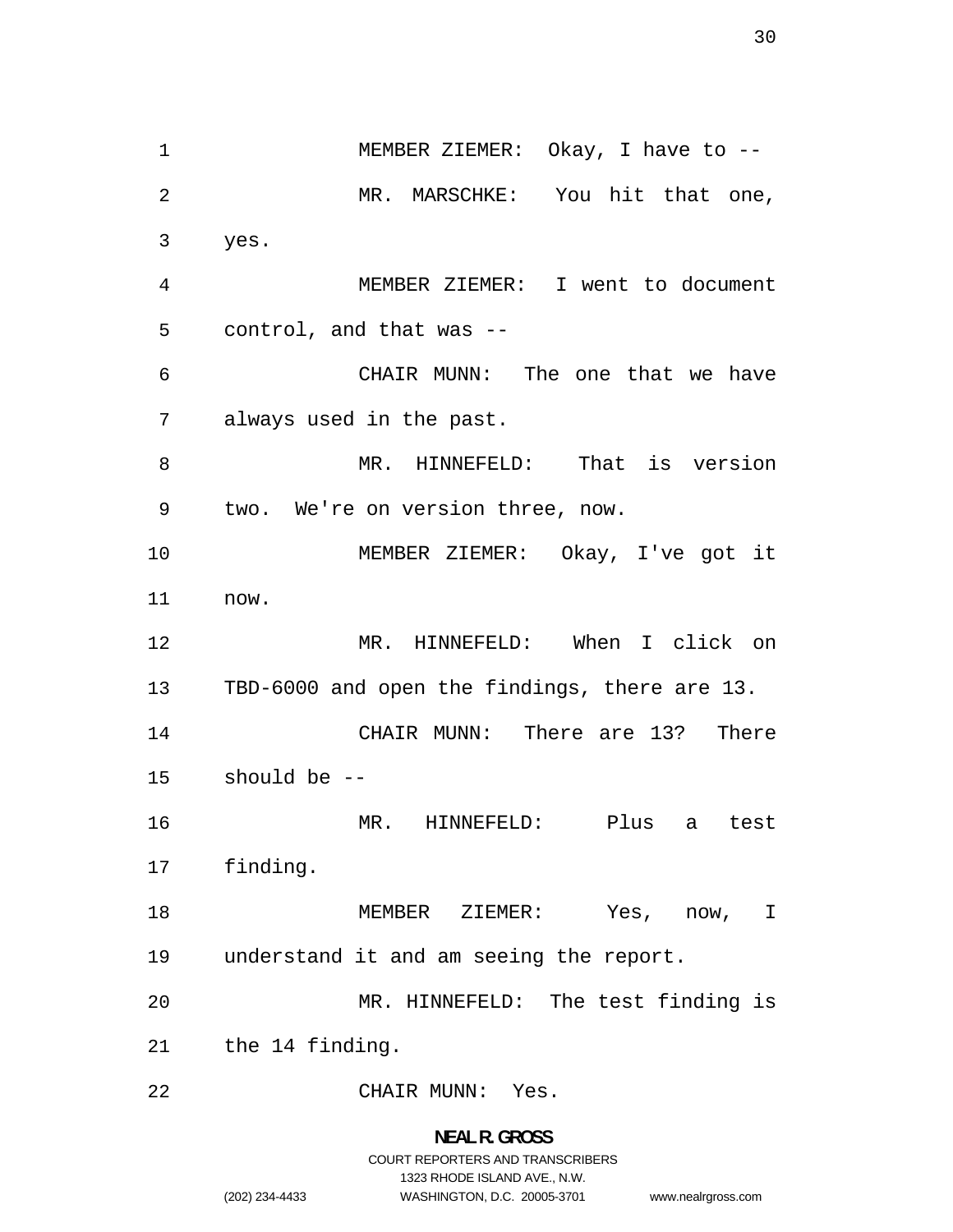MR. HINNEFELD: Which is -- that's just got the clean-up thing, that would be -- you know, they were testing something about the system. CHAIR MUNN: But it says 'transferred' also, and therefore, we shouldn't have the one active. 8 MR. HINNEFELD: Yes, I don't --MR. KATZ: That is the test finding. 11 MR. MARSCHKE: Well, it depends on how they define active, you know. If you define active, that's what we started here, is -- it shouldn't be one. It should either be 14 or zero. CHAIR MUNN: Or zero, one or the other. MR. MARSCHKE: Either transferred in or out, as active. So, I don't know what they're -- how they're doing their count. CHAIR MUNN: So, Steve, can we just

> **NEAL R. GROSS**  COURT REPORTERS AND TRANSCRIBERS 1323 RHODE ISLAND AVE., N.W. (202) 234-4433 WASHINGTON, D.C. 20005-3701

www.nealrgross.com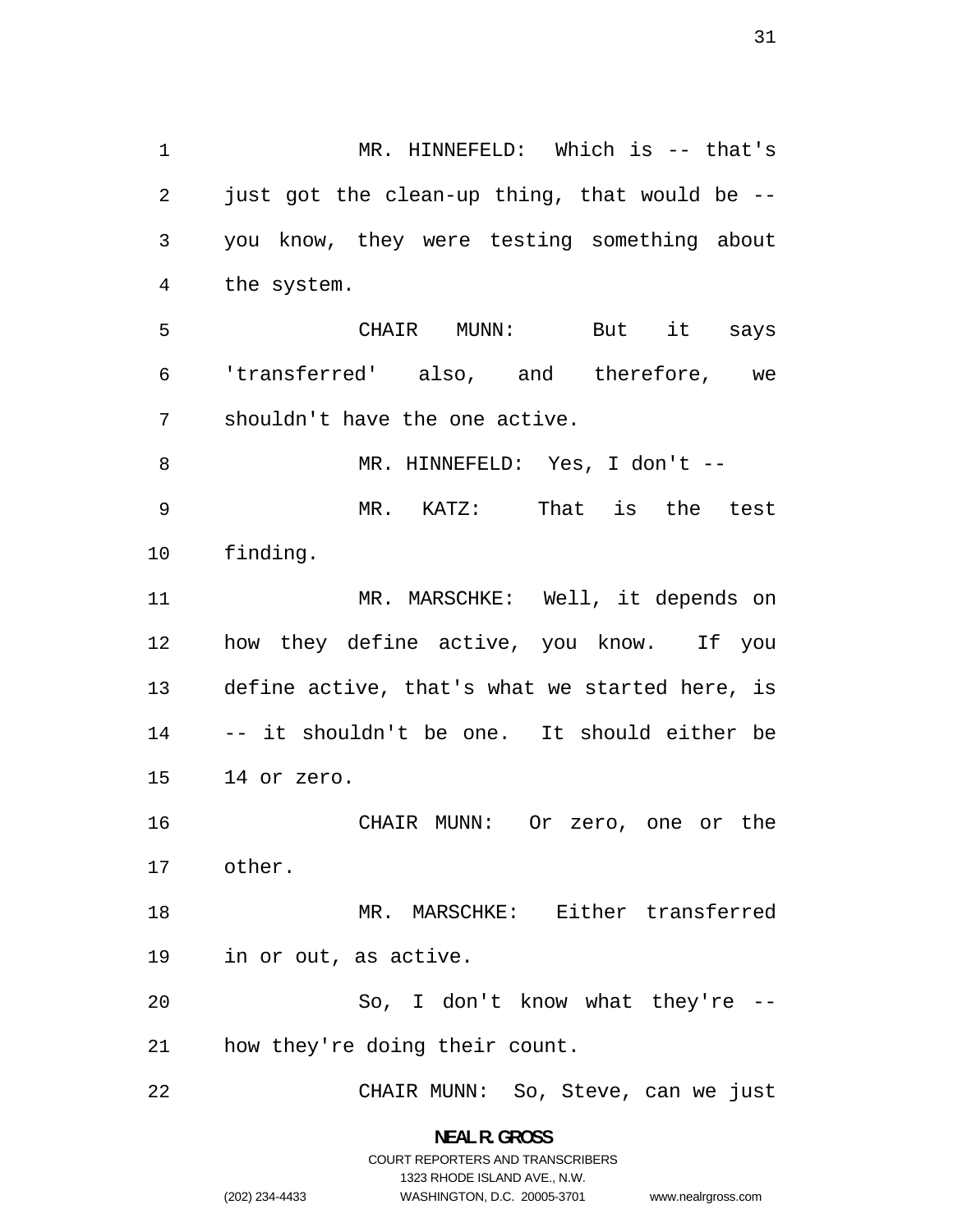say, you still have five -- those five that you indicated, are going to hang us up at one time or another.

There are five issues that need to be worked out.

MR. MARSCHKE: Well, and then there was -- well, the sixth one, we just -- we talked about, was -- and I didn't have that on my list, because I don't think I knew about it, was this question of, what does it sort now, when you do a sort -- a status filter? Why are some of the documents sorted out? Why are some of the documents that don't seem to have issues in that status, included?

MR. KATZ: So, Steve, can you just -- can't you just come down here, spend the day working it, until you've gotten through all the kinks, with them?

DR. ULSH: Well, we did that

before.

MR. KATZ: I know.

DR. ULSH: Steve came in town and

**NEAL R. GROSS**  COURT REPORTERS AND TRANSCRIBERS 1323 RHODE ISLAND AVE., N.W. (202) 234-4433 WASHINGTON, D.C. 20005-3701

www.nealrgross.com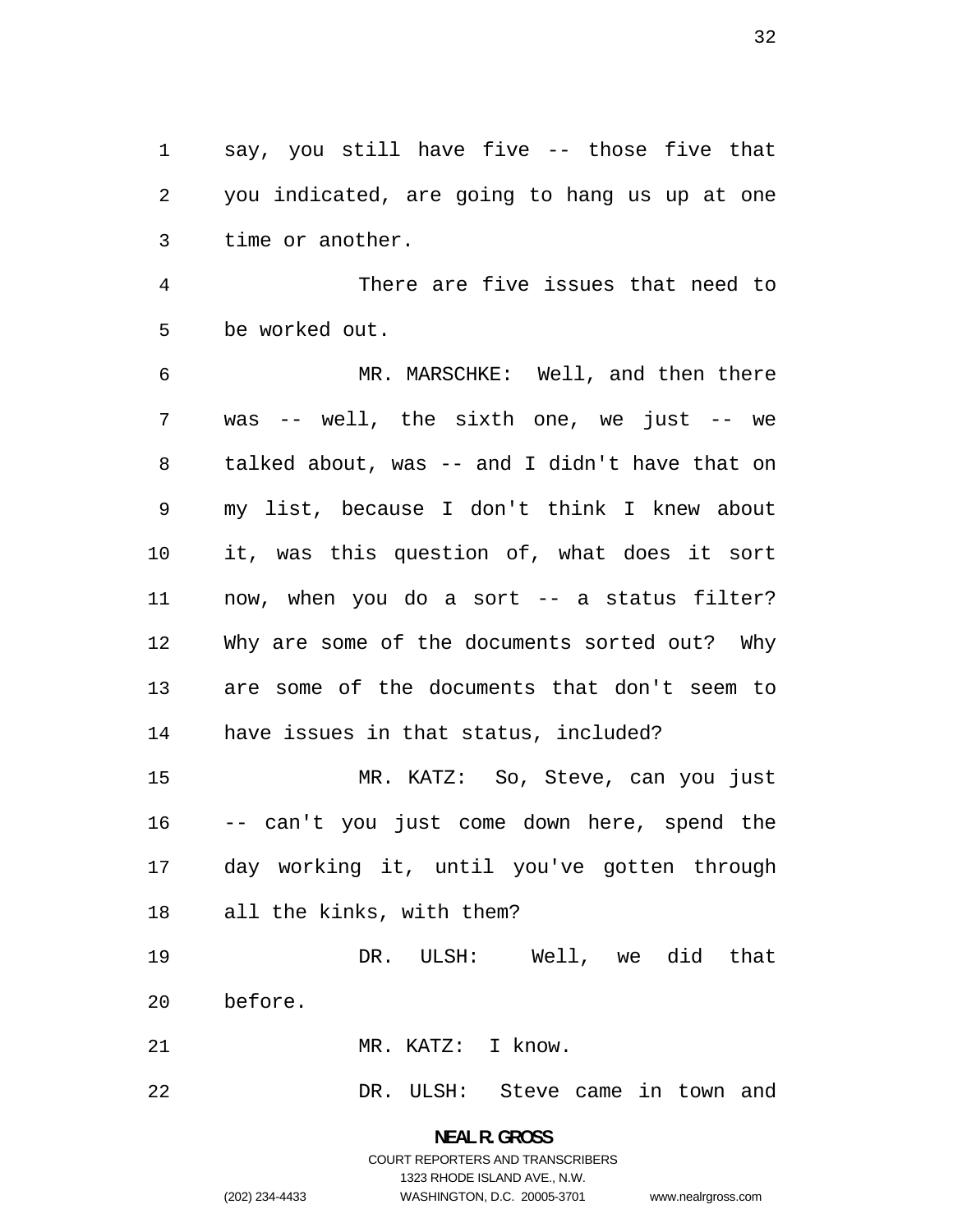we had a list, a very long list.

MR. KATZ: I know, and you got through a bunch. DR. ULSH: A bunch of them. MR. KATZ: Right. DR. ULSH: This is an iterative process. 8 MR. KATZ: Right, I know. DR. ULSH: It's taking too long. MR. KATZ: Right. 11 DR. ULSH: But I mean, we're much closer today, than we were, but there's still these lingering issues. MR. KATZ: I know, and that's what I'm saying, I'm saying, where do we put them to bed? 17 DR. ULSH: Well, the problem is, is that if Steve comes in town and we say, "Here is all the issues," they're not going to program it real-time. It's not like by the time Steve leaves, everything is hunky-dory.

MR. KATZ: Okay.

**NEAL R. GROSS**  COURT REPORTERS AND TRANSCRIBERS

1323 RHODE ISLAND AVE., N.W.

(202) 234-4433 WASHINGTON, D.C. 20005-3701 www.nealrgross.com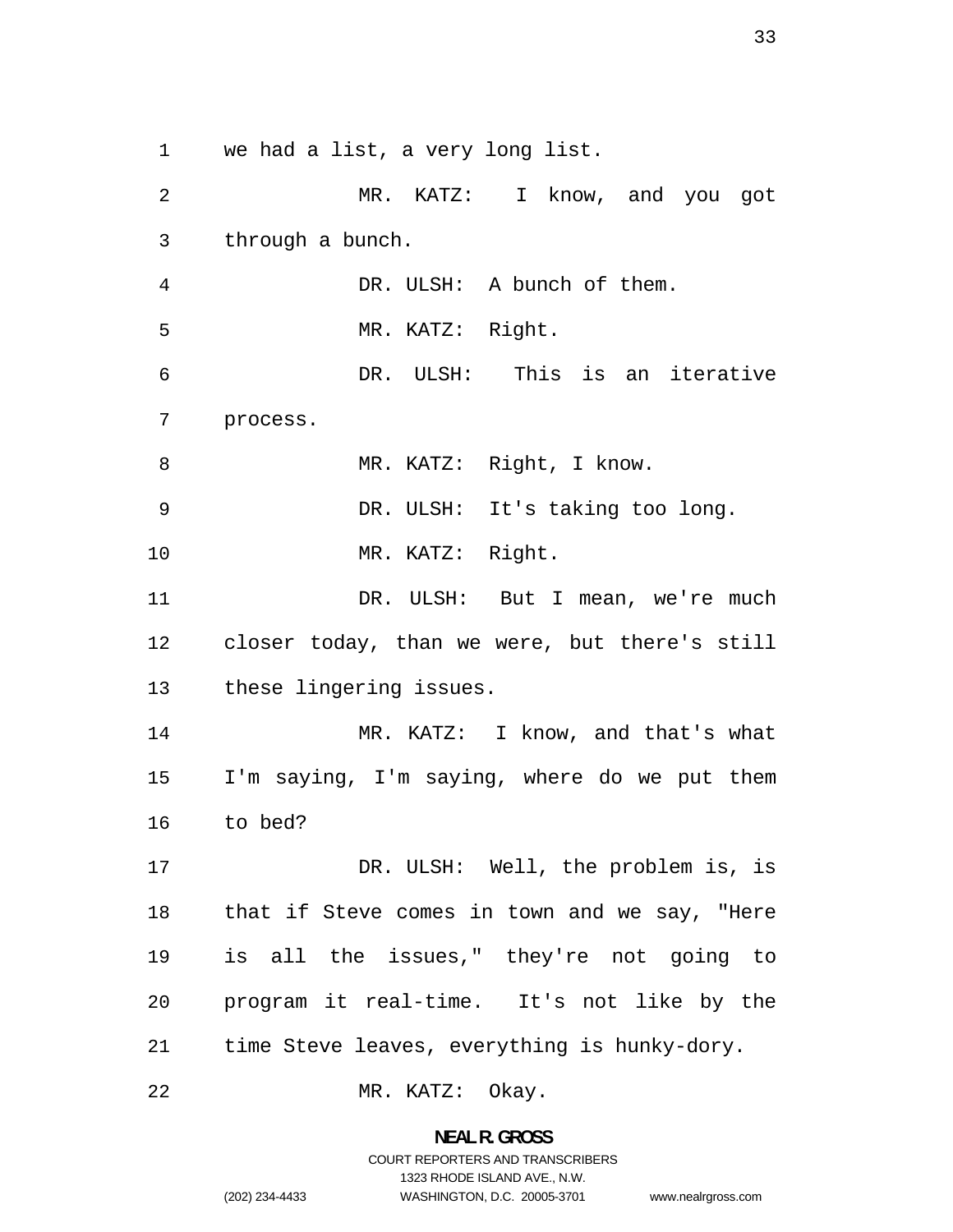DR. MAURO: There is no inter-active online, where Steve can work with your software people, and just continue -- MR. MARSCHKE: Well, what we can do -- I mean, I -- we can -- we have been given a list of problems now, and you know, if you can go back, you can say, one of these have been worked off, and then we can test them. MR. KATZ: Right. MR. MARSCHKE: Because I can test it. DR. MAURO: Right, just like we're doing now. MR. KATZ: But see, the thing is that just giving them a list, doesn't seem like enough. It seems like it needs sort of hand-in-hand work. So, whether you have to be here presently, or whether you need to be on the phone with them, when they're working on it, it seems like they need actual interactive real-time help, to know what they're doing.

> **NEAL R. GROSS**  COURT REPORTERS AND TRANSCRIBERS

> > 1323 RHODE ISLAND AVE., N.W.

(202) 234-4433 WASHINGTON, D.C. 20005-3701 www.nealrgross.com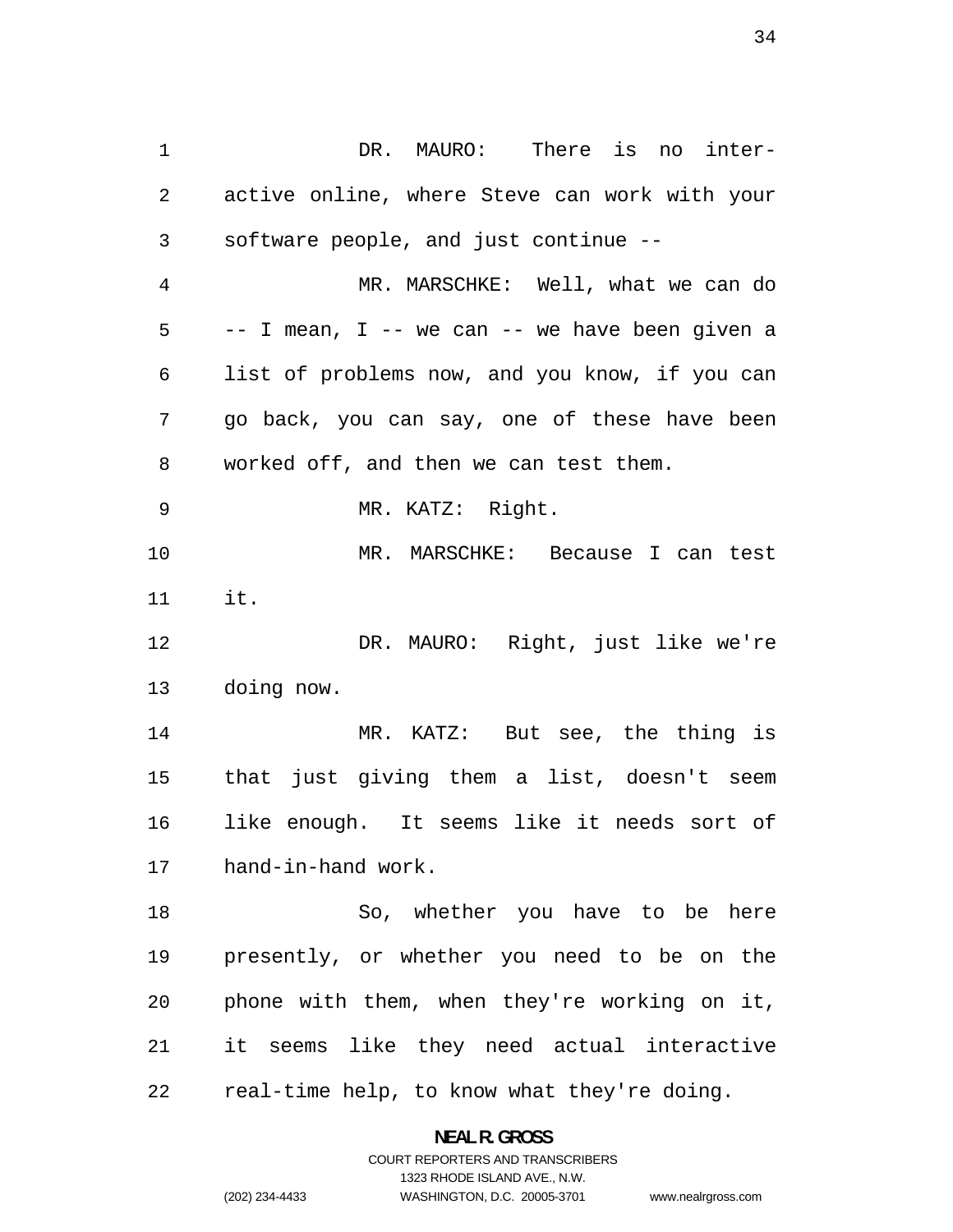1 1 It seems like it's more than just routing out a 'to-do' list, I think. MR. HINNEFELD: Let's set that up, by phone. Brant or I will be the person sitting with the developer, and we'll be on the phone with Steve. 7 MR. KATZ: Right. MR. HINNEFELD: And we'll show to the developers, what we're seeing, what we expect to see. 11 DR. MAURO: Yes. MR. HINNEFELD: And say, now, you've got this stuff to do, let us know when you're done, and we'll have another phone call. MR. KATZ: Right. MR. HINNEFELD: Because doing it the  $-$  this is  $-$ MR. KATZ: There is no point in doing it here. MR. HINNEFELD: There is no point in doing it here.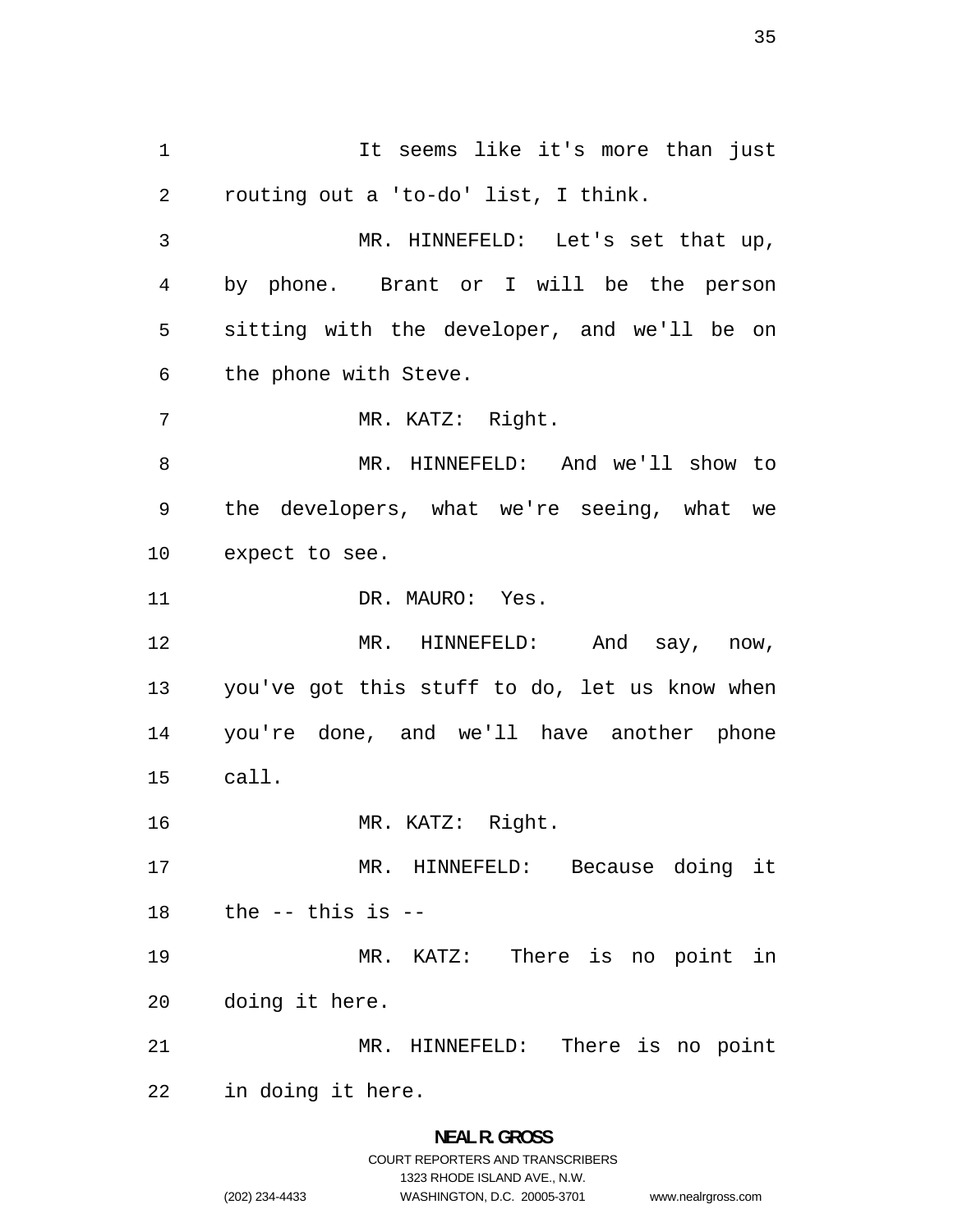DR. MAURO: Yes, we shouldn't be doing this here. MR. HINNEFELD: This should have been -- you know, we should get this wrapped up. MR. KATZ: Right. 7 MR. HINNEFELD: And it just -- it's going to require us, either Brant or me, to dedicate some time to working with the developers, between -- you know, not waiting for the next meeting to be coming up on it. MR. KATZ: No. MR. HINNEFELD: To start right away, next week. MEMBER ZIEMER: Question here. 16 MR. KATZ: That sounds good. MEMBER ZIEMER: I'll ask both Steve and maybe John. TBD Appendix BB is a good example of one where there is a Work Group that is looking at all of these findings, and have several iterations past the finding, in a

### **NEAL R. GROSS**  COURT REPORTERS AND TRANSCRIBERS 1323 RHODE ISLAND AVE., N.W.

www.nealrgross.com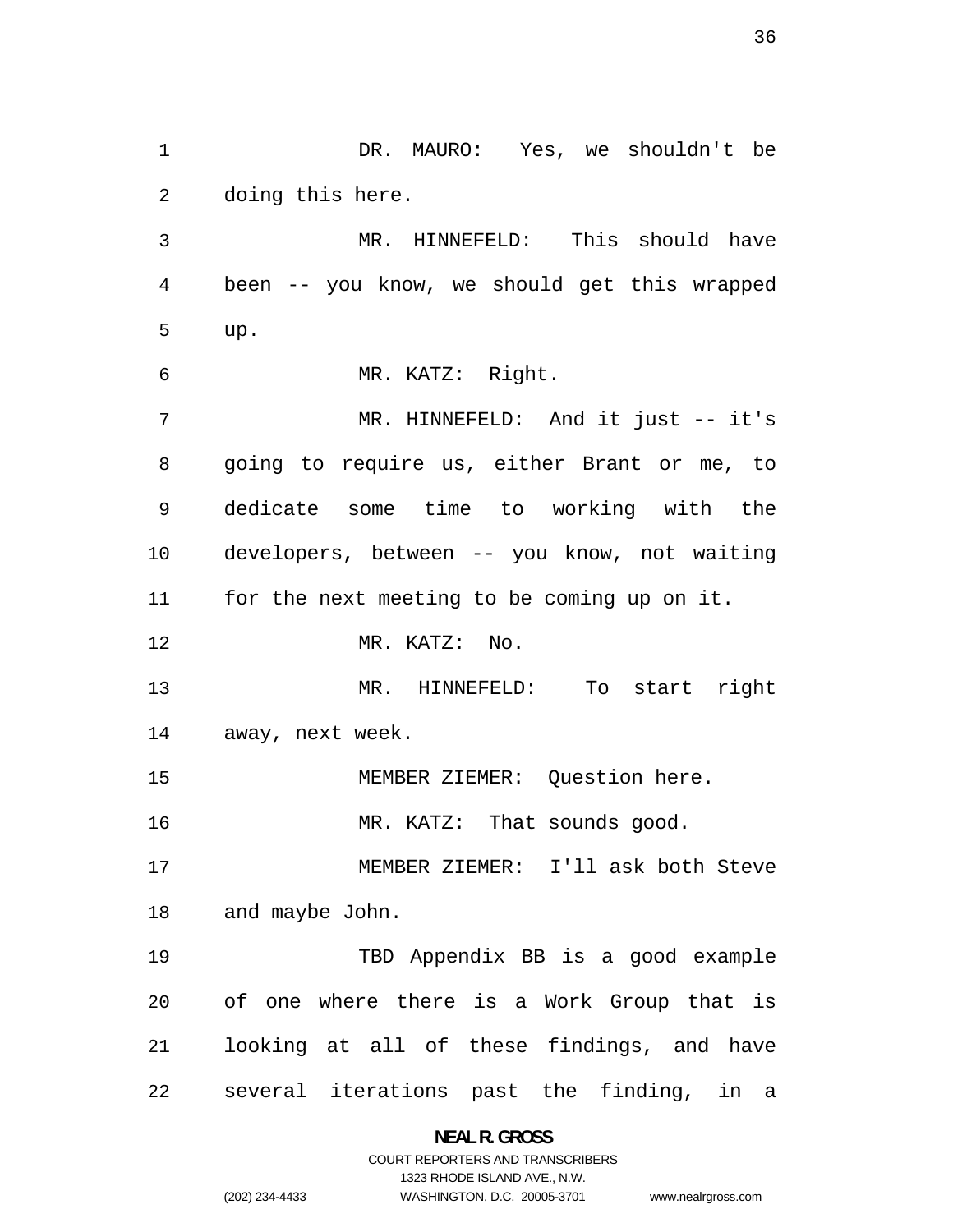matrix, right now.

DR. MAURO: Yes, that's right. MEMBER ZIEMER: And in fact, you guys have updated that. 5 DR. MAURO: We saw it yesterday. MEMBER ZIEMER: Now, of course, we said we would ultimately like to be able to do that, here, and I think logistically, we could, in principle. 10 DR. MAURO: We could, yes. MEMBER ZIEMER: But the way -- this shows that as transferred, but within what we're doing, there is different -- you know, there is closed items and so on. Can we work within the system, as it is here, where they're all marked 'transferred', or is there a way to indicate here, that this is being worked on, say, by the TBD-6000 Work Group, and have it still there, as an active item? Do you know what I'm saying? MR. MARSCHKE: I know what you're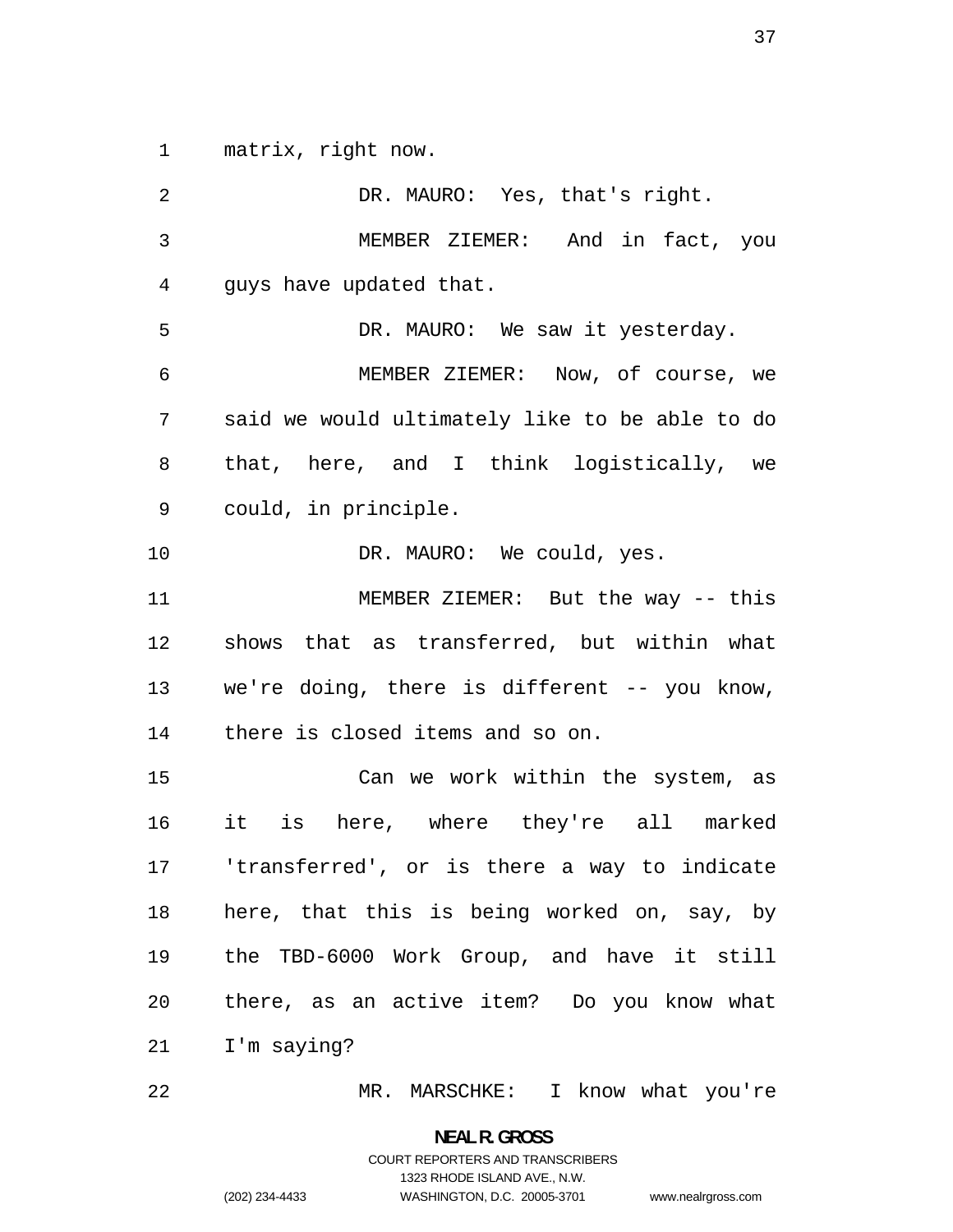saying, Paul.

| 2  | MEMBER ZIEMER: Because we want to              |
|----|------------------------------------------------|
| 3  | -- we said we want to people to be able work   |
| 4  | in this system, but if everything they do      |
| 5  | shows that it's being transferred out, then    |
| 6  | it's -- it looks --                            |
| 7  | DR. MAURO: Well, you're posing a               |
| 8  | question which transcends what -- I mean, so,  |
| 9  | ultimately, what we'd like to be able to do,   |
| 10 | not only for TBD-6000 --                       |
| 11 | MEMBER ZIEMER: Right.                          |
| 12 | DR. MAURO: -- but for every Work               |
| 13 | Group.                                         |
| 14 | MEMBER ZIEMER: Right.                          |
| 15 | DR. MAURO: Whereby, there is a                 |
| 16 | coupling, so, that it becomes fully            |
| 17 | integrated.                                    |
| 18 | MEMBER ZIEMER: Right.                          |
| 19 | DR. MAURO: But I think that we're              |
| 20 | still at a point where we still have to get    |
| 21 | this one fixed, but the next step -- let's say |
| 22 | we get this thing -- get this all cleared up.  |

**NEAL R. GROSS**  COURT REPORTERS AND TRANSCRIBERS

1323 RHODE ISLAND AVE., N.W.

(202) 234-4433 WASHINGTON, D.C. 20005-3701 www.nealrgross.com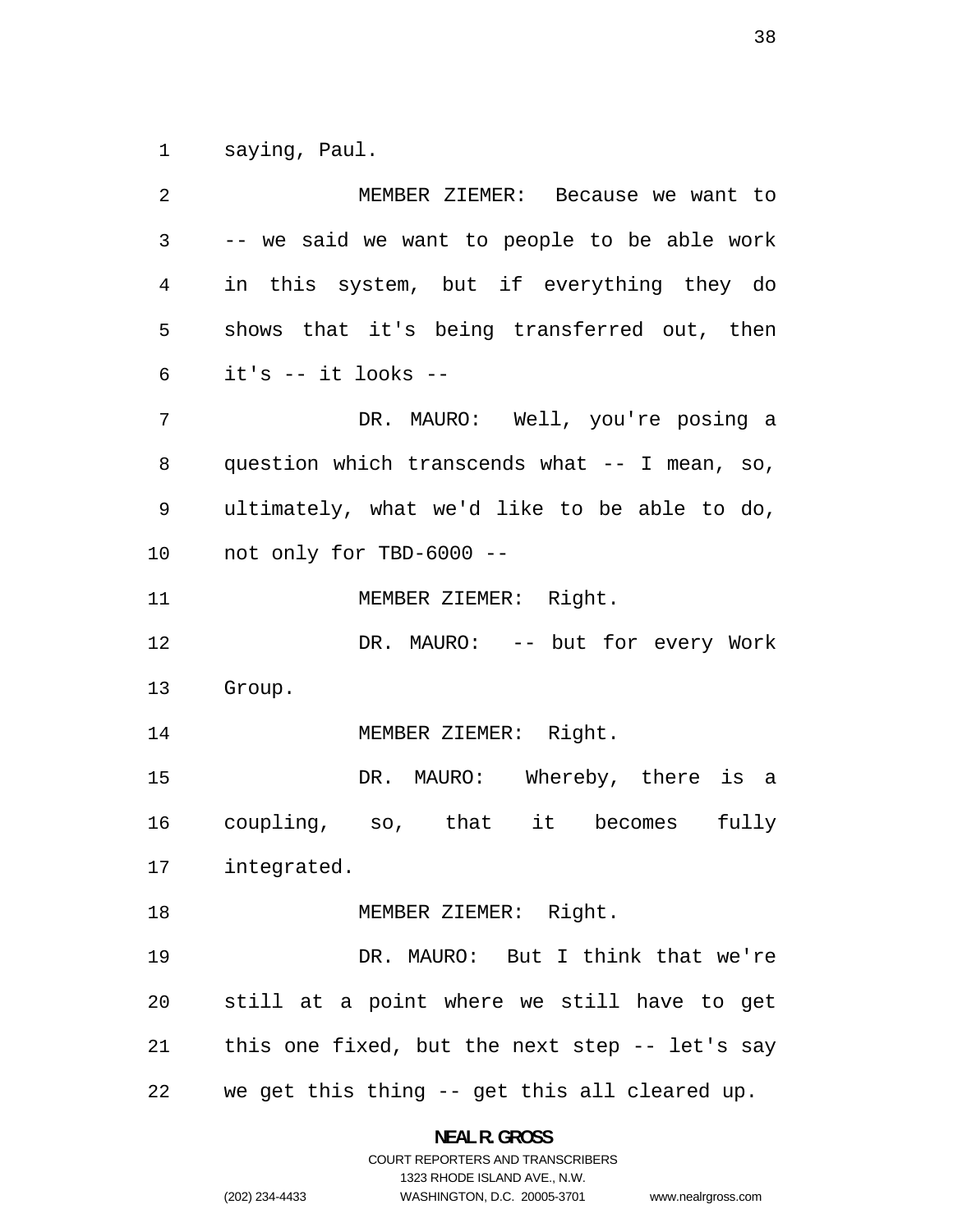1 The next step, I would imagine, if you wanted to, basically, open another window, where you can go into TBD-6000 world, and work on it, there is really no reason -- you know, in principle, it can't be done, but I think that's another change of the page. MEMBER ZIEMER: Yes, I agree. It just occurred to me that at some point, we'll have to have a way to work within this, and each item will have a different status, than transferred, in terms of its own matrix. That Work Group will have, you know, closed or in-process or -- MR. HINNEFELD: An action that

we'll start -- adherence to this TBD-6000, and we will start to load the TBD-6000 piece of this.

**In other words, there will be a way** to log on to this same system, look at TBD-6000, 6001 Work Group, on the first filter, where it says 'Work Group filter', and it will bring up the documents that have been

**NEAL R. GROSS** 

COURT REPORTERS AND TRANSCRIBERS 1323 RHODE ISLAND AVE., N.W. (202) 234-4433 WASHINGTON, D.C. 20005-3701

www.nealrgross.com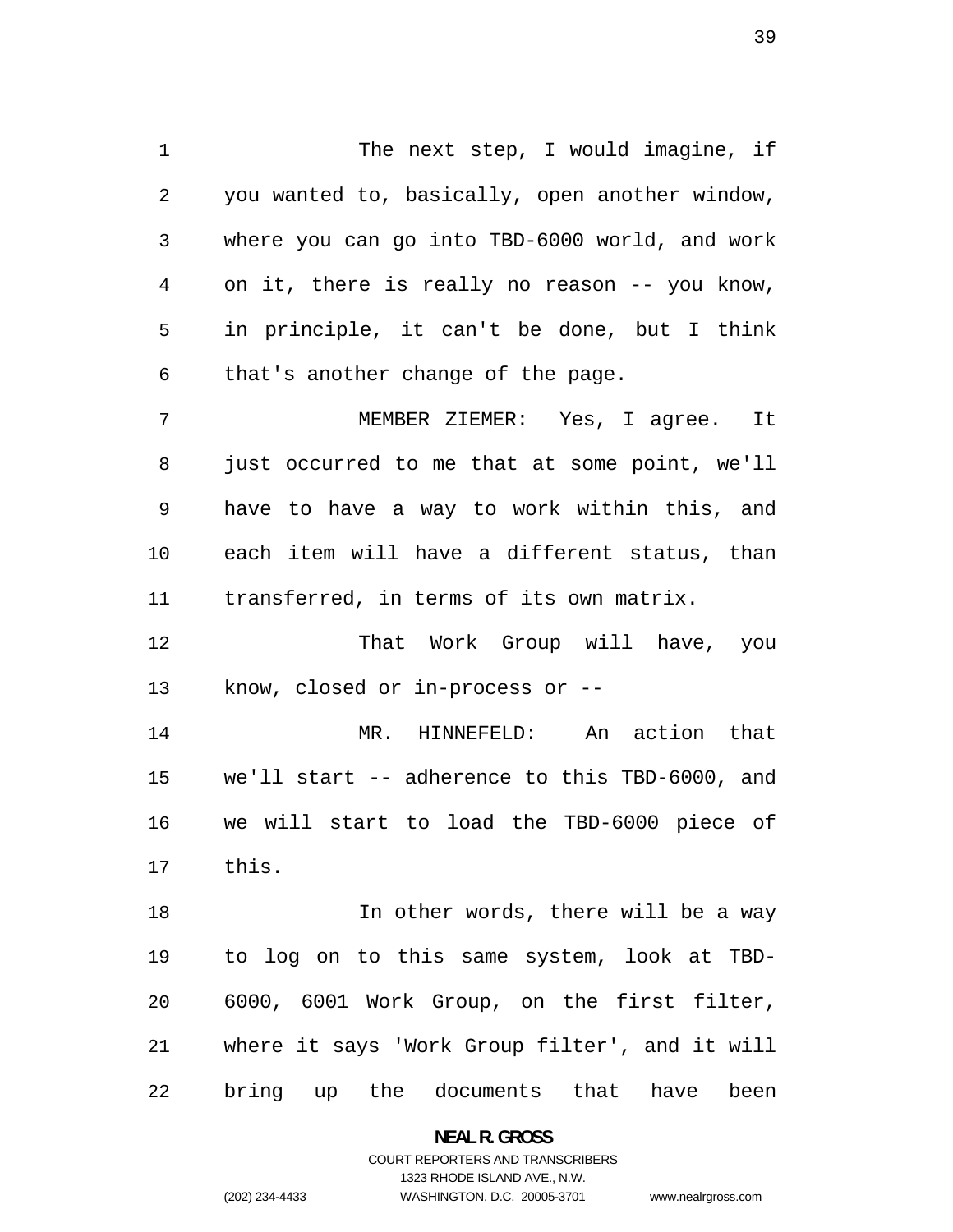transferred from this group, because that will be the first thing. We'll get there, because we've got those. DR. MAURO: Right. MR. HINNEFELD: And we can also then, start working on adding the findings from, you know, the matrix on TBD-6000, or whatever is being discussed there. MEMBER ZIEMER: So, you can take this and hit the right filter, and then it would move it into that Work Group's realm. 13 DR. MAURO: Another domain. MR. HINNEFELD: Yes, think of it as sliding it, this table, into the table for 6000 Work Group. CHAIR MUNN: Let's wait just one minute, here. I certainly don't want to hold up this train, because that is exactly what we want to happen, ultimately. But when we first started out with this, it was our philosophy that our big

> **NEAL R. GROSS**  COURT REPORTERS AND TRANSCRIBERS 1323 RHODE ISLAND AVE., N.W. (202) 234-4433 WASHINGTON, D.C. 20005-3701

www.nealrgross.com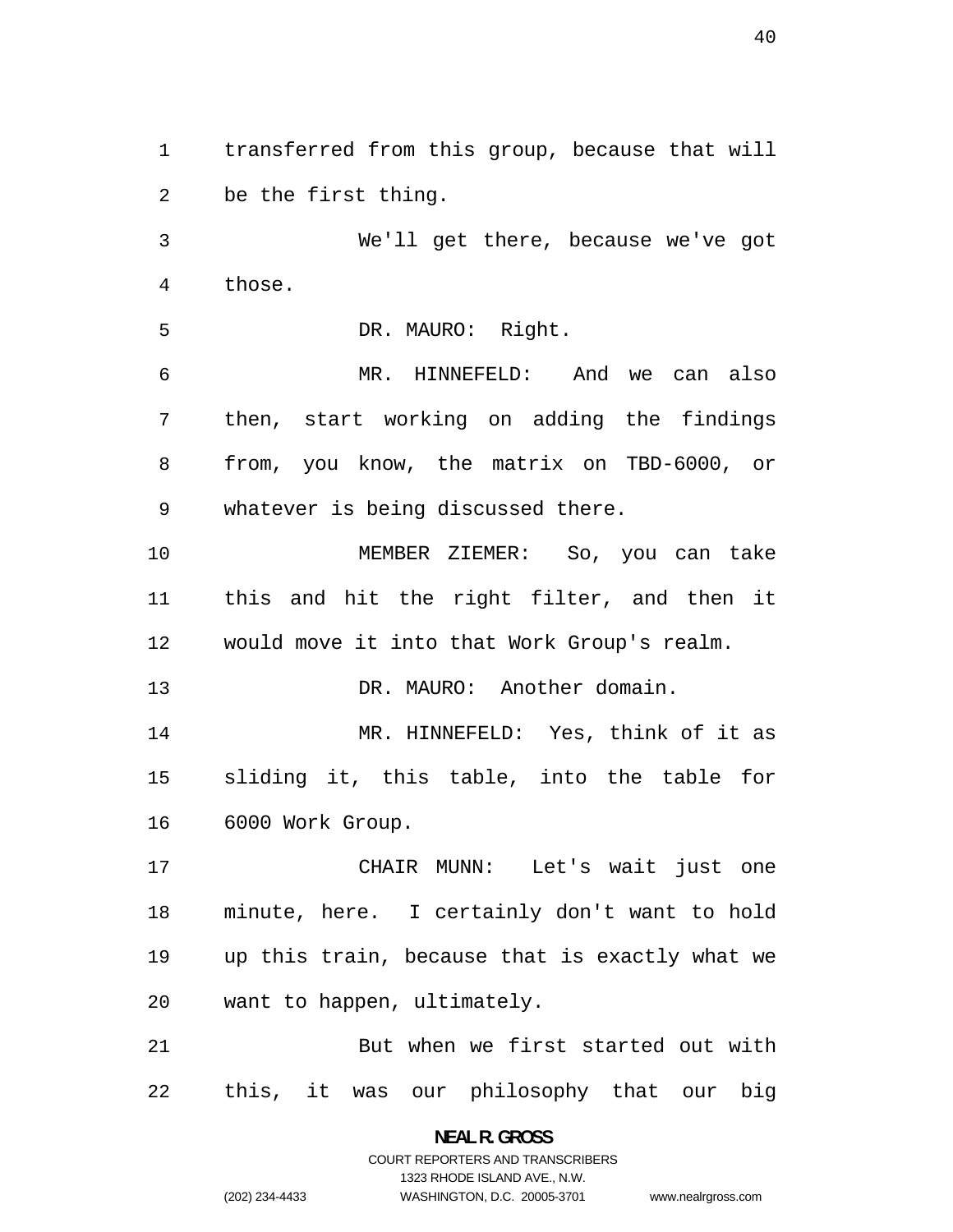problem had to do with getting all of the complete information and item history into the hands of the Working Group that was going to deal with it.

We still haven't worked out that basic problem, yet. The fact that we have the Chair of the Work Group we're talking about, sitting at the table right now, makes it easy for us to talk about TBD-6000.

But I am thinking about all of the other transferred items that we have.

We had agreed that in almost all cases, transferred items were going into a Work Group where the total number of findings was relatively small. That is, small enough to be easily handled by our standard Excel matrix, not the kind of burden of information 18 that we have, here.

I would suggest that before we start working on the Work Group's end of it, we get this part of our project, where we want it, before we start the next one, simply

**NEAL R. GROSS** 

### COURT REPORTERS AND TRANSCRIBERS 1323 RHODE ISLAND AVE., N.W. (202) 234-4433 WASHINGTON, D.C. 20005-3701

www.nealrgross.com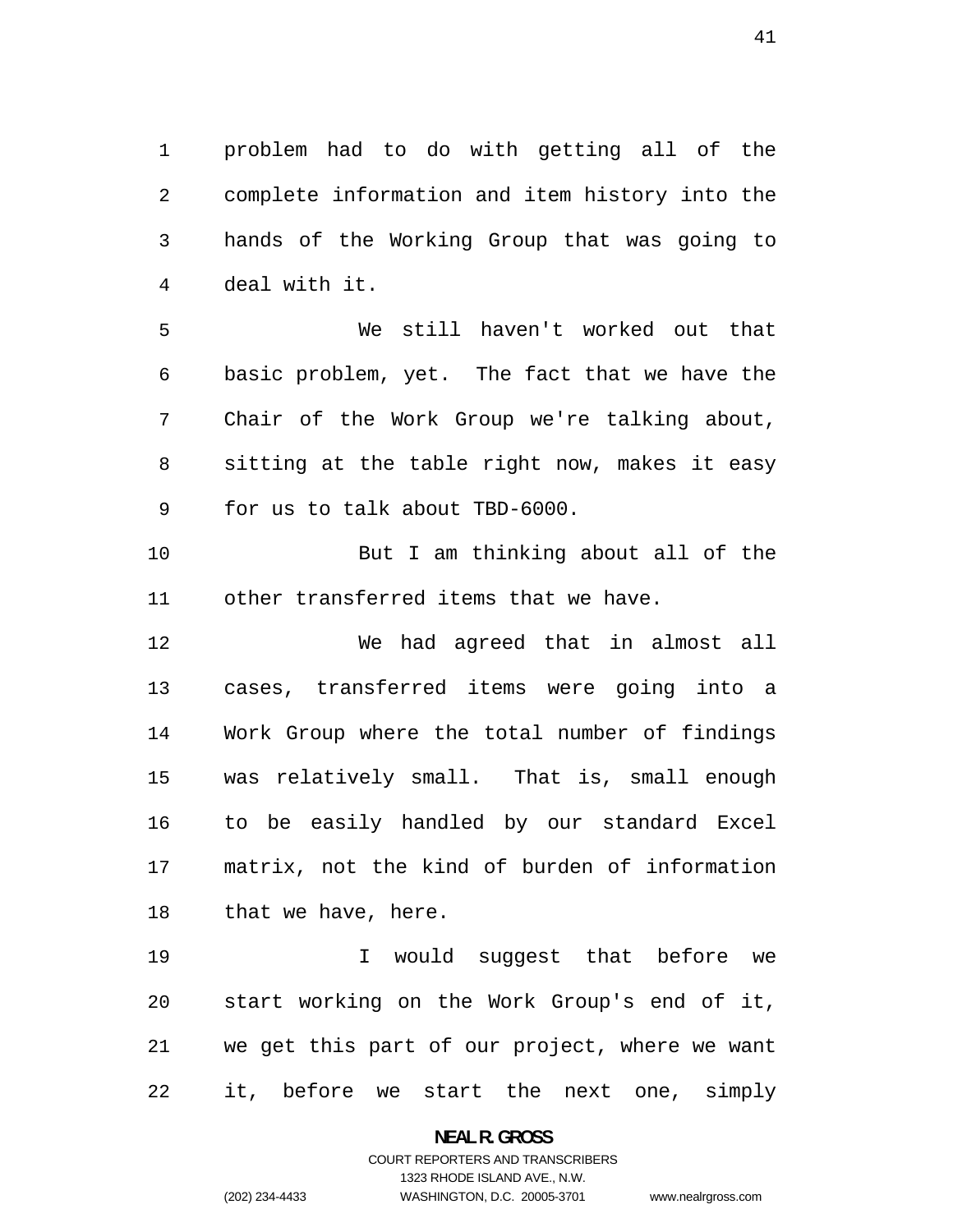because I don't think our original philosophy has changed, with respect to the complexity of what the Work Group has to deal with, with respect to what we're dealing with, here.

MEMBER ZIEMER: Well, I agree with that Wanda, and I just wanted to make sure that as we finish sort of polishing where we are, that there is a capability of doing this transfer, and apparently, it's already built in, to go for --

11 MR. HINNEFELD: This was -- in this -- this design, for this application was intended to serve the same function --

14 MEMBER ZIEMER: Yes.

15 CHAIR MUNN: For everybody.

MEMBER ZIEMER: Correct.

MR. MARSCHKE: Let me ask now, how would this work, if like the Work Group decides that okay, they received this transferred finding, from the Procedure Subcommittee, and now, they bring it up into their screen, and they work on it, and they

> **NEAL R. GROSS**  COURT REPORTERS AND TRANSCRIBERS

> > 1323 RHODE ISLAND AVE., N.W.

(202) 234-4433 WASHINGTON, D.C. 20005-3701

www.nealrgross.com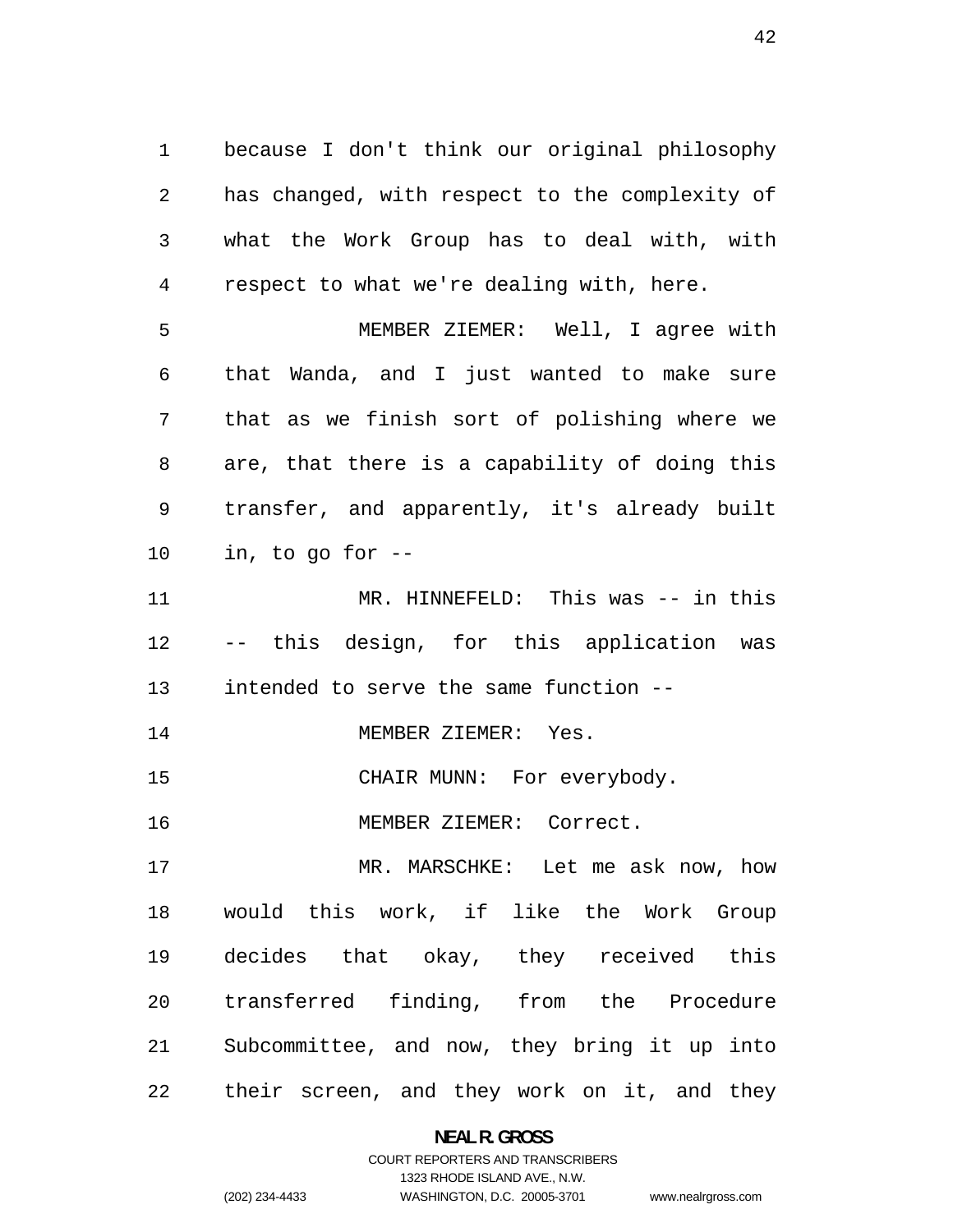close it.

CHAIR MUNN: And they send us an email, telling us that they closed it and giving us their history. MR. MARSCHKE: Okay, so, and it's closed, and this -- and basically, this work - - this Subcommittee, then, has -- accepts the closed status? CHAIR MUNN: Exactly. MR. MARSCHKE: So, basically, one status is working for the finding? There is not like a -- you know, it's not like we have to keep -- I know we talked about this at one time, and we wanted to keep -- we discussed whether or not we had to keep a Subcommittee status and a Work Group status, and whether or not they were the same or separate, and because if Paul's Work Group shows that, you know -- he works on this, and this was closed, theoretically, he has the capability of coming in here and he can add -- he can change the status.

#### **NEAL R. GROSS**

COURT REPORTERS AND TRANSCRIBERS 1323 RHODE ISLAND AVE., N.W. (202) 234-4433 WASHINGTON, D.C. 20005-3701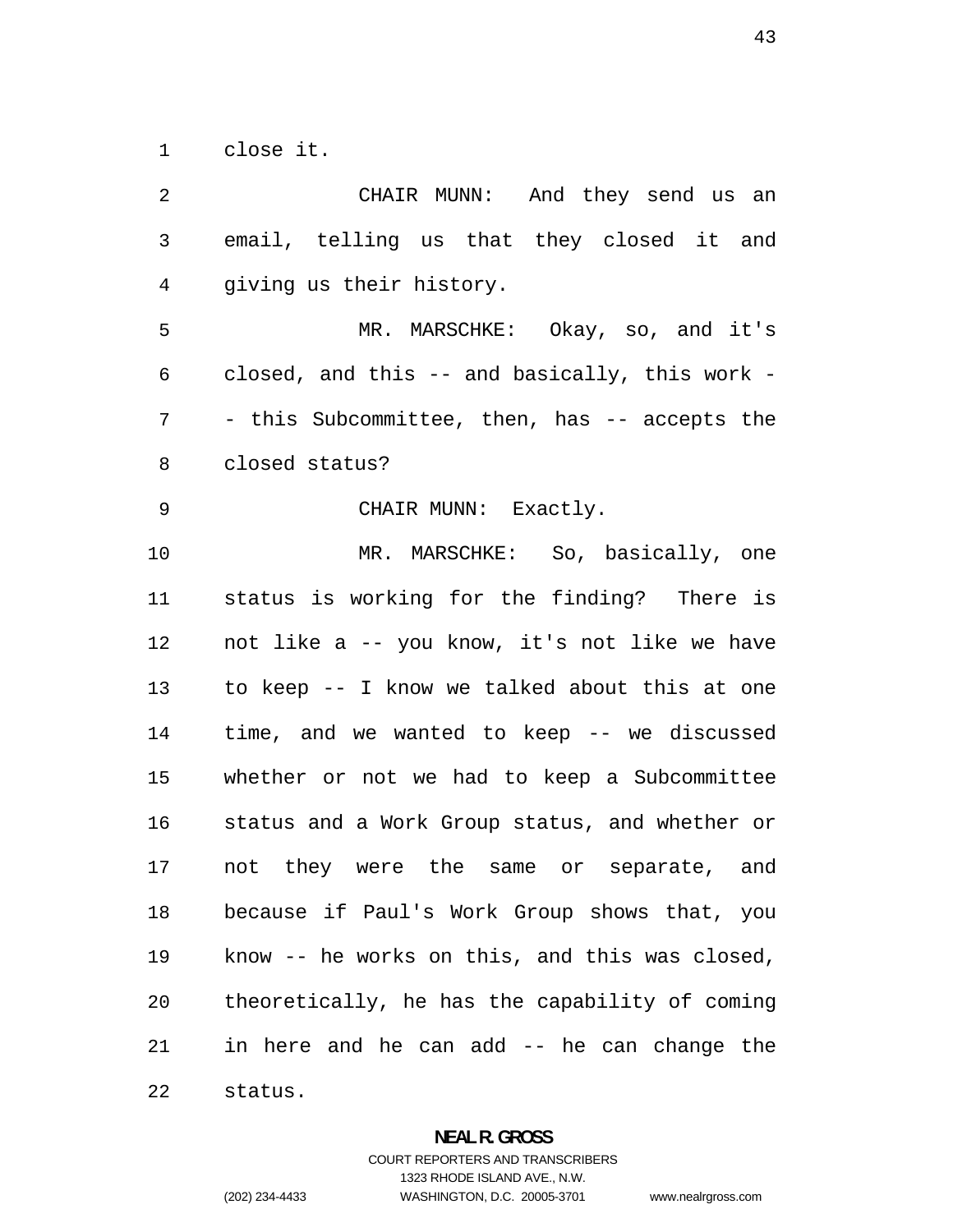1 1 He can come in here, or somebody in his Work Group can come in here and change the status on here, add a little note and say, "This was changed by the TBD Subcommittee, during their meeting on such-and-such, and it's closed."

7 And so, in theory, there is -- they can do that, with what they have available here, now --

MEMBER ZIEMER: Either that, or it stays in the other document, as a closed item. 12 DR. MAURO: Yes.

MEMBER ZIEMER: And at some point, for example, you could ask for the status of transferred items, and what is the status of 13 transferred items from TBD -- or yes, TBD-6000, and you know, 10 are closed and three are in abeyance, or something like that.

MR. MARSCHKE: That is the problem we're going to have, if we have only one status, we're going to lose -- and you change that status in your Work Group, then the

**NEAL R. GROSS** 

### COURT REPORTERS AND TRANSCRIBERS 1323 RHODE ISLAND AVE., N.W. (202) 234-4433 WASHINGTON, D.C. 20005-3701

www.nealrgross.com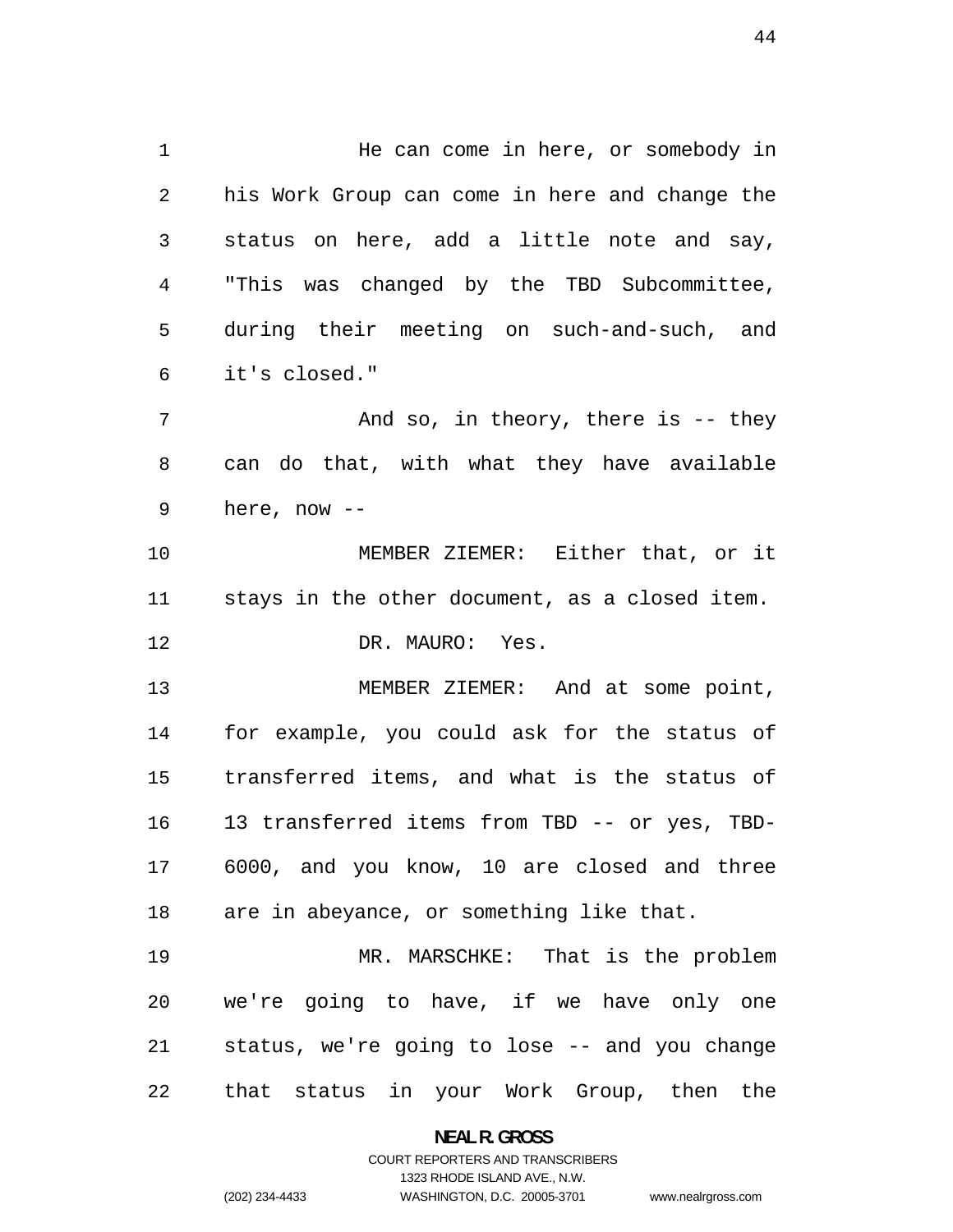Subcommittee is not going to be able to know - - are not going to be able to do a sort -- when they do a sort on transferred, that finding is not going to show up -- DR. MAURO: Let me say something. MR. MARSCHKE: -- because it's not a transferred finding anymore. It's a closed finding. MEMBER ZIEMER: I know, but you could list the status of transferred findings, is what I'm saying. MR. MARSCHKE: Because you don't know which findings are transferred anymore. Once they've been closed, there is no longer a transferred finding. DR. MAURO: I think what he means is -- MEMBER ZIEMER: No, I'm saying you leave it -- you leave this forever as transferred, possibly. We don't have to solve this, now. I just want to -- MR. MARSCHKE: But that was the

> **NEAL R. GROSS**  COURT REPORTERS AND TRANSCRIBERS 1323 RHODE ISLAND AVE., N.W. (202) 234-4433 WASHINGTON, D.C. 20005-3701

www.nealrgross.com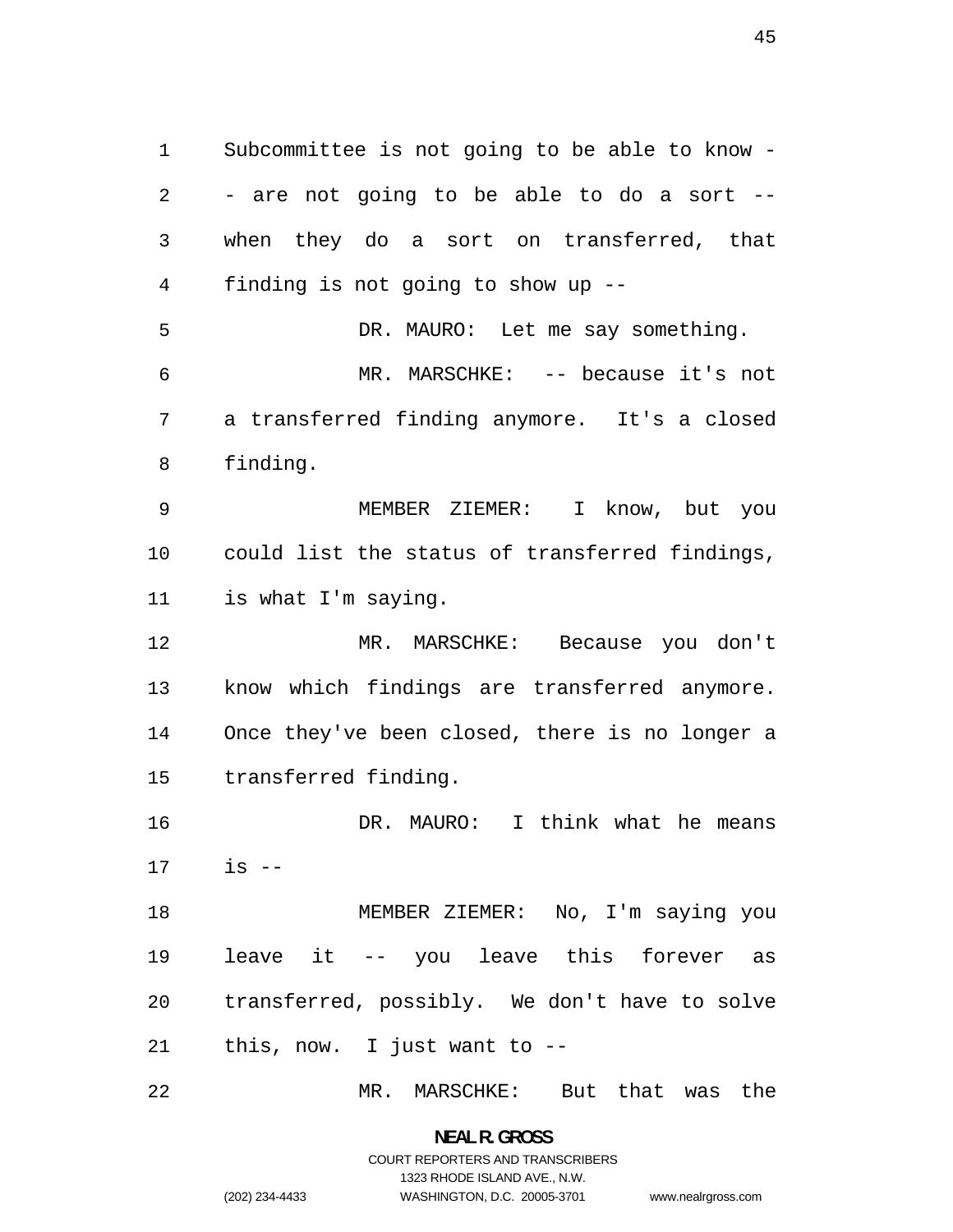Catch-22 we got into, when we talked about it last time.

CHAIR MUNN: And I'm working purely from memory, which is never a safe thing to do, but my memory was, we had agreed that this Subcommittee would retain control of the final status, that the Work Group would notify the Subcommittee, that they had closed it and how they had closed it, and that we would retain the authority to change what goes into the actual database, itself. Now, that was my memory.

13 DR. MAURO: Let me say something. 14 CHAIR MUNN: Yes.

DR. MAURO: Yes, I was there also, from the beginning, as you recall.

What happened is this. There are a number of procedures, whether they were generic or site-specific, that we reviewed, as part of the Subcommittee, and we have findings, okay, and that became our domain, and it turned out that there's 550 findings

**NEAL R. GROSS** 

## COURT REPORTERS AND TRANSCRIBERS 1323 RHODE ISLAND AVE., N.W. (202) 234-4433 WASHINGTON, D.C. 20005-3701

www.nealrgross.com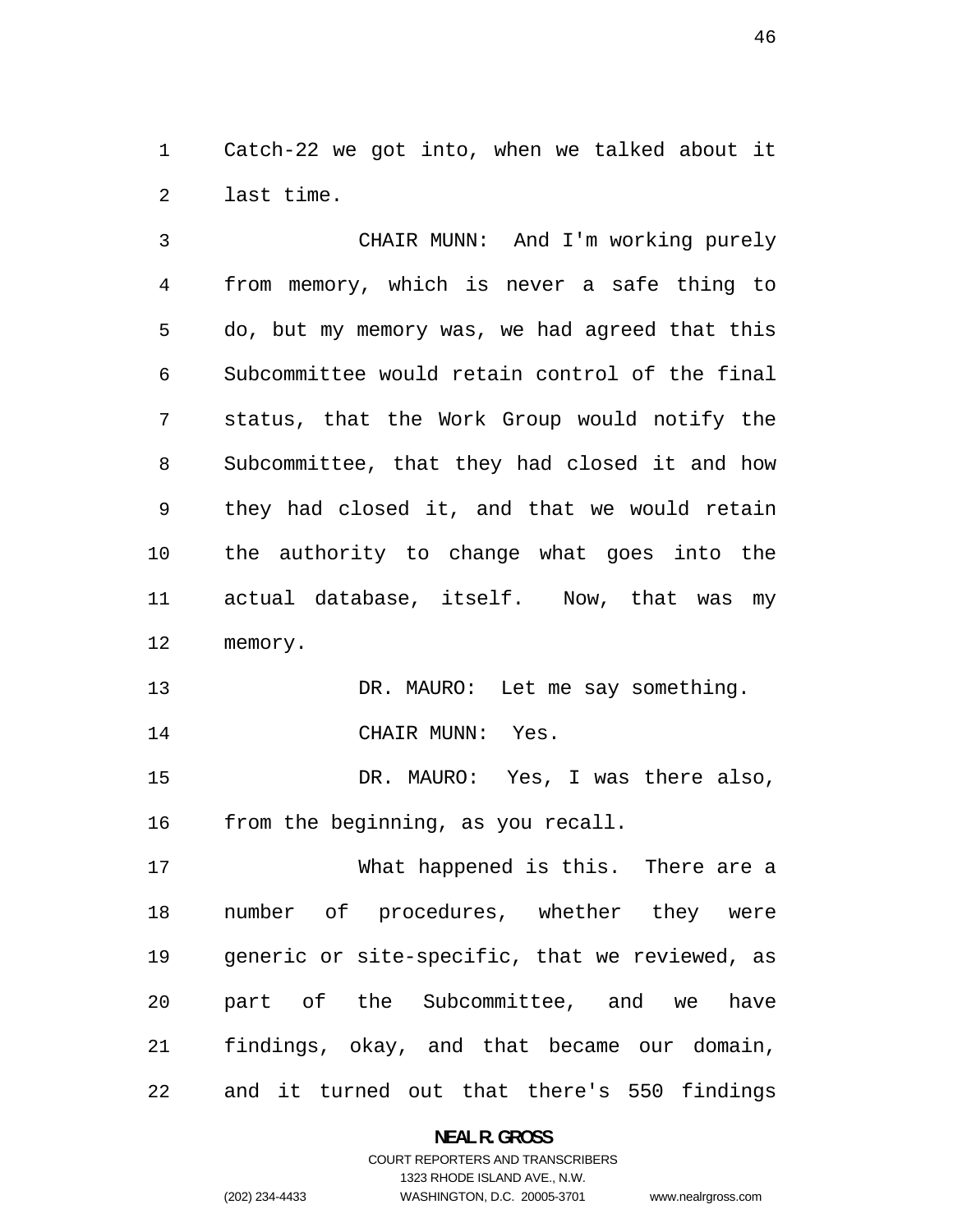for about 105 procedures, and that is the world we created.

Then we realized that we're going to have to keep track of all of this, all right, and also, we realized, oh, some of these really are -- I mean, we have to remember, I'm going someplace with this.

For our own purposes, within our own domain, we had to come to grips, well, what are we going to do with the fact that TBD-6000, or whatever it is, is here, and we have it in our database, but the reality is, it probably never really should have been. It should have never been triggered under a Subcommittee. It's really something that belongs to the Rocky Flats, or it belongs to TBD-6000, but it is here.

So, is there anything we can do that adds value, since it's here and we've got a new database?

So, as just a service, we say, "Well, we'll keep track of it," and we do.

# **NEAL R. GROSS**  COURT REPORTERS AND TRANSCRIBERS 1323 RHODE ISLAND AVE., N.W. (202) 234-4433 WASHINGTON, D.C. 20005-3701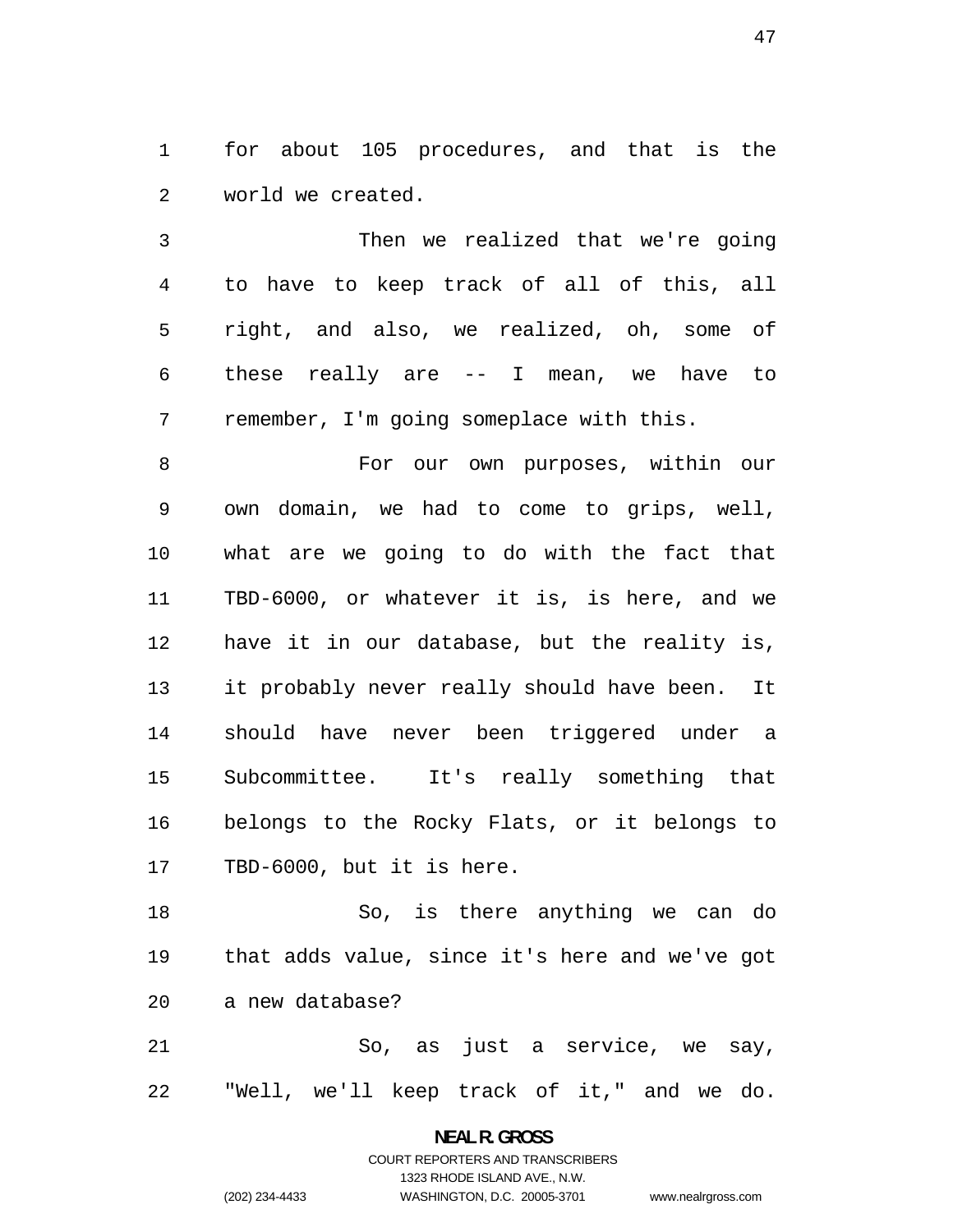But now, here is where I'm going with this.

The fact that we've done that and that for -- within our domain, we're going to keep track and we did the transfer, and as you said, when that eventually is resolved, they will inform us and we can close it. That's for purposes of our domain.

But remember, Paul's domain, with Appendix BB, for example, in TBD-6000, and these sorts of things, these have a life of their own.

12 They're unfolding. They're being added to. They're changing. They're active, and I don't -- and I think that it's dangerous, to start to think somehow, this Subcommittee is going to enter that world.

I think that all the Subcommittee is -- we've got our 500-and-so findings, and we're tracking them, and if we designate one as transferred, it's transferred, and yes, when that group is finished, they let us know and that's it.

#### **NEAL R. GROSS**

COURT REPORTERS AND TRANSCRIBERS 1323 RHODE ISLAND AVE., N.W. (202) 234-4433 WASHINGTON, D.C. 20005-3701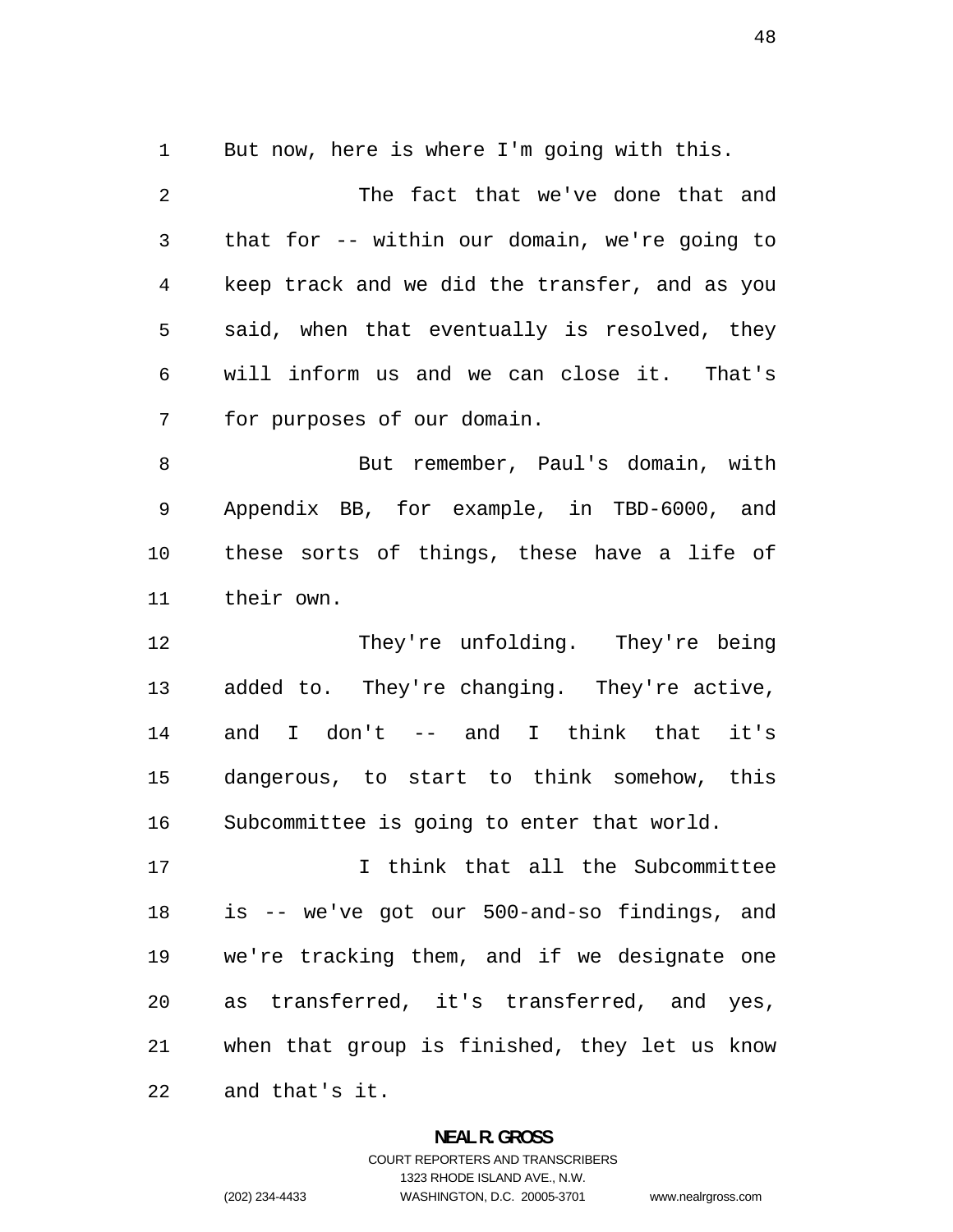1 1 If it starts to grow, in other words, if all of the sudden, there is another dozen findings associated with a particular OTIB, that grows, in that other domain, I don't think we try to grab after that.

We leave it alone. I think we have to do that, otherwise, it's going to be all consuming, and we're going to self-destruct.

I think we just stay within our boundaries. We have a boundary now, I think 550 comments that we have been actively tracking. Let's just track those. The ones that are transferred, let's designate them as transferred. They have been transferred, documented and then I agree, at some point, let the other Work Group -- let us know we've closed it, we documented it on this date, we were advised that this is closed and we closed it. We're done. That is it.

MR. MARSCHKE: Well, that could -- DR. MAURO: Why do more than that? MR. MARSCHKE: Because some of the

> **NEAL R. GROSS**  COURT REPORTERS AND TRANSCRIBERS 1323 RHODE ISLAND AVE., N.W. (202) 234-4433 WASHINGTON, D.C. 20005-3701

www.nealrgross.com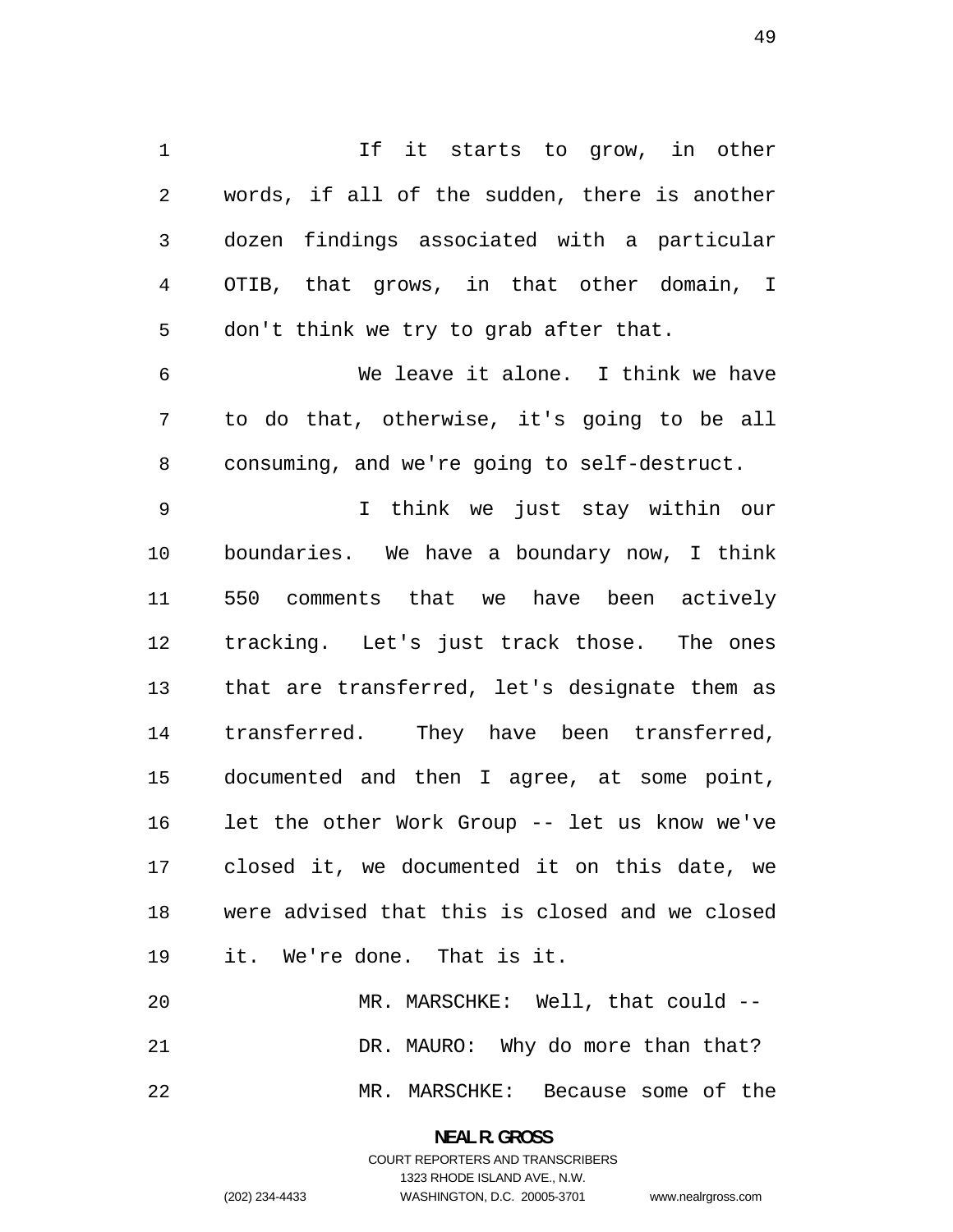other Work Groups wanted to take advantage of this database.

DR. MAURO: That is a new database. That is a new domain that we want to create, that is spinning off from this database.

I think we've got to keep it clean, because if we want to spin off another -- I mean, look, I'm just giving you my opinion.

If you want to spin off another function, because this turns out to be a convenient platform, great. But right now, from our perspective, that is a meta issue. That transcends, what our mission is, here.

That goes off into a bigger mission, which goes to the whole Board, as a whole.

Do we want this to be the platform, upon which other domains orbit, so, that they could track too, because it's a convenience, but I think that is a question that is so big, we can't even talk about it.

Just to talk about a one Site

**NEAL R. GROSS**  COURT REPORTERS AND TRANSCRIBERS 1323 RHODE ISLAND AVE., N.W. (202) 234-4433 WASHINGTON, D.C. 20005-3701

www.nealrgross.com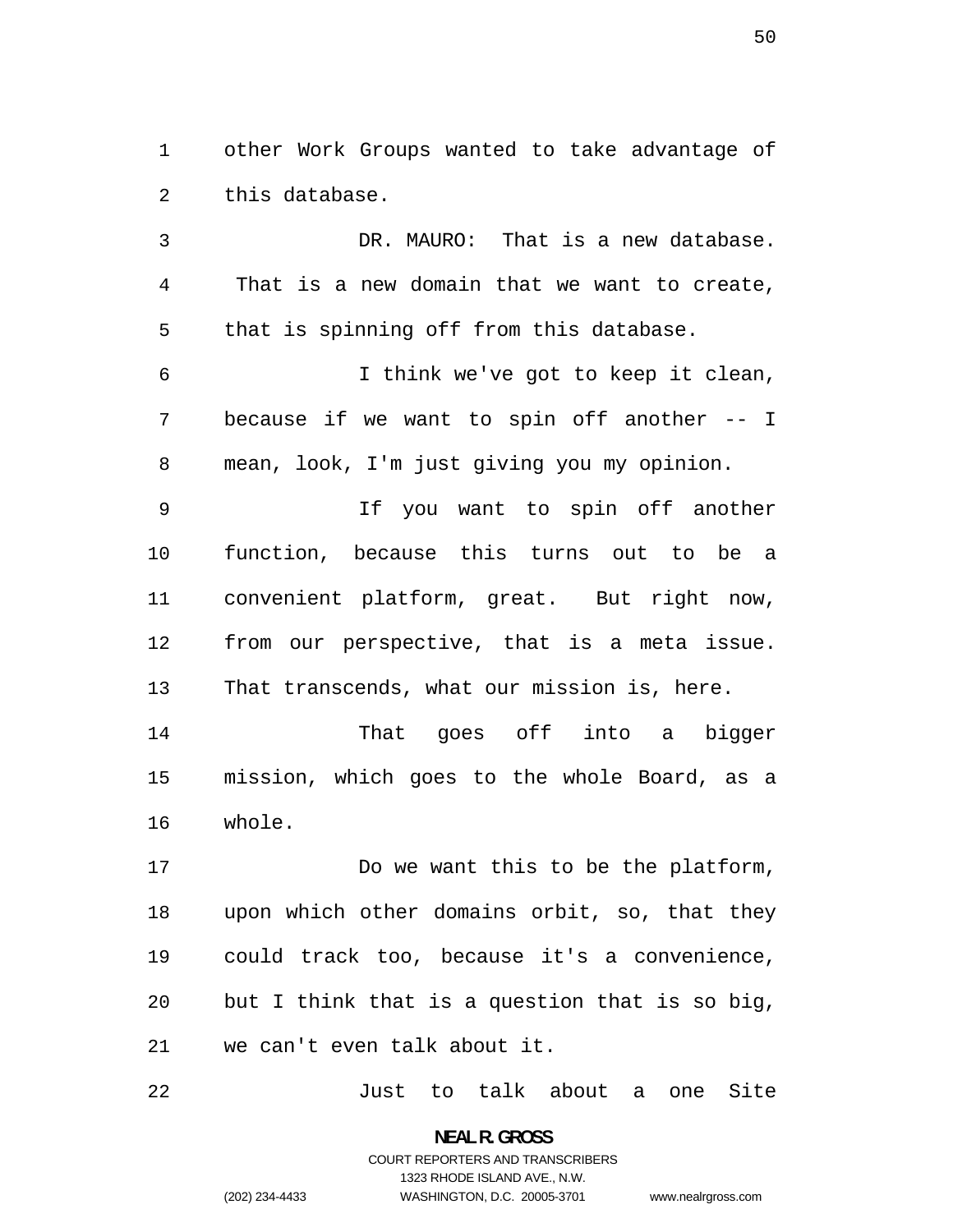Profile, or one OTIB, or whatever it is, and somehow say, "We're going to use this as a launching point to track something else," which I think is what you guys originally tried to do, and it was a nightmare. I mean, you really -- 7 MR. MARSCHKE: Well, this is --DR. MAURO: Are you biting off too much? MR. MARSCHKE: This is still set up to do that. I mean, if you go back and look at -- I mean, this -- the way this database has been set up is, that you can -- you know, I can't remember where it is, but on the opening page -- DR. ULSH: The first Work Group filter. 18 MR. MARSCHKE: -- Work Group filter, here, it's all set up. You can select

whichever Work Group you happen to be in --

21 DR. MAURO: Okay.

MR. MARSCHKE: -- and you will get

**NEAL R. GROSS**  COURT REPORTERS AND TRANSCRIBERS 1323 RHODE ISLAND AVE., N.W. (202) 234-4433 WASHINGTON, D.C. 20005-3701

www.nealrgross.com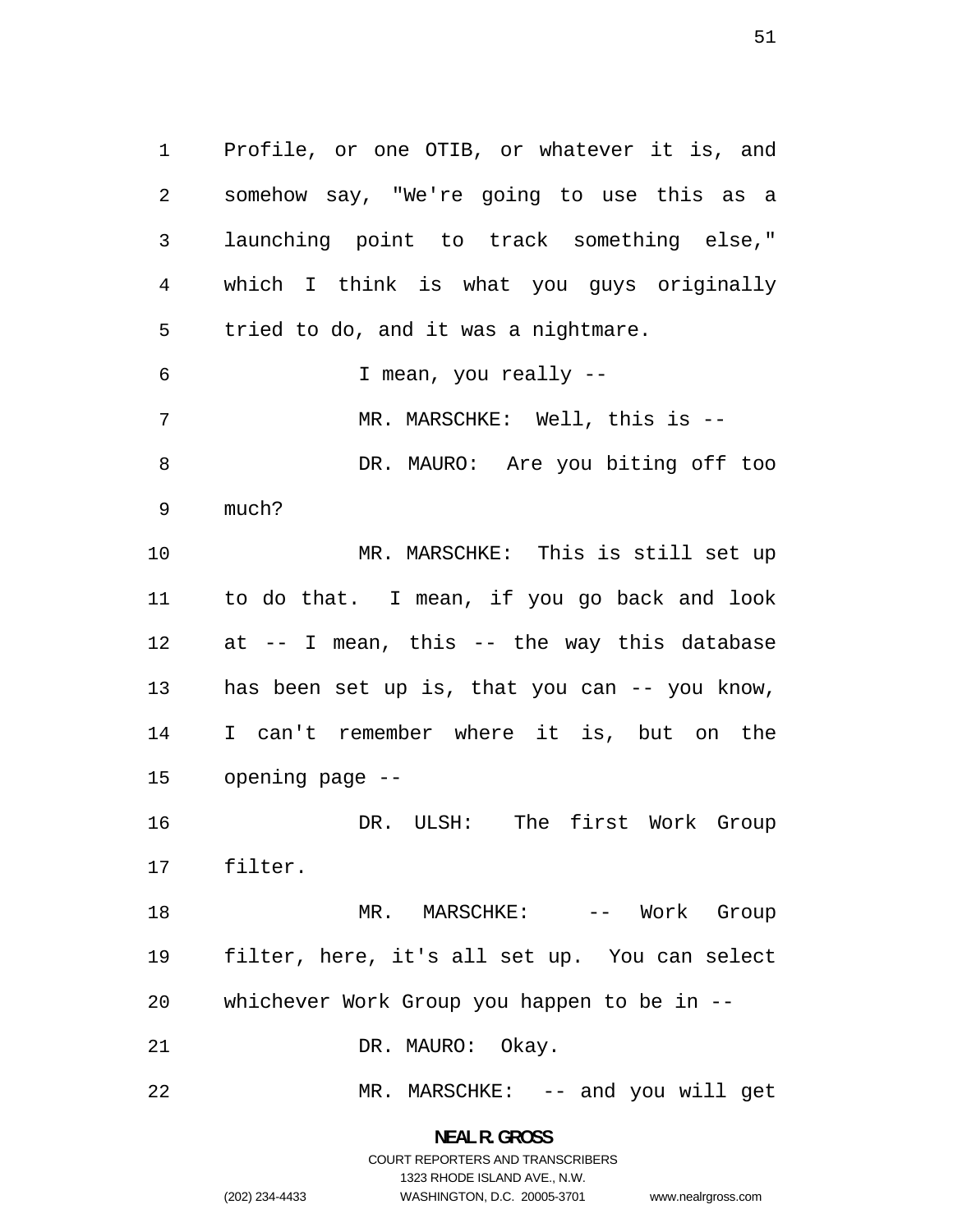a database tailored --

| $\overline{2}$ | DR. ULSH: Of your stuff.                      |
|----------------|-----------------------------------------------|
| 3              | MR. MARSCHKE: -- of your stuff.               |
| 4              | DR. MAURO: Right.                             |
| 5              | MR. MARSCHKE: But it's all going              |
| 6              | into the same, and pulling data out of the -- |
| 7              | there is not like two-dozen databases out     |
| 8              | there, each one separately. There is one big  |
| 9              | database, all 550 issues are in one big       |
| 10             | database. It pulls out the ones, which are    |
| 11             | identified for your particular Work Group or  |
| 12             | Subcommittee.                                 |
| 13             | DR. MAURO: That is here.                      |
| 14             | MR. MARSCHKE: That is what this is            |
| 15             | designed for.                                 |
| 16             | DR. MAURO: Well, what happens if              |
| 17             | there is another Subcommittee that --         |
| 18             | MR. MARSCHKE: That is right there.            |
| 19             | DR. MAURO: I know, but that has               |
| 20             | its own life, and they find new issues --     |
| 21             | CHAIR MUNN: Well, hold on, let's              |
| 22             | test this, right now.                         |

**NEAL R. GROSS**  COURT REPORTERS AND TRANSCRIBERS 1323 RHODE ISLAND AVE., N.W.

(202) 234-4433 WASHINGTON, D.C. 20005-3701 www.nealrgross.com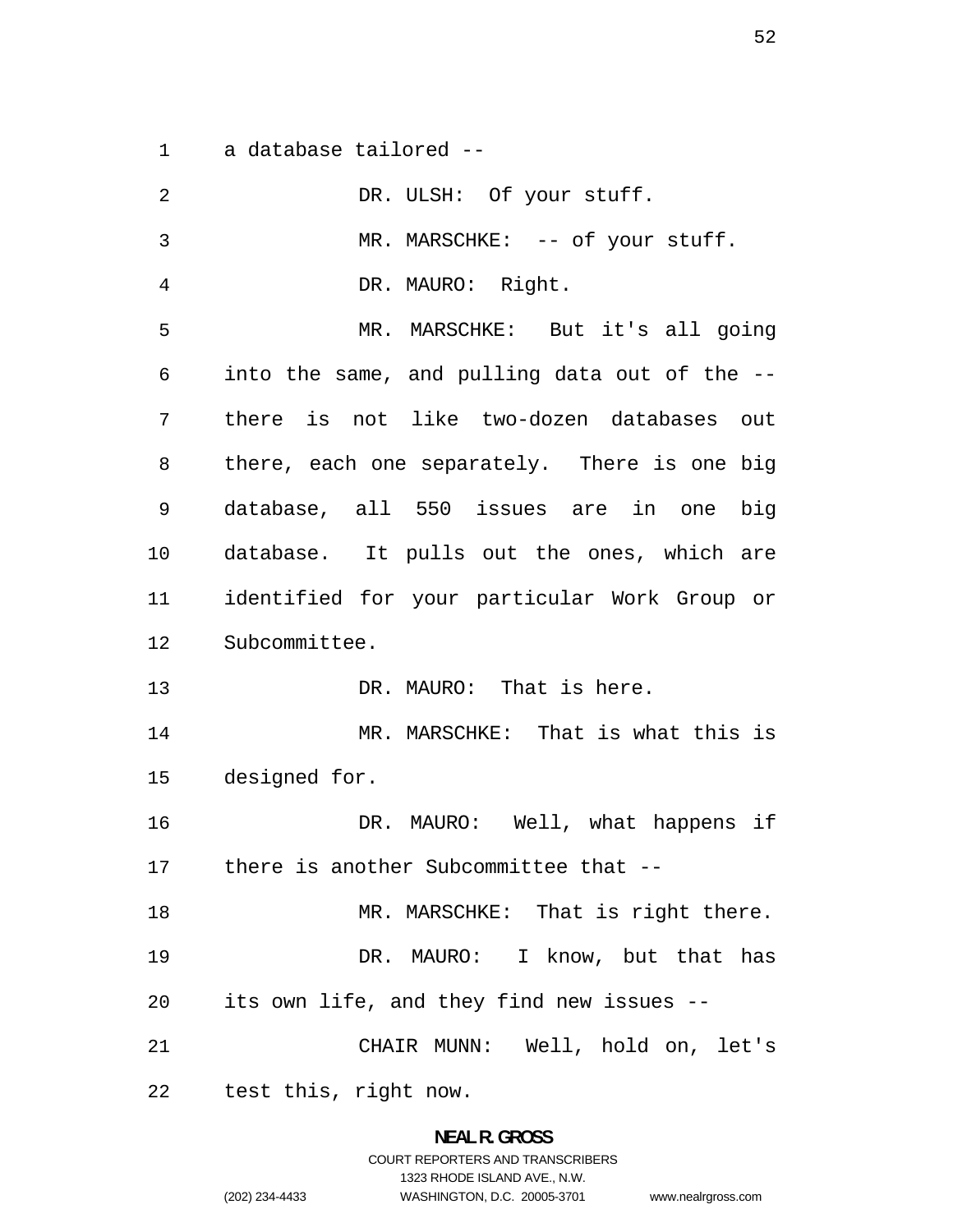Let's test the Work Group on TBD-6000, and see if it shows that it has these transferred items. DR. ULSH: It doesn't. DR. MAURO: It doesn't. CHAIR MUNN: It doesn't? DR. ULSH: I just looked. 8 CHAIR MUNN: Okay. MEMBER ZIEMER: The cell is here. DR. MAURO: The shell is there. MEMBER ZIEMER: But the question I was raising originally is this. Suppose we do that, and it -- and you know, we're beyond the shell, and these items come up. Am I working on this, as it is, or am I in a new domain, where I can assign different categories, besides the transferred one? 18 MR. MARSCHKE: If I were to put my IT hat on, I would assume you're working as a -- as is. There is one big data, but with an IT hat on --

# **NEAL R. GROSS**  COURT REPORTERS AND TRANSCRIBERS 1323 RHODE ISLAND AVE., N.W. (202) 234-4433 WASHINGTON, D.C. 20005-3701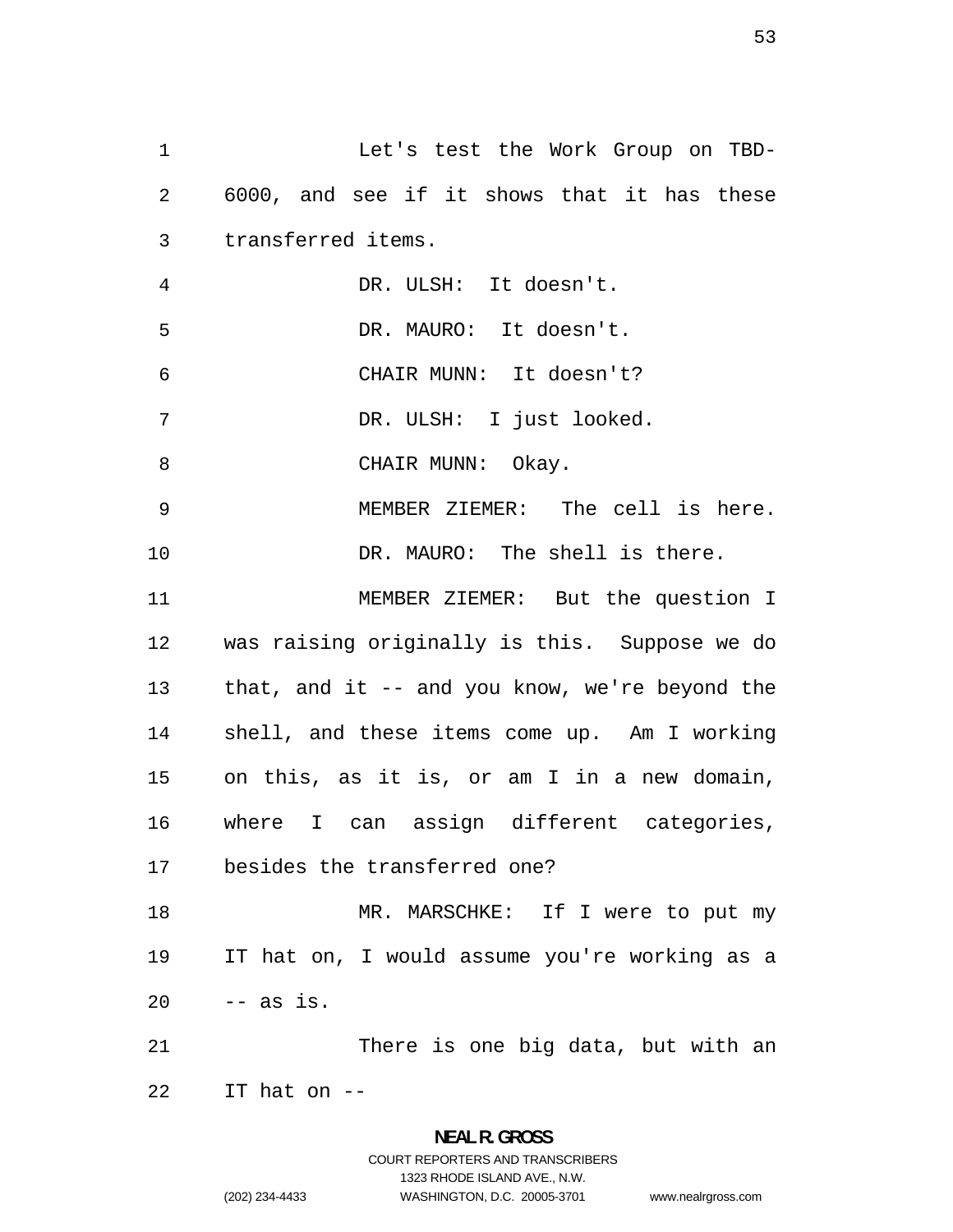MEMBER ZIEMER: But when this comes up for me in the TBD-6000 Work Group, it's not a transferred item. That is the point I was making.

 to show CHAIR MUNN: Yes, and if this -- MEMBER ZIEMER: That this has got in a -- sort of a parallel universe, do you see what I'm saying, Steve? MR. MARSCHKE: It's been transferred to you. It's not transferred from you.

MEMBER ZIEMER: No, no, I know, but if I change -- if I change that, suppose, I change this to in abeyance, for our Work Group, for whatever we're doing at the moment, and that is the status of it for us, where does it show up in the system? That is all I'm asking.

MR. HINNEFELD: That can be designed.

MEMBER ZIEMER: Yes.

MR. HINNEFELD: That can be

# **NEAL R. GROSS**  COURT REPORTERS AND TRANSCRIBERS 1323 RHODE ISLAND AVE., N.W. (202) 234-4433 WASHINGTON, D.C. 20005-3701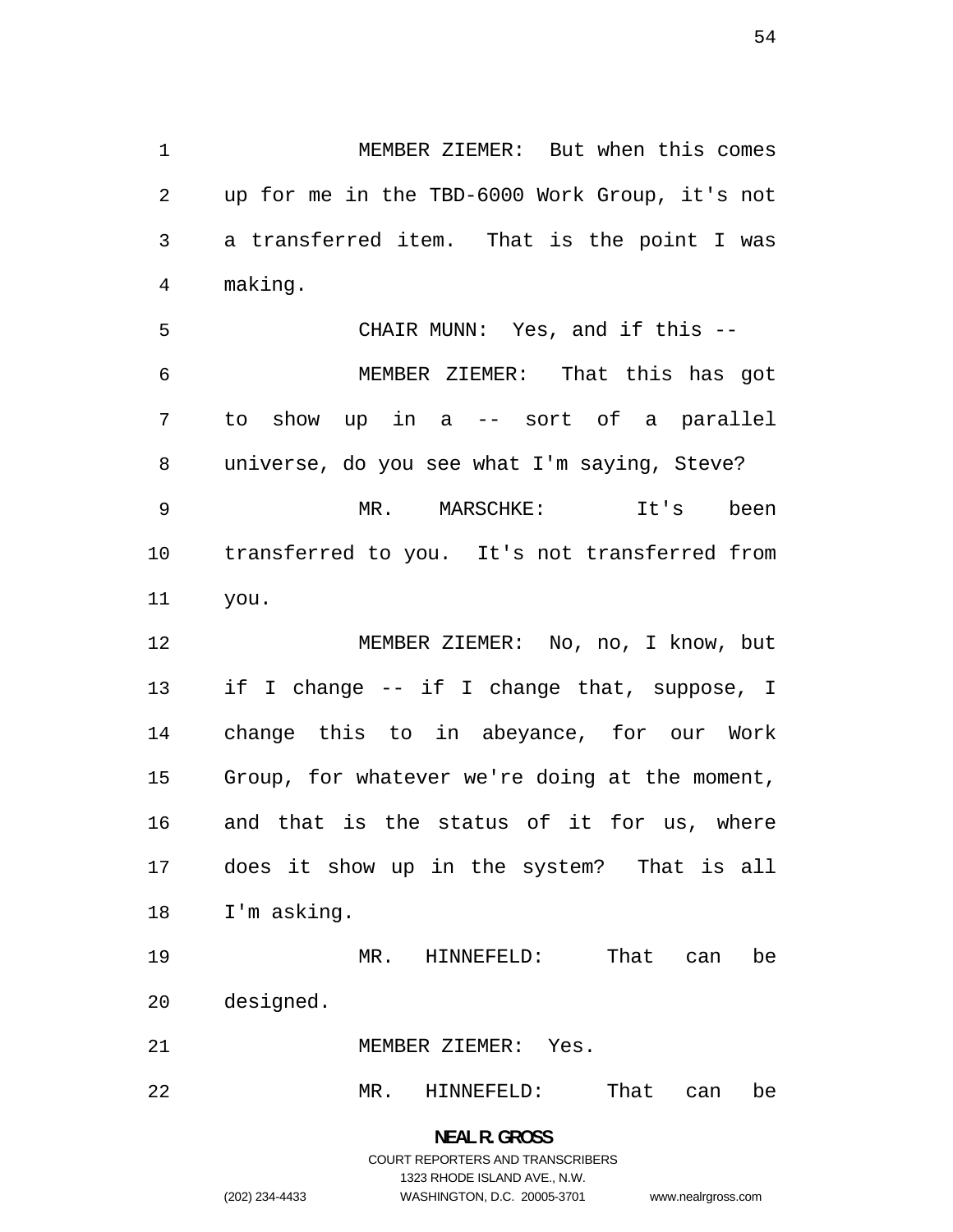designed.

| 2  | MEMBER ZIEMER: And I don't think               |
|----|------------------------------------------------|
| 3  | we have to solve that today. It's just the     |
| 4  | issue of, if we can work in this platform, and |
| 5  | update the matrix, and show its status, so     |
| 6  | that for $-$ - ideally, if someone says, "Oh,  |
| 7  | it's transferred, I can click on that and move |
| 8  | into the transferred item and see what the     |
| 9  | group is doing with it," that's all I'm        |
| 10 | asking.                                        |
| 11 | MR. HINNEFELD: If you'll recall,               |
| 12 | when we designed this --                       |
| 13 | MEMBER ZIEMER: That is what I                  |
| 14 | thought we were doing.                         |
| 15 | MR. HINNEFELD: -- we have a status             |
| 16 | for things that you would receive. It's        |
| 17 | called imported.                               |
| 18 | That was the status we invented for            |
| 19 | exactly that situation, and so, the design --  |
| 20 | MEMBER ZIEMER: But it's still                  |
| 21 | showed here as transferred.                    |
| 22 | MR. HINNEFELD:<br>Now, it may not be           |

**NEAL R. GROSS**  COURT REPORTERS AND TRANSCRIBERS 1323 RHODE ISLAND AVE., N.W. (202) 234-4433 WASHINGTON, D.C. 20005-3701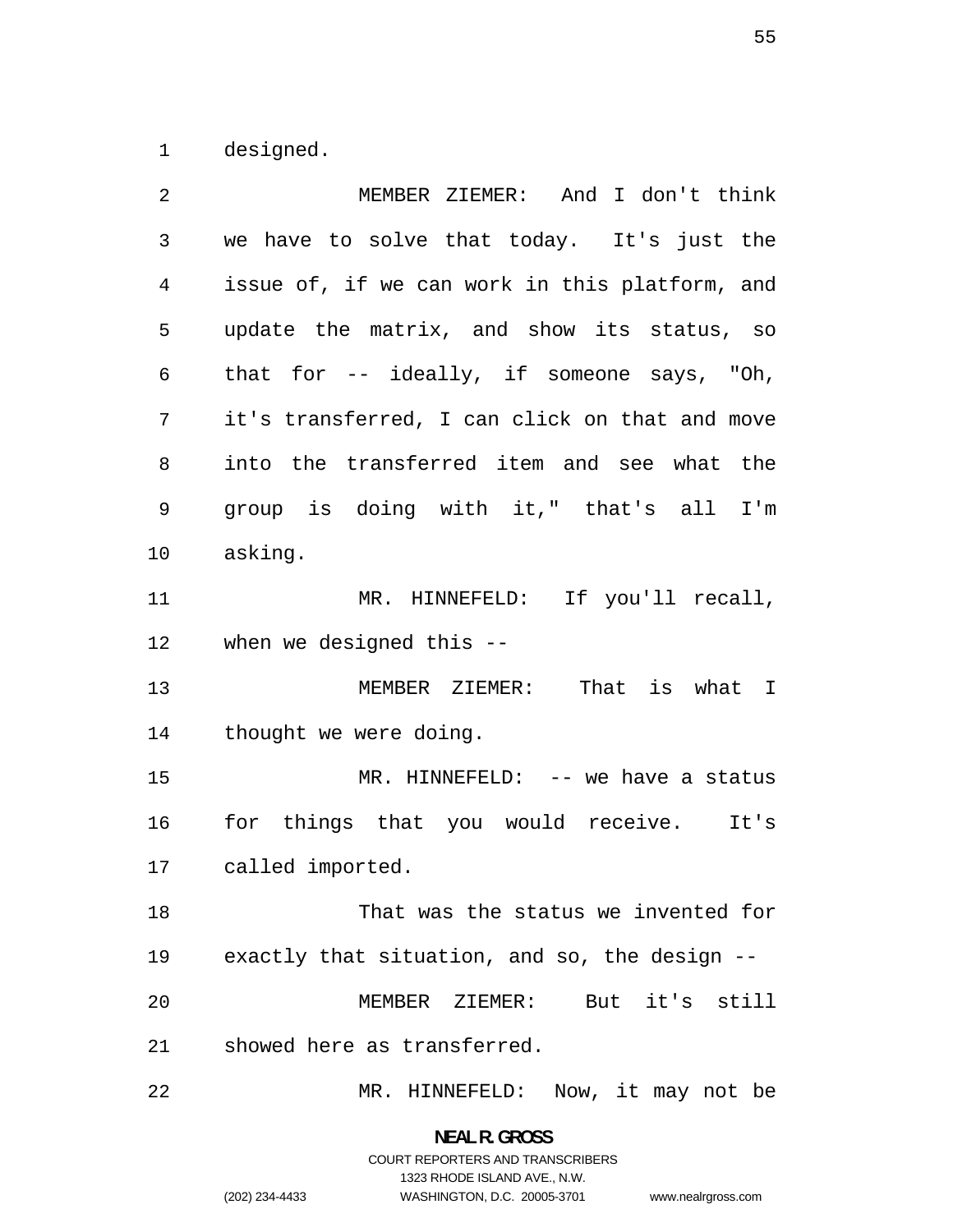built this way, but the design initially envisioned a Work Group or Subcommittee specific status. In other words, this would always be -- it was always be -- MEMBER ZIEMER: Imported. 7 MR. HINNEFELD: -- in this one, and it would come to life as imported -- CHAIR MUNN: In the other one. 10 MR. HINNEFELD:  $--$  in TBD-6000. 11 MEMBER ZIEMER: And I can have my own categories. MR. HINNEFELD: And so, that would be the TBD-6000 specific status, which can then go to -- MR. KATZ: Closed. MR. HINNEFELD: -- the various ones on the list. MEMBER ZIEMER: Okay, I think the concept is there. MR. HINNEFELD: So, it's set up to be that way, whether the data table has

> **NEAL R. GROSS**  COURT REPORTERS AND TRANSCRIBERS

> > 1323 RHODE ISLAND AVE., N.W. WASHINGTON, D.C. 20005-3701

(202) 234-4433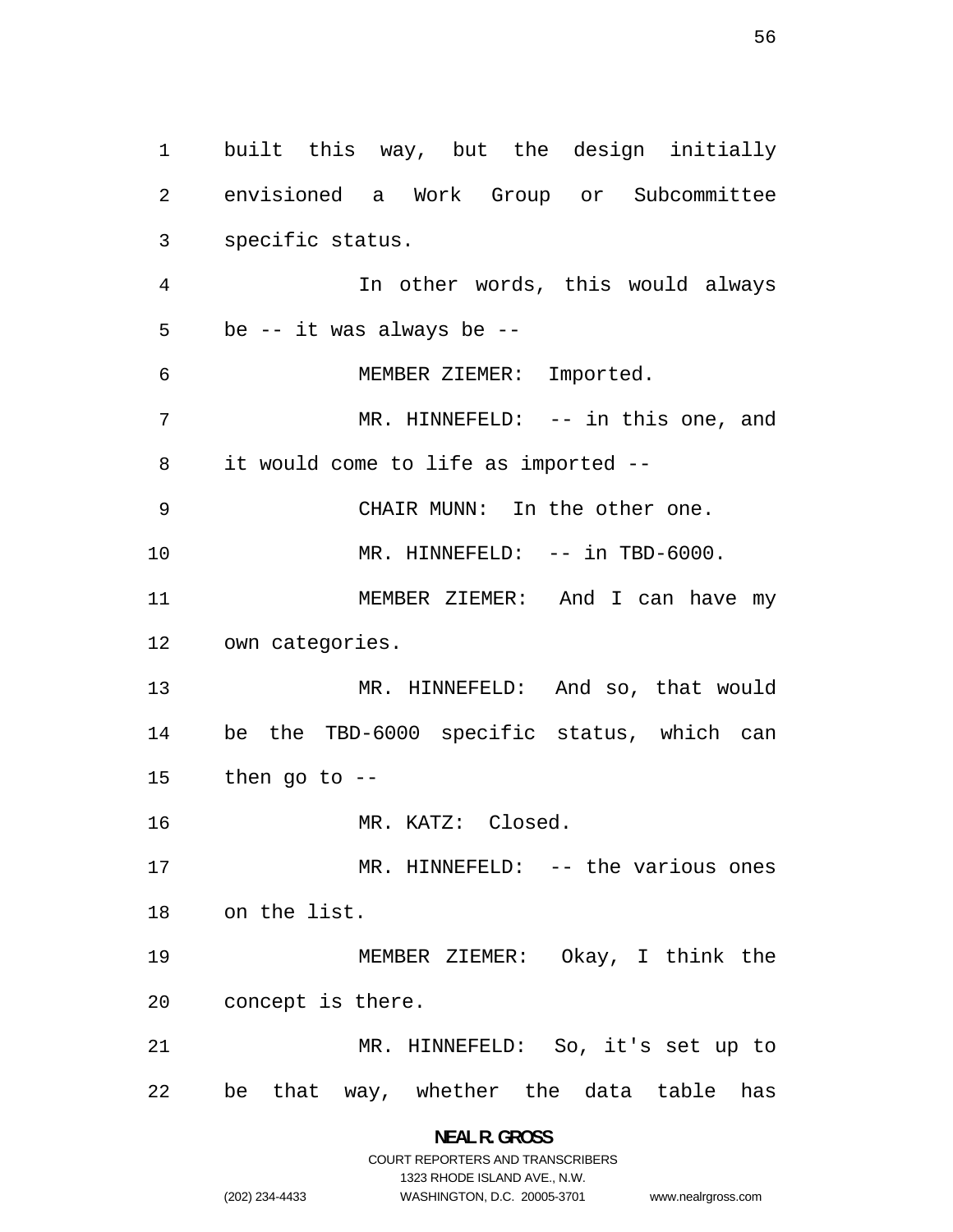actually been built that way or not, I won't swear to, but we'll just tell them to build them that way.

DR. MAURO: Let me just ask you a question. Now, the TBD-6000 is off and running, and they have in front of them, a tracking system, for their issues. Some of those issues that they're tracking are the ones that have been transferred to them. 10 MR. HINNEFELD: Yes. DR. MAURO: And now, it's in front of them. 13 MR. HINNEFELD: Right. 14 DR. MAURO: And they have not only those, they have a whole bunch of others, that are being added to -- MEMBER ZIEMER: We have the SEC tracking, which is not -- DR. MAURO: Right, so, what I'm getting at is, there has got to be a clean boundary, and I think you just defined it,

fine.

### **NEAL R. GROSS**  COURT REPORTERS AND TRANSCRIBERS

1323 RHODE ISLAND AVE., N.W.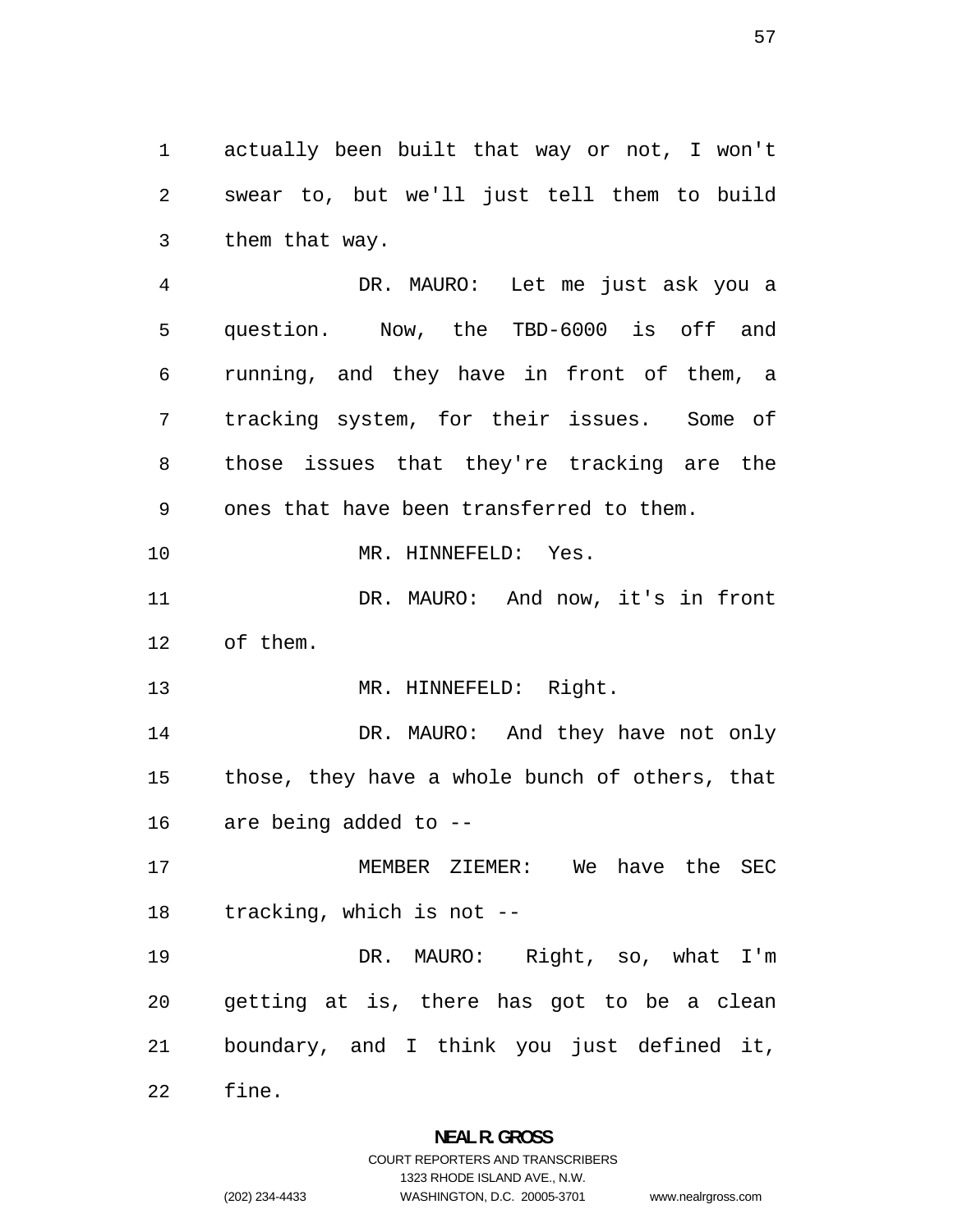We say transferred. It's transferred. It's been accepted. It's accepted, but it's over there, now, it's not with us anymore. MR. HINNEFELD: Yes. DR. MAURO: It has a life of its own, over there, and we should -- in other words, we don't look back again. We try to keep this active, whatever is going on there. MR. HINNEFELD: I would -- we were arguing that, just like you were saying a while ago, I would argue against trying to capture all the work from the other Work Group  $14 - -$ 15 DR. MAURO: Not now. 16 MR. HINNEFELD: -- over here. DR. MAURO: Maybe two years from now. 19 MR. HINNEFELD: You know, ever. You can write a report to do that. 21 DR. MAURO: Never, never. MR. HINNEFELD: You know, we could

> **NEAL R. GROSS**  COURT REPORTERS AND TRANSCRIBERS

> > 1323 RHODE ISLAND AVE., N.W.

(202) 234-4433 WASHINGTON, D.C. 20005-3701 www.nealrgross.com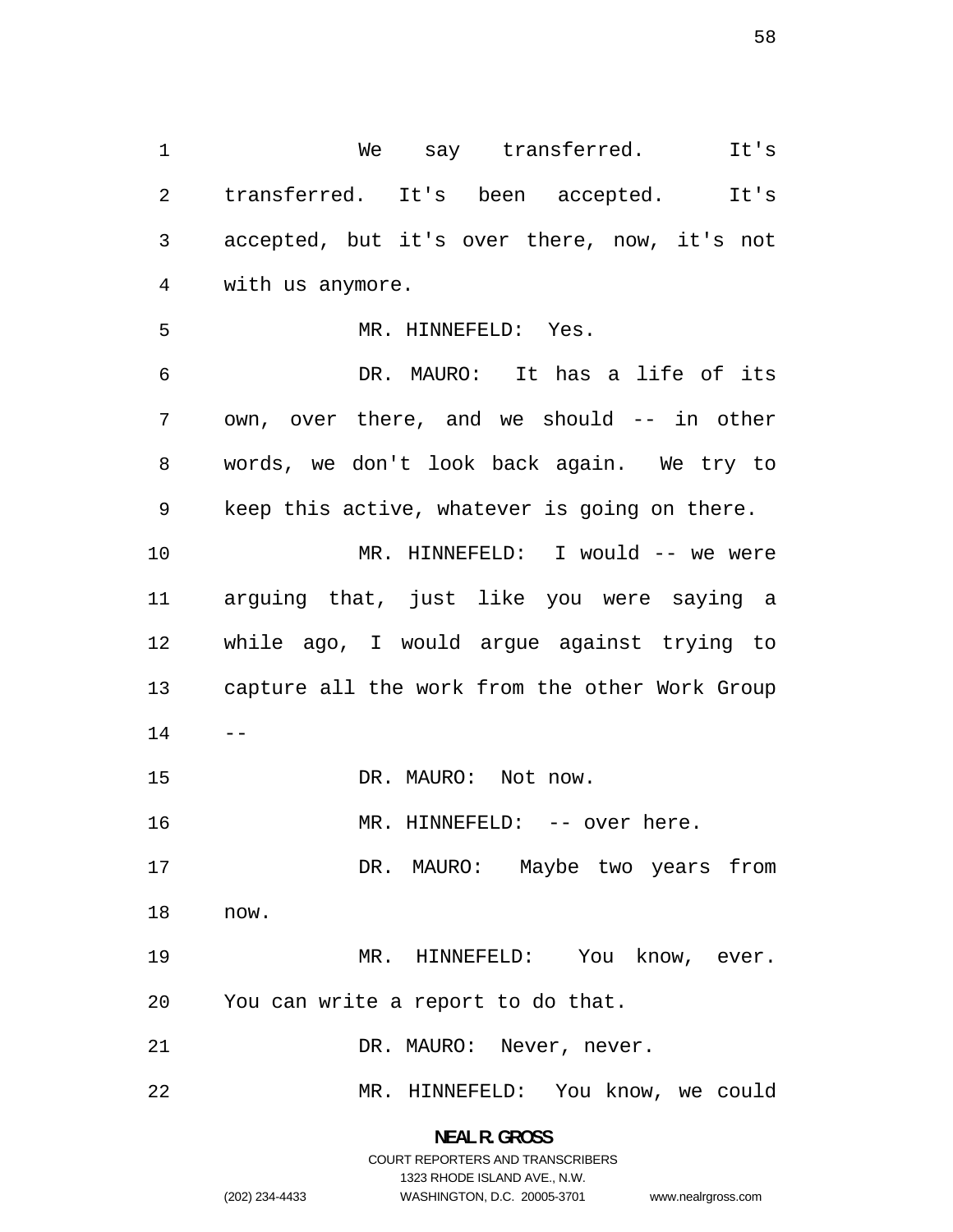$1 \qquad --$ DR. MAURO: I was afraid that's where you were headed, that's all I'm saying. MR. HINNEFELD: No, I agree, we could have our developers write a report that would do that, but you don't want to be messing with this -- DR. MAURO: Right, you don't want to mess with this. MR. KATZ: This is supposed to be a work tool, to make our jobs easier -- 12 DR. MAURO: For us. 13 MR. KATZ: -- not more difficult. 14 DR. MAURO: Exactly, right. MR. KATZ: Although we would -- DR. MAURO: So, we're in violent agreement on this. MR. HINNEFELD: We started on an issue, we never quite resolved, because I distracted the conversation, which was what is the total finding and what is the active finding?

1323 RHODE ISLAND AVE., N.W.

(202) 234-4433 WASHINGTON, D.C. 20005-3701 www.nealrgross.com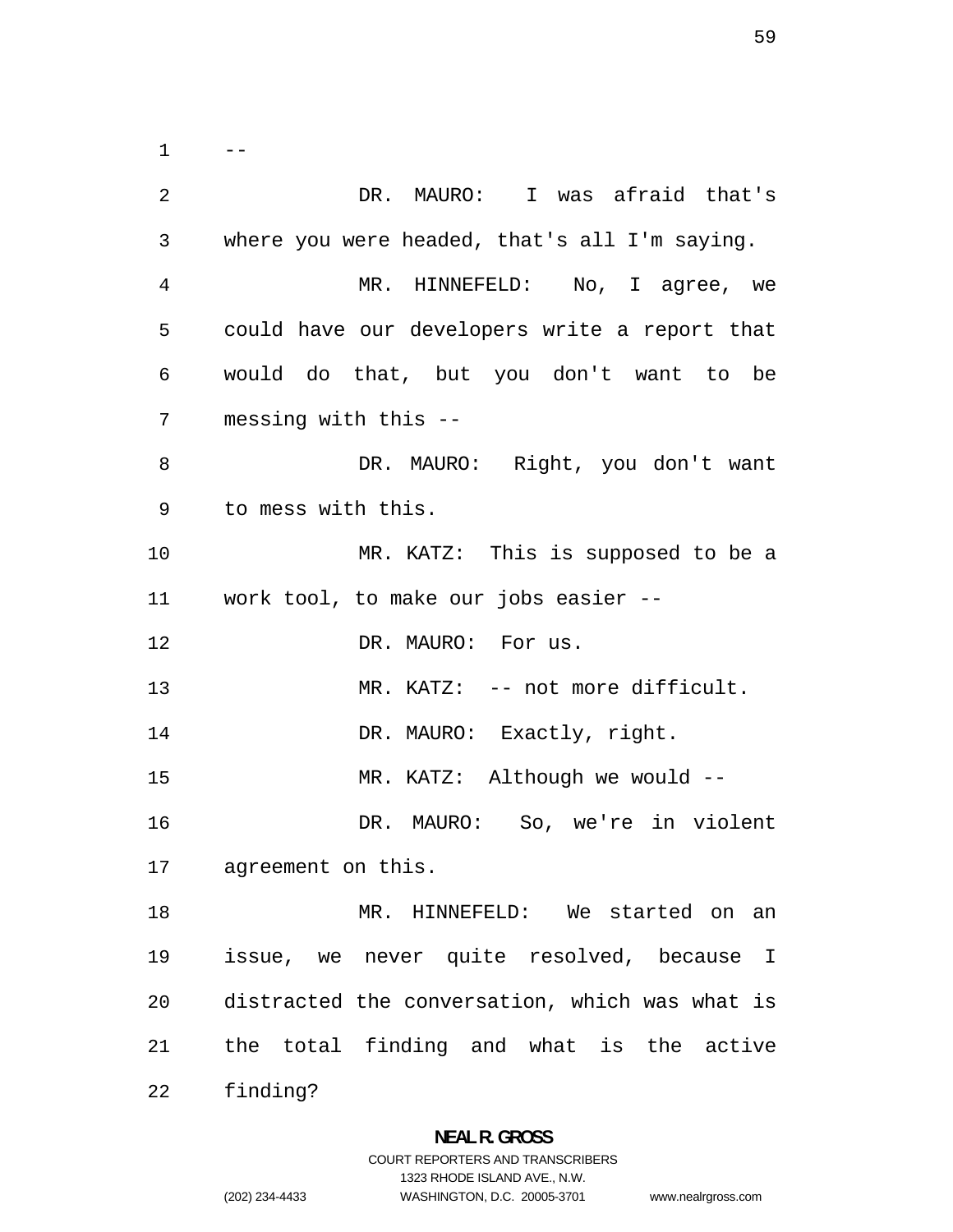DR. MAURO: And that shall start. MR. HINNEFELD: So, I was guilty of taking us away from it, but we never really resolved, what statuses we wanted to call active and which ones -- therefore, which ones are inactive, of the list, and if you click on the filter, you click on the status filter, you can see all the statuses.

And so, we can decided which ones you think should be considered active findings.

DR. ULSH: Yes, there are the categories. You've got total, that is regardless of status. Which one of those do you want to subtract out, to be left as an active finding?

MR. MARSCHKE: Well, the first question is, if assuming, you're going to work within the confines of the present structure - - now, Stu suggested that we add more columns. I mean, so, that is also an option.

But if we want to work within the

**NEAL R. GROSS**  COURT REPORTERS AND TRANSCRIBERS 1323 RHODE ISLAND AVE., N.W. (202) 234-4433 WASHINGTON, D.C. 20005-3701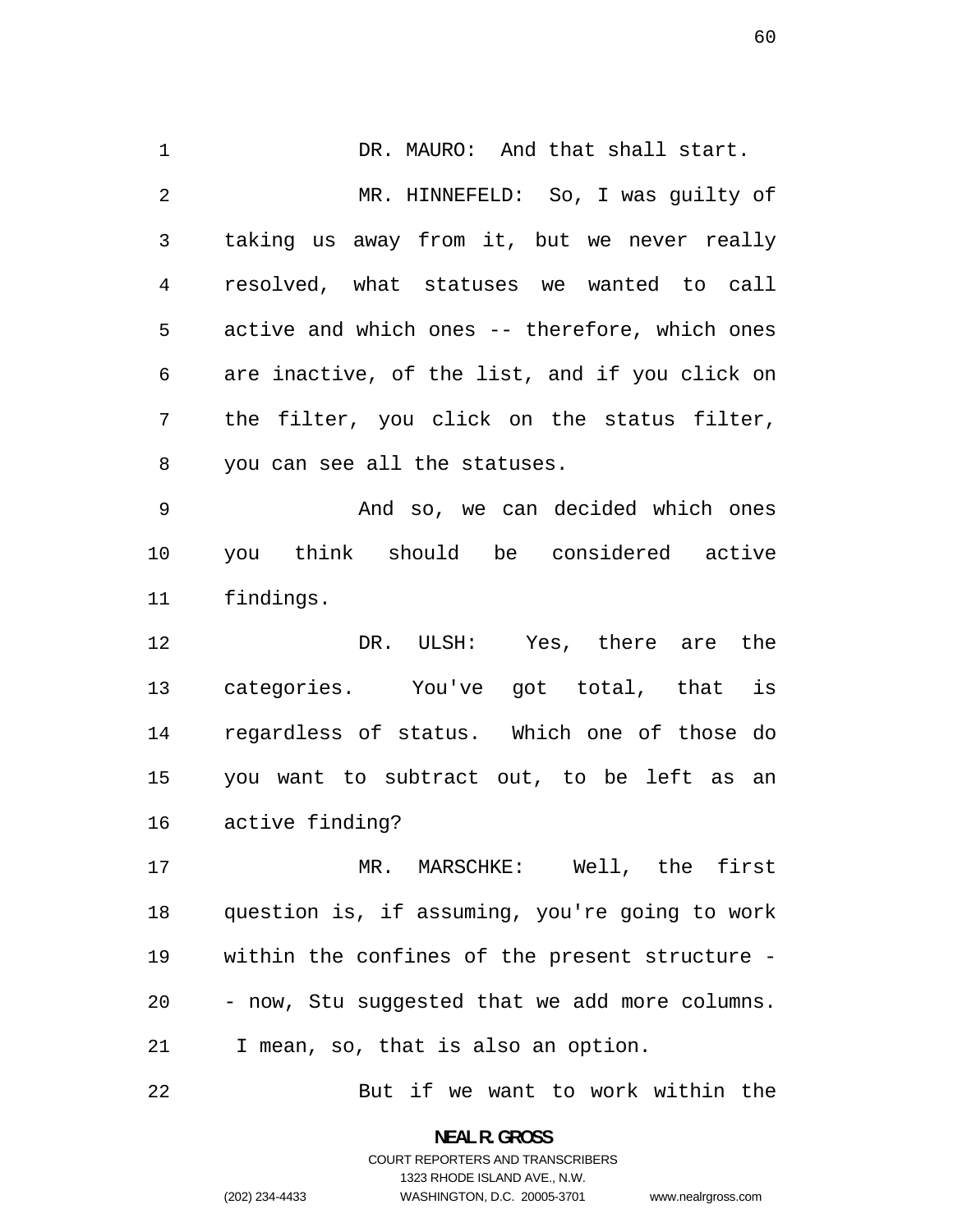present structure of the first screen here, basically, these four columns, you know, then we have to decide what we want to include as this active category.

MR. HINNEFELD: I suggest that the additional column is not thinking about the filter. If you've got that filter there, that accomplishes the same thing as a navigable report with all of the columns.

MR. KATZ: Right.

DR. MAURO: I mean, I've got a simpler question. What even -- you have total findings. What you're really saying is, "Well, what is the status of all of those findings?"

You could call them -- you know, some have not been opened yet. Some are active and opened. Some are in abeyance. Some have been -- in a funny sort of way, if you're going to tier down and be nested, you don't even need this separation of total

factors.

#### **NEAL R. GROSS**

COURT REPORTERS AND TRANSCRIBERS 1323 RHODE ISLAND AVE., N.W. (202) 234-4433 WASHINGTON, D.C. 20005-3701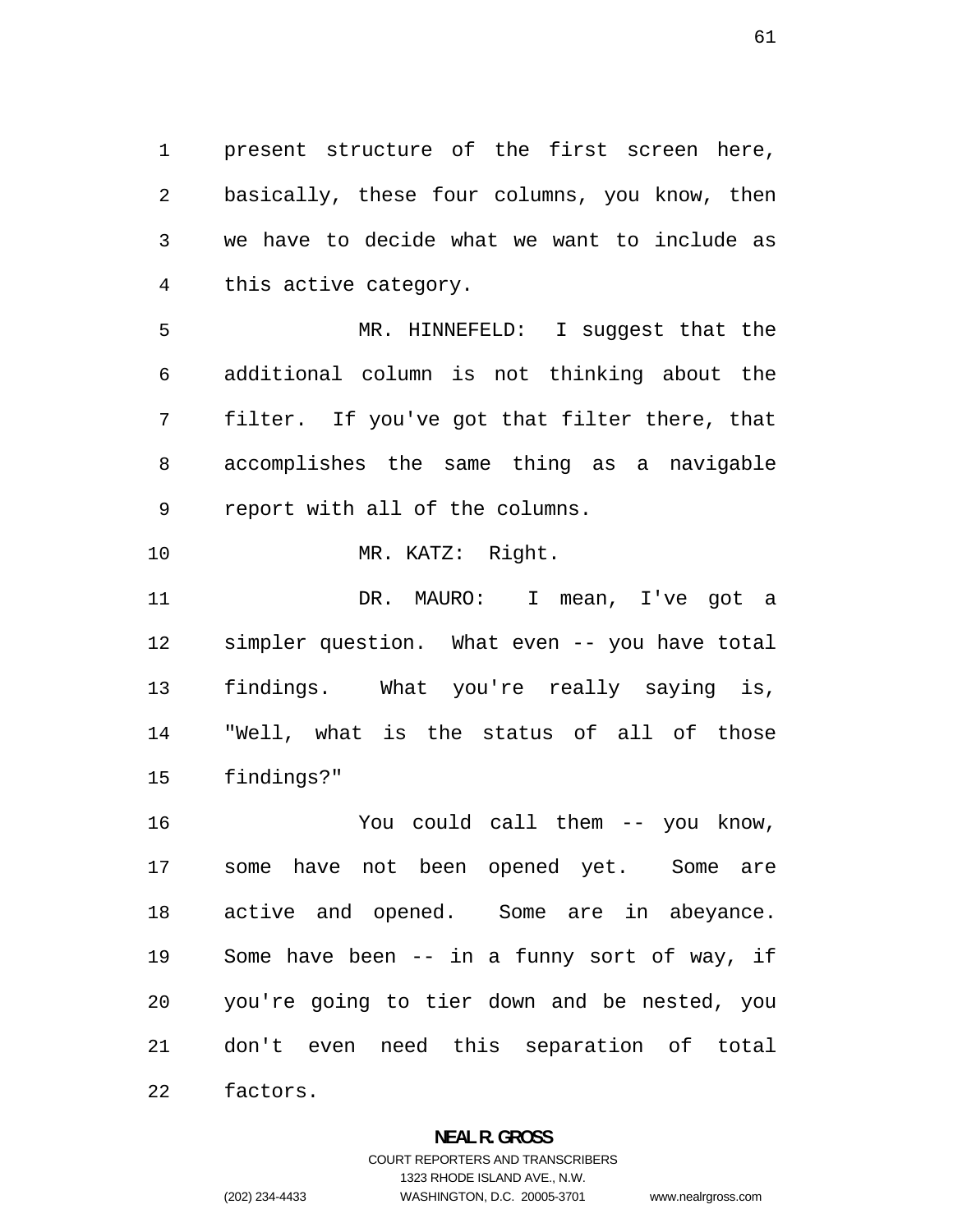1 It gives me, here are our findings. There are a total of 14 that everybody reads. There are 14 findings, and in theory, one could go in and say, "How many of those now, have been closed? MR. MARSCHKE: Well, we want to use it as a tool for assigning work, John. 8 DR. MAURO: Right. MR. MARSCHKE: So, one of the ways that you could use this as a tool for assigning work is, is Wanda can come in here, or Stu can come in here, or Brant can come in here, and they click on -- if the thing would stay still, click on 'active', and find out how many -- DR. MAURO: The distinction on active is only -- these are the ones that are not closed. MR. MARSCHKE: Well, that is the way it is, right now. That is what it -- that is what we're trying -- CHAIR MUNN: We don't know.

> **NEAL R. GROSS**  COURT REPORTERS AND TRANSCRIBERS 1323 RHODE ISLAND AVE., N.W. (202) 234-4433 WASHINGTON, D.C. 20005-3701

www.nealrgross.com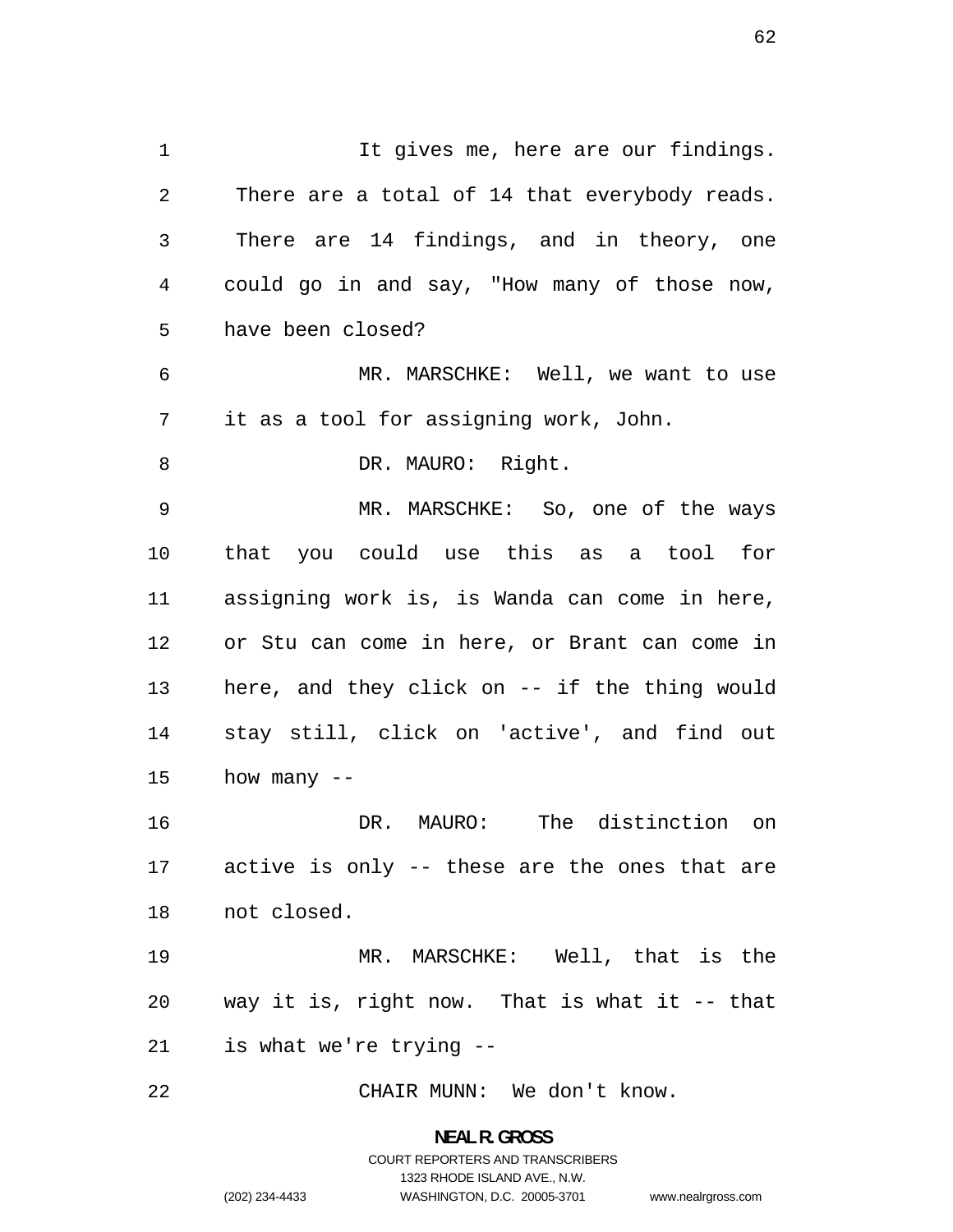1 MR. MARSCHKE: -- to figure out, what do we want, as active? DR. MAURO: We should have a definition. MR. MARSCHKE: And we can use -- well, the thing -- the advantage of having this column here is that we can look at this and say, "Okay, OTIB," assuming it's working correctly, "OTIB-54 has 26 active findings. Let's focus our efforts on OTIB-54." 11 DR. MAURO: Right. MR. MARSCHKE: And let's get those numbers down. So, that is the advantage of having this additional column. DR. MAURO: That other column, that's good. This is all -- we're inventing it, and we're comfortable with it. I guess, each of us has our own perspective on how information should be managed and disclosed, and I just -- now, it's just a matter of what do you prefer?

CHAIR MUNN: So, we do have to get

**NEAL R. GROSS**  COURT REPORTERS AND TRANSCRIBERS 1323 RHODE ISLAND AVE., N.W.

www.nealrgross.com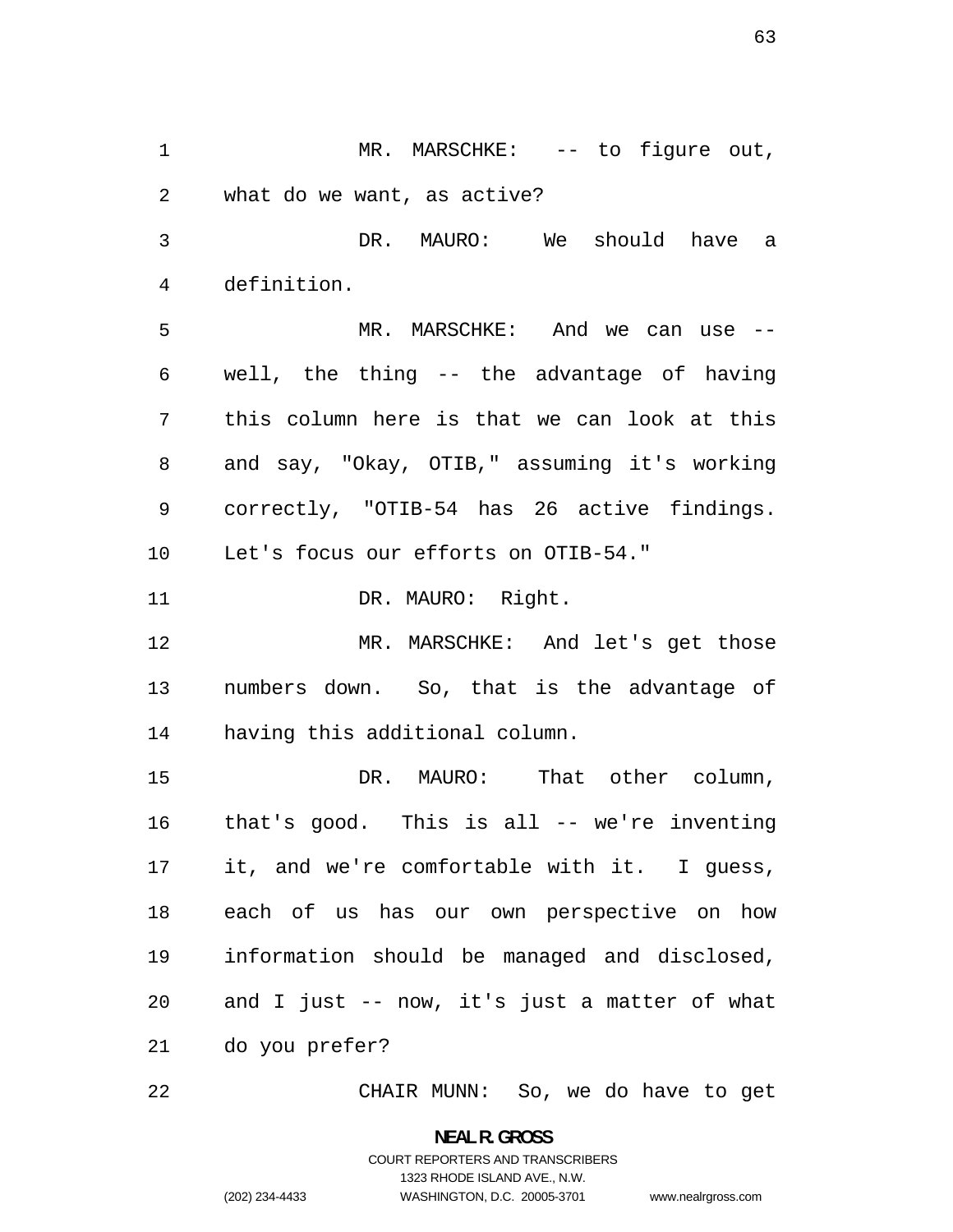a definitive answer about what this particular list of total active findings means, until we have the definition correct. DR. ULSH: Right. Can you click on the status filter, again, so, it drops down, all the different statuses? So, I don't really care, what number you want in there. You just have to decide. Tell me what columns to -- 10 CHAIR MUNN: Yes, exactly. MR. HINNEFELD: Can I ask a

question? You view the screen, in terms of the work assignment. You view this as a tool for this --

CHAIR MUNN: Yes.

16 MR. HINNEFELD: -- Subcommittee?

CHAIR MUNN: Correct.

18 MR. HINNEFELD: For this

Subcommittee?

CHAIR MUNN: Correct.

MR. HINNEFELD: Okay, then move

abeyance to closed.

### **NEAL R. GROSS**  COURT REPORTERS AND TRANSCRIBERS

1323 RHODE ISLAND AVE., N.W.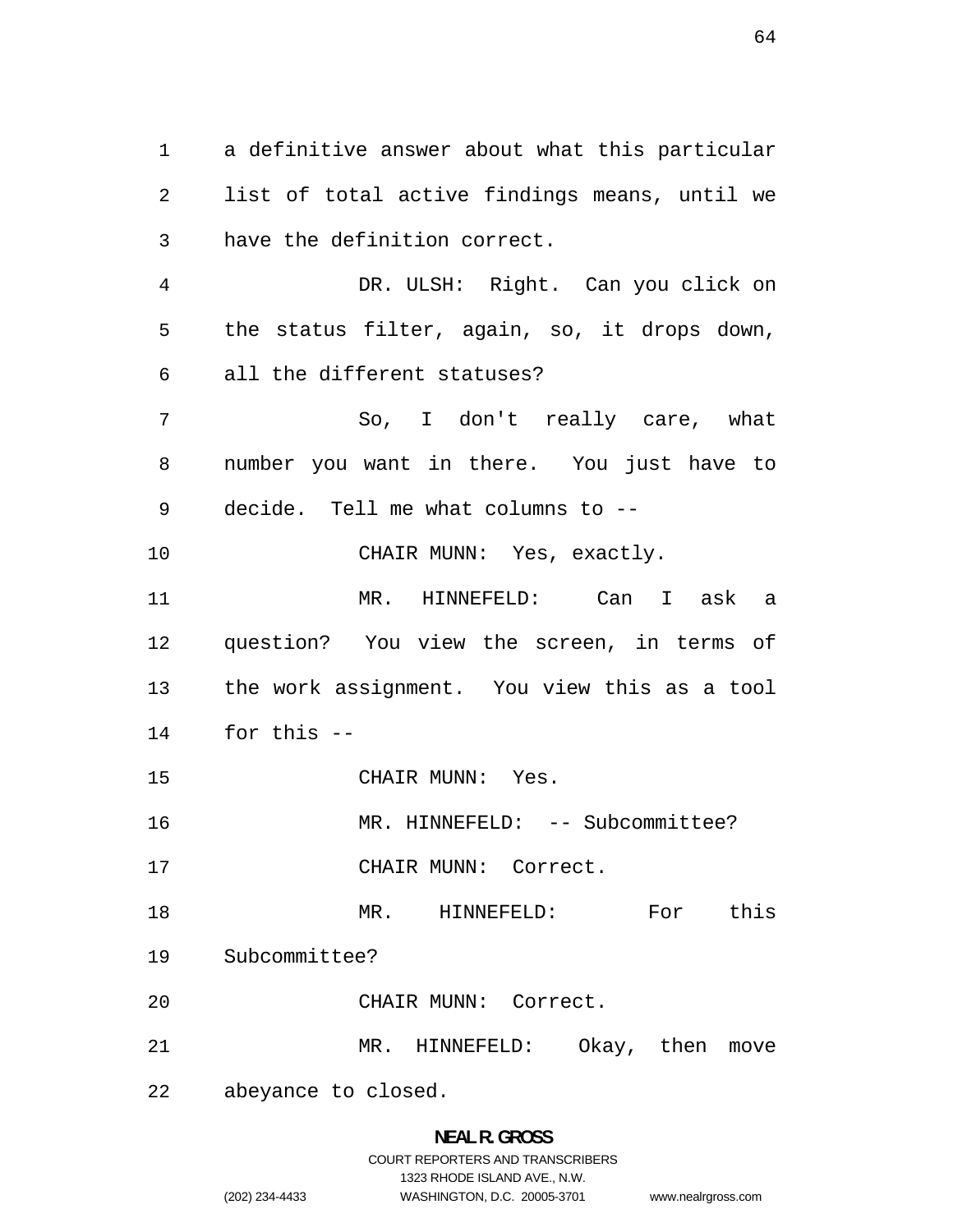1 MR. KATZ: Right. MR. HINNEFELD: And then take it out of active -- DR. MAURO: Yes, right. MR. HINNEFELD: -- because this has got nothing to do with abeyance. DR. MAURO: I mean, I'm thinking -- MR. MARSCHKE: Then you want to take transferred out, as well. 10 MR. HINNEFELD: Yes. 11 MR. MARSCHKE: Right. 12 DR. MAURO: Under active, why would you have closed? 14 MR. MARSCHKE: We don't. Everybody agrees, closed is out. DR. MAURO: In abeyance, for our purposes, that is closed. 18 MR. KATZ: No, you have open in-progress, imported, and that's it. MR. HINNEFELD: That's it. CHAIR MUNN: Yes, it is. MR. HINNEFELD: Yes.

> **NEAL R. GROSS**  COURT REPORTERS AND TRANSCRIBERS 1323 RHODE ISLAND AVE., N.W. (202) 234-4433 WASHINGTON, D.C. 20005-3701

www.nealrgross.com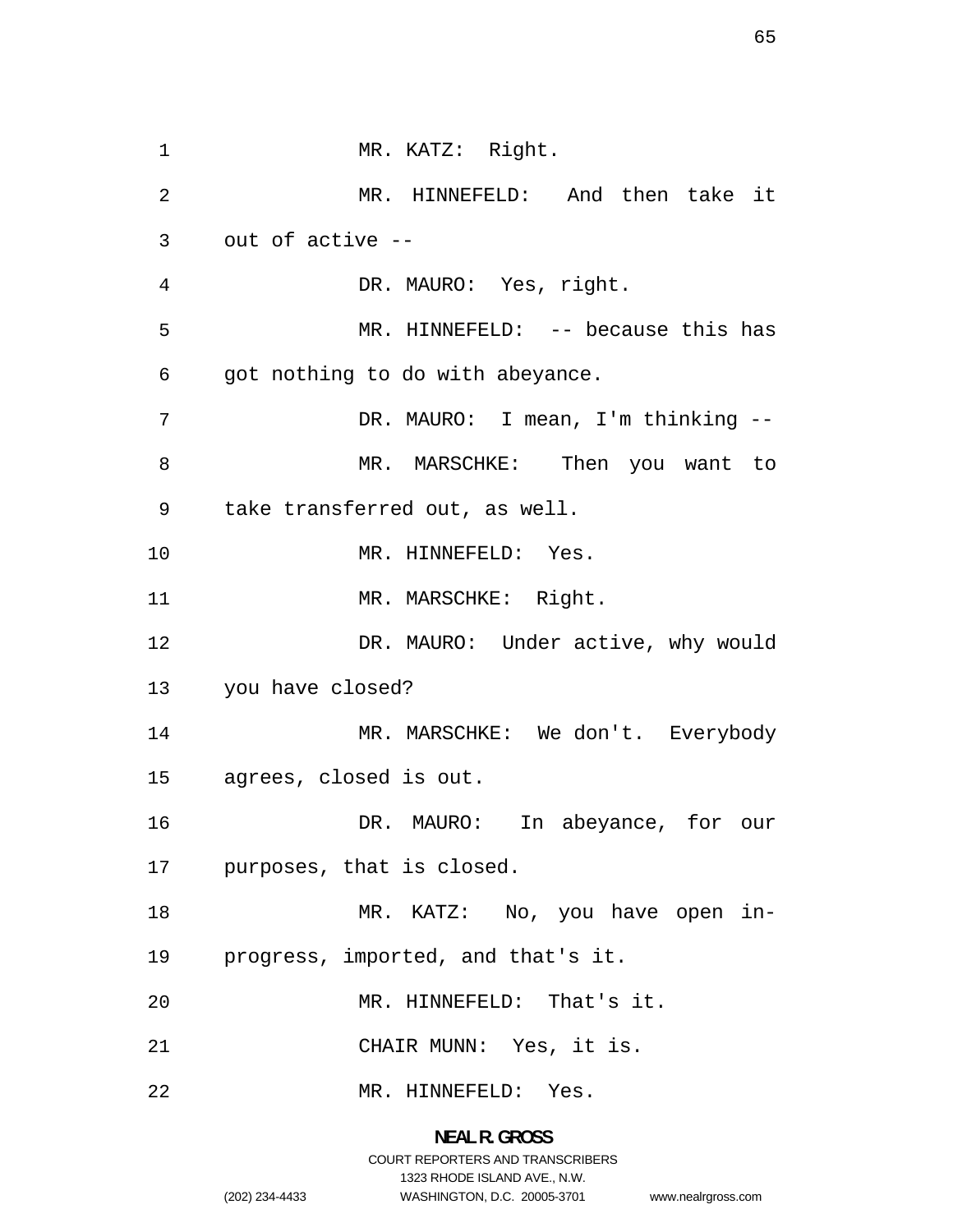1 DR. ULSH: Open, in-progress and? 2 MR. HINNEFELD: And imported. MR. KATZ: And imported. CHAIR MUNN: Correct, yes. MR. HINNEFELD: Total, active? MR. MARSCHKE: I mean, I think there is -- if you use this as a tool, I would think NIOSH would want to use this as a tool - - MR. HINNEFELD: Well, we'll keep our own. MR. KATZ: Yes, they keep their own, right. MR. HINNEFELD: We'll take -- the filter, you know, abeyance -- we'll get the abeyance findings and we'll do it ourselves. 17 MR. MARSCHKE: Oh, okay. 18 CHAIR MUNN: Very good. DR. ULSH: Open, closed, in progress, plus imported? CHAIR MUNN: Yes. DR. ULSH: And that's it, active.

> **NEAL R. GROSS**  COURT REPORTERS AND TRANSCRIBERS 1323 RHODE ISLAND AVE., N.W. (202) 234-4433 WASHINGTON, D.C. 20005-3701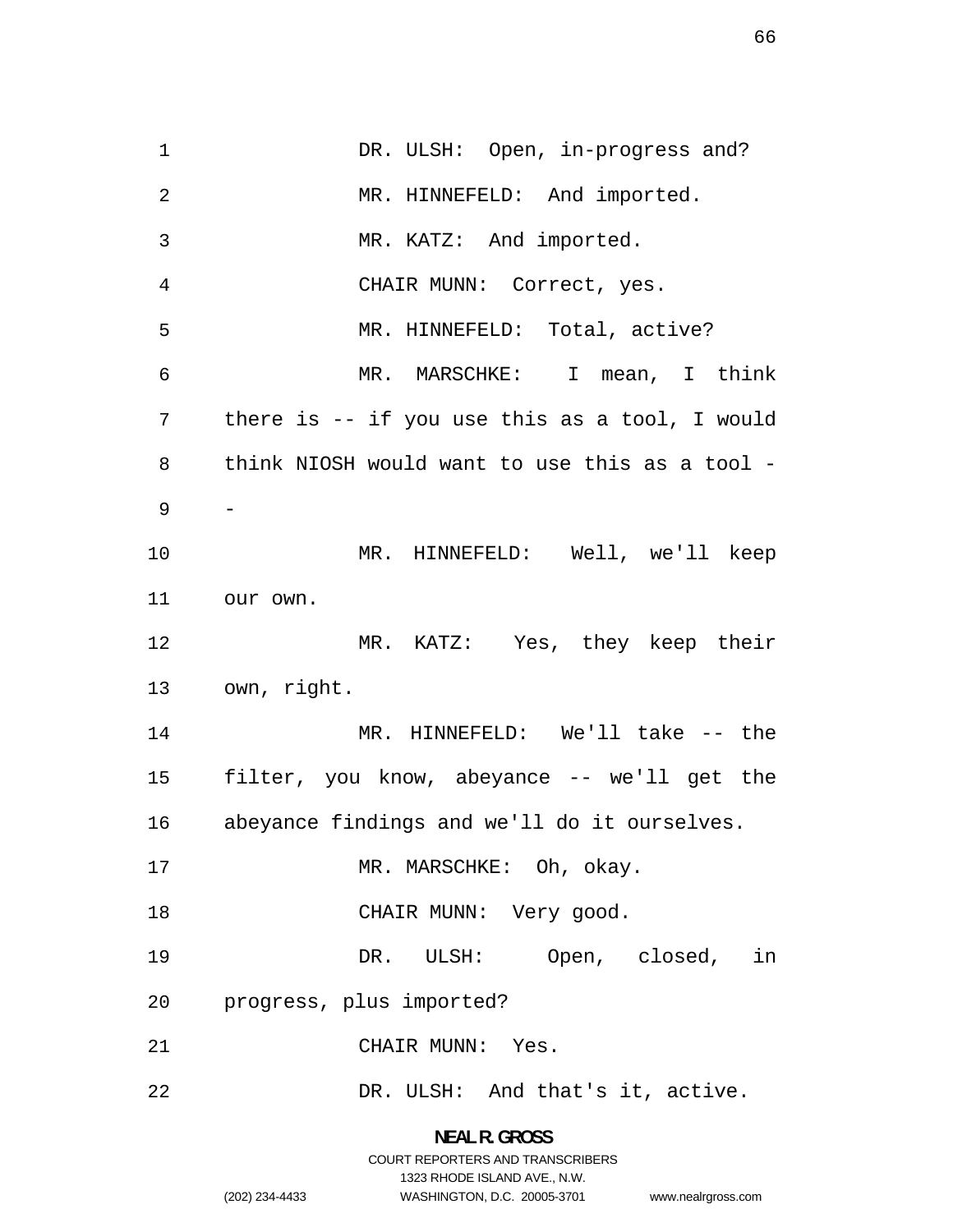1 CHAIR MUNN: And the --2 DR. ULSH: That is all we need. MR. KATZ: Right. DR. MAURO: This is how you do it. When you do things by Committee, this is how you do it. MR. HINNEFELD: Oh, yes. DR. MAURO: That's all there is to it, and we live with it. MR. MARSCHKE: The other thing I wanted to point out is, this doesn't seem to be working. MR. HINNEFELD: Yes, that's the report. The SC&A findings were just -- it's the summary findings report, that used to give -- it started with like -- it was like a group by data finding, right? 18 CHAIR MUNN: Yes. MR. HINNEFELD: It was grouped by data finding and it said how many from that data were the total number and how many are open, and that put them in all of the

**NEAL R. GROSS** 

COURT REPORTERS AND TRANSCRIBERS 1323 RHODE ISLAND AVE., N.W. (202) 234-4433 WASHINGTON, D.C. 20005-3701

www.nealrgross.com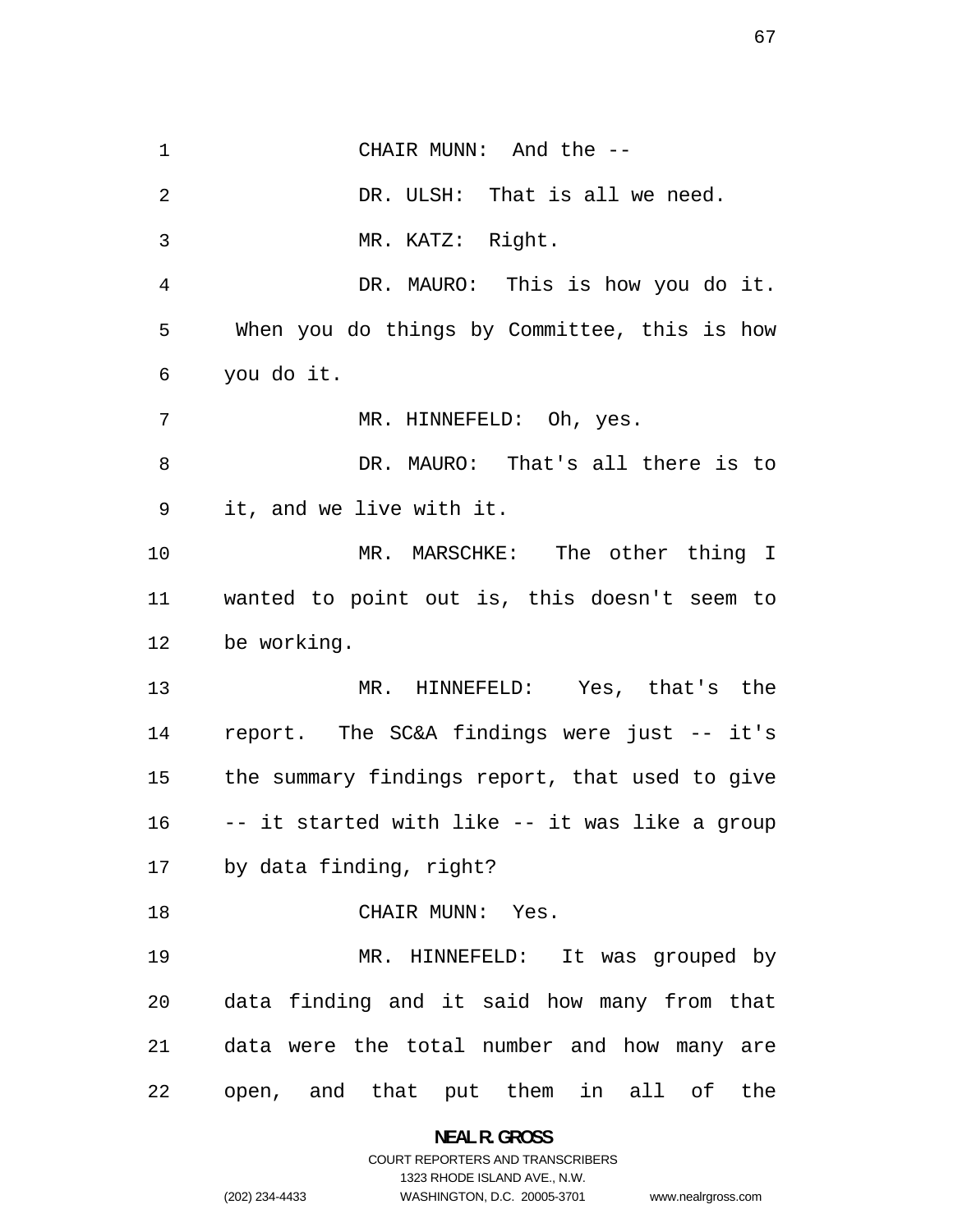categories.

CHAIR MUNN: Correct, and I found that a very handy tool -- MR. HINNEFELD: Yes. CHAIR MUNN: -- in making reports to other -- MR. MARSCHKE: Well, this is different than the summary report. This is different than the -- this is different -- 10 CHAIR MUNN: I understand. 11 MR. MARSCHKE: Okay. 12 CHAIR MUNN: All right. MR. HINNEFELD: But what I was discussing was what you would get, right? CHAIR MUNN: Yes, exactly. 16 MR. HINNEFELD: Okay, remember what it looks like. CHAIR MUNN: Yes, simple, short. DR. ULSH: Are we to the point where it would be useful for me to sum up the open items on -- the corrections that need to be done here?

1323 RHODE ISLAND AVE., N.W.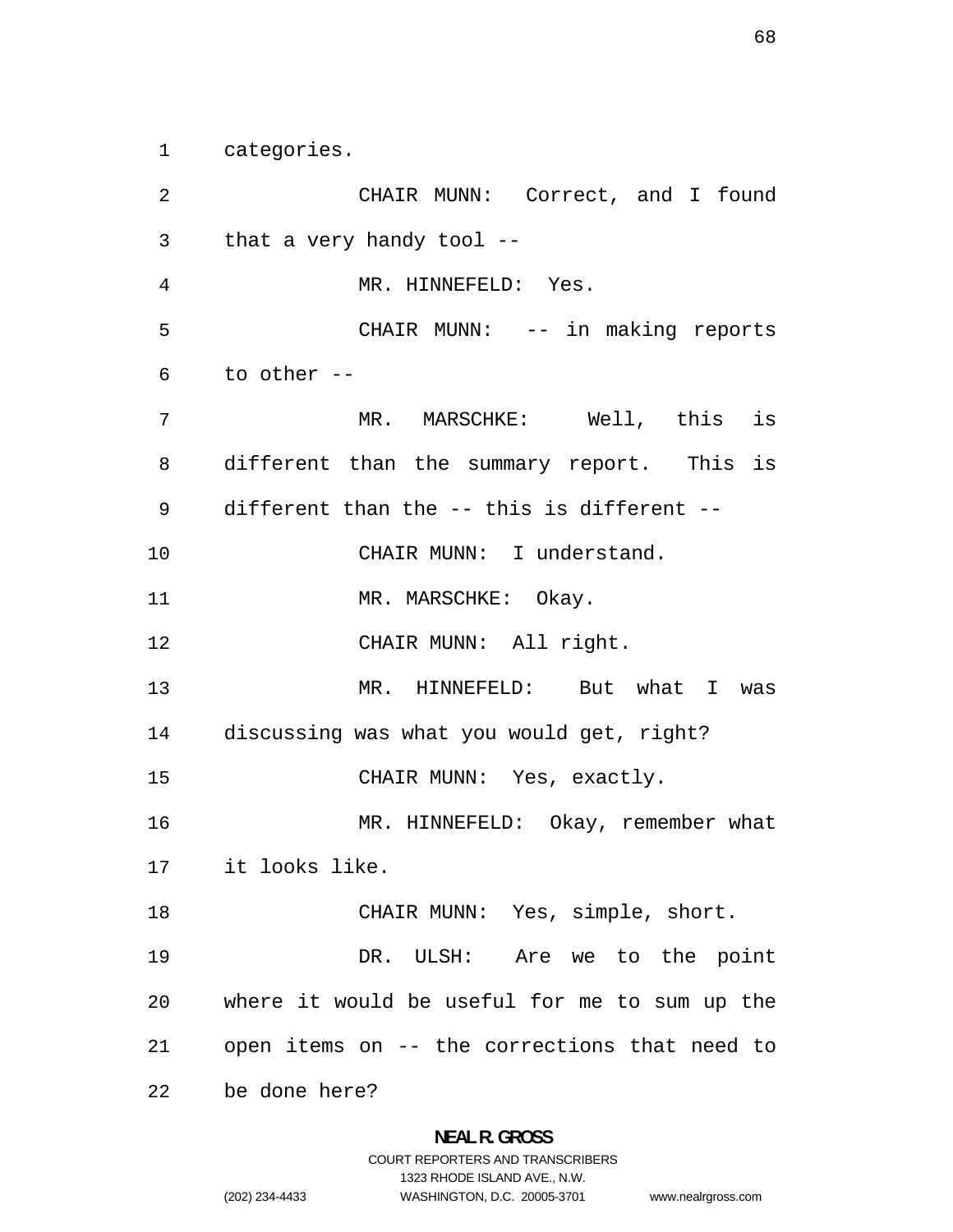CHAIR MUNN: It would be very helpful for you to sum -- DR. ULSH: Okay, here is what I have. One problem is that we can't yet link attachments. CHAIR MUNN: Right. DR. ULSH: The second problem is, the definition of active versus total, and we just talked about what that means. 10 CHAIR MUNN: Okay. DR. ULSH: The third problem is that the SC&A findings report is not working. 13 Another one is, we need the ability to save findings history to PDF or hard copy, and another one is the status filter, we don't know what is going on, how the documents are screened out. 18 Those are the problems that I have listed. Have I missed any? MR. MARSCHKE: The summary table. That is different from the findings table -- SC&A's -- basically, it's Wanda's summary

> **NEAL R. GROSS**  COURT REPORTERS AND TRANSCRIBERS

> > 1323 RHODE ISLAND AVE., N.W.

www.nealrgross.com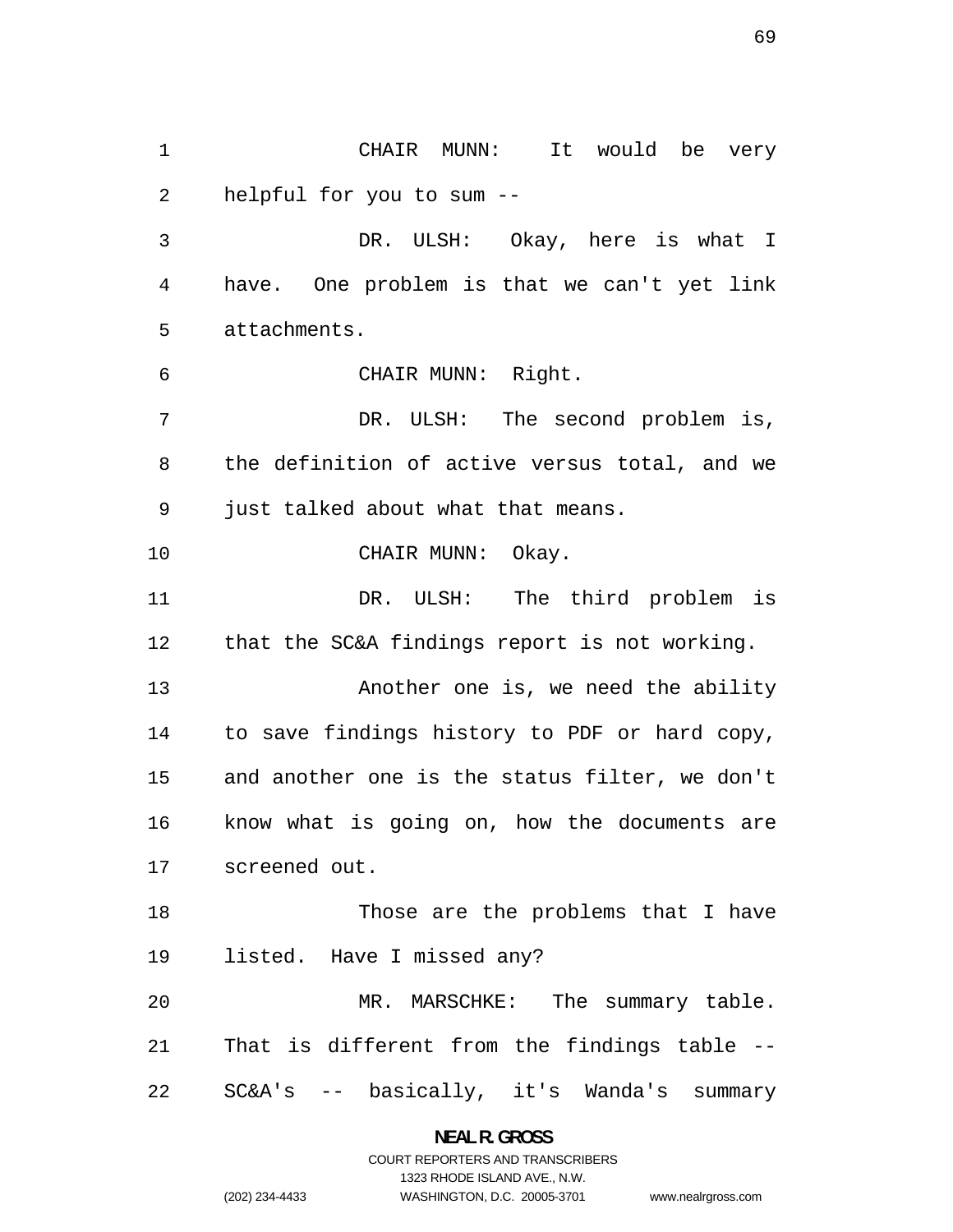table.

MR. HINNEFELD: The summary table is not -- don't call it the SC&A summary, because we'll get confused. It's just basically -- MR. MARSCHKE: Well, the summary -- MR. HINNEFELD: -- the sum of Wanda's summary table, for lack of a better -- CHAIR MUNN: Wanda's? MR. HINNEFELD: I guess it would be more -- CHAIR MUNN: That will be fine. 13 MR. KATZ: Electrons. 14 DR. ULSH: Wanda's summary table? Have I missed any other issues? CHAIR MUNN: I don't believe so. MR. MARSCHKE: The database, itself needs to be cleaned up. DR. ULSH: Yes, okay. MR. MARSCHKE: So, there are -- MR. HINNEFELD: There are test findings.

### **NEAL R. GROSS**  COURT REPORTERS AND TRANSCRIBERS

1323 RHODE ISLAND AVE., N.W.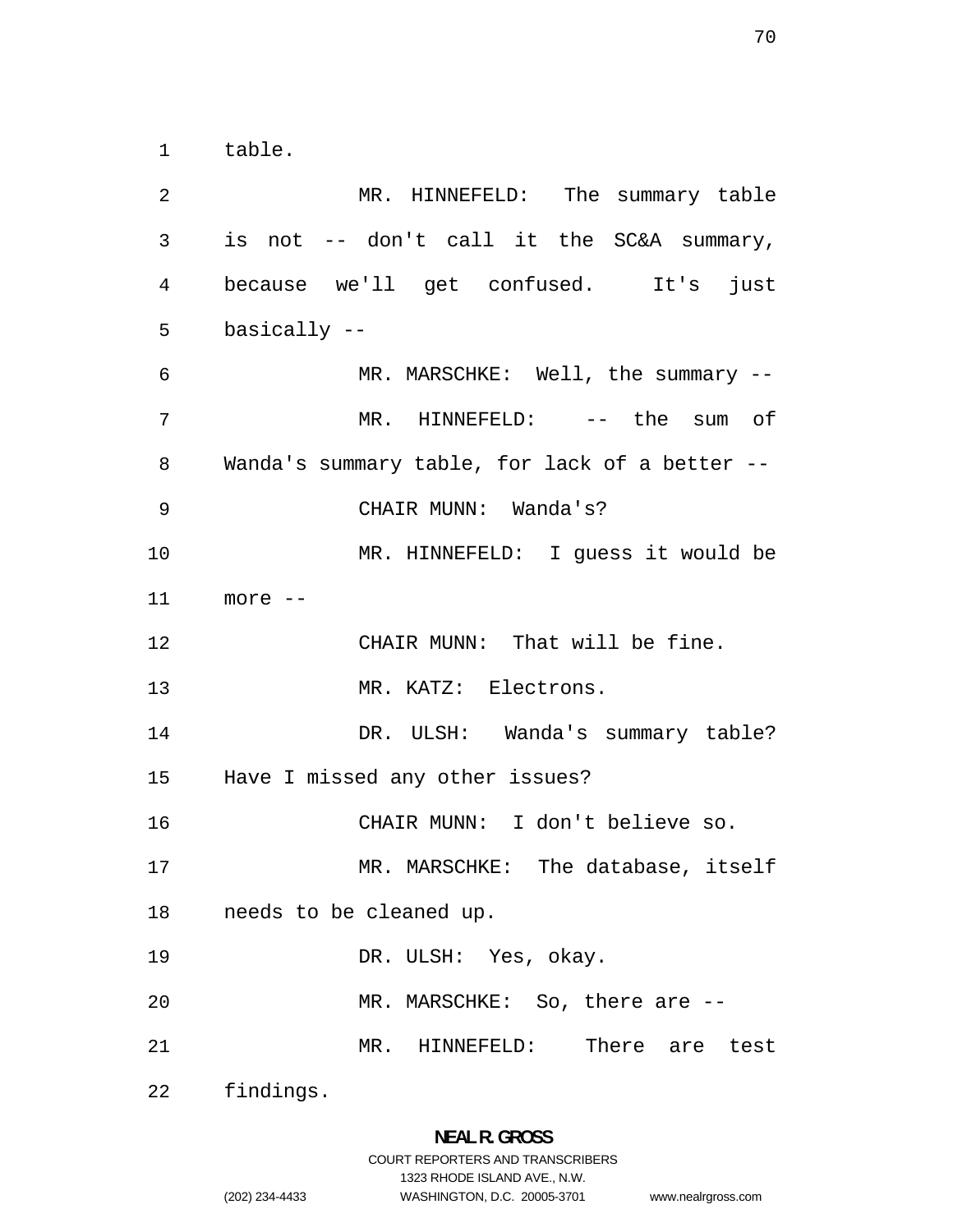MR. MARSCHKE: There are test findings. There are duplicate documents. For example, OCAS-TIB-0006 is in there, as well as OCAS-TIB-006. DR. MAURO: And they're the same thing. MR. MARSCHKE: And they're basically the same document. CHAIR MUNN: The same thing we had with 13, right? MR. MARSCHKE: And there is a DCAS-TIB-13 and the OCAS-TIB-13. So, basically, there is duplicate documents. There is test case findings that need to be cleaned out of the database. 16 DR. ULSH: Okay, I've got that. CHAIR MUNN: That sounds like it, at least covers the most pressing items, and I would request, if there is any possibility at all, that we can prioritize those, I would request that we move our ability to get a PDF or hard copy, up to the high point in the

> **NEAL R. GROSS**  COURT REPORTERS AND TRANSCRIBERS

> > 1323 RHODE ISLAND AVE., N.W.

(202) 234-4433 WASHINGTON, D.C. 20005-3701

www.nealrgross.com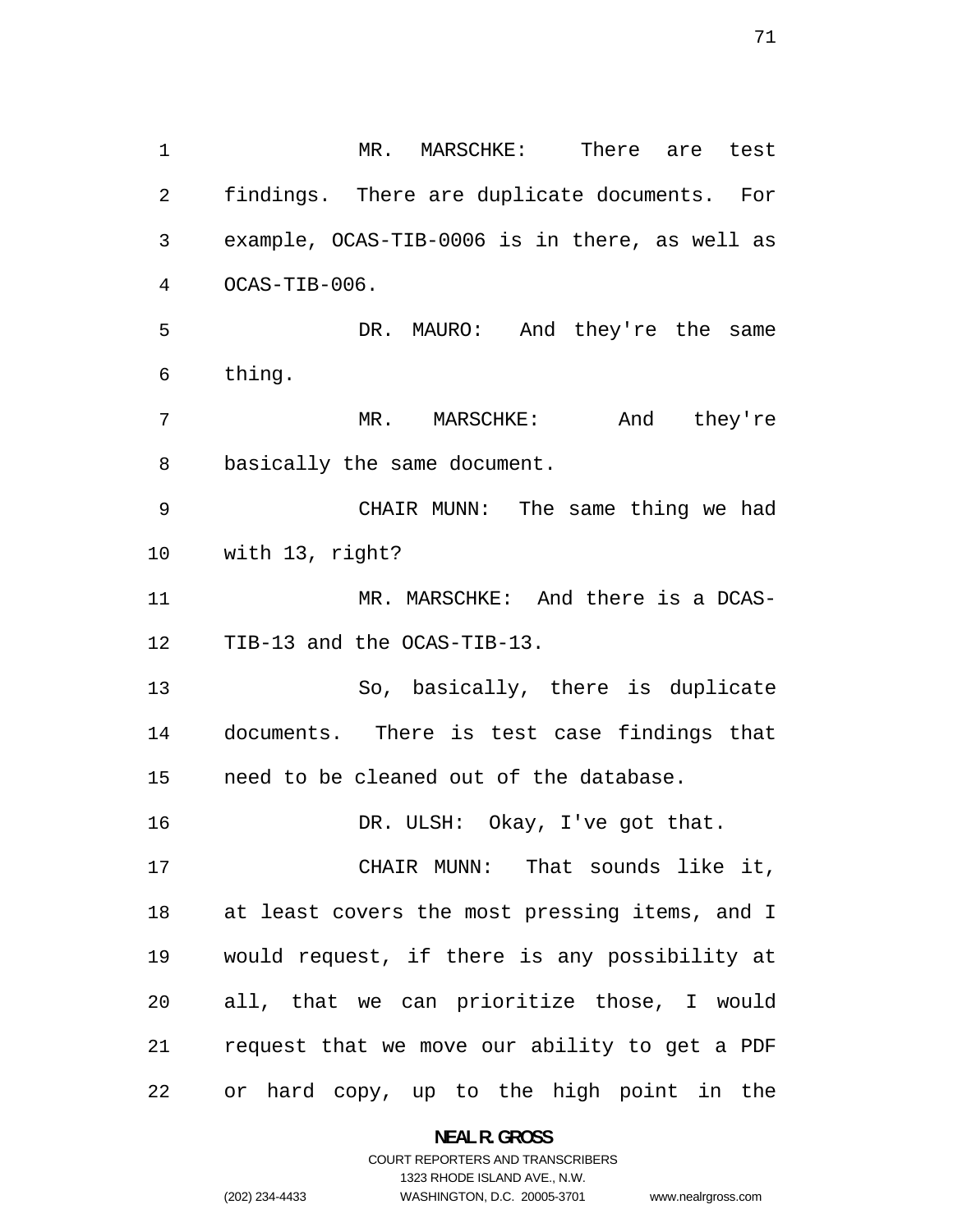list, if you possibly can, because that affects our ability to transfer these things in a trackable way, to the Work Groups. You know, the Work Groups all know that they have this, and they know what it is, but I can -- there is no easy way for me to transmit that to them, in any electronic or hard copy form. DR. ULSH: I've got that at the highest priority. 11 CHAIR MUNN: Excellent, thank you. DR. ULSH: Okay. Now, that leaves us with one question, that we -- me, with one question. At one point during the discussion, we had talked about expanding this to TBD-6000 Working Group, and then we talked about maybe not doing that. It's not clear to me, what the status of that is. Do we want to do that or wait? MR. HINNEFELD: You and I can talk

> **NEAL R. GROSS**  COURT REPORTERS AND TRANSCRIBERS 1323 RHODE ISLAND AVE., N.W. (202) 234-4433 WASHINGTON, D.C. 20005-3701

www.nealrgross.com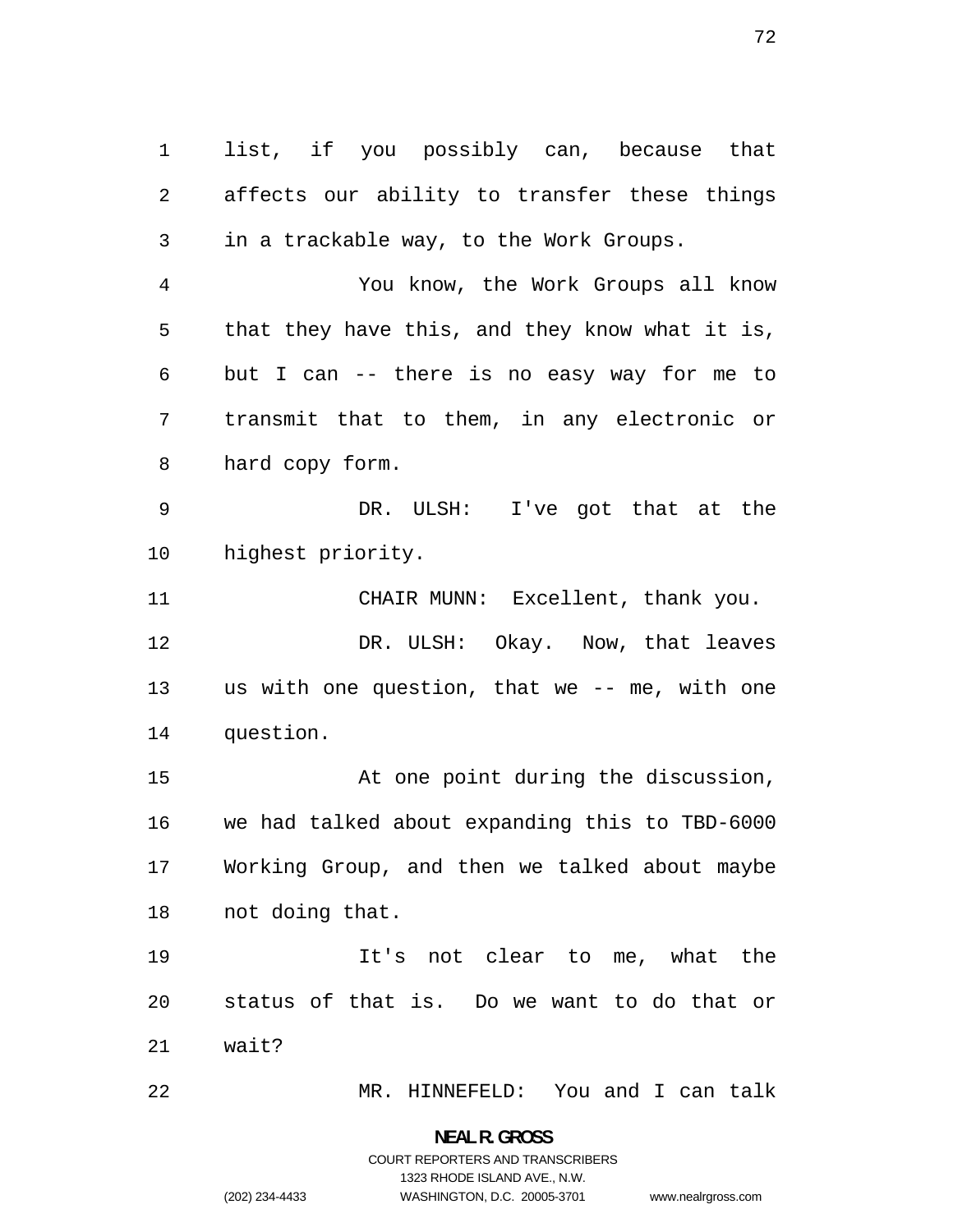to Tom and Jim.

| 2  | DR. ULSH: All right.                           |
|----|------------------------------------------------|
| 3  | CHAIR MUNN: At this juncture, I                |
| 4  | think we are fortunate that the Chair of that  |
| 5  | Work Group knows, how to pull these items out, |
| 6  | and may even figure out a way to insert that   |
| 7  | into what we now have as -- as a slot for that |
| 8  | -- that Work Group.                            |
| 9  | But doesn't have anything in it. It            |
| 10 | may be our test case, or how we do transfer    |
| 11 | those things, imported. So, we'll see if that  |
| 12 | works.                                         |
| 13 | All right, are we happy with what              |
| 14 | we have to do, now, and we're going to make a  |
| 15 | few phone calls, next week, and get started on |
| 16 | some interactive --                            |
| 17 | MR. HINNEFELD: Steve, do you know              |
| 18 | what your schedule is like, the next week or   |
| 19 | two?                                           |
| 20 | MR. MARSCHKE: I'm in the office                |
| 21 | every day, except for this Wednesday.          |
| 22 | CHAIR MUNN: Good.                              |

**NEAL R. GROSS**  COURT REPORTERS AND TRANSCRIBERS 1323 RHODE ISLAND AVE., N.W. (202) 234-4433 WASHINGTON, D.C. 20005-3701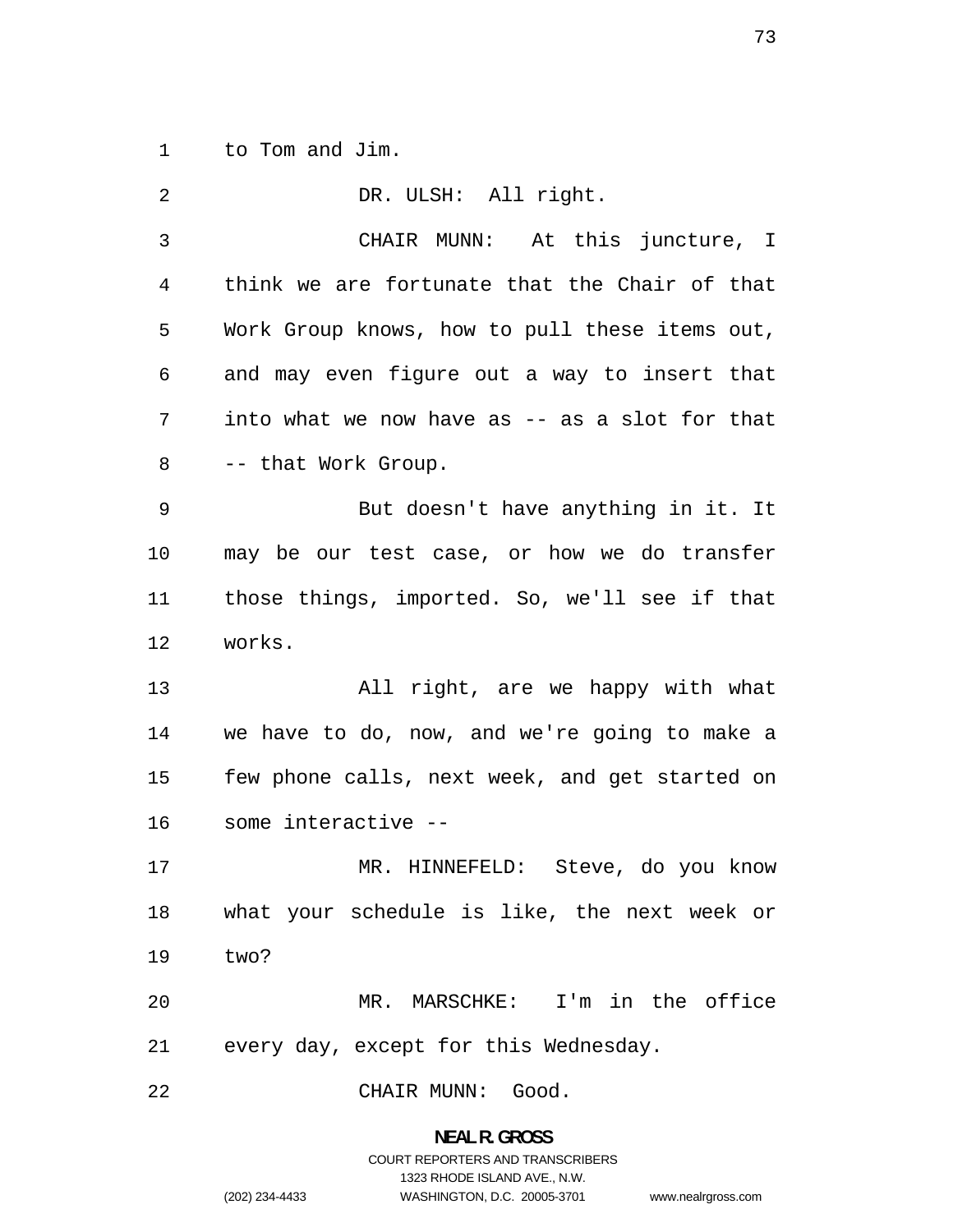MR. HINNEFELD: So, Brant can contact you, and I guess, that is still involved with this.

CHAIR MUNN: Good, okay, all right, let's go on then, to the next item on the agenda, OTIB-70 issue, that is the one percent residual period finding that we talked about so much, and that we covered so thoroughly, I think, in full Board at the Norton meeting.

We discussed that a lot. My understanding, NIOSH has agreed to do that in the document. The question really is, where are we with the changes in the document? Is that underway?

DR. ULSH: It is underway. They're not finished yet.

17 CHAIR MUNN: Okay.

DR. ULSH: But you accurately summarized it. We agreed to the change, that SC&A advocated for, and it's in process.

CHAIR MUNN: Excellent. Then we don't have anything to worry about with that.

> **NEAL R. GROSS**  COURT REPORTERS AND TRANSCRIBERS

> > 1323 RHODE ISLAND AVE., N.W.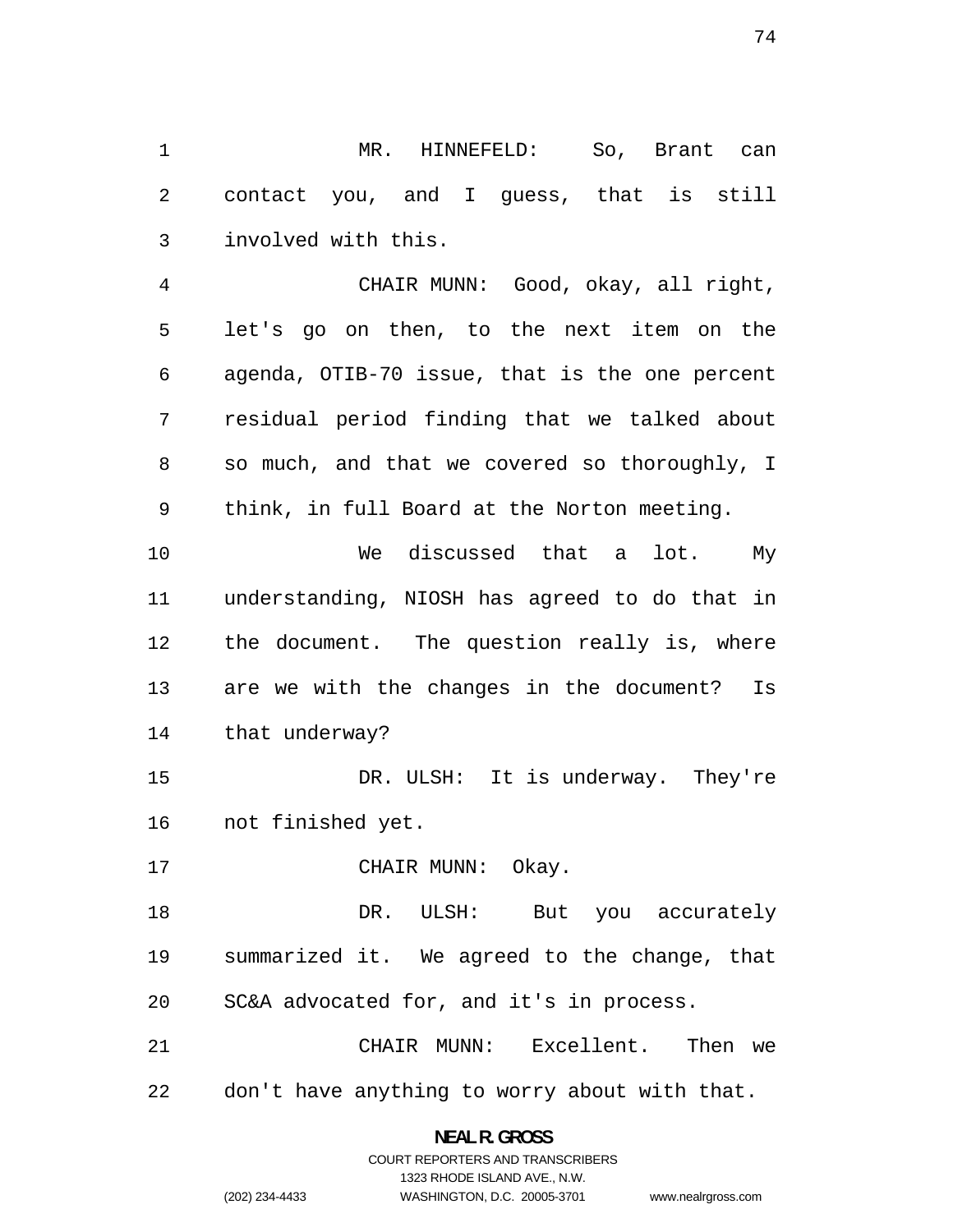The PER's being added to the database, has any discussion taken place, with regard to how we're going to do that, when we're going to do that, who is the lead and is it underway? MR. MARSCHKE: They've been -- DR. MAURO: Go ahead. MR. MARSCHKE: The five PER's that we've talked about recently, within the last year or so, at this Subcommittee, have the -- the timings have been added to the database. They are in the database, now. 13 The PER's in question are PER-8,

PER-9, PER-12, PER-18 and PER-20, and after I got Wanda's agenda here, I made sure that those comments have been added.

17 17 If you go down, for example, PER-8, basically, it identifies that no specific issue. SC&A identified no specific issues in 20 that, and it was discussed in March  $22^{nd}$ meeting.

CHAIR MUNN: Hold on, just a

**NEAL R. GROSS**  COURT REPORTERS AND TRANSCRIBERS 1323 RHODE ISLAND AVE., N.W. (202) 234-4433 WASHINGTON, D.C. 20005-3701

www.nealrgross.com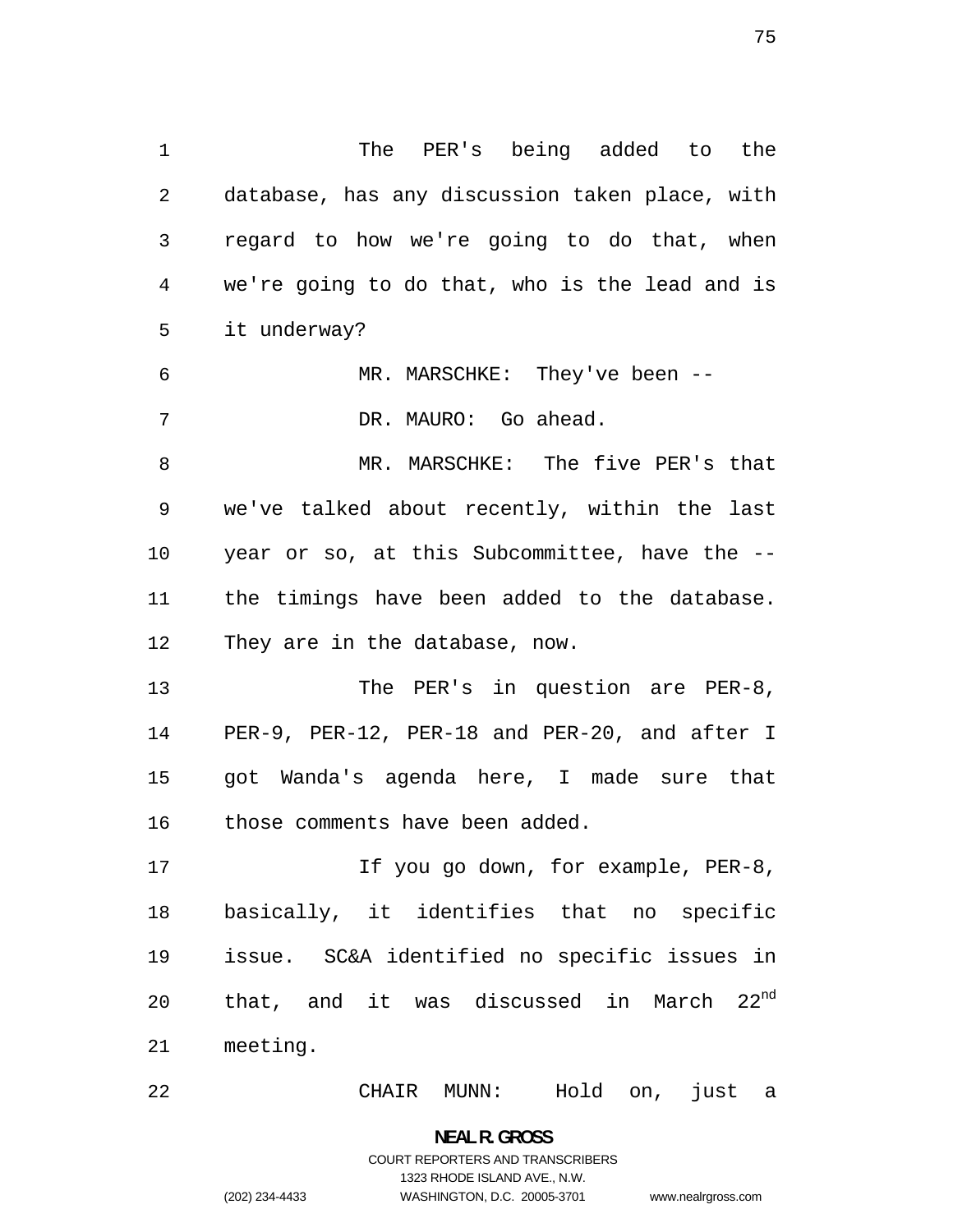moment. Let me try to get it on my screen, here, even though --

DR. MAURO: So, this feature is working nicely? You go in, you find all the comments for every review we've done? MR. MARSCHKE: This part of the -- DR. MAURO: I mean, it's always nice to say there is some nice things, right? MR. MARSCHKE: Yes, this one works fine. This one -- we're good. CHAIR MUNN: Okay, started on PER's. 13 MR. MARSCHKE: One of the -- Hans Behling is not in the database, or Hans Behling is not one of the people who can -- so, all these PER reviews are being credited to Kathy Behling. 18 DR. MAURO: That's fine. MR. KATZ: That makes sense, because Hans doesn't do this. MR. MARSCHKE: Sure, so, yes, Hans is not on the computer. So, that is why he is

> **NEAL R. GROSS**  COURT REPORTERS AND TRANSCRIBERS

> > 1323 RHODE ISLAND AVE., N.W.

www.nealrgross.com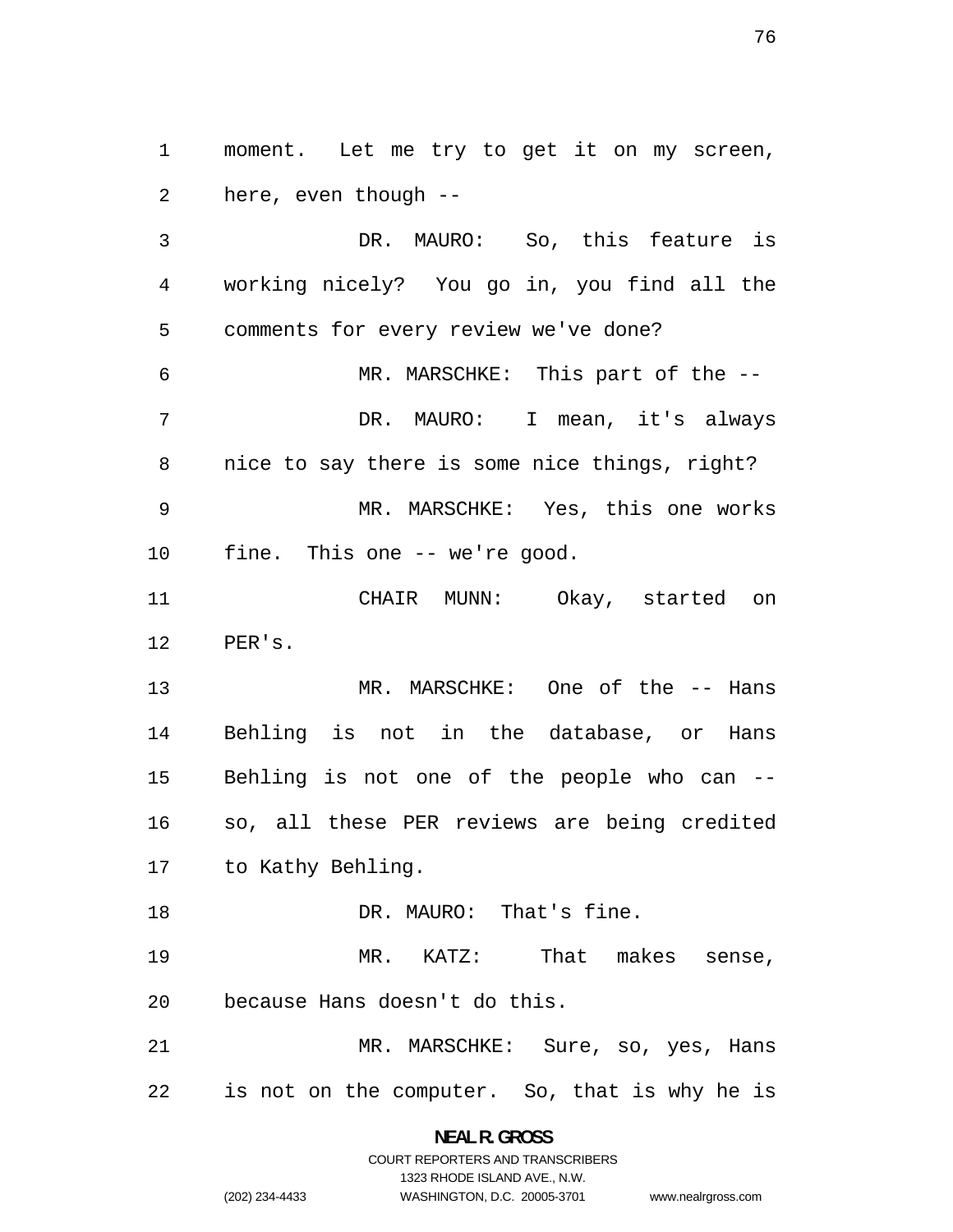not in the database.

So, he is not one of the people that we can pick from. So, Kathy Behling, you'll see, is basically the -- CHAIR MUNN: So, when I sorted here, on PER's, I got the three that we had done earlier, and not the ones that you just told me about. So, obviously, I'm not sorting this properly. MR. MARSCHKE: What did you do to sort? CHAIR MUNN: Let me -- MR. MARSCHKE: Go back to the main page, Wanda. Are you on the -- CHAIR MUNN: No, Board review, right? MR. MARSCHKE: Go down to where it says "documents under Board review." CHAIR MUNN: Now, if we sort for PER's? MR. HINNEFELD: PER's is there. **NEAL R. GROSS** 

COURT REPORTERS AND TRANSCRIBERS

www.nealrgross.com 1323 RHODE ISLAND AVE., N.W.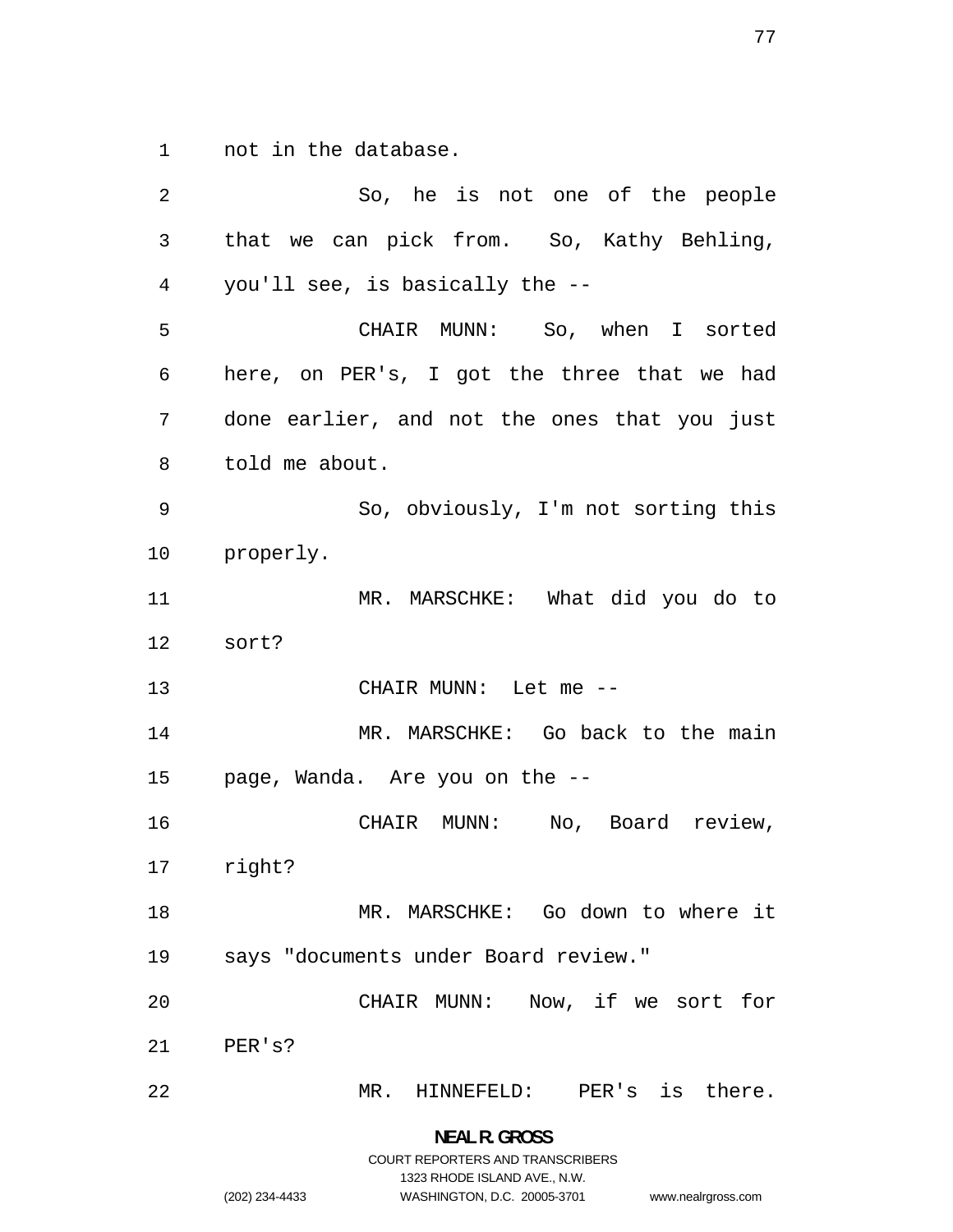It's on a standard window, so, that it pulls the most recent.

CHAIR MUNN: All right. MR. MARSCHKE: It's on there. Now, if you go down to PER-8, is the one I've got up on the screen. CHAIR MUNN: Okay, three, four, five, six, okay. So, we've got eight, six, nine, 12, 18. I don't see 12 on there. Eighteen is there, and 20. Did you say 12, or did you say -- 12 MR. MARSCHKE: Yes. 13 MR. HINNEFELD: Yes, it's on there. They're not exactly in numerical order. 15 MR. MARSCHKE: Twelve is strange, because it has four numerics. 17 CHAIR MUNN: Okay. MR. MARSCHKE: It's PER-0012. Everybody else has three digits. This one has four digits, for some reason, but it's there. CHAIR MUNN: That is one of our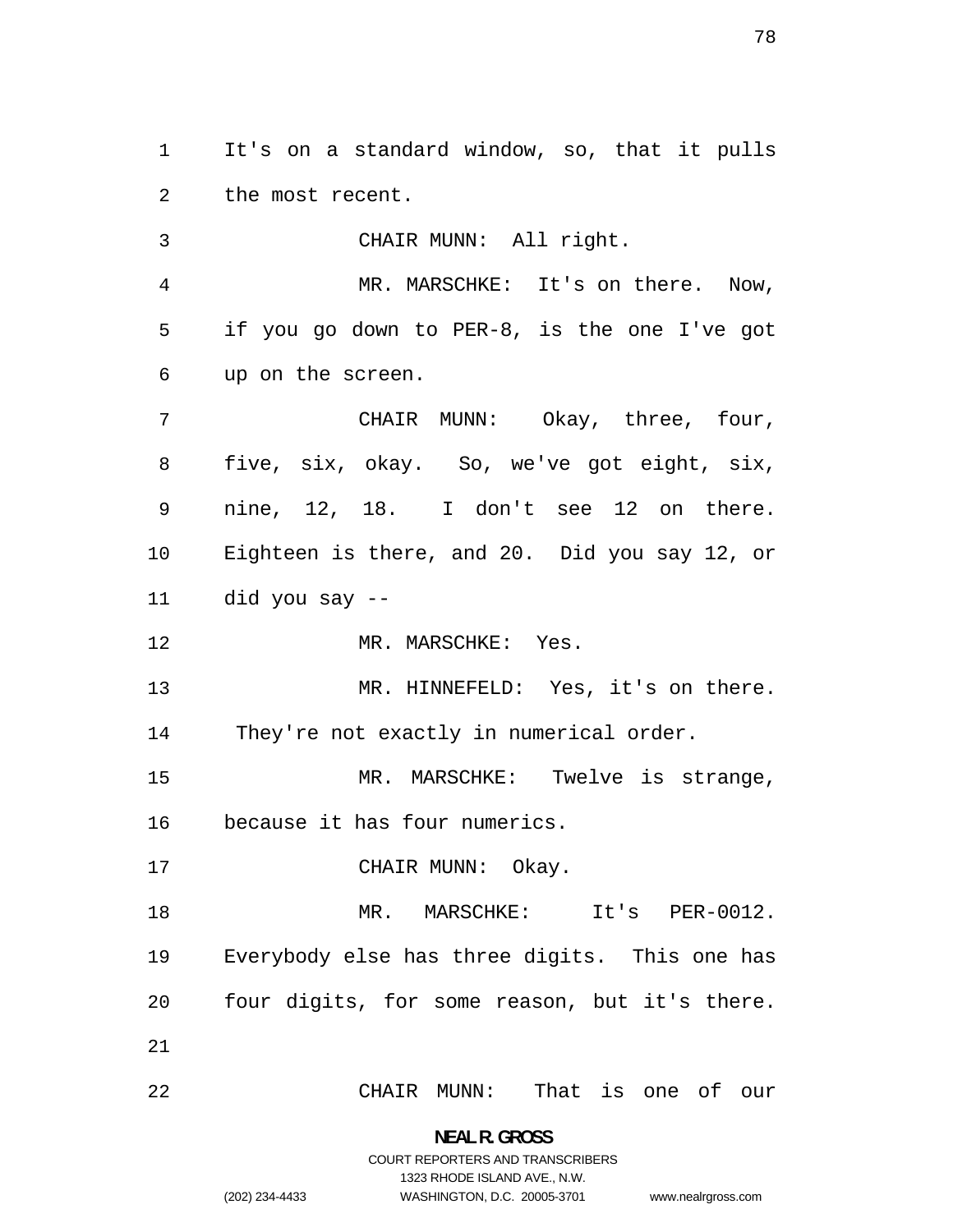other things that we talked about, when we were talking about 13.

MR. MARSCHKE: Yes. CHAIR MUNN: We were talking about whether we were all going to have two zeros or whether this was going to have three designators, not two zeros. I thought we had come to the conclusion that we were going to have three numbers, two of which might be zero, but we wouldn't have 00, we wouldn't have four numbers, or more.

DR. MAURO: I think we've got to call it what it is.

MR. MARSCHKE: Whatever -- I think whatever the document is identified as, should be in the database. I mean --

18 MR. KATZ: Right.

MR. MARSCHKE: NIOSH has their document identification scheme, and so, you know, whatever the standard identifier is, for a particular document, that is what we should

**NEAL R. GROSS**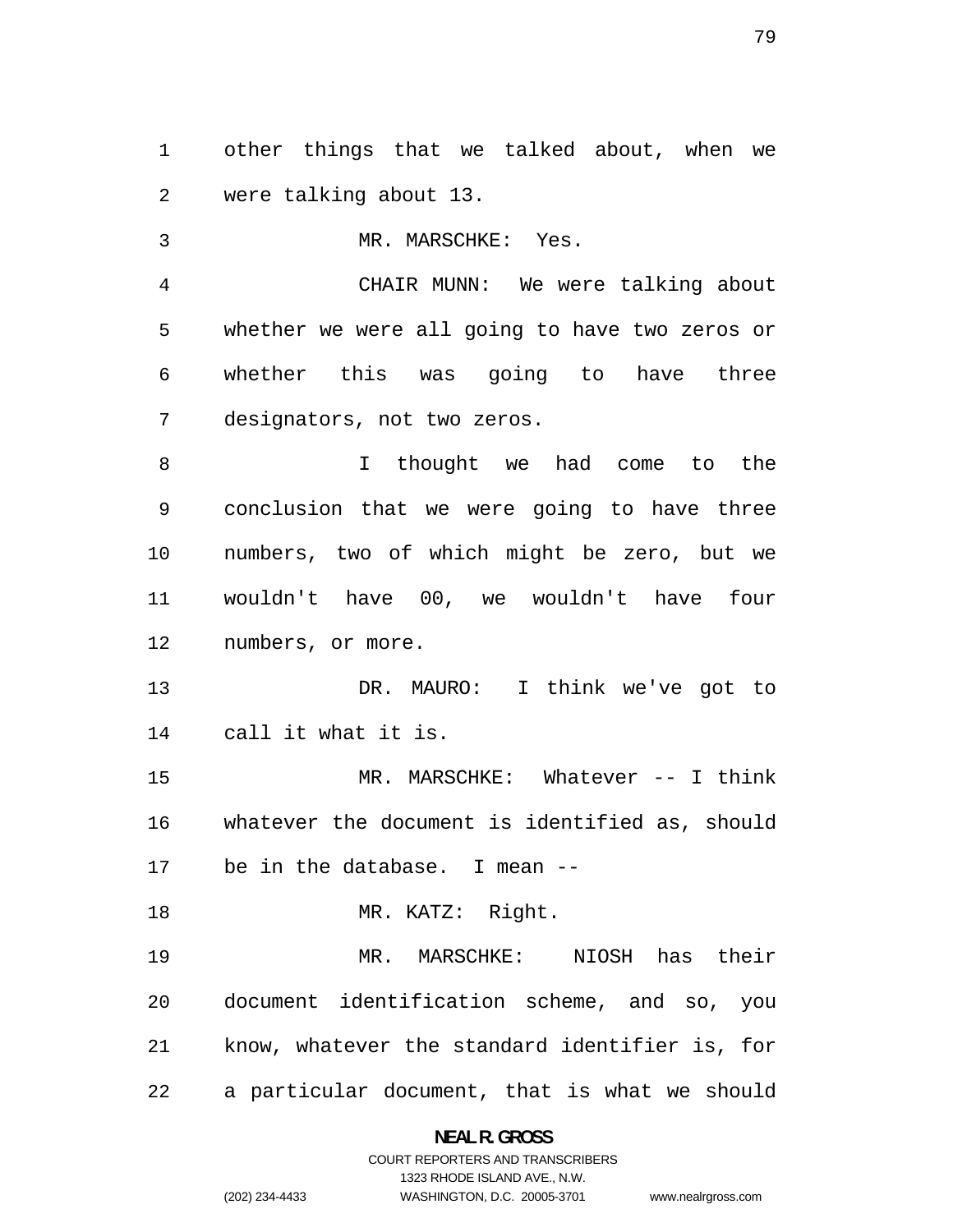use.

| $\overline{2}$ | DR. MAURO: Otherwise things will               |
|----------------|------------------------------------------------|
| $\mathfrak{Z}$ | get lost. Yes, we have to go, just tracking.   |
| 4              | You know, you define it the way you define     |
| 5              | it, that's what we use.                        |
| 6              | CHAIR MUNN: Well, I certainly                  |
| 7              | don't want to lose anything, but I will have   |
| 8              | to revisit, I guess, our discussion about 0013 |
| 9              | and 013, and whether those are actually three  |
| 10             | different documents that we had, or whether -- |
| 11             | okay.                                          |
| 12             | DR. MAURO: Absolutely, whether                 |
| 13             | that is just an error in loading the data,     |
| 14             | because we thought it was two different ones,  |
| 15             | when in fact, it really is the same.           |
| 16             | CHAIR MUNN: That was one that --               |
| 17             | DR. MAURO: Oh, yes, and I don't $-$            |
| 18             | I just assumed that was an error in data, you  |
| 19             | know, loading that was --                      |
| 20             | CHAIR MUNN: Well, it was the --                |
| 21             | DR. MAURO: -- treated as separate.             |
| 22             | CHAIR MUNN: That was one of the                |

**NEAL R. GROSS**  COURT REPORTERS AND TRANSCRIBERS 1323 RHODE ISLAND AVE., N.W. (202) 234-4433 WASHINGTON, D.C. 20005-3701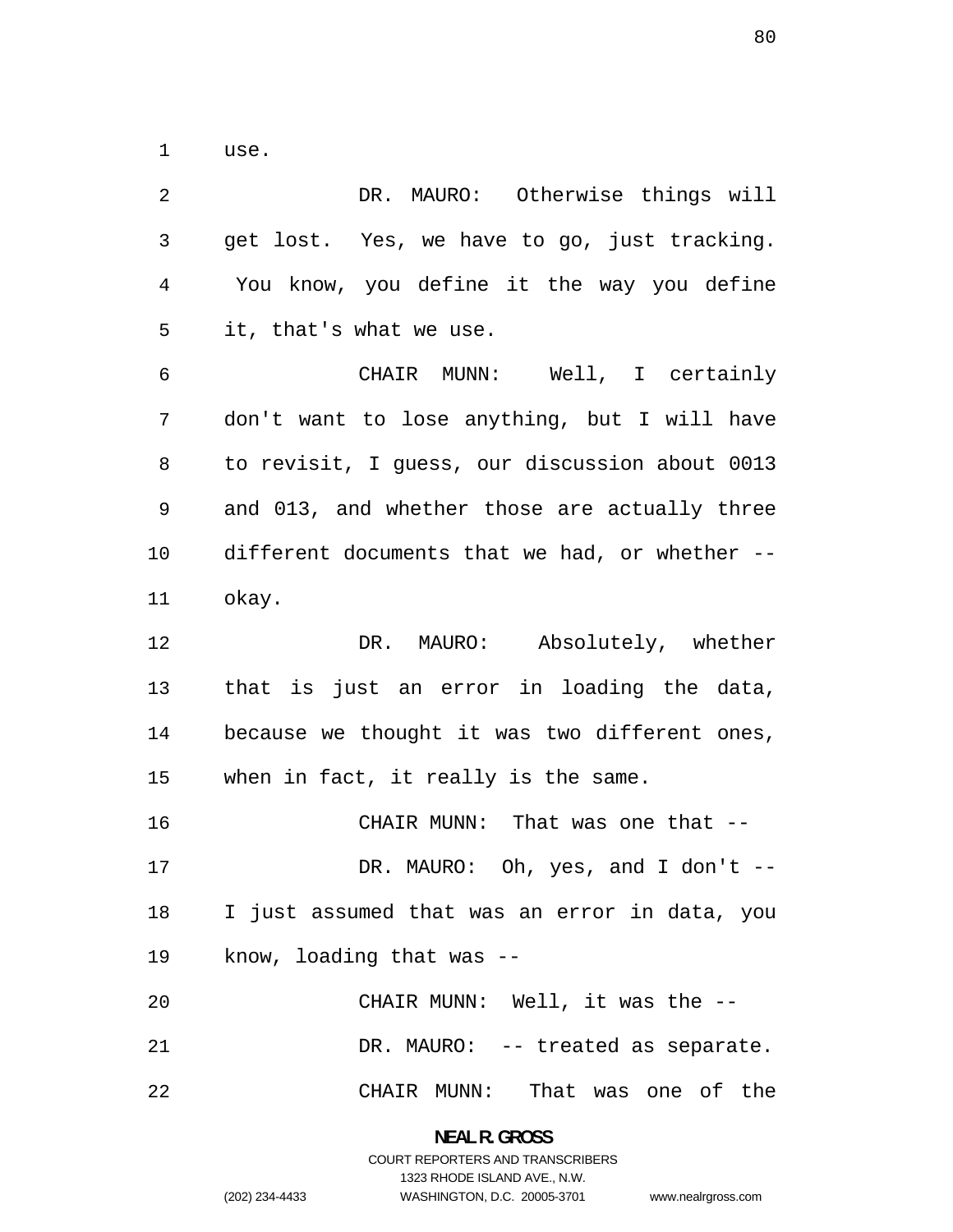things we were supposed to be checking on, for this time.

DR. MAURO: Yes. CHAIR MUNN: Okay, all right. Okay, all right, so, those are loaded? MR. MARSCHKE: They're loaded. I want to go over with the Subcommittee, and make sure the Subcommittee agrees with the way I've done the statusing. 10 Basically, for PER-8, there really -- SC&A didn't come up with any findings, and so, I put this one in, saying that -- saying as much, and I identified it as closed. Now, it was my understanding that there is work remaining on the PER evaluation. We have to do the case evaluations. But I don't think we keep this open, for that. 18 DR. MAURO: Right. MR. MARSCHKE: So, this one is -- this one is then being shown as closed. PER-9  $21 - -$ DR. MAURO: Before you leave that,

COURT REPORTERS AND TRANSCRIBERS 1323 RHODE ISLAND AVE., N.W.

www.nealrgross.com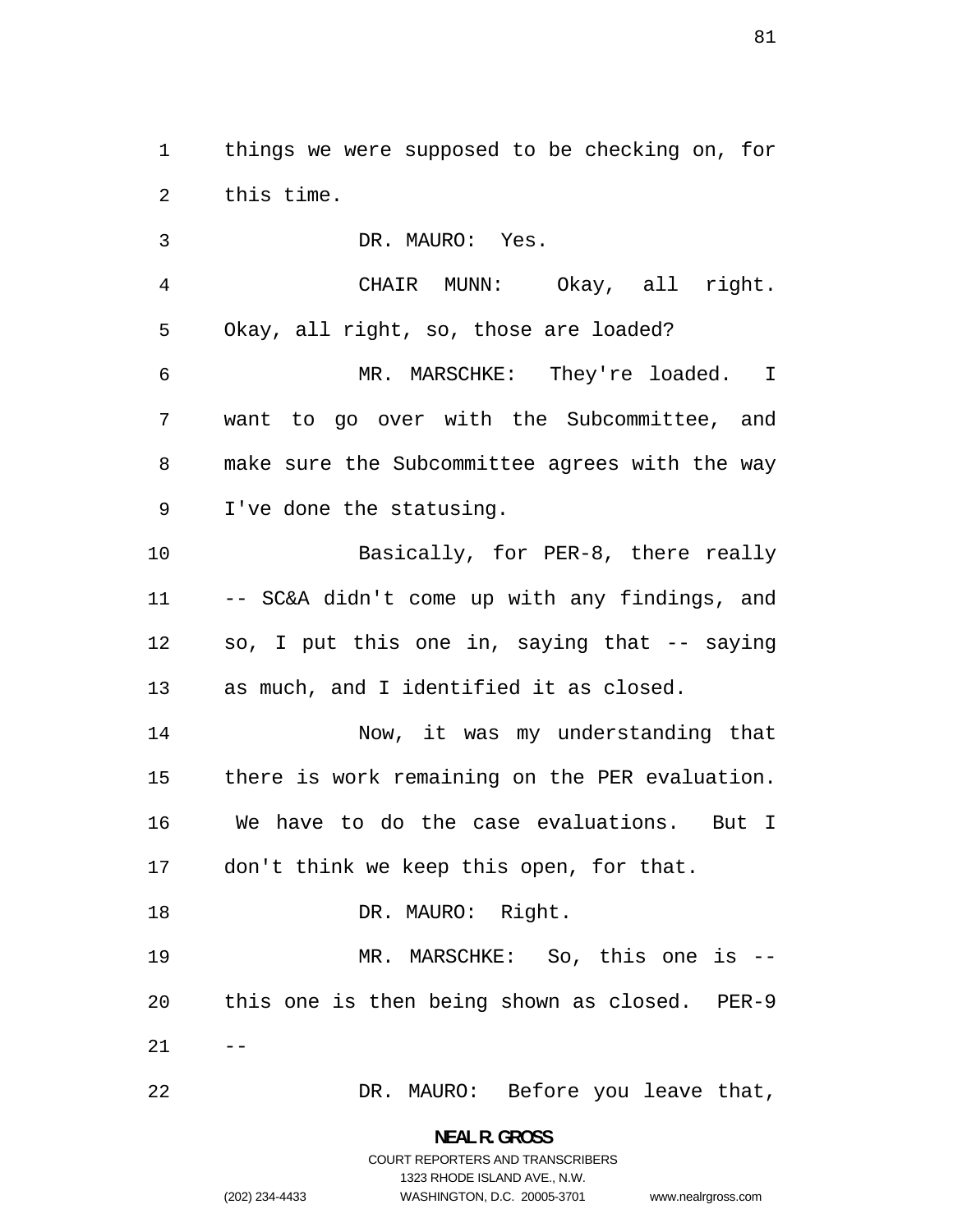there was one comment that -- regarding this one, that Paul had mentioned, perhaps I wasn't sure what -- regarding transfer over to the Science Committee, because there was something very important that came out of here, and had to do with the IREP model, which doesn't -- where -- MR. MARSCHKE: I think the IREP model comes up in another one. DR. MAURO: Oh, this wasn't the one with the IREP issue? MR. MARSCHKE: This one isn't that one with the IREP issue. Well, it does talk about IREP. It does mention IREP, there. I have to go back and look at that. 16 DR. MAURO: Okay. MR. MARSCHKE: But I know one of the -- I think it was nine, I know one of these was -- this one here, was transferred -- no, that is not the --

DR. MAURO: There are a couple of them. Actually, I think a couple of them were

> **NEAL R. GROSS**  COURT REPORTERS AND TRANSCRIBERS

> > 1323 RHODE ISLAND AVE., N.W.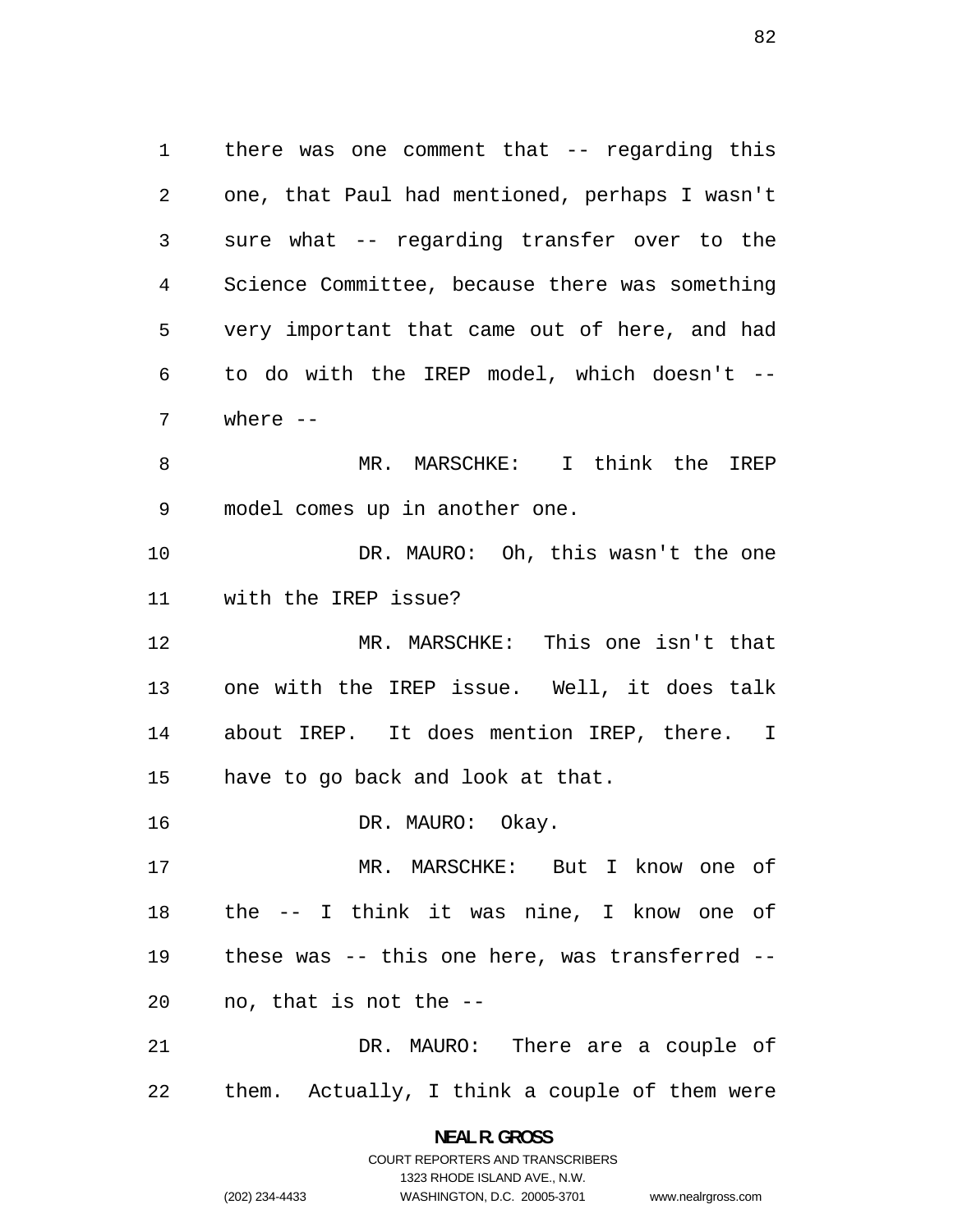-- which go toward, leave this domain -- leave our world and --

MR. MARSCHKE: Yes, the other question is --

DR. MAURO: The ICD code number for the lymphoma, that was an issue that was not to be -- I don't think it was our -- within our purview, but we raised it and closed it. It goes someplace else. It has to do with, I guess, the Department of Labor and their designation.

CHAIR MUNN: Yes, right.

DR. MAURO: And then there was another one, which is another PER, that had to do with how -- the Probability of Causation was calculated, and you know, the fact that maybe there were -- I remember this very well. I don't remember the numbers. Another issue that goes more towards the

questions were raised, why are the outcomes of the PoC's seem to be unusual, and I don't want

Science Group, where whether or not -- some

**NEAL R. GROSS**  COURT REPORTERS AND TRANSCRIBERS 1323 RHODE ISLAND AVE., N.W.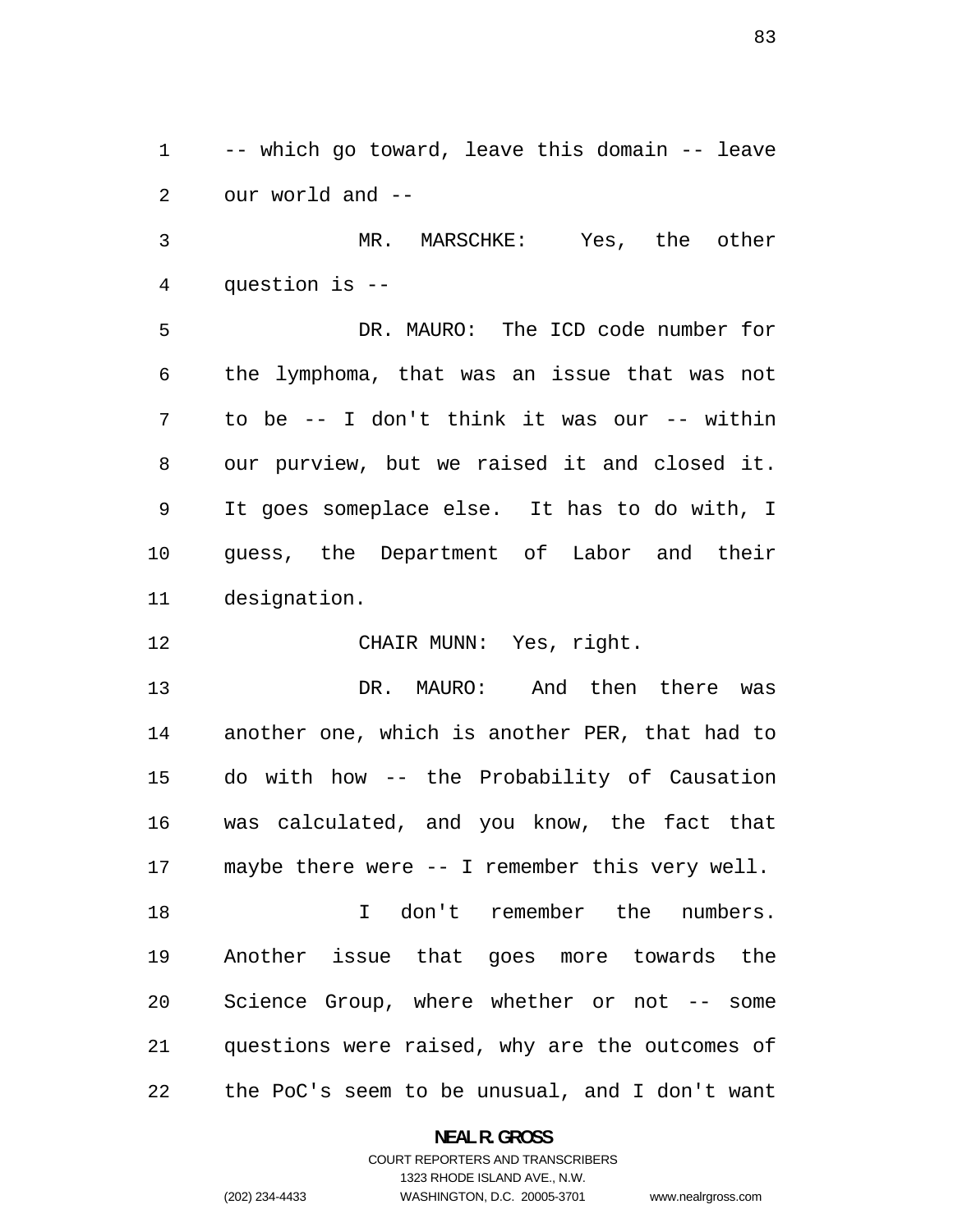to go into details, which was something that was more toward questions regarding IREP, both of which were felt -- the latter, I believe, Paul, you actually mentioned something that might be of interest to the Science Group, and I don't know if you recall. We were coming up with PoC's that seemed to be too high -- MR. HINNEFELD: John, wasn't it that -- it was an identical -- essentially, the identical case, except -- 12 DR. MAURO: The age. MR. HINNEFELD: -- one person started exposure -- 15 DR. MAURO: And that's it. 16 MR. HINNEFELD: -- at 20, and one started exposure at 40. 18 DR. MAURO: Forty, yes. MR. HINNEFELD: And exposure time was the right -- exact same time, so, one was 20 years older when diagnosed -- DR. MAURO: Exactly.

# **NEAL R. GROSS**  COURT REPORTERS AND TRANSCRIBERS 1323 RHODE ISLAND AVE., N.W. (202) 234-4433 WASHINGTON, D.C. 20005-3701 www.nealrgross.com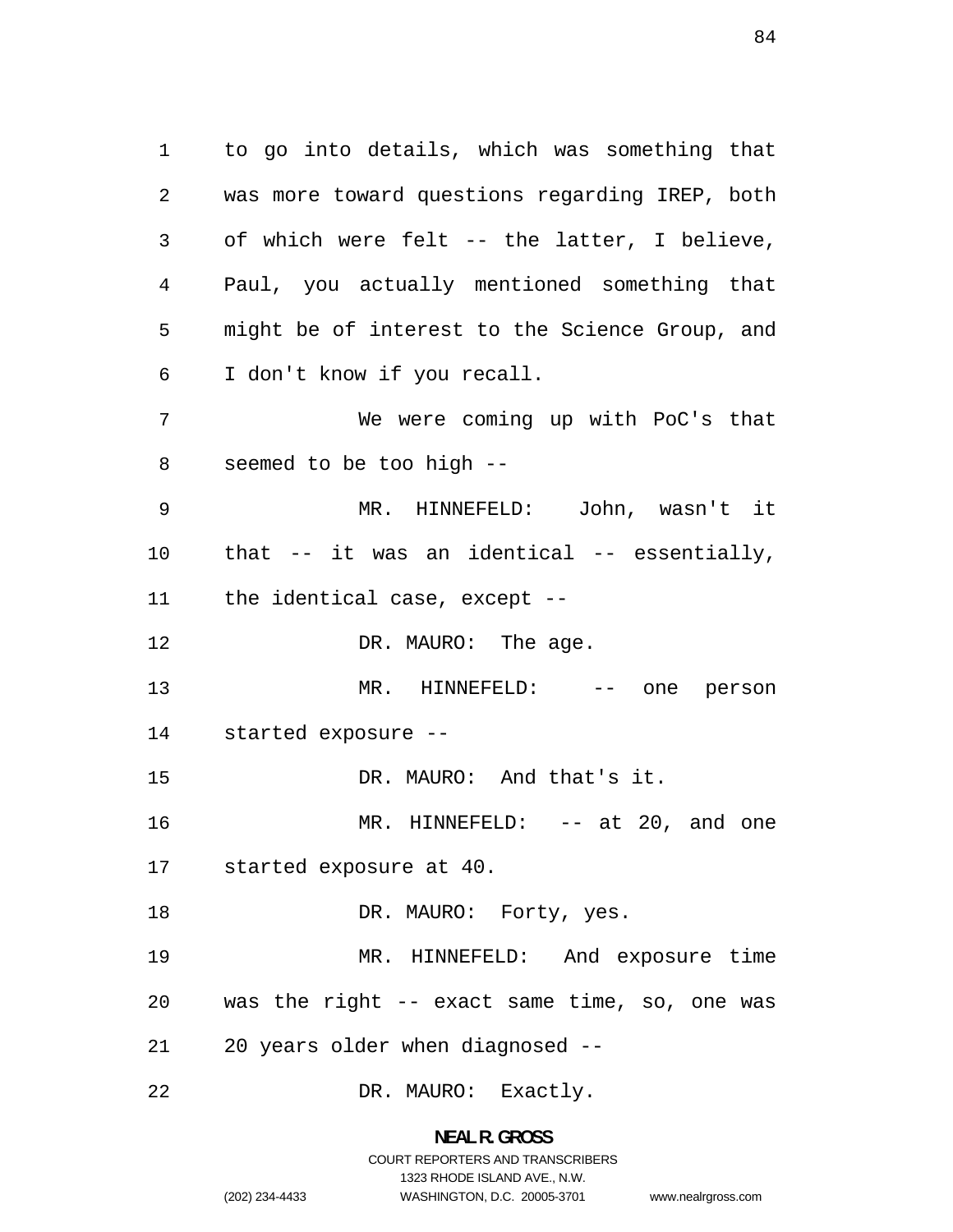1 MR. HINNEFELD: -- than the other, and the testing came out the same. DR. MAURO: Right, it was a lung cancer, and we -- MR. HINNEFELD: Well, the question was  $-$ DR. MAURO: We raised the question --MR. HINNEFELD: The question of whether it should or not, was what should be going to the -- CHAIR MUNN: That was the question. MR. HINNEFELD: -- Science Group and -- 15 DR. MAURO: That was it, yes. I only -- I'm not trying to address that issue, now. MR. MARSCHKE: This is what we say in here. You're right, John, it was on eight, and this is -- and we did mention, again, back in March of this year, we had a meeting, and we did mention, actually Stu mentioned the

> **NEAL R. GROSS**  COURT REPORTERS AND TRANSCRIBERS

> > 1323 RHODE ISLAND AVE., N.W.

(202) 234-4433 WASHINGTON, D.C. 20005-3701

www.nealrgross.com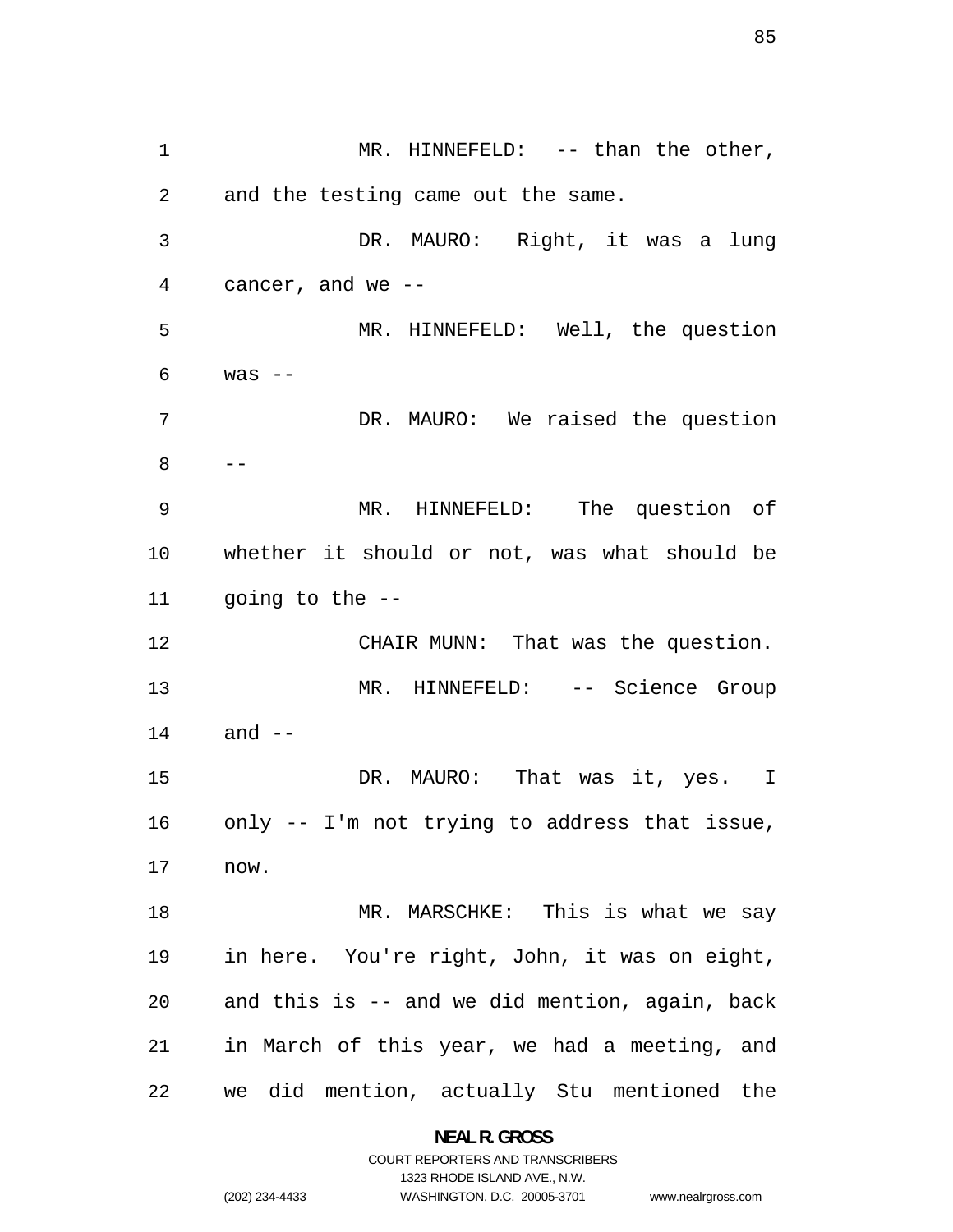same thing, as being actively considered by the Science Subcommittee.

DR. MAURO: Right. MR. MARSCHKE: And do we have any issues that remained open on this overarching issue, and we said, "No," basically, then for the purpose of our Subcommittee, it's closed. Ted agrees. DR. MAURO: Closed. MR. MARSCHKE: Wanda says it's closed. Therefore, I made it closed. We didn't identify it as transferred. The transcript identifies it as being closed. So, what -- but we do, in this history here, we do identify that -- it as

being actively considered by the Science Subcommittee.

18 I don't identify what as being --what this technical issue is, but you can go back to the transcript. The transcript goes on for like 50 pages, covering the discussion that went on, here.

# **NEAL R. GROSS**  COURT REPORTERS AND TRANSCRIBERS 1323 RHODE ISLAND AVE., N.W. (202) 234-4433 WASHINGTON, D.C. 20005-3701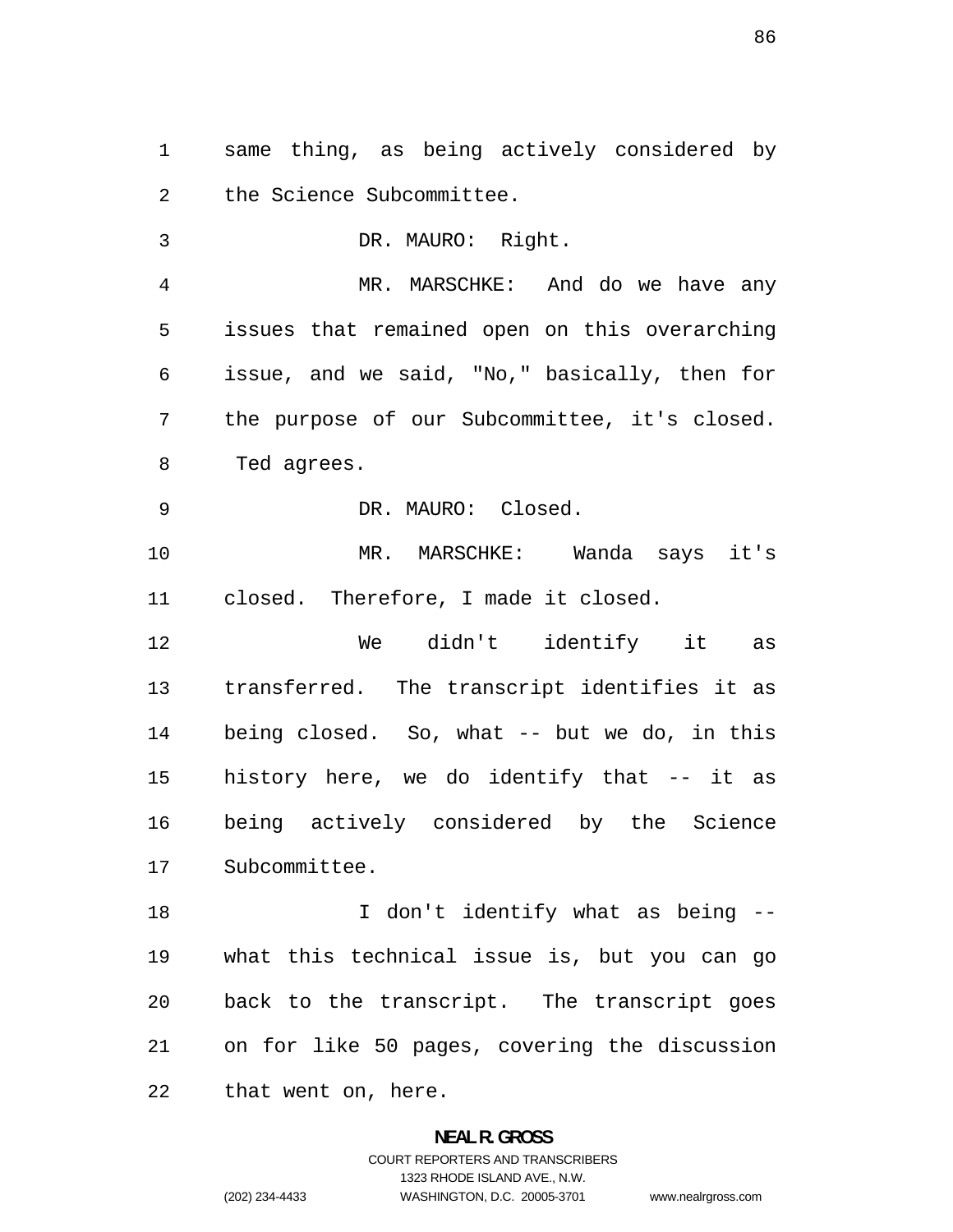CHAIR MUNN: Yes, right. MR. MARSCHKE: And I've identified the pages in the transcript, so that you can, if you want to, find out what was exactly transferred, you can go there. DR. MAURO: This is a very valuable 8 MR. MARSCHKE: So, the question is, is it -- CHAIR MUNN: Yes, it is very valuable. 12 MR. KATZ: So, the transcript date is what? MR. MARSCHKE: This is for the March 22, 2011 Procedure Subcommittee meeting. MR. KATZ: Okay, because we have a Science Work Group coming up, and I want to send them this transcript. CHAIR MUNN: Yes, that has to go to them. 21 MR. KATZ: Okay. CHAIR MUNN: And this is one of

www.nealrgross.com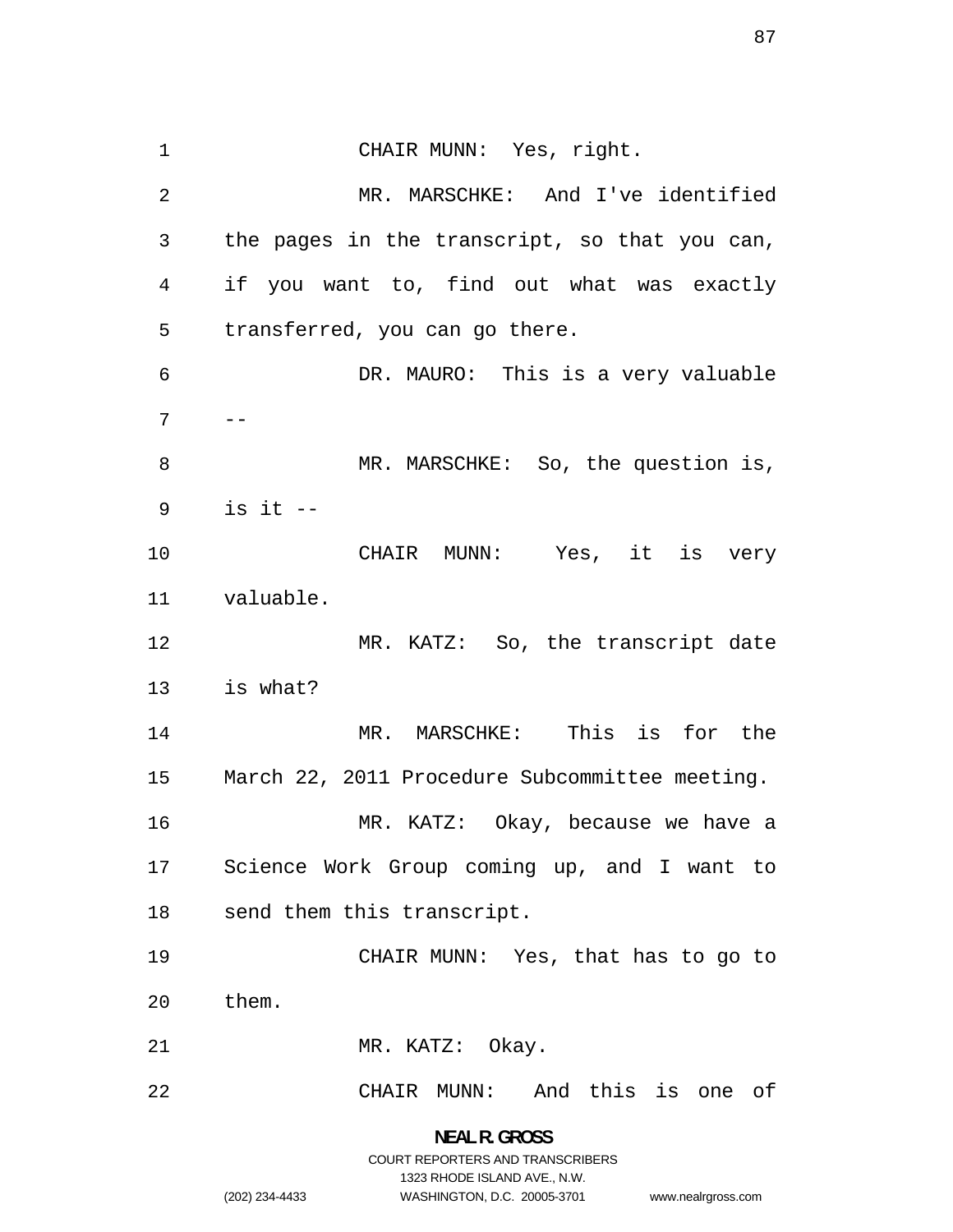those where --

MR. KATZ: So, that's my action item. I am going to send that to the Science Work Group. CHAIR MUNN: Yes. MR. KATZ: That transcript. CHAIR MUNN: Thanks, Ted. 8 MEMBER ZIEMER: A question, though, that is -- I mean, I'm wondering, Wanda, the intent of this, closed for us, and -- and in essence, saying that -- it's an overarching issue, looks an awful lot like a transcript. 13 DR. MAURO: It sure does. MEMBER ZIEMER: I know we used the word 'closed', but -- MR. KATZ: I think that is closed - 18 MEMBER ZIEMER: It's closed for us, but -- MR. KATZ: I think it's fine. MEMBER ZIEMER: But transfer items are also, in a sense, closed for us.

> **NEAL R. GROSS**  COURT REPORTERS AND TRANSCRIBERS 1323 RHODE ISLAND AVE., N.W.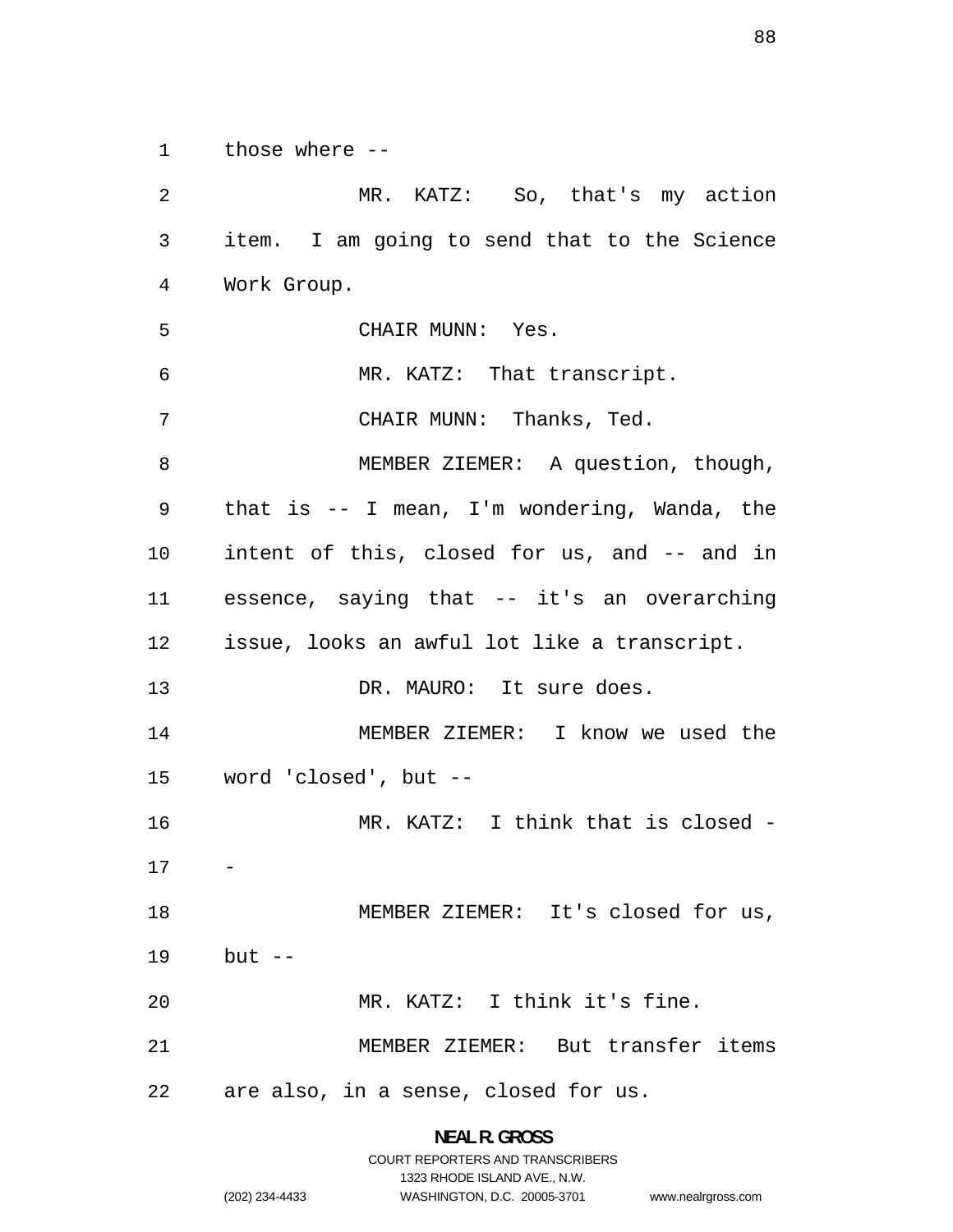MR. KATZ: 2 but not  $--$  and  $I$   $--$ Closed for us, right,

CHAIR MUNN: Now, this would be -- MR. KATZ: My predilection would be just to close them for us, these transfer things, too, but this is fine for this one. This will be taken care of.

I'm going to send the Science Work Group the transcript. They'll pick it up and we don't have to worry about it here, anymore.

CHAIR MUNN: We have taken that same stance, Paul, when we have said, "This is something that Jim is looking at. He is taking care of the overarching issues."

We will not continue to work on it here, because it's full scope for the entire complex.

18 DR. MAURO: So, the rationale would be, it's been transferred. We know it's transferred. It's been done. So, as far as we're concerned, it's been closed.

CHAIR MUNN: Yes.

# **NEAL R. GROSS**  COURT REPORTERS AND TRANSCRIBERS 1323 RHODE ISLAND AVE., N.W. (202) 234-4433 WASHINGTON, D.C. 20005-3701

www.nealrgross.com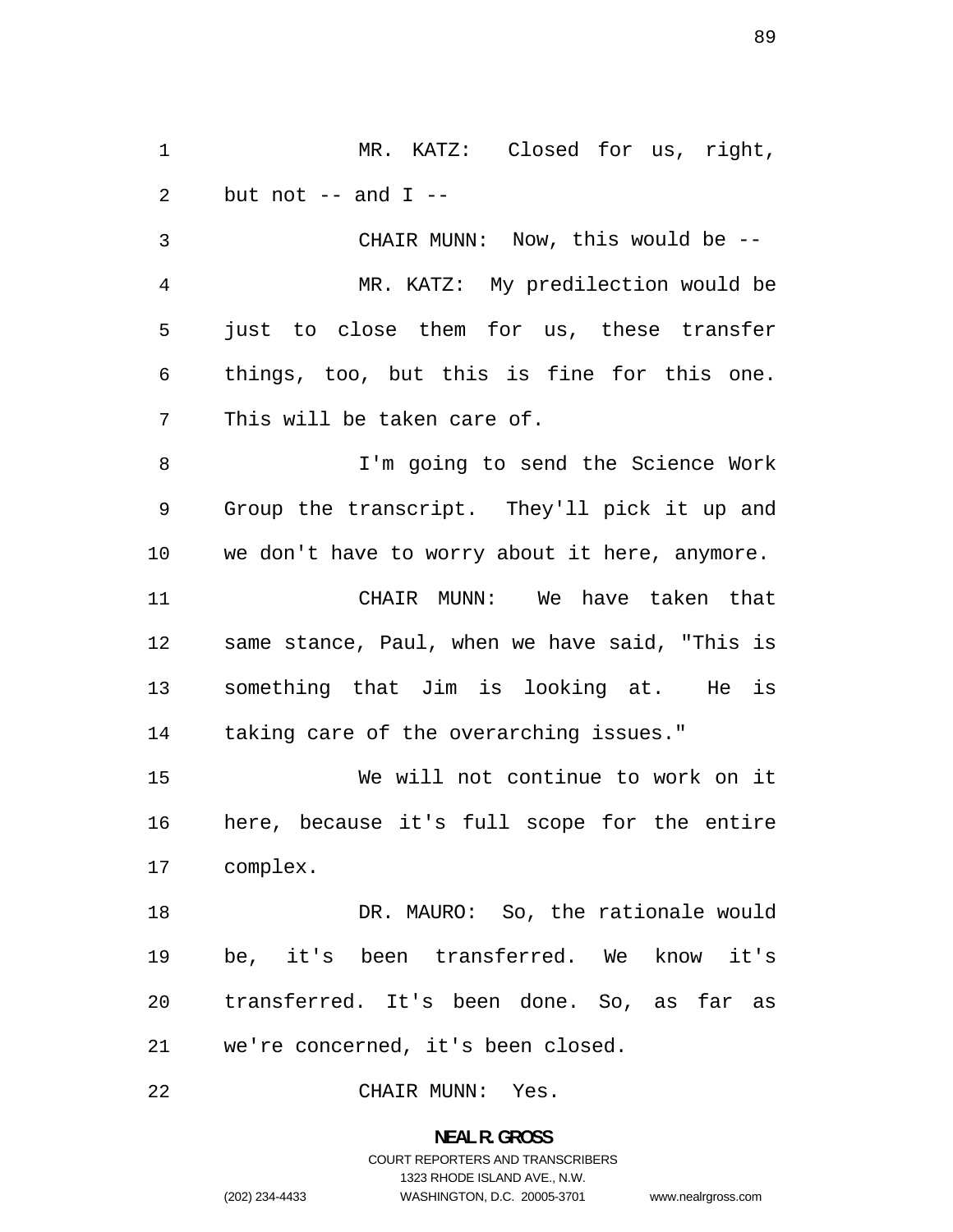1 DR. MAURO: I guess when something is transferred and we don't -- we're not -- we haven't really transferred it, yet. CHAIR MUNN: Well, when something is transferred, there is work that the other - - that someone else is going to do, that needs to come back to us. 8 DR. MAURO: Right, right. CHAIR MUNN: When we're talking about overarching issues, those are going to be resolved -- 12 DR. MAURO: We need to come back. CHAIR MUNN: -- at level that's not in this -- DR. MAURO: Got it. 16 CHAIR MUNN: -- in this purview. 17 DR. MAURO: Okay. MEMBER ZIEMER: And in fact, as I look at it, I'm not even sure it was a finding. DR. MAURO: Yes. MEMBER ZIEMER: It said no specific

www.nealrgross.com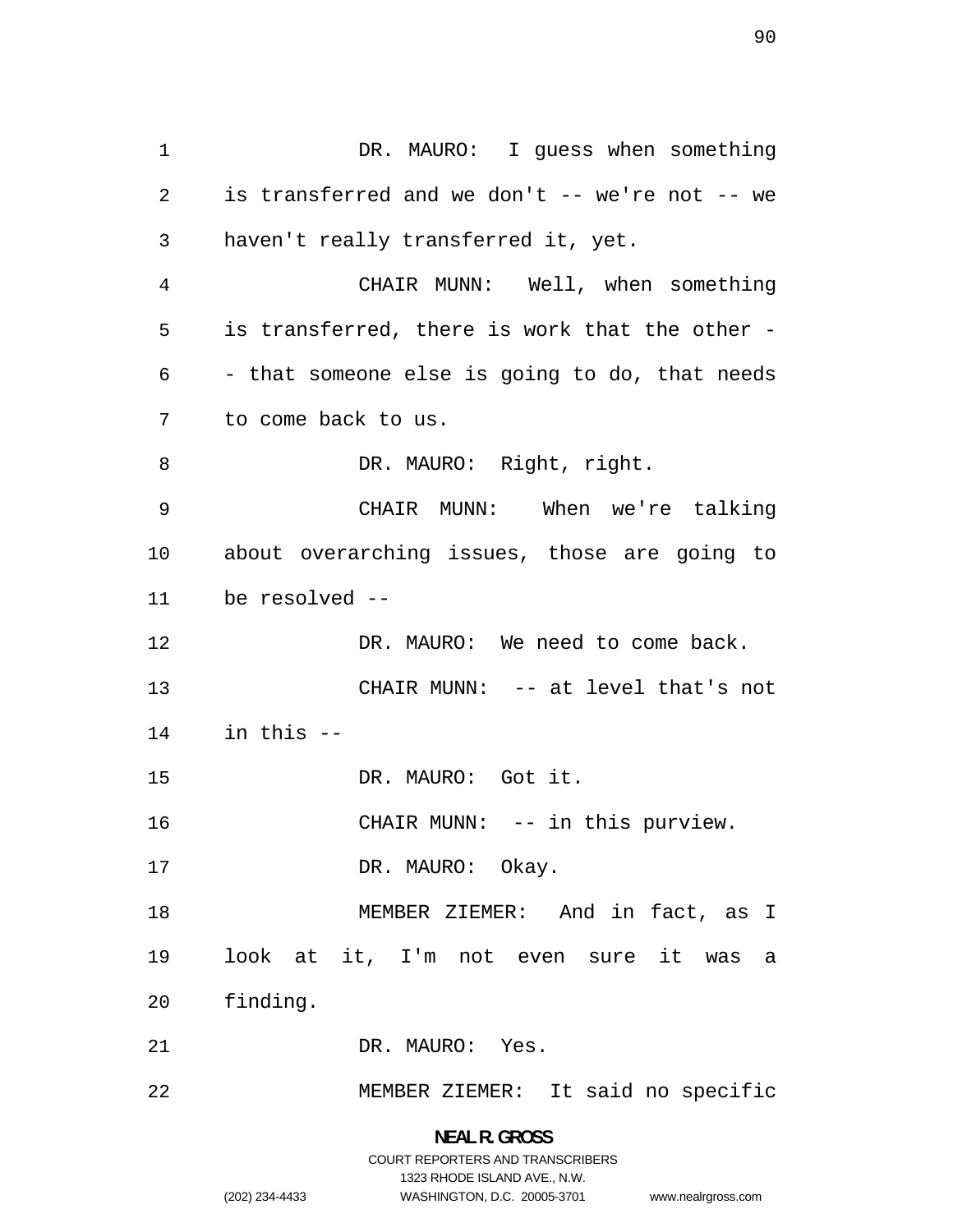issue was identified, but SC&A raised a concern -- DR. MAURO: Very good point. MEMBER ZIEMER: -- about the validity of the IREP. Now, that can't be a finding -- 7 DR. MAURO: Here. 8 MEMBER ZIEMER: -- against here, yes. 10 DR. MAURO: Here, right. 11 MEMBER ZIEMER: Down here. 12 DR. MAURO: Good. MEMBER ZIEMER: So, in the absence of a true finding -- DR. MAURO: I agree. This is the sensible way to do it. 17 MEMBER ZIEMER: Yes. CHAIR MUNN: Right, right. All right, so, Ted has the action item, to get that to Dr. Richardson, that's great. Anything else on the PER database? Thank you very much, for getting that --

#### **NEAL R. GROSS**

COURT REPORTERS AND TRANSCRIBERS 1323 RHODE ISLAND AVE., N.W. (202) 234-4433 WASHINGTON, D.C. 20005-3701 www.nealrgross.com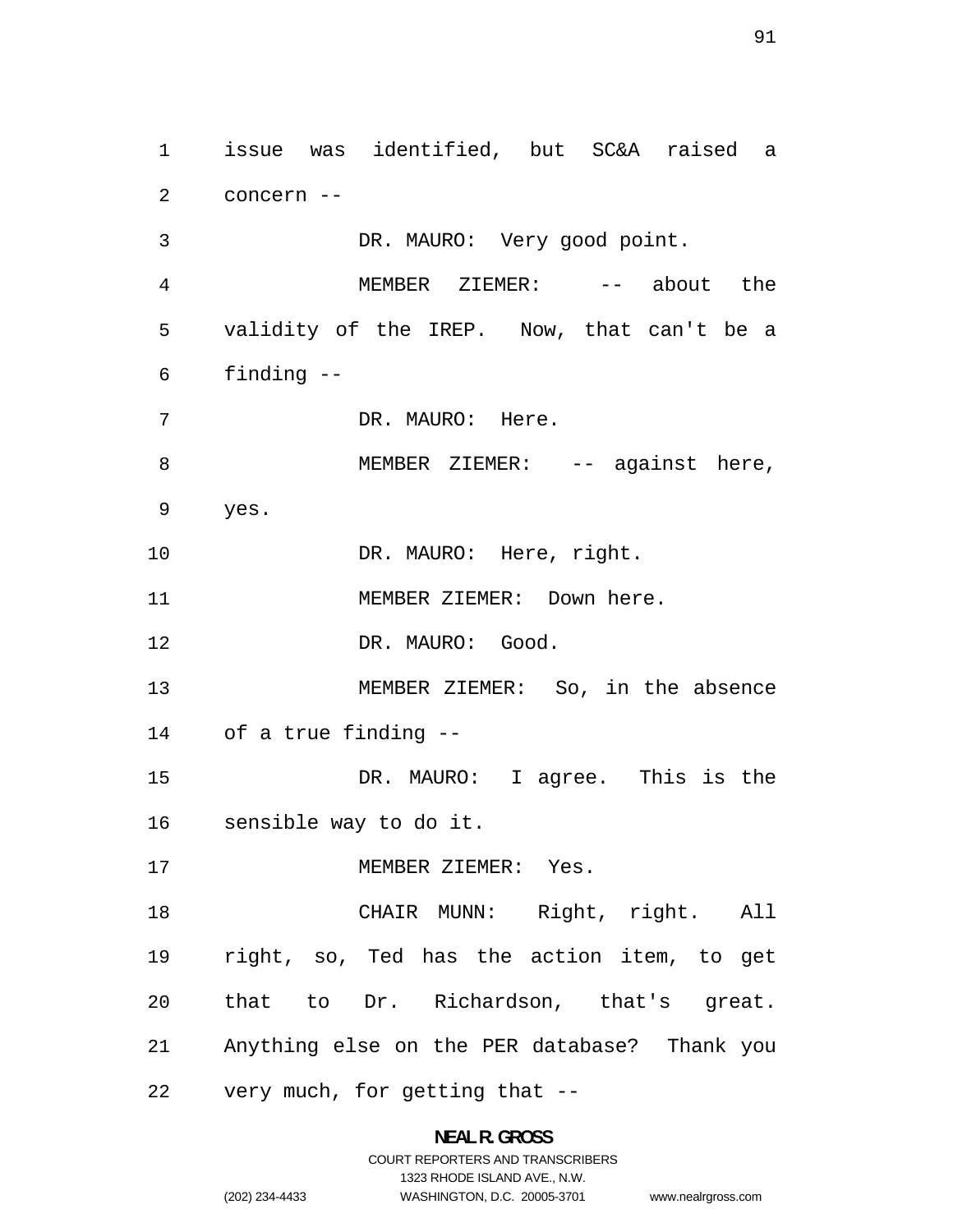MR. MARSCHKE: Do we want to go through the other four, or do we -- CHAIR MUNN: I think it would be nice to do that, especially in view of the fact that I still have not been successful in getting the screen that you're getting. 7 MR. MARSCHKE: Okay. CHAIR MUNN: I have the PER's here, but I -- MEMBER ZIEMER: Hit the 'plus' sign on the left, I think, of the name -- CHAIR MUNN: And then something magic happens. 14 MEMBER ZIEMER: -- the name PER. CHAIR MUNN: All right, I've hit everything else, Subcommittee on Procedure Reviews. 18 MEMBER ZIEMER: No, not that. MR. MARSCHKE: Try clicking on the title. MEMBER ZIEMER: Click on the title, itself.

**NEAL R. GROSS**  COURT REPORTERS AND TRANSCRIBERS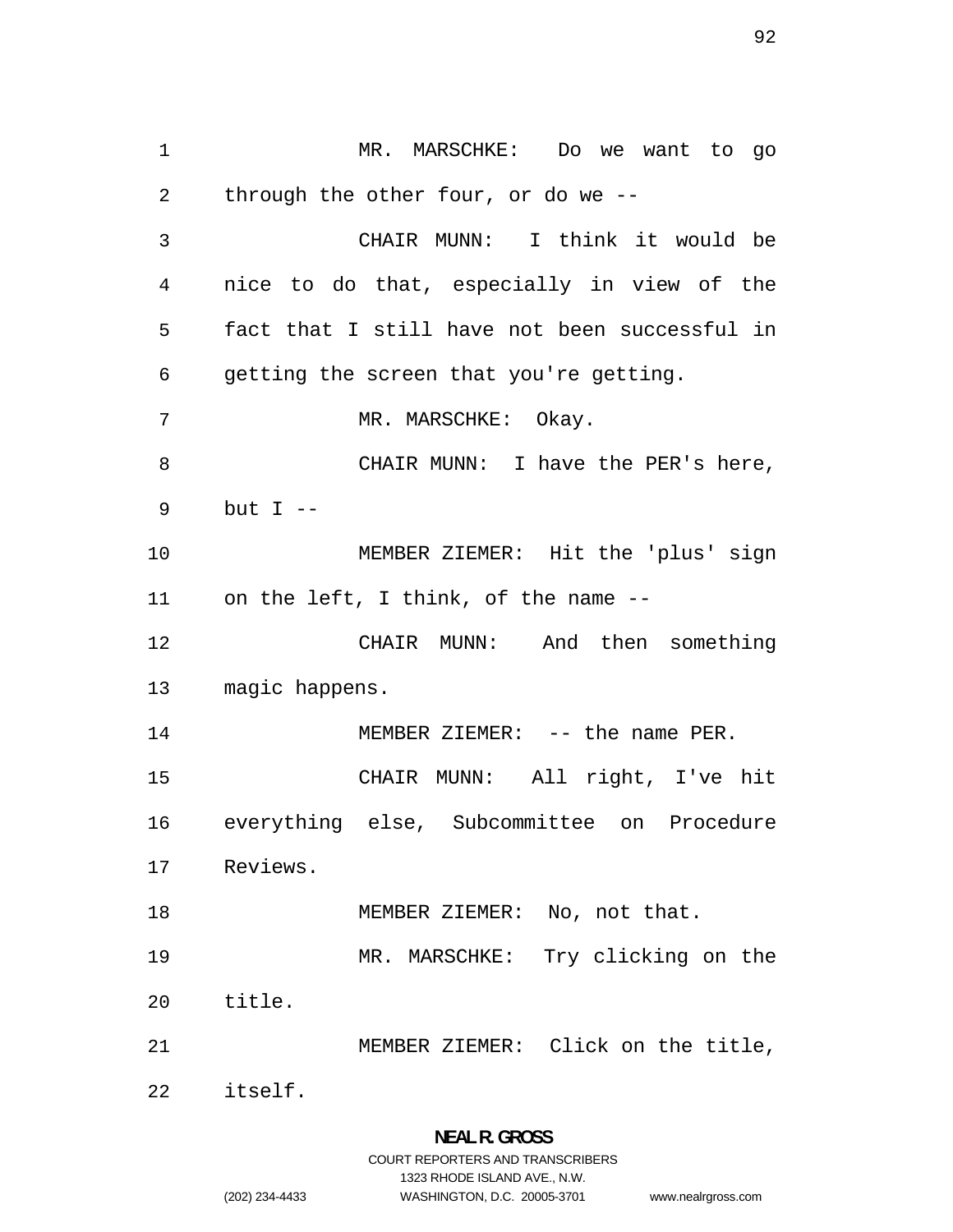1 MR. MARSCHKE: Yes, that is what does it.

CHAIR MUNN: Well, oh, I see, I get this confused screen.

That's okay, I have something strange going on here, but I can read it. So, go ahead, Steve.

8 MR. MARSCHKE: Well, this is PER-9, that had two findings. This is the one which basically, let the ICD-9 codes and the finding one was about the ICD-9 code, and I'm not really qualified to speak on this.

But I sat in on the discussions and the -- my understanding is that this has been really not in -- this was a Department of Labor concern.

One of the things that we did bring up in here was that -- I believe that we brought up, is that the -- how to advise the Department of Labor that -- of our concern, with this ICD code, ICD-9 code.

22 Again, I did the same thing on this

**NEAL R. GROSS**  COURT REPORTERS AND TRANSCRIBERS 1323 RHODE ISLAND AVE., N.W. (202) 234-4433 WASHINGTON, D.C. 20005-3701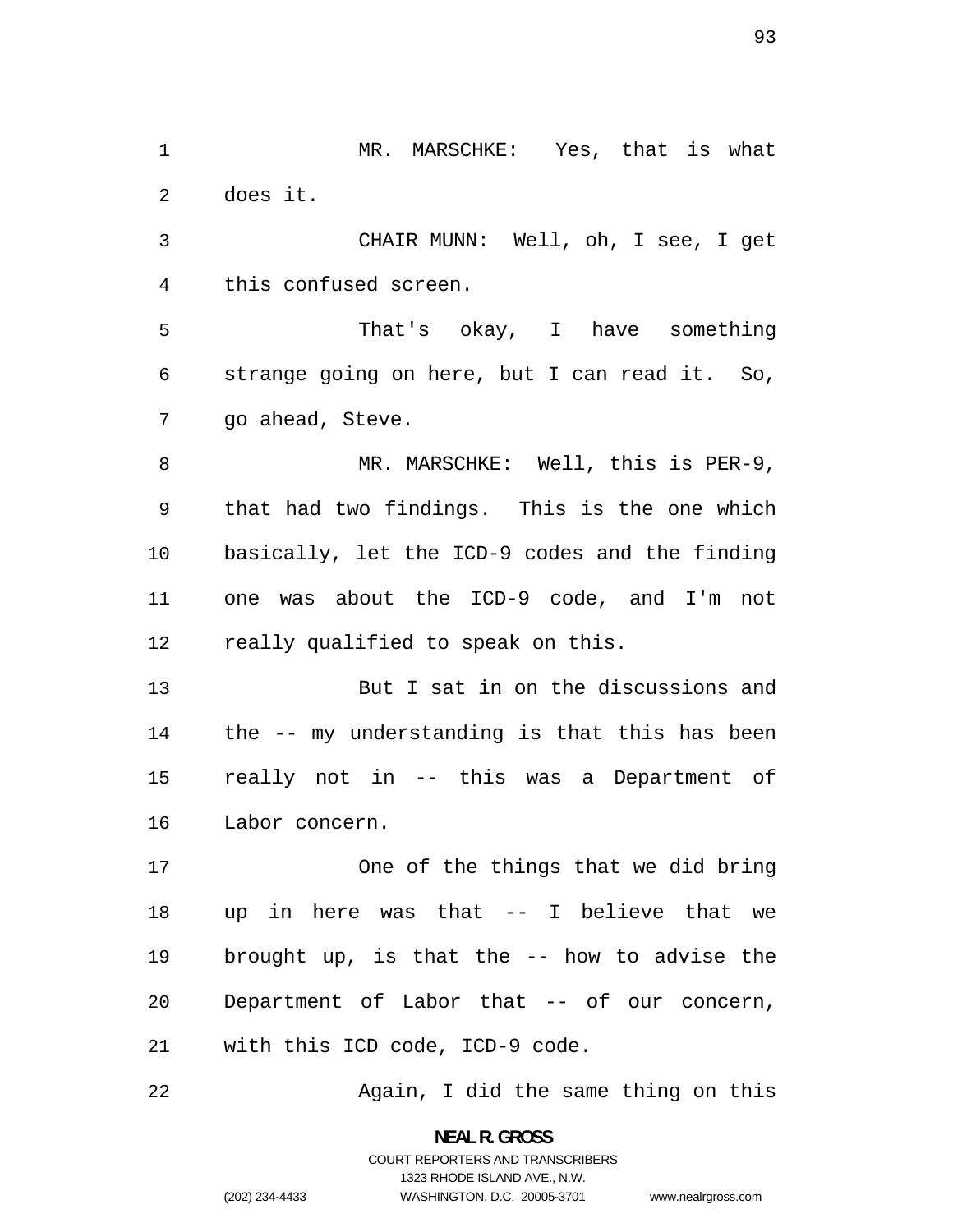one, as I did on the PER-8. I went back to the transcript. This was the -- this was discussed, both in July 2006 -- or July 26, 4 2010, and January  $5<sup>th</sup>$  of this year, and probably at other Subcommittee meetings, as well.

These are the two that I went through and pulled the excerpts from, and this is the one I was talking about, the -- we will -- we would simply, in a Board meeting, ask the Department of Labor whether the -- advise the Department of Labor that we discussed it at length and we're concerned about the changes in progress that had occurred in diagnostic -- diagnosis over the last decade, whether that is on their plate, as well.

17 17 I don't know, that seems to be --that is an action item for Subcommittee, and I just wanted to capture that, in here.

CHAIR MUNN: That is good, because my -- I do not recall having had that interaction with Labor, and --

### **NEAL R. GROSS**  COURT REPORTERS AND TRANSCRIBERS 1323 RHODE ISLAND AVE., N.W. (202) 234-4433 WASHINGTON, D.C. 20005-3701

www.nealrgross.com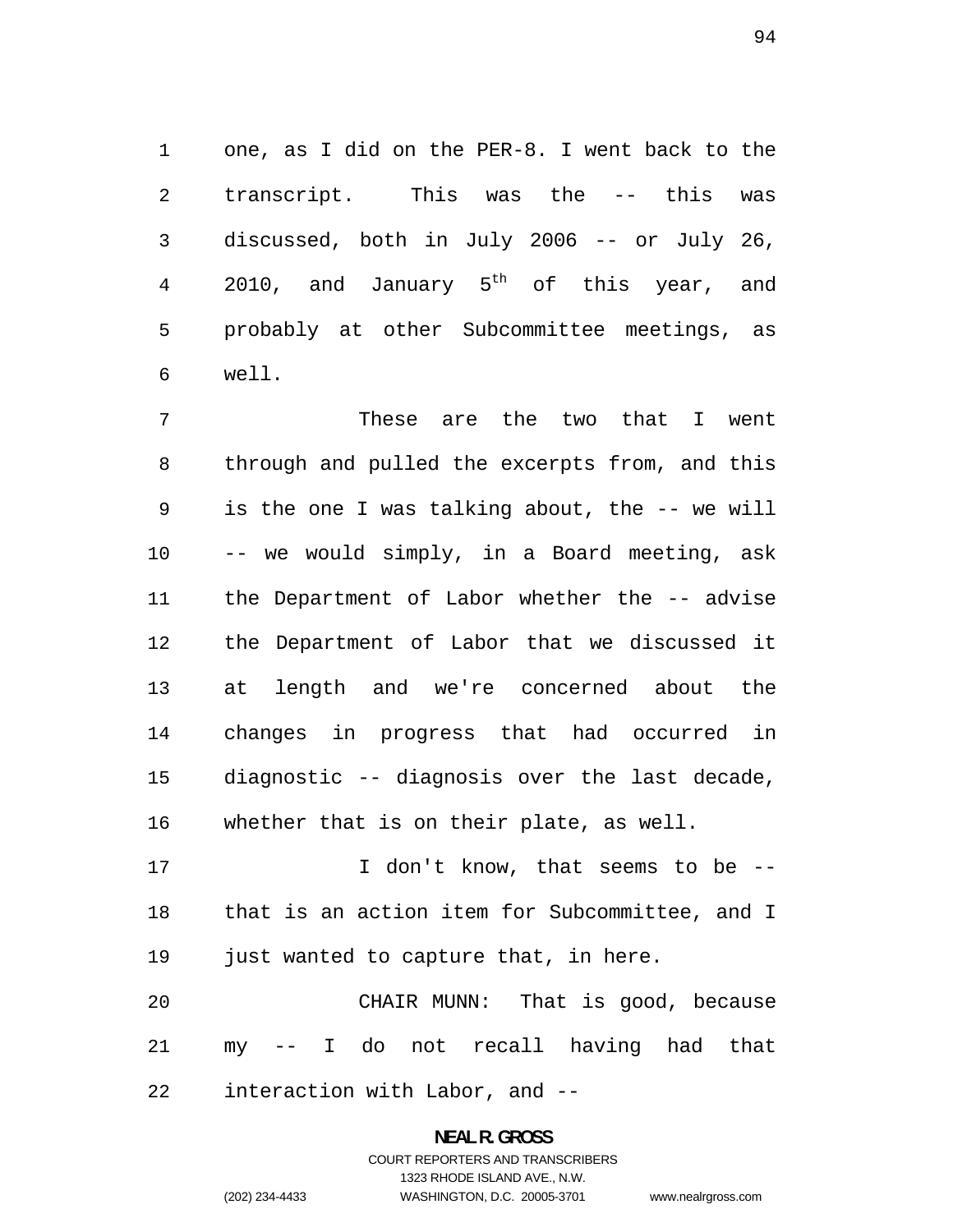1 MR. KATZ: Well, you haven't. MR. HINNEFELD: This is a comment I made at the time, and I'll make it now, is that the whole debate is whether or not -- not whether it -- people were able to distinguish non-Hodgkin's from Hodgkin's lymphoma, but whether they bothered, until roughly recently. 8 I mean, the ability was there, but why bother, and so, the steps were not taken and so, the record does not contain the ability to do that. Isn't that the finding we're talking about? DR. MAURO: Yes. MR. HINNEFELD: Okay, the -- Congress has already answered the question, about whether you're going to distinguish between Hodgkin's and non-Hodgkin's lymphoma in this program, based on the records provided to you, and they said, you are, and they decided that by making Hodgkin's lymphoma a non-SEC cancer and non-Hodgkin's lymphoma an SEC cancer.

#### **NEAL R. GROSS**

www.nealrgross.com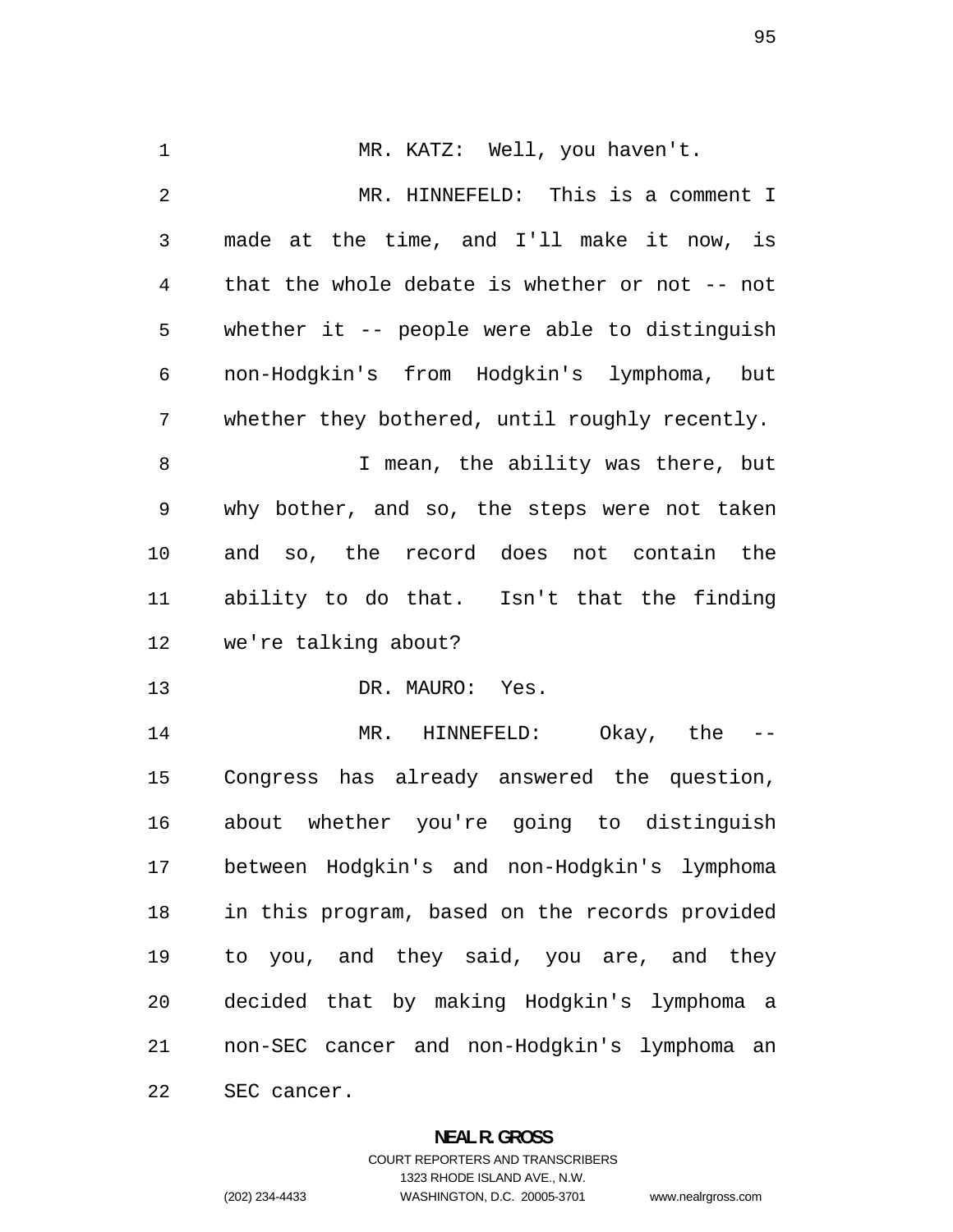So, the law itself separates it and decides -- and has essentially decided for the country, that we are going to decide to use the records we can use, and do it. DR. MAURO: Right. MR. HINNEFELD: I think it's a fool's errand to even suggest to DOL that they do anything about it. I think you will get the same answer from them. 10 CHAIR MUNN: I suspect that it is. The question is, is it a waste of Board time? Have we  $-$ MR. HINNEFELD: We've got a short meeting in Tampa. CHAIR MUNN: Well, okay. MR. HINNEFELD: Hey, we've all got to get that down, the meeting ends on Friday. We've got to end on time, and catch our planes. MEMBER ZIEMER: They can only use what records are provided to them. MR. HINNEFELD: They can only use

> **NEAL R. GROSS**  COURT REPORTERS AND TRANSCRIBERS

> > 1323 RHODE ISLAND AVE., N.W.

www.nealrgross.com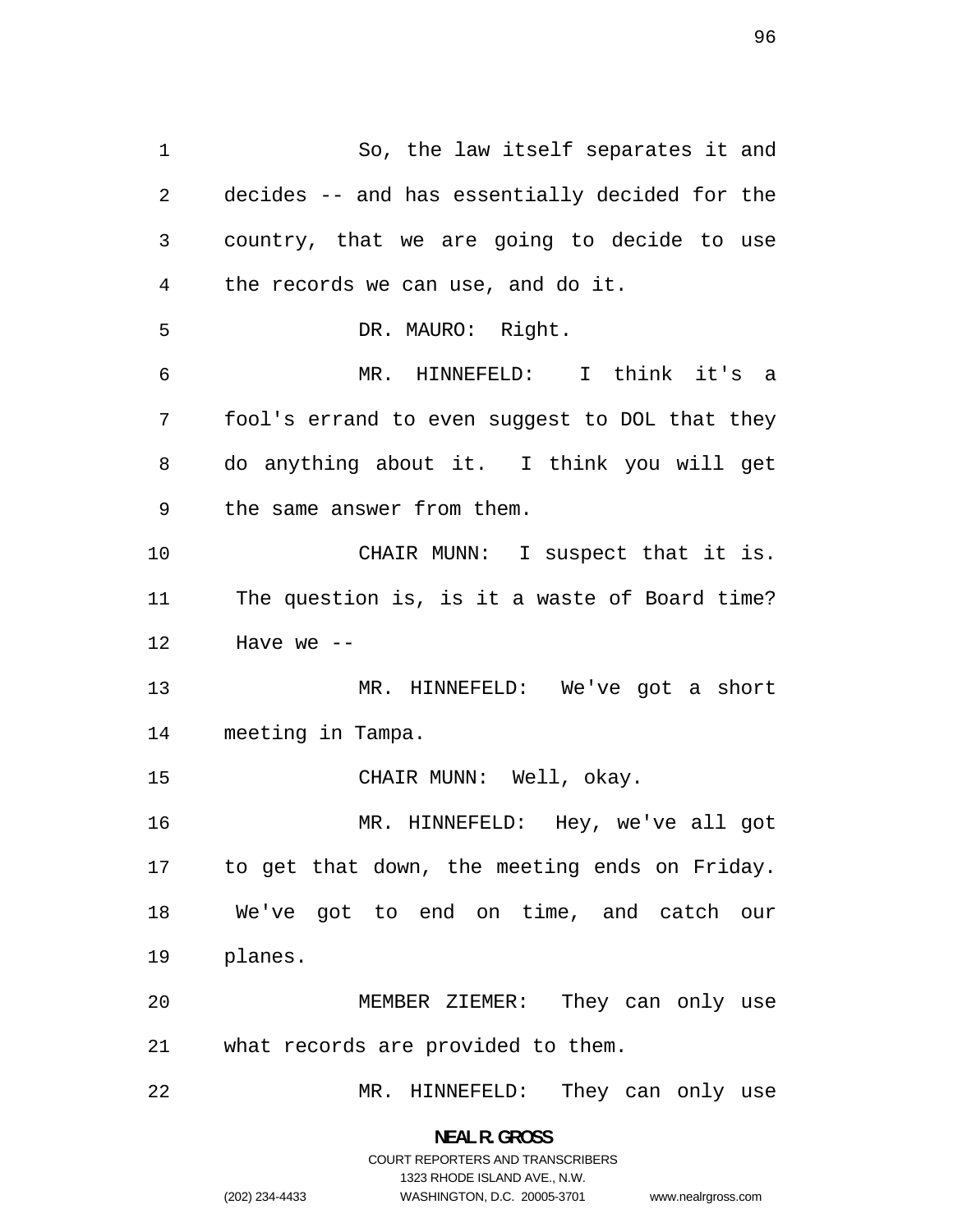the -- what is generated and what is available.

MEMBER ZIEMER: Right, or even if they want to distinguish, they can't always do that.

CHAIR MUNN: No, and the only thing we can do is just tell them that we talked about it, and really, that is all we can do.

MEMBER ZIEMER: Right.

CHAIR MUNN: We talked about it, because they have their marching orders. They know what process they have to follow, and we know what internally we're going to do here.

MEMBER ZIEMER: But even though progress is made in diagnosis, all of these old cases are unaffected by that.

17 DR. MAURO: Right.

MEMBER ZIEMER: I mean, even if they're aware that -- changes in process that have occurred in diagnosis over the last decade, that is fine, for people who will die in the future.

> **NEAL R. GROSS**  COURT REPORTERS AND TRANSCRIBERS

> > 1323 RHODE ISLAND AVE., N.W.

(202) 234-4433 WASHINGTON, D.C. 20005-3701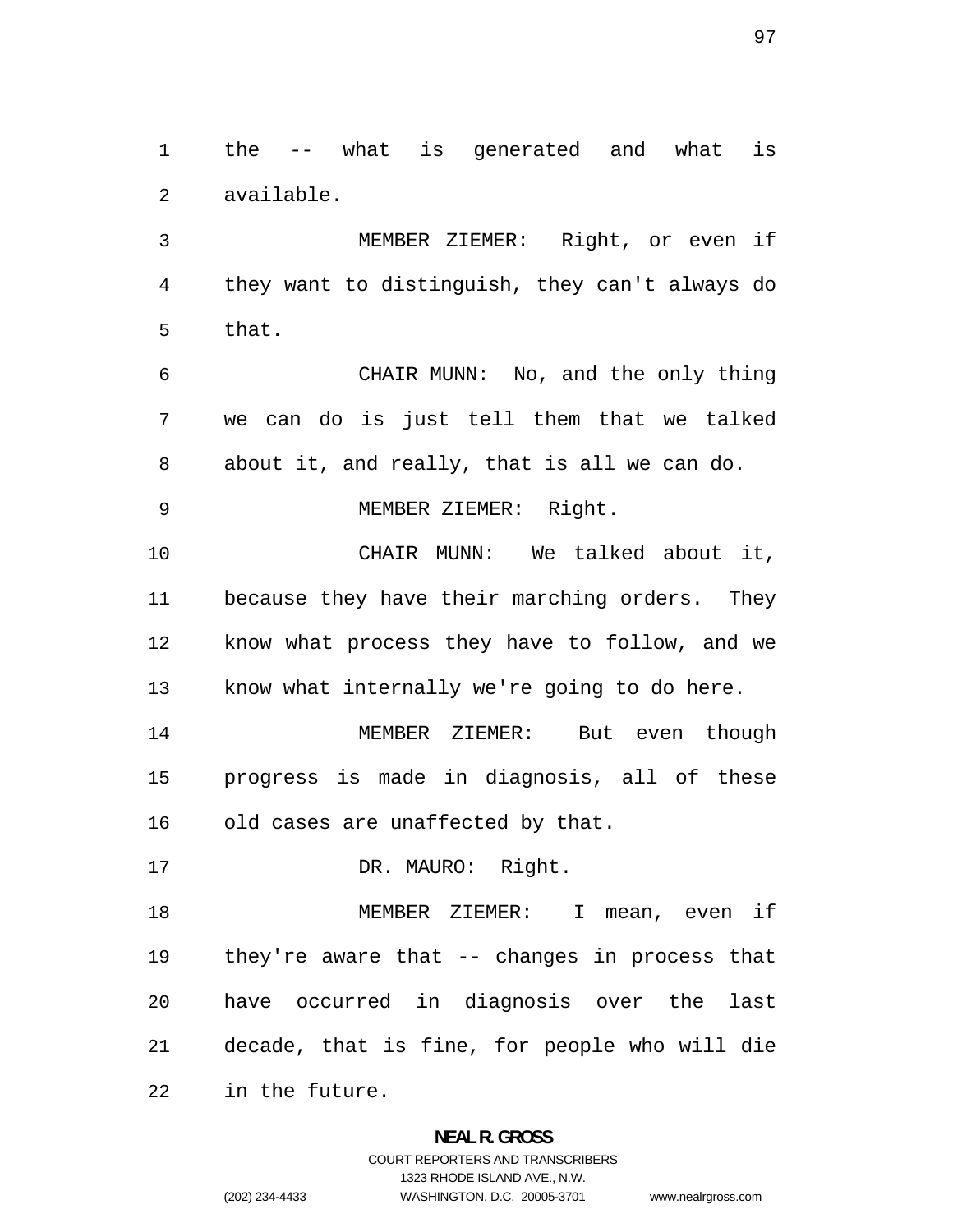1 1 I'm not sure what we gather by this, in going -- in mentioning it to Labor, but I don't -- CHAIR MUNN: I'm perfectly happy to add this current discussion comment, after 6 that, and saying at this time, in view of  $-$ -MR. KATZ: I don't think you have to  $-$ CHAIR MUNN: -- what has occurred since this discussion, at this meeting, it was determined that would serve no purpose to discuss this with Labor.

13 DR. MAURO: Can I ask a question, though? I put myself in Jeff's position, who has an obligation to be responsive to the claimants on matters.

Now, and to put it simply, if it turns out that judgments made regarding the diagnosis of a particular cancer, at the time that the person was diagnosed could very well have been faulty, okay, for whatever reason.

Now, we find ourselves in a

**NEAL R. GROSS**  COURT REPORTERS AND TRANSCRIBERS

1323 RHODE ISLAND AVE., N.W.

(202) 234-4433 WASHINGTON, D.C. 20005-3701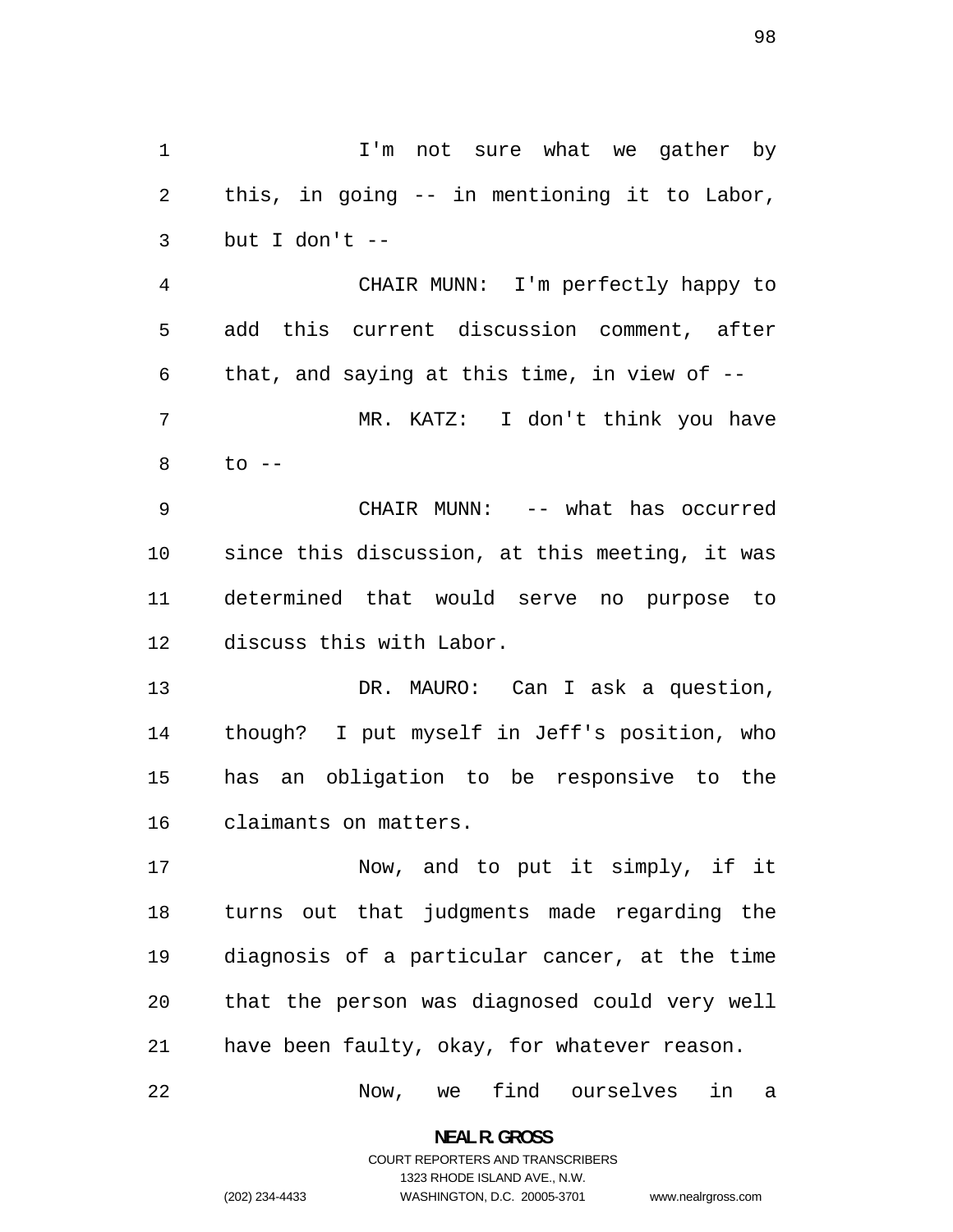situation, there is person that was diagnosed back in such-and-such a date, but as a result, this is how the dose reconstruction proceeded. In retrospect, we look at it, "Well, gee, there is a really good possibility that that diagnosis might have had some flaws to it," which at the time, weren't important, but are important to this program. The way I look at it is, if I were

Jeff, I would want to know about that, and then decide for myself, or Labor decide for themselves, what they want to do about it, rather than us make the judgment that we don't think it's going to be important to them.

CHAIR MUNN: No, that is not the 16 judgment that I intended to convey.

What I intended to convey is, we do know that Labor has been as involved with the -- with the ICRP issues, and with what has transpired with the events. Labor is fully aware of all of that.

I do not see that our saying, "We

**NEAL R. GROSS**  COURT REPORTERS AND TRANSCRIBERS 1323 RHODE ISLAND AVE., N.W. (202) 234-4433 WASHINGTON, D.C. 20005-3701

www.nealrgross.com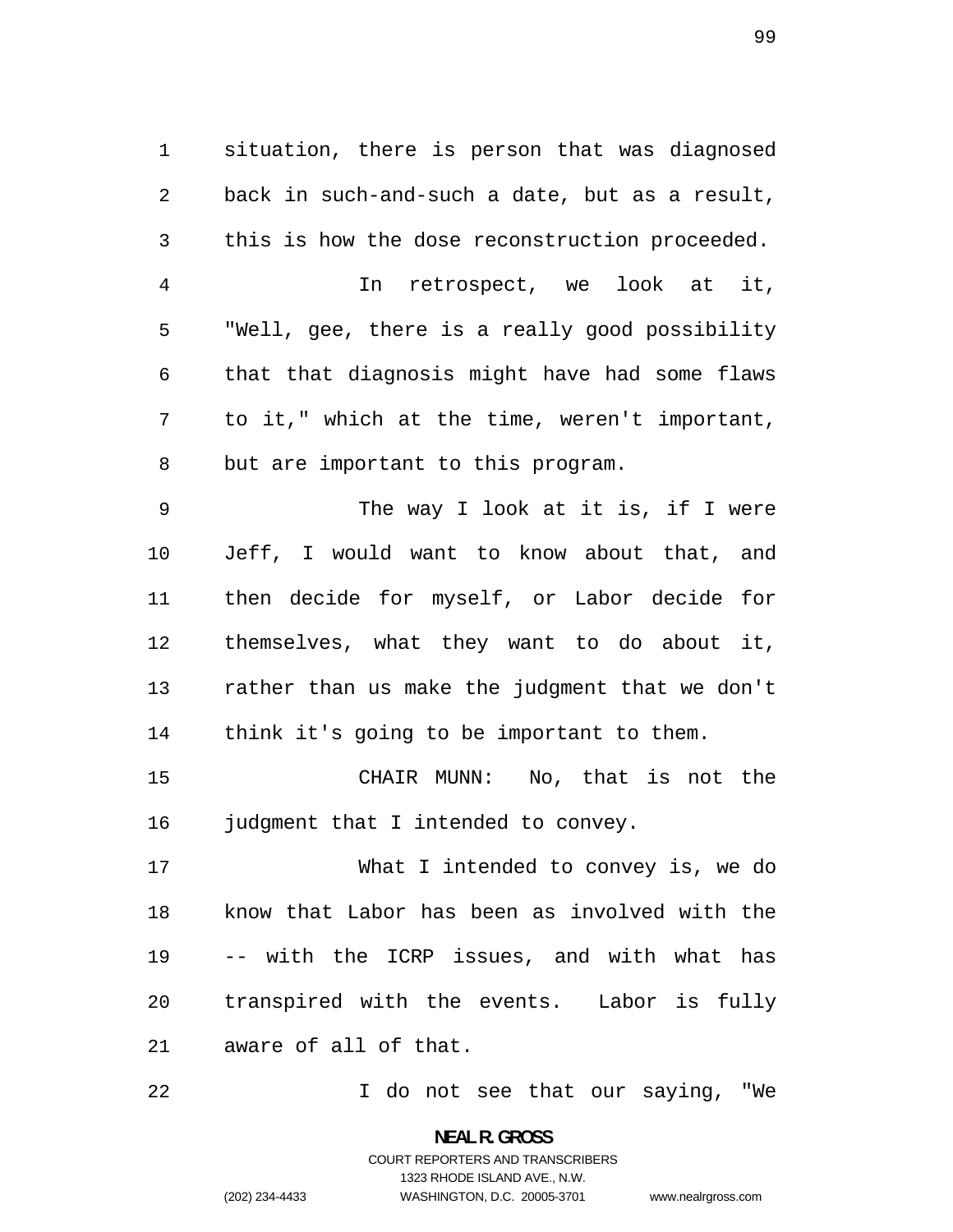talked about it and we paid attention to what was going on. Have you been paying attention to what goes on," that that really would be all we can say, and -- when we already know, they paid attention to what is going on.

They're aware of what has transpired with this lymphoma issue, because at that time, we didn't have the final acceptance of non-Hodgkin's as being on our list.

MR. HINNEFELD: I just think, John, that regardless, I don't think -- you know, maybe I'm being naive, I don't think any part of the Administration is going to decide that some -- you know, you're really kind of altering the structure of the law.

The law itself divides Hodgkin's and non-Hodgkin's lymphoma. Everybody knows what the status of the records is, or you would assume that Congress would know at the time that they passed that law, which Congress does, and I don't think an Administrative

**NEAL R. GROSS** 

COURT REPORTERS AND TRANSCRIBERS 1323 RHODE ISLAND AVE., N.W. (202) 234-4433 WASHINGTON, D.C. 20005-3701

www.nealrgross.com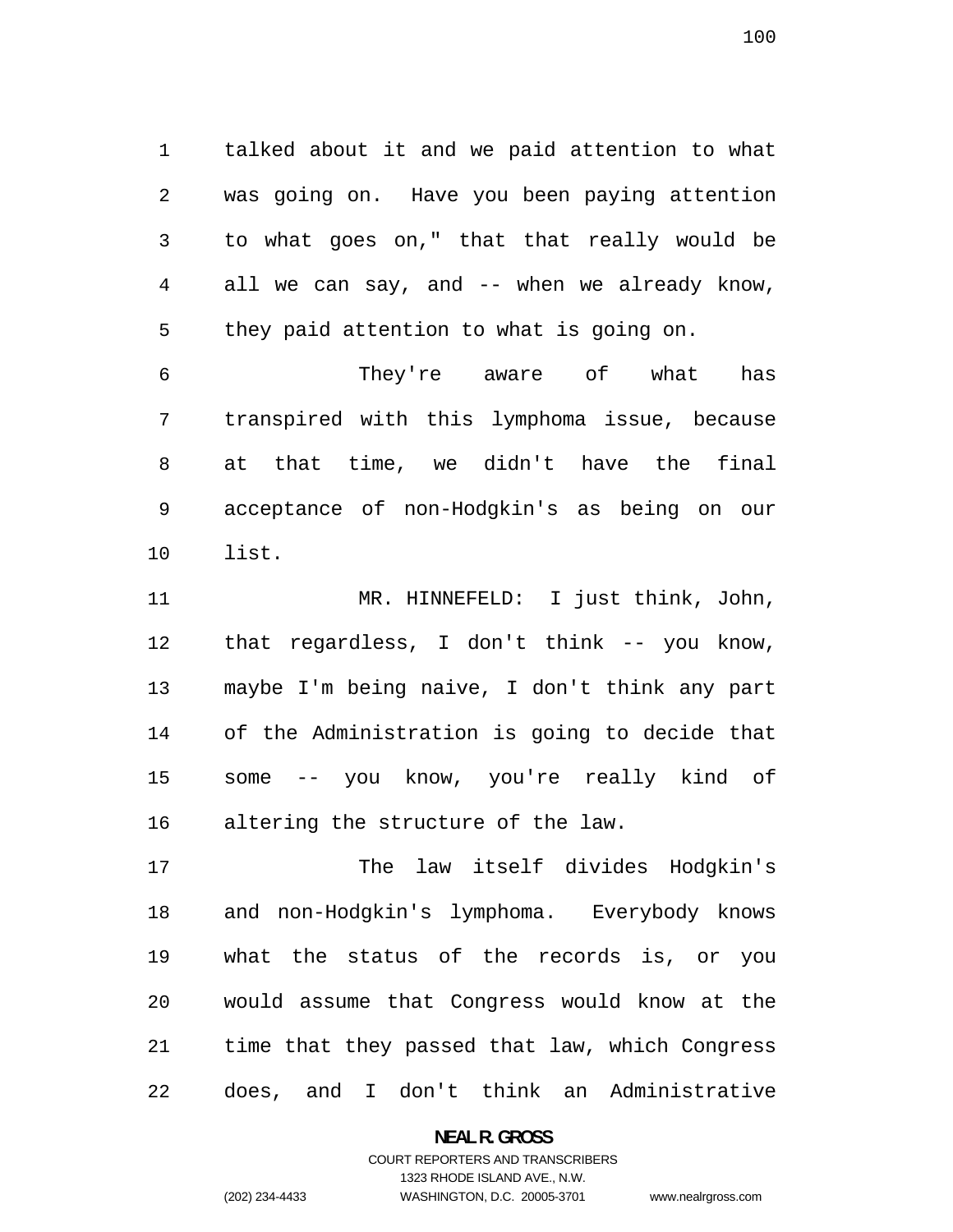Department is going to, you know, essentially act as if Congress did not know the ramifications of their decision, and do such-and-such.

Because we've done other things, based on the exact wording of the language, that maybe are not -- they're far less intuitively correct than this one.

So, based on the exact knowledge of the -- of the exact wording of the statute, so, I just really don't see it. If you would like, we can go out -- we'll drop Jeff Kotsch a note and say, "Hey, you know, shop this around your site." But you know, make sure you guys have thought about it. It would make our Advisory Board feel better.

MR. KATZ: I think send Jeff a note, give him the pages of the transcript and say, "You may want to read this discussion about non-Hodgkin's, Hodgkin's. This may be enlightening to you," or it may not. He may already know it.

# **NEAL R. GROSS**  COURT REPORTERS AND TRANSCRIBERS 1323 RHODE ISLAND AVE., N.W. (202) 234-4433 WASHINGTON, D.C. 20005-3701 www.nealrgross.com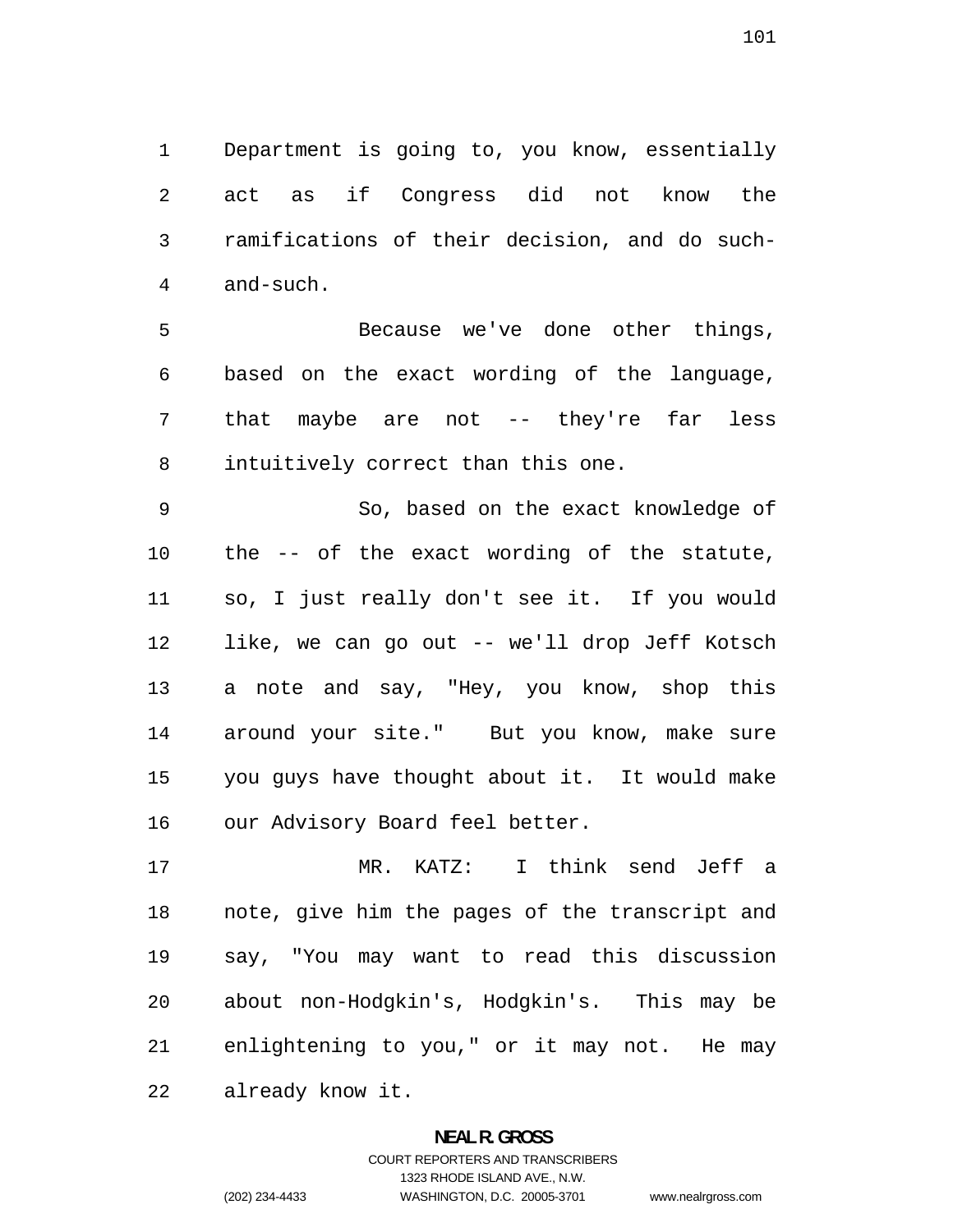MR. HINNEFELD: He may know all of this, and you're asking -- yes. MR. KATZ: Right, but I understand what you're saying, Stu. MR. HINNEFELD: Okay, right. MR. KATZ: Because you can't just sort of do something claimant-favorable or whatever that ignores the statute. MR. HINNEFELD: I mean, yes. MR. KATZ: When the statue comes down in black and white -- MR. HINNEFELD: We want them to do the things -- 14 MR. KATZ: We can't do that. MR. HINNEFELD: We would want them to do things claimant-favorable, that ignore the statute, and we were told, "Well, you better not." MR. KATZ: Yes. MR. HINNEFELD: Because once you start ignoring the statute, where do you stop? MR. KATZ: No, you're breaking the

> **NEAL R. GROSS**  COURT REPORTERS AND TRANSCRIBERS

> > 1323 RHODE ISLAND AVE., N.W.

www.nealrgross.com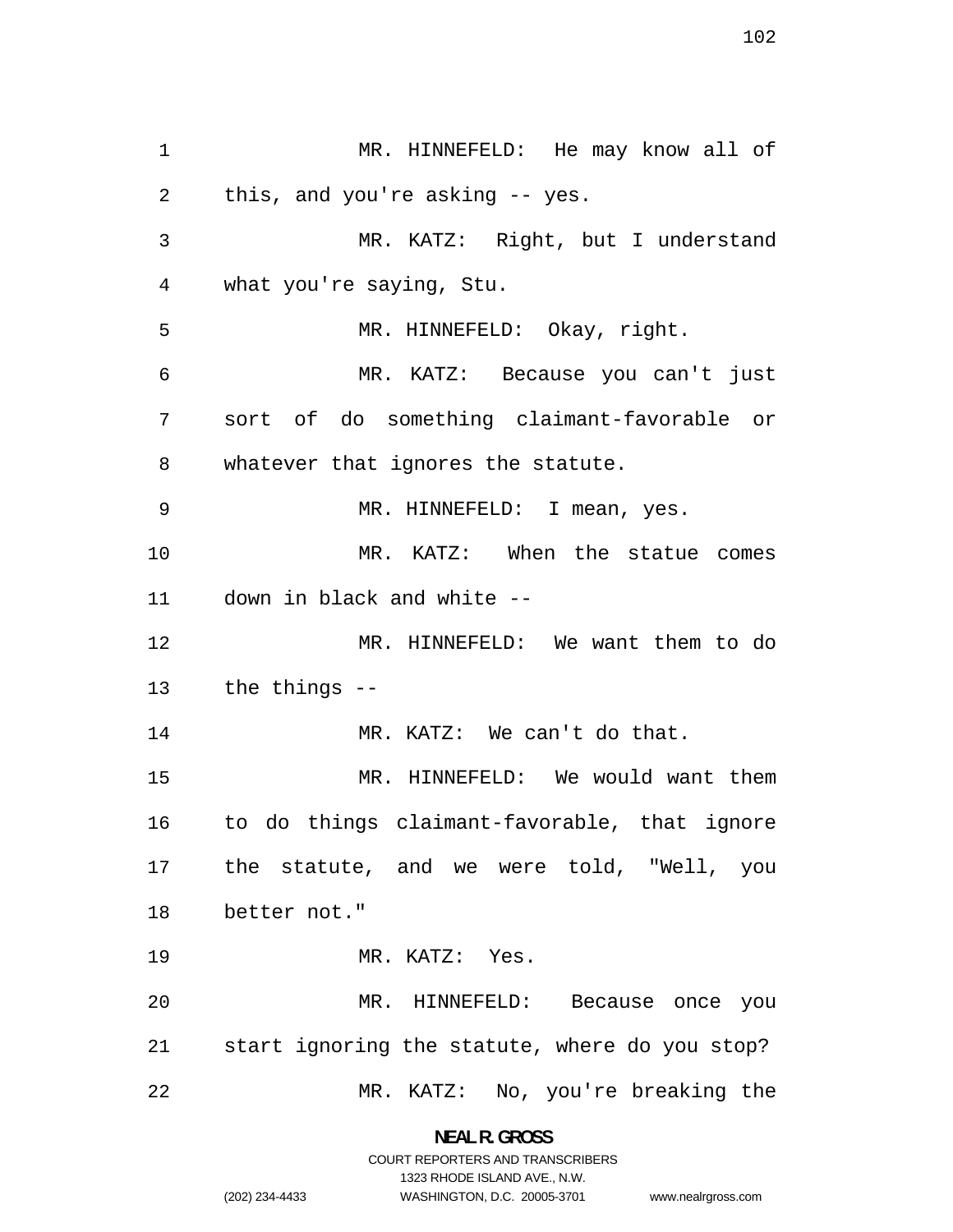law.

MR. HINNEFELD: Yes. CHAIR MUNN: Well, we have, indeed, discussed this in open Board meeting, and I'm sure Labor has our transcripts from our open Board, and are present at our open Board. So, in any case, it does not appear to me, to be a Work -- a Subcommittee issue, I agree. 10 DR. MAURO: Right, for us. 11 MR. MARSCHKE: So, my action item, one, will be to add a note to this area here, that states that we -- at this meeting, we decided not to move -- take any further action on this item? CHAIR MUNN: That it was not a Subcommittee -- MR. MARSCHKE: That it's not necessary? CHAIR MUNN: Not a Subcommittee responsibility. MR. MARSCHKE: Not a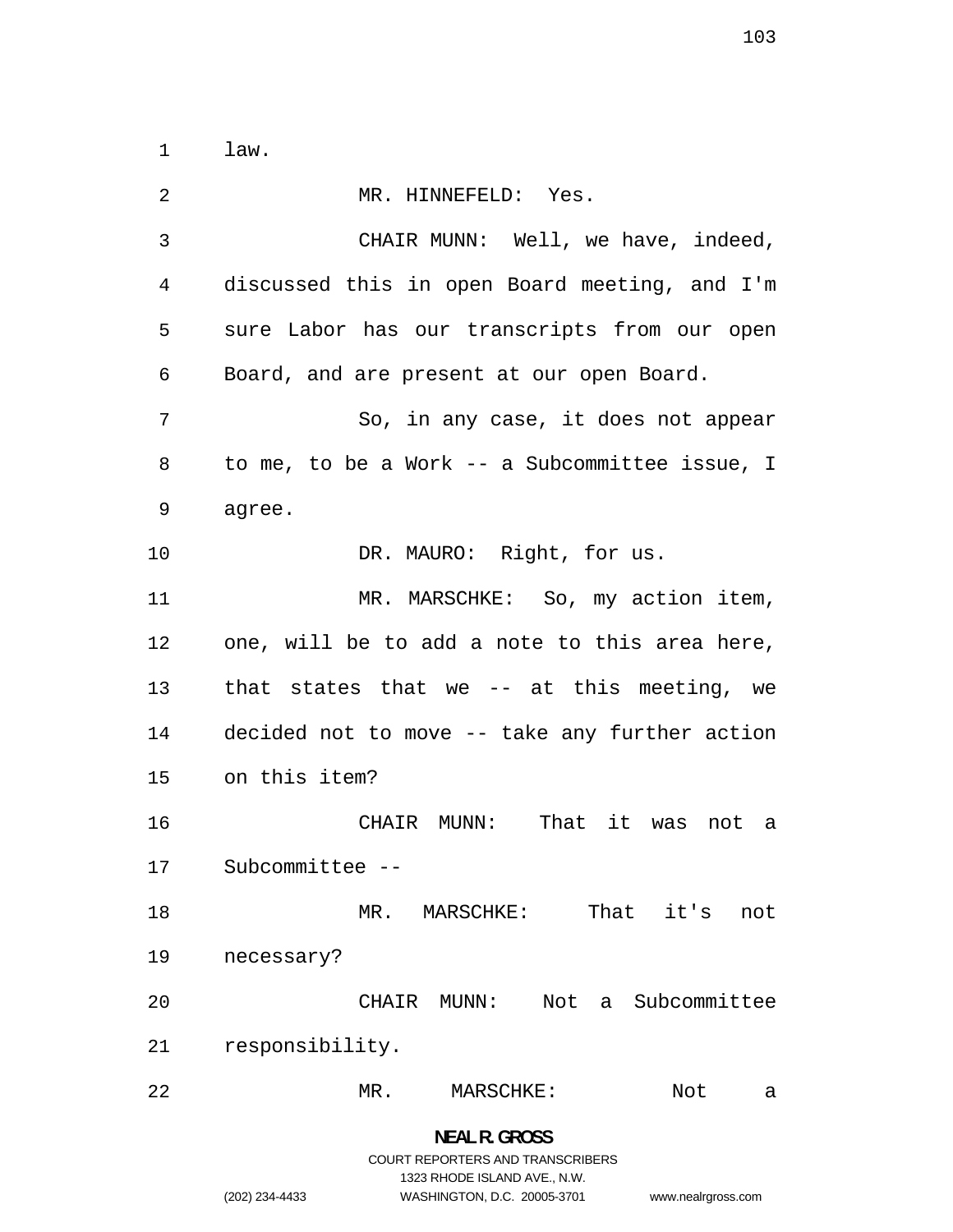responsibility, okay.

| 2              | MR. KATZ: And you can make a note              |
|----------------|------------------------------------------------|
| $\mathfrak{Z}$ | that we'll send -- we're going to send a note  |
| 4              | -- the Agency will send a note to DOL, just    |
| 5              | referring them to the transcript, so, they are |
| 6              | aware of what the Subcommittee has discussed   |
| 7              | on this topic.                                 |
| 8              | MR. MARSCHKE: Okay, I'll do that.              |
| 9              | MR. KATZ: Sure.                                |
| 10             | MR. MARSCHKE: Yes, okay, I'll do               |
| 11             | that. The second one $-$ issue on PER-9, was   |
| 12             | to do with smoking, and again, that one, I     |
| 13             | think, was $--$ we decided it was $--$ is an   |
| 14             | overarching scientific issue that is beyond    |
| 15             | what ICRP is capable of dealing with today,    |
| 16             | and that the -- basically, since it's beyond   |
| 17             | the state-of-the-art, there is nothing we can  |
| 18             | do. So, this issue also was closed.            |
| 19             | CHAIR MUNN: Yes, I believe that is             |
| 20             | so, and we --                                  |
| 21             | DR. MAURO: That had to do with the             |
| 22             | thoracic lymphoma issue, that's on how the     |

**NEAL R. GROSS**  COURT REPORTERS AND TRANSCRIBERS

1323 RHODE ISLAND AVE., N.W.

(202) 234-4433 WASHINGTON, D.C. 20005-3701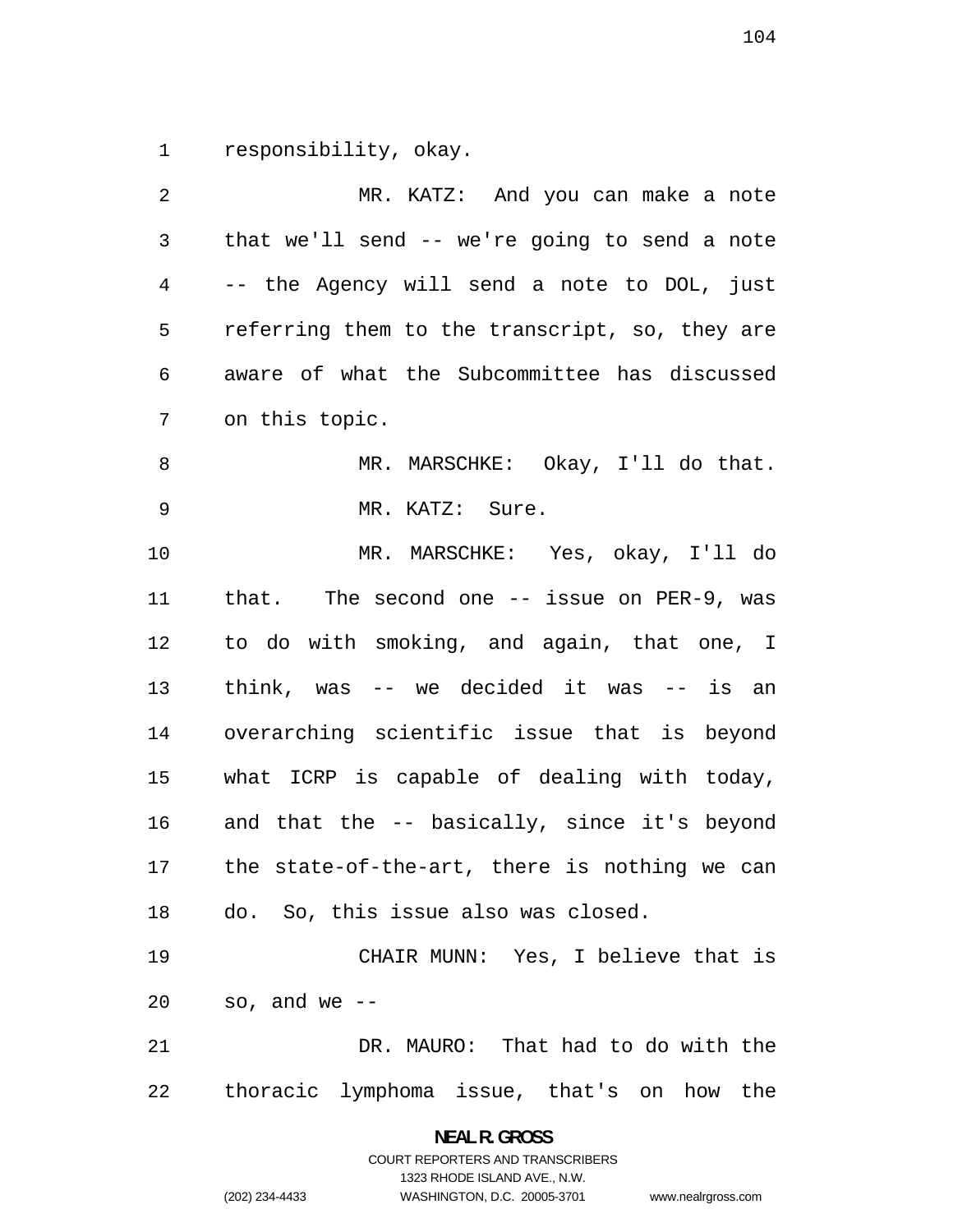smoking might complicate the problem, then, and who knows what it has to deal with, yes, yes. MR. MARSCHKE: Yes, the issue was up here, had to do with the lymph nodes and the upper respiratory tract. DR. MAURO: Yes. CHAIR MUNN: Yes, I think that does take care of that. MR. MARSCHKE: PER-12, I think this was basically one where we agreed, concluded that the selection and screening criteria discussed in PER-12 are scientifically sound. So, really, there was no issue here, and so, the only thing that remains is to select the claimants for -- 17 DR. MAURO: Cases. 18 MR. MARSCHKE: -- cases, for dose reconstruction. So, that one was, again, closed. PER-18, there were five issues, and they all were transferred, and I'll just open

> **NEAL R. GROSS**  COURT REPORTERS AND TRANSCRIBERS 1323 RHODE ISLAND AVE., N.W. (202) 234-4433 WASHINGTON, D.C. 20005-3701

www.nealrgross.com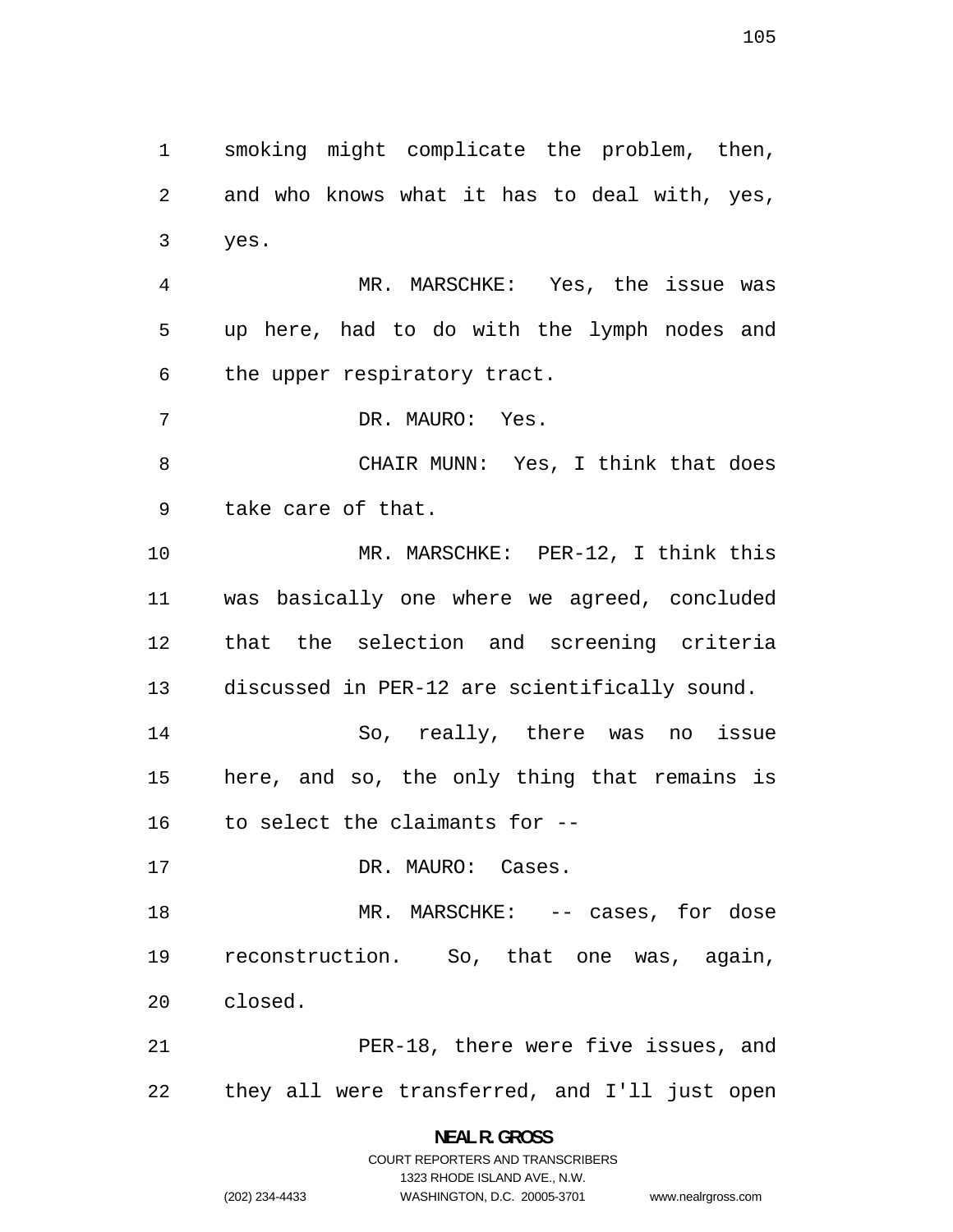1 one of them, because they're all the -- they all have the same.

They were discussed again in March, and it was decided that these should be transferred to the Los Alamos Working Group, and so, they've all been given the status of being transferred.

8 Now, whether or not that has actually occurred, I have no -- I don't know, but that is a -- that is what we agreed on -- CHAIR MUNN: That has not formally occurred. The Los Alamos Work Group Chair, Mark, knows about it, but it's only been conversational. I do not have a hard copy or PDF to hand to him.

16 But he -- I have advised him, personally. I will take this as an action item, to get that --

MR. KATZ: Yes, it would be good to do it in some hard copy, but --

CHAIR MUNN: Yes, I will --

22 MR. KATZ: -- when you take email -

**NEAL R. GROSS**  COURT REPORTERS AND TRANSCRIBERS

1323 RHODE ISLAND AVE., N.W.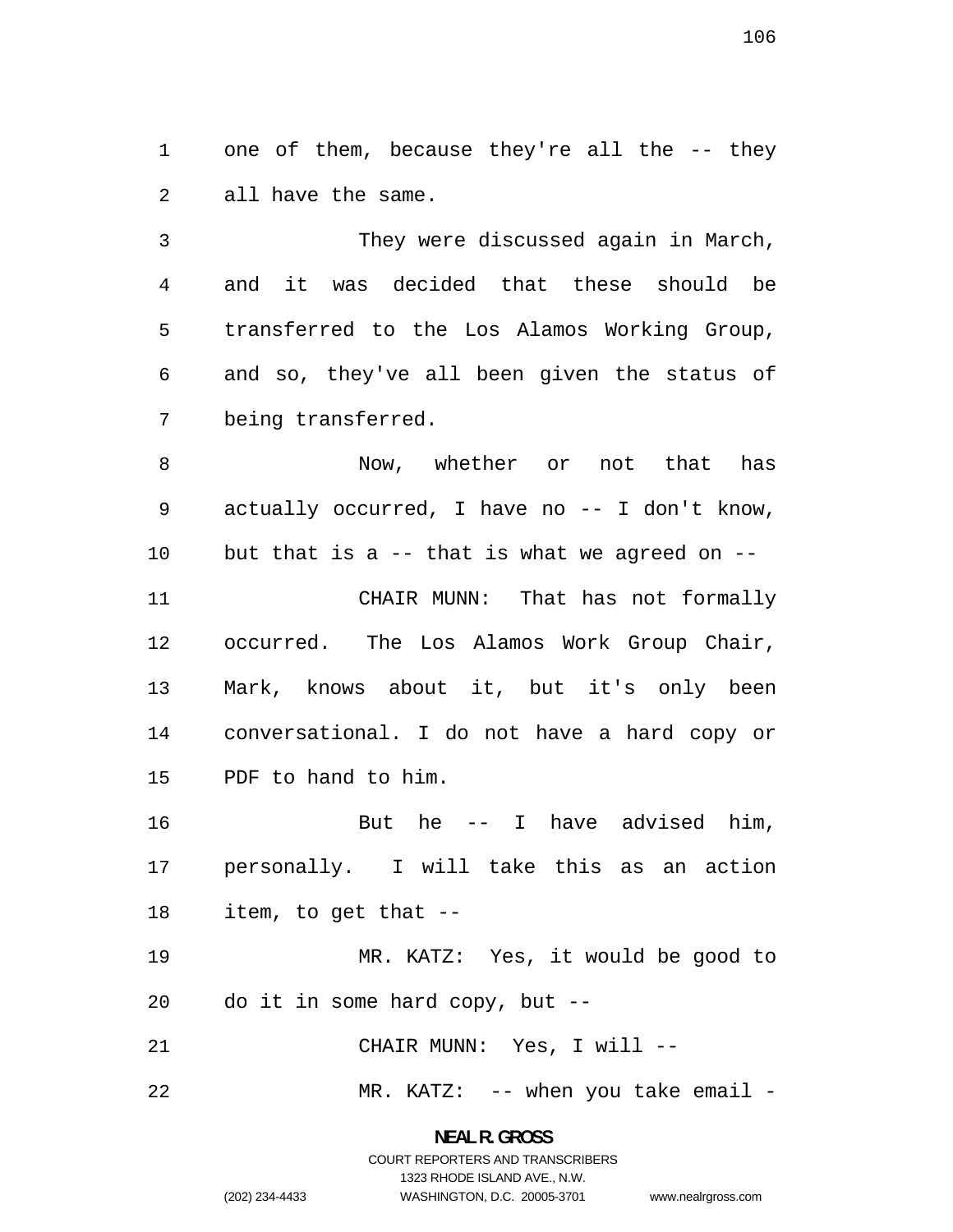$\mathbf 1$ CHAIR MUNN: I always do that and - - MR. KATZ: LANL Work Group has work to do, had a -- not this Board meeting, but the next Board meeting, which will be -- 7 MR. MARSCHKE: Part of the May --8 MR. KATZ: The May one, right, so, this should be on their agenda. CHAIR MUNN: Okay, I will have that action item, too. MR. MARSCHKE: The last one we talked about was PER-20. PER-20 had three findings against it. The first two had the same resolution. One has -- the first one has to do with stability class for uranium, what was assumed in the calculations. 19 19 It was decided at the March 22<sup>nd</sup> Subcommittee meeting, that the Blockson Work Group should be reconstituted, and to address these two issues, the first two issues.

> **NEAL R. GROSS**  COURT REPORTERS AND TRANSCRIBERS

> > 1323 RHODE ISLAND AVE., N.W.

(202) 234-4433 WASHINGTON, D.C. 20005-3701

www.nealrgross.com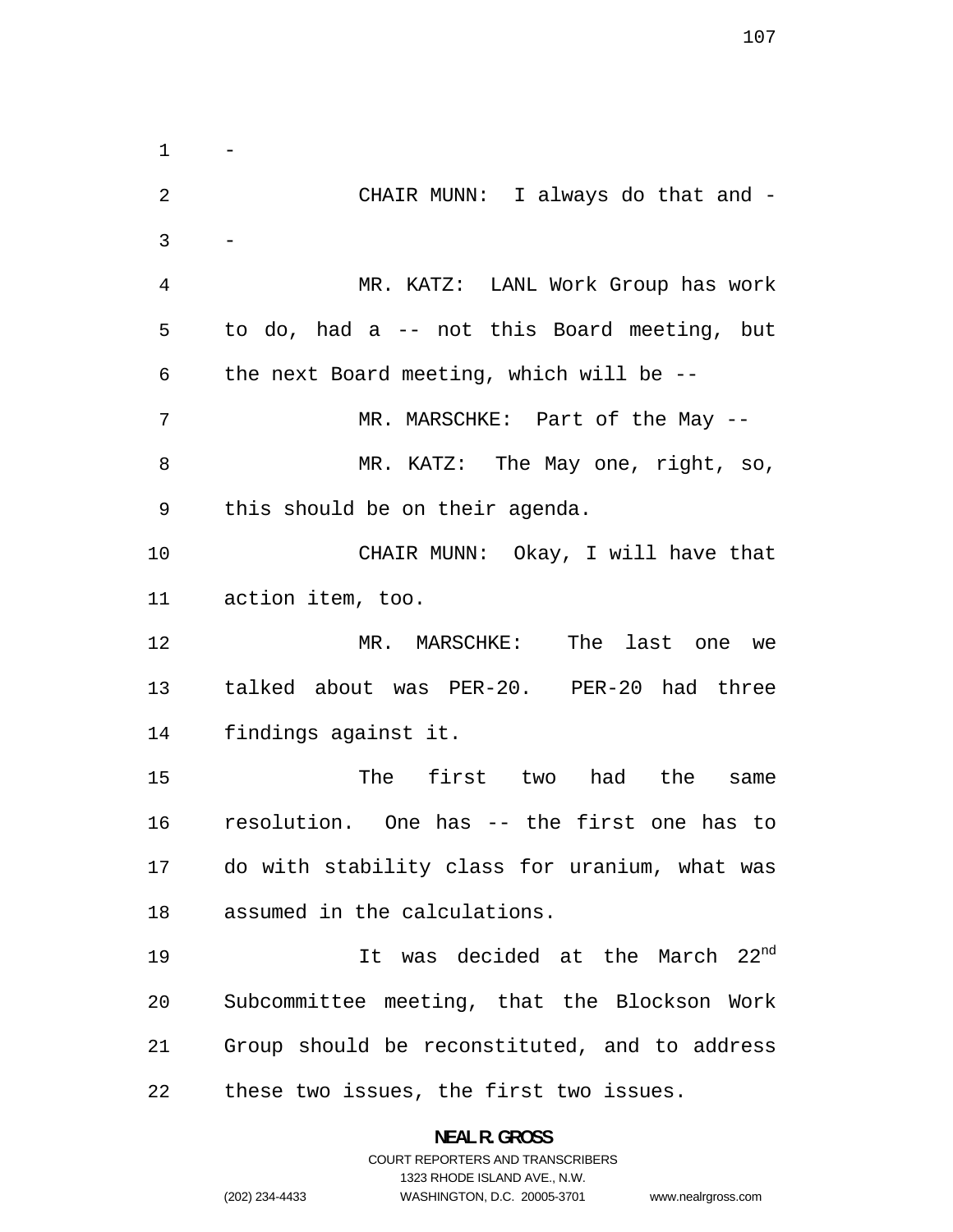The third issue had to do with radon, which the consensus was that the -- that was no longer an issue. That had been resolved. DR. ULSH: Were you saying that the Blockson Work Group could be reconstituted to deal with two issues, but one of those issues has now been -- MR. MARSCHKE: No, it's the -- MR. HINNEFELD: He said the third - MR. MARSCHKE: The third issue had been -- DR. MAURO: So, the first two issues had to do with like Site Profile related? 17 MR. MARSCHKE: Yes. 18 DR. MAURO: How are you going to do the dose calculations? MR. MARSCHKE: Yes. DR. MAURO: For the non-presumptive cancers?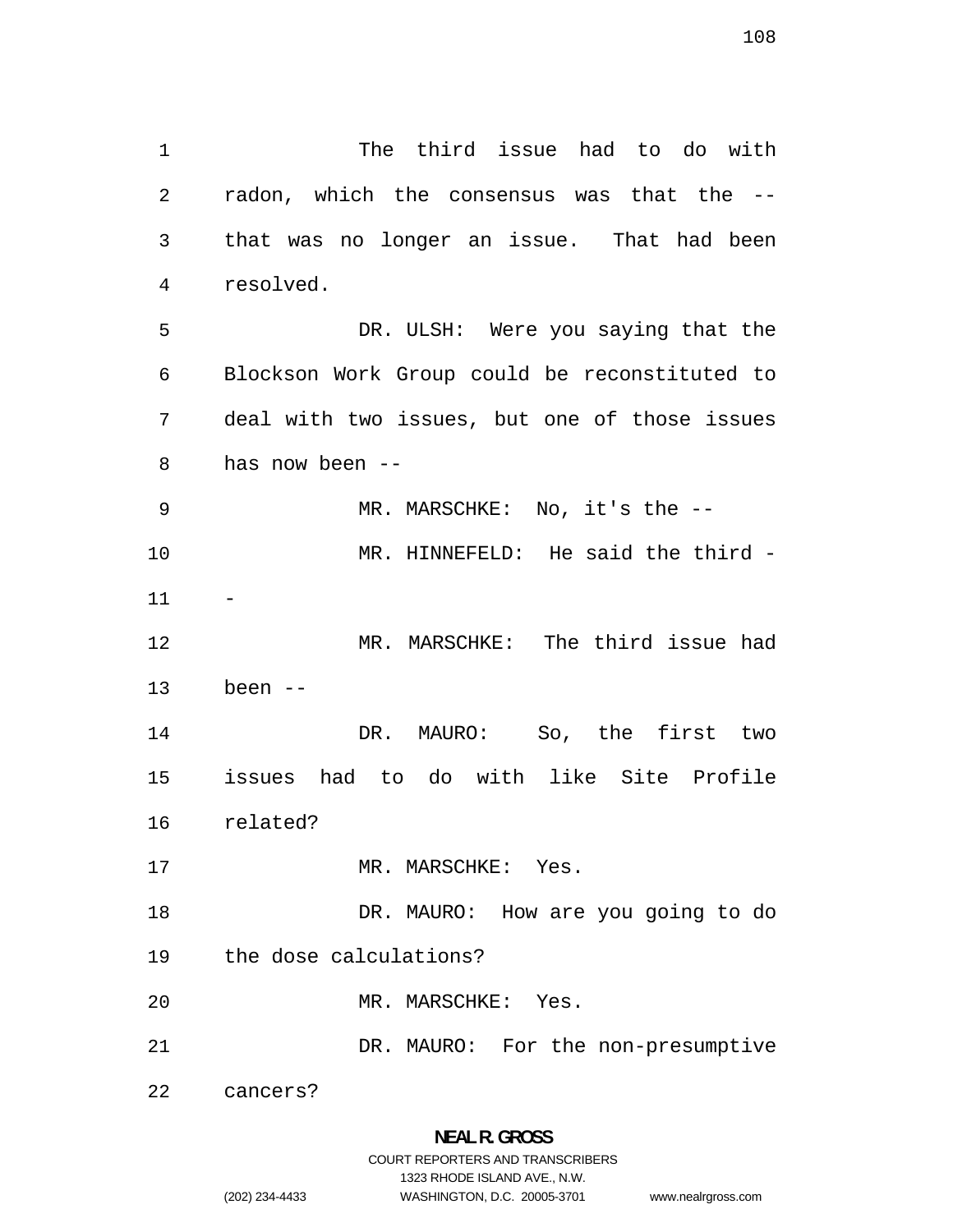1 CHAIR MUNN: Yes. MR. MARSCHKE: Yes. DR. MAURO: Okay. CHAIR MUNN: And your Chair has been very reluctant to reconstitute that group, but we'll see that it is done in the foreseeable future. 8 MEMBER ZIEMER: You mean Dr. Melius? Which Chair? 10 DR. MAURO: Blockson. 11 CHAIR MUNN: Blockson. MEMBER ZIEMER: Yes, but -- CHAIR MUNN: I have not talked to - - 15 MR. KATZ: The Work Group Chair. CHAIR MUNN: The Work Group Chair is sitting here, and has not done anything about having Dr. Melius reconstitute it. MEMBER ZIEMER: Okay, I'm -- what I was asking, the action to reconstitute must be Dr. Melius? CHAIR MUNN: Yes, it is.

www.nealrgross.com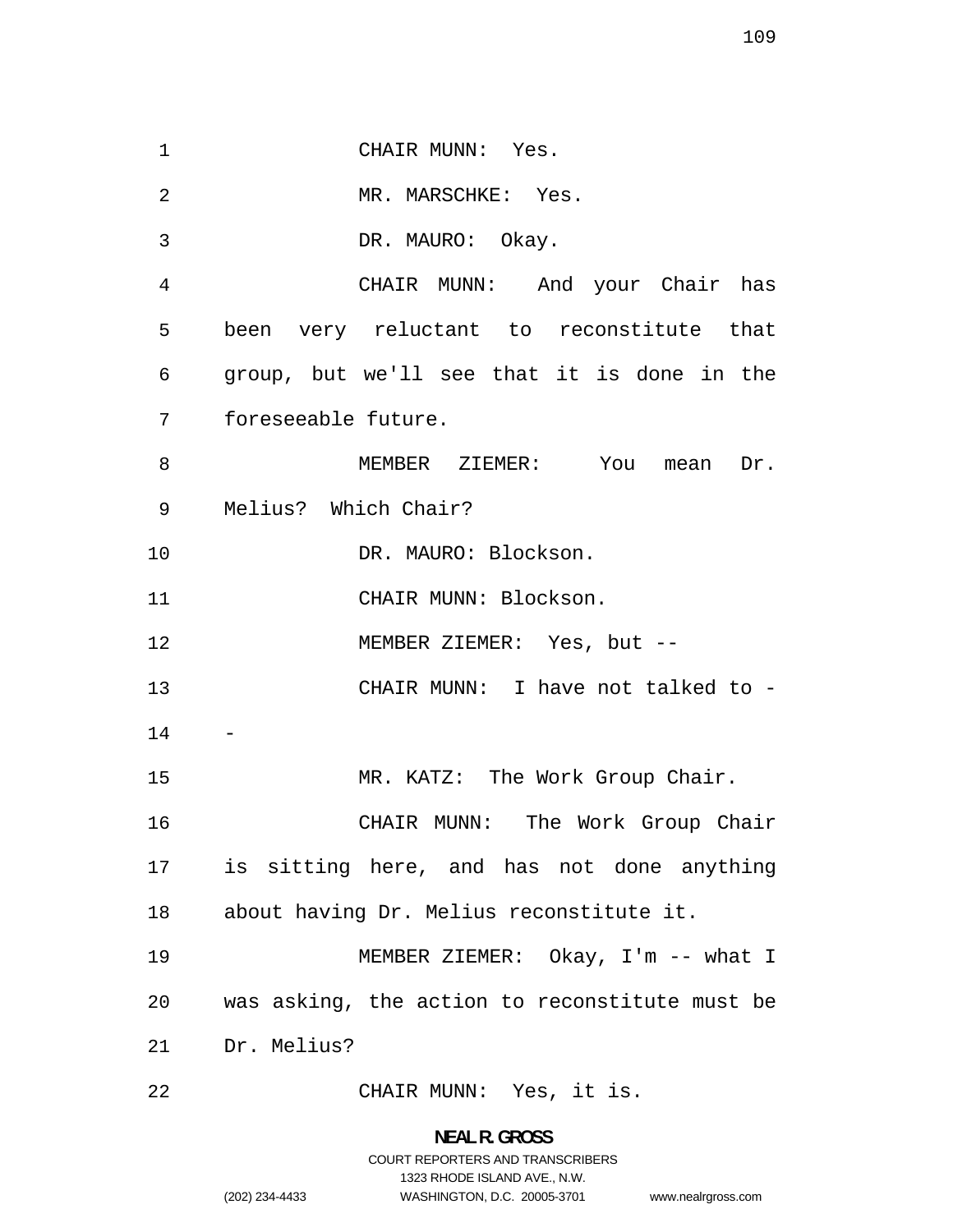DR. MAURO: This could be important, because the --

CHAIR MUNN: Right. DR. MAURO: It had to do with the way the uranium internal dose is calculated, and the assumptions made, which is something that we all agree can be done, and it's part of the partial dose reconstruction, and we had some questions, which I believe you folks feel pretty strongly about, related to this matter, that are open.

They're open here, and they do have a play on reconstructing doses to workers, where you are going to do a partial dose reconstruction.

MR. HINNEFELD: Well, this is only going to matter for somebody who has lung cancer, who wasn't -- who was there for less than a year.

DR. MAURO: Less than a year? MR. HINNEFELD: If they're there for a year, they're in the SEC.

## **NEAL R. GROSS**  COURT REPORTERS AND TRANSCRIBERS 1323 RHODE ISLAND AVE., N.W. (202) 234-4433 WASHINGTON, D.C. 20005-3701 www.nealrgross.com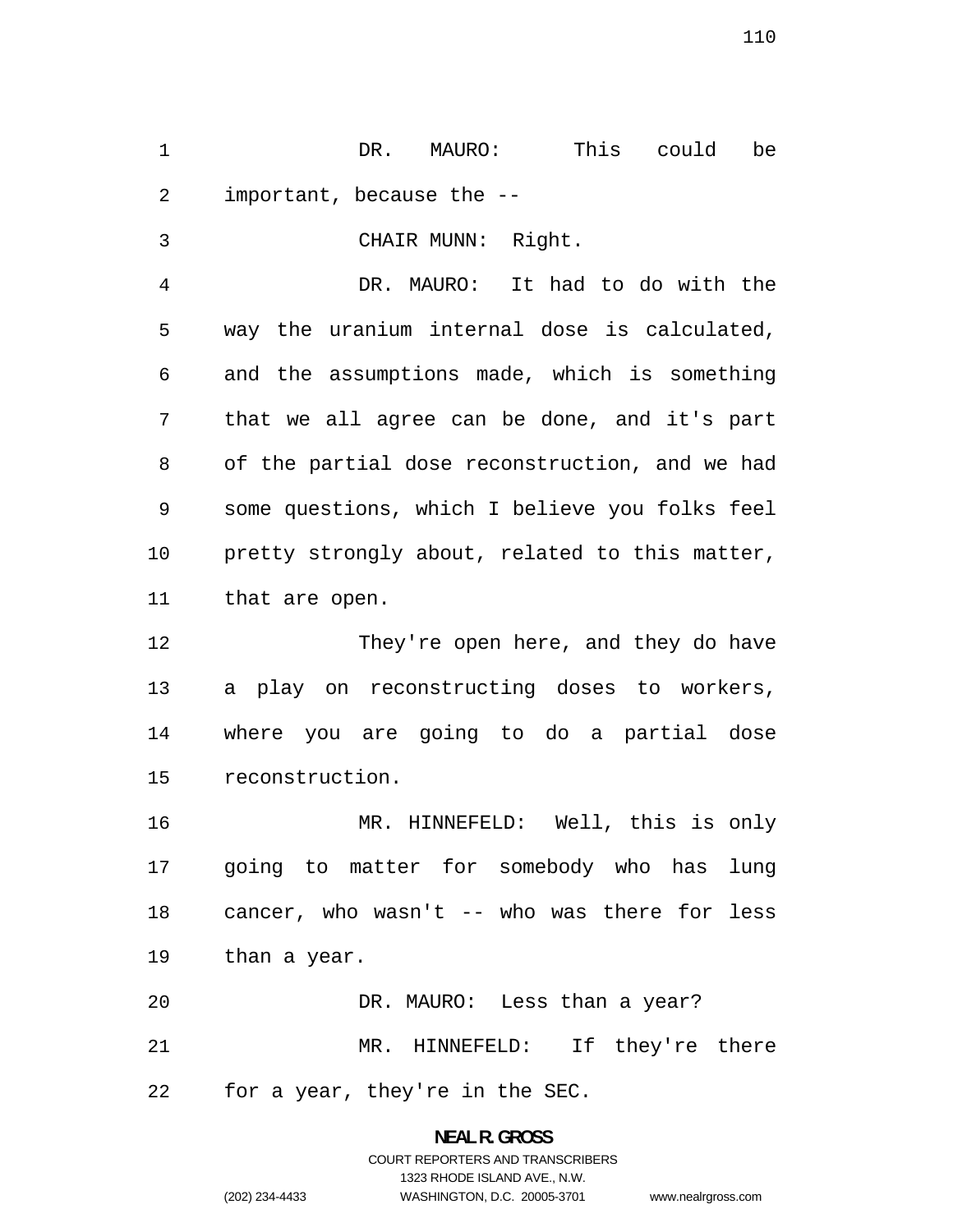CHAIR MUNN: They're in the SEC. DR. MAURO: Well, it's Type M. The issue was Type M, versus -- MR. HINNEFELD: Yes, I know, but -- and so, all of the lung cancers are paid, through the SEC -- DR. MAURO: Right, right. 8 MR. HINNEFELD:  $--$  by  $--$ DR. MAURO: That's it. 10 MR. HINNEFELD: So, that's it. 11 DR. MAURO: That's a done deal, and the other cancers that might be non-presumptive, are they affected in any way, by  $14 - -$ MR. HINNEFELD: Well, no, because the assumption is now -- the finding number two is saying that one of .02 might not be appropriate. Well, that will be more favorable for any of the non -- DR. MAURO: I got you. MR. HINNEFELD: -- because they're

## **NEAL R. GROSS**  COURT REPORTERS AND TRANSCRIBERS 1323 RHODE ISLAND AVE., N.W. (202) 234-4433 WASHINGTON, D.C. 20005-3701

www.nealrgross.com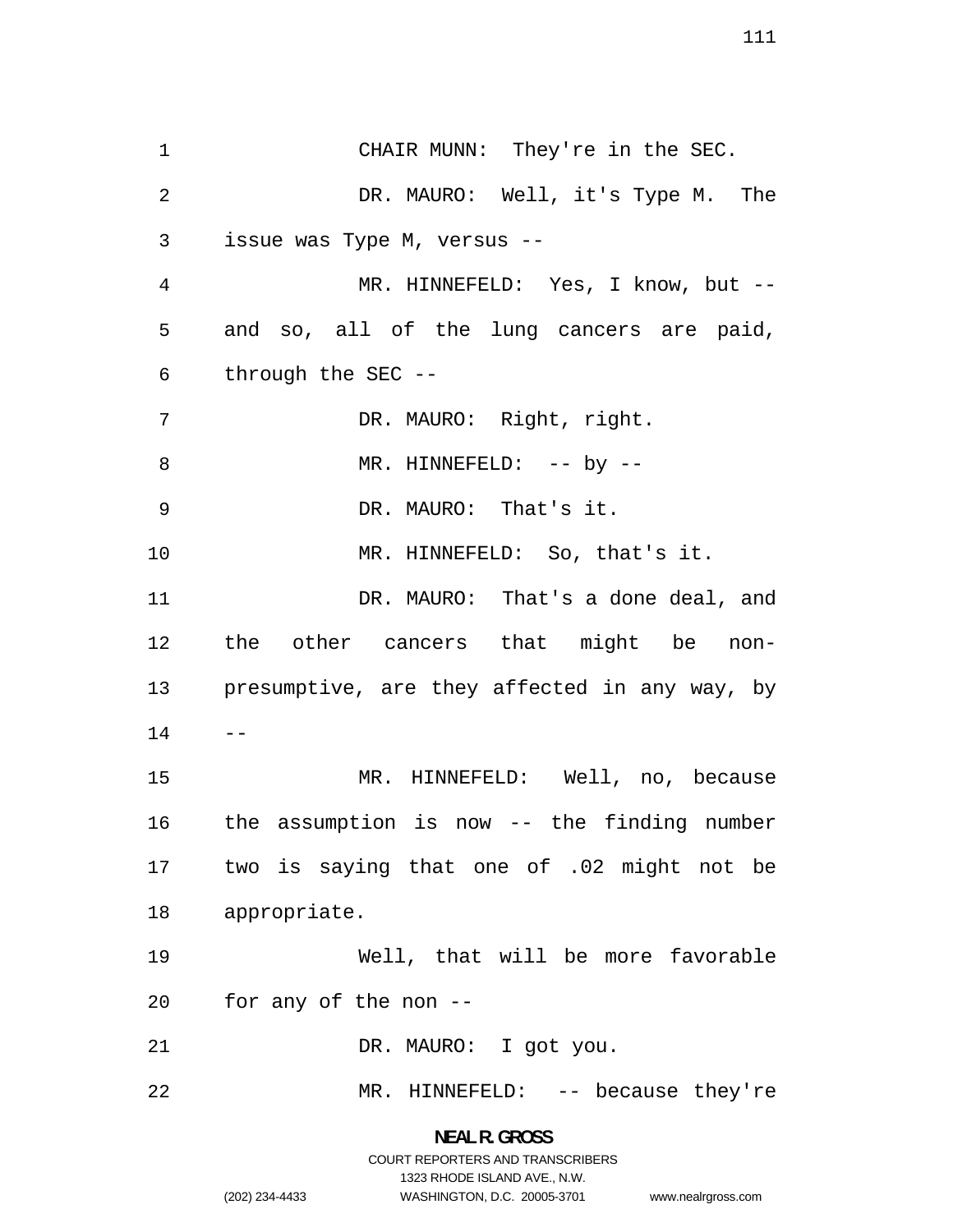all systemic.

DR. MAURO: So, this becomes -- MR. HINNEFELD: And so, that will be actually -- .02 is more favorable than the alternative. DR. MAURO: Right, I understand. MR. HINNEFELD: Or for non-systemic, so, this will only matter for lung cancers that were there for less than a year. 10 DR. MAURO: I agree. MR. HINNEFELD: And we can probably find out in a day -- 13 DR. MAURO: I agree with you. MR. HINNEFELD: -- if there are any. CHAIR MUNN: And maybe whether there is a such a claim. DR. MAURO: Yes. MR. HINNEFELD: You know, I think this affects nobody. DR. MAURO: I agree, I see what you're saying, that's right.

# **NEAL R. GROSS**  COURT REPORTERS AND TRANSCRIBERS 1323 RHODE ISLAND AVE., N.W. (202) 234-4433 WASHINGTON, D.C. 20005-3701 www.nealrgross.com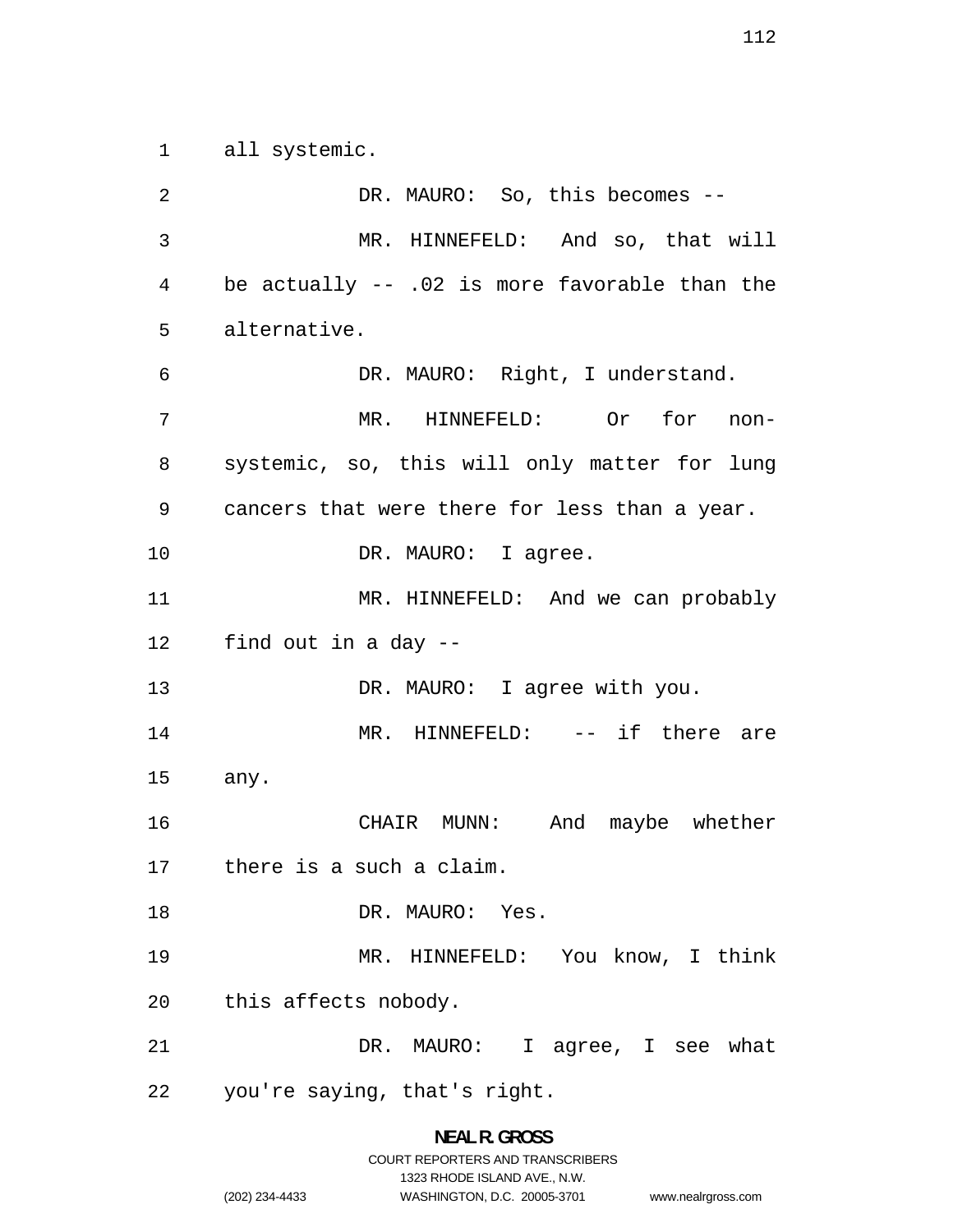CHAIR MUNN: The actual, yes. DR. MAURO: Well, how do we put that to bed, then? Is there a mechanism that we could do? MR. HINNEFELD: We can find out of there are any lung cancers that have less than  $7 \quad -$ DR. MAURO: And if there are not -- MR. HINNEFELD: -- less than a year  $10 - -$ 11 DR. MAURO: -- then we end it. MR. HINNEFELD: Any lung cancers that didn't get paid through the SEC will -- MR. KATZ: Okay, well, why don't we find that out, before we bother Dr. Melius with -- 17 DR. MAURO: Yes, absolutely. 18 MR. HINNEFELD: We can find it out, this week. DR. MAURO: Yes. MR. HINNEFELD: I mean, that is simple.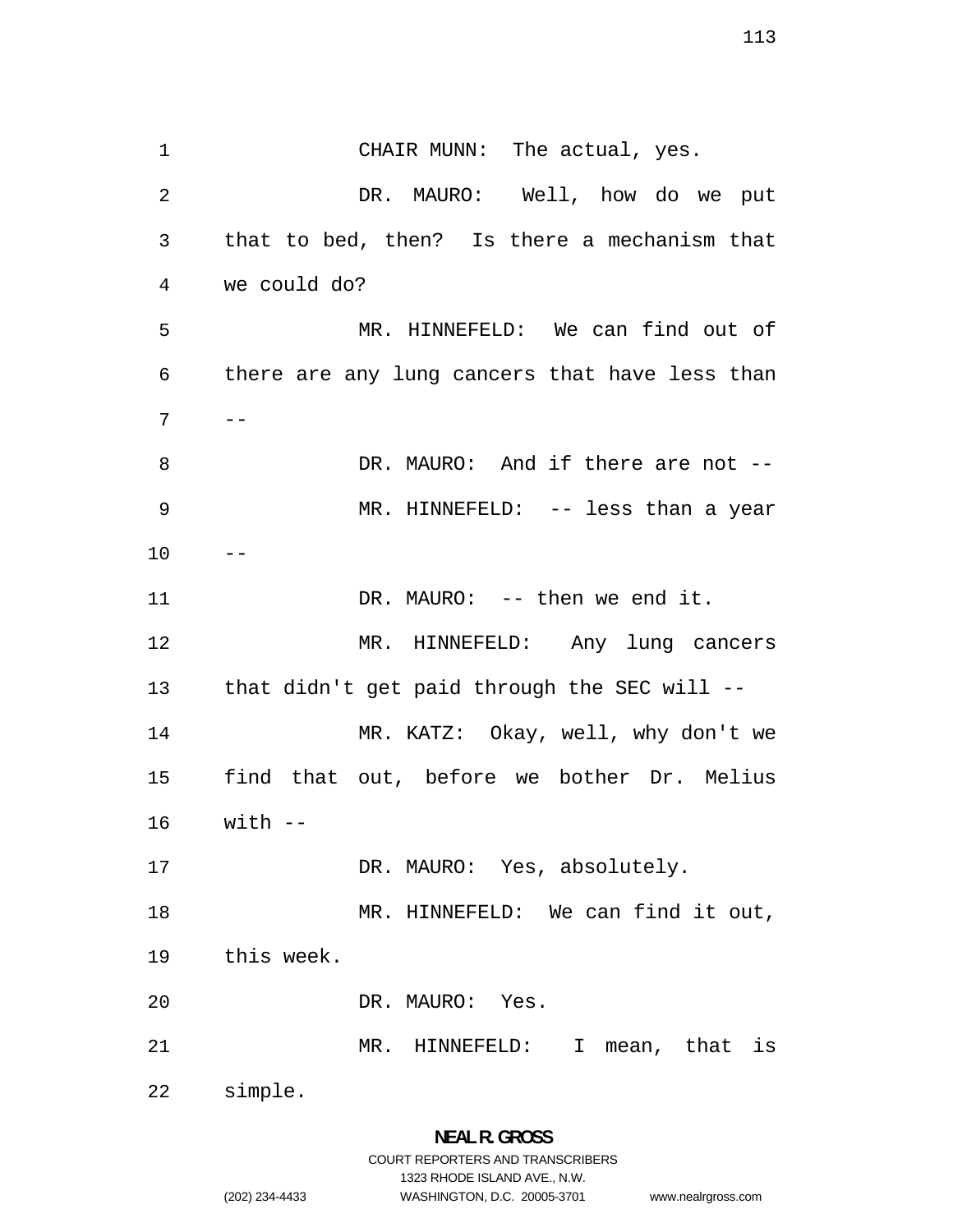MR. KATZ: So, if you'll let me know, you'll let me know, I will communicate with Dr. Melius, if we need to, but not if -- not if this is a moot issue. DR. MAURO: Right. MEMBER ZIEMER: Well, question on that, though, suppose there are none, but next year, there is a claim that comes in? Do you have to reconstitute a Subcommittee at that point, to deal with this, or -- CHAIR MUNN: It was only a Work Group. MEMBER ZIEMER: I mean, a Work Group? Do you know -- it seems like there ought to be a simpler way to handle this. MR. HINNEFELD: Paul, this is a dose model claim. We could probably even determine of it's going to matter for somebody who is there for less than a year. You know, we could do, well, what if they were exposed to dose model Class Y or  $22 - -$ 

> **NEAL R. GROSS**  COURT REPORTERS AND TRANSCRIBERS

www.nealrgross.com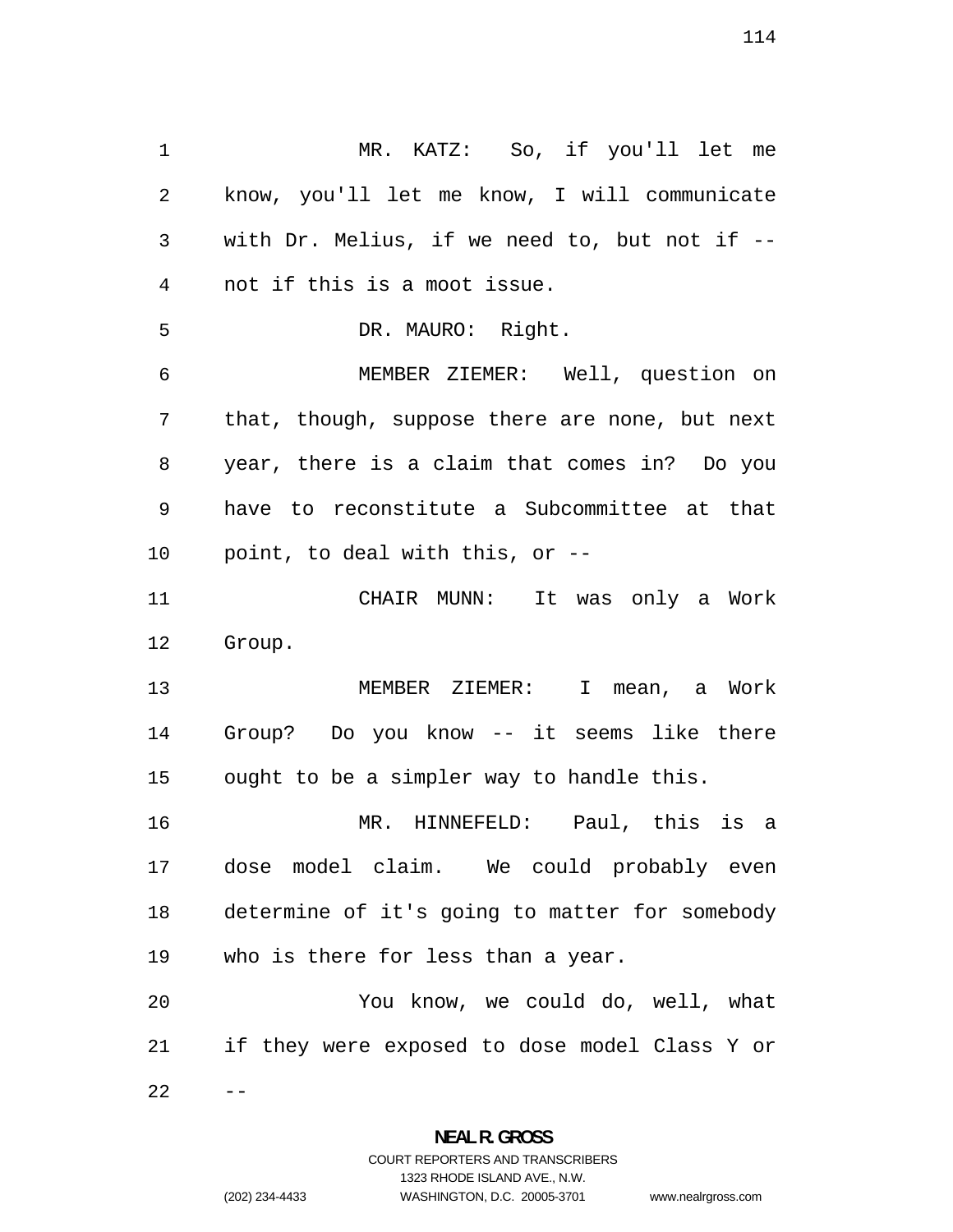MEMBER ZIEMER: Check the other side of your -- MR. HINNEFELD: -- at one year, right. MEMBER ZIEMER: If it makes no difference -- MR. HINNEFELD: And if they're not going to be compensated for one year at Class Y, then I guess, it makes no difference to anybody. 11 MEMBER ZIEMER: Right. MR. MARSCHKE: Do you want to change the status of this -- these two, from transferred to in progress, while NIOSH goes and evaluates -- MEMBER ZIEMER: Or in a -- 17 DR. MAURO: Yes. CHAIR MUNN: That would be -- 19 MR. MARSCHKE: -- evaluates whether or not there, you know -- what the effects would be? CHAIR MUNN: Yes, please.

> **NEAL R. GROSS**  COURT REPORTERS AND TRANSCRIBERS 1323 RHODE ISLAND AVE., N.W. (202) 234-4433 WASHINGTON, D.C. 20005-3701 www.nealrgross.com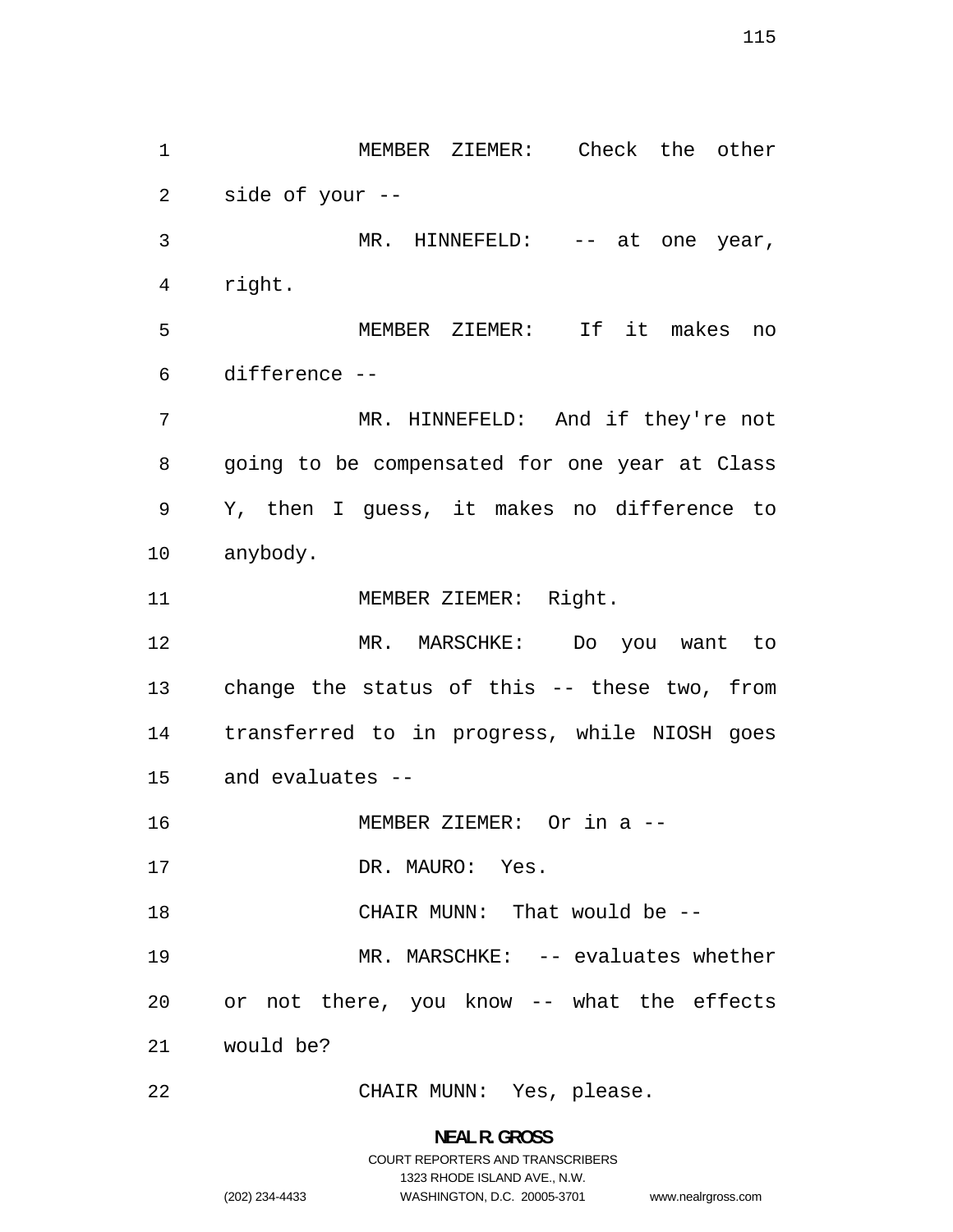MEMBER ZIEMER: Or are they in abeyance? CHAIR MUNN: That would be a very intelligent thing to do. The jovial suggestion to reconstitute the Blockson Work Group was made very late in one of our meetings, as I recall, and -- MR. HINNEFELD: After our self-control -- 10 DR. MAURO: Yes, our self-control, right. CHAIR MUNN: After your self-control. MEMBER ZIEMER: If all else fails, send it to a Work Group. CHAIR MUNN: Yes, so, it appears to be in order for us to pursue this more circumspectly, before we proceed and attempt to reconstitute the Work Group. MR. KATZ: Less joviality. CHAIR MUNN: Yes. MR. KATZ: Right, okay.

> **NEAL R. GROSS**  COURT REPORTERS AND TRANSCRIBERS 1323 RHODE ISLAND AVE., N.W. (202) 234-4433 WASHINGTON, D.C. 20005-3701 www.nealrgross.com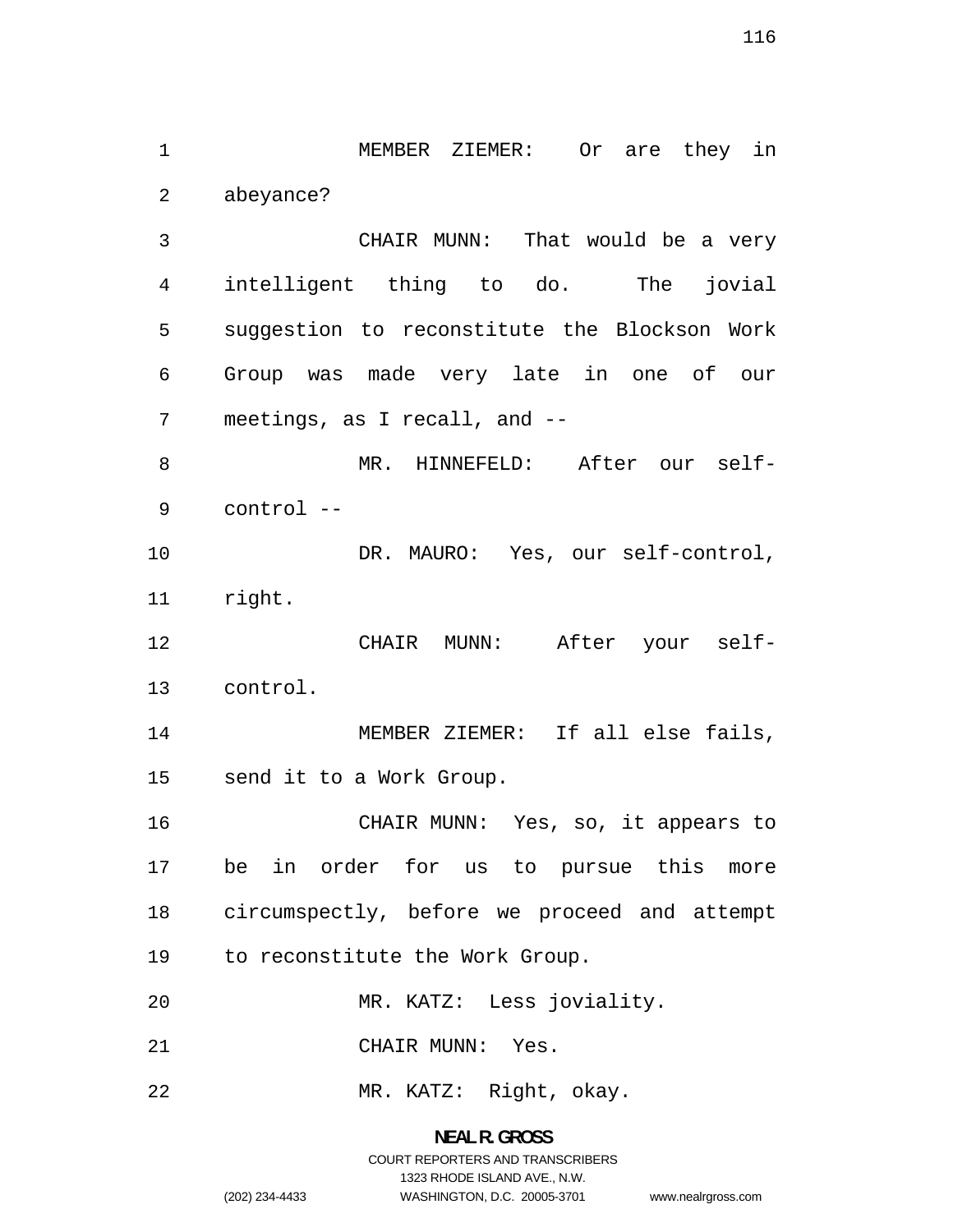CHAIR MUNN: Thank you. DR. MAURO: This is a new category issue that -- it's interesting. We disagree on some of the science, as it applies to this particular site, but it doesn't matter -- there is good reason to believe that it's irrelevant, and for that reason alone -- MEMBER ZIEMER: We don't spend a lot of time on it. 11 DR. MAURO: We don't need to spend a lot of time on it, and the Work Group, or the Subcommittee, has the authority to close it, because it's gotten the information it needs to say it's irrelevant, and the only -- you know, waiting for us, for NIOSH to come back and say, "It's irrelevant." CHAIR MUNN: We have checked, and it is indeed, irrelevant, yes, just that verification would seem to be the only true circumstance that we need to verify. That being said, that is all the

> **NEAL R. GROSS**  COURT REPORTERS AND TRANSCRIBERS

> > 1323 RHODE ISLAND AVE., N.W.

(202) 234-4433 WASHINGTON, D.C. 20005-3701

www.nealrgross.com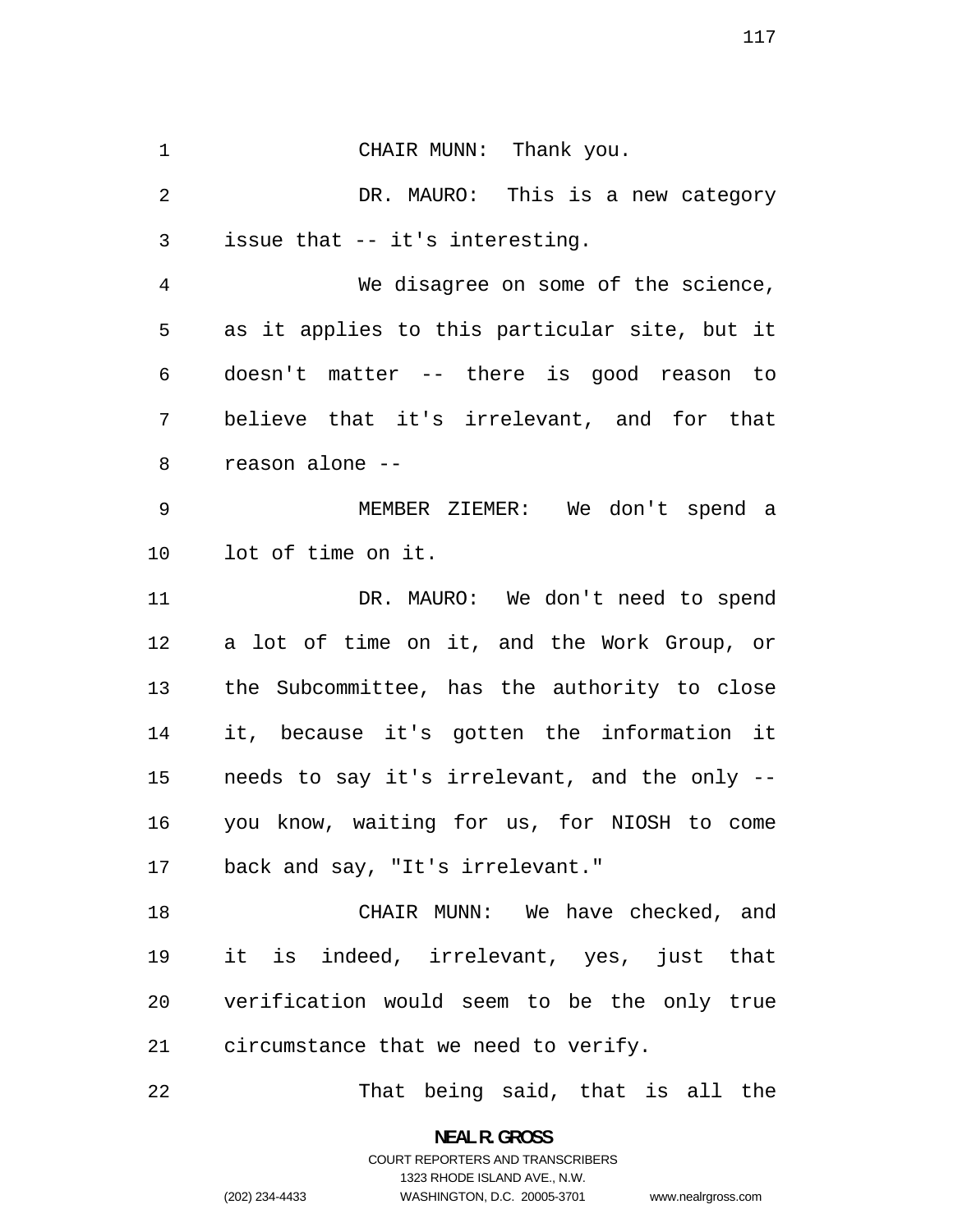PERs you mentioned, Steve, correct?

MR. MARSCHKE: Yes. Is this -- the wording agreeable, Stu, or -- CHAIR MUNN: We must get back to this issue on the reconstructions, and report back to the Subcommittee. Why don't you say, report back to the Subcommittee, whether there is any relevance? MR. MARSCHKE: Yes, I can't spell relevance. 11 CHAIR MUNN: R-E-L-E-V-A-N-C-E. 12 MR. MARSCHKE: Thank you. CHAIR MUNN: Okay, or you can do revelance, if you would like. MR. KATZ: I think that one is a mistake that's easy to make. CHAIR MUNN: Yes, it is. 18 MR. KATZ: When you're typing fast. CHAIR MUNN: Yes. MR. KATZ: Does anyone want a break? You're been at this for an hour and a half.

www.nealrgross.com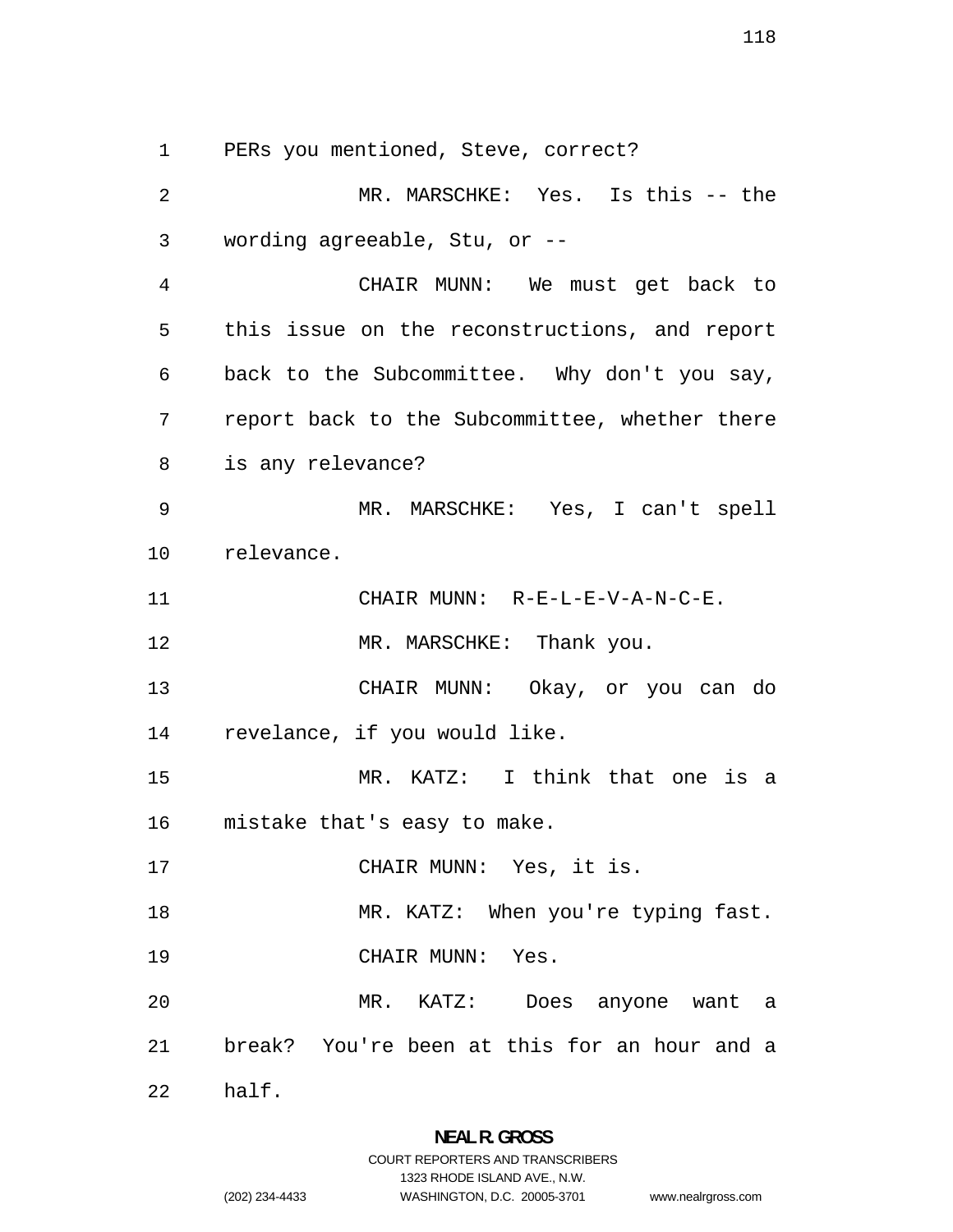DR. ULSH: Well, the OTIB-2, we've got Liz Brackett on, right now. MR. KATZ: Oh, okay. DR. ULSH: Until 11 o'clock, only. MS. BRACKETT: Actually, no, for only 10 more minutes. My appointment is at 11 o'clock. I have to leave in 10 minutes. 8 MR. KATZ: Okay. CHAIR MUNN: Then we better get to OTIB-2, very quickly. 11 Liz, it sounds to me as though you may have the bucket to carry. 13 DR. ULSH: Well, actually, the deal on these items, were that NIOSH and ORAU were going to check to see that all of the findings that were for OTIB-2, had been addressed in replacement procedures. Liz did that and we found that they had been, and I believe that SC&A agreed with that assessment. So, this could be pretty quick. CHAIR MUNN: And I want to thank

> **NEAL R. GROSS**  COURT REPORTERS AND TRANSCRIBERS 1323 RHODE ISLAND AVE., N.W. (202) 234-4433 WASHINGTON, D.C. 20005-3701

www.nealrgross.com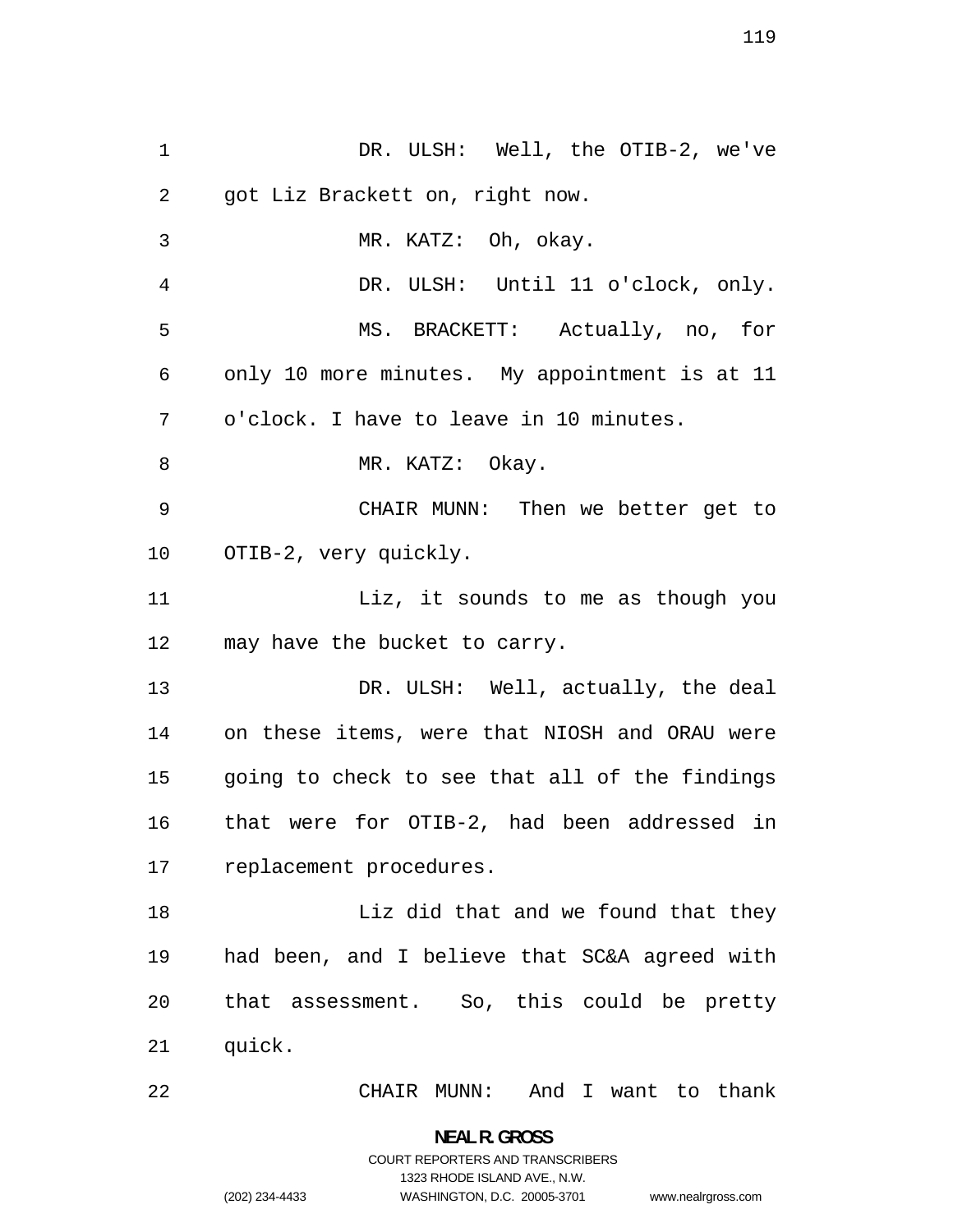all of you who were involved in getting all of the information about OTIB-2 out in such a timely manner, so that we had an opportunity to look at it, before we came here today, including Dr. Lipsztein's notes. That was most helpful. Thank you.

So, do -- so, how do you want to proceed then, Brant?

DR. ULSH: Do you want us to walk through them, or --

CHAIR MUNN: It might be a good idea to go through them very briefly, without -- since we already have the information in our hands.

15 DR. ULSH: Okay.

CHAIR MUNN: I assume that everyone here has taken a look at these documents that were provided for you last week.

MEMBER ZIEMER: Are these the ones from Joyce?

DR. MAURO: Yes.

CHAIR MUNN: Yes, from Joyce.

### **NEAL R. GROSS**

COURT REPORTERS AND TRANSCRIBERS 1323 RHODE ISLAND AVE., N.W. (202) 234-4433 WASHINGTON, D.C. 20005-3701 www.nealrgross.com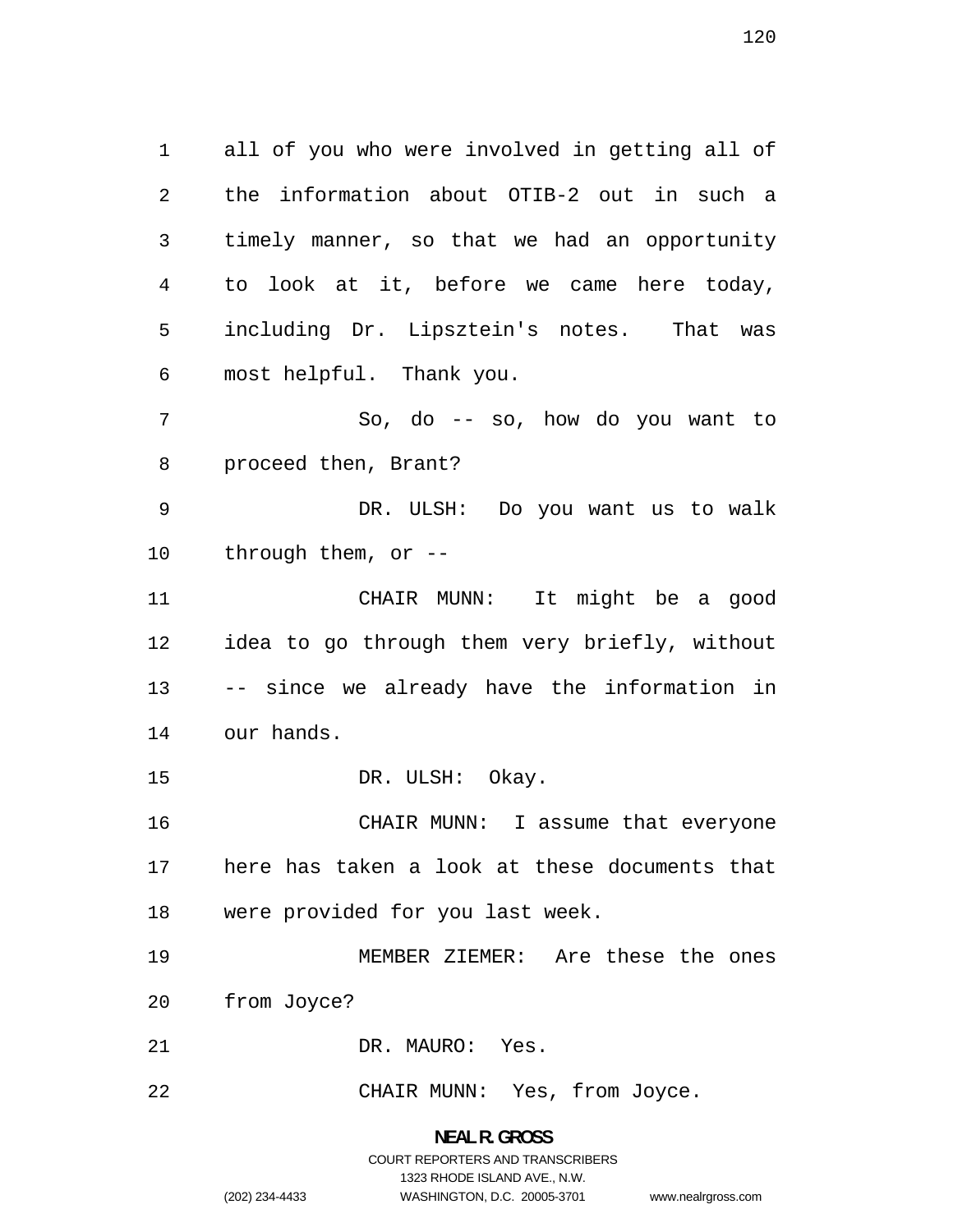DR. ULSH: All right, Liz, do you want to walk through those findings? MS. BRACKETT: Okay. MEMBER ZIEMER: What are the dates on the Joyce? I had them, but I want to put them up. MS. BRACKETT: I have them in two separate documents. I don't know how you wanted -- I've got an open items list and an in abeyance list. Can I just go through the lists that way? 12 DR. ULSH: Sure. MS. BRACKETT: A lot of them were more related to writing style or things that were included in OTIB-2. So, I don't have specific responses. I just noted that that wouldn't necessarily carry over to another document, and that other documents would need to be looked at separately. For example, on the open items list, the first one is 12, and that was

> **NEAL R. GROSS**  COURT REPORTERS AND TRANSCRIBERS 1323 RHODE ISLAND AVE., N.W. (202) 234-4433 WASHINGTON, D.C. 20005-3701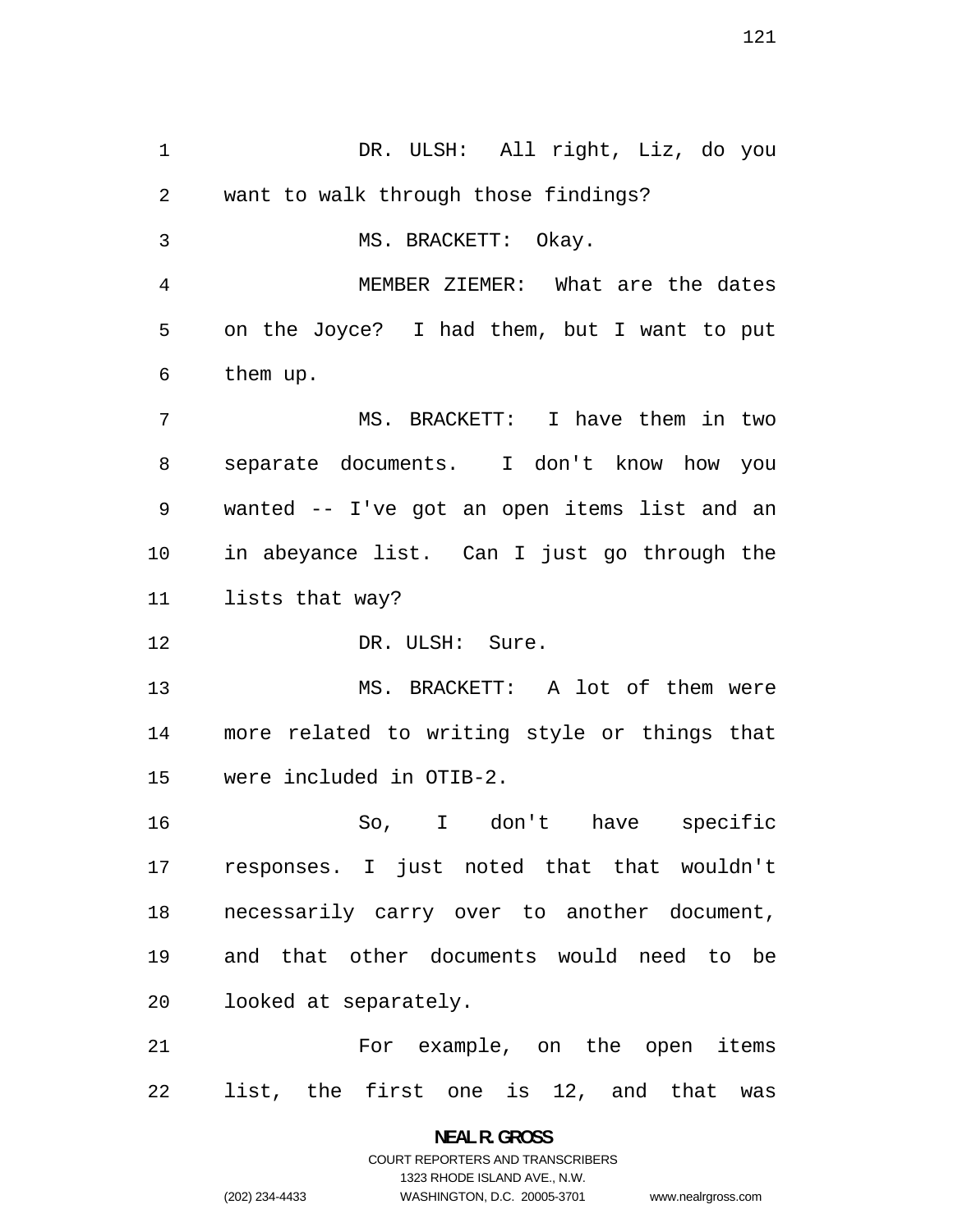writing style. It also mentions surrogate nuclides. Those aren't used anymore.

OTIB-2 was a very early document and not everything we needed was in IMBA, and so, we used surrogates, but since that time, IMBA has been updated and we no longer use surrogates for anything.

Finding 13, again, it was more of the writing style, and so, the procedure was not complete, in terms of required data. So, that should be -- that goes away with the revocation of that OTIB.

Fifteen, it says -- let's see, SC&A's review has identified that the procedure is not sufficiently prescriptive to minimize the need for subjective decisions to apply it to -- OTIB-18, which is more or less, the replacement for this, has a section devoted specifically to applicability. It tells you who it applies to, and under what circumstances and what dates.

Finding 16, it again, mentions

**NEAL R. GROSS**  COURT REPORTERS AND TRANSCRIBERS 1323 RHODE ISLAND AVE., N.W. (202) 234-4433 WASHINGTON, D.C. 20005-3701

www.nealrgross.com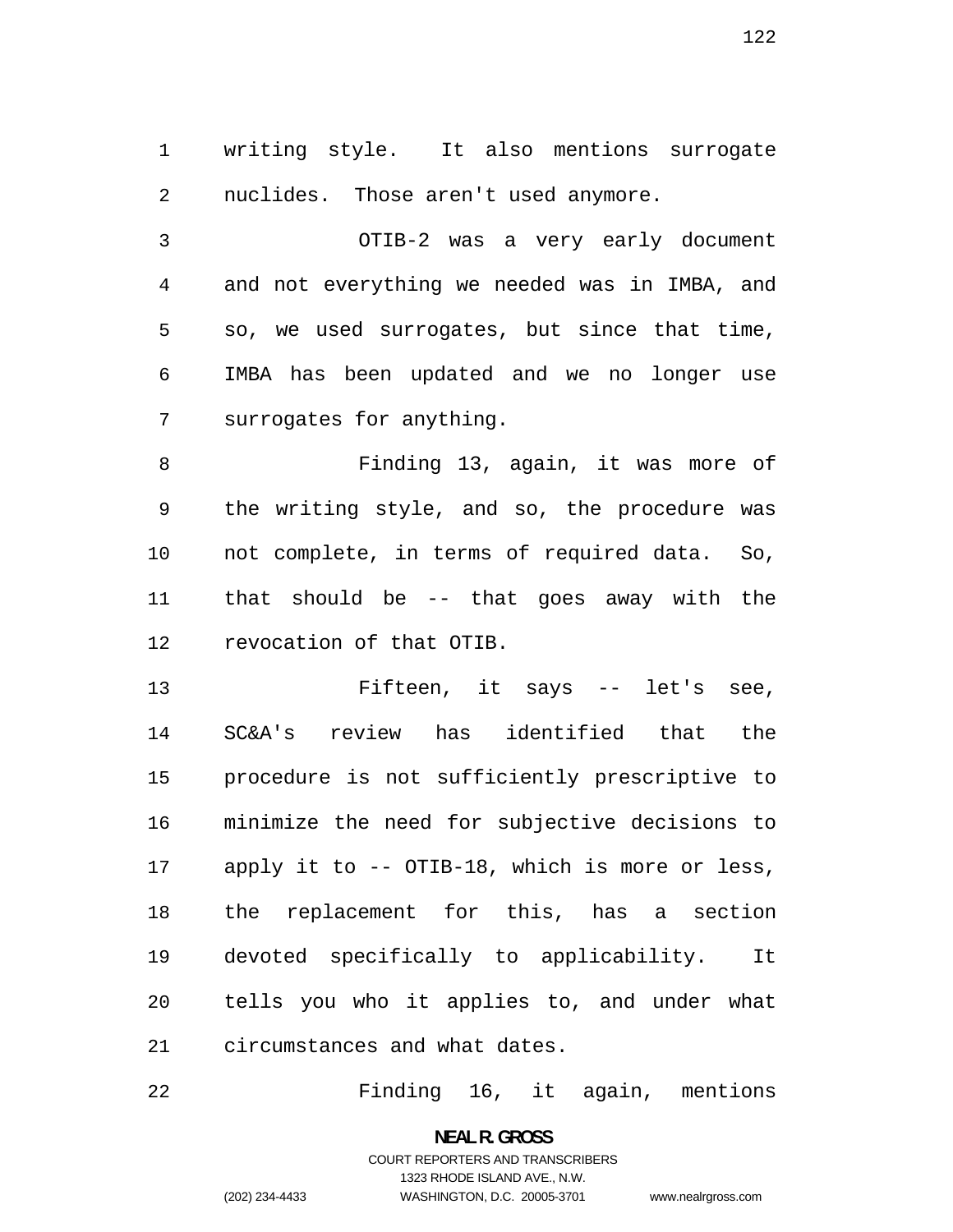subjective decisions, and so, again, the response is OTIB-18 has more information for the dose reconstructor, to determine if it's applicable to a particular person. Finding 17, it mentions -- CHAIR MUNN: Missing data. MS. BRACKETT: -- missing data on new parameters. CHAIR MUNN: Where the claimant must be monitored. MS. BRACKETT: Well, in this one, the assumptions that were made in OTIB-2 are not used anywhere else. OTIB-18 has a completely different set of assumptions. So, and OTIB-18 has been reviewed independently of this. So, I think anything there would have been addressed separately. I don't think that we had the same issues with OTIB-18. Finding 18 -- CHAIR MUNN: The last one. MS. BRACKETT: -- it talks about

> **NEAL R. GROSS**  COURT REPORTERS AND TRANSCRIBERS 1323 RHODE ISLAND AVE., N.W. (202) 234-4433 WASHINGTON, D.C. 20005-3701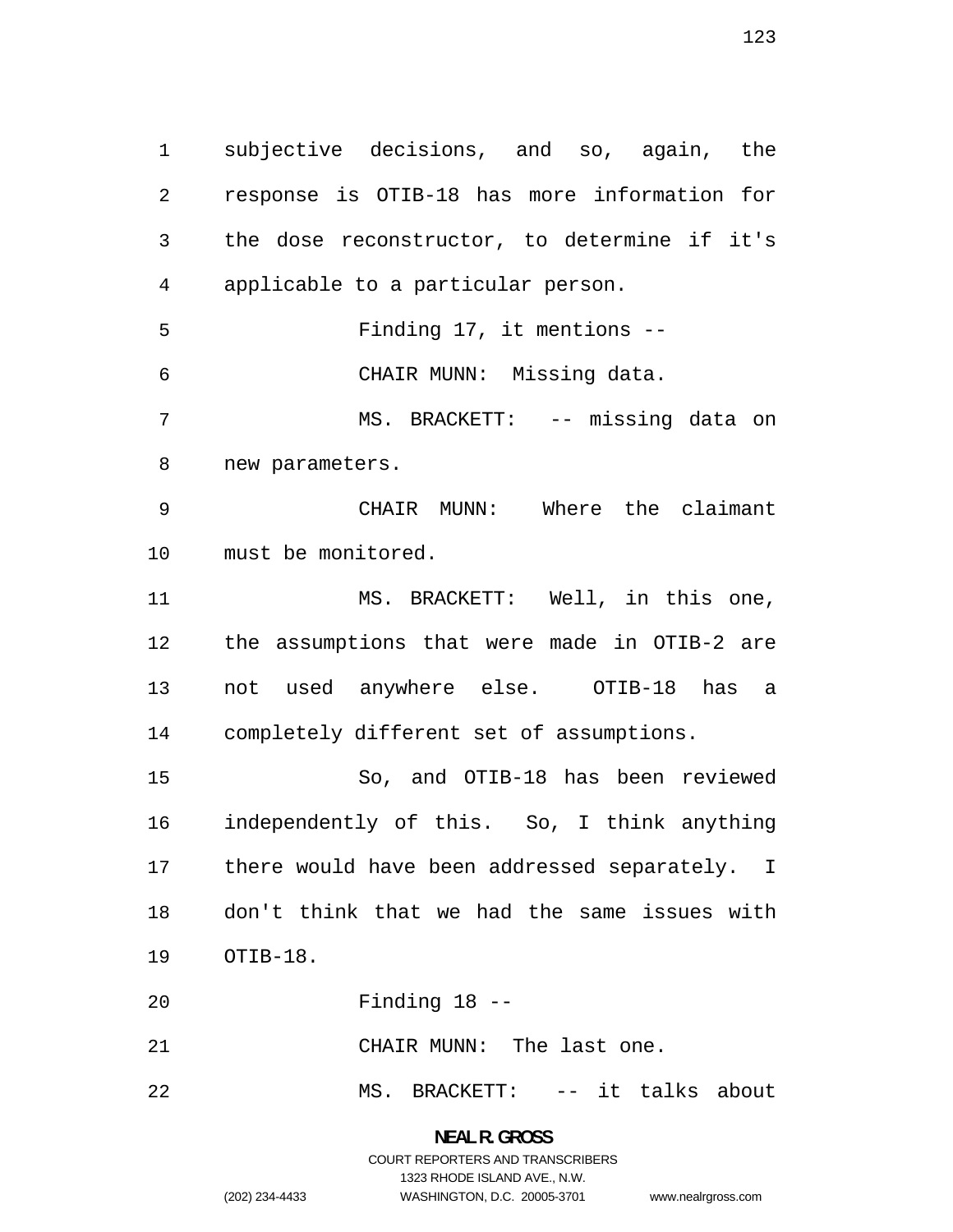fractional retentions being incorrect. These same tables that were used for look-up were not used for OTIB-18. So, this wouldn't carry over to OTIB-18.

That was everything on the open items list, and if you want to talk about those, or we can go through all of the abeyance, in abeyance.

CHAIR MUNN: It might be a good idea for us to take a look at how many in abeyance findings we have. There's one, two, three, four, five, six, seven, eight, we have a slug of them, don't we?

MS. BRACKETT: Well, we can go over those, I just didn't know if you wanted to discuss the responses to the open items, first, before doing these, or if you want me to do something else.

CHAIR MUNN: I would like, personally, to see the open items. Paul?

MEMBER ZIEMER: Yes.

CHAIR MUNN: I think the open items

### **NEAL R. GROSS**  COURT REPORTERS AND TRANSCRIBERS

1323 RHODE ISLAND AVE., N.W. (202) 234-4433 WASHINGTON, D.C. 20005-3701

www.nealrgross.com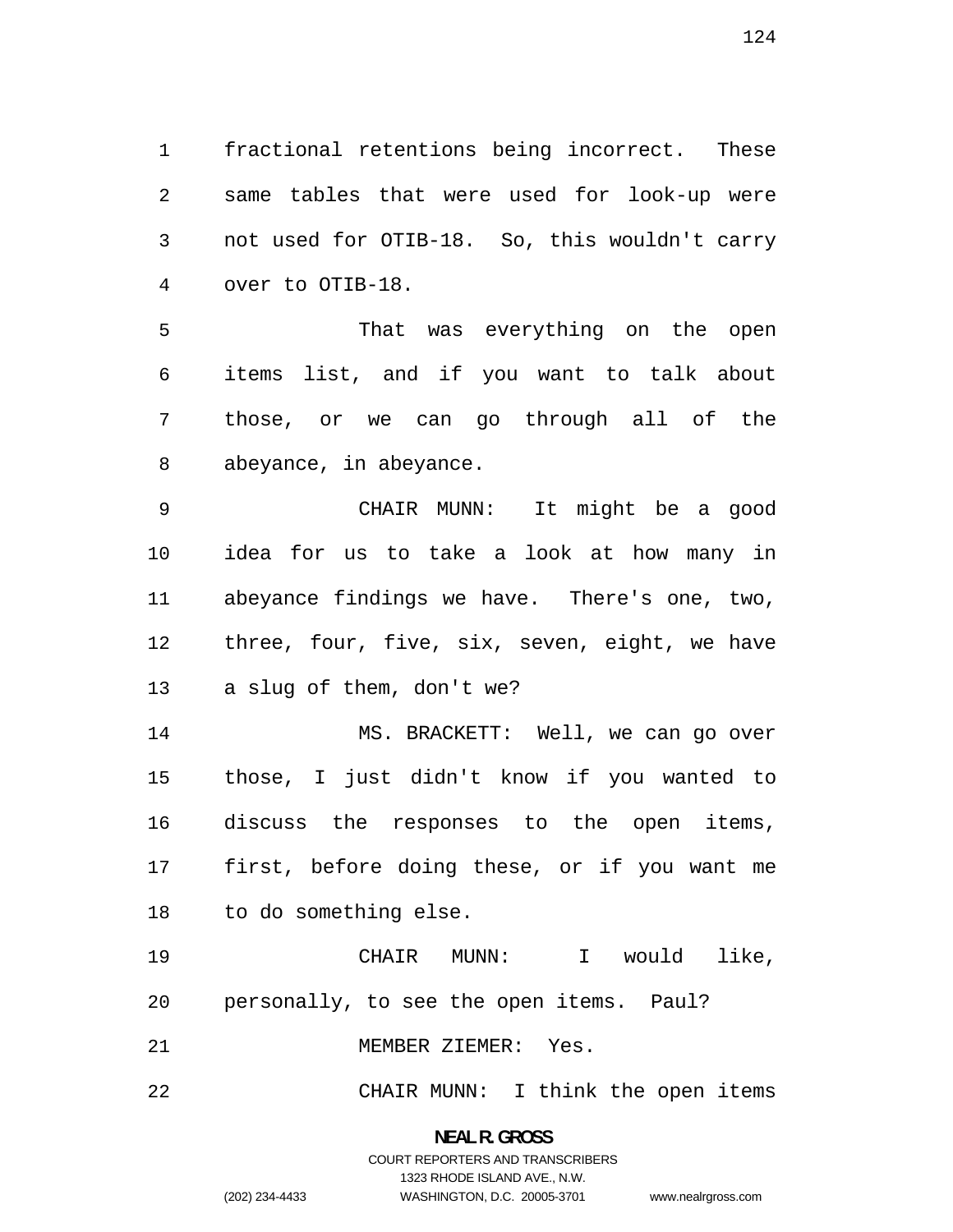$1 \qquad --$ MEMBER ZIEMER: Those are the critical ones. CHAIR MUNN: -- are -- it's much better for us to take a look at things we haven't looked at before. So, yes, please, I would prefer open items, which starts with -- MS. BRACKETT: Well, that is what I just -- I just went through all of the open items. 12 CHAIR MUNN: Twelve and 13, yes, you did. MS. BRACKETT: Right, that was everything under open items. CHAIR MUNN: I got them, yes. I see that now, and so, the abeyance ones are not that numerous, but yes, let's do abeyance, then. MS. BRACKETT: Okay. CHAIR MUNN: Sorry, total confusion.

## **NEAL R. GROSS**  COURT REPORTERS AND TRANSCRIBERS 1323 RHODE ISLAND AVE., N.W. (202) 234-4433 WASHINGTON, D.C. 20005-3701

www.nealrgross.com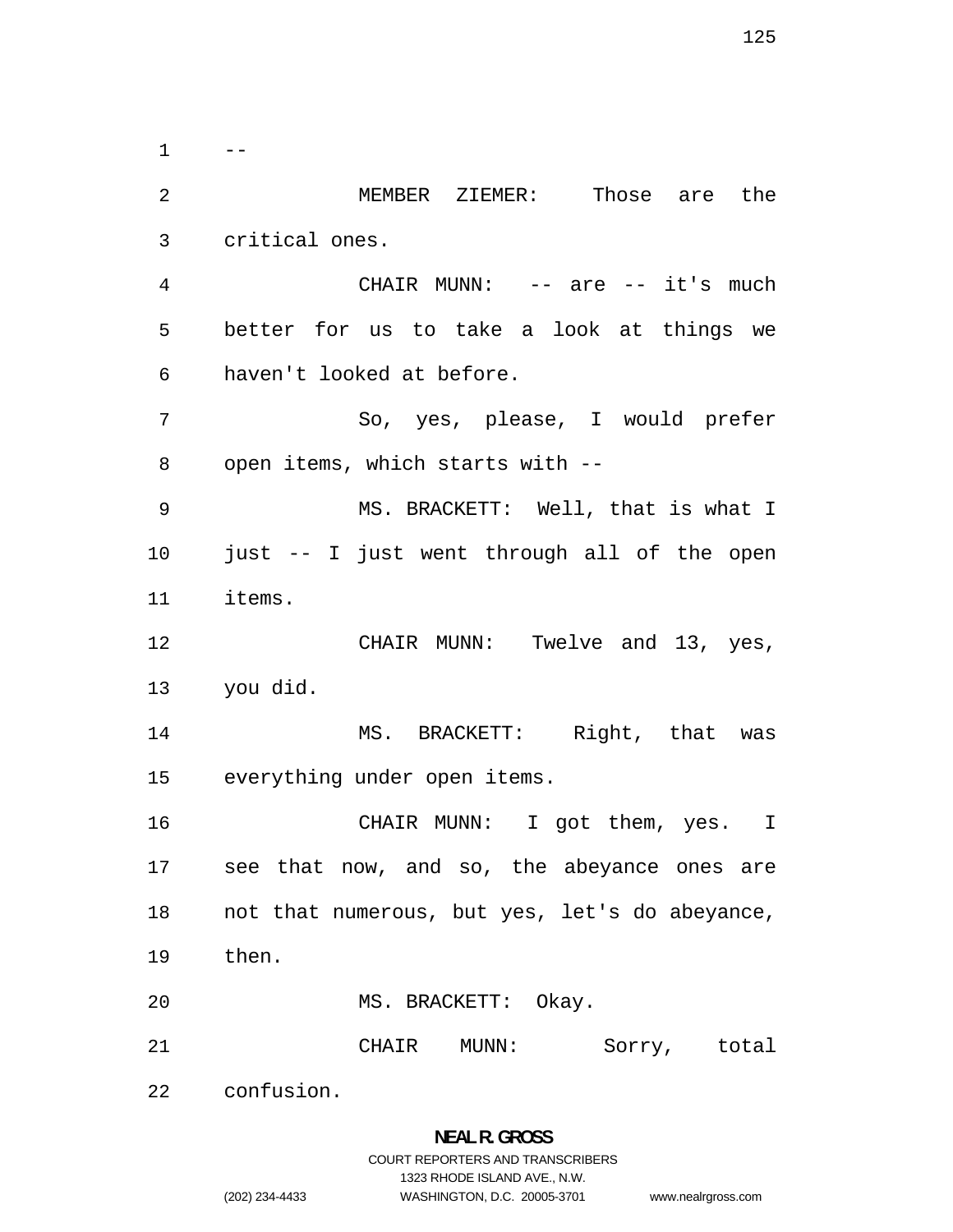MS. BRACKETT: Oh, no, that's fine, I just didn't know if you wanted to discuss the open items first, since I've closed -- since I went through those. CHAIR MUNN: Well, if anyone has any question or comment, with respect to what we just heard -- MEMBER ZIEMER: So, everything in OTIB-2, now is handled, in a sense, by OTIB -- 10 CHAIR MUNN: Eighteen. 11 MEMBER ZIEMER: -- 18, correct? MS. BRACKETT: Well, in the sense that they're both efficiency methods for getting claimants on quickly. used now -- issues on writing styles are immaterial. MEMBER ZIEMER: Right, right. MS. BRACKETT: OTIB-18 would be MEMBER ZIEMER: Right, and the You'd have to say, okay, what is the writing style of 18, as the second question. MS. BRACKETT: Right.

> **NEAL R. GROSS**  COURT REPORTERS AND TRANSCRIBERS 1323 RHODE ISLAND AVE., N.W. (202) 234-4433 WASHINGTON, D.C. 20005-3701 www.nealrgross.com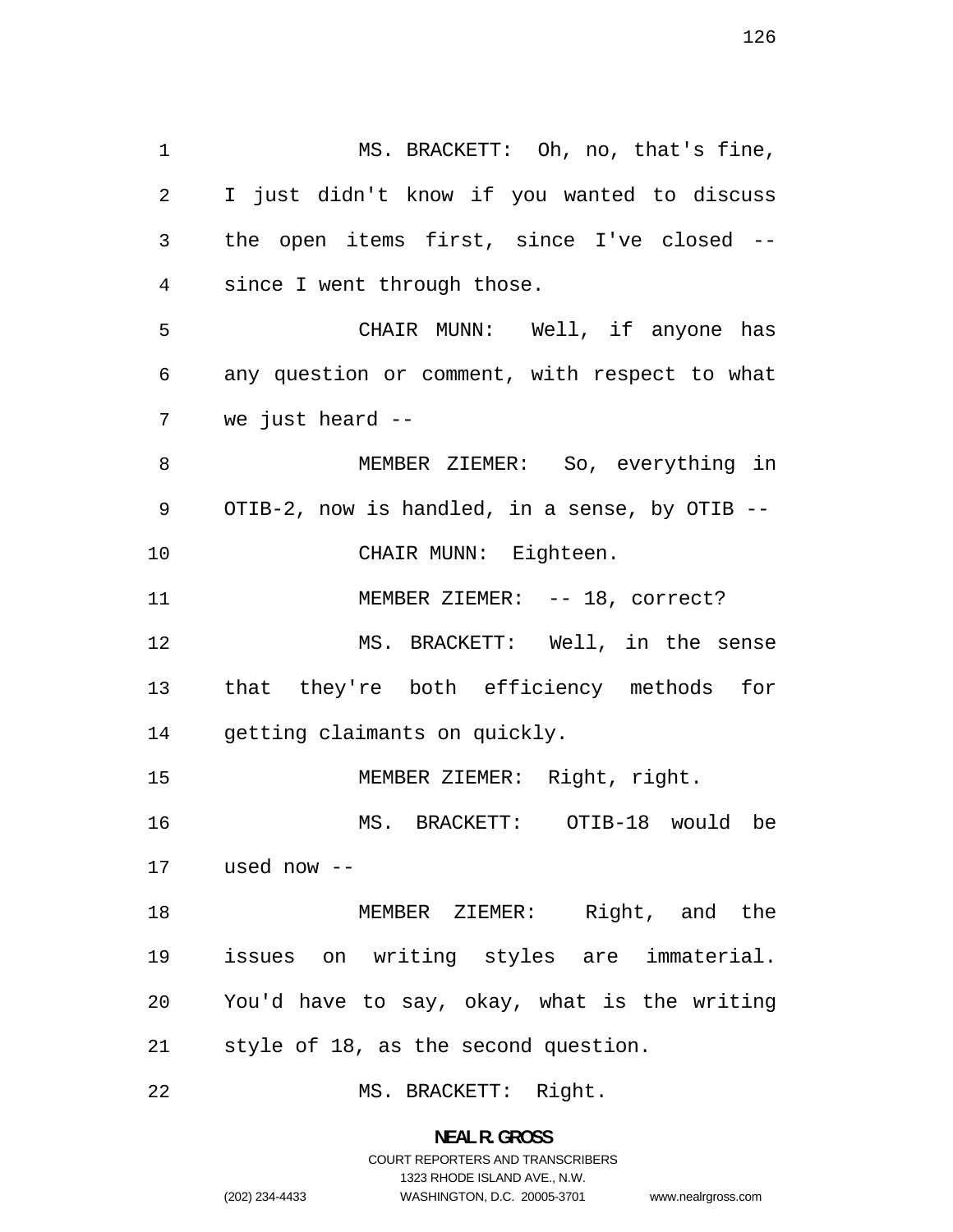MEMBER ZIEMER: And then there are sections that deal with issues that were raised. So, I guess in a sense, you close all of this out, and focus on the 18, right? DR. MAURO: Yes, SC&A's recommendations to close all of those. 8 MEMBER ZIEMER: Right. DR. MAURO: And they're being dealt with appropriately in 18 -- 11 MEMBER ZIEMER: Through 18. 12 DR. MAURO: -- if they have not already been appropriately dealt with. 14 MEMBER ZIEMER: Right. 15 DR. MAURO: Because 18 is active. MEMBER ZIEMER: Right, it seems to me, that makes sense, to do that, just close them all out. CHAIR MUNN: I certainly would -- DR. MAURO: For the reasons -- CHAIR MUNN: For the reasons -- 22 DR. MAURO: -- that was just

> **NEAL R. GROSS**  COURT REPORTERS AND TRANSCRIBERS 1323 RHODE ISLAND AVE., N.W. (202) 234-4433 WASHINGTON, D.C. 20005-3701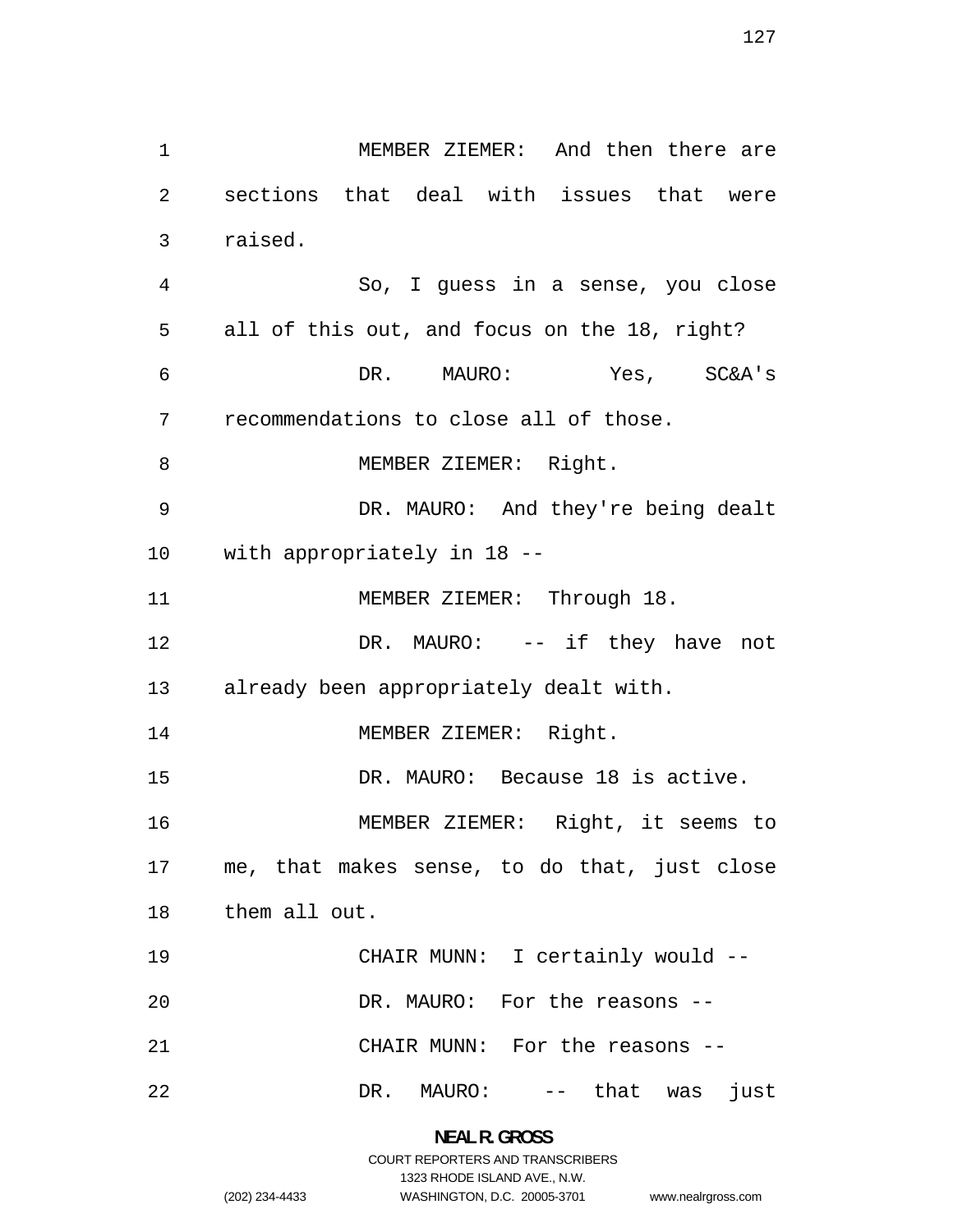explained.

CHAIR MUNN: Yes, yes. We have the NIOSH responses and the Subcommittee is willing to accept them, I believe, no objection from SC&A or anyone else. MR. MARSCHKE: So we're talking about the open -- closing the open items -- 8 MR. KATZ: Yes. MR. MARSCHKE: -- or all those ones  $10 - -$ MEMBER ZIEMER: All those ones that Liz went through -- 13 CHAIR MUNN: Yes. 14 MEMBER ZIEMER: -- we would close them. 16 MR. MARSCHKE: Okay. MEMBER ZIEMER: And I suppose we can put a note in that -- MR. MARSCHKE: Yes, let's just work all this out and then -- CHAIR MUNN: And include her responses.

> **NEAL R. GROSS**  COURT REPORTERS AND TRANSCRIBERS

1323 RHODE ISLAND AVE., N.W.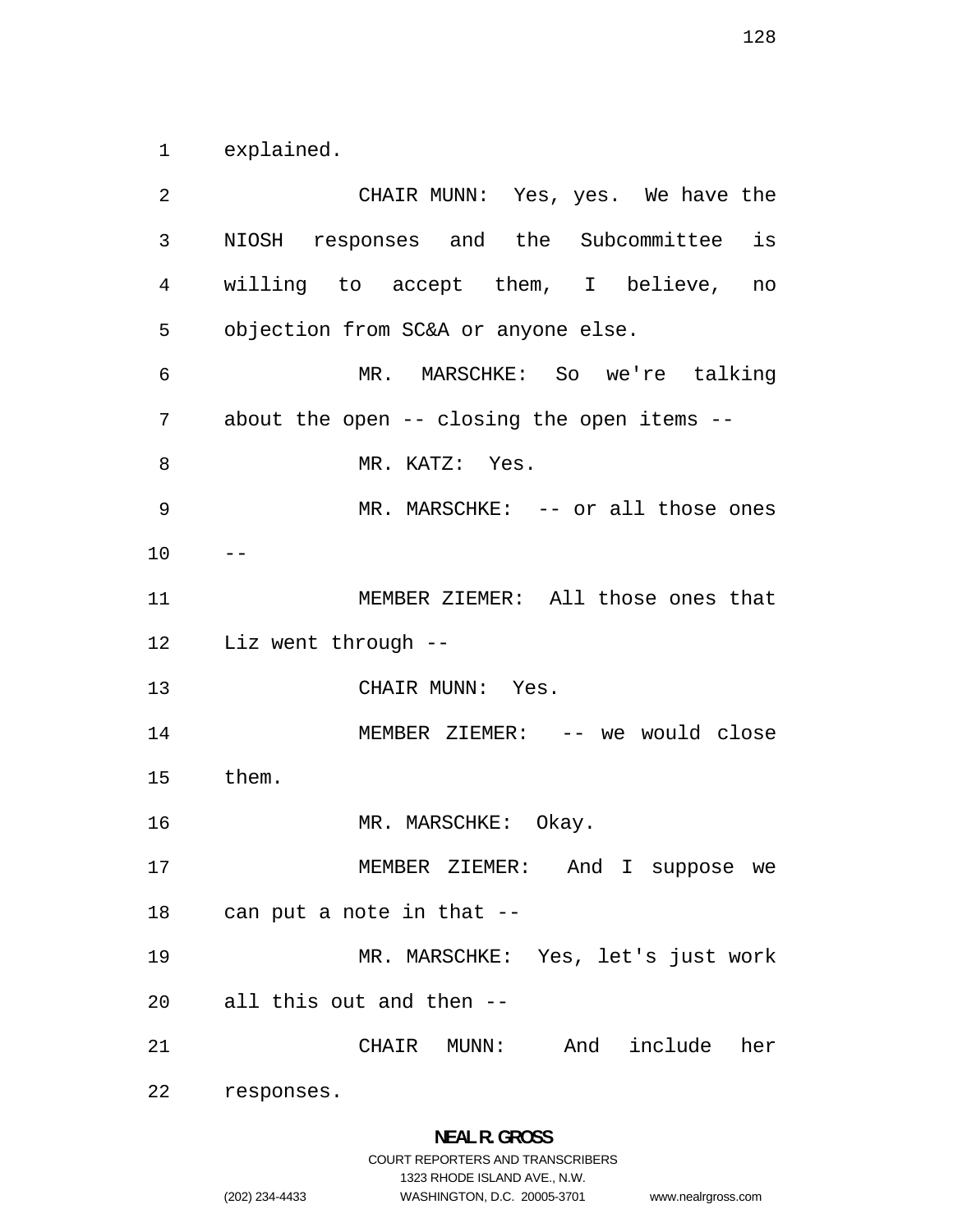MEMBER ZIEMER: Or the responses -- 2 MR. MARSCHKE: The responses have been included in -- the responses are in the database. Liz's responses are in the database. SC&A's response is not in the database, but we just have one generic response, saying we agree with everything. 8 MEMBER ZIEMER: Right. MR. MARSCHKE: But I don't know if we need to add that, or we just add the -- MR. KATZ: I think you put that note in that the Subcommittee concurs, and they're closed. 14 MEMBER ZIEMER: Right. CHAIR MUNN: Subcommittee concurs, closed. MEMBER ZIEMER: On all of those, yes. DR. MAURO: And we just heard it, too, it's on the record. MEMBER ZIEMER: Right. CHAIR MUNN: Right.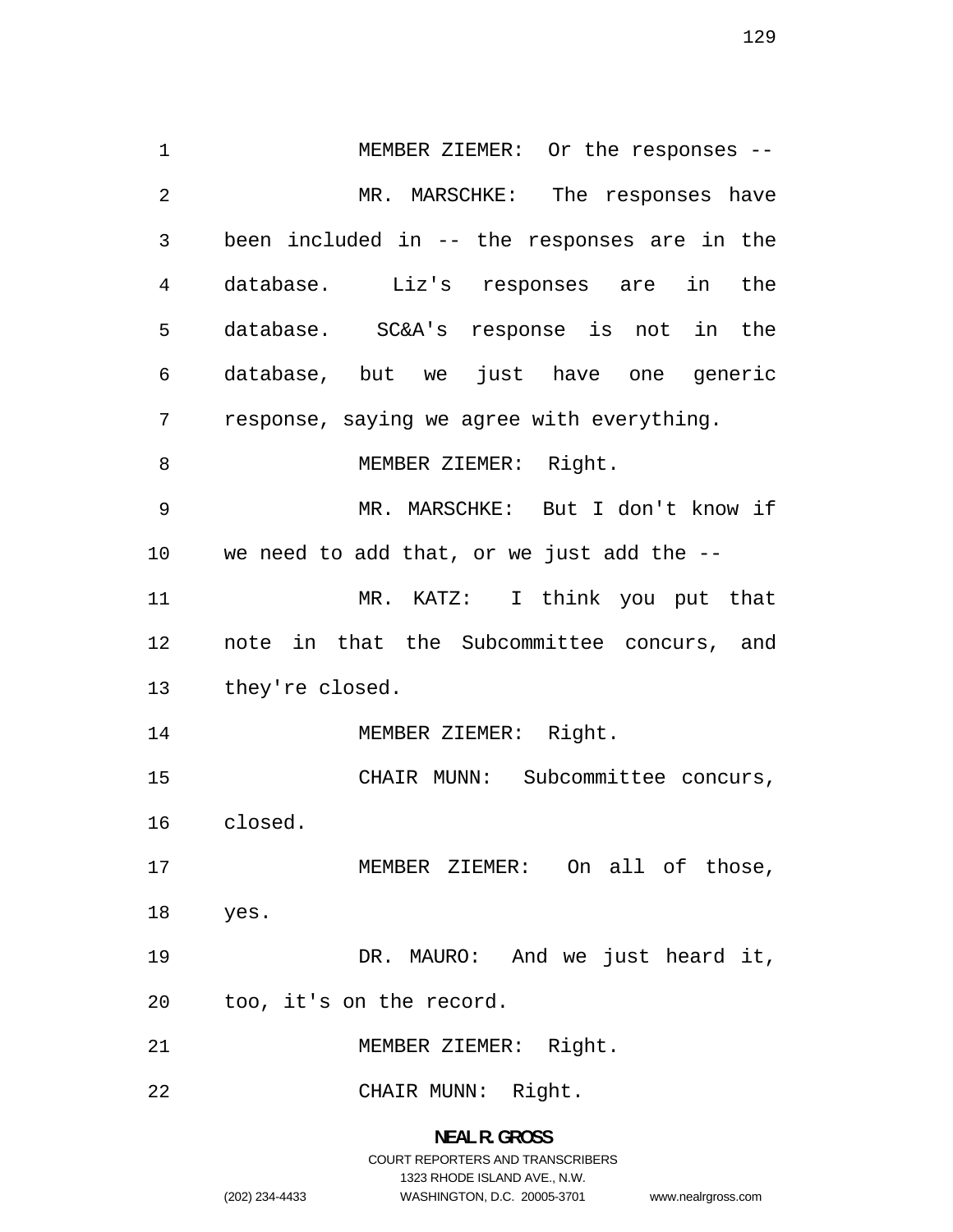1 DR. MAURO: The record is complete. MR. KATZ: Yes, I mean, just filling in the -- DR. MAURO: Oh, yes, right. MS. BRACKETT: Okay, so, should I go on to the in abeyance items, then? CHAIR MUNN: Yes, please. MS. BRACKETT: Okay, finding number one, this one, again, it addresses writing style. So, again, you'd have to look at the new documents, to make sure that the writing style is okay. Finding two, this one says the document uses critical information and historical data without providing references. So, this is also specific to OTIB-2. I don't know if it carried over to OTIB-18, because it wasn't specific, as to what critical information and historical data were missing. DR. MAURO: Liz, this is John Mauro. Can you hear me okay?

> **NEAL R. GROSS**  COURT REPORTERS AND TRANSCRIBERS 1323 RHODE ISLAND AVE., N.W. (202) 234-4433 WASHINGTON, D.C. 20005-3701 www.nealrgross.com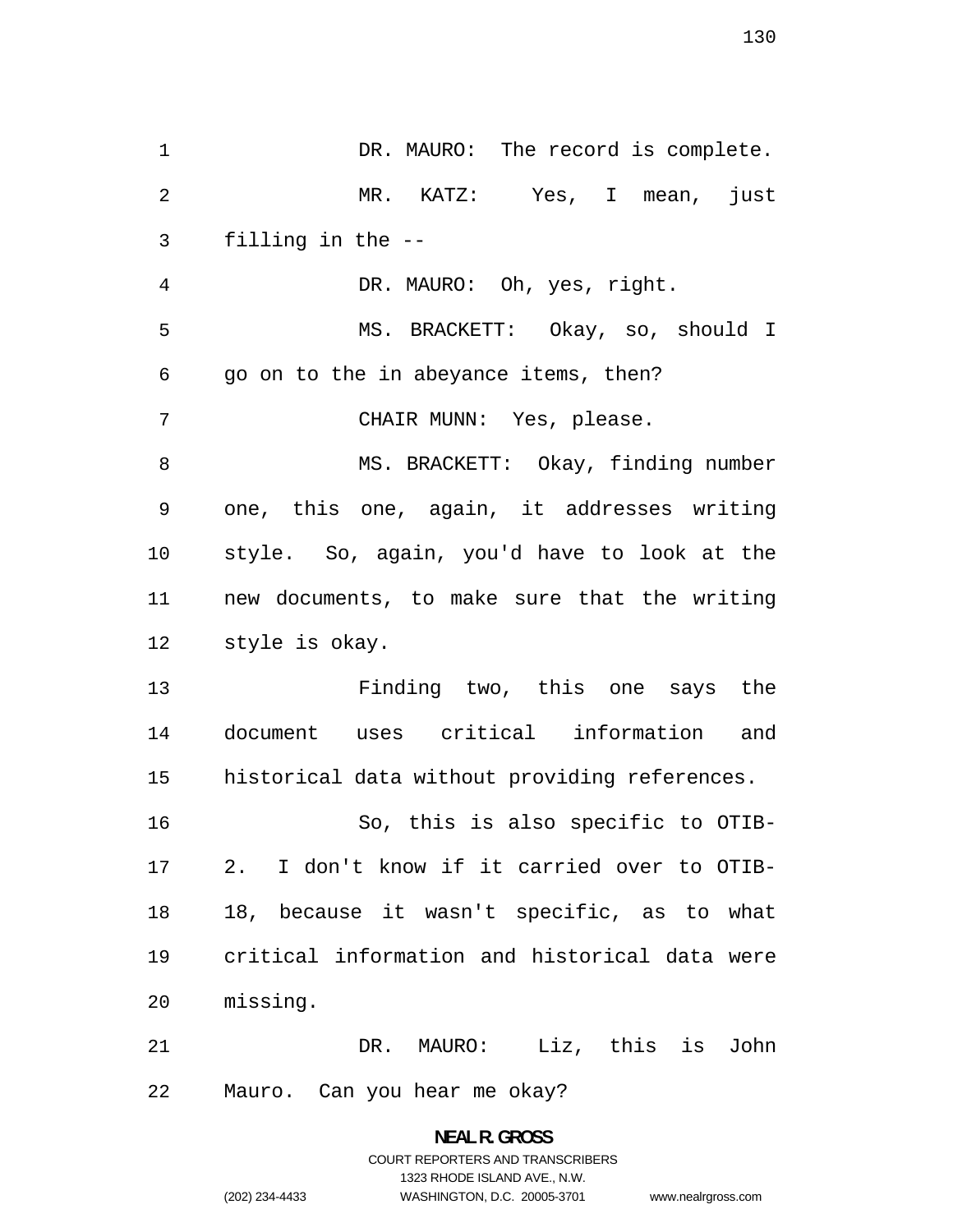#### 1 MS. BRACKETT: Yes.

DR. MAURO: Yes, the question I have is, when this particular item was put in abeyance, I presume it was put in abeyance because we all agree that yes, maybe better references or citations would be needed to help clarify.

8 So, we aqreed, that that would help, and usually, it's left in abeyance until of course, the document is revised to include the material, which is the way in which we put things in abeyance.

But now, we have a different circumstance, namely, now, we really are deleting OTIB-2, and you are replacing it with OTIB-18.

So, I guess the question is, and it's not unlike the other ones we just talked about, does it become irrelevant now, because you may not even use that material, and if you do, you make appropriate reference to it. I guess that's the way -- in a way, we're -- I

#### **NEAL R. GROSS**

### COURT REPORTERS AND TRANSCRIBERS 1323 RHODE ISLAND AVE., N.W. (202) 234-4433 WASHINGTON, D.C. 20005-3701

www.nealrgross.com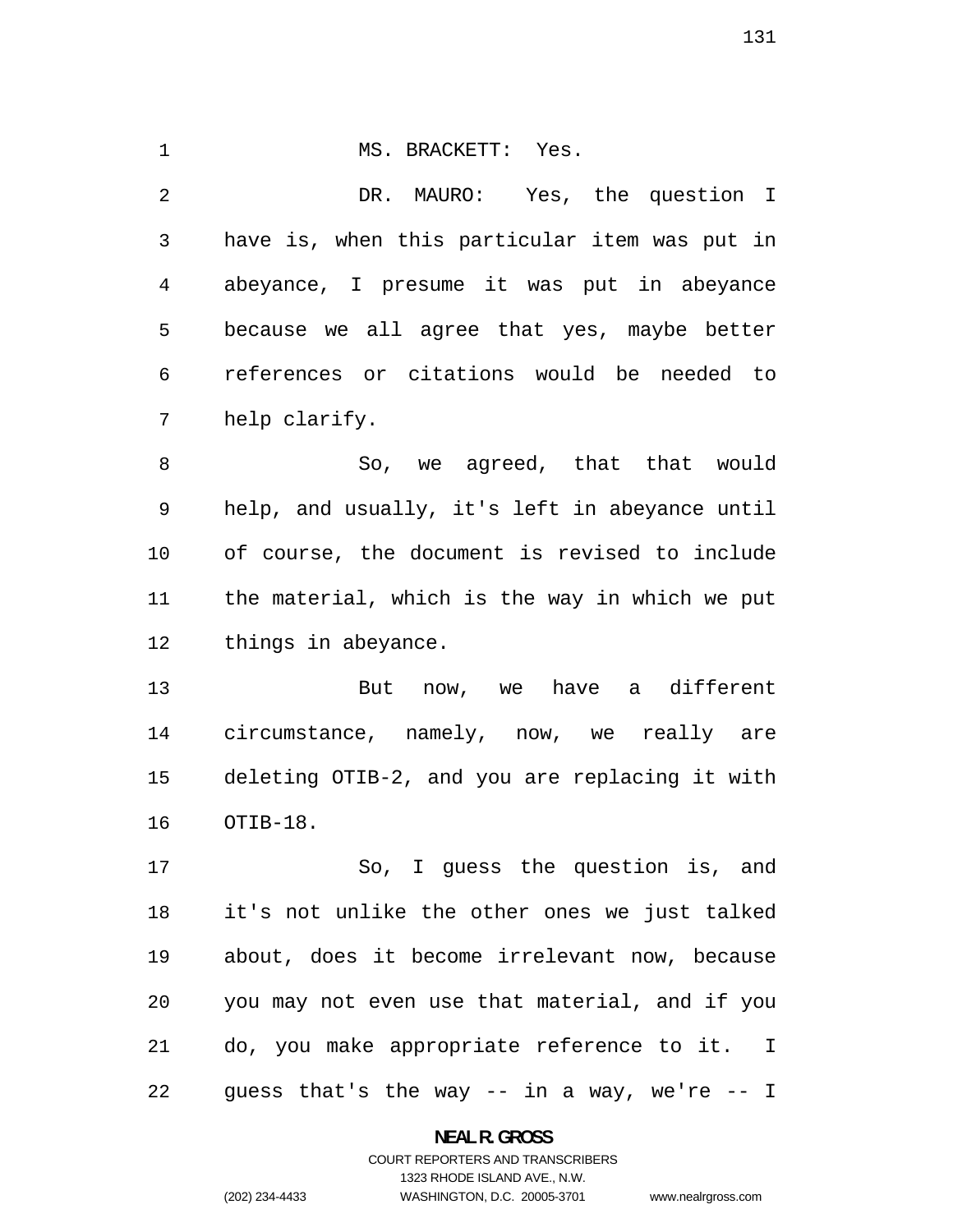guess we're trying to say, what do we do with the -- in abeyance?

Do we close those, also?

MEMBER ZIEMER: It seems to me, these first two are the similar to the other ones that you referred to OTIB-18, and close these out.

DR. MAURO: That is where I was headed.

10 MS. BRACKETT: Okay, finding four, again, is writing style. So, this would be closed and you'd go to OTIB-18.

Finding five, it discusses the use of assumptions that were used in OTIB-2, that are not carried over to OTIB-18. It's percentages of maximum permissible body burden, and this doesn't enter it all into OTIB-18. So, that goes away.

Finding six, I believe if you read the details, it is actually identical to finding five. So, again, maximum permissible body burden is not used.

### **NEAL R. GROSS**  COURT REPORTERS AND TRANSCRIBERS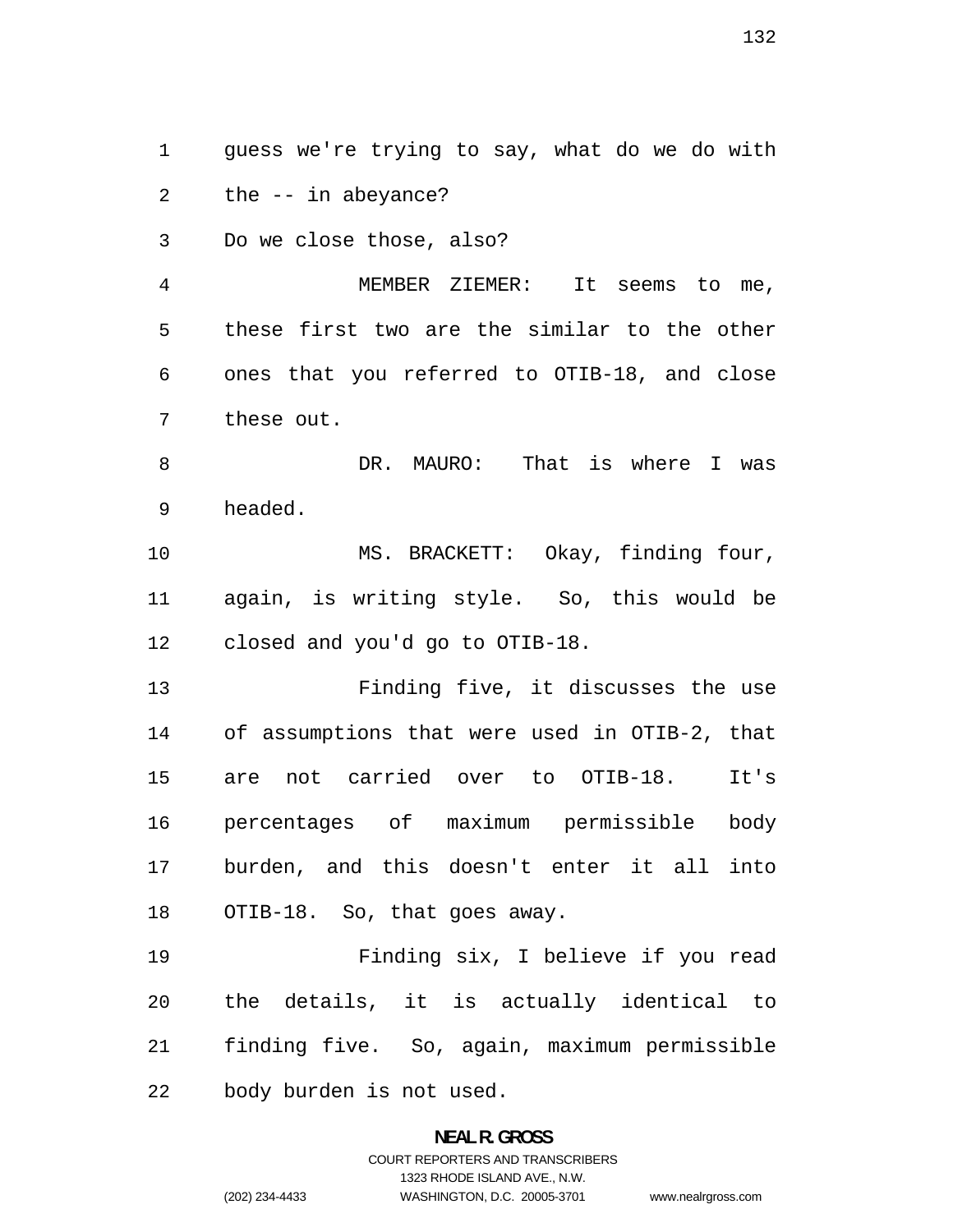Finding seven is -- it discusses solubility types. OTIB-2 gave guidance, as to what solubility type to use. OTIB-18 does not do this. It's based on whatever is the most claimant-favorable solubility type for the specific person, for the cancer that is being looked at. So, this doesn't carry over to OTIB-18. Finding eight, fractional retention values -- DR. ULSH: Hold on, Liz. MR. MARSCHKE: I'm assuming that no, the Subcommittee is not saying anything to -- in response to Liz. I'm assuming that we're agreeing and what Liz is talking, that we can close these out? CHAIR MUNN: I think we would stop you, if we didn't feel -- DR. MAURO: Yes. CHAIR MUNN: -- that it was

correct.

## **NEAL R. GROSS**  COURT REPORTERS AND TRANSCRIBERS 1323 RHODE ISLAND AVE., N.W. (202) 234-4433 WASHINGTON, D.C. 20005-3701

www.nealrgross.com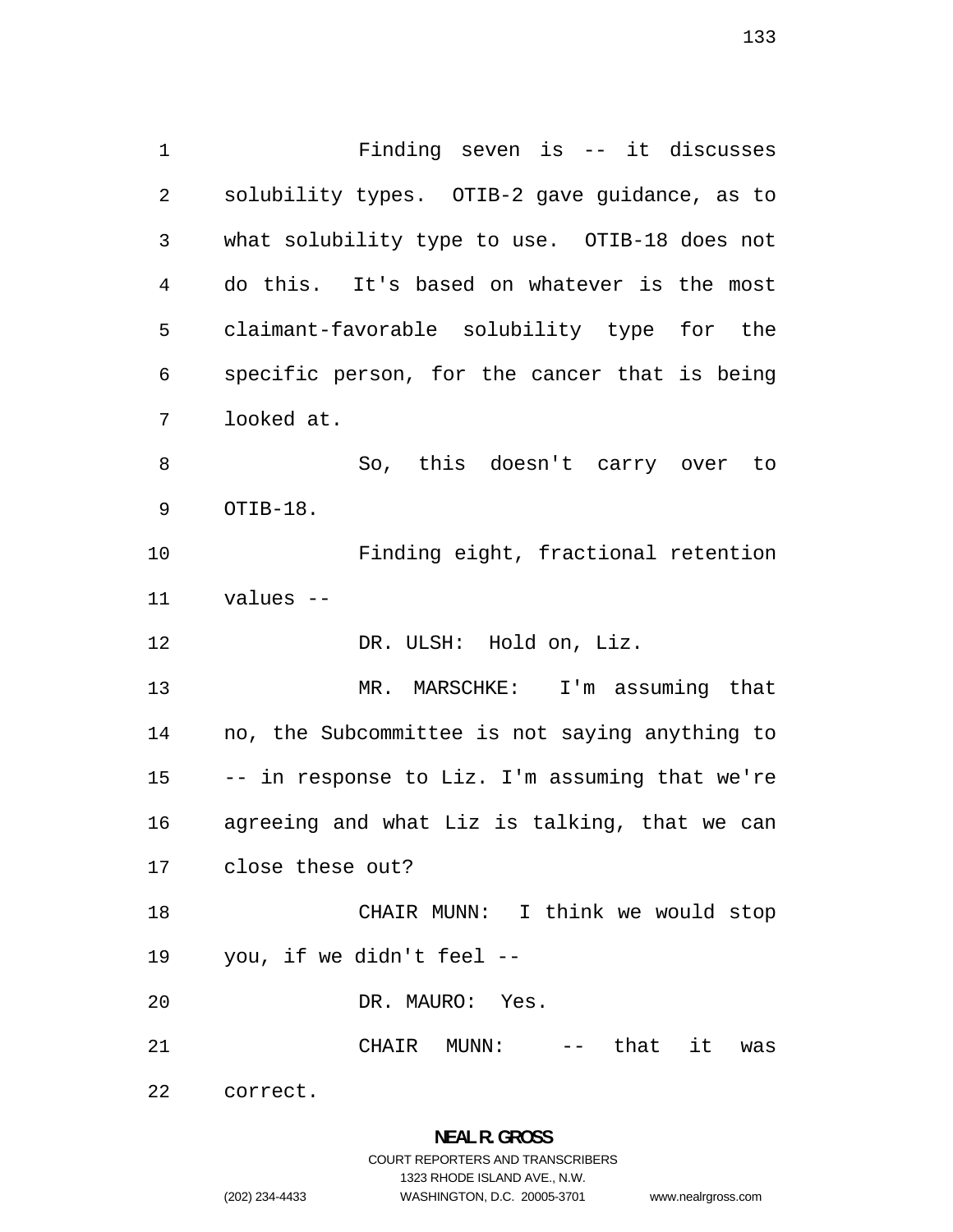1 MR. MARSCHKE: Okay. CHAIR MUNN: Yes. MR. MARSCHKE: I just wanted to make sure of that. DR. MAURO: Yes, and SC&A would also do the same, that is, we're -- our silence means acknowledgment. 8 CHAIR MUNN: Yes. MR. MARSCHKE: Okay, that is what I wanted to make sure, the silence meant concurrence and that they are closed. CHAIR MUNN: Yes. 13 MS. BRACKETT: Okay. CHAIR MUNN: Of course, in some cases, I guess we're not recording what NIOSH's response actually is, in these, since there were -- 18 MR. MARSCHKE: Well, they are the -CHAIR MUNN: You're getting it? Okay, good, you were typing faster than I anticipated.

### **NEAL R. GROSS**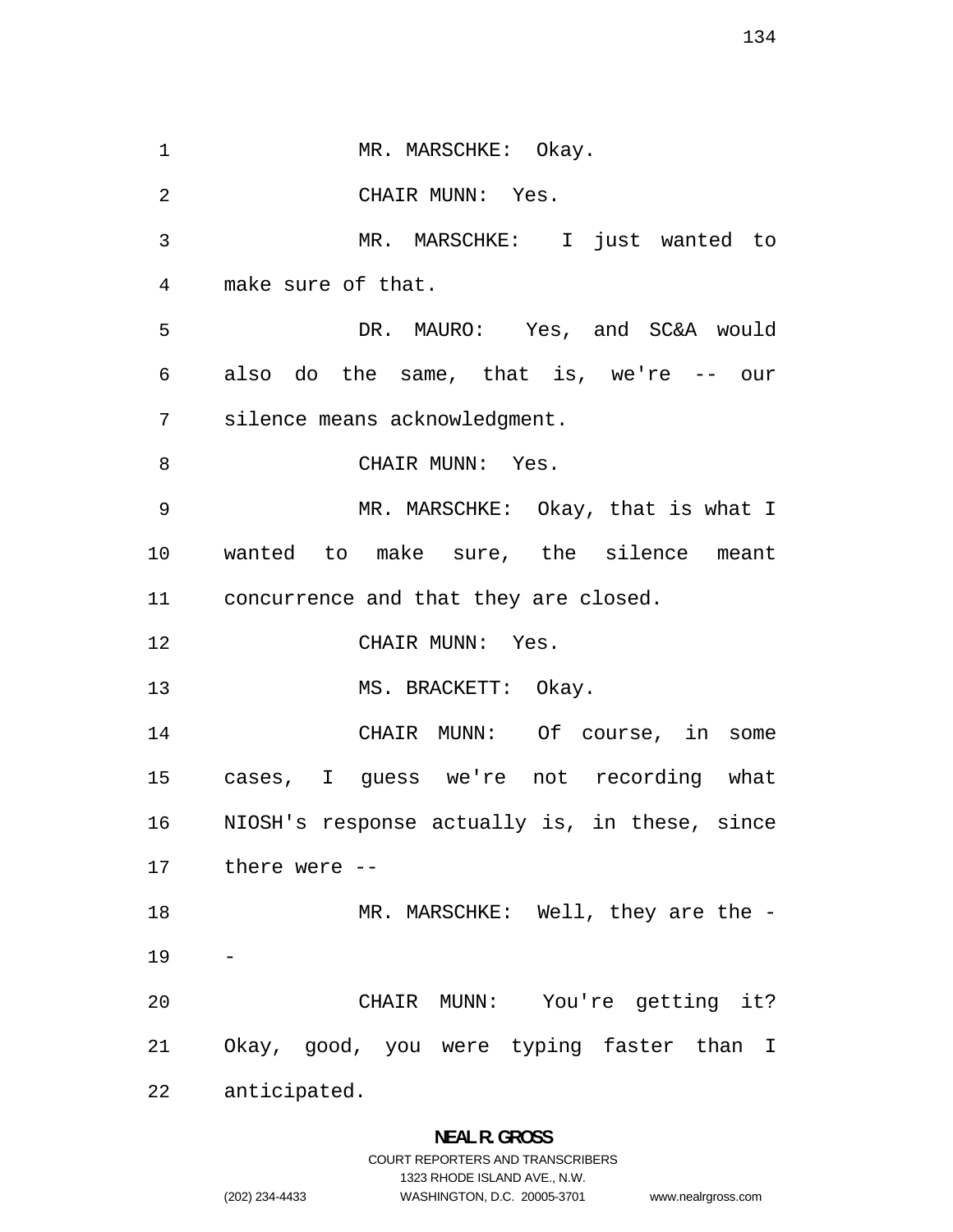1 MR. MARSCHKE: Well, there is not -- what Liz is saying has already been -- basically, has already added that. If you look at the -- CHAIR MUNN: Not in the in abeyance. MEMBER ZIEMER: She said that in four. 9 MS. BRACKETT: Yes. CHAIR MUNN: Well, I knew that it has been in the -- MR. MARSCHKE: Even in the in abeyance ones, she has had it -- she is right on the ball. CHAIR MUNN: I see, okay. Gosh, you're -- MS. BRACKETT: Yes, I went through everything and put responses to all of these. CHAIR MUNN: Thank you so much. So, yes, then all we have to do is say the Subcommittee agrees, closed. MS. BRACKETT: Okay, so, there is

COURT REPORTERS AND TRANSCRIBERS 1323 RHODE ISLAND AVE., N.W. (202) 234-4433 WASHINGTON, D.C. 20005-3701

**NEAL R. GROSS**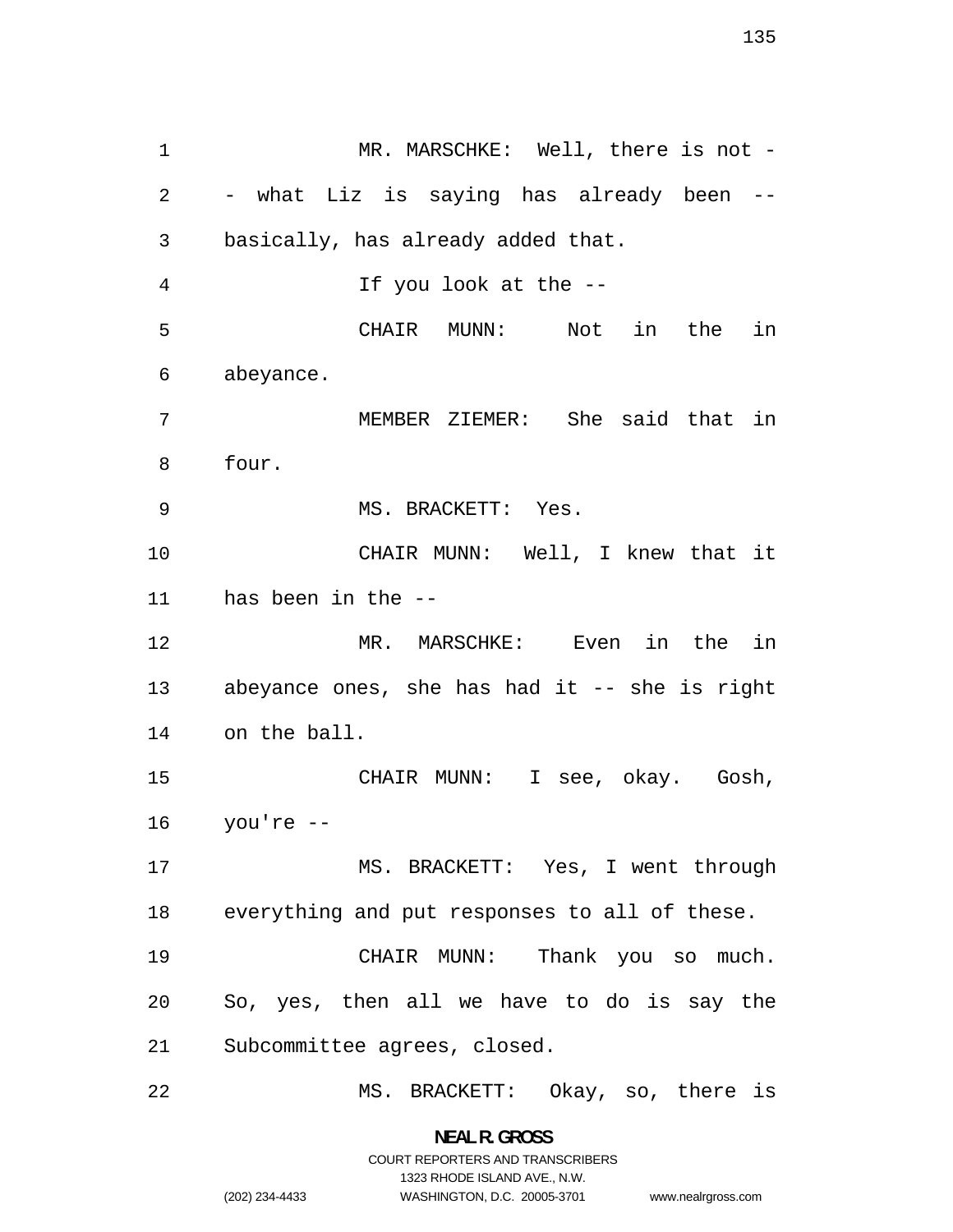just two more. Finding eight, this is actually identical to finding 18, which was in the open items. So, this -- it has the same response. It has to do with values being taken from a table, and those are no longer used.

Then finding nine, let's see, oh, it mentions that it's arbitrary to use three to four days post-intake to calculate fractional retention.

OTIB-2 assumed an acute intake. OTIB-18 assumes a chronic exposure, which is one of the reasons why we wanted to eliminate OTIB-2. That was, again, very early. It was an assumption that we made early on, and have changed our basic approach to assessment since 17 then, and we assume a chronic exposure.

So, that finding is no longer applicable to what's being done.

So, and I have to go, because I'm going to be late for my appointment. I'll be back, after lunch, if anything else comes up.

> **NEAL R. GROSS**  COURT REPORTERS AND TRANSCRIBERS

> > 1323 RHODE ISLAND AVE., N.W.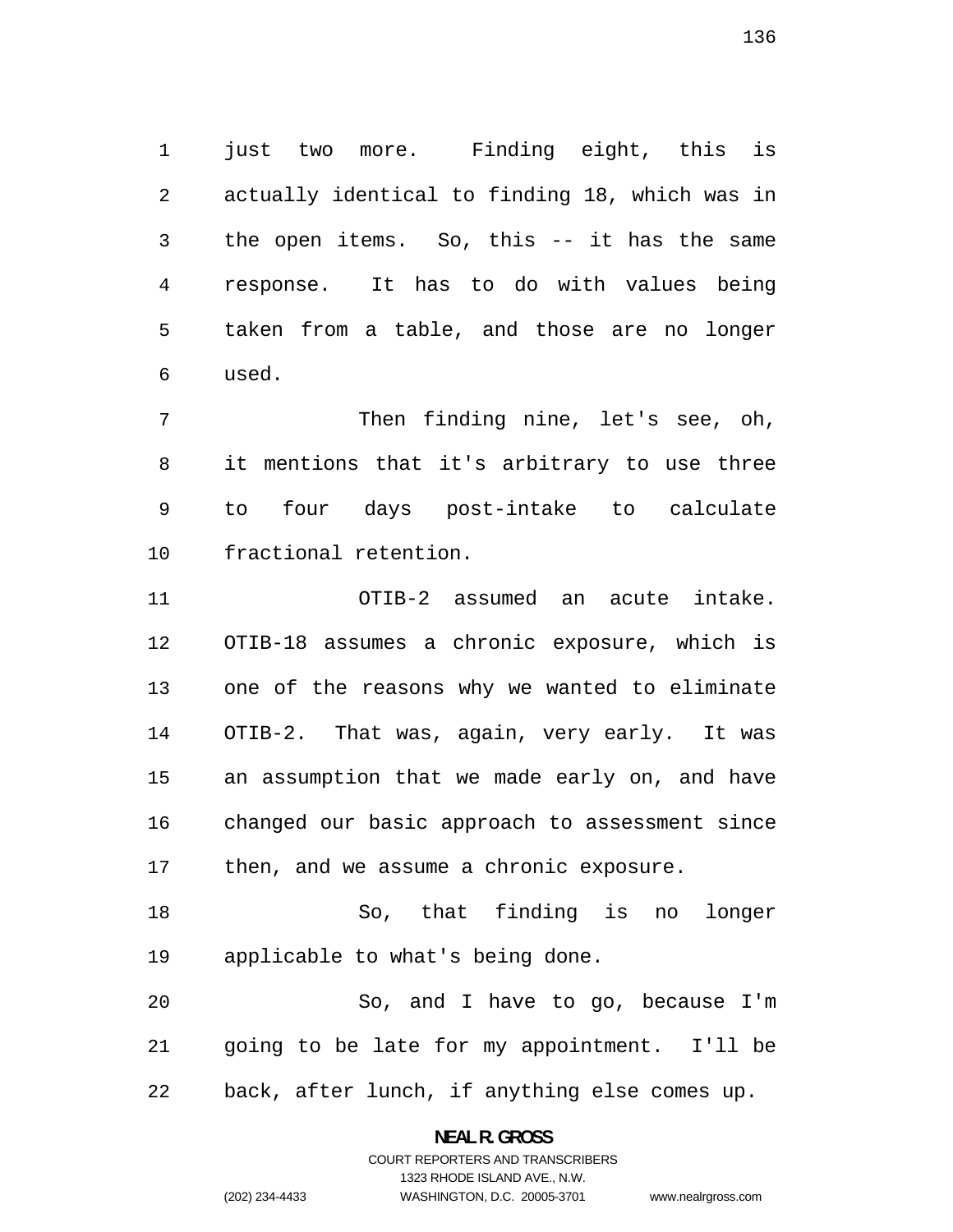CHAIR MUNN: That is great. Thank you, Liz. MS. BRACKETT: Okay, thanks. CHAIR MUNN: We really appreciate you getting this into the database for us, too. 7 MS. BRACKETT: Okay, thank you. 8 CHAIR MUNN: Bye-bye. 9 MS. BRACKETT: Bye. CHAIR MUNN: Okay, she said that was all, but I still show 12. Did she cover 12? So, 12 is in abeyance? MEMBER ZIEMER: Twelve, I show as open. 15 CHAIR MUNN: Mine says in abeyance. MR. MARSCHKE: I might have changed it. MEMBER ZIEMER: This is OTIB-2-12? CHAIR MUNN: OTIB-2-12, but it's another one of those writing styles, which would seem to go away automatically. MEMBER ZIEMER: How could we both

> **NEAL R. GROSS**  COURT REPORTERS AND TRANSCRIBERS

> > 1323 RHODE ISLAND AVE., N.W.

www.nealrgross.com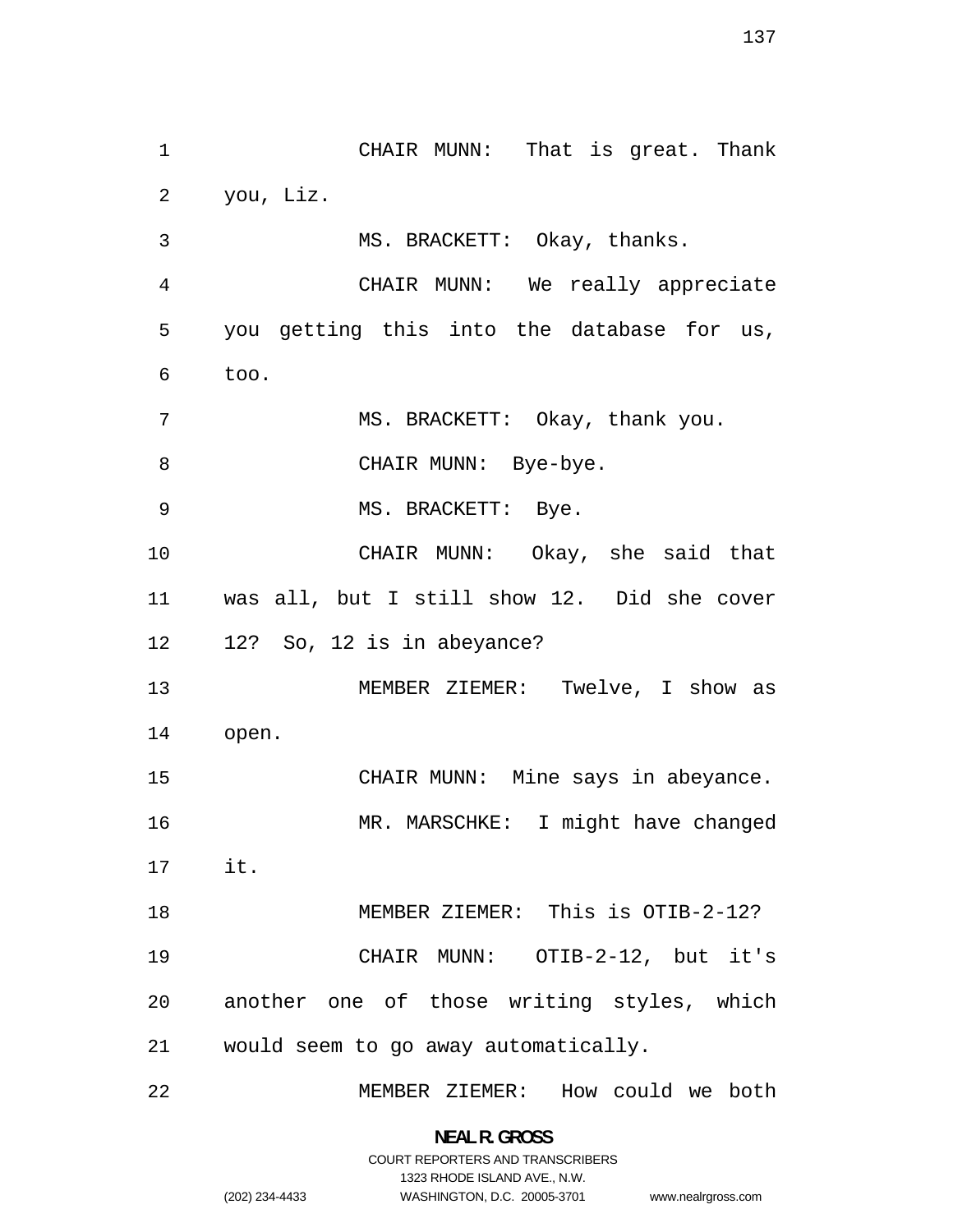have different things?

CHAIR MUNN: I don't know. MR. HINNEFELD: Well, 12 is on the open list, that Liz -- CHAIR MUNN: That she covered? MEMBER ZIEMER: Yes, yes. 7 MR. HINNEFELD: That Liz submitted. CHAIR MUNN: That she submitted. 9 DR. MAURO: And we went over those. MEMBER ZIEMER: But hers is showing in the database as in abeyance. That is what puzzles me. CHAIR MUNN: Yes. MR. MARSCHKE: Might be operator error on my part. CHAIR MUNN: That's all right, we've already hit it. So, it's now -- MEMBER ZIEMER: Well, yours shows in abeyance, too. Did you just change it? MR. MARSCHKE: I just changed it. So, you might have to refresh, and I changed it to the wrong thing. So, yes --

> **NEAL R. GROSS**  COURT REPORTERS AND TRANSCRIBERS

> > 1323 RHODE ISLAND AVE., N.W.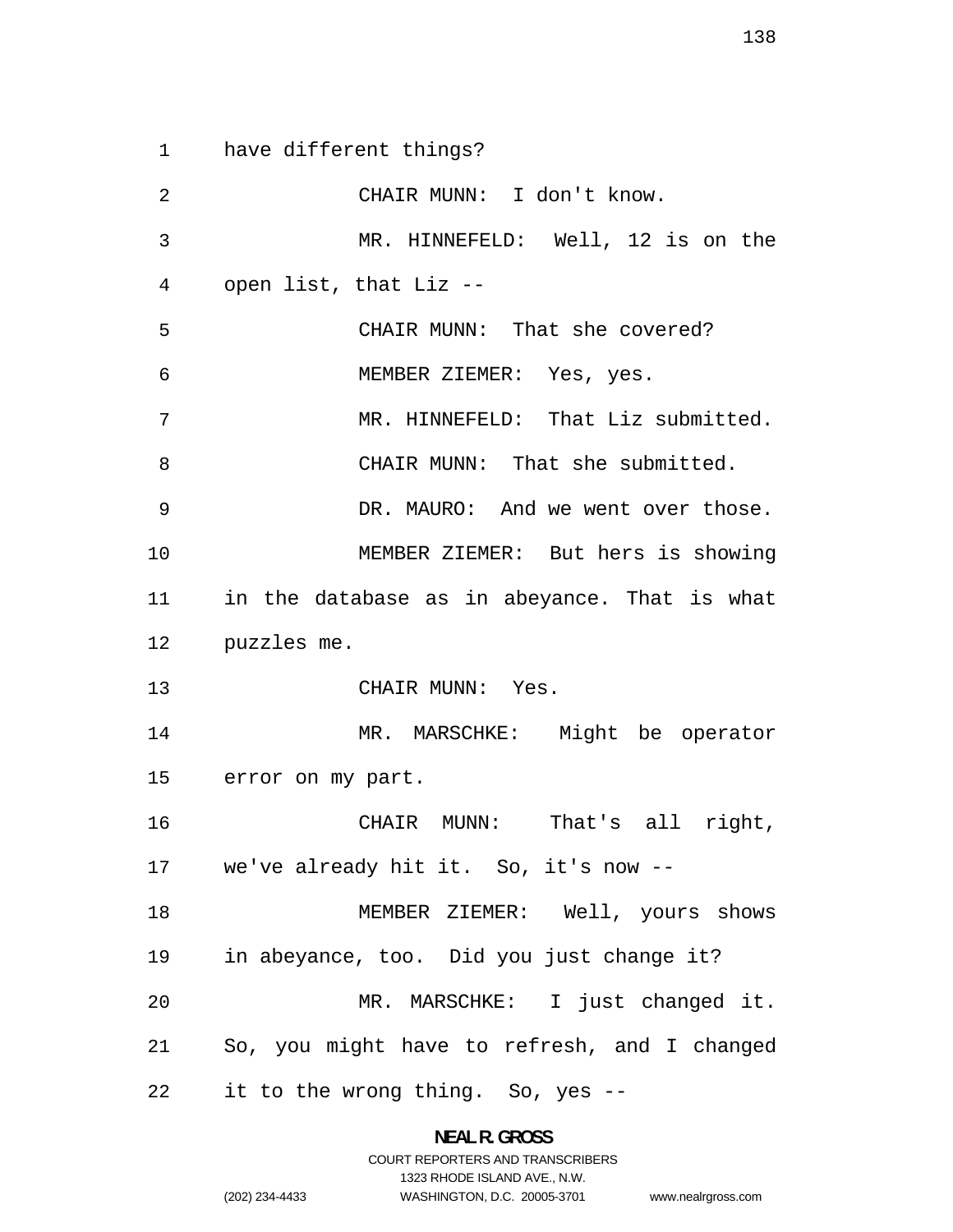1 MEMBER ZIEMER: Okay. MR. HINNEFELD: Because I haven't refreshed, and mine still says -- MEMBER ZIEMER: I haven't, and mine still says open. CHAIR MUNN: Now, as a quick double-check, when Steve gets through there, it -- let's go back to our -- let's go back to the original Board report, and see if it shows all those good things, closed, for OTIB-2. MEMBER ZIEMER: Mine shows six items open, Wanda, on your list. CHAIR MUNN: I show six on my list right now? MEMBER ZIEMER: Right. 16 DR. MAURO: Really fast, now. CHAIR MUNN: It is. 18 DR. MAURO: I mean, it's moving in slow motion, now, it's really moving. That is great. CHAIR MUNN: It really is. Well, it was very helpful to have -- Liz already

> **NEAL R. GROSS**  COURT REPORTERS AND TRANSCRIBERS 1323 RHODE ISLAND AVE., N.W. (202) 234-4433 WASHINGTON, D.C. 20005-3701

www.nealrgross.com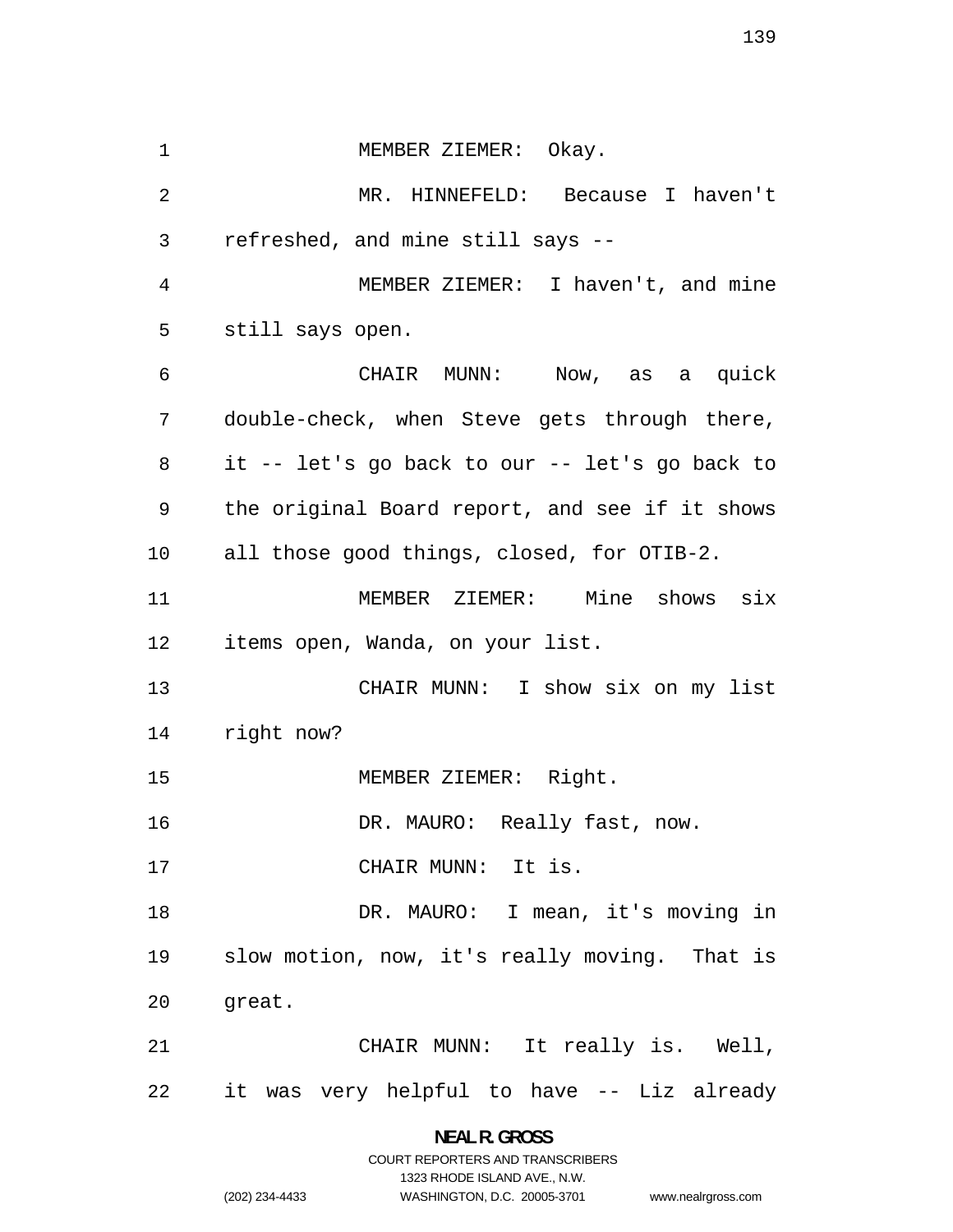have posted those things on the database, itself. That is extremely helpful. MR. MARSCHKE: Okay, one is closed. Two is closed. Three is closed. Four, five, six, seven, eight, nine, 10, 11, 12, 13, 14, 15, 16, 17, 18. Okay, now, you want to go back to the -- 8 CHAIR MUNN: Right. 9 MR. MARSCHKE: -- original data screen and see, documents under Board review. OTIB-10. 12 DR. MAURO: Two. MR. MARSCHKE: OTIB-2, I should say. 15 CHAIR MUNN: Right. MR. MARSCHKE: The one on the bottom, there, it's showing basically, again, I don't know if the count is strange. I don't know what it is counting. MR. KATZ: That's okay, we're going to fix that. MEMBER ZIEMER: Active findings.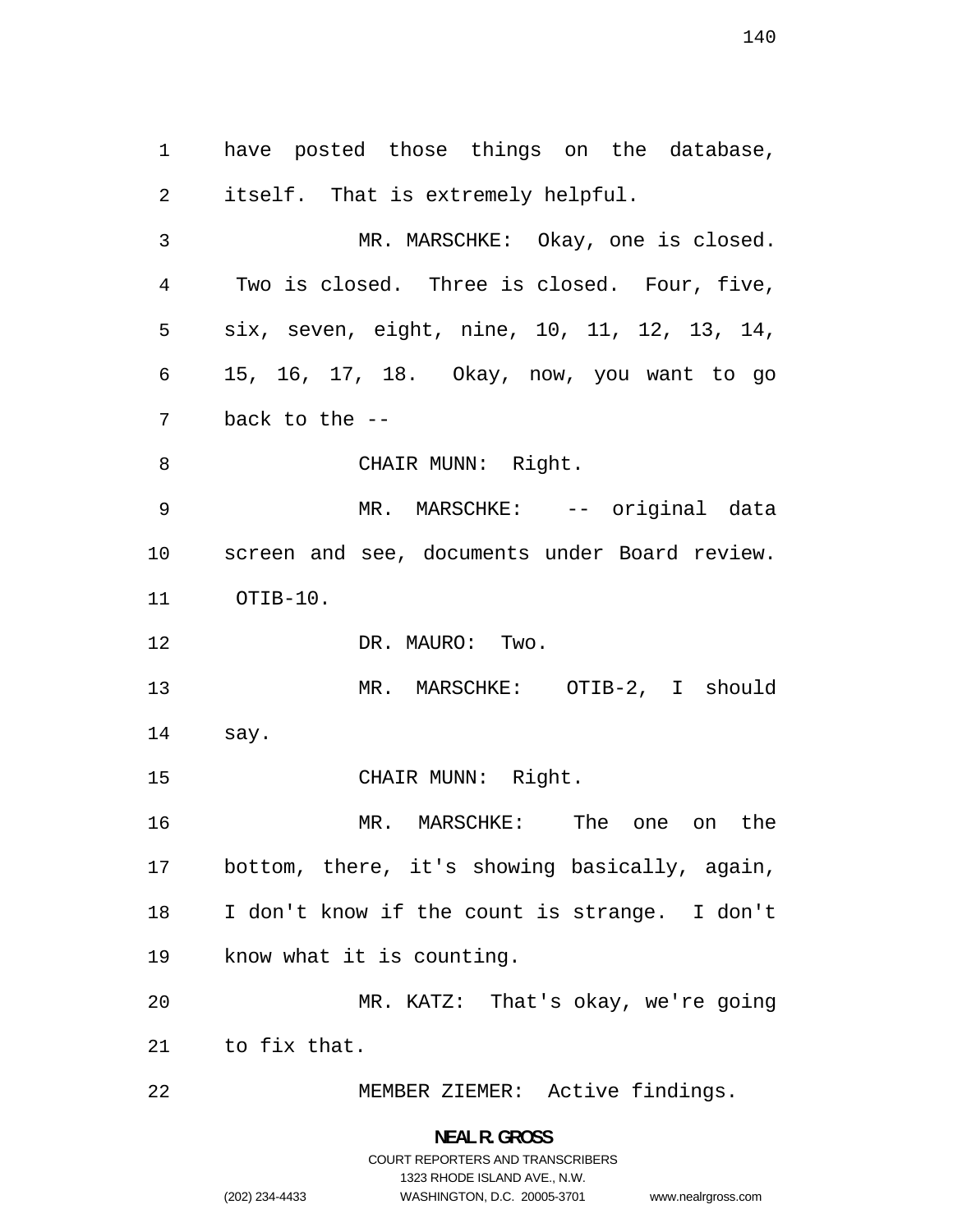CHAIR MUNN: Mine is refreshing, now. DR. MAURO: But they're all closed, now? MR. MARSCHKE: The status all showed closed for each of the findings. DR. MAURO: And they're showing six that are active. CHAIR MUNN: Yes. DR. ULSH: And that number should be changing. CHAIR MUNN: Okay, that's interesting, because I still -- my refresh says -- I have to resend the information, which you previously submitted. We'll just ignore that, and we'll know that it doesn't come up, immediately, and we all need a break. Back at 11 o'clock, is that okay? Very good, whoever is on the line, we'll be back at 11. (Whereupon, the above-entitled matter went off the record at 10:48 a.m. and

> **NEAL R. GROSS**  COURT REPORTERS AND TRANSCRIBERS

> > 1323 RHODE ISLAND AVE., N.W.

(202) 234-4433 WASHINGTON, D.C. 20005-3701

www.nealrgross.com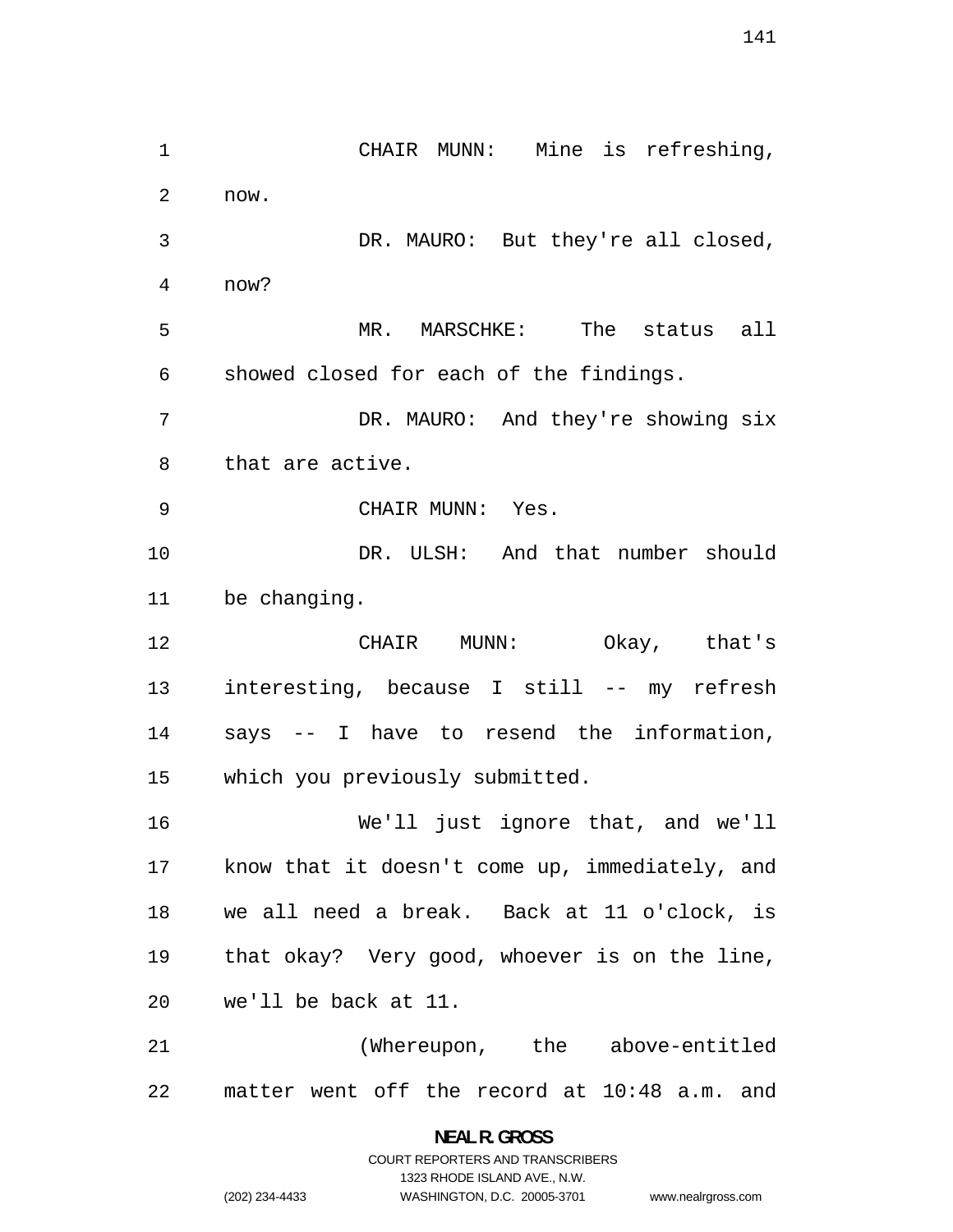resumed at 11:02 a.m.)

MR. KATZ: Folks on the line, we're just rejoining you. Procedures Subcommittee, Advisory Board on Radiation and Worker Health. Wanda? CHAIR MUNN: We've just come back from a short break, and then next item on our agenda that we have listed is TIB-10 review. We had an action item to have a report from NIOSH, regarding their review of Bob Anigstein's report, that he gave us last time, I believe. **Is NIOSH** ready to comment on that, now? DR. ULSH: Well, not quite yet. The status on that one is -- corresponded with the author of TIB-10, Greg Macievic. He has given me back some draft responses, but I'm not ready to send those out, just yet. CHAIR MUNN: Okay. DR. ULSH: Should have it by next meeting, though.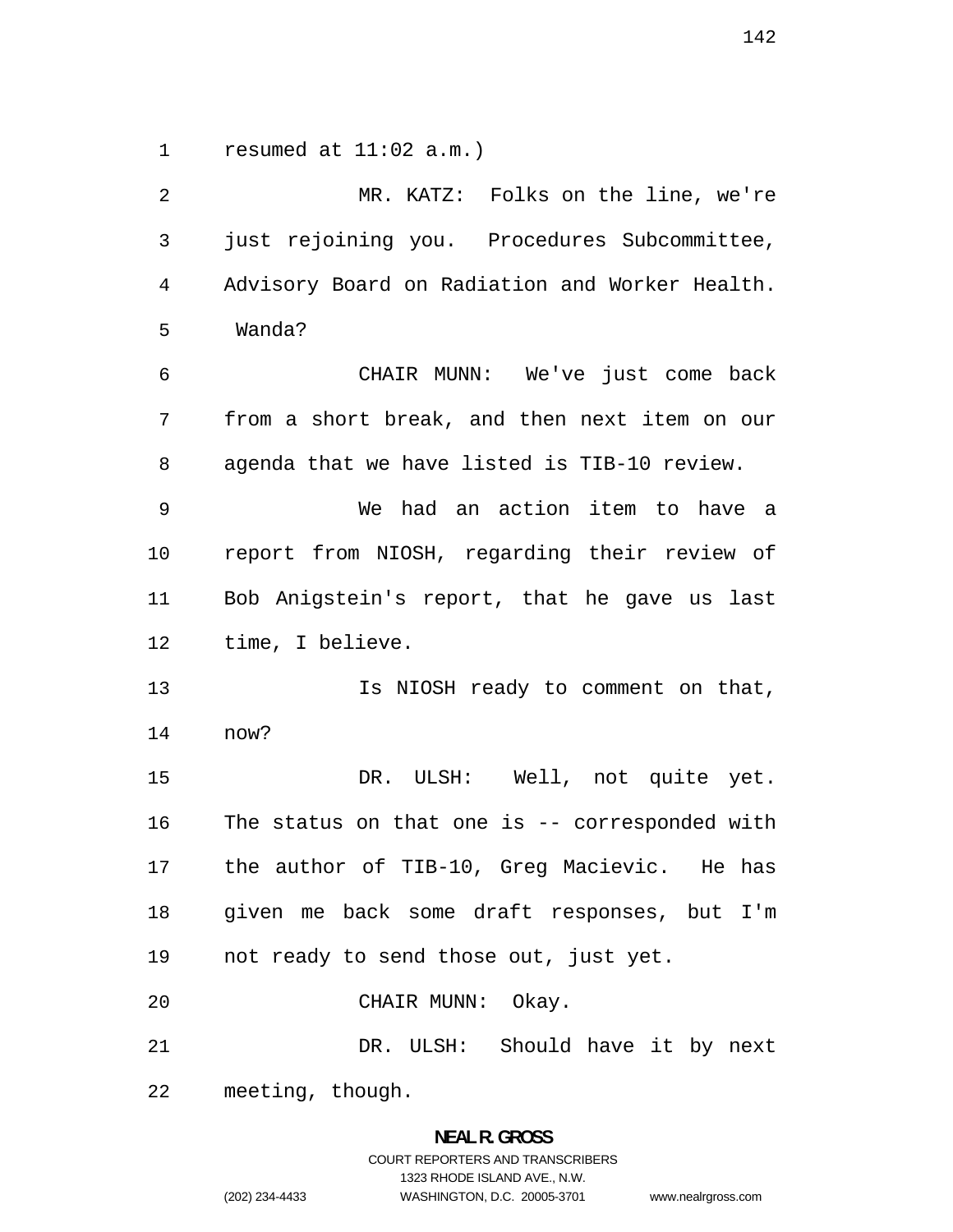CHAIR MUNN: Okay, so, we're going to carry that over? DR. ULSH: Yes. CHAIR MUNN: Are we? DR. ULSH: Yes. CHAIR MUNN: Well, if I could remember what I did with my pen, I'll make a note of that. DR. MAURO: Have this one. CHAIR MUNN: I covered it up. The other carry-over items that we had from earlier was TIB-21-04, a response on the partial and year issue. SC&A wanted an opportunity to take a look at that, and do we have a report? MR. MARSCHKE: Yes, we do. I have to find it. Give me a second. CHAIR MUNN: All right, that's fine. MR. MARSCHKE: I believe it's in -- actually, I think I sent an email, alerting the -- a while back, alerting the Subcommittee

> **NEAL R. GROSS**  COURT REPORTERS AND TRANSCRIBERS

> > 1323 RHODE ISLAND AVE., N.W.

www.nealrgross.com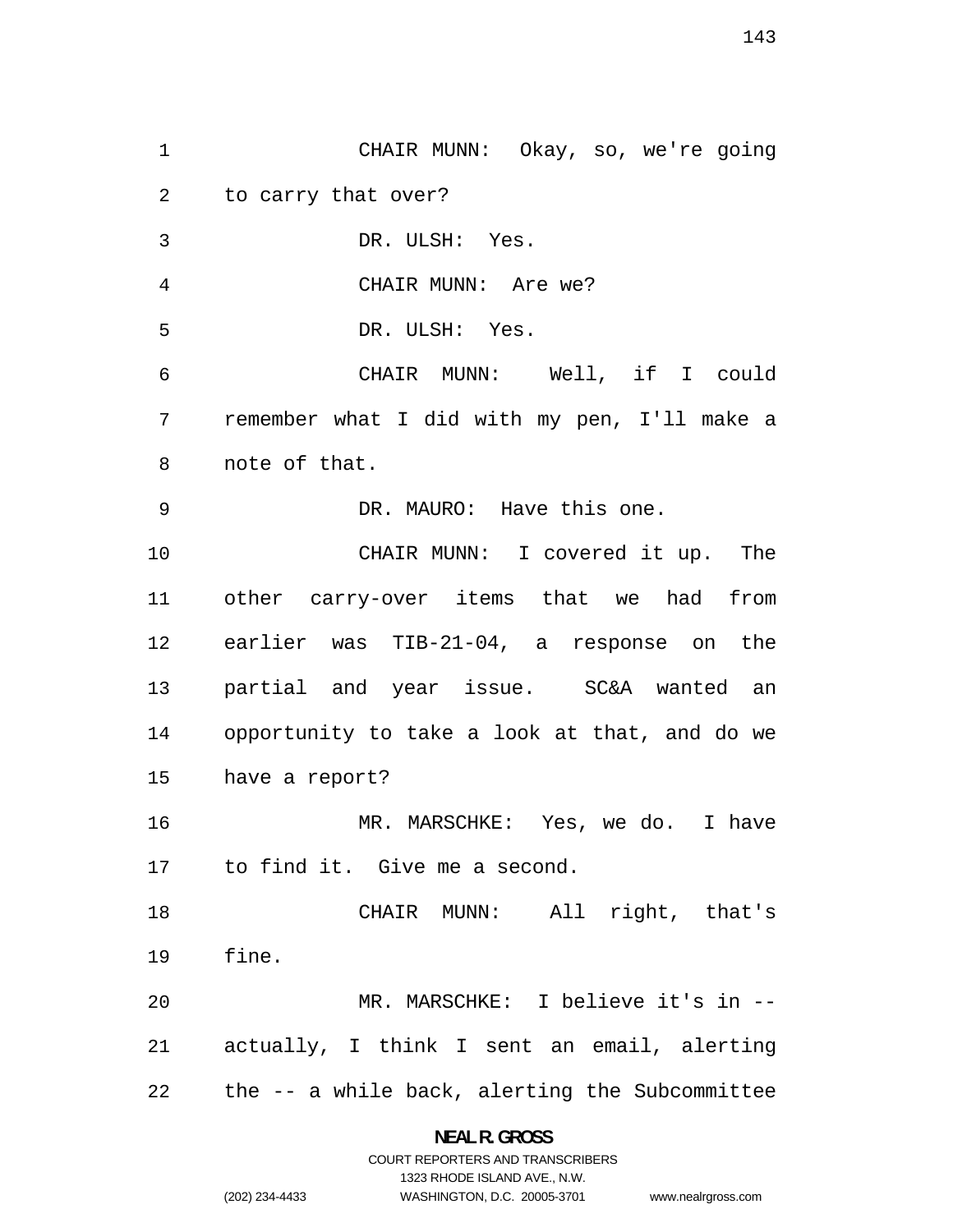that we had -- NIOSH had responded and I believe it's four.

Basically, I asked Ron Buchanan to look this over, and we got -- received from Elyse, back -- this was back in -- it says it was back in July 2010, some information, and 7 in the March  $22^{nd}$  -- this would be -- NIOSH will provide a response.

I believe NIOSH did provide that response. I forwarded it to Ron Buchanan, and Ron looked it over, and you can see, Ron's review -- reply here, that is in the database.

We're missing -- actually, we're missing the NIOSH response. Let me see if I can find that.

CHAIR MUNN: That should be attached to the file, shouldn't it, to the March comments?

MS. THOMAS: Yes, hi, this is Elyse. I agree with Steve on the sequence of events that occurred.

It's just that until the linking is

**NEAL R. GROSS**  COURT REPORTERS AND TRANSCRIBERS 1323 RHODE ISLAND AVE., N.W.

www.nealrgross.com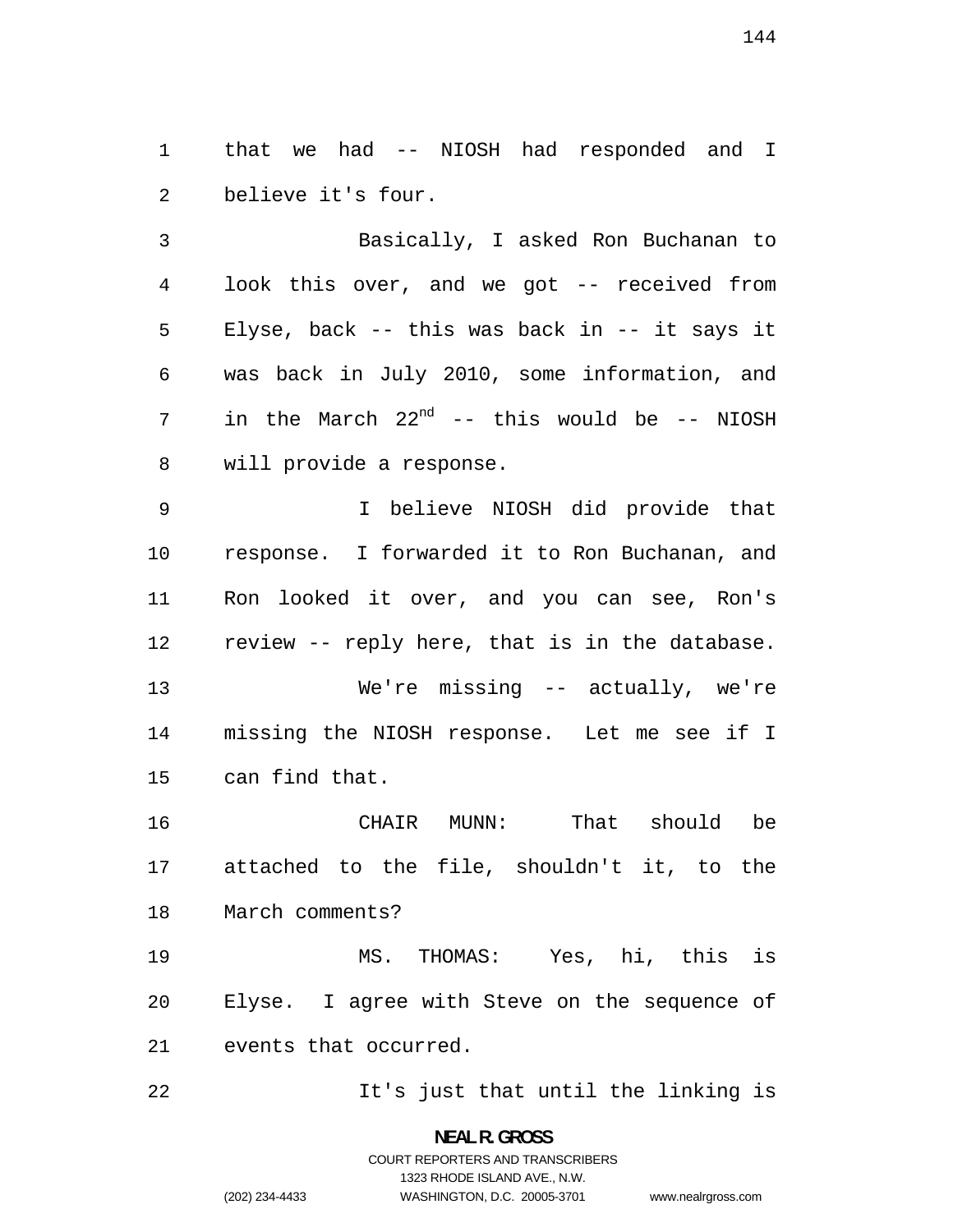completed, I can't attach that full response that was sent out electronically.

So, it's on my list, and as soon as -- you know, the linking works, then the full NIOSH response, that SC&A reviewed, can be included in the database.

CHAIR MUNN: That was one of the original five we had listed, wasn't it, Elyse? MS. THOMAS: Yes, I think it -- I think the response includes some tables, and if you -- without attaching them, they run all together and it's very difficult to make any sense out of.

14 CHAIR MUNN: Okay.

MS. THOMAS: So, we might as well wait for the linking.

CHAIR MUNN: That's fine, but we-- MR. HINNEFELD: That was sent out 19 on July  $11^{\text{th}}$ , so, we're --

20 CHAIR MUNN:  $\text{July 11}^{\text{th}}$ , so, we should actually have it, right?

MEMBER ZIEMER: Well, it said that

**NEAL R. GROSS**  COURT REPORTERS AND TRANSCRIBERS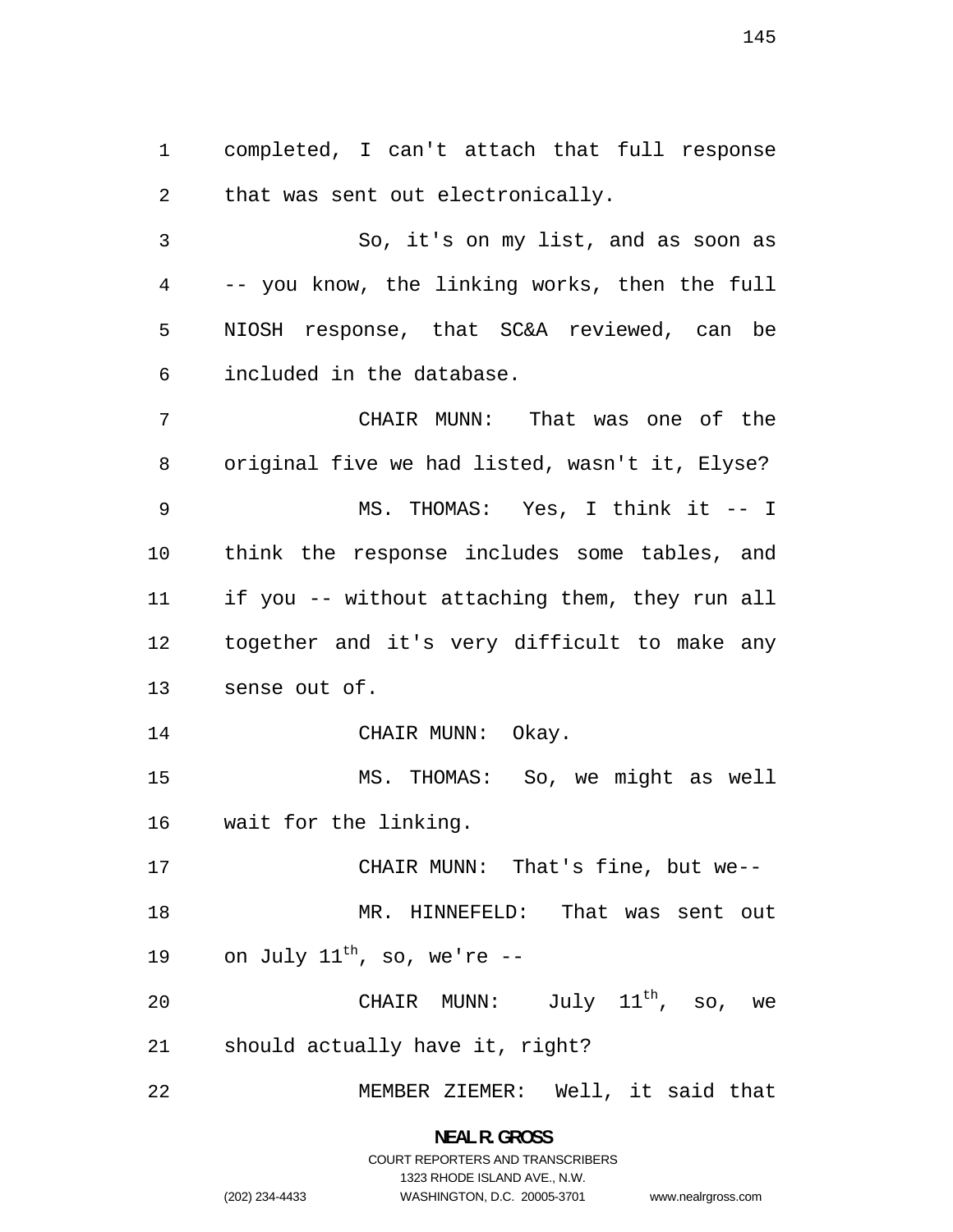there was an attachment, but it wasn't attached. Well, maybe this is a copy that doesn't have the attachment. Yes, okay, I'm looking at a -- I am looking at Steve's -- MR. HINNEFELD: Response. MEMBER ZIEMER: -- response, yes. MR. MARSCHKE: This is what Elyse was talking about. 10 MEMBER ZIEMER: Yes. MR. MARSCHKE: This is Brant's. MEMBER ZIEMER: Yes, let me go back to Brant's original one. I was looking at your response to Brant's. MR. MARSCHKE: And this is the -- this is the attachment that Elyse was talking about, here. MEMBER ZIEMER: Yes, no, I've got that here, yes. MR. MARSCHKE: You can see, it's all full of tables and -- which are not easily put in form, or can't be put into the

> **NEAL R. GROSS**  COURT REPORTERS AND TRANSCRIBERS

> > 1323 RHODE ISLAND AVE., N.W.

www.nealrgross.com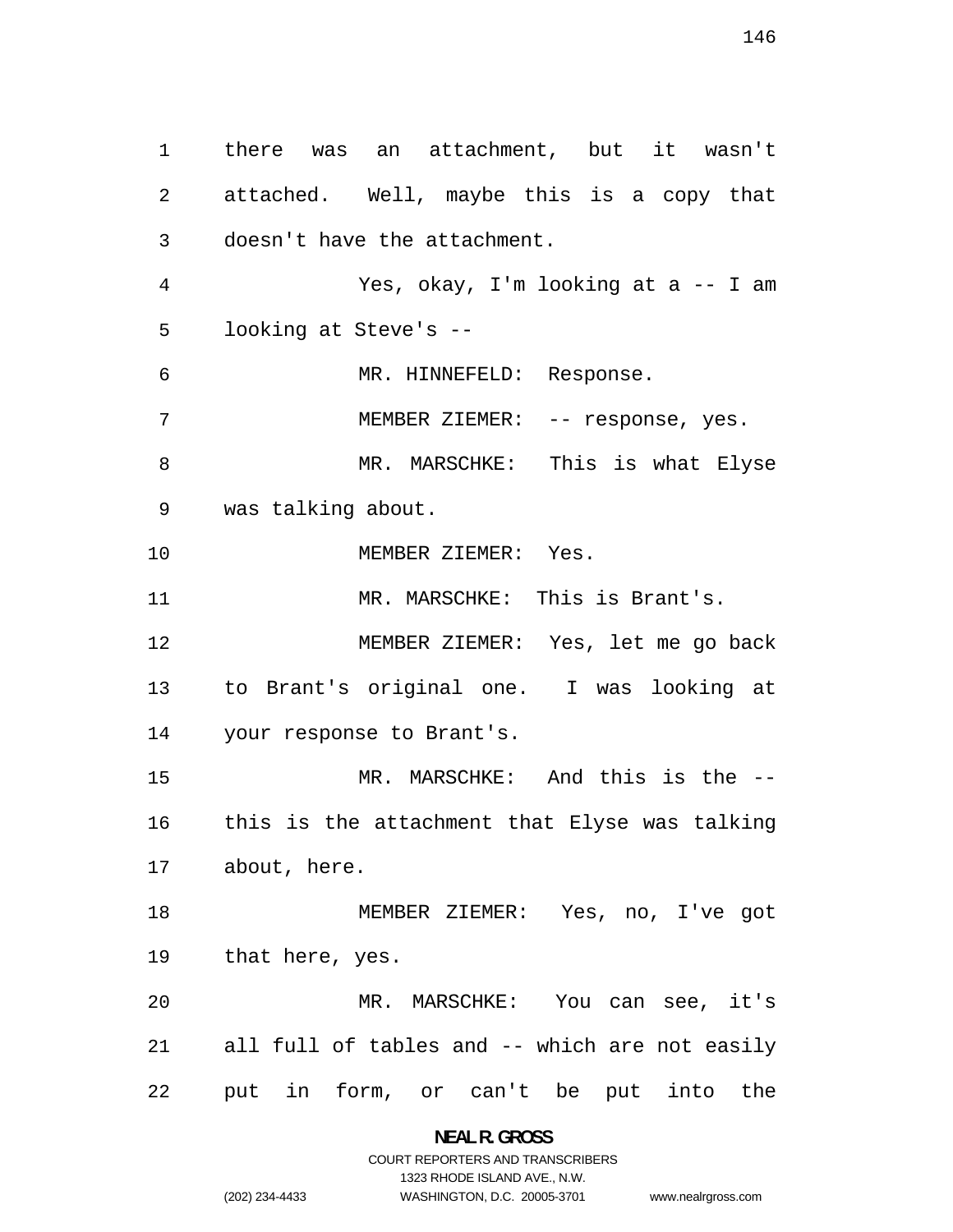database.

CHAIR MUNN: That is what it was, okay. MEMBER ZIEMER: Tables have to be put in as attachments or are linked, or how do we -- CHAIR MUNN: Well, we have to -- 8 MR. HINNEFELD: The problem is, when you try to cut and paste a table into a response field, you have to -- 11 MEMBER ZIEMER: Yes, I understand. MR. HINNEFELD: -- it's all obliterated, and so, we need to attach the Word file. Each one of these have a space here for an attachment, so -- 17 MEMBER ZIEMER: Right. 18 MR. HINNEFELD: What will happen is MEMBER ZIEMER: You'll plug it in there. MR. HINNEFELD: It will put it in

> **NEAL R. GROSS**  COURT REPORTERS AND TRANSCRIBERS

> > 1323 RHODE ISLAND AVE., N.W.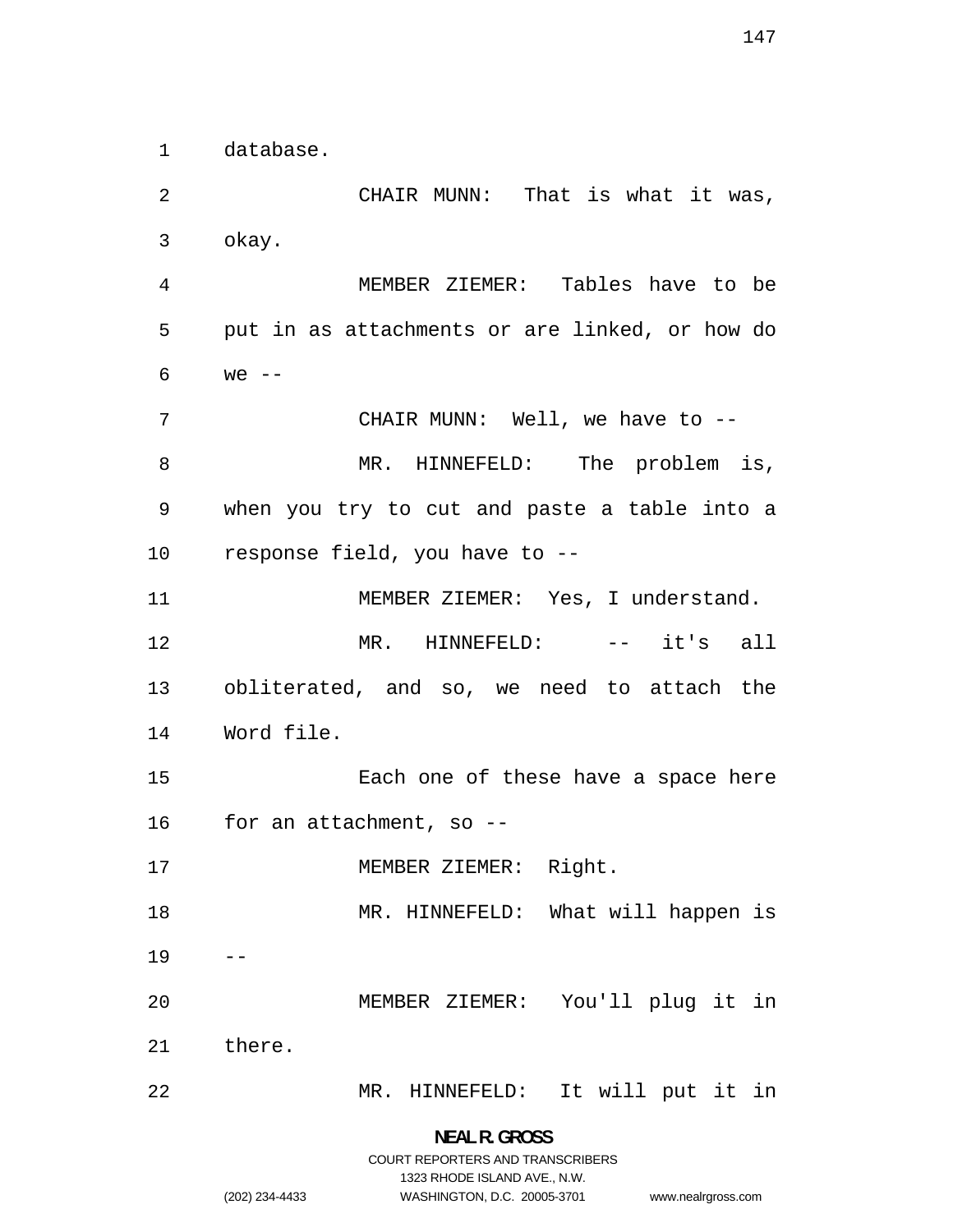there, and it will hook into this Word file. MEMBER ZIEMER: Yes. CHAIR MUNN: And what was the date that was sent, you said? 5 MR. HINNEFELD: July 11<sup>th</sup>. 6 MEMBER ZIEMER:  $July$   $11<sup>th</sup>$ . 7 CHAIR MUNN: July 11<sup>th</sup>? 8 MR. HINNEFELD: Yes, right. 9 CHAIR MUNN: Okay. MR. MARSCHKE: Ron's conclusion was, basically, he sensed further analysis would not provide additional resolution and the magnitude of the influence of the partial year data on the coworker dose is relatively small. We recommend that this issue be closed. CHAIR MUNN: All right. MEMBER ZIEMER: This is Ron's response to the document that -- MR. MARSCHKE: Right, yes. CHAIR MUNN: All right, any objection to closure?

> **NEAL R. GROSS**  COURT REPORTERS AND TRANSCRIBERS 1323 RHODE ISLAND AVE., N.W.

(202) 234-4433 WASHINGTON, D.C. 20005-3701 www.nealrgross.com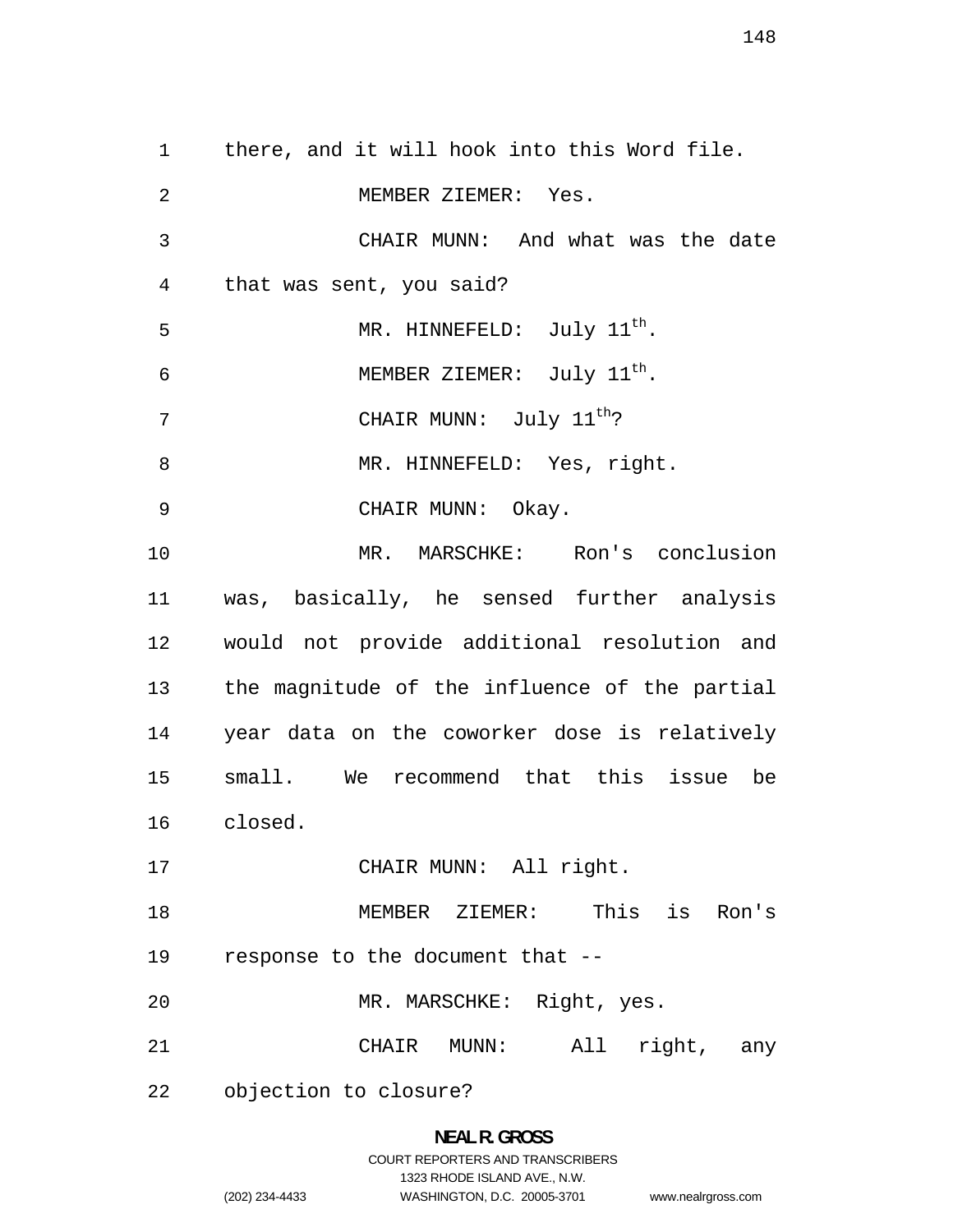MEMBER ZIEMER: No objection. CHAIR MUNN: The Subcommittee agrees. Item closed. Thank you very much. That is very nice to have that off the list. We still have the issue of the outstanding linking issue, or problem, that goes on, but I think Elyse is keeping track of that, pretty closely, and when that occurs, hopefully, all of this will magically happen. MS. THOMAS: Yes, I think they're very close to, you know, getting it to work properly. So, it should be very soon. CHAIR MUNN: Good, good. All right, in my efforts to be clever, I have lost my Board review system. There it is. One item down. The next item on my list was the linking list that Elyse and I were going to put together. I haven't even spoken to Elyse about this, but so far as I know, we have the same list.

## **NEAL R. GROSS**  COURT REPORTERS AND TRANSCRIBERS 1323 RHODE ISLAND AVE., N.W. (202) 234-4433 WASHINGTON, D.C. 20005-3701

www.nealrgross.com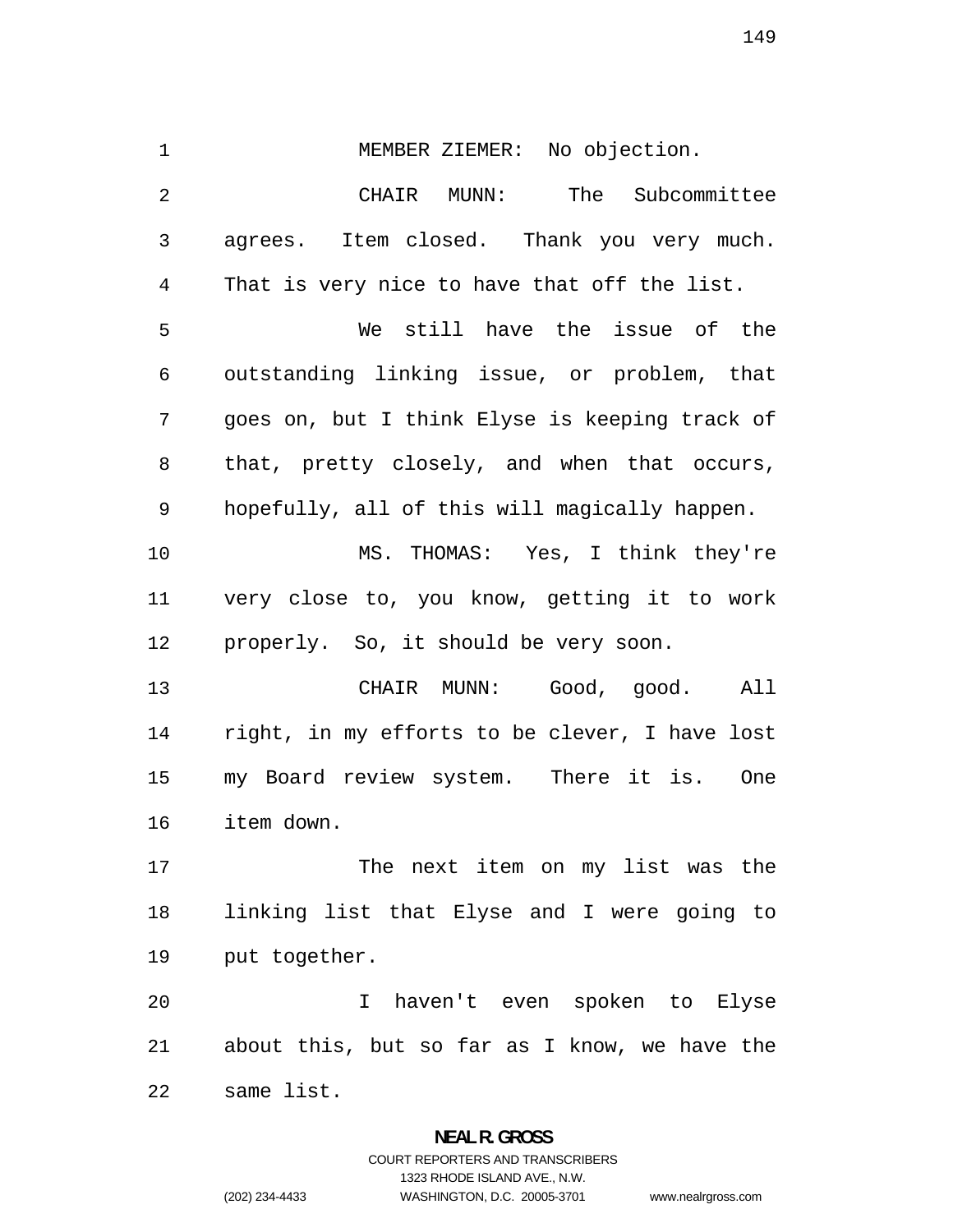1 1 I have OTIB-1, OTIB-47-2, OTIB-19, of course now, we'll add OTIB-21-04 to that. Are there others that you have on your list, that still need to be watched for our ability to transfer into the application, Elyse? MS. THOMAS: No, Wanda, I have the same list. CHAIR MUNN: Okay, that is very good. Then all we can do is just wait for this to happen. 11 The next item that I have is TIB-013. The action items were a re-write of three and four, that SC&A were going to undertake, and the status response on five, from NIOSH. Do we have a re-write on three and four available to us? MR. MARSCHKE: Wanda, we had a re-write the last -- actually, at the last meeting, we had a re-write. So, I think we did this at the last -- and we discussed the three and four quite

> **NEAL R. GROSS**  COURT REPORTERS AND TRANSCRIBERS

> > 1323 RHODE ISLAND AVE., N.W.

(202) 234-4433 WASHINGTON, D.C. 20005-3701 www.nealrgross.com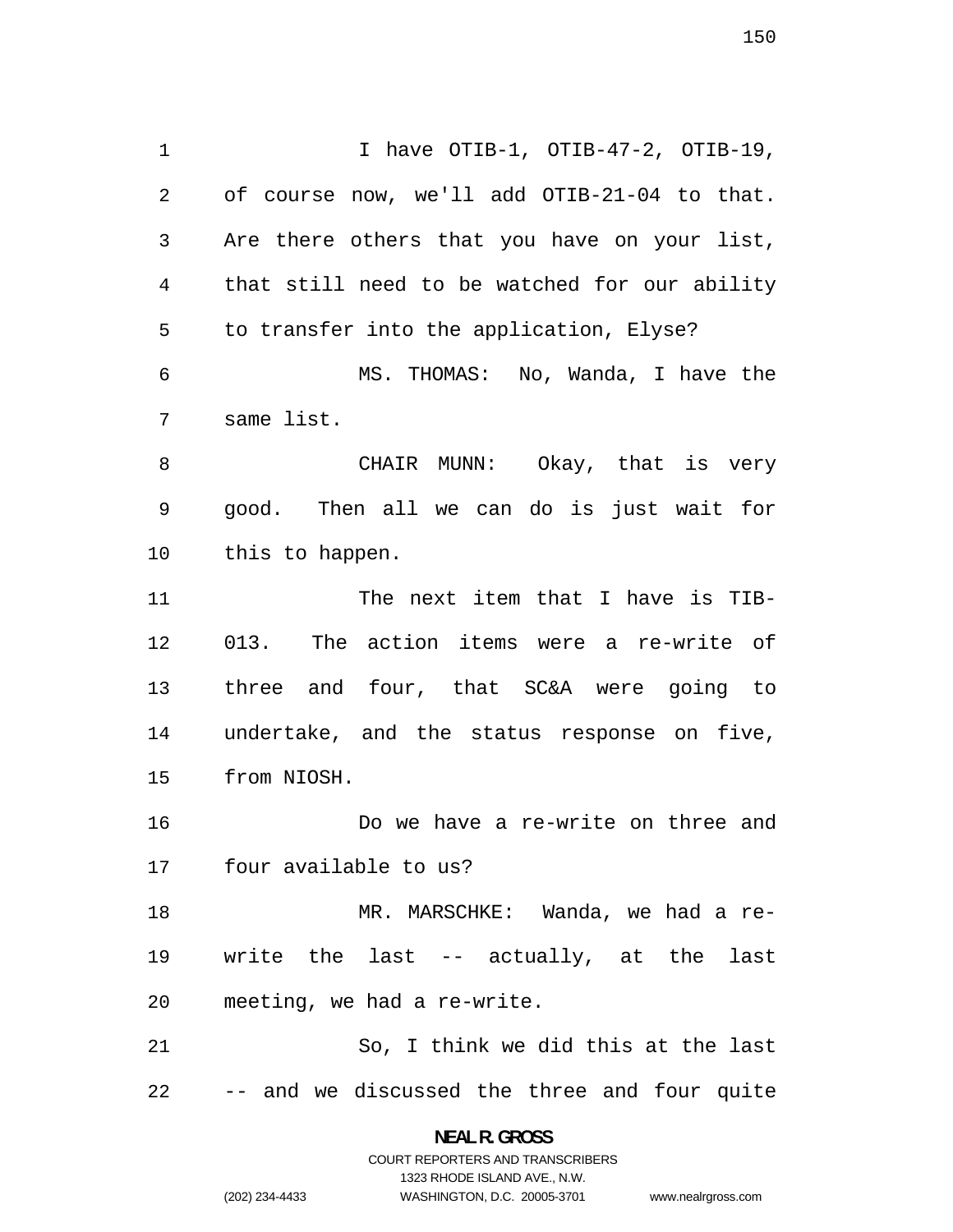extensively, at the last meeting.

CHAIR MUNN: We also discussed that numbering system problem. MR. MARSCHKE: And the numbering system problem, with the -- whether it was DCAS, TIB-13, OCAS-TIB-13 or 013 or 0013, or what it was. So, we had quite a long discussion on this, and Bob, actually did do a re-write of actually three, four and I think he -- it was even five, which was done in the last go-around, and so, I don't know that there is anything more to add beyond that. 14 CHAIR MUNN: The last three? MR. MARSCHKE: Let me see, I'm just trying to get the -- CHAIR MUNN: It appears that July  $13<sup>th</sup>$ , SC&A has essentially withdrawn the issue. So, three is now closed, and four? Four says -- four and six are the same technical issue, is what the comment was there, and if that's -- let's see, six is --

> **NEAL R. GROSS**  COURT REPORTERS AND TRANSCRIBERS

> > 1323 RHODE ISLAND AVE., N.W.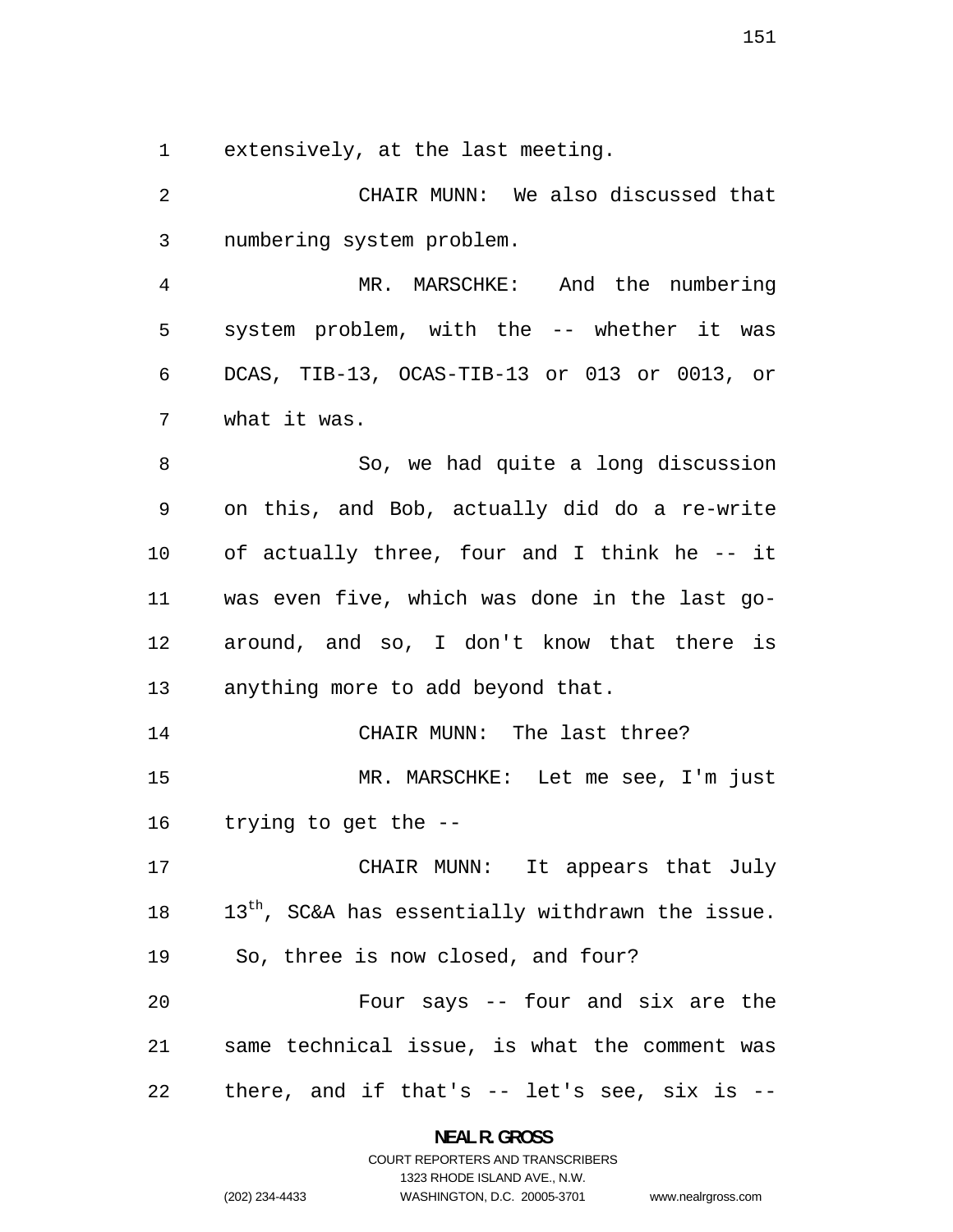doesn't represent a scientifically valid or claimant-favorable approach, to develop a correction factor for organs in the lower torso, and that is closed.

So, are we correct, that four is the same issue, to the extent that it also can be closed? The procedure underestimates the maximum correction factor to be applied to the badge readings.

Therefore, the procedure does not provide adequate guidance for defining the claimant-favorable assumptions.

That was the last --

MR. MARSCHKE: That was the last one that was --

CHAIR MUNN: -- thing we had from SC&A. Does NIOSH agree, that item four, which is shown as in process, is the same as item six, which is closed? MR. HINNEFELD: I believe that was

our original comment.

MR. MARSCHKE: Four was in

**NEAL R. GROSS**  COURT REPORTERS AND TRANSCRIBERS

1323 RHODE ISLAND AVE., N.W.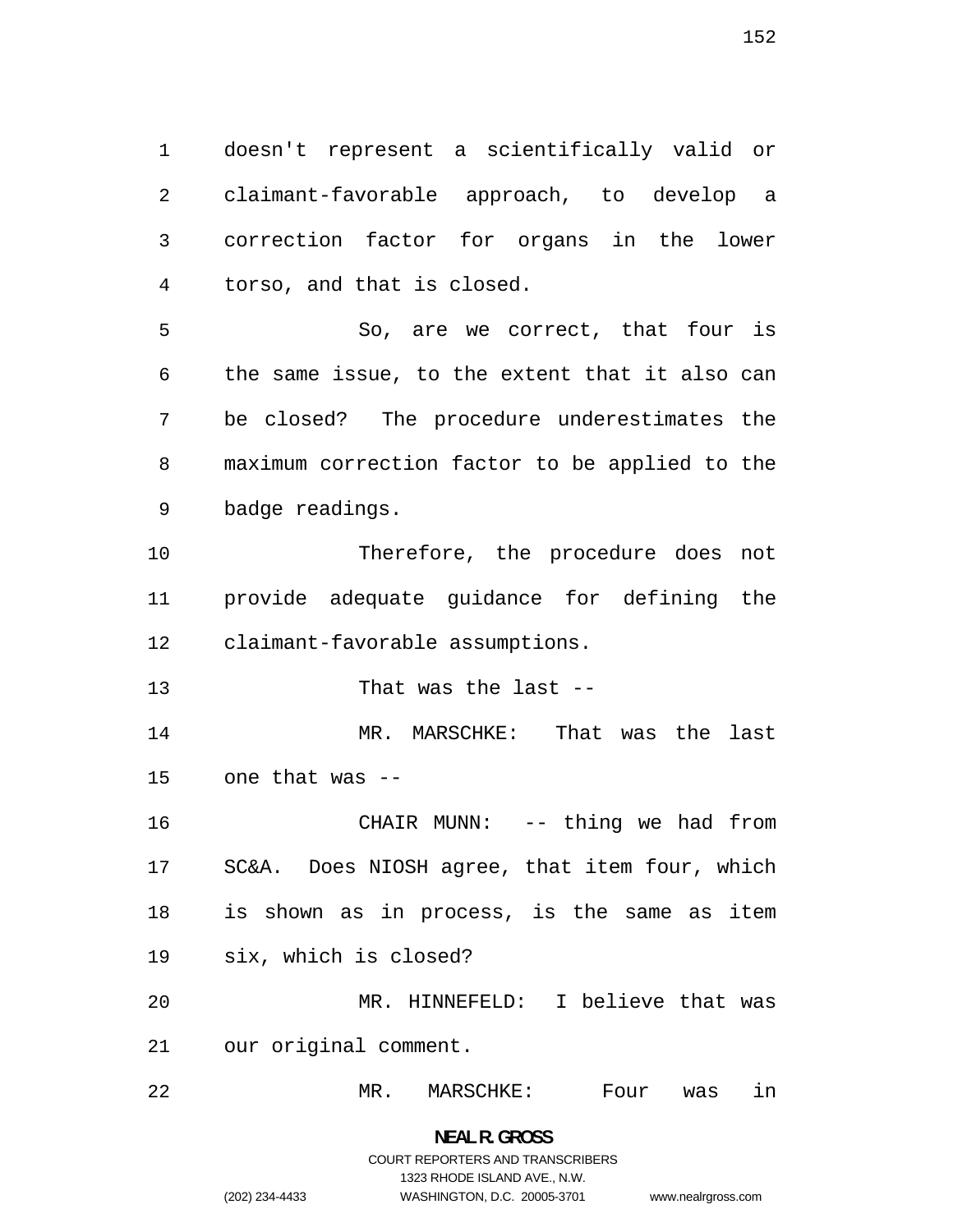progress. Basically, yes, we got to be careful of circular reasoning, here. CHAIR MUNN: Yes, I know. MR. MARSCHKE: I think we decided to close six, and keep four open, as an -- one of them has to be resolved. CHAIR MUNN: Right. 8 MR. MARSCHKE: They're both the same, but one of them has to be resolved. So, I think we decided to close six and keep four open. MR. KATZ: We did. 13 MR. HINNEFELD: Yes. 14 CHAIR MUNN: Yes. MR. MARSCHKE: So, that is why four is shown as in progress. CHAIR MUNN: And so, we have essentially, an action item that is due from NIOSH, on four, correct? MR. HINNEFELD: Well, the last substantive entry I read on four is our reading of the finding, that the predominant

> **NEAL R. GROSS**  COURT REPORTERS AND TRANSCRIBERS

> > 1323 RHODE ISLAND AVE., N.W.

www.nealrgross.com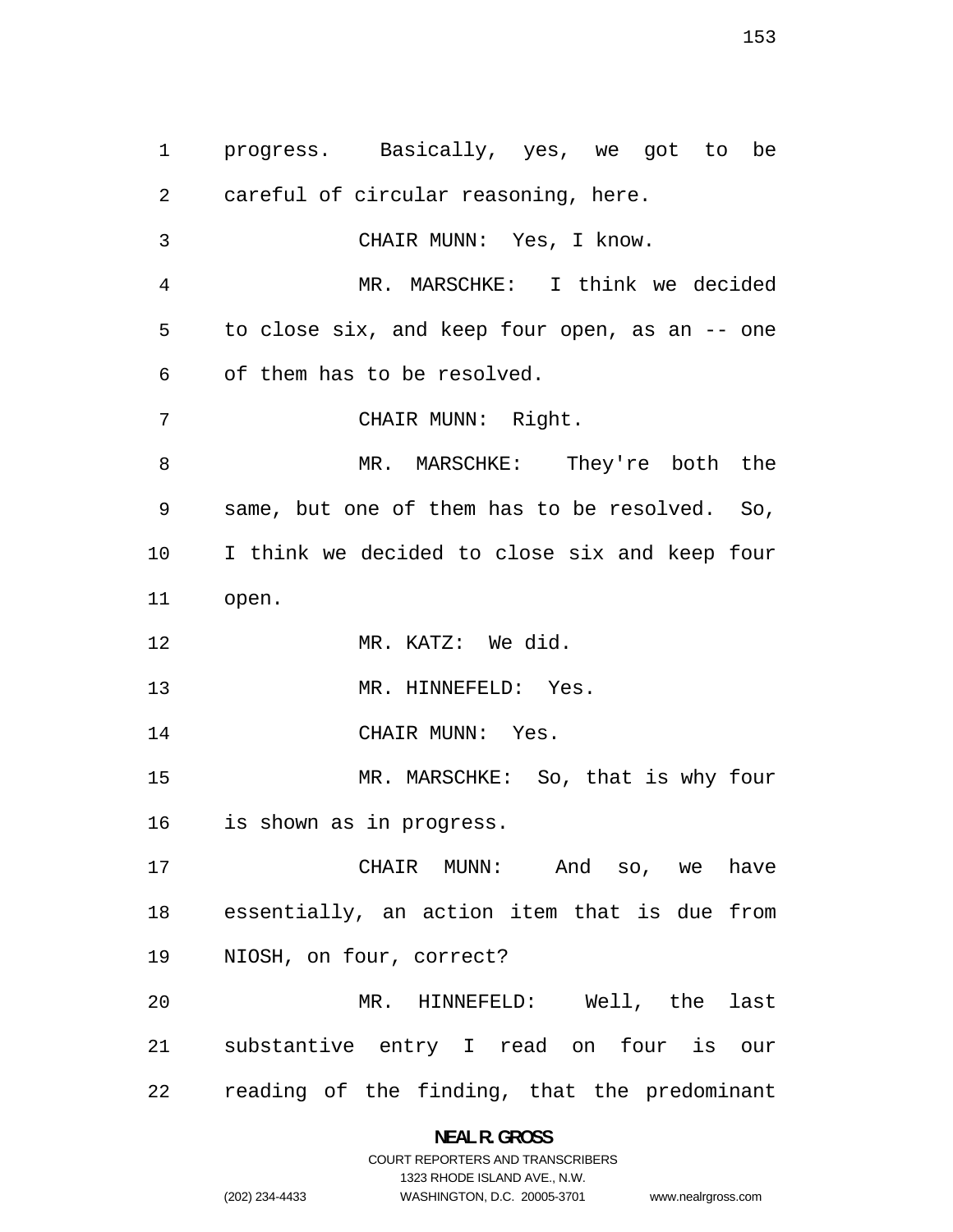difference between what the TIB contains and what SC&A says it should contain, in terms of the geometric adjustment, based on Mallinckrodt exposure geometry, has to do with the orientation and geometry of the badge, the angular dependence of the badge, rather than anything that's specific about Mallinckrodt -- 8 CHAIR MUNN: Correct. 9 MR. HINNEFELD: -- geometry. CHAIR MUNN: Right. MR. HINNEFELD: So, our last substantive comment says, well, this really goes in the overarching issue category, because the appropriateness of using a dosimeter badge reading is broader than just geometries at Mallinckrodt. That is our last substantive response.

18 And so, to me, it sounds like this transfers to overarching issues, but you know, I don't know how you want to do that. That's the way it sounds to me.

Now, I'm not 100 percent sure that

**NEAL R. GROSS**  COURT REPORTERS AND TRANSCRIBERS 1323 RHODE ISLAND AVE., N.W. (202) 234-4433 WASHINGTON, D.C. 20005-3701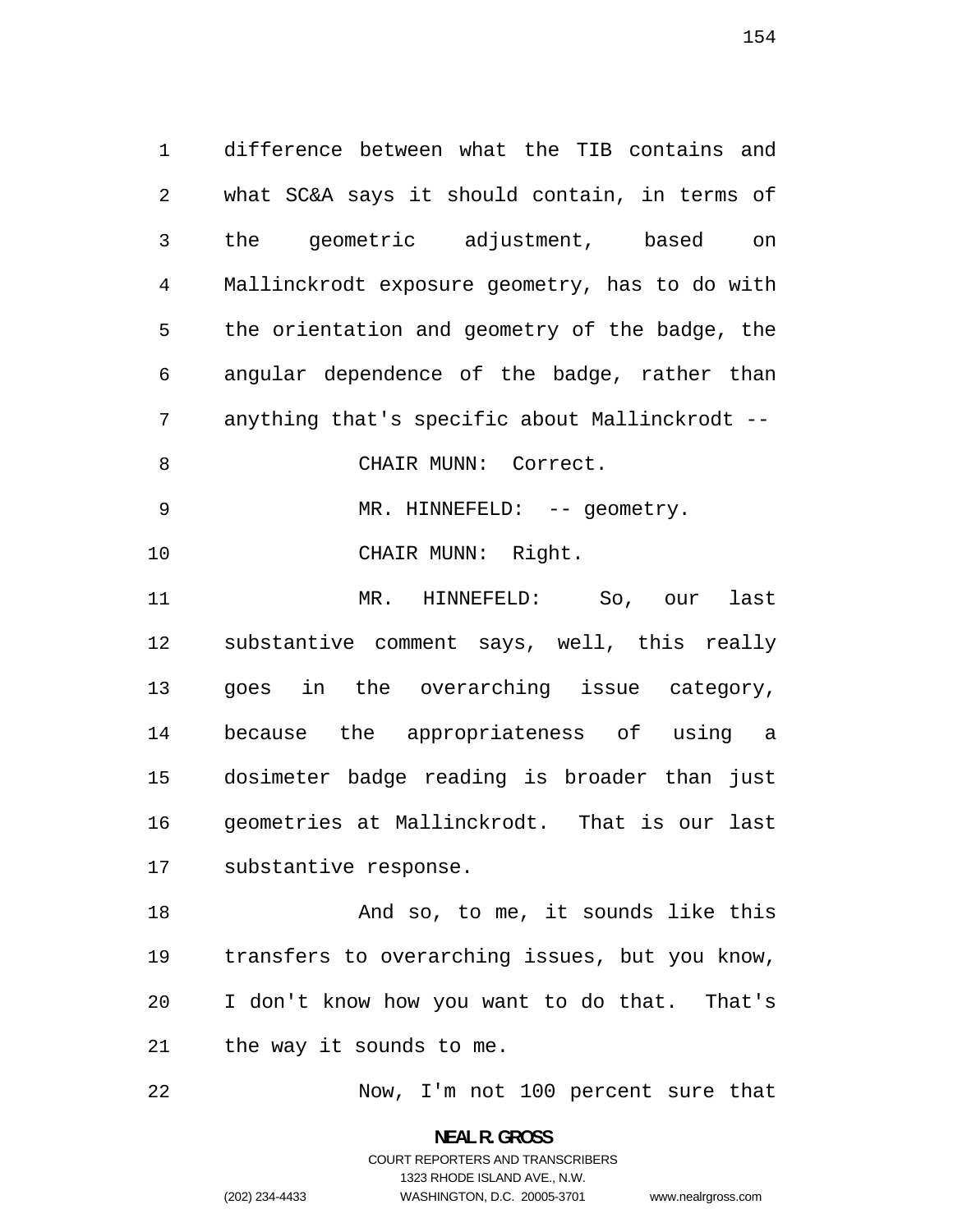SC&A agreed with our reading of that being the basis for the difference. That may be -- and I don't recall if you did or not. There is no substantive entry after the recommendation to go to overarching issues, so we indicate that. So, I don't know, but -- whether we interpret that correctly or not. CHAIR MUNN: Do we need to have -- retain an action item for next time, for SC&A to revisit this again, and see that they agree that this is an overarching issue, and would go to the Science Issues Group, rather than close it? We can't close it because it's the same as 06, but is it appropriate to have that outstanding -- MEMBER ZIEMER: It seems to me, it makes sense. Actually, the original finding is a little bit vague on which -- DR. MAURO: Yes, I agree.

MEMBER ZIEMER: -- what the actual

**NEAL R. GROSS**  COURT REPORTERS AND TRANSCRIBERS 1323 RHODE ISLAND AVE., N.W. (202) 234-4433 WASHINGTON, D.C. 20005-3701

www.nealrgross.com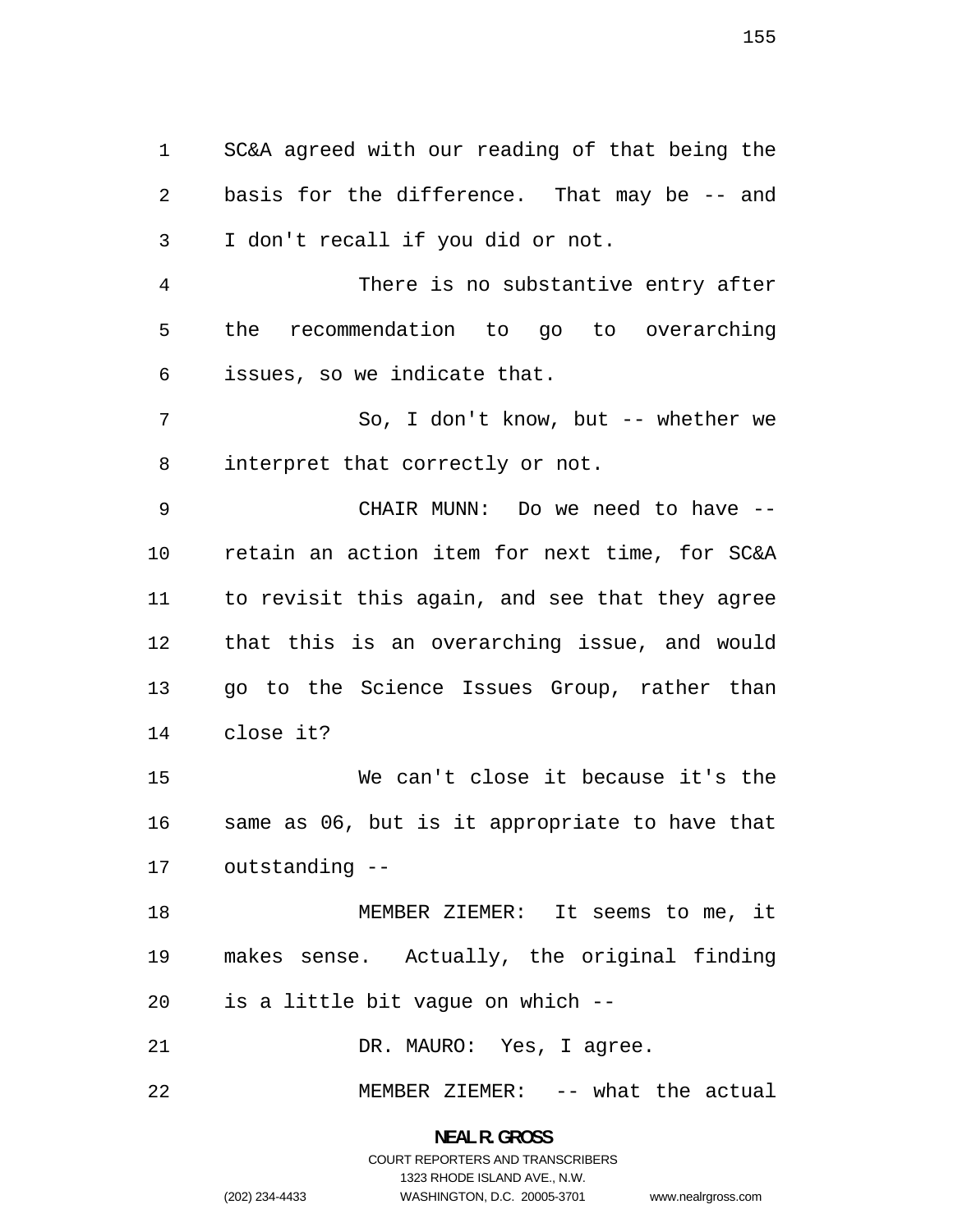concerns were, you know, does it have to do with geometry? Was there --

DR. MAURO: I mean, on face value, I agree with what Stu said, but I hate to jump to a conclusion, because I am not -- there may be more to the story.

MR. HINNEFELD: There may be more to it than that. It seemed that way to me, because it had to do with -- I mean, in one case, there was -- if I'm not mistaken, there was -- I think Bob ran MCNP modeling of the geometry, and in that, he accounted for the badge being -- you know, the orientation of the badge.

And so, you define an orientation of the badge, and we knew that model is directly vertical.

18 MEMBER ZIEMER: Right.

MR. HINNEFELD: And the source being, you know, somewhat displaced vertically, you would have a geometric, or an angular dependence aspect to the badge, in

**NEAL R. GROSS**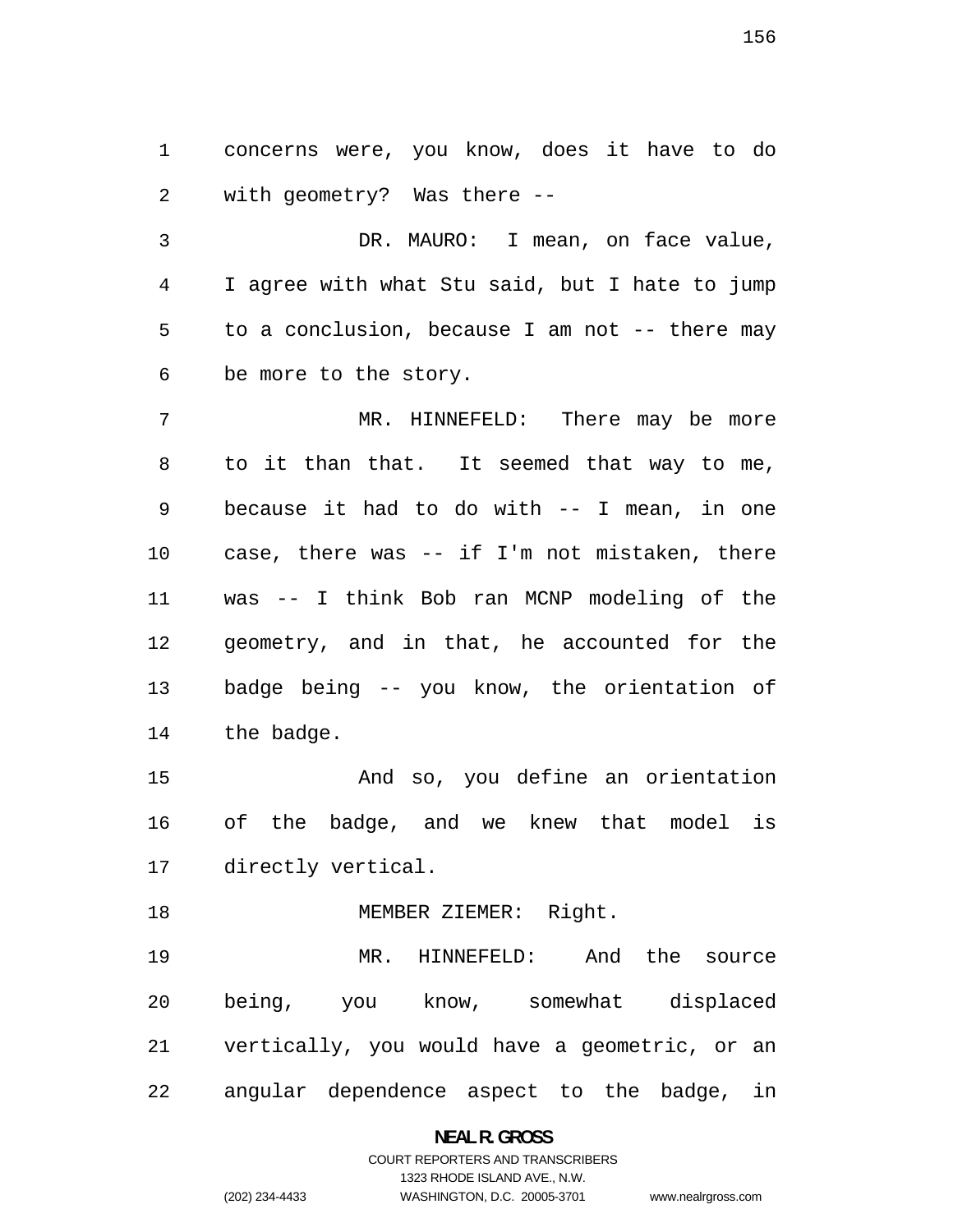addition to the geometry, and he also did some -- Bremsstrahlung carry-through -- you know, he did his MCNP for the whole range of energies, where we just did the geometry. And so, it's not clear to me that the badge angular dependence accounts for all of it or not. DR. MAURO: Yes, Bob, could you tie in? Yes, Bob, it's John, can you hear me okay? Yes, Bob, it's John, could you call in? He is not hearing me. Bob? I hear him, but he couldn't hear me. 14 MR. HINNEFELD: Okay, if Bob -- you know, if we catch him cold, he may need some time to refresh his memory. So, it may be better not to try to get him on the line. DR. MAURO: So, we'll take that and have an action item on that. CHAIR MUNN: We'll just have an action item for next time.

MR. HINNEFELD: And maybe just send

**NEAL R. GROSS**  COURT REPORTERS AND TRANSCRIBERS

1323 RHODE ISLAND AVE., N.W.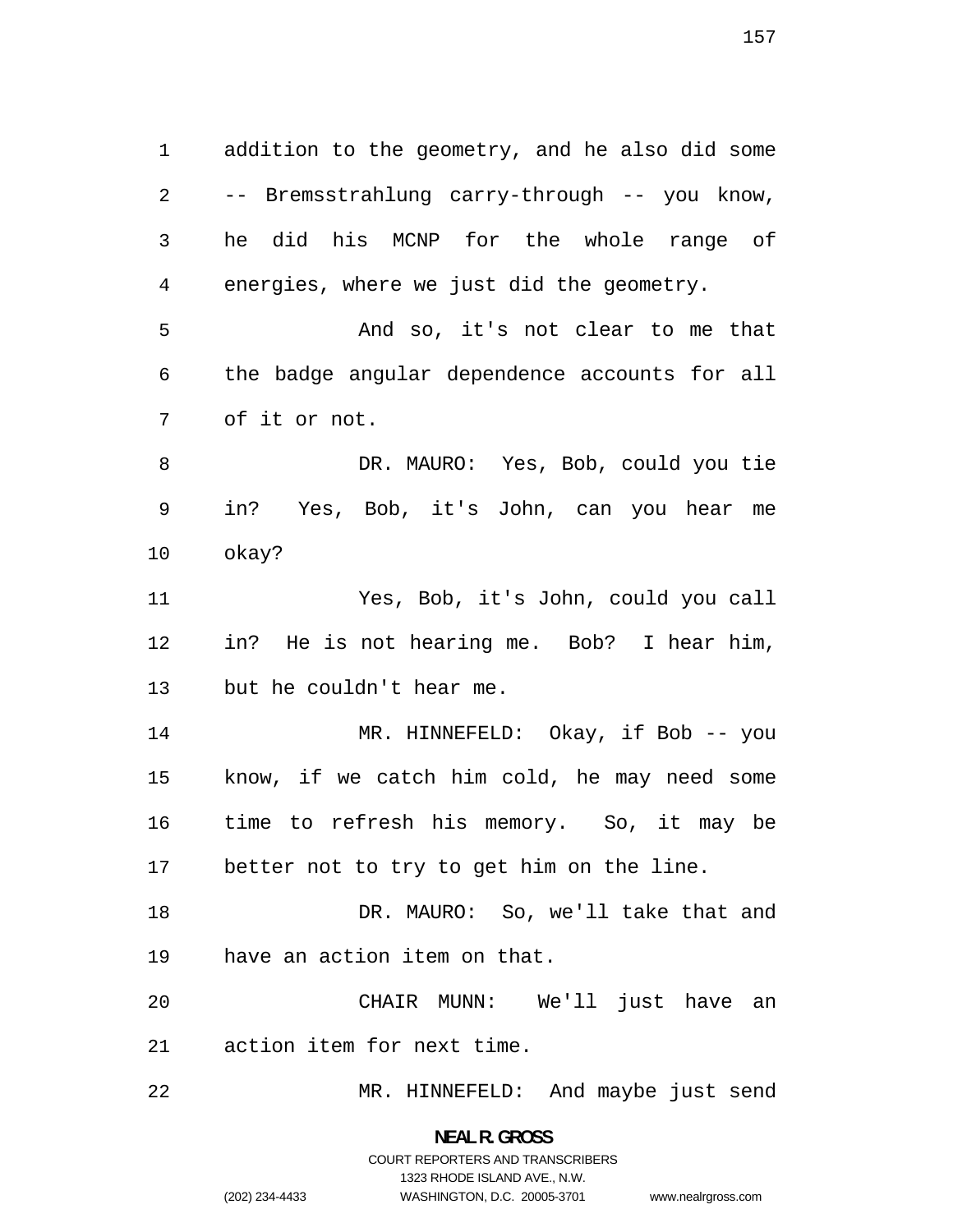1 a note, there is -- yes, you're correct, it's badge geometry, or no, there is more to it than that.

CHAIR MUNN: Okay. MR. HINNEFELD: And then, I guess there is a certain magnitude. I can't believe that a geometry, a Bremsstrahlung component, through -- it's going to be that terribly significant, in terms of dose numbers. DR. MAURO: I think the combination of a low-energy photon coming at a high angle might be a problem. MR. HINNEFELD: And in terms of badge dependence? DR. MAURO: Yes, yes. 16 MR. HINNEFELD: Yes, that -- yes, well, it's got to go through more filter than you would expect, so, yes. 19 DR. MAURO: Right. CHAIR MUNN: Okay. DR. MAURO: But I'll talk to Bob, and we'll find out if it's -- if it turns out,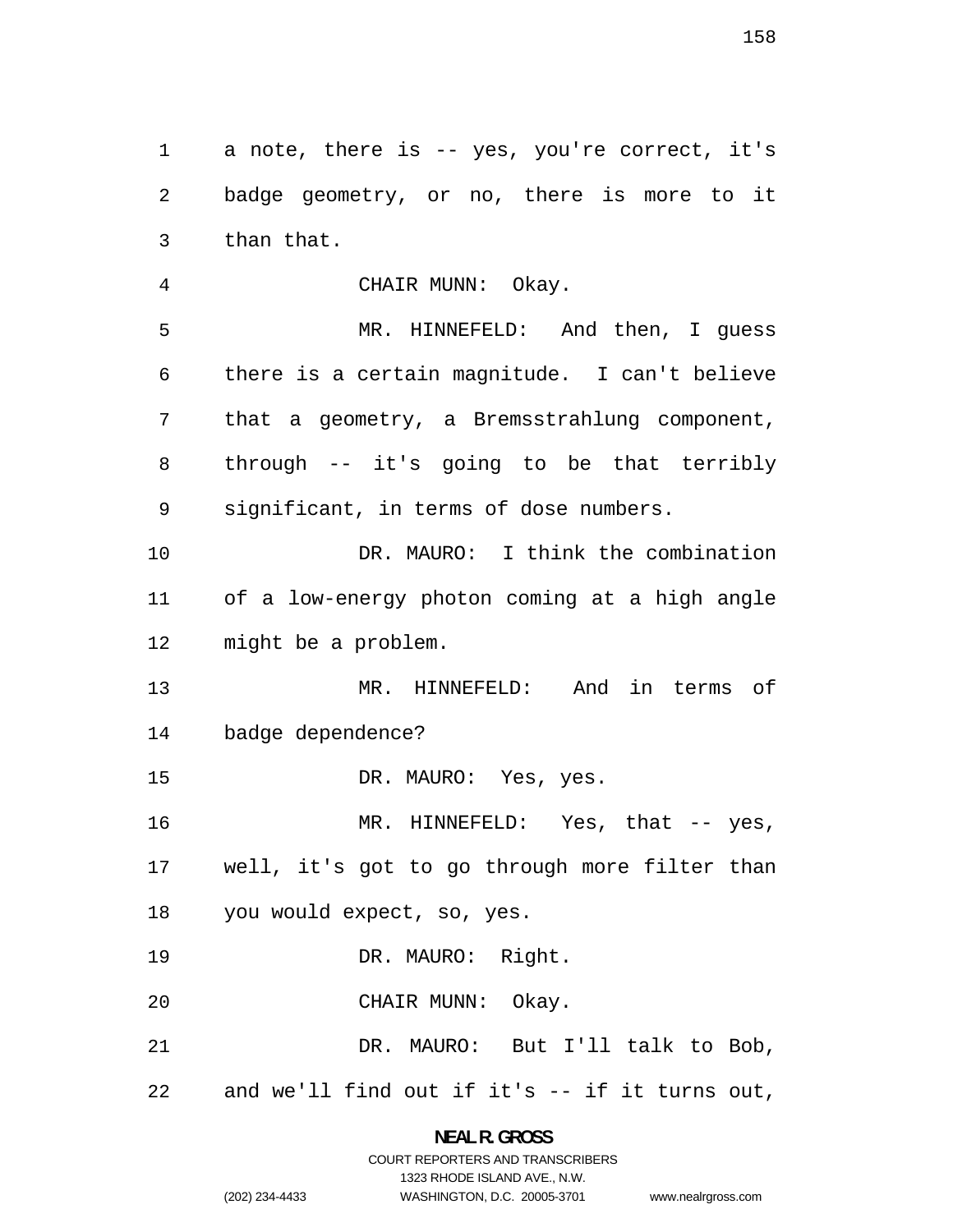it's in his opinion, yes, there is nothing about this problem -- I think this is the question. There is nothing about this that's unique to this site. CHAIR MUNN: Specific. DR. MAURO: It's overarching and it's dealt with by the -- CHAIR MUNN: Yes, right. MR. KATZ: Can I ask a question about that, though? It's not clear to me, even if it's not specific to a site, is -- is the goal always to punt this to the -- I mean, we didn't even have a Science Issues Work Group, until recently. I mean, is there a reason to send it there, as opposed to deal with it, here? MR. HINNEFELD: Well, the idea, I mean, the noble concept is that this -- it may affect other documents, besides this one, where we've encountered it.

# **NEAL R. GROSS**  COURT REPORTERS AND TRANSCRIBERS 1323 RHODE ISLAND AVE., N.W. (202) 234-4433 WASHINGTON, D.C. 20005-3701

www.nealrgross.com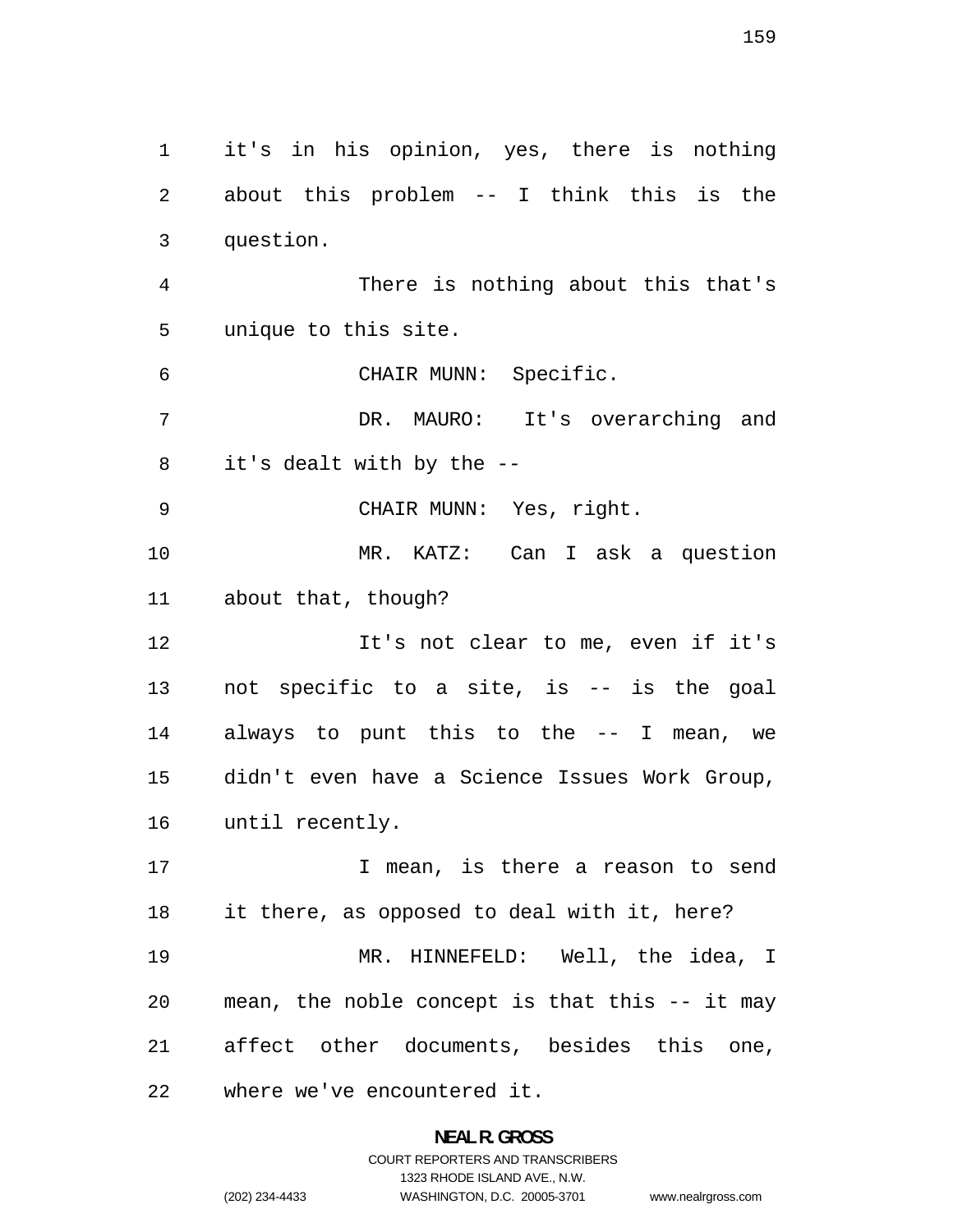Therefore, we resolve this issue and make sure that it's resolved once. MR. KATZ: No, I agree and then getting to the -- MR. HINNEFELD: That's the noble issue. Now, my personal issue is to get it off the table. MEMBER ZIEMER: They don't all necessarily go to the Science Issues Group. For example, the 10 to the minus 6 12 MR. HINNEFELD: Resuspension. MEMBER ZIEMER: -- resuspension factor, the point was, there is another document on that topic, and it's not specific to the site. Whether there is another document on the topic, is there a film badge, you know, geometry issue, or is it -- does there need to be a document discussing those kind of parameters? But it's not necessarily the

> **NEAL R. GROSS**  COURT REPORTERS AND TRANSCRIBERS 1323 RHODE ISLAND AVE., N.W. (202) 234-4433 WASHINGTON, D.C. 20005-3701

www.nealrgross.com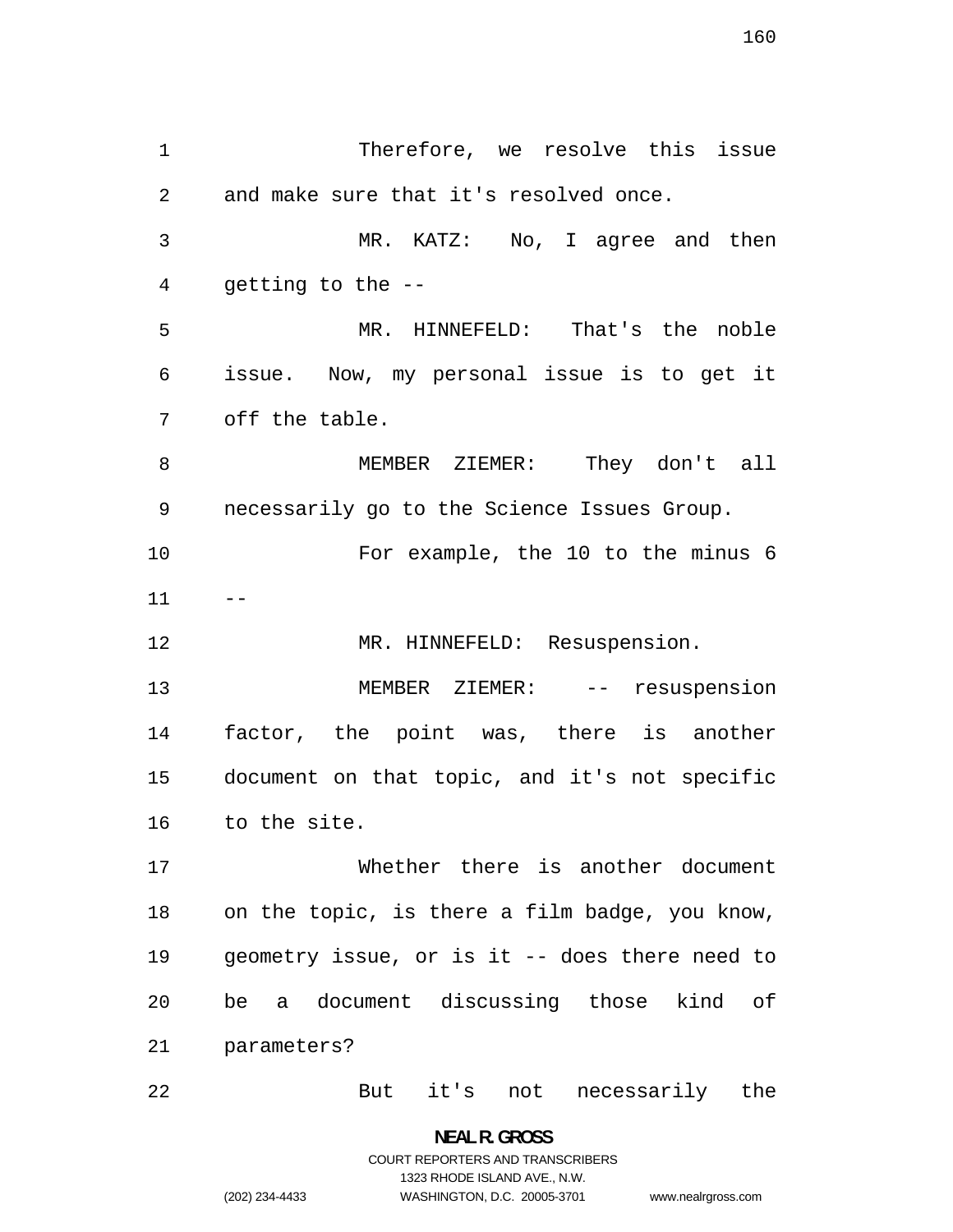Science, but it is overarching.

MR. KATZ: No, I understand it's overarching. DR. MAURO: Yes, I mean, we think about OCAS-IG-001, the big book on external dosimetry. That is sort of like your -- the base on whichever you build. Now, I don't recall whether or not that subject is discussed or not. It may be, or maybe alert the reader to it, that you need to take -- I don't remember, it's been awhile since I read that. But I mean, in theory, it could go toward that, you know, that particular procedure, and whether or not that adequately provides guidance, because we -- we run into this all of the time. CHAIR MUNN: Yes, it's a continuing issue, and for that reason, I had thought that it was one of those, that's on this list, I had thought, the badge geometry thing, because

we keep talking about it.

### **NEAL R. GROSS**

COURT REPORTERS AND TRANSCRIBERS 1323 RHODE ISLAND AVE., N.W. (202) 234-4433 WASHINGTON, D.C. 20005-3701 www.nealrgross.com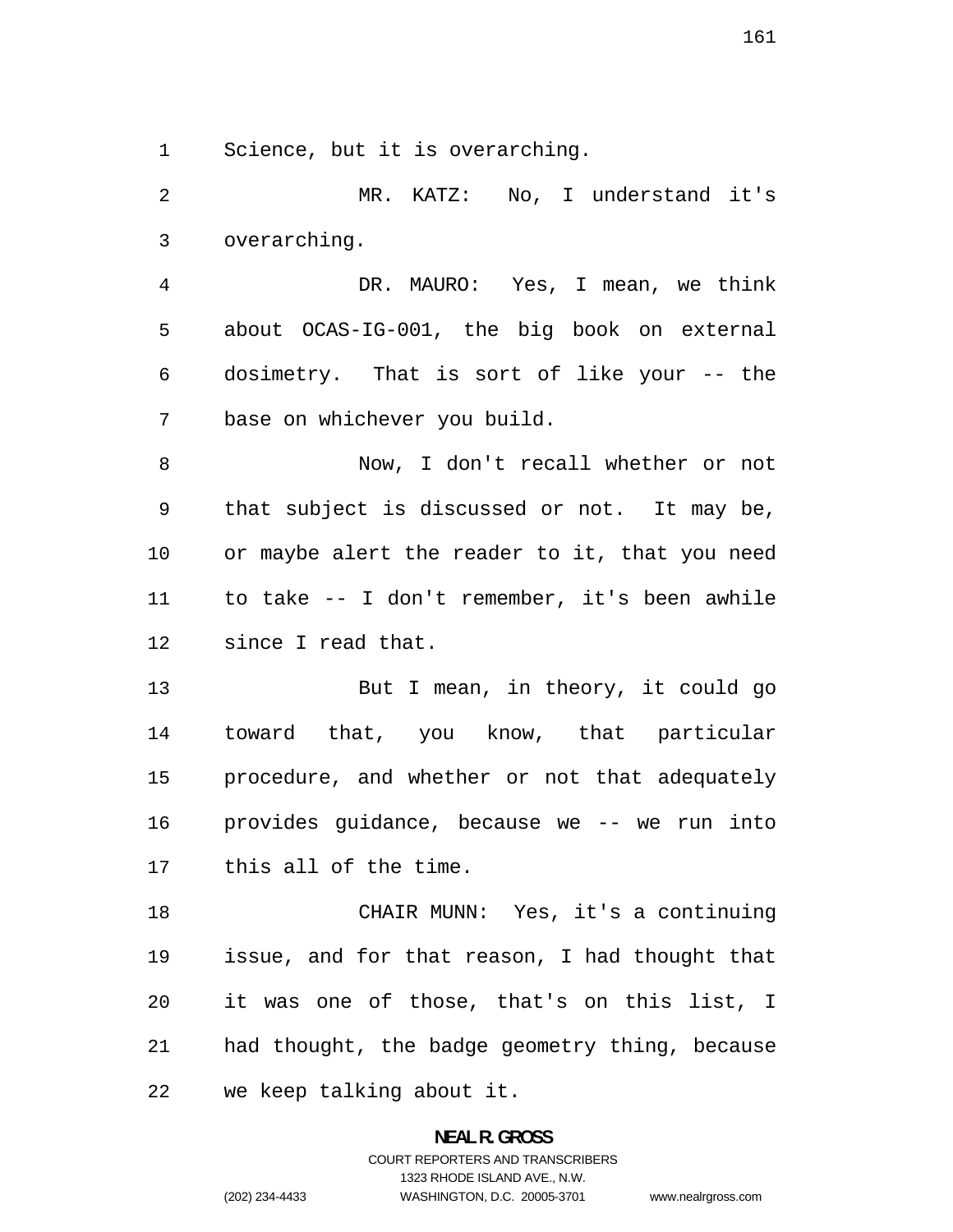MR. HINNEFELD: It comes up here, and it comes up in dose reconstruction. CHAIR MUNN: Everywhere, yes. MR. HINNEFELD: And a lot of overarching issue things have come up in dose reconstruction, or a number, maybe not a lot, but some have. 8 CHAIR MUNN: Well, quite a few. MEMBER ZIEMER: So, if it is overarching, where does it go -- is that your question -- CHAIR MUNN: That's the real question. 14 MEMBER ZIEMER: To the cloud. MR. KATZ: Yes, my -- I just wasn't assuming that everything goes to the other Work Group, now, that we've established -- 18 just because this is overarching. CHAIR MUNN: Right. MR. HINNEFELD: Right, it goes to the to-do list in the sky. CHAIR MUNN: Yes, and if it is on -

> **NEAL R. GROSS**  COURT REPORTERS AND TRANSCRIBERS

> > 1323 RHODE ISLAND AVE., N.W.

www.nealrgross.com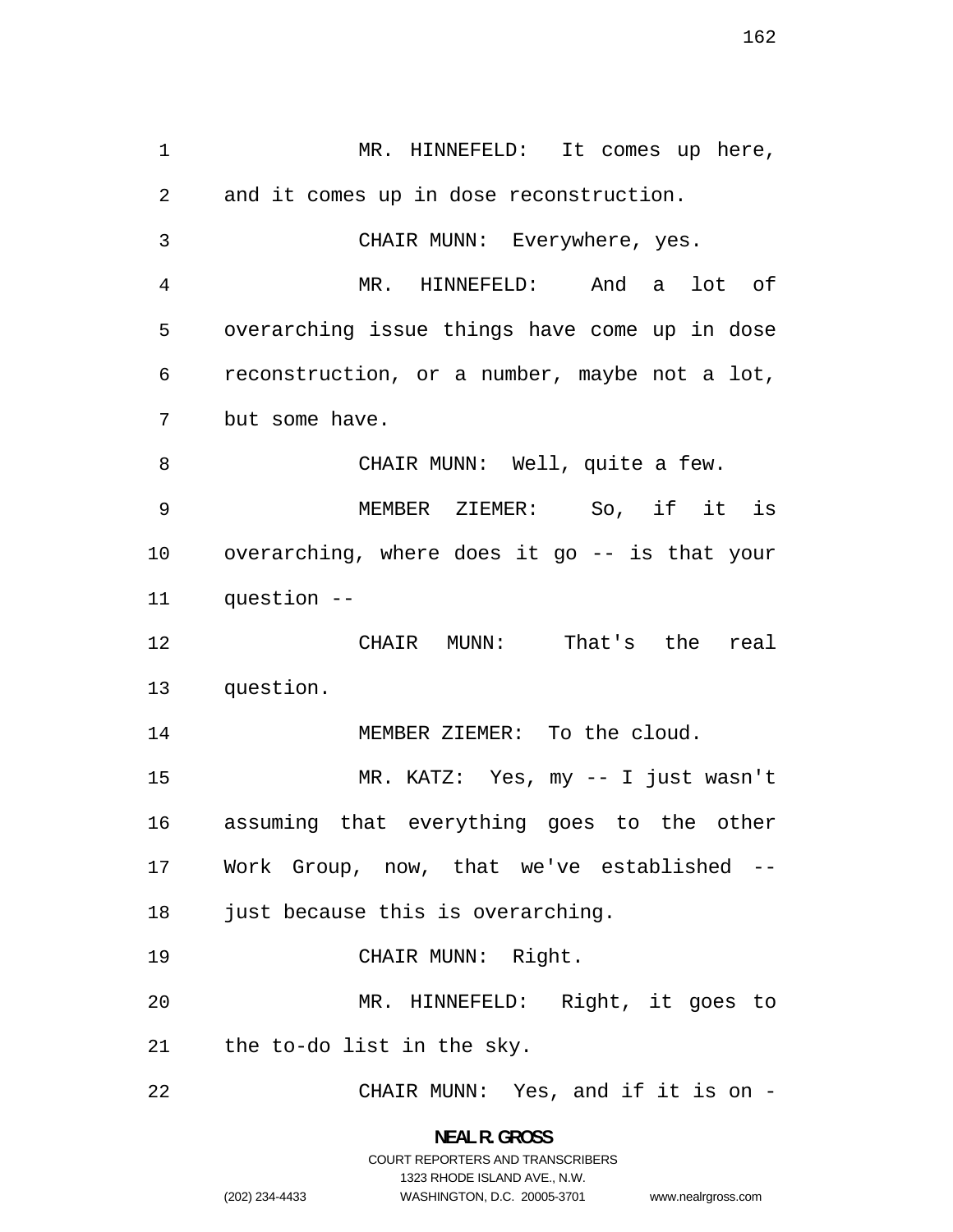- if it's already on Jim Neton's list, which I believe it is, then we can close it on the basis, or the fact that it isn't overarching. MR. HINNEFELD: Well, that would still obligate a transfer, though. CHAIR MUNN: Yes. MEMBER ZIEMER: Yes, the fact that it's on the list, doesn't necessarily mean that somebody is working on it. 10 CHAIR MUNN: No, right. MEMBER ZIEMER: Could I ask a question, here? It says re-write of three and four, but three was closed already, wasn't it? 14 CHAIR MUNN: Last time. MR. HINNEFELD: Yes, this is an item -- CHAIR MUNN: That was the -- 18 MR. HINNEFELD: -- that was carried in the last meeting. CHAIR MUNN: Yes, that was a carry-over. We had three and four on my carry-over list --

1323 RHODE ISLAND AVE., N.W.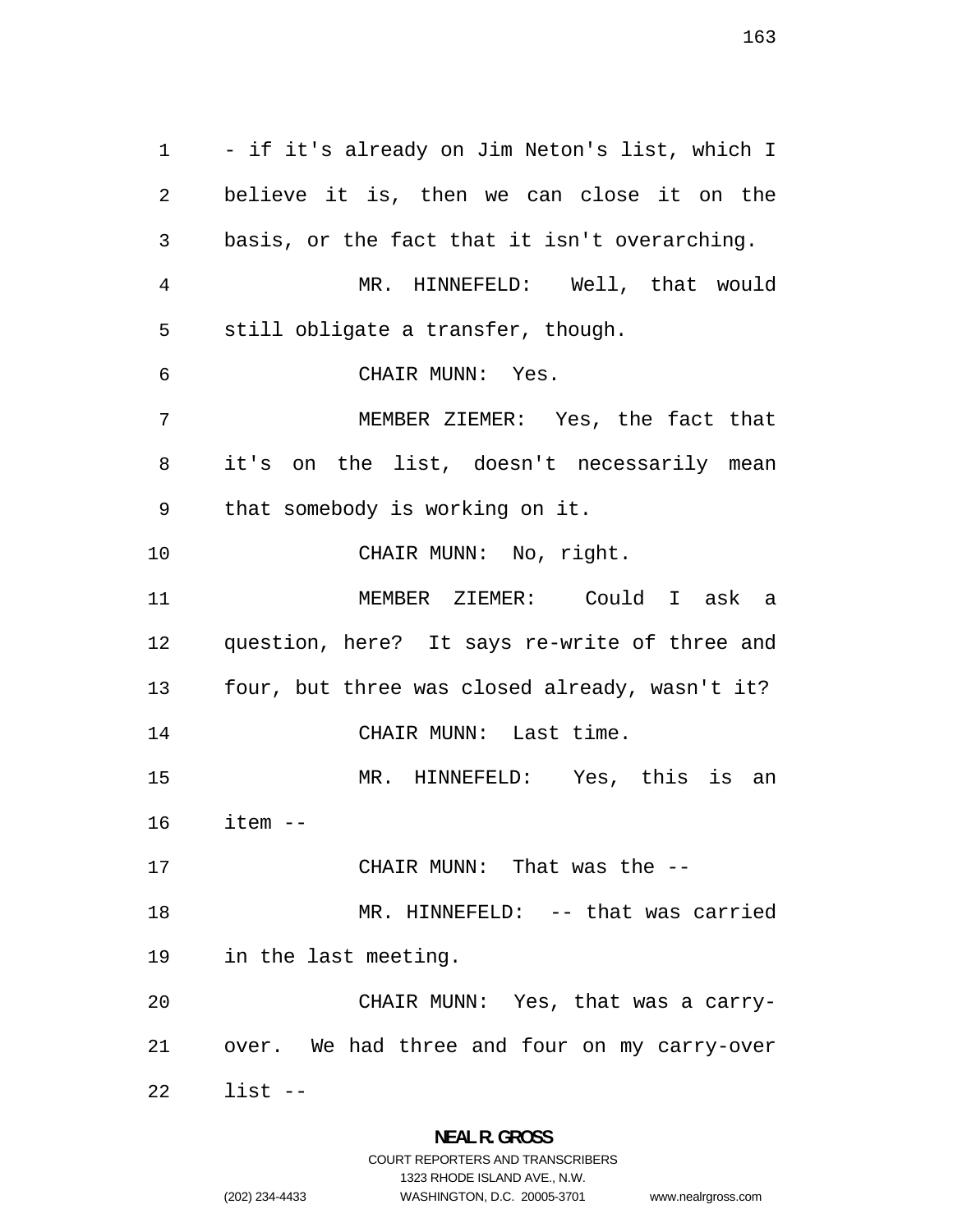1 MEMBER ZIEMER: Oh, I see. CHAIR MUNN: -- and it got carried over. MEMBER ZIEMER: Okay. CHAIR MUNN: I carried over some of the  $-$ MEMBER ZIEMER: I got you. CHAIR MUNN: The ones we had last time. 10 MEMBER ZIEMER: Okay. CHAIR MUNN: Instead of taking three off. 13 MEMBER ZIEMER: I got you. CHAIR MUNN: The next time we have it, we will see it as -- only as item four, and as SC&A looking at it. MEMBER ZIEMER: And five also is closed, right? CHAIR MUNN: Now, five, status of response on five, we could -- I don't believe we  $-$ MEMBER ZIEMER: It shows here as

> **NEAL R. GROSS**  COURT REPORTERS AND TRANSCRIBERS 1323 RHODE ISLAND AVE., N.W. (202) 234-4433 WASHINGTON, D.C. 20005-3701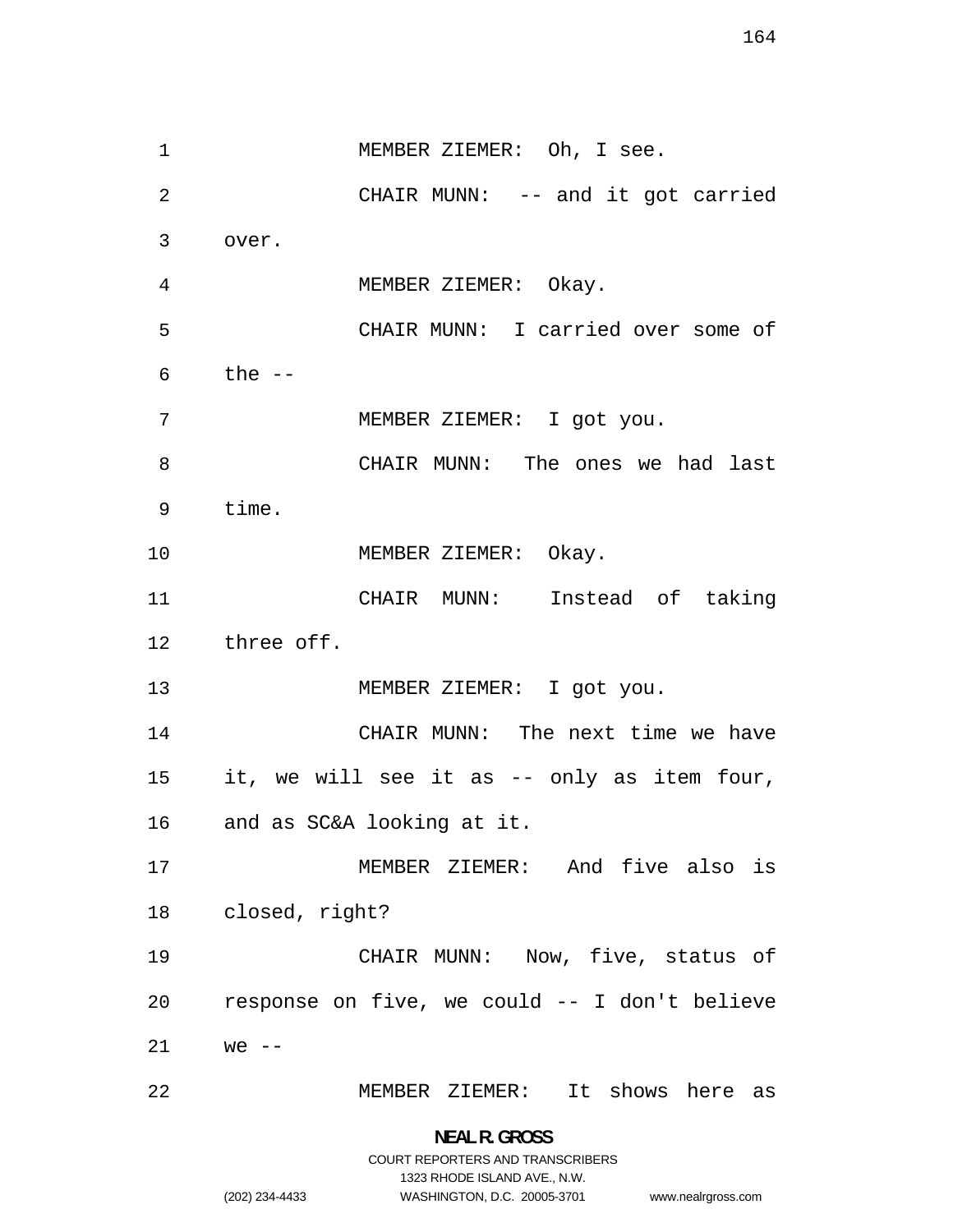being closed.

DR. ULSH: Yes, that is what I have, and that is my recollection. This is the issue about the height of persons, we said it's 60 to -- CHAIR MUNN: Yes, we argued whether it was 60 or 61, or 60? DR. ULSH: Yes, and I think we closed that last time. MR. MARSCHKE: I think that was closed. CHAIR MUNN: All right. DR. MAURO: I got a hold of Bob. He is going to call in. MEMBER ZIEMER: Yes, actually, the document says it was closed. CHAIR MUNN: It does? 18 MEMBER ZIEMER: On July 14<sup>th</sup>. CHAIR MUNN: Yes, now, I see it. MR. KATZ: Well, let me just go back real quick, to John, or could -- you had gone out of the room, and John, I was going to

> **NEAL R. GROSS**  COURT REPORTERS AND TRANSCRIBERS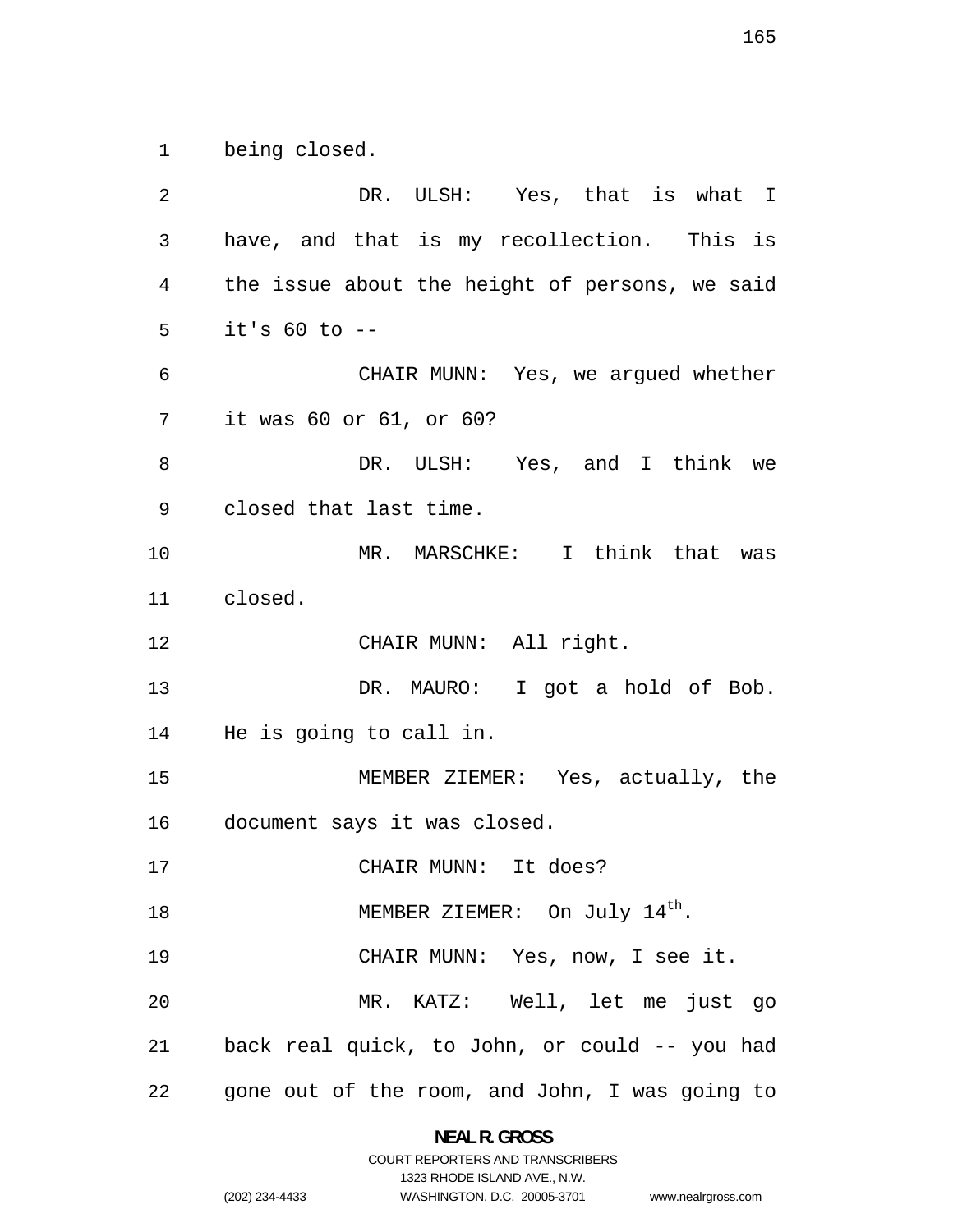say something.

| 2              | But for issue four, which you just             |
|----------------|------------------------------------------------|
| $\mathfrak{Z}$ | spoke to Bob about, but if you would just send |
| 4              | me a copy -- you were going to look back into  |
| 5              | how big of an issue that is, how much there is |
| 6              | there, in terms of the angular dependence      |
| 7              | question.                                      |
| 8              | If you would just send me<br>an                |
| 9              | encapsulation of it, in an email, then I will  |
| 10             | see that that goes to the Science Work Group,  |
| 11             | Jim -- with a question, is this on their       |
| 12             | plate, and if it's not on the plate, then we   |
| 13             | can figure out whether they want it on their   |
| 14             | plate.                                         |
| 15             | But because they're going to have              |
| 16             | a Work Group coming up in a month or so, I     |
| 17             | want to make sure we pony up everything we     |
| 18             | can, that they're considering taking on.       |
| 19             | All right, so, if you would just               |
| 20             | send me an email with that, that would be      |
| 21             | great, and just put a reminder, this is a      |

question for the Science Work Group, and then

**NEAL R. GROSS**  COURT REPORTERS AND TRANSCRIBERS

1323 RHODE ISLAND AVE., N.W.

(202) 234-4433 WASHINGTON, D.C. 20005-3701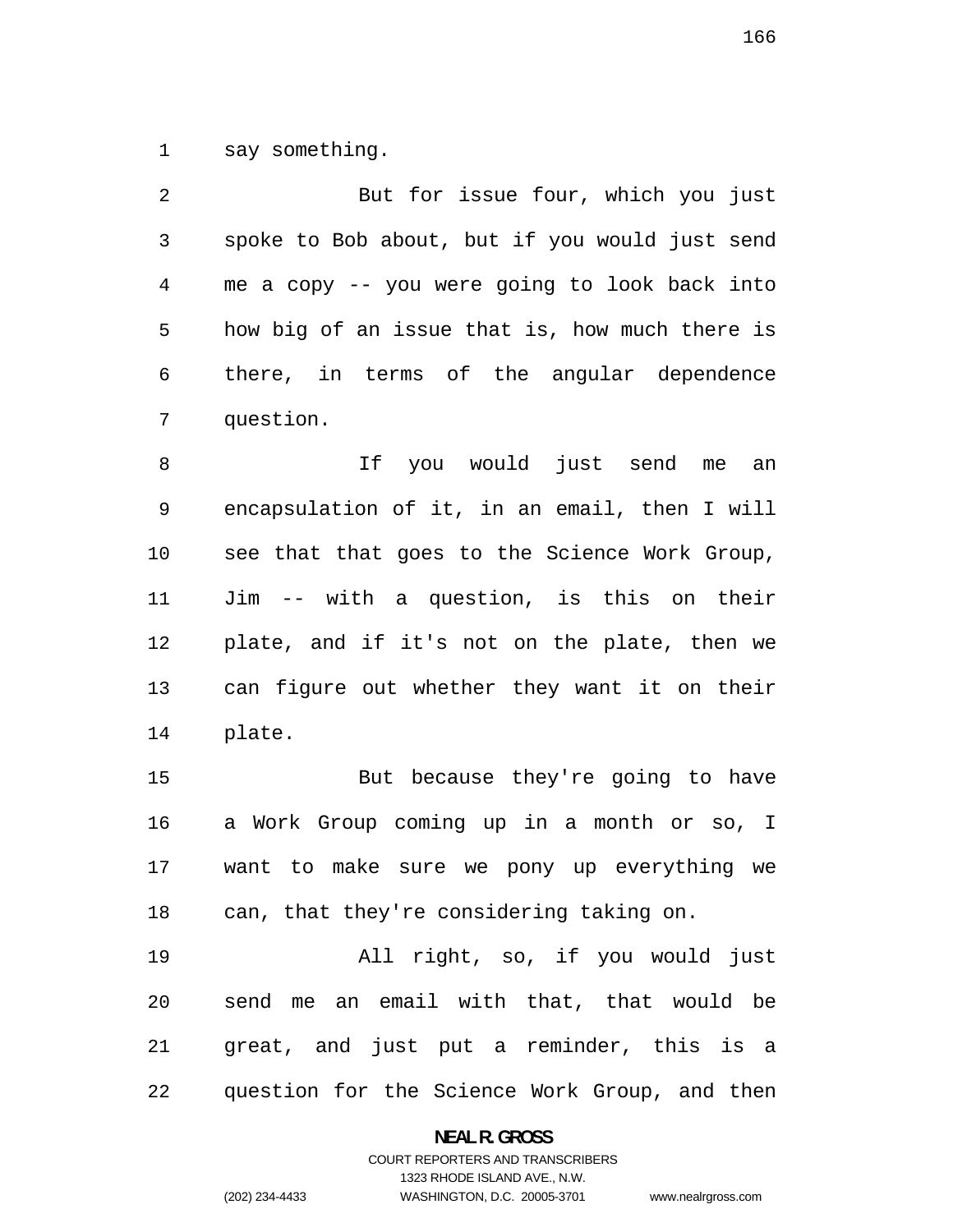I'll distribute that.

DR. ANIGSTEIN: This is Bob Anigstein. I just joined, SC&A. CHAIR MUNN: Hi there, Bob. Welcome. MR. KATZ: Hi Bob. DR. ANIGSTEIN: Hi, thank you. John Mauro called me to say there was something about angular dependence. CHAIR MUNN: Yes. MR. HINNEFELD: Yes, Bob, this is Stu Hinnefeld, and it's -- I'm talking largely from memory here. But one of the findings, and this may not be convenient to you, but this is from the Mallinckrodt -- special geometries of Mallinckrodt. DR. ANIGSTEIN: Yes, the original TIB-13. MR. HINNEFELD: Right, and there was a finding in there, finding four, where your comment -- I believe you were the

**NEAL R. GROSS**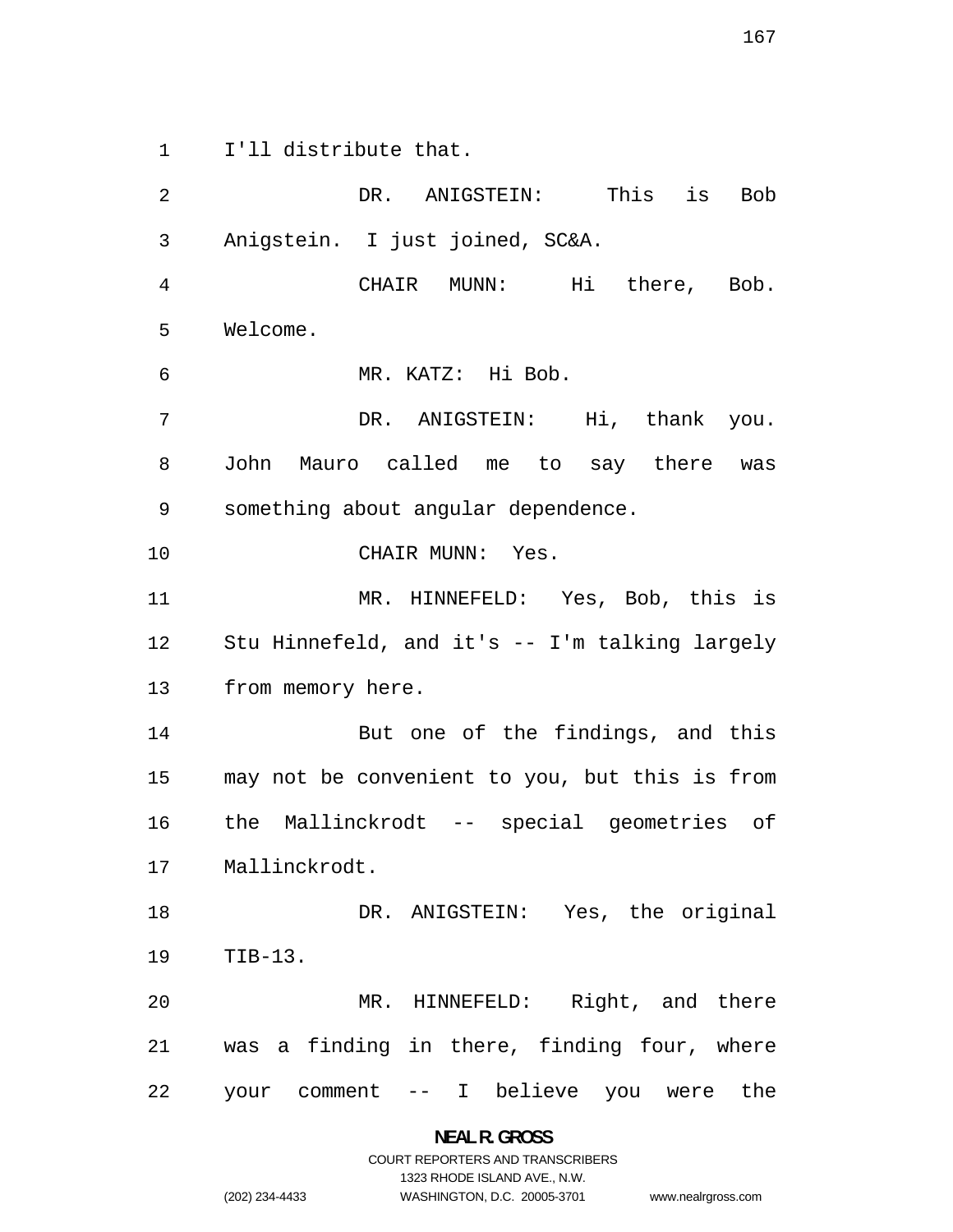reviewer and commenter, was that the adjustment that we provide in the TIB, you could not replicate. You got a different adjustment, and I forget all of the ins and outs of it. DR. ANIGSTEIN: Well, first of all, we did it with MCNP. MR. HINNEFELD: Right, I remember that part. DR. ANIGSTEIN: And that was done with ATILLA, right away. 12 MR. HINNEFELD: Right. DR. ANIGSTEIN: We had a different, 14 and I believe we also used a somewhat -- now, honestly, I think it was done four years ago. 16 MR. HINNEFELD: Right. DR. ANIGSTEIN: So, I'm not sure whether we used the same geometry. I think the problem -- now, I'm going really from memory. The problem was that with the -- the way the ATILLA was done, it wasn't that the ATILLA per se is wrong, but

### **NEAL R. GROSS**  COURT REPORTERS AND TRANSCRIBERS

1323 RHODE ISLAND AVE., N.W.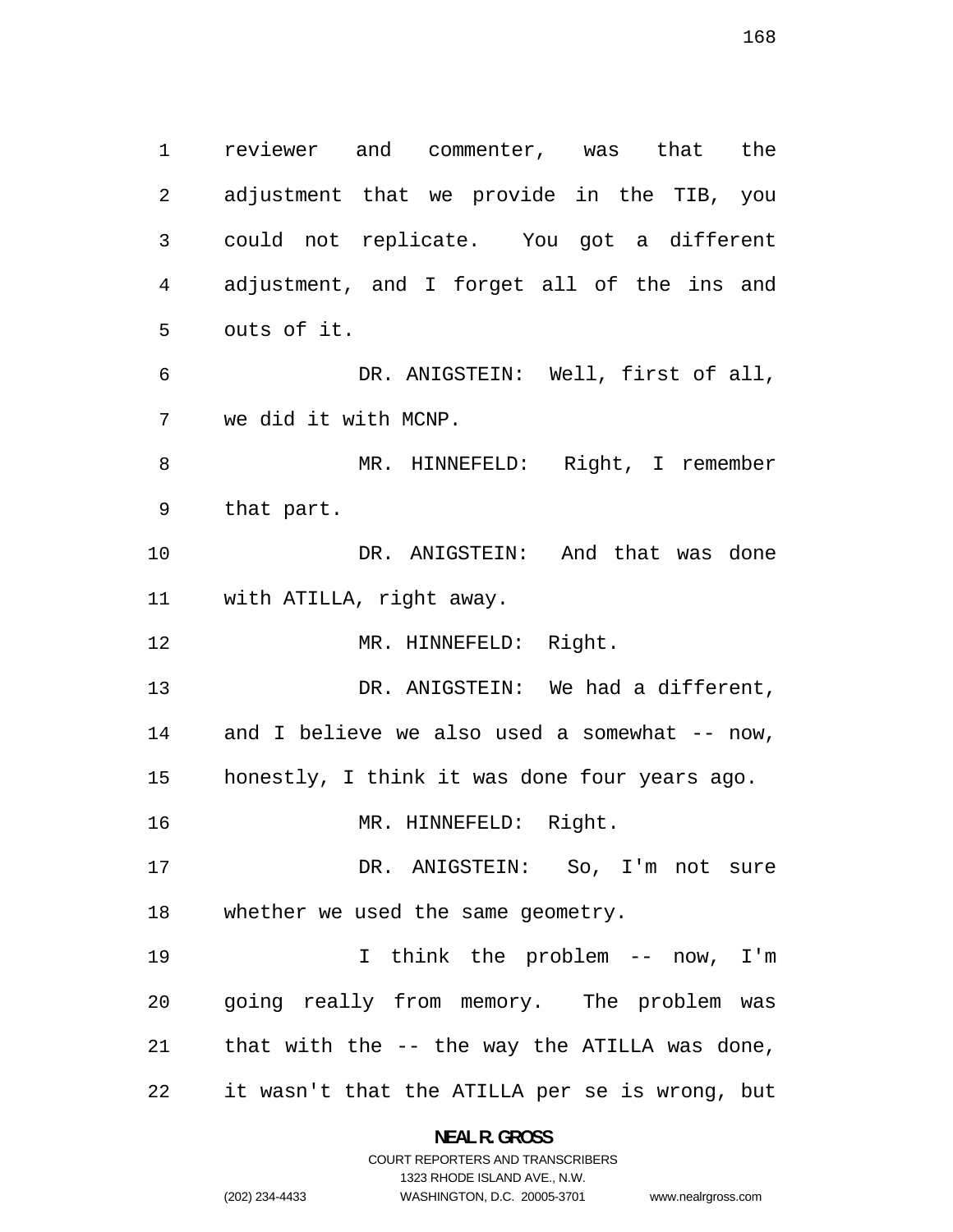the way it was done was that they produced a whole bunch of results for -- with the target organ being at various places, and then they think they used something like Crystal Ball, to do a Monte Carlo sampling, and we didn't do that.

We simply took the organ that would be most affected, let's say if he was holding -- working right alongside the uranium ingot, you know, that was -- the same geometry that was illustrated in the TIB, the ingot was cylinder and horizontal axis in the horizontal plane, and it was from left to right, you know, a center on the body, and we would take a point, just -- I guess we probably took the HP-10, so, we just -- in the skin, just under the skin, right opposite the cylinder, at the nearest point.

And then we calculated dose there, and we calculated the dose, or the fluence to the film badge, putting the film badge up above and slightly to one side, where a lapel

### **NEAL R. GROSS**

COURT REPORTERS AND TRANSCRIBERS 1323 RHODE ISLAND AVE., N.W. (202) 234-4433 WASHINGTON, D.C. 20005-3701

www.nealrgross.com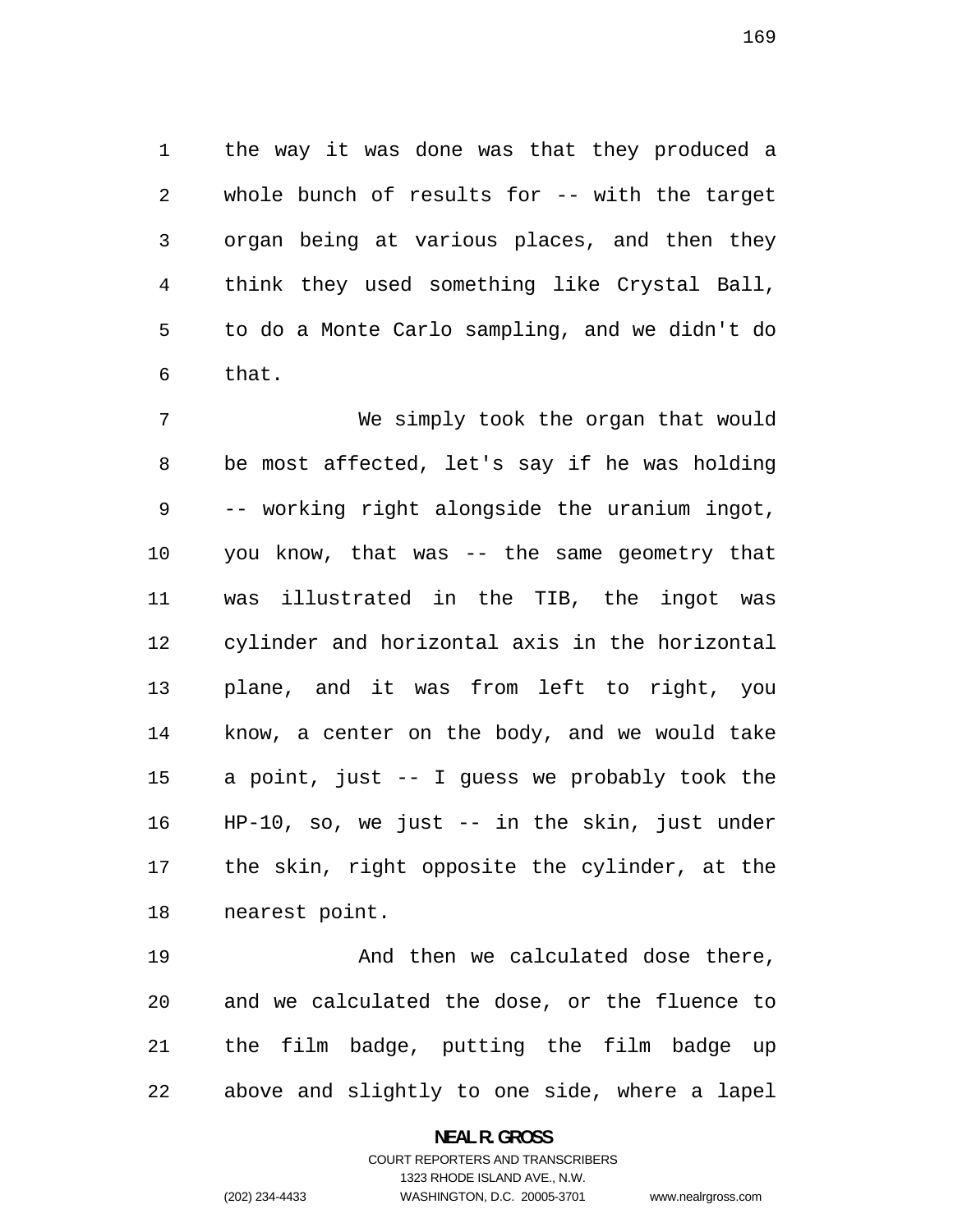would go, and then we also took into consideration the angular dependence on the film badge, because the film badge was assumed to be in the vertical plane that was facing forward, and the photons were coming in, sometimes at a very steep angle.

So, we used the angular dependence in ICRP-74, and folded that into the photon fluence conversion, now converting it to dose, and so, we got a total factor of about -- I think we -- we got something about, and I'm going from memory, something like seven, without the angular dependence, and then, with the angular dependence, it went up to 10.

So, the angular dependence didn't play a huge role. The main thing was the geometry.

18 MR. HINNEFELD: Okay.

DR. ANIGSTEIN: They were still significant, but the bigger factor was the geometry.

MR. HINNEFELD: Okay, so, then our

**NEAL R. GROSS**  COURT REPORTERS AND TRANSCRIBERS 1323 RHODE ISLAND AVE., N.W.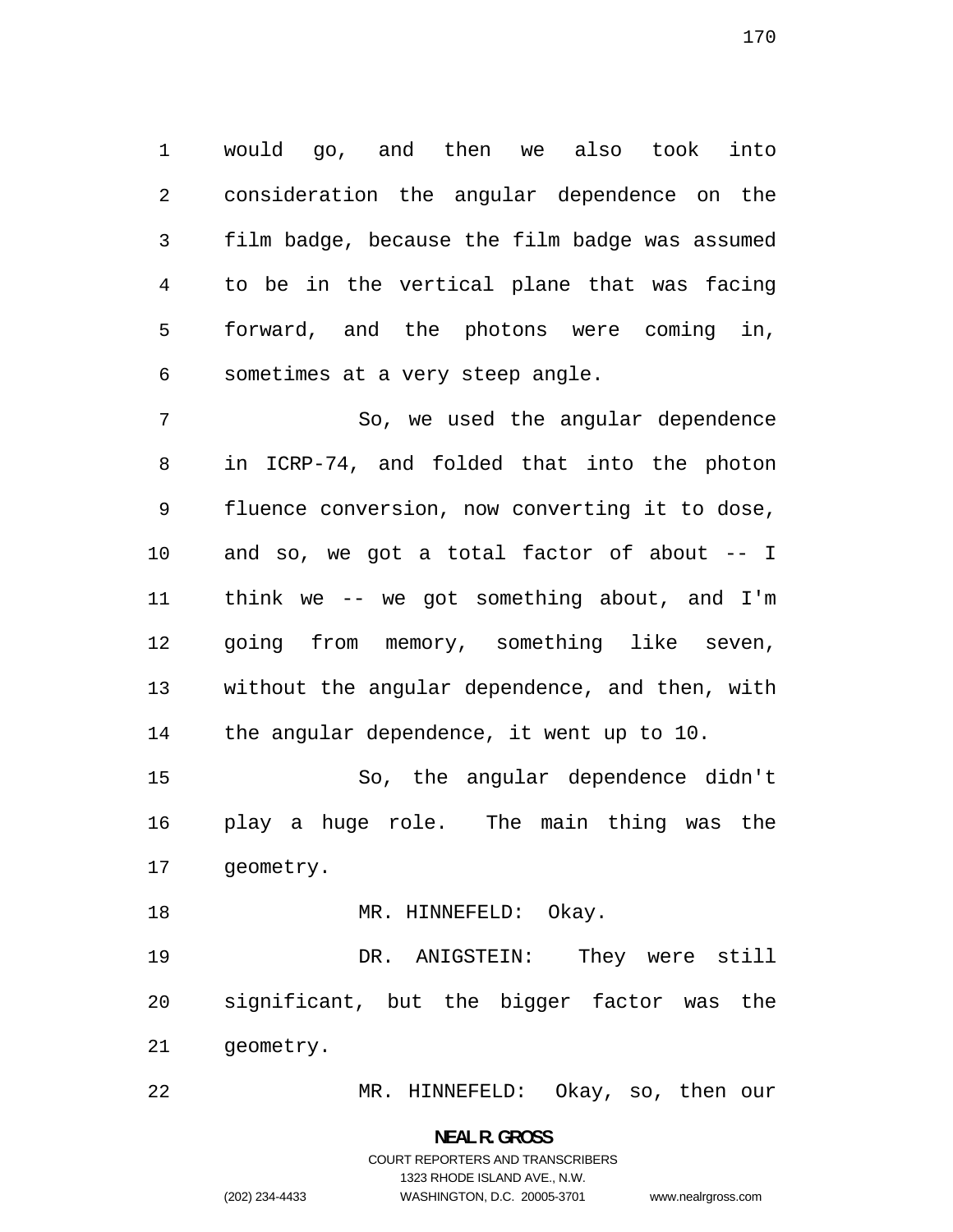response will need to be a little more expansive than what we proposed. DR. ANIGSTEIN: Excuse me? MR. HINNEFELD: Well, our recollection was that the bulk of the difference was due to angular dependence, more so than the geometry -- 8 DR. ANIGSTEIN: No, no, that's actually not correct. MR. HINNEFELD: The bigger difference -- DR. ANIGSTEIN: That's not my recollection. 14 MR. HINNEFELD: -- to the geometry and the different methods -- 16 DR. MAURO: That would make it applicable to this particular problem, then. 18 MR. HINNEFELD: Yes, yes. DR. MAURO: Yes, so, it does become MEMBER ZIEMER: Site specific. DR. MAURO: It does become site

> **NEAL R. GROSS**  COURT REPORTERS AND TRANSCRIBERS 1323 RHODE ISLAND AVE., N.W. (202) 234-4433 WASHINGTON, D.C. 20005-3701

www.nealrgross.com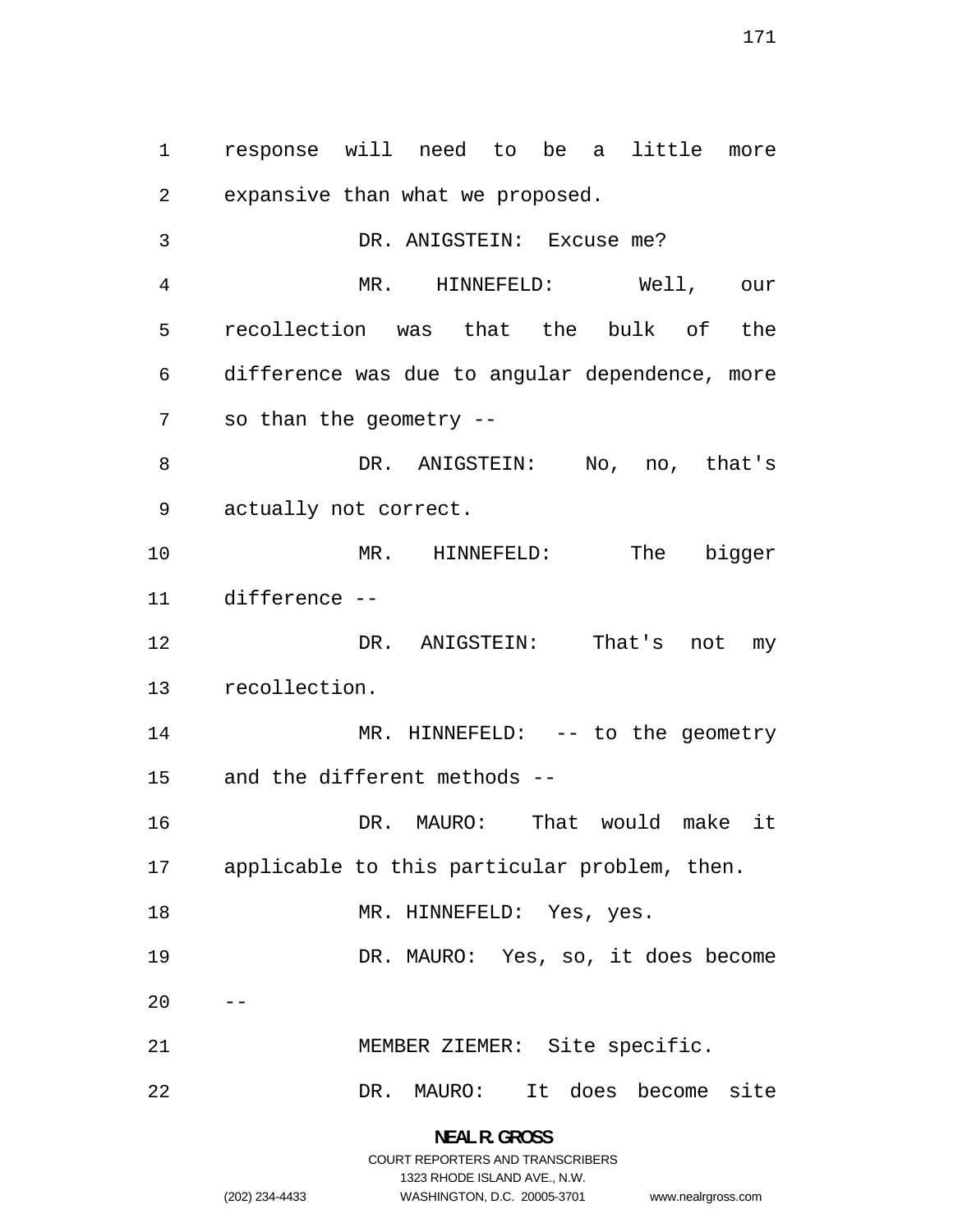specific.

MR. HINNEFELD: Which puts it back in our court. DR. MAURO: So, there is -- well, let me ask, go back to -- Ted posed a question to me, that is -- would be helpful if I were to put this together into a memo, because if it -- as to the degree to which it needs to be addressed by the overarching group, the global question. 11 But are we back here, now again, into this group? MR. HINNEFELD: Let us read what you provided, because -- I mean, Bob gave us this on the phone. You guys have -- you're right, you know, we're looking here at clear importance, you know. 18 There is a general rule, particularly to what you're telling us -- what you're telling us in your report, and so, let's go back to the substantive document that Bob gave us. Let us do that, and if at that

**NEAL R. GROSS** 

COURT REPORTERS AND TRANSCRIBERS 1323 RHODE ISLAND AVE., N.W. (202) 234-4433 WASHINGTON, D.C. 20005-3701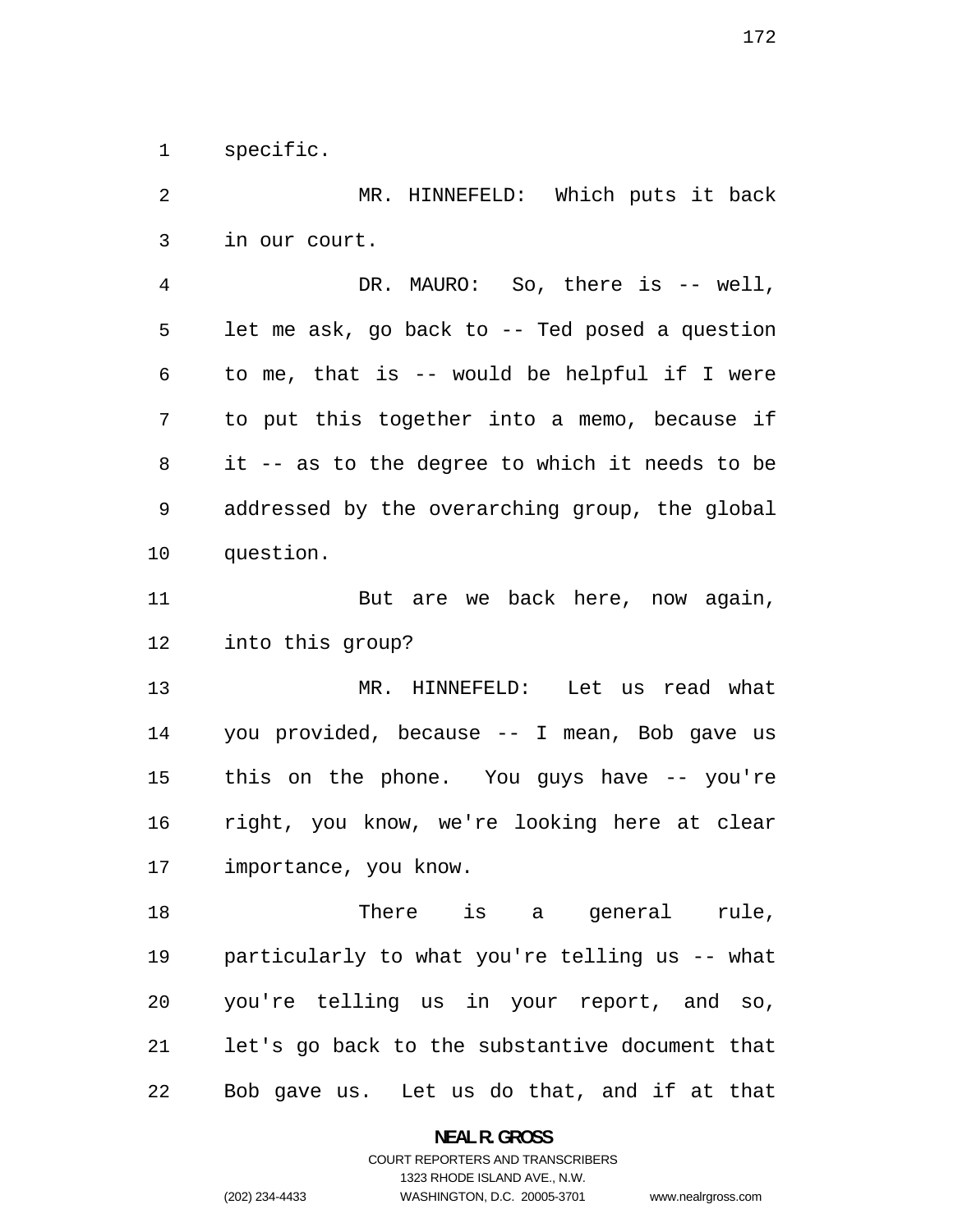time, we're still not entirely clear about what was done or so on, and what exactly is the origin of the difference, then we'll let you know, and maybe you can give us a little more explanation on it or something. But let's take -- we'll take the first action. DR. ANIGSTEIN: Okay, but if it's of any help, I'm going to be in Cincinnati. MR. HINNEFELD: I don't think we'll be ready tomorrow, Bob. DR. ANIGSTEIN: I'll work with you on that. 14 MR. KATZ: So, the other thing, Stu, is, if it looks to you then like there is -- this is a meaty issue that might do well in the Science Work Group, let me know. 18 MR. HINNEFELD: Yes. MR. KATZ: And we'll put it on their plate. DR. MAURO: Okay, so -- MR. KATZ: Or offer it to their

# **NEAL R. GROSS**  COURT REPORTERS AND TRANSCRIBERS 1323 RHODE ISLAND AVE., N.W. (202) 234-4433 WASHINGTON, D.C. 20005-3701

www.nealrgross.com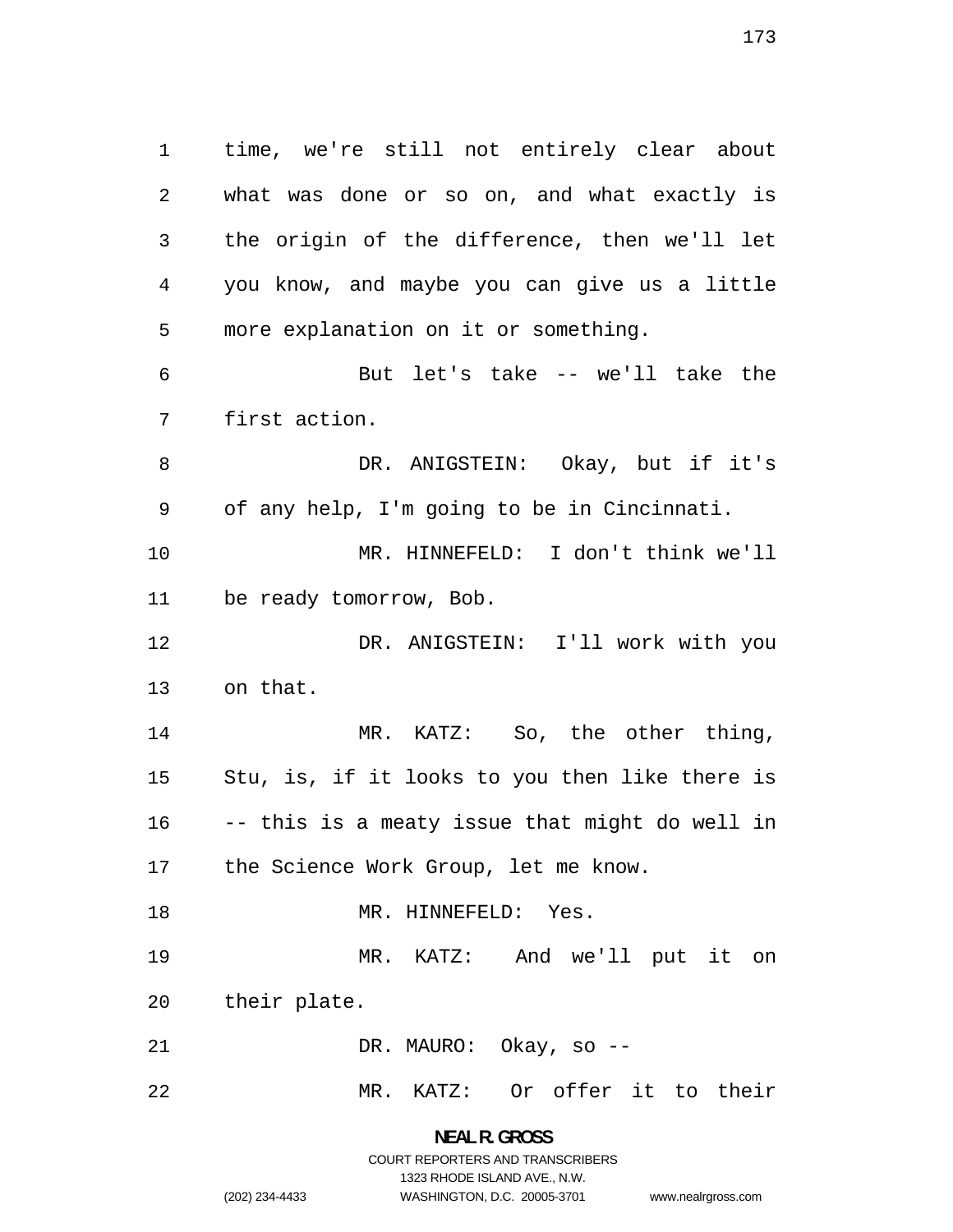plate, at least.

DR. MAURO: So, in light of the conversation we had, I'll put on hold -- MR. KATZ: Yes. 5 DR. MAURO: -- any action I take, until we get back. MR. KATZ: Right, thank you, John. CHAIR MUNN: All right, so, I'm changing it from SC&A's action, to NIOSH is going to take another look and see if they need to expand on their response, correct? 12 MR. HINNEFELD: Yes. 13 CHAIR MUNN: Very good. 14 MR. MARSCHKE: Do we add -- okay, what do we -- do we add a comment here? CHAIR MUNN: I think we need to say, after -- we'll just say, Board discussion this date. MR. MARSCHKE: This is TIB -- this is four? CHAIR MUNN: This is four. MR. MARSCHKE: We're going to add a

> **NEAL R. GROSS**  COURT REPORTERS AND TRANSCRIBERS 1323 RHODE ISLAND AVE., N.W.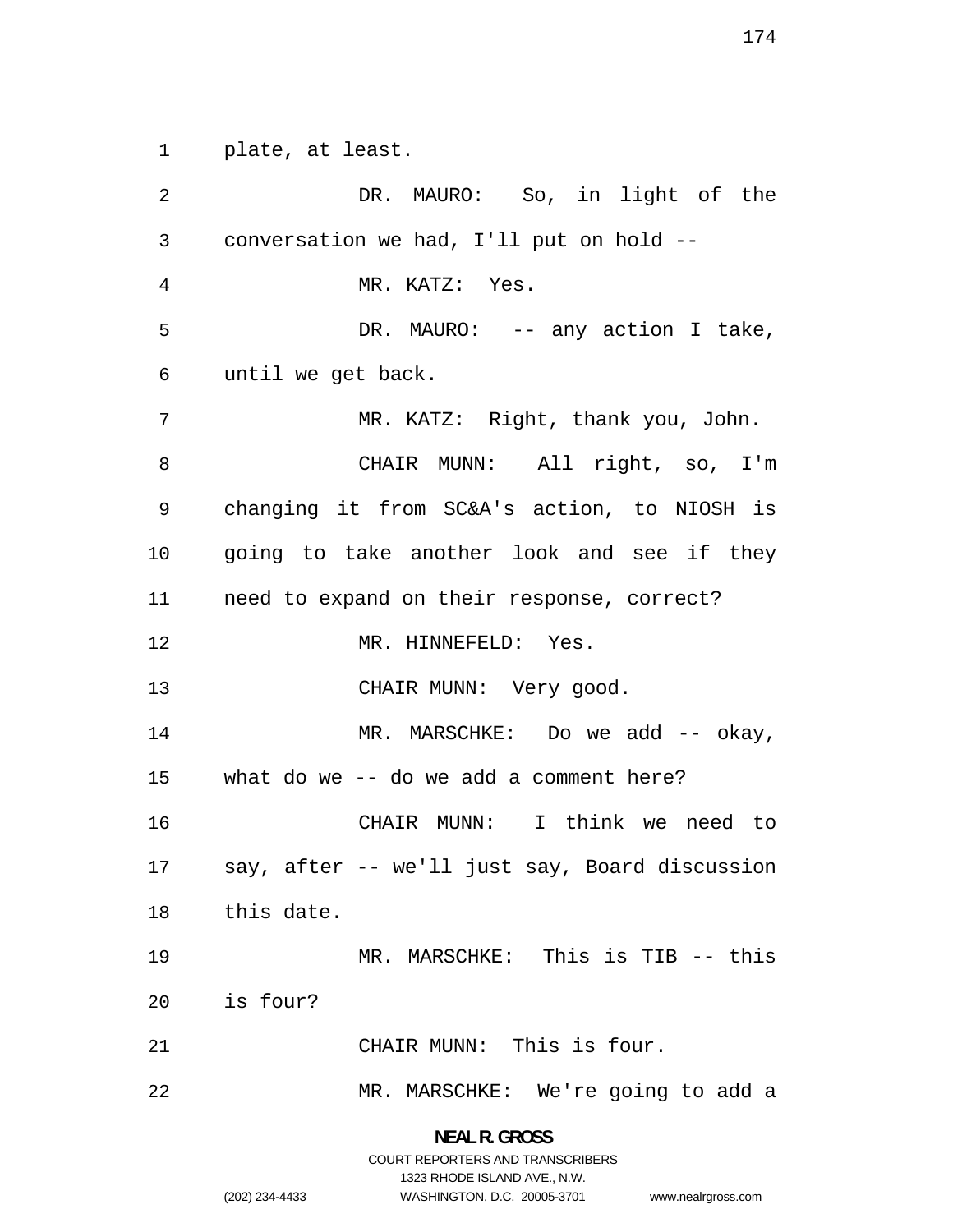comment. This finding -- well, obviously it was discussed. MR. KATZ: Yes, and you said DCAS is going to re-examine SC&A comments and report back. Bob? DR. ANIGSTEIN: Yes? MR. KATZ: I'm sorry, it sounded like you wanted to say something. DR. ANIGSTEIN: No, no, no, I was wondering, are we still on TIB-13? CHAIR MUNN: We are still on TIB-13. 13 DR. ANIGSTEIN: Okay. MR. MARSCHKE: Okay, so, there it is. CHAIR MUNN: Yes, that's good. Thank you. Now, before we leave TIB-13, the only other thing that I had on my notes to talk about was what we touched on earlier today, our last meeting's discussion, with respect to the fact that we had three different types of TIB-13s, and there was no

### **NEAL R. GROSS**

COURT REPORTERS AND TRANSCRIBERS 1323 RHODE ISLAND AVE., N.W. (202) 234-4433 WASHINGTON, D.C. 20005-3701

www.nealrgross.com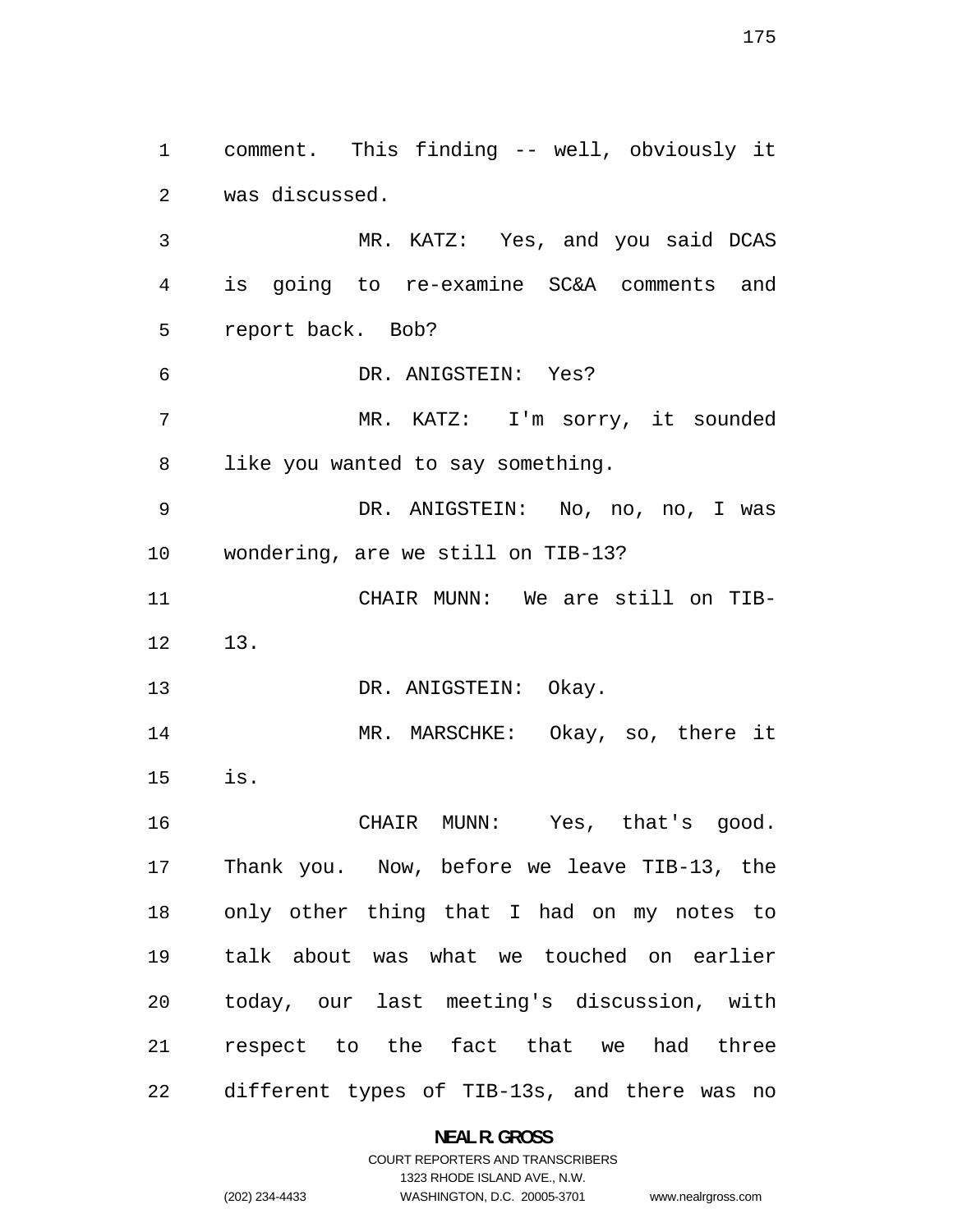specific taking of action.

| 2  | But it was my understanding that we           |
|----|-----------------------------------------------|
| 3  | were going to check, to see what -- whether   |
| 4  | there were three different documents, whether |
| 5  | this is different nomenclature for one        |
| 6  | document, and make sure that however we have  |
| 7  | it in our -- in our review system, it can be  |
| 8  | found without confusion.                      |
| 9  | We currently have it in the review            |
| 10 | system as 013.                                |
| 11 | DR. ULSH: I will put that down as             |
| 12 | a database clean-up issue, going in.          |
| 13 | CHAIR MUNN: Good, okay. Thank                 |
| 14 | you.                                          |
| 15 | MR. KATZ: So, then we're finished             |
| 16 | with TIB-13, right?                           |
| 17 | CHAIR MUNN: I believe that takes              |
| 18 | care of TIB-13, unless there is some other    |
| 19 | item on this particular document, that is     |
| 20 | giving anybody any pain right now.            |
| 21 | MR. KATZ: Okay, thanks for joining            |
| 22 | us, Bob.                                      |

**NEAL R. GROSS**  COURT REPORTERS AND TRANSCRIBERS 1323 RHODE ISLAND AVE., N.W.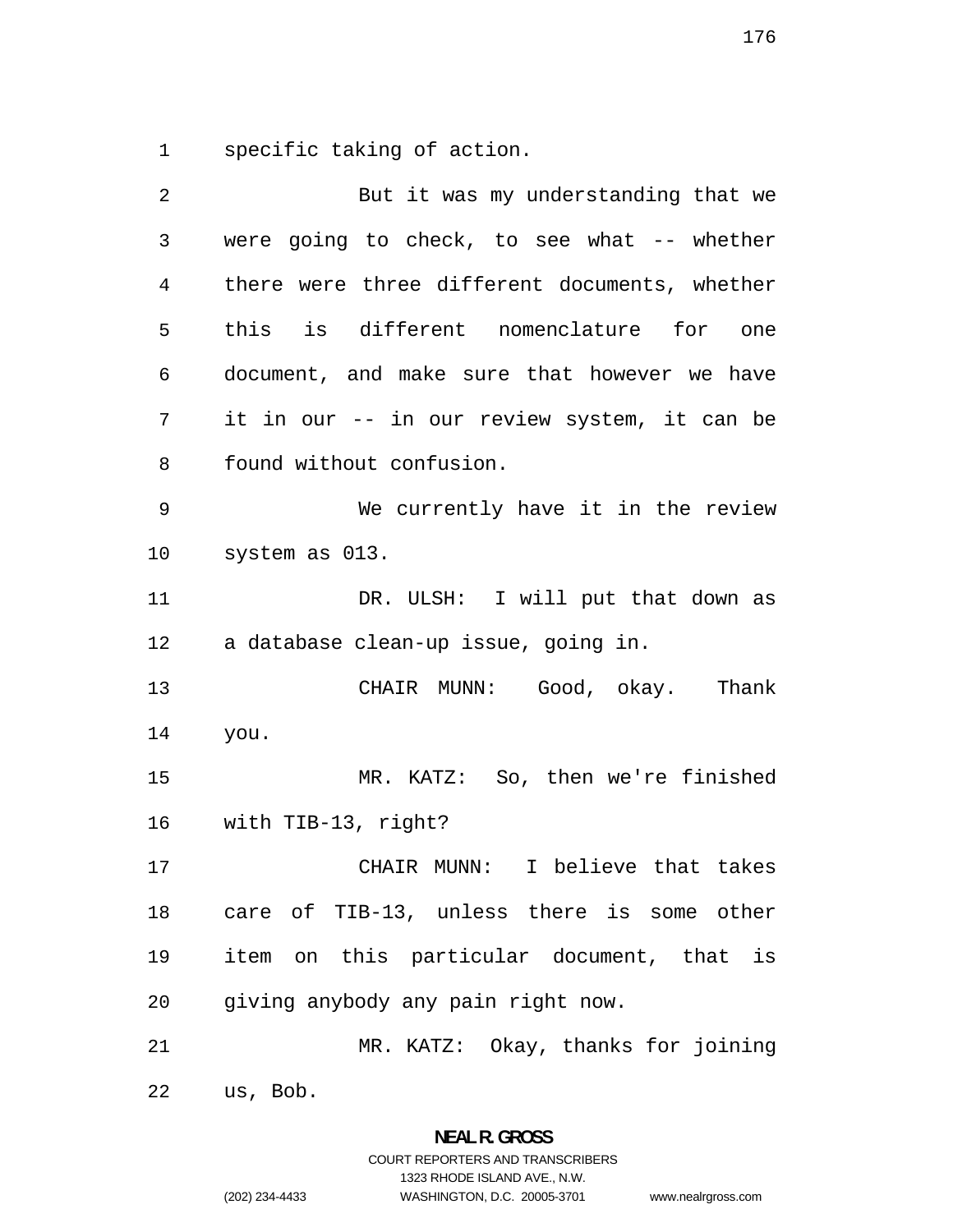1 DR. ANIGSTEIN: You're welcome. My pleasure. I'll be signing off, then. CHAIR MUNN: Thank you, appreciate that. We are a little early. Do you want to break and go to lunch now, or do you want to go on to TIB-52, before we do that? MEMBER ZIEMER: Let's go to TIB-52. DR. ULSH: Well, that will be pretty short. 10 CHAIR MUNN: Okay. MEMBER ZIEMER: Get it out of the way. DR. ULSH: We've received SC&A's report on that document, but we don't have responses for it, yet. So, that is pretty short. CHAIR MUNN: Okay, so, that's going 18 to be another carry-over for next time. MR. KATZ: So, SC&A, okay. MR. HINNEFELD: I solved a little of the puzzle of OCAS and DCAS-TIB-13. DCAS-TIB-13 apparently replaced

> **NEAL R. GROSS**  COURT REPORTERS AND TRANSCRIBERS

> > 1323 RHODE ISLAND AVE., N.W.

www.nealrgross.com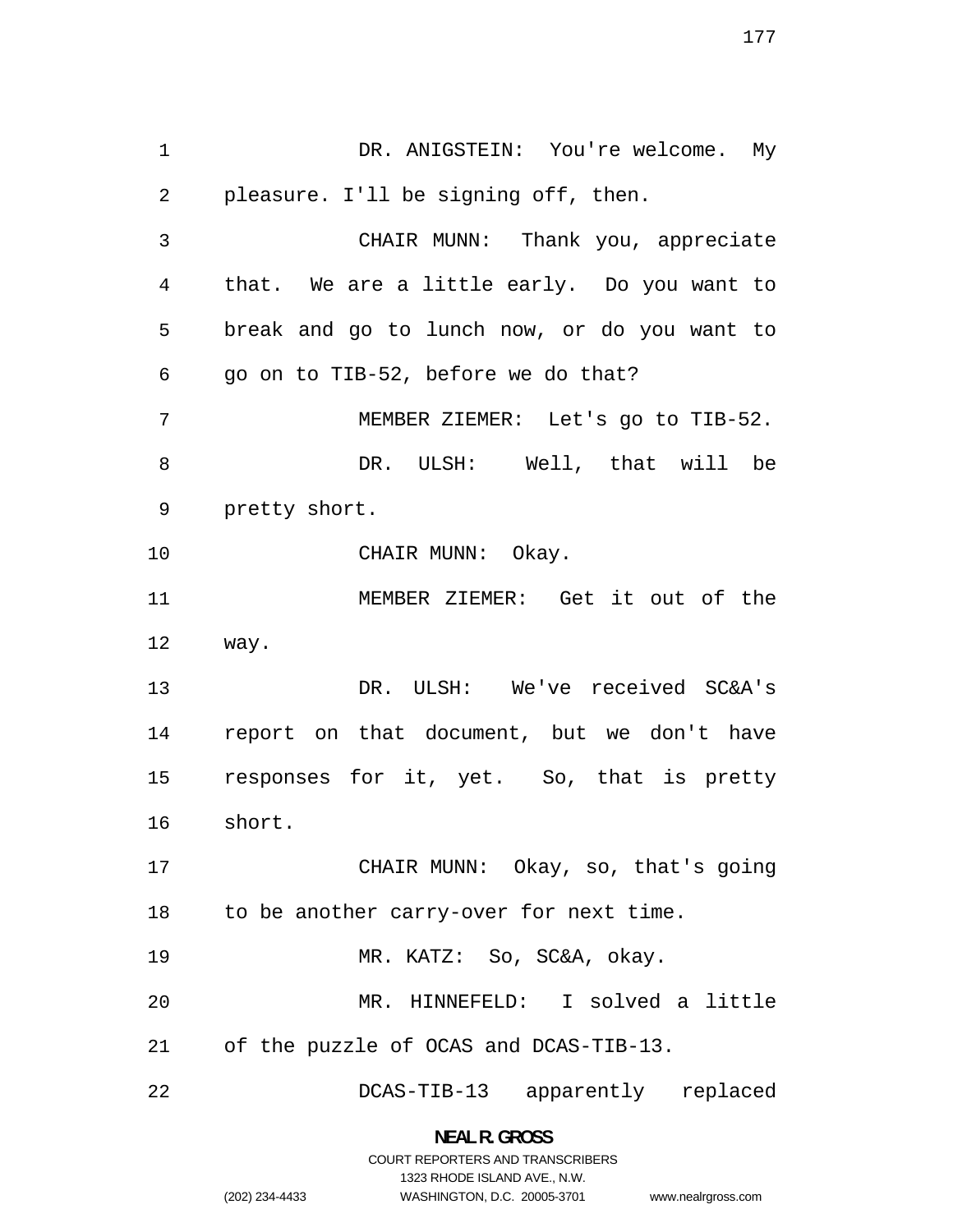OCAS-TIB-13. OCAS-TIB-13 --

| 2              | MEMBER ZIEMER: Just a renumbering.             |
|----------------|------------------------------------------------|
| $\mathfrak{Z}$ | MR. HINNEFELD: $--$ is Rev. 1,                 |
| 4              | essentially. OCAS-TIB-13 was specifically      |
| 5              | about Mallinckrodt. When it was rewritten, it  |
| 6              | was about uranium processing facilities,       |
| 7              | because there are others that would be very    |
| 8              | similar.                                       |
| 9              | MEMBER ZIEMER: So, does the other              |
| 10             | one -- does that compare them?                 |
| 11             | MR. HINNEFELD: Essentially, it's               |
| 12             | one. OCAS-TIB-13 really can go away, because   |
| 13             | it's been -- well, I think it's been           |
| 14             | superceded by DCAS-TIB-13, which really would  |
| 15             | be Rev. 1 of OCAS-TIB-13, or whatever you want |
| 16             | to call it.                                    |
| 17             | If the initial publication is Rev.             |
| 18             | 0, then DCAS-TIB-13 would be Rev. 1 of that    |
| 19             | document, and part of the change was, we       |
| 20             | changed the title.                             |
| 21             | MEMBER ZIEMER: How do we handle                |
| 22             | that in the database?                          |

**NEAL R. GROSS**  COURT REPORTERS AND TRANSCRIBERS 1323 RHODE ISLAND AVE., N.W. (202) 234-4433 WASHINGTON, D.C. 20005-3701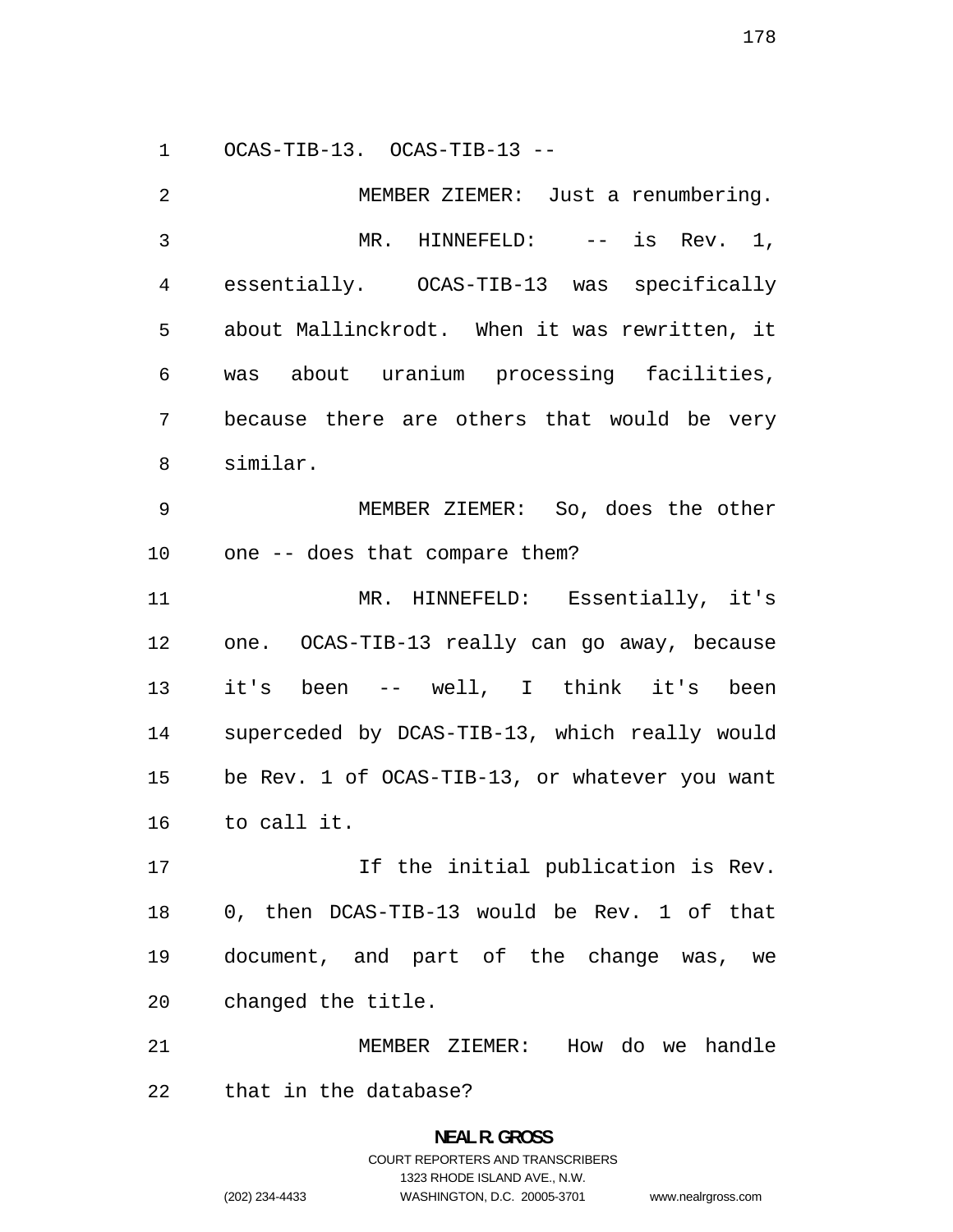MR. HINNEFELD: I don't know anything about it. Here is -- well, what we should do is -- this is for us to do, not here in the meeting, but for us to do.

We need to go look at the findings on the first one, OTIB-13, see what we said we -- you know, was there anything there that's in abeyance, that we said we would take care of at revision, or even if not, has the revision addressed any of that -- tried to address any of those things, in which case, you know, we might be able to close some of the open TIB-13's, in the first place, and then just -- and try to get those all done, and just deal with the second one. The first thing, though, is to make sure that we don't lose something in the process.

MEMBER ZIEMER: Right, but in the document, we can still indicate that these all most into this other document, right?

CHAIR MUNN: Yes, and probably should, in terms of keeping our record clear,

> **NEAL R. GROSS**  COURT REPORTERS AND TRANSCRIBERS

> > 1323 RHODE ISLAND AVE., N.W.

(202) 234-4433 WASHINGTON, D.C. 20005-3701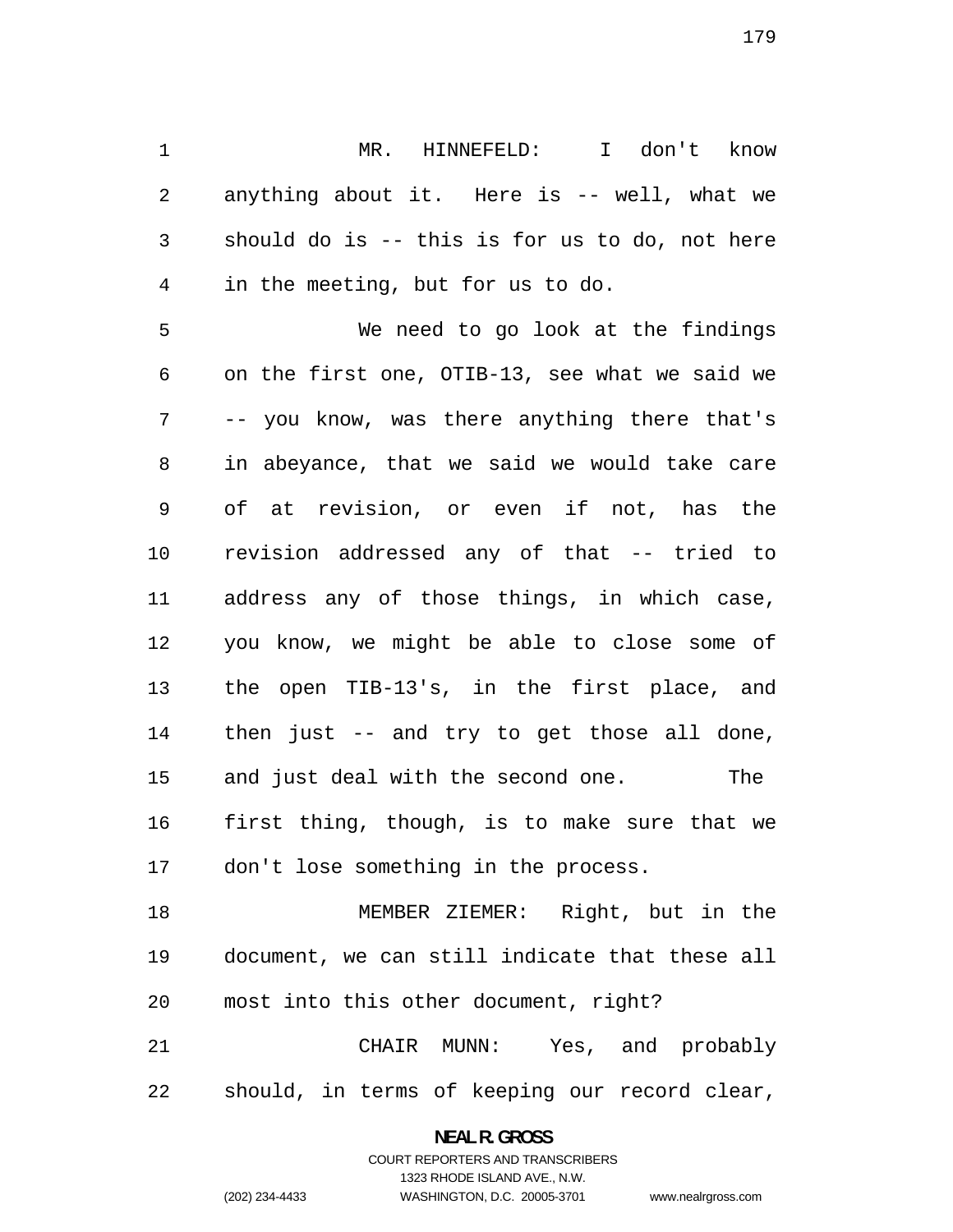here.

MEMBER ZIEMER: We still have the original record.

CHAIR MUNN: We should probably just simply state, as a part of our closing of the document, we probably should state that this document has become DCAS-TIB-13, when it -- when Rev. 1 was published, because of the change of title of the Agency, and that they can be considered to be extensions of the same document, rather than change our listing here in our database, to DCAS-13. It appears reasonable, to me, to simply make that notation, at the time that we close it out, would be our final notation.

MR. MARSCHKE: Well, we've already closed -- I'm not sure I understand what -- I mean, basically, what we have now in the database is, we have two documents identified, DCAS-TIB-13 and OCAS-TIB-13.

OCAS-TIB-13 has a number of comments, at least six of them, issues

> **NEAL R. GROSS**  COURT REPORTERS AND TRANSCRIBERS 1323 RHODE ISLAND AVE., N.W. (202) 234-4433 WASHINGTON, D.C. 20005-3701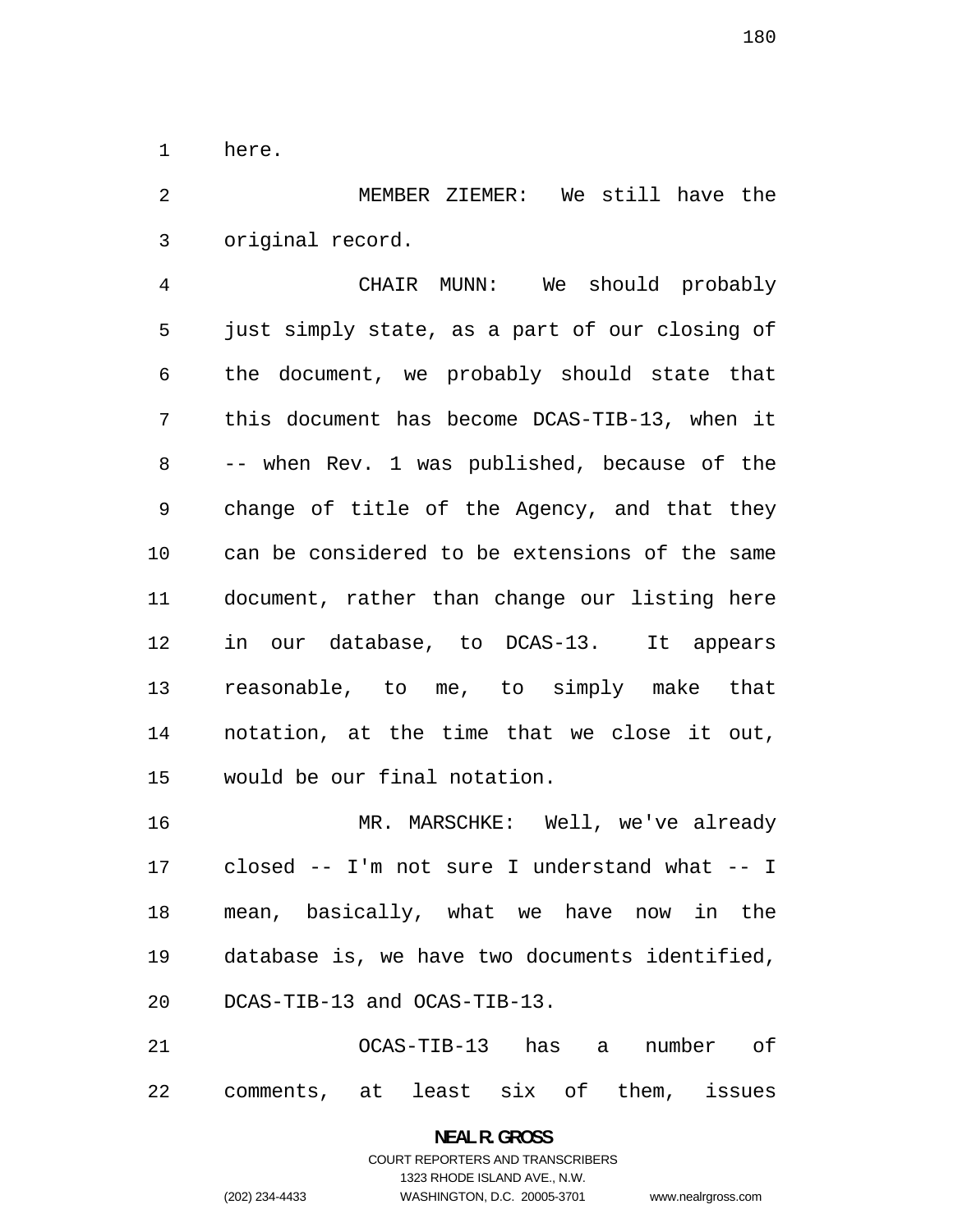associated with them, many of which have already been closed out.

So, your suggest is, we carry both documents in the database, and we go back to the OCAS documents and identify on the six issues that were -- you know --

MEMBER ZIEMER: Only in the open ones, I think.

MR. MARSCHKE: Only the open ones? MEMBER ZIEMER: Right? If it's already closed --

MR. HINNEFELD: Yes, I would think only the open ones.

MEMBER ZIEMER: Because the open one, you -- I think that's what Stu was saying, that you'd look at those open items and say, "Does the new one cover it?"

18 MR. HINNEFELD: Yes. MEMBER ZIEMER: And we would say -- we would handle it like we would on a normal revision.

22 1f there is a Rev. 1 on something

**NEAL R. GROSS**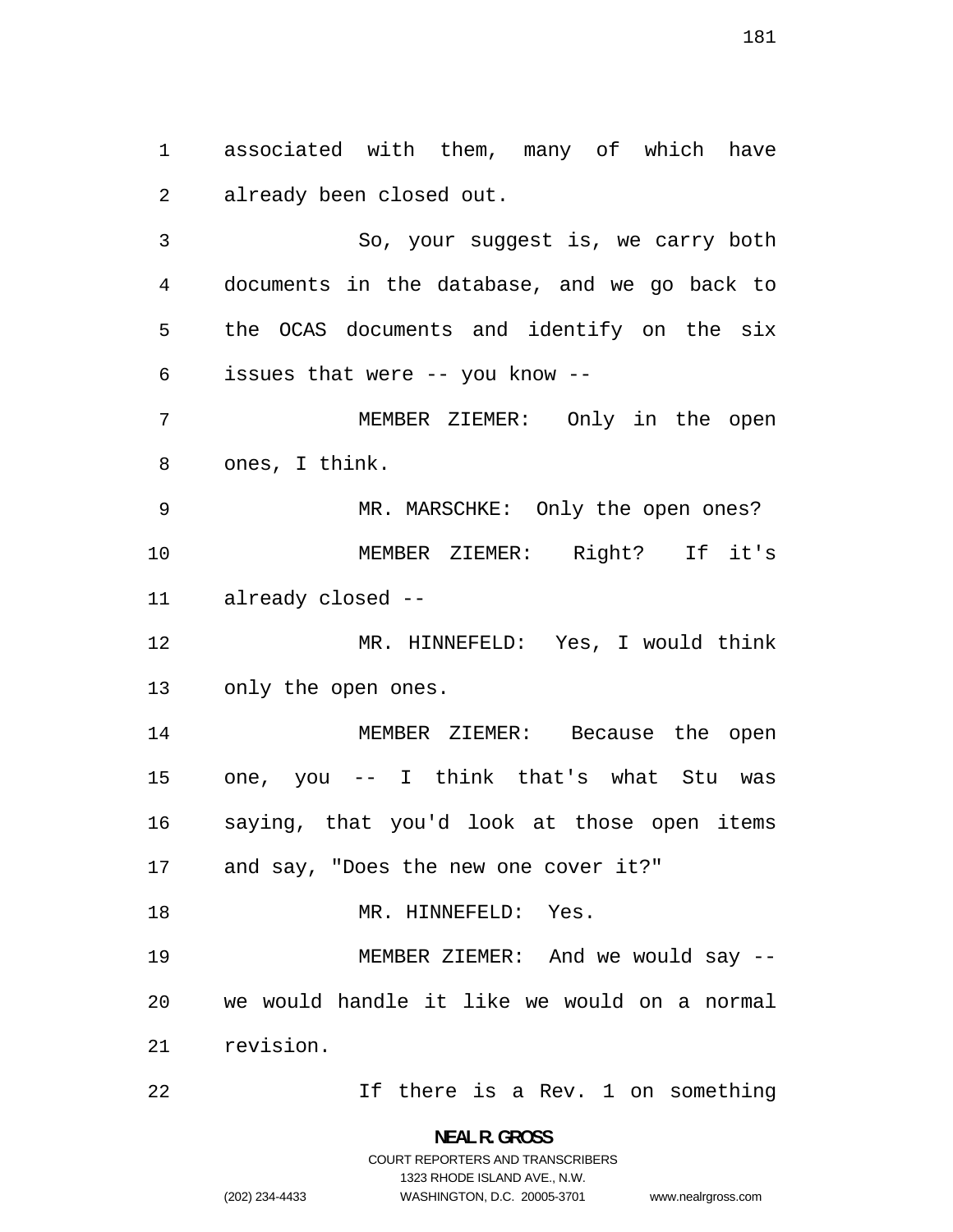else, what do you do?

| 2  | MR. MARSCHKE: Well, Rev. 1,                   |
|----|-----------------------------------------------|
| 3  | basically what happens, if you have a Rev. 1  |
| 4  | or revision, then the document itself is      |
| 5  | replaced and you really don't have that       |
| 6  | problem, because you don't get a new document |
| 7  | number.                                       |
| 8  | So, you don't have two entries into           |
| 9  | the database. So, you're really not going to  |
| 10 | have that -- the problem that you're having   |
| 11 | now, with two entries.                        |
| 12 | MEMBER ZIEMER: What do you do with            |
| 13 | open items?                                   |
| 14 | MR. MARSCHKE: They basically just             |
| 15 | get carried over, but if you --               |
| 16 | MR. HINNEFELD: But that's what                |
| 17 | you're suggesting to do, here?                |
| 18 | CHAIR MUNN: Right.                            |
| 19 | MR. HINNEFELD: Yes.                           |
| 20 | MEMBER ZIEMER: Well, I wasn't                 |
| 21 | suggesting that. I was suggesting you carry   |
| 22 | the old one and then -- well, okay.           |

**NEAL R. GROSS**  COURT REPORTERS AND TRANSCRIBERS 1323 RHODE ISLAND AVE., N.W.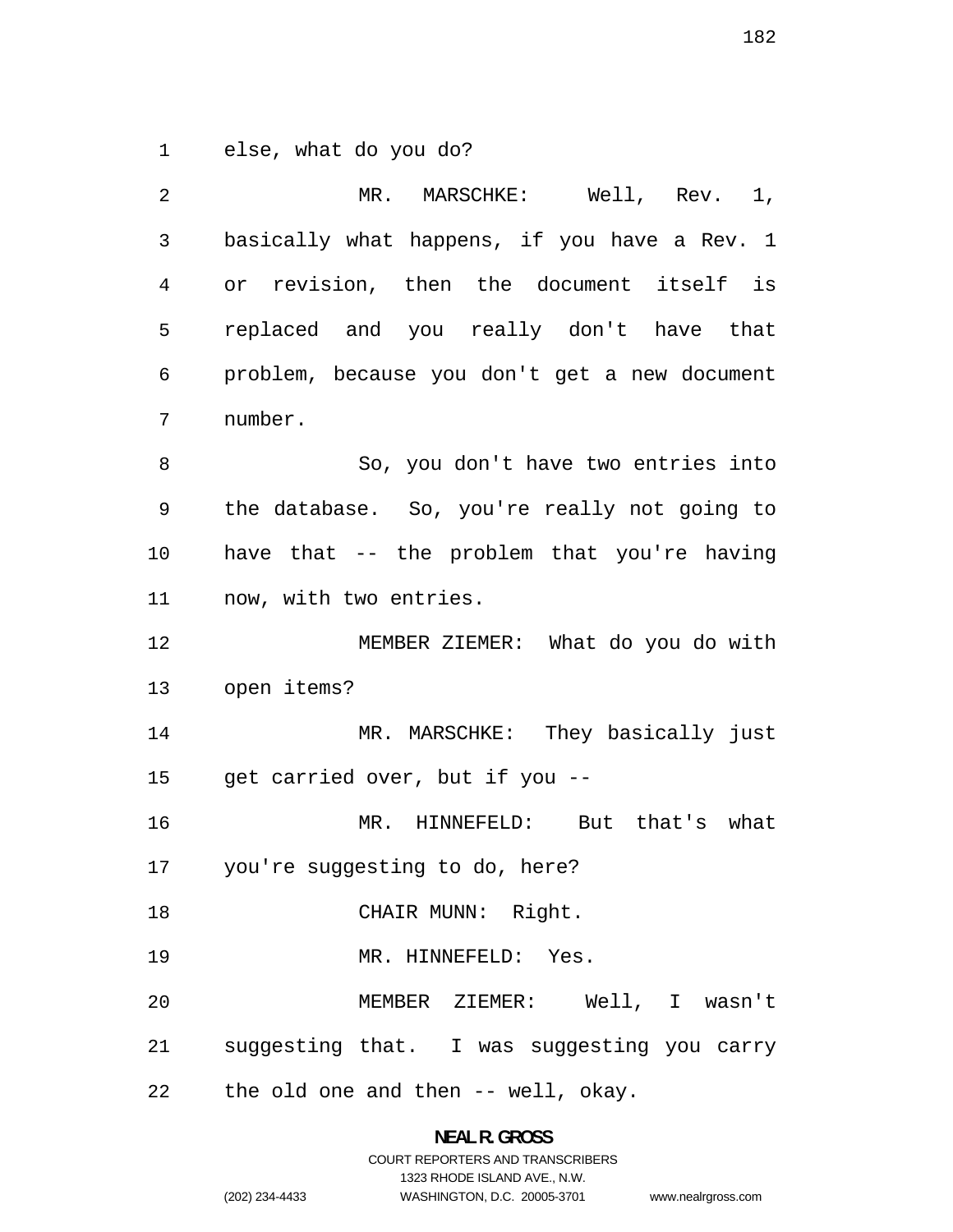See, what happens is, you're going to lose the information on what you did. DR. MAURO: Well, you don't want to lose it. MEMBER ZIEMER: Unless you carry all of the information forward, but see, some of it may not apply in the new document. That is what I'm wondering about. DR. ULSH: Can I break in for just a second? 11 CHAIR MUNN: Please. DR. ULSH: I've just got notes from a couple of people, saying they've been disconnected. The phone appears to be disconnected. MR. KATZ: Sorry, to folks on the line. We got disconnected, briefly. CHAIR MUNN: So, we're still discussing what to do about the fact that we have an OCAS-TIB-13, with two zeros in front of it or one zero in front of it? MR. MARSCHKE: Well, right now,

> **NEAL R. GROSS**  COURT REPORTERS AND TRANSCRIBERS 1323 RHODE ISLAND AVE., N.W. (202) 234-4433 WASHINGTON, D.C. 20005-3701

www.nealrgross.com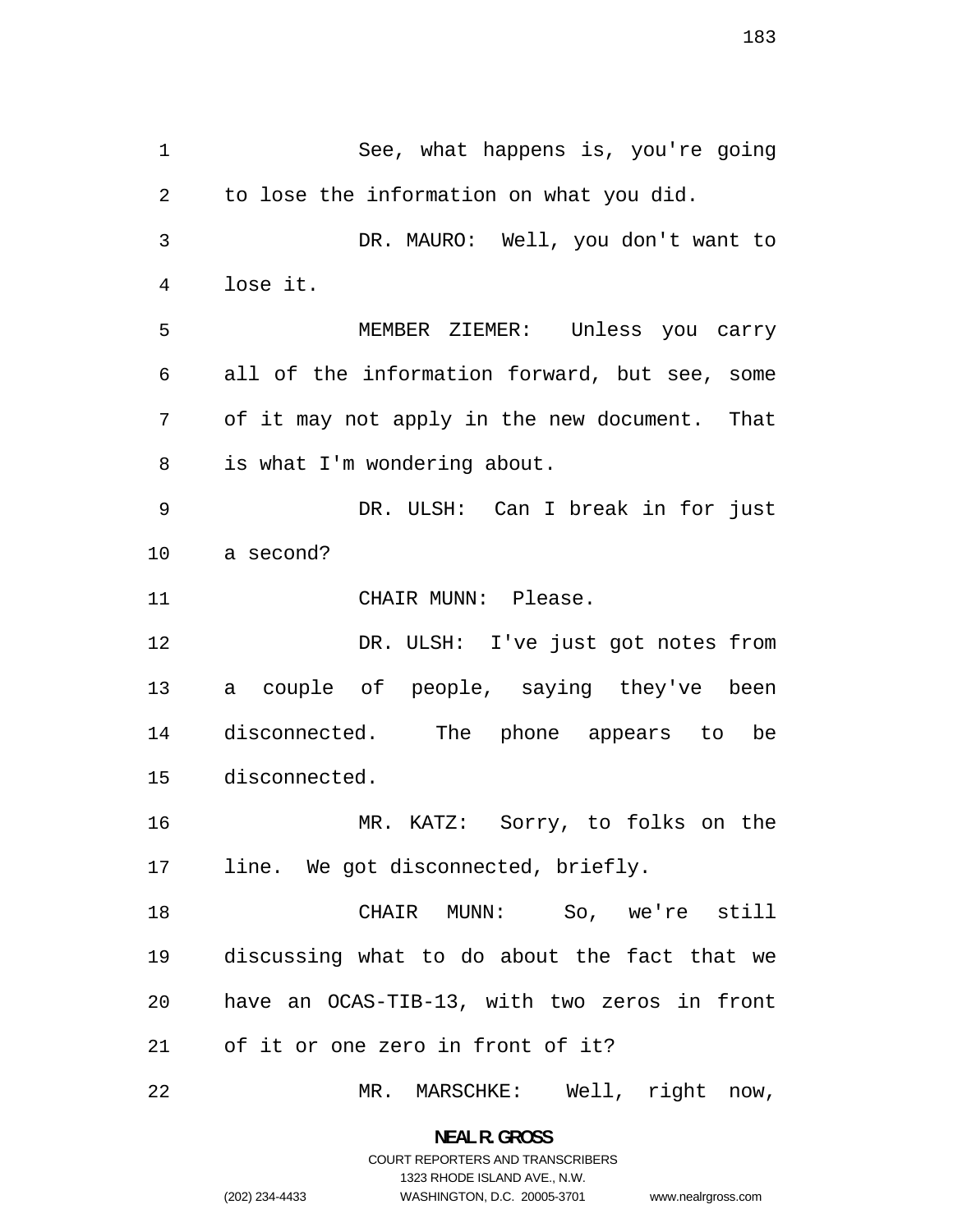it's got one zero in front of it, at this point.

I don't know, we might have another. We might have a version with two zeros. I don't know if this is one that we have  $-$ 

CHAIR MUNN: Well, originally, we had two zeros on it.

MEMBER ZIEMER: Well, could I ask Stu, to what extent is it a true replacement, in the sense that, is it just -- really, just a new version of that one, or is it --

MR. HINNEFELD: Well, it expands the scope, to also -- also, to go beyond Mallinckrodt, and to consider the same -- make the same considerations at other similar sites.

MEMBER ZIEMER: Yes, I'm wondering if there are Mallinckrodt specific issues that were in the original one, then maybe they had been closed, and you lose them completely in the new one.

## **NEAL R. GROSS**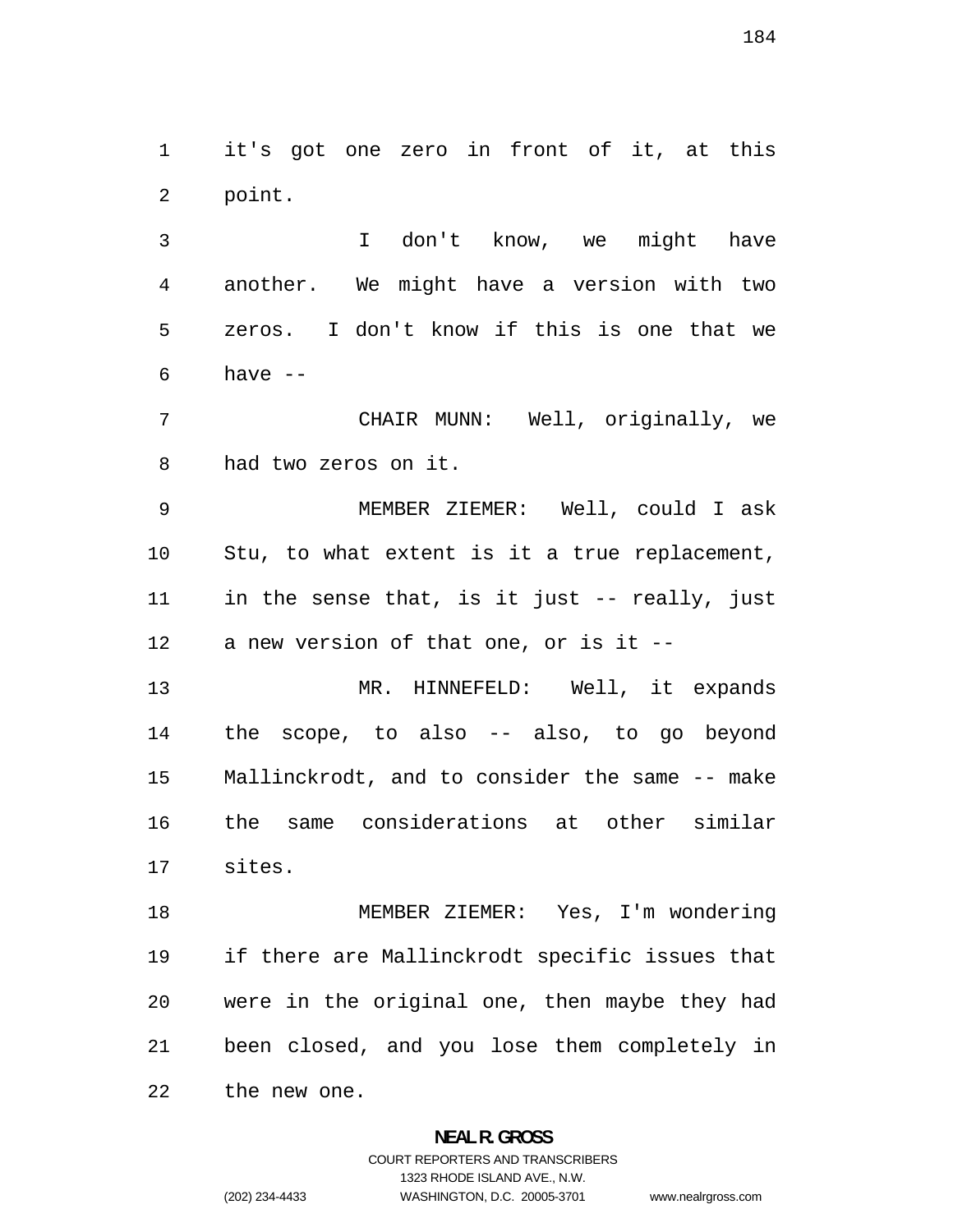DR. MAURO: Yes, you don't want to lose that. MEMBER ZIEMER: You don't want to lose your -- MR. HINNEFELD: Okay, so, that is -  $6 \overline{6}$ MEMBER ZIEMER: That is really what I'm asking. MR. HINNEFELD: So, we only have design database issue, with what do you do with old versions of procedures and the actions, and the progress that was done on those. MEMBER ZIEMER: Is there any reason  $15 - -$ MR. HINNEFELD: So, that's not going to be -- 18 MEMBER ZIEMER: -- not just to leave it in there? MR. MARSCHKE: On this one, I would have no problem in leaving it. Basically, you have two different documents.

www.nealrgross.com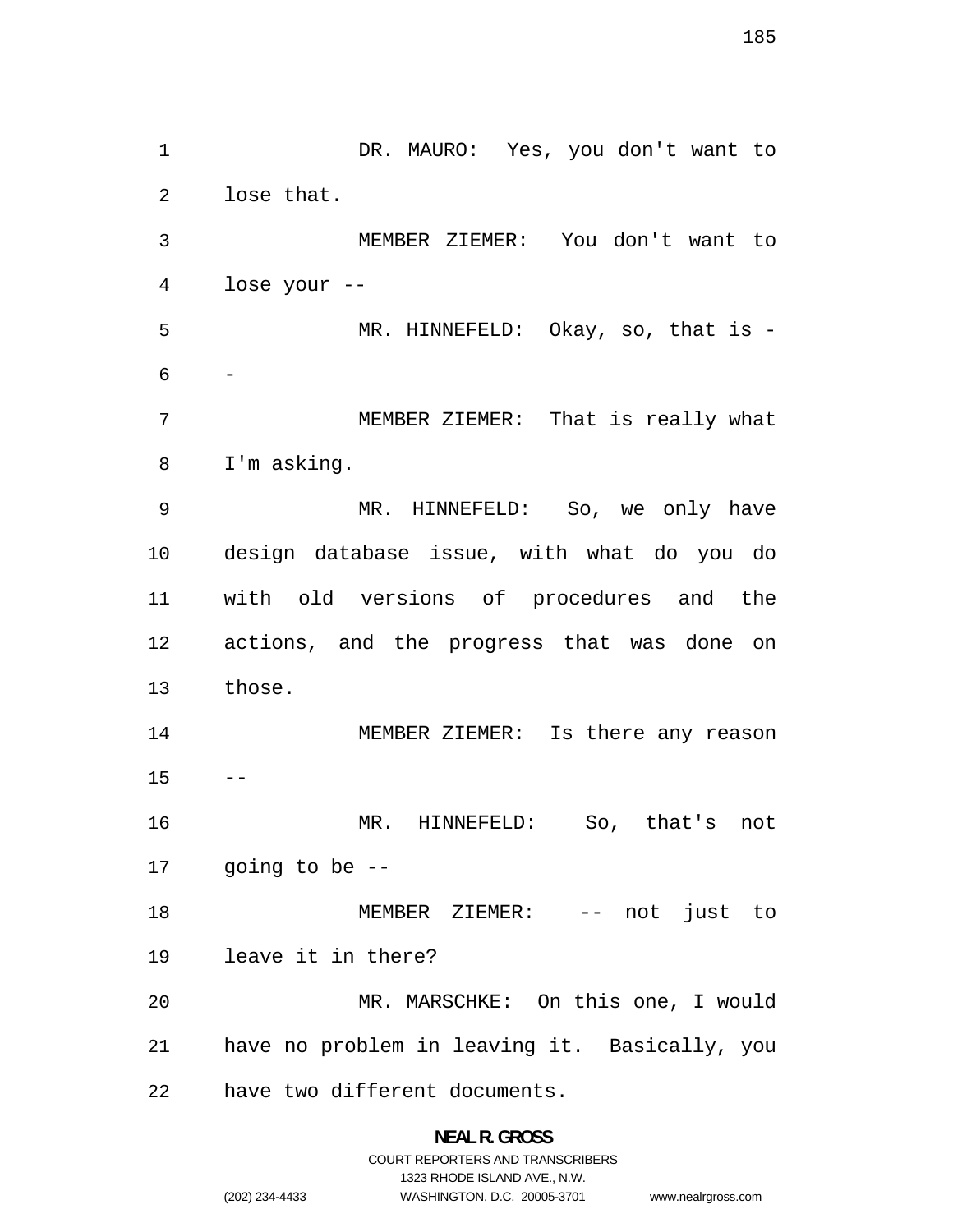1 CHAIR MUNN: Yes. 2 MR. MARSCHKE: They are two different numbers. MEMBER ZIEMER: And then those open items, you can easily say they're now covered in this other document. MR. KATZ: Right, right, I think that's the simplest thing to do. MEMBER ZIEMER: Just leave the rest there, for historic purposes. CHAIR MUNN: Seems logical, yes, I certainly would not want to -- MEMBER ZIEMER: And you don't want to lose the information that you've closed on the issues. CHAIR MUNN: Right, no, you don't want to do that. OTIB-13 stays, and DCAS-TIB-13 goes in. DR. MAURO: And they have different titles. MR. MARSCHKE: Yes, slightly different titles.

## **NEAL R. GROSS**  COURT REPORTERS AND TRANSCRIBERS

1323 RHODE ISLAND AVE., N.W.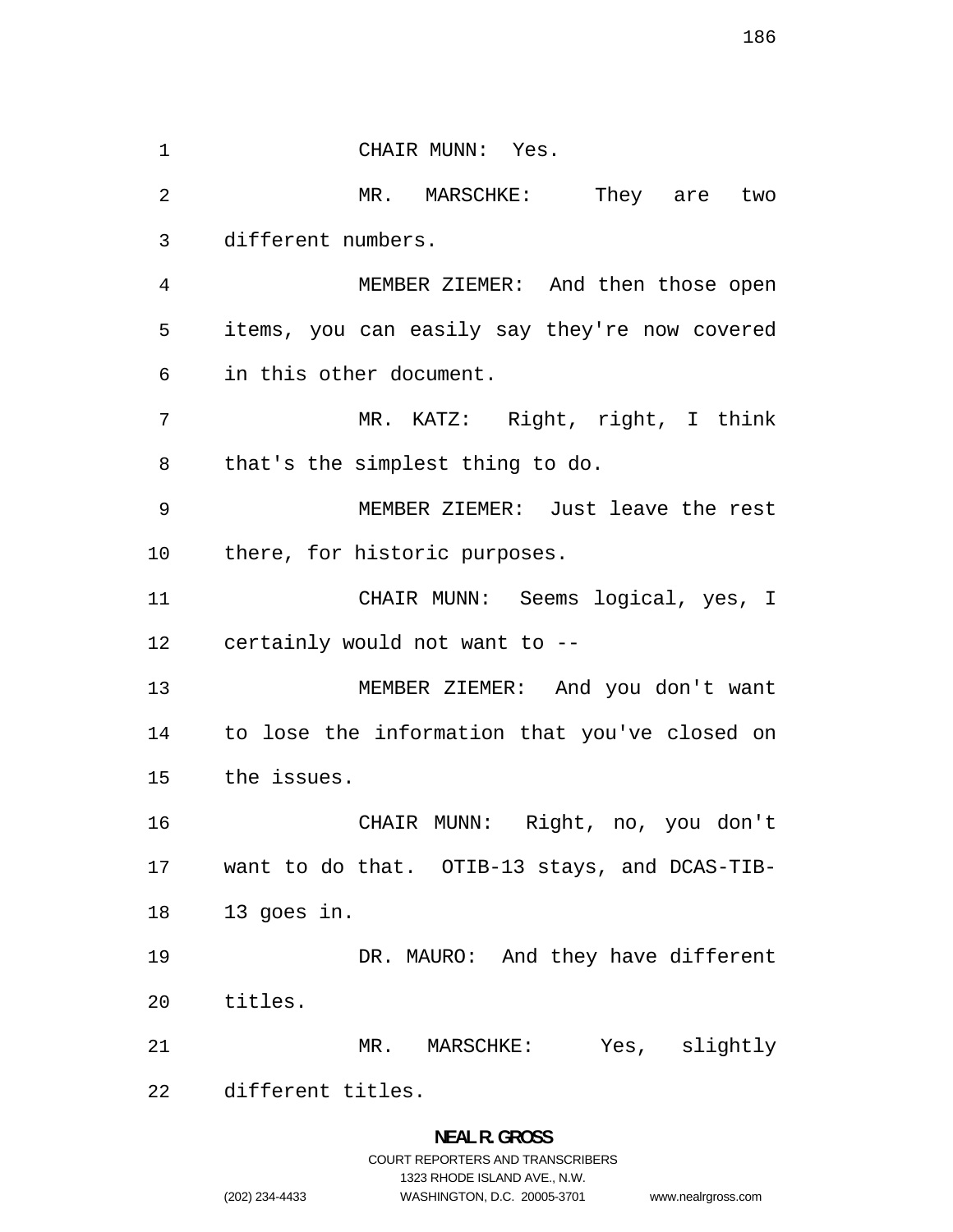helps. CHAIR MUNN: Yes. MR. MARSCHKE: If it was a true revision and goes from Rev. 0 to Rev. 1, then basically, the document number stays the same. The document title stays the same. DR. MAURO: It's a new Rev. MR. MARSCHKE: And so, it really doesn't change anything in the database. 11 DR. MAURO: So, it's real. See, our problem before, we were not sure whether this is a real different document, or we just mis-typed in some information about the designation. Now, we know, it's a real, new document, and we handle it as a real, new document. MR. KATZ: Okay. MR. MARSCHKE: Yes, the problem before was -- yes, exactly, John, it was whether or not there was -- I'm trying to pull

1 DR. MAURO: Slightly, okay, that

**NEAL R. GROSS**  COURT REPORTERS AND TRANSCRIBERS 1323 RHODE ISLAND AVE., N.W. (202) 234-4433 WASHINGTON, D.C. 20005-3701

www.nealrgross.com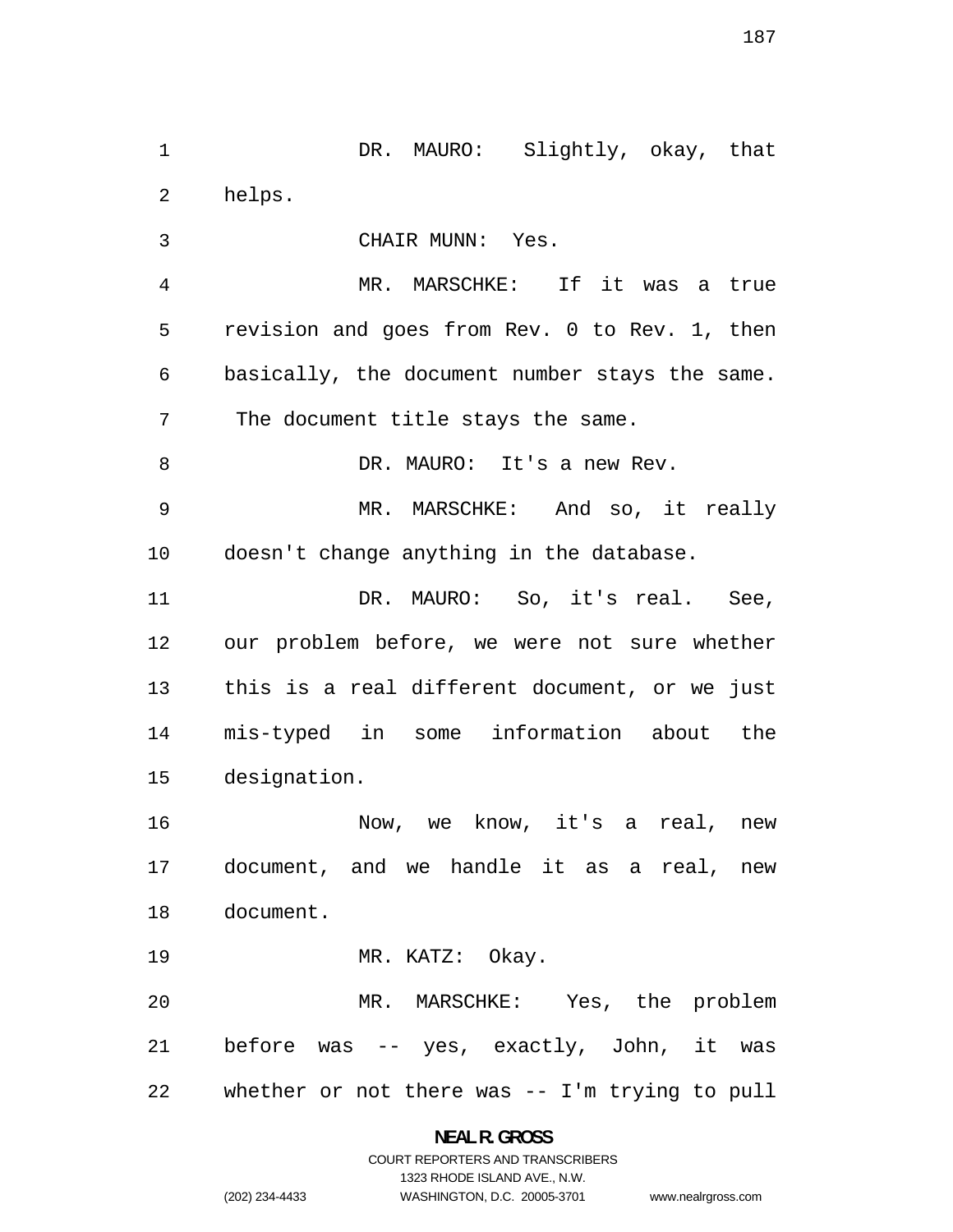up an example, here.

DR. MAURO: We just did this with two and 18, right? Isn't that similar? CHAIR MUNN: Pretty much, similar. DR. MAURO: Similar? CHAIR MUNN: Similar, but such different nomenclature. 8 DR. MAURO: Yes. CHAIR MUNN: And such different -- DR. MAURO: Because they're so close. 12 CHAIR MUNN: -- identifier, that it was -- but since this new document has evolved out of the original one, it's -- there is logic to maintaining the numerical system. 16 But since it came out of Rev. 1, it's Rev. 1 of this, really. But it's a different document, entirely. So, that makes sense. We still have no answer, we're all blank, I guess, on the OTIB-013 designation on the database, as opposed to 003 -- 0013.

> **NEAL R. GROSS**  COURT REPORTERS AND TRANSCRIBERS

> > 1323 RHODE ISLAND AVE., N.W.

(202) 234-4433 WASHINGTON, D.C. 20005-3701 www.nealrgross.com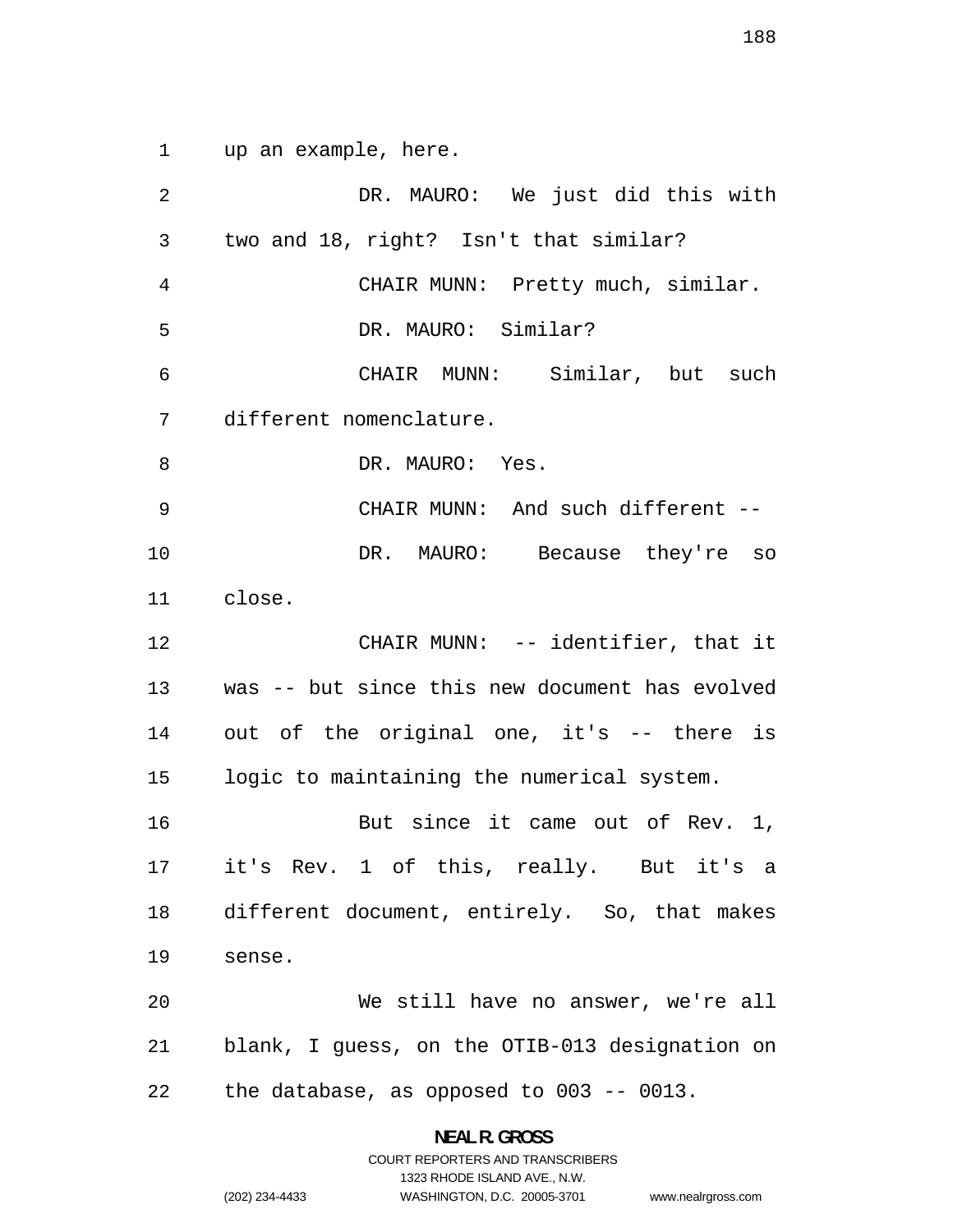MR. KATZ: That is going to be covered in the clean-up. CHAIR MUNN: And that is going to magically occur. MR. KATZ: So, TIB-52, Brant, do you think you folks will be ready for the next  $7 \quad -$ 8 DR. ULSH: Yes. MR. KATZ: -- meeting? Okay, thanks. CHAIR MUNN: Good, then there is nothing to do with that. 13 Now, even though it is only 11:45 a.m., I do think it's wise for us to take lunch now, simply because what happens this afternoon is almost entirely verging on administrative times of discussions, and overarching issues, and the two pagers, any one of which could take us more than 15 minutes to discuss, or to take care of. So, let's revise our agenda, unless you feel very strongly otherwise, and we will

> **NEAL R. GROSS**  COURT REPORTERS AND TRANSCRIBERS

> > 1323 RHODE ISLAND AVE., N.W.

(202) 234-4433 WASHINGTON, D.C. 20005-3701

www.nealrgross.com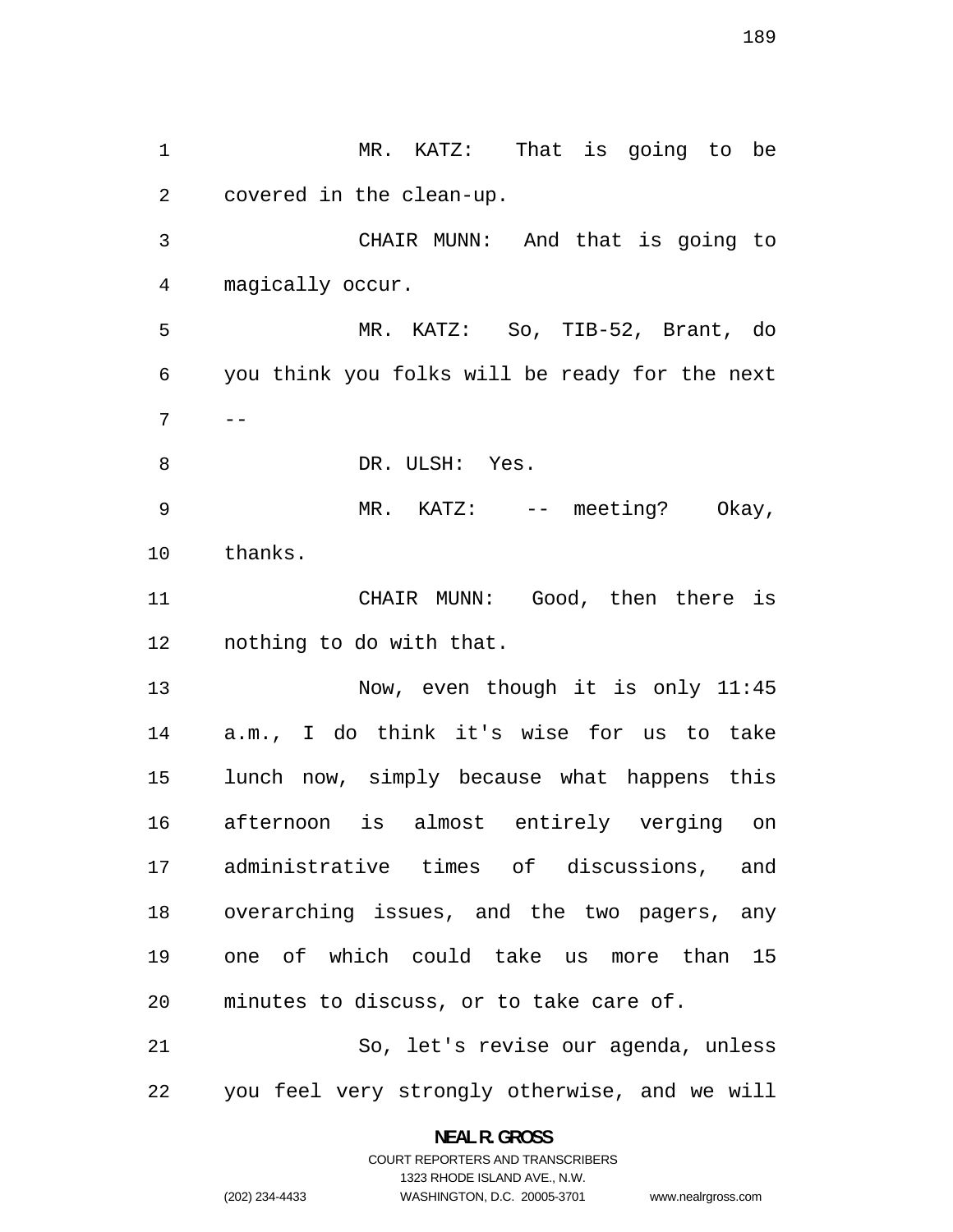go to lunch now, and be back at one o'clock. Is that reasonable? MR. KATZ: Wanda is hungry. CHAIR MUNN: Wanda is hungry. Time for lunch. MEMBER ZIEMER: You're the boss. MR. KATZ: Thank you, everyone on the line, and we'll be back at one o'clock, did you say, Wanda? CHAIR MUNN: One. 11 MR. KATZ: Okay. (Whereupon, the above-entitled matter went off the record at 11:45 a.m. and resumed at 1:00 p.m.) MR. KATZ: This is the Advisory Board on Radiation and Worker Health Procedures Review Subcommittee, and we're reconvening, after a lunch break, and Wanda, it's your agenda. CHAIR MUNN: I don't think we'll have too much material to try to cover this afternoon, with the exception of the new set

> **NEAL R. GROSS**  COURT REPORTERS AND TRANSCRIBERS

> > 1323 RHODE ISLAND AVE., N.W.

(202) 234-4433 WASHINGTON, D.C. 20005-3701

```
www.nealrgross.com
```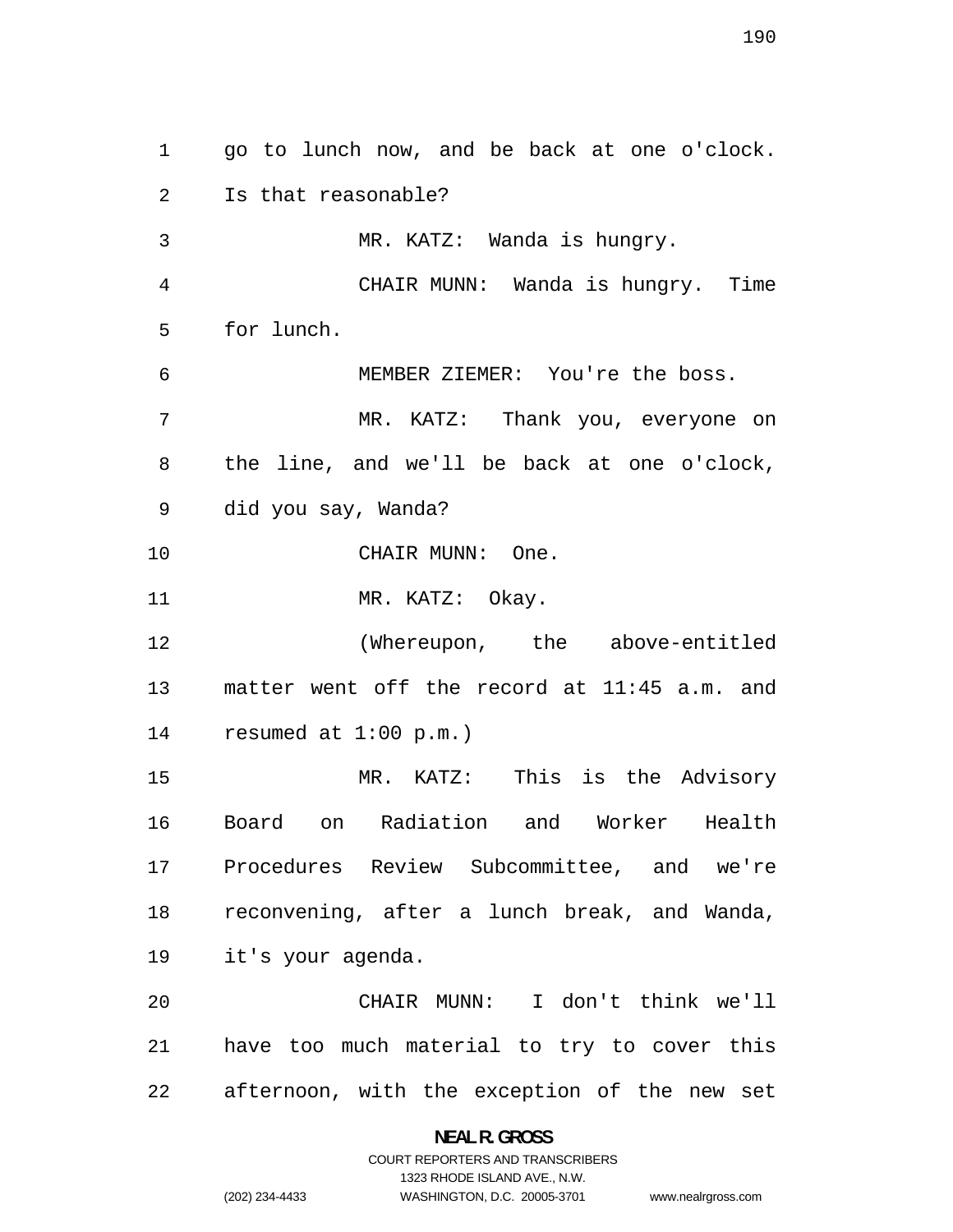up of two-pagers that we have.

But the first item we have on our printed agenda is the overarching issues. At our last meeting, we had quite a discussion about whether or not we were going to attempt to be the body that would keep track of what was going on, and our final word was that NIOSH was going to talk to Dr. Neton about it and have some internal discussions, and the action item is asking for a report on the result of those discussions. MR. HINNEFELD: Well, we haven't gotten terribly far with it. We agree that, you know, we, NIOSH, are the keeper, you know, of making sure that the list is compiled and that -- and that nothing has dropped off the list, and all these things that we called

overarching issues, get addressed.

Our thought was that we could build into the, you know, the application, the Board review application, a sort of -- a dummy Work Group and just call it overarching issues, and

**NEAL R. GROSS** 

COURT REPORTERS AND TRANSCRIBERS 1323 RHODE ISLAND AVE., N.W. (202) 234-4433 WASHINGTON, D.C. 20005-3701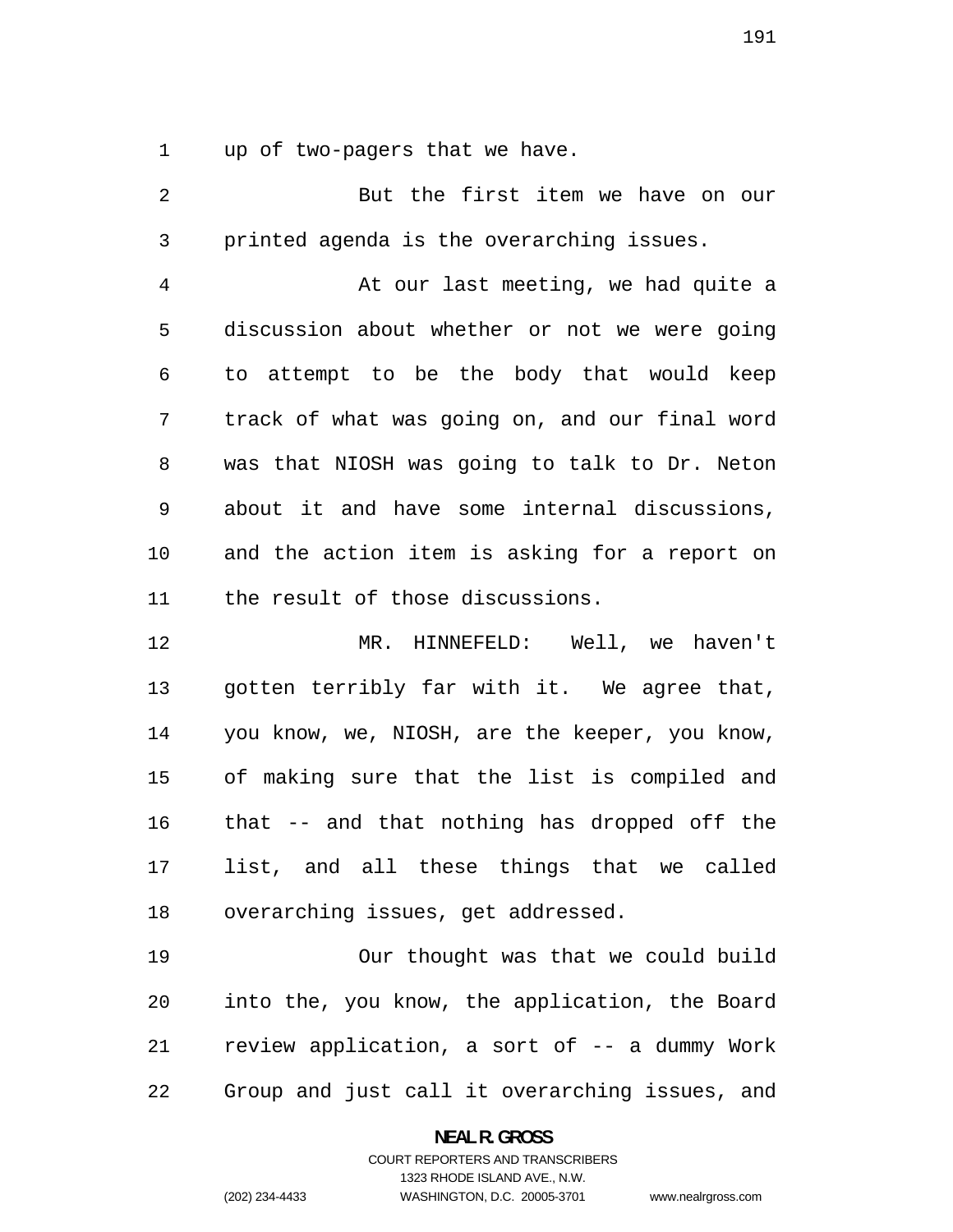deposit them there, and we've not done this, seeing that the progress on the database or on the application, it's isn't as complete as we would have hoped.

But there would be a way to categorize them there, and so, you would have them conveniently in one place, and be able to proceed from there, and then whether the Board decides, or particular Work Groups decide that there are certain ones that they want to take on, whether it be this group, the Science Issues Work Group, then they could be sort re-allotted from this kind of holding overarching issues areas, to the appropriate Work Group, or a Work Group could just decide that we're going to take on the overarching issues, and we can work on them, as a body of overarching issues.

So, it just seemed like that would be an avenue for keeping track and things like that, but other than conceptual things like that, we've not really gotten very much

#### **NEAL R. GROSS**

## COURT REPORTERS AND TRANSCRIBERS 1323 RHODE ISLAND AVE., N.W. (202) 234-4433 WASHINGTON, D.C. 20005-3701

www.nealrgross.com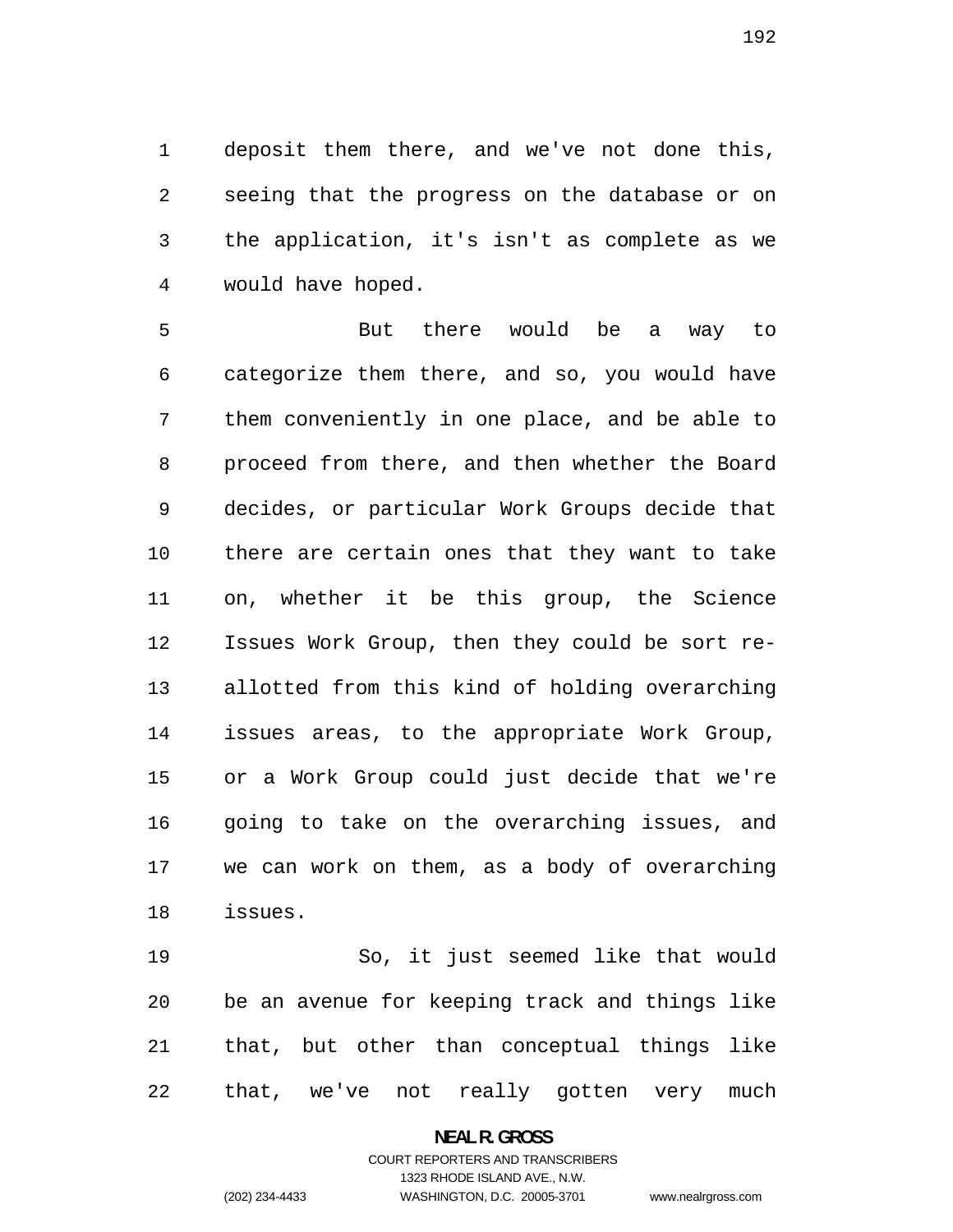farther.

CHAIR MUNN: So, we don't need to be worrying about setting anything up, at the time. Eventually, we'll come to some conclusion.

MR. HINNEFELD: Yes, yes, I think the key -- the time -- to me, the time consuming part of the set up looks like it's going to be -- well, once the database is functioning, is going to be the overarching issues from the dose reconstruction, because the search will be a little more laborious.

CHAIR MUNN: And defining them clearly is probably going to not be easy.

MR. HINNEFELD: Yes, the -- you need to bring with you, the original finding. I mean, Paul, all of these findings, that are summarized in the databases or matrices, or however they're summarized, you really have to rely on the original finding, the full write-up of it, to really understand the meat of it. So, we'll have to -- all of that is

**NEAL R. GROSS**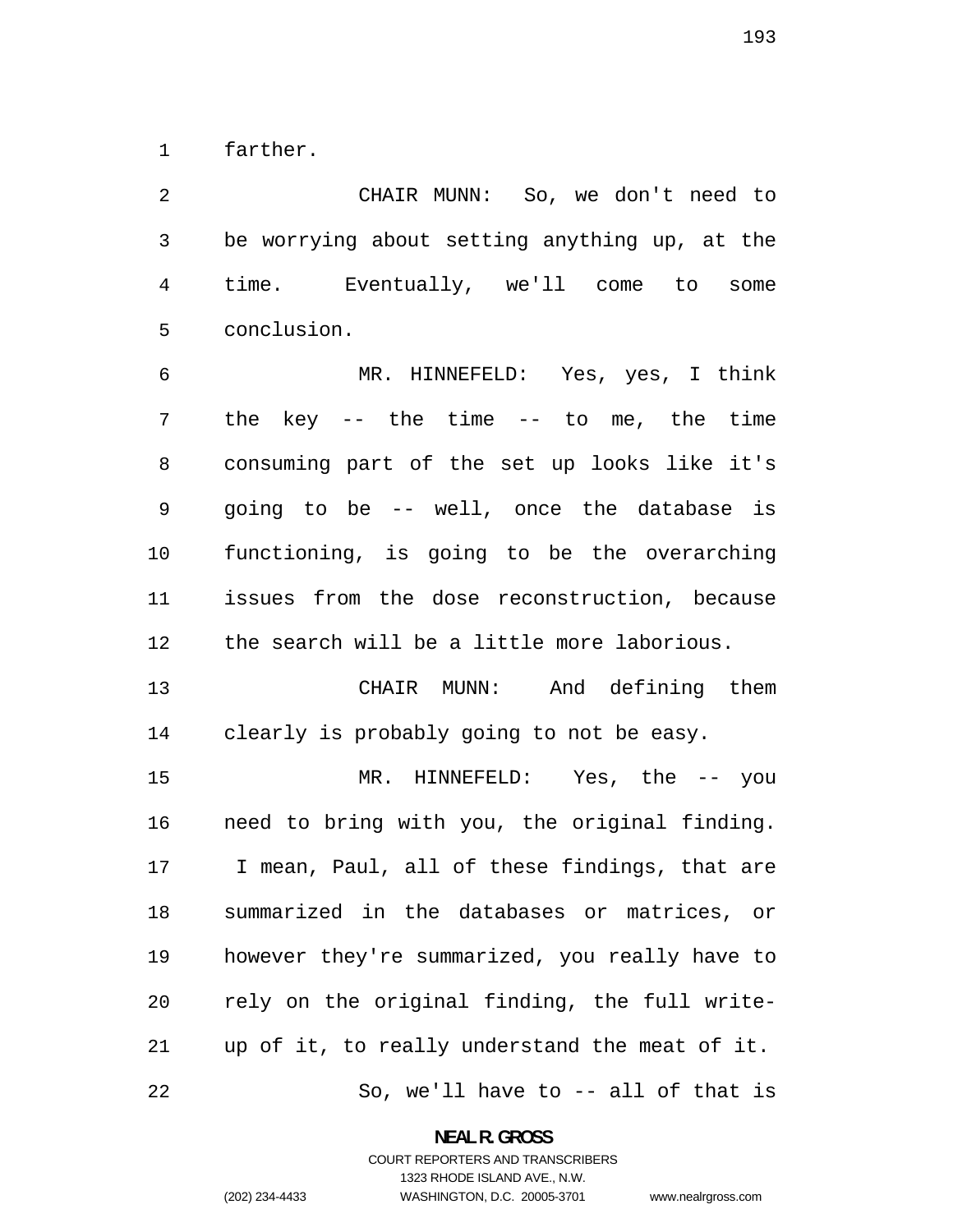going to have to come along, and we'll try to make the -- set up a search system for the meat of the issue, that's not particularly laborious.

So, that's going to be a little labor intensive, to get it, the point where each person, each Member of the Work Group, or whatever, doesn't have to do all that labor and searching.

CHAIR MUNN: Especially in view of the fact that with these issues, most of them have findings from multiple sources, that will need to be either all gathered, or combined into one.

MR. HINNEFELD: And I think -- yes, now, there is a -- in our 10-year program review, there was a finding, or a suggestion, thinking in terms of science questions, what are the decisions that can really be decided by science, and which ones just have to -- you know, this science just will not -- the information will not be available, and where a

### **NEAL R. GROSS**

## COURT REPORTERS AND TRANSCRIBERS 1323 RHODE ISLAND AVE., N.W. (202) 234-4433 WASHINGTON, D.C. 20005-3701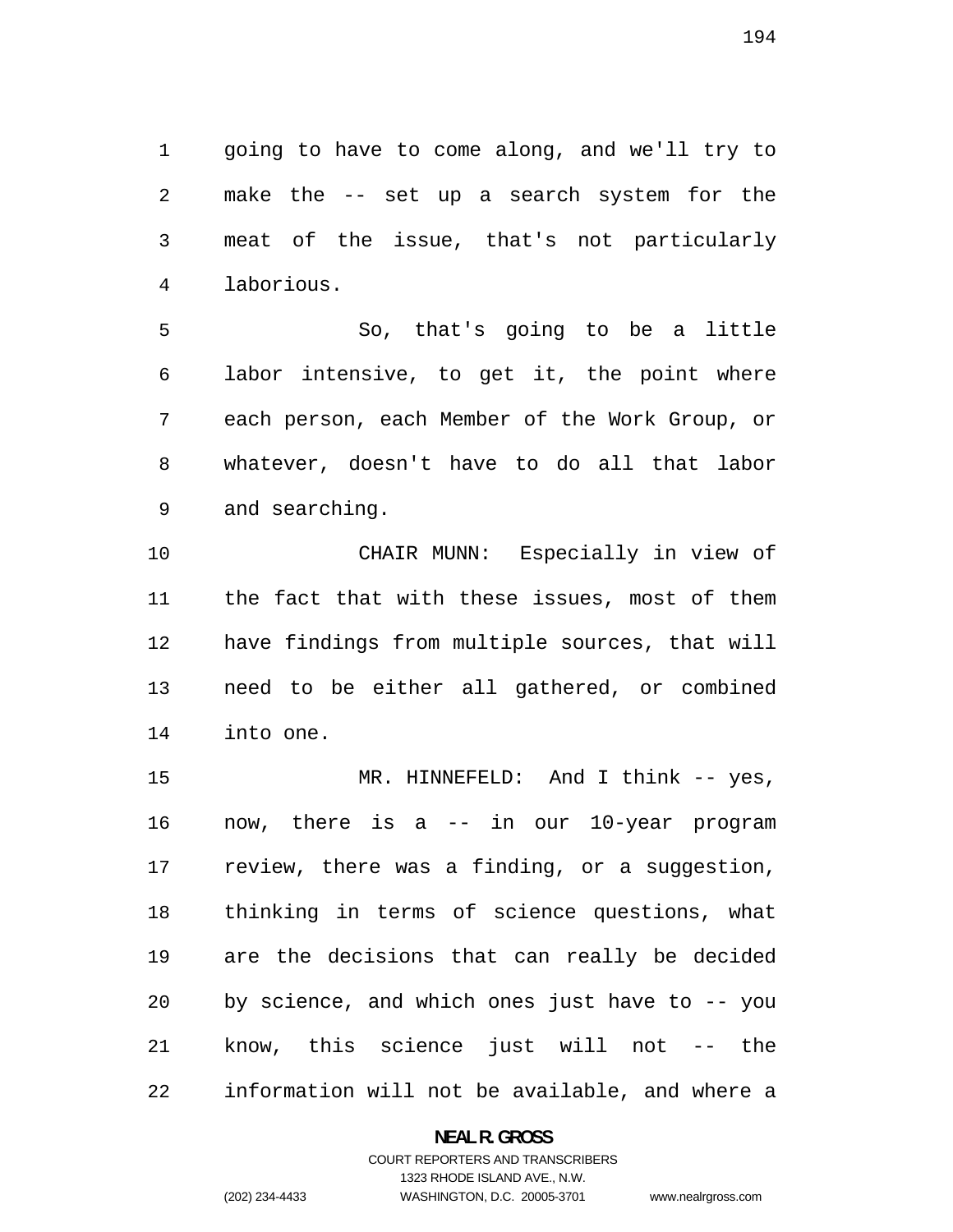policy decision is simply what's required.

| $\overline{2}$ | And so, there may be some thought,             |
|----------------|------------------------------------------------|
| 3              | you know, that may be a way to approach some   |
| 4              | of these things, will there ever be enough     |
| 5              | information to provide a convincing position - |
| 6              | Ξ.                                             |
| 7              | MEMBER ZIEMER: Right, if not, what             |
| 8              | do you do?                                     |
| 9              | MR. HINNEFELD: -- and if not, if               |
| 10             | we -- so, absent that, what will the policy of |
| 11             | the Institute be, in terms of the dealing with |
| 12             | that question?                                 |
| 13             | So, it may kind of wrap some of                |
| 14             | that thinking into this.                       |
| 15             | CHAIR MUNN: How would you like us              |
| 16             | to deal personally, with this question here?   |
| 17             | Do you want me to continue to keep             |
| 18             | it as a 'what's going on' sort of issue?       |
| 19             | MR. HINNEFELD: I think a report of             |
| 20             | this Working Group, until something is a       |
| 21             | little more established, might be a worthwhile |
| 22             | item, to keep here, because essentially, that  |

**NEAL R. GROSS**  COURT REPORTERS AND TRANSCRIBERS

1323 RHODE ISLAND AVE., N.W.

(202) 234-4433 WASHINGTON, D.C. 20005-3701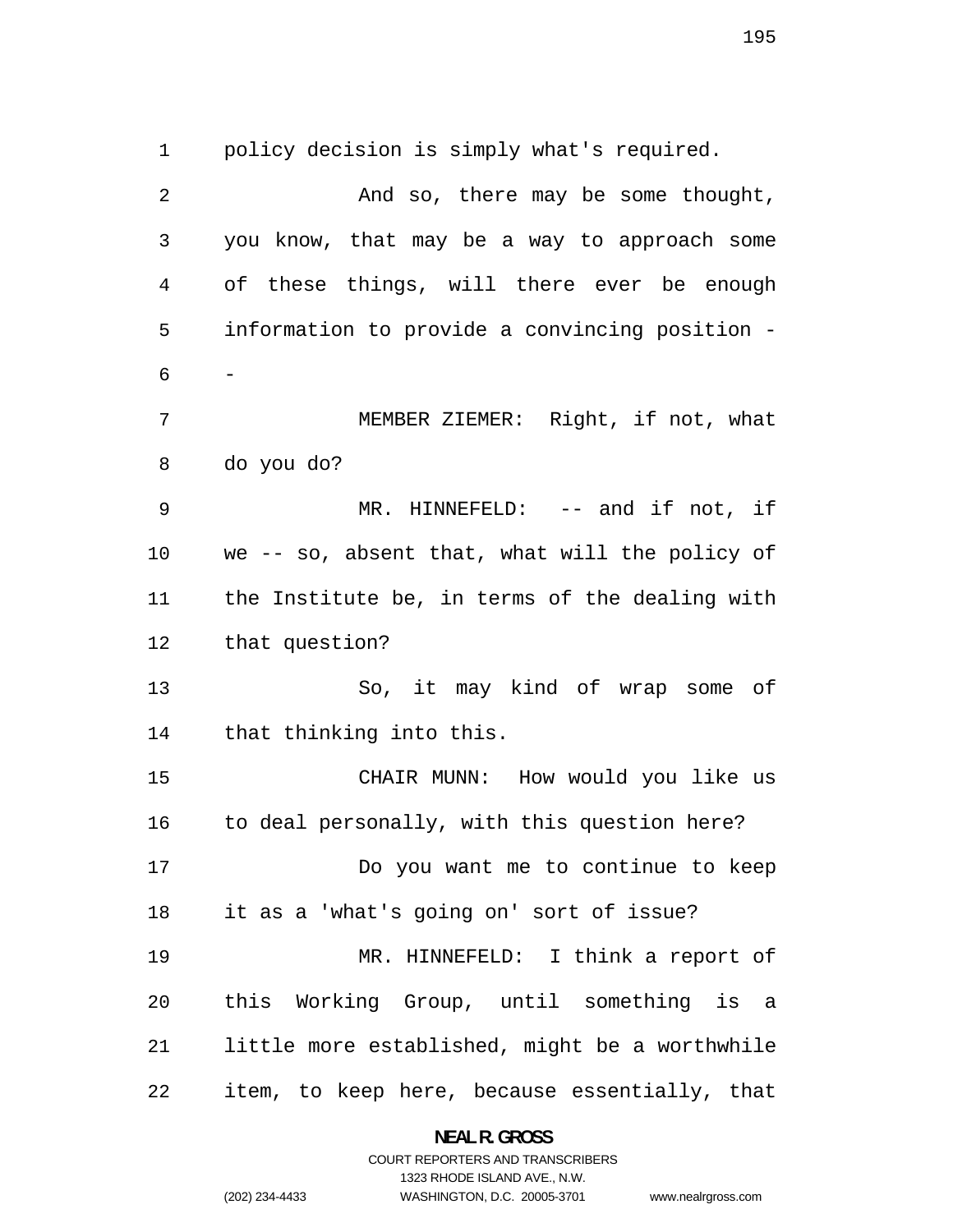keeps the urgency on it, and it's like having a project meeting for a project. You know, get everybody in the room and remind them that hey, you know, this all has to get accomplished. CHAIR MUNN: There is something that has to go on. 8 MR. HINNEFELD: Yes. CHAIR MUNN: And I addition to that, it gives us our current list of overarching issues that helps us, when we encounter the same thing repeatedly. MEMBER ZIEMER: Were you suggesting, Stu, that in the document, that there be a dummy Work Group, where we can -- MR. HINNEFELD: Well, that is my suggestion. 18 MEMBER ZIEMER: -- put these things? MR. HINNEFELD: Yes, we just put a dummy Work Group up here in this application. MEMBER ZIEMER: Right, and then we

> **NEAL R. GROSS**  COURT REPORTERS AND TRANSCRIBERS

> > 1323 RHODE ISLAND AVE., N.W.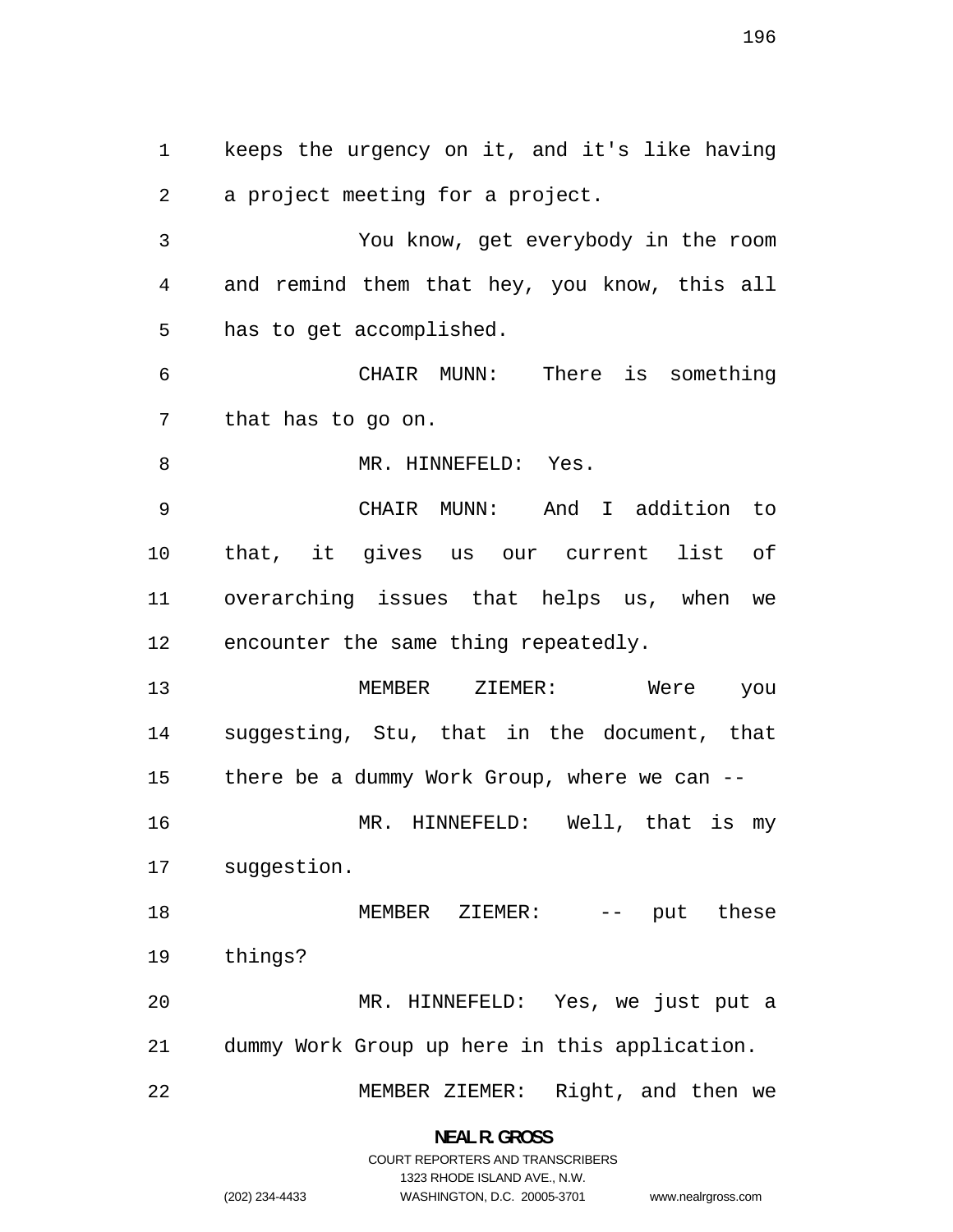ask Dr. Melius to appoint a dummy Work Group and see how many volunteers we get for that. MR. HINNEFELD: Well, I'd automatically be the point of contact. CHAIR MUNN: I don't think we should -- MEMBER ZIEMER: No, it would be good to have somewhere to bin these, though, so that  $-$ CHAIR MUNN: It would. 11 MEMBER ZIEMER: -- they were available, or maybe that is another category, that overarching issue categories that we -- some way to pull it out, readily. MR. HINNEFELD: Yes, yes, if you make it a status, then you've got the whole problem of what do you do with it, once you start to deal with it. MEMBER ZIEMER: Right. MR. KATZ: I think the Work Group is a -- makes a lot of sense to do it -- MR. HINNEFELD: Yes, I think so.

> **NEAL R. GROSS**  COURT REPORTERS AND TRANSCRIBERS

> > 1323 RHODE ISLAND AVE., N.W.

www.nealrgross.com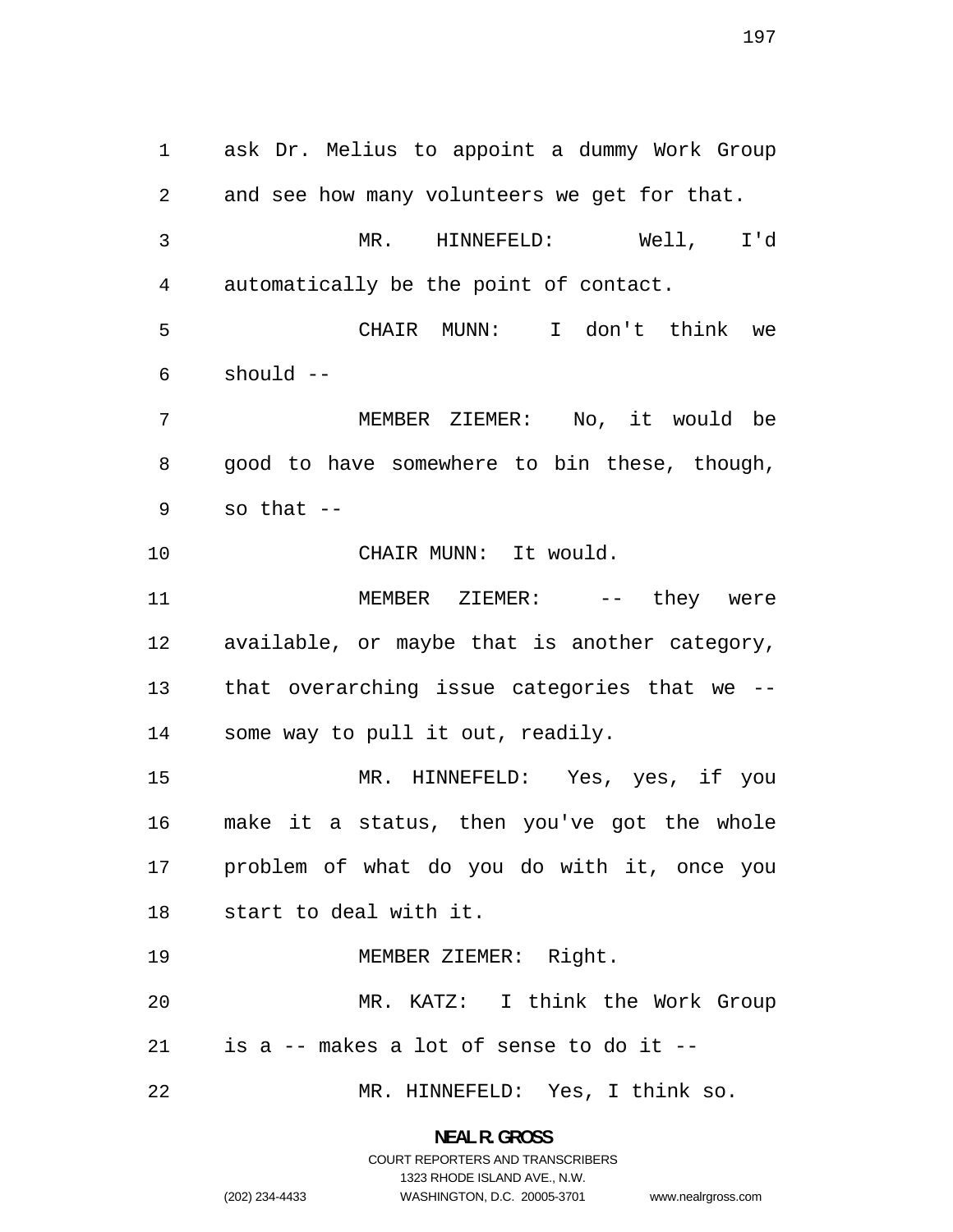MR. KATZ: -- as that, even if it's just a virtual -- MR. HINNEFELD: A virtual Work Group. MR. KATZ: -- a virtual Work Group, yes. MR. HINNEFELD: Yes, that could be more important, that would be a better word than a dummy Work Group, yes. MR. KATZ: But I think to make this go forward, we also need -- whether it's Jim or somebody, we need a point person to start collecting the fodder that goes in there, for each of these issues, and maybe some of it can come from SC&A, that -- where it's organized on some of these, or DCAS -- or it's going to be a joint enterprise. 18 But pulling together sort of, as Wanda was saying, all of the material that relates to that issue, that someone is going to -- then, one of these groups is going to thrash out.

> **NEAL R. GROSS**  COURT REPORTERS AND TRANSCRIBERS

> > 1323 RHODE ISLAND AVE., N.W.

(202) 234-4433 WASHINGTON, D.C. 20005-3701

www.nealrgross.com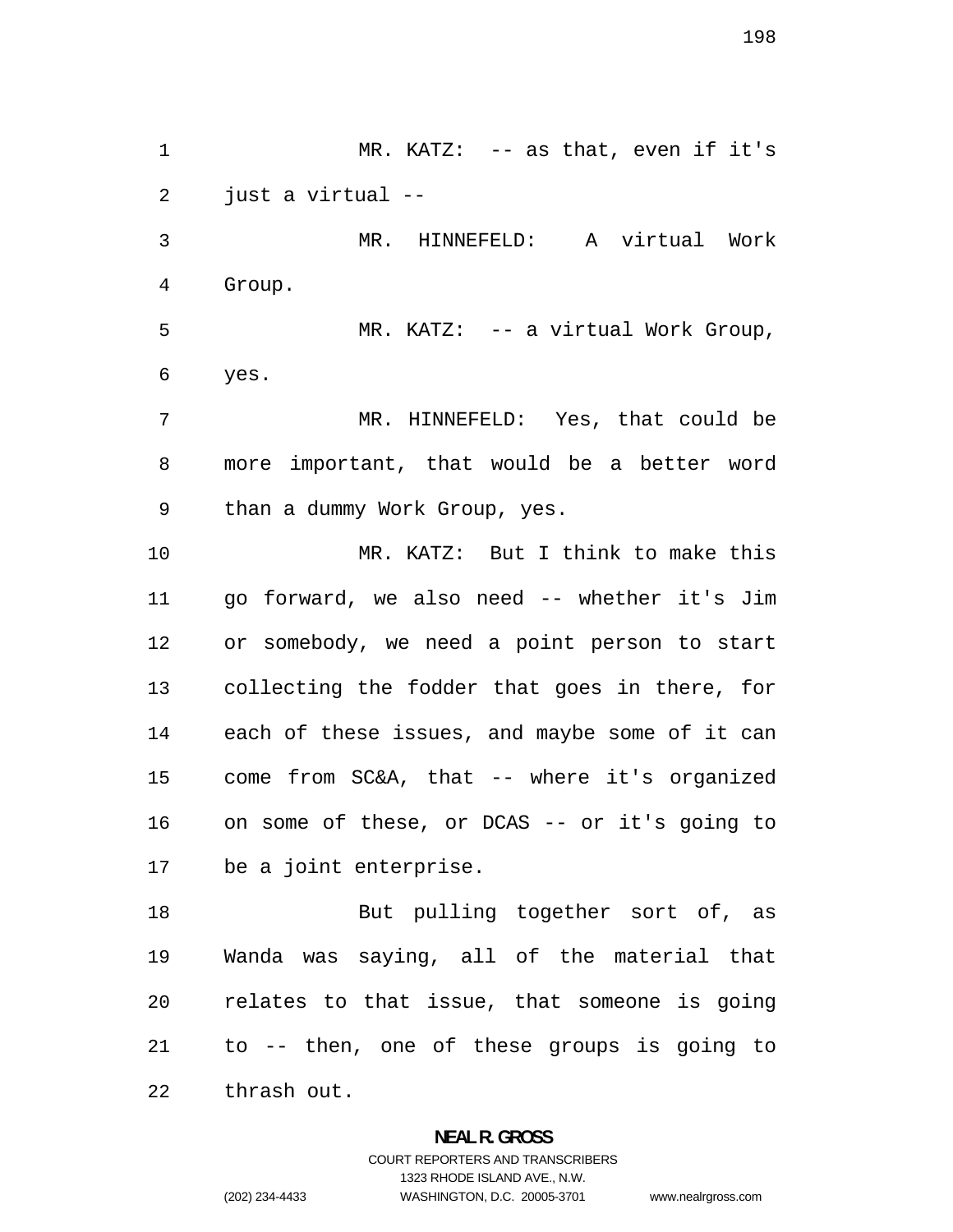MR. HINNEFELD: Well, that will be one our folks, you know, so, that is an assignment that I'll just have to make.

CHAIR MUNN: I'll carry as an item that we're expecting a White Paper or some type of report from NIOSH, to help us establish a starting point for tracking of these issues.

MR. KATZ: Yes, but I think this will sort of dovetail with, again -- the Science Work Group is meeting soon, relatively soon, and some -- though their issues are mostly, if not all, overarching issues, as well, that cover a lot of the same turf.

So, that will help, sort of congeal it a little bit, what are the issues, and I think they will be thinking about what are their priorities, so that they're not trying to munch on it all at once.

CHAIR MUNN: I think so. MR. KATZ: And that will help here, too, because then it will be, what are the

# **NEAL R. GROSS**  COURT REPORTERS AND TRANSCRIBERS 1323 RHODE ISLAND AVE., N.W. (202) 234-4433 WASHINGTON, D.C. 20005-3701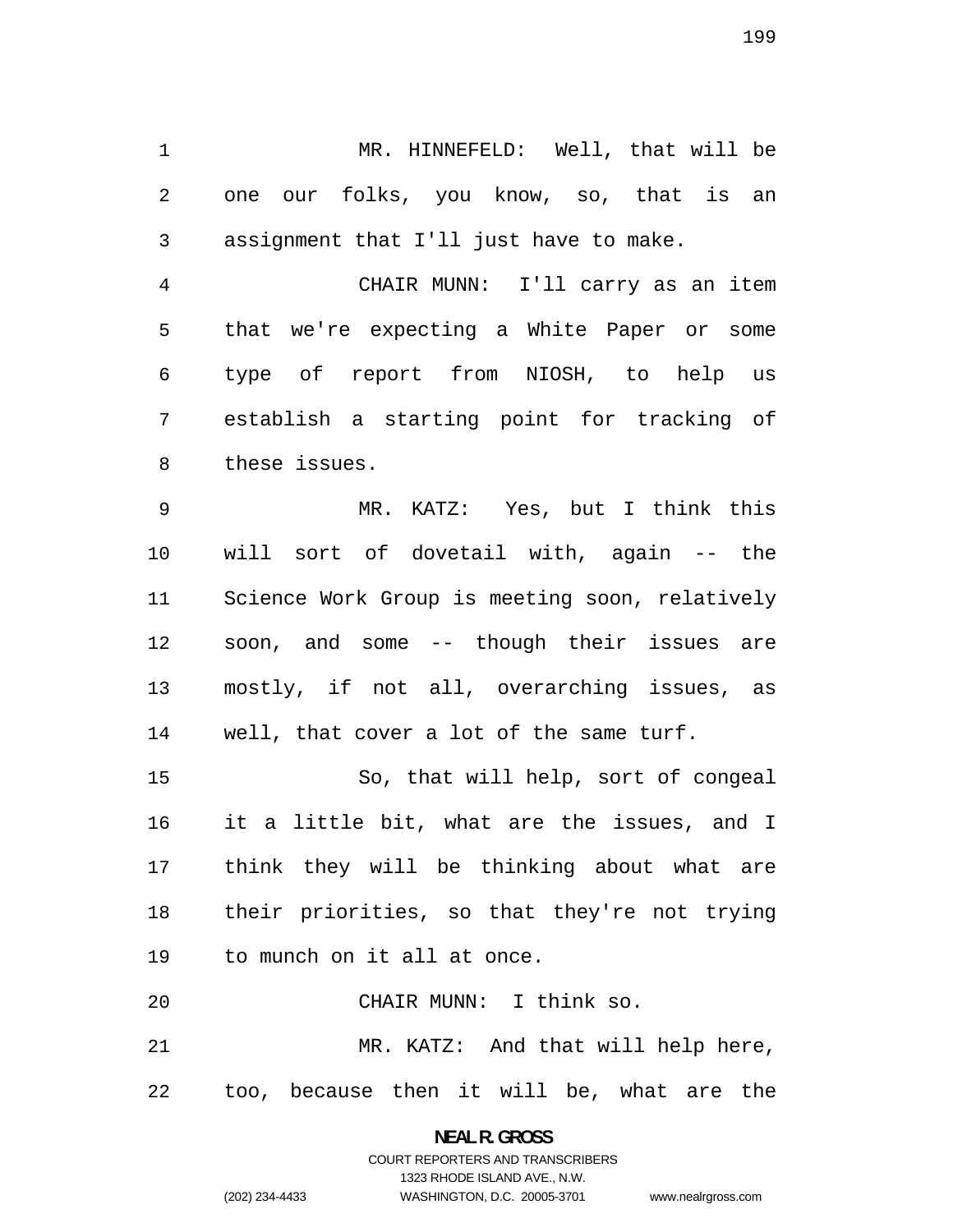priorities for pulling together the fodder, although -- all the discussion that has occurred and different venues related to that. CHAIR MUNN: Yes, that would be very helpful, I'm sure. MR. KATZ: Yes. CHAIR MUNN: That's good, thank you. MR. KATZ: Okay, so, I'll try to be sort of the tie with the Science Work Group on this. CHAIR MUNN: Appreciate that, just appreciate that. The next item on our list is unresolved action items. We have -- I probably owe the Subcommittee a few words of apology, because I have outstanding, at least two transfer files -- actions, and a couple of other things that I have agreed that I would do, and which need doing, that are now well over 60 days old, and I have not gotten to them.

> **NEAL R. GROSS**  COURT REPORTERS AND TRANSCRIBERS 1323 RHODE ISLAND AVE., N.W. (202) 234-4433 WASHINGTON, D.C. 20005-3701 www.nealrgross.com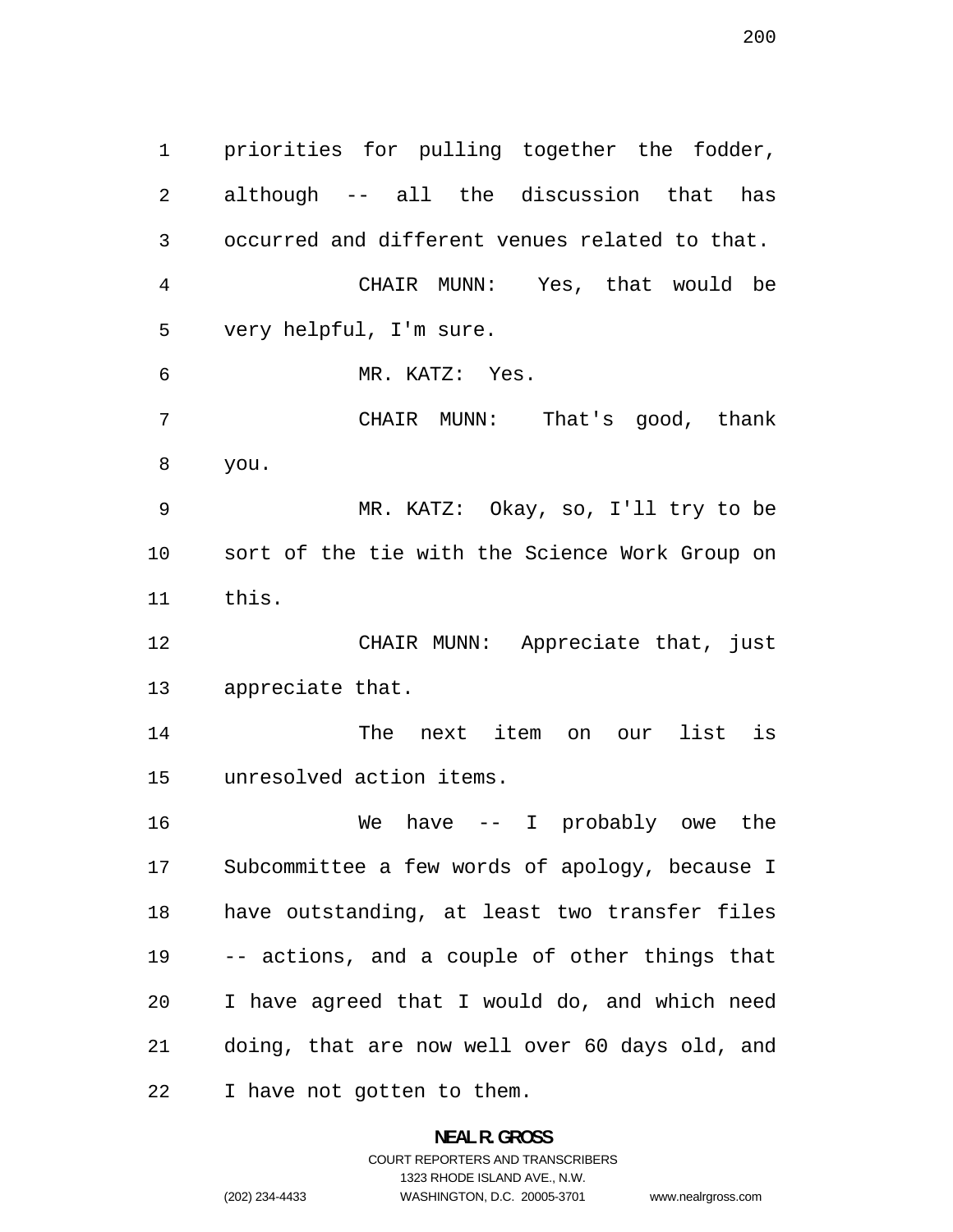1 I am sorry for that. I will get to them. I just wanted to mention that I have those myself, and I don't know how many others are out there, that may not have been captured for some reason, in our activities here, and should be tracked somewhere.

If any of you are aware of outstanding action items that are beginning to grow mold and are not appearing on our list, please don't hesitate to contact me with that information.

I am really concerned that we not miss something here, because of a clerical error on my part, or on someone else's part, overlooking something we had planned to do.

One of the things that -- which is -- I guess, unless somebody has something else to say about that, I will use that as a segue into our next action item, if anyone has some thought about unresolved action items, now is the time, probably to mention it to me.

Otherwise, I will commit to

**NEAL R. GROSS**  COURT REPORTERS AND TRANSCRIBERS

1323 RHODE ISLAND AVE., N.W.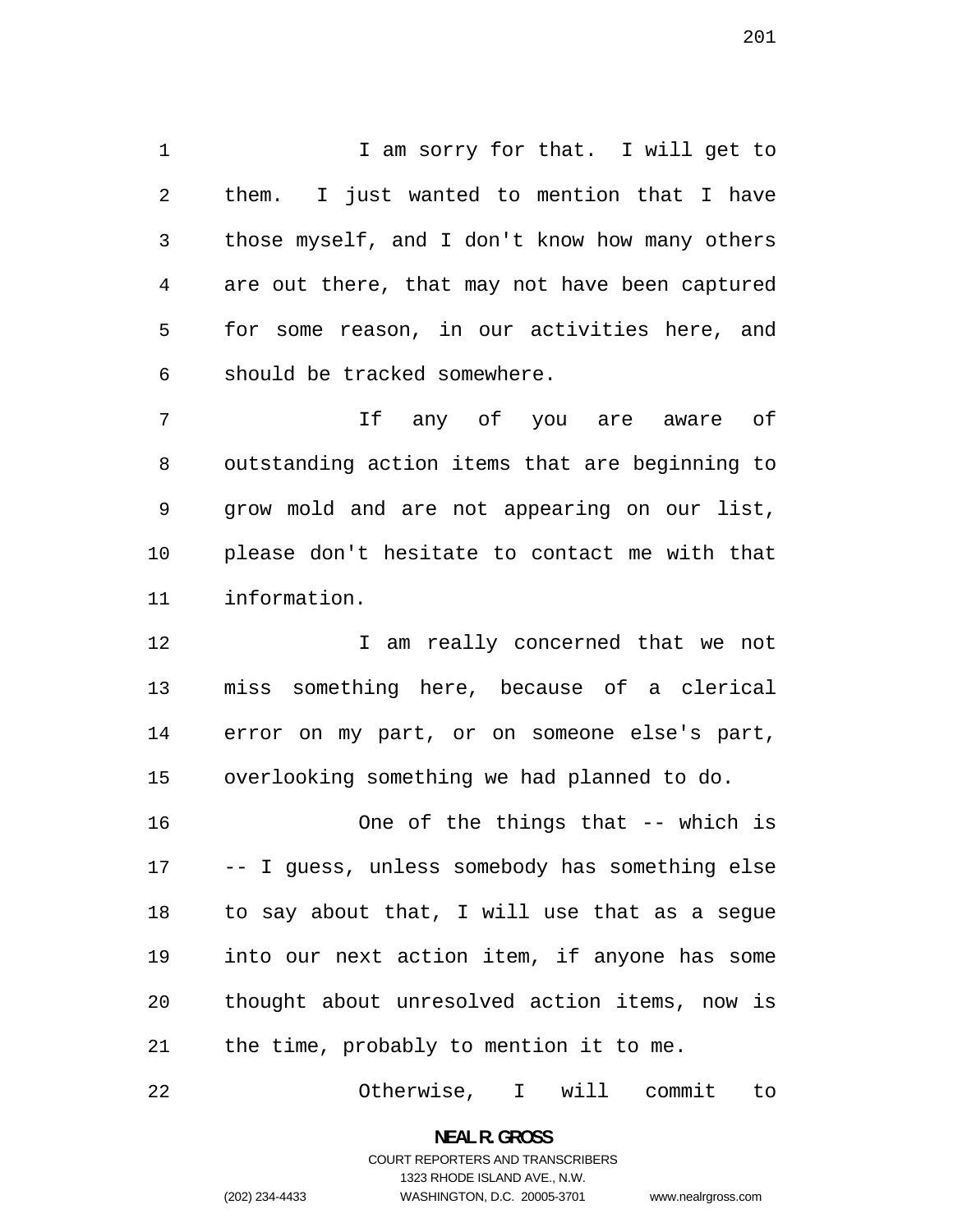somehow, getting actual written information to the outstanding transfer items, that I have, to the Chairs of those Work Groups, rather than just simply assuming that they're going to proceed with it, especially in light of the fact that we don't have an easy way to get to transmit the history to them all, I'll at least tell them about it, and provide some set of words for them.

10 The other, from my standpoint, serious outstanding item, is the one of our two-page summaries, where they are and how we are going to get them onto the -- onto our own database, getting them up on the web, not on our database.

I have -- I owe Ted the final copies of the procedures that we have already looked at, and that we've agreed to the two-pagers on, and we do not have any information yet, so far as I know, about who is going to be the point of contact at NIOSH, which respect to putting that set of data up on the

**NEAL R. GROSS**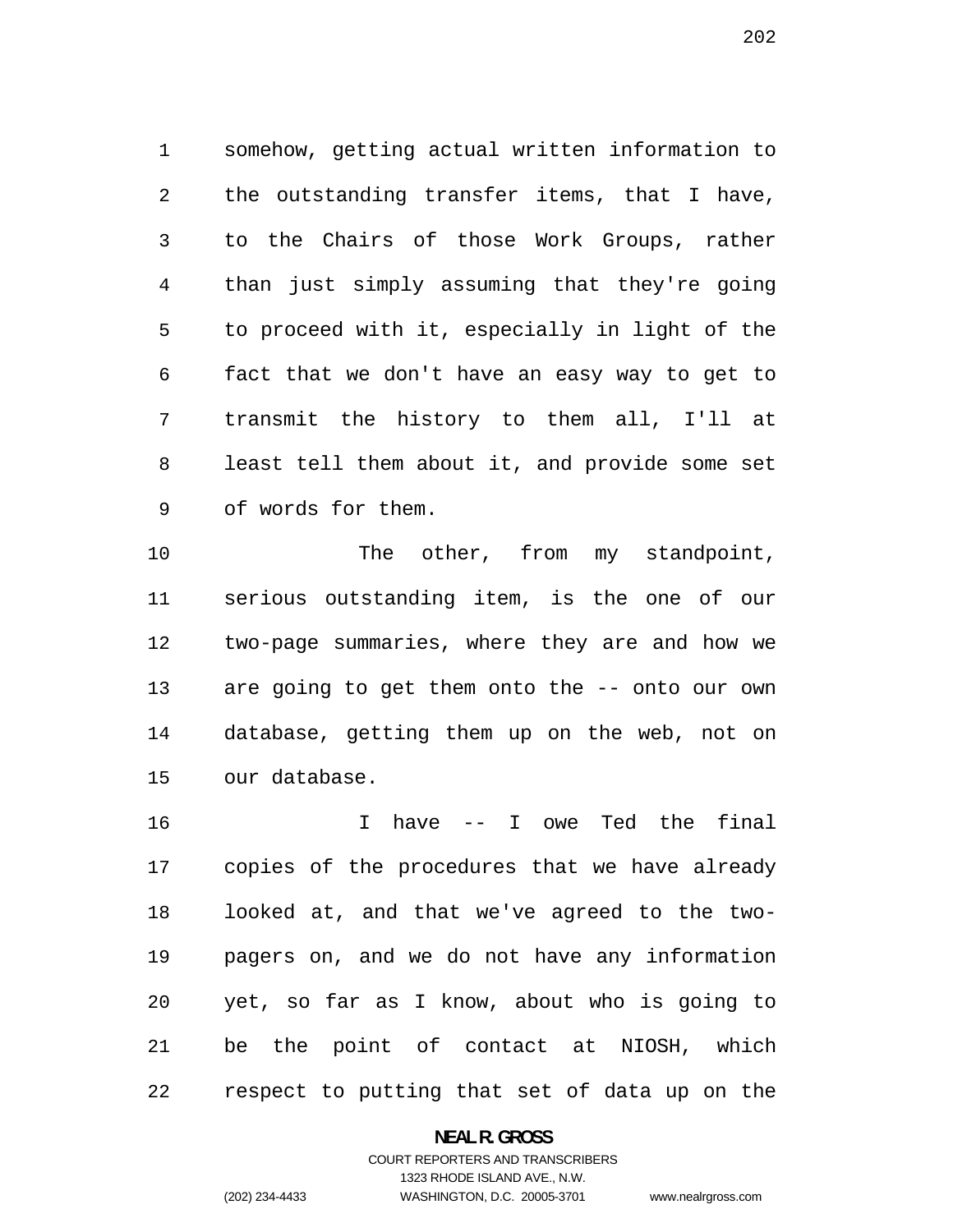web. MR. HINNEFELD: That will be Chris Ellison. CHAIR MUNN: Yes, will it be Chris? MR. HINNEFELD: Yes. CHAIR MUNN: And I don't know whether Chris has taken any actions towards -- 8 MR. HINNEFELD: No, you provided us -- CHAIR MUNN: -- thinking about that. 12 MR. HINNEFELD: Well, I mean, thinking about it? We've thought about it, a little bit. CHAIR MUNN: Okay, I will see to it that Chris gets the information to Ted, and Chris will get the information. Now, the thing that is bothering me most is the 13 two-pagers, which we've looked at and beaten with some degree of efficiency, couple of meetings ago, and which I agreed to take home, clean up, get out to you in

> **NEAL R. GROSS**  COURT REPORTERS AND TRANSCRIBERS

> > 1323 RHODE ISLAND AVE., N.W.

(202) 234-4433 WASHINGTON, D.C. 20005-3701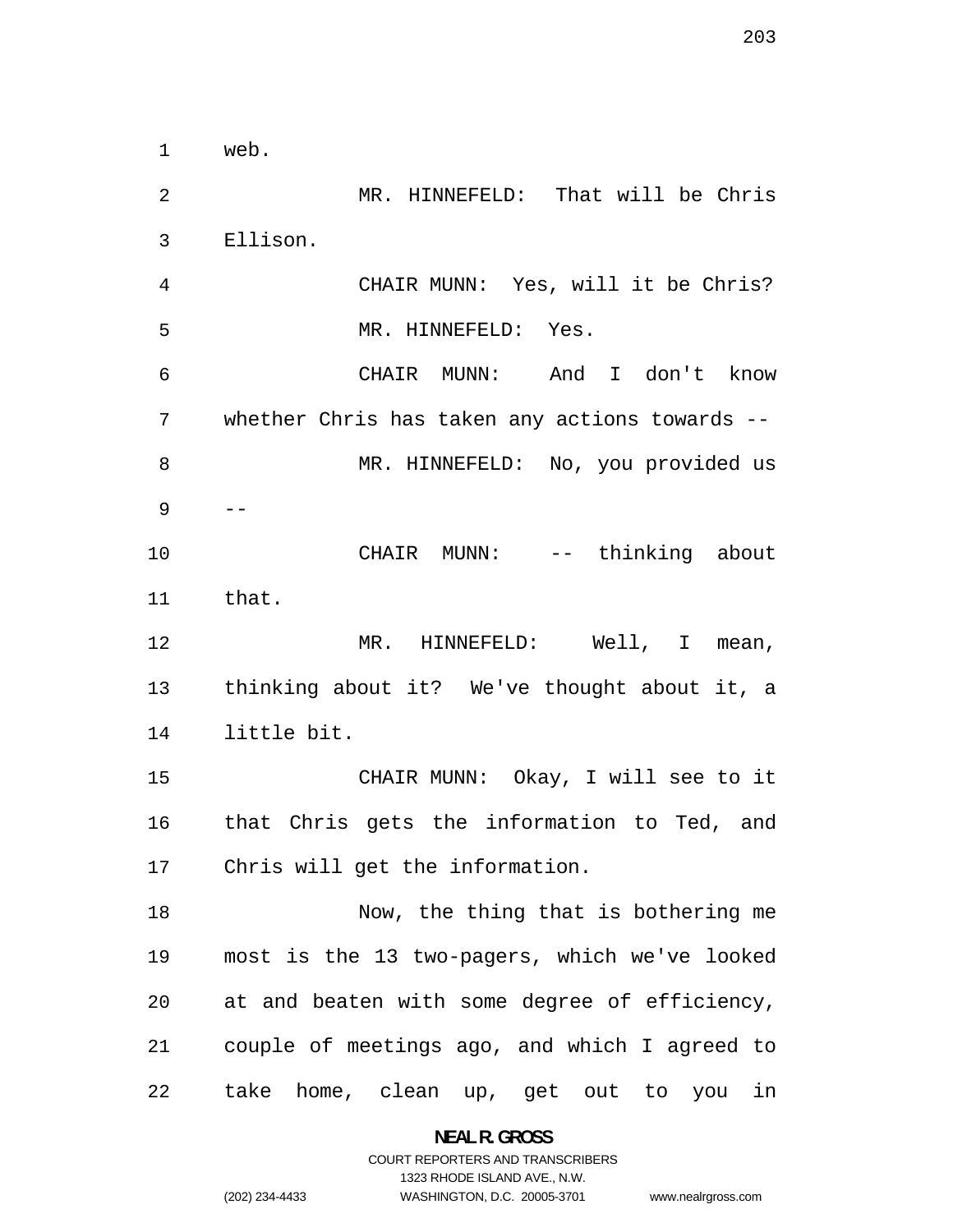finalized form for your approval, before we submitted them to the full Board for their approval.

Frankly, it's been more of a -- I started that a couple of times, and each time, have had formatting problems with my computer, but that is no real excuse.

My question for you is whether or not my failure to get these out in a timely manner is holding up the train anywhere else? Am I affecting anyone else's workload or negatively impacting the work of the Board, in any way, by not getting these out?

14 MR. KATZ: Well, help my memory, because I thought these were all sent to the full Board, as well as the Subcommittee, for their opportunity to comment.

18 CHAIR MUNN: We will, but we will -- we sent them to the full Board -- MR. KATZ: No, no, I'm saying, so, for their -- let me just -- so, what I thought

is, they would have the opportunity to

**NEAL R. GROSS**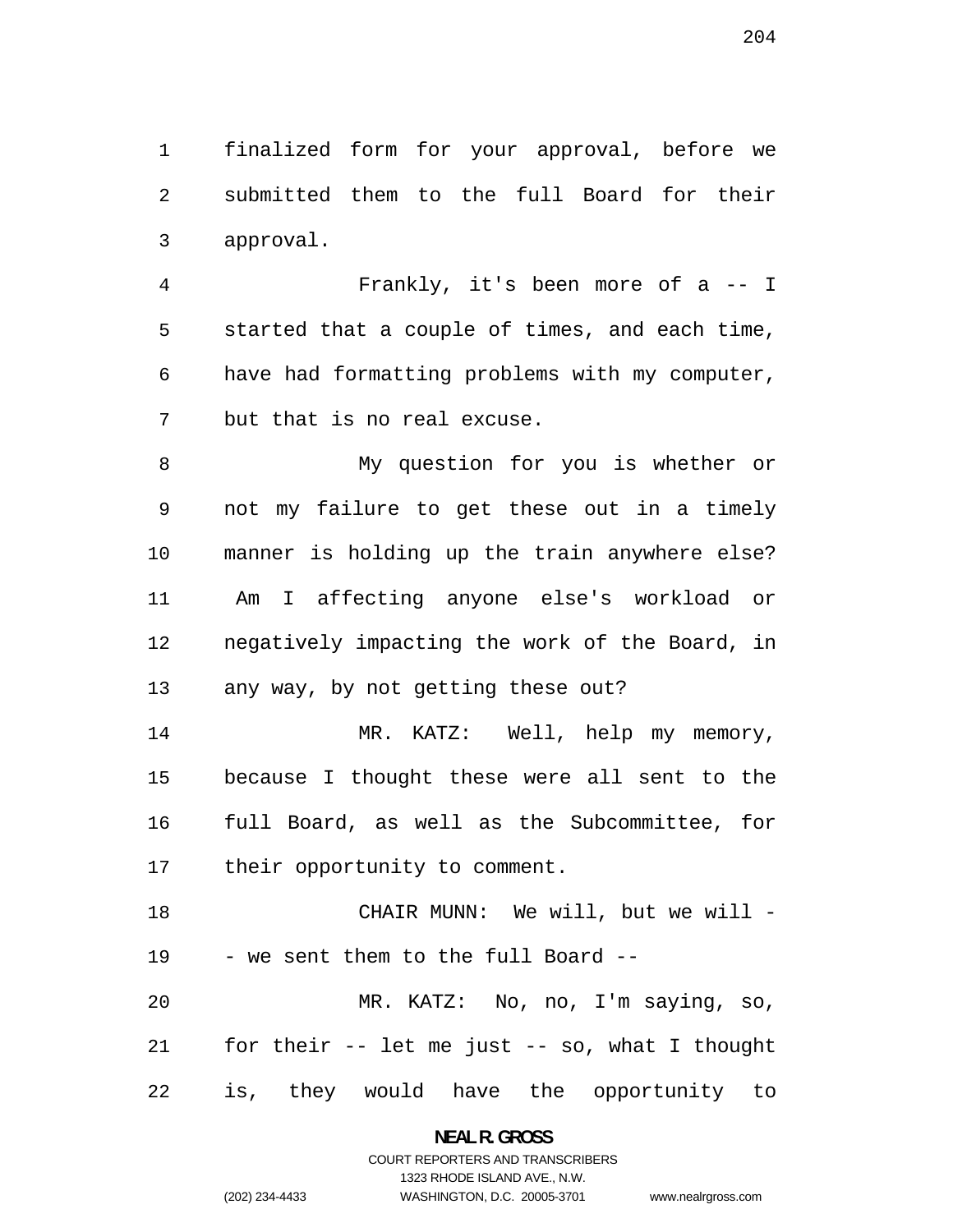comment, as well as the Subcommittee, and then the Subcommittee would finish them, but I don't know that the Board needs to approve them. MEMBER ZIEMER: No, we agreed that  $6 - -$ 7 MR. KATZ: That's not -- we agreed that they would -- MEMBER ZIEMER: We agreed, the Board wouldn't -- you know, need to approve MEMBER ZIEMER: But if they had comments, they could. MR. KATZ: Right, exactly. MEMBER ZIEMER: In other words, it would be distributed, but -- MR. KATZ: So, what is -- MEMBER ZIEMER: -- but it would be for us to close them out, or do. MR. KATZ: So, the Subcommittee, once you're good, you don't need Board

them.

MR. KATZ: Right.

**NEAL R. GROSS**  COURT REPORTERS AND TRANSCRIBERS

1323 RHODE ISLAND AVE., N.W.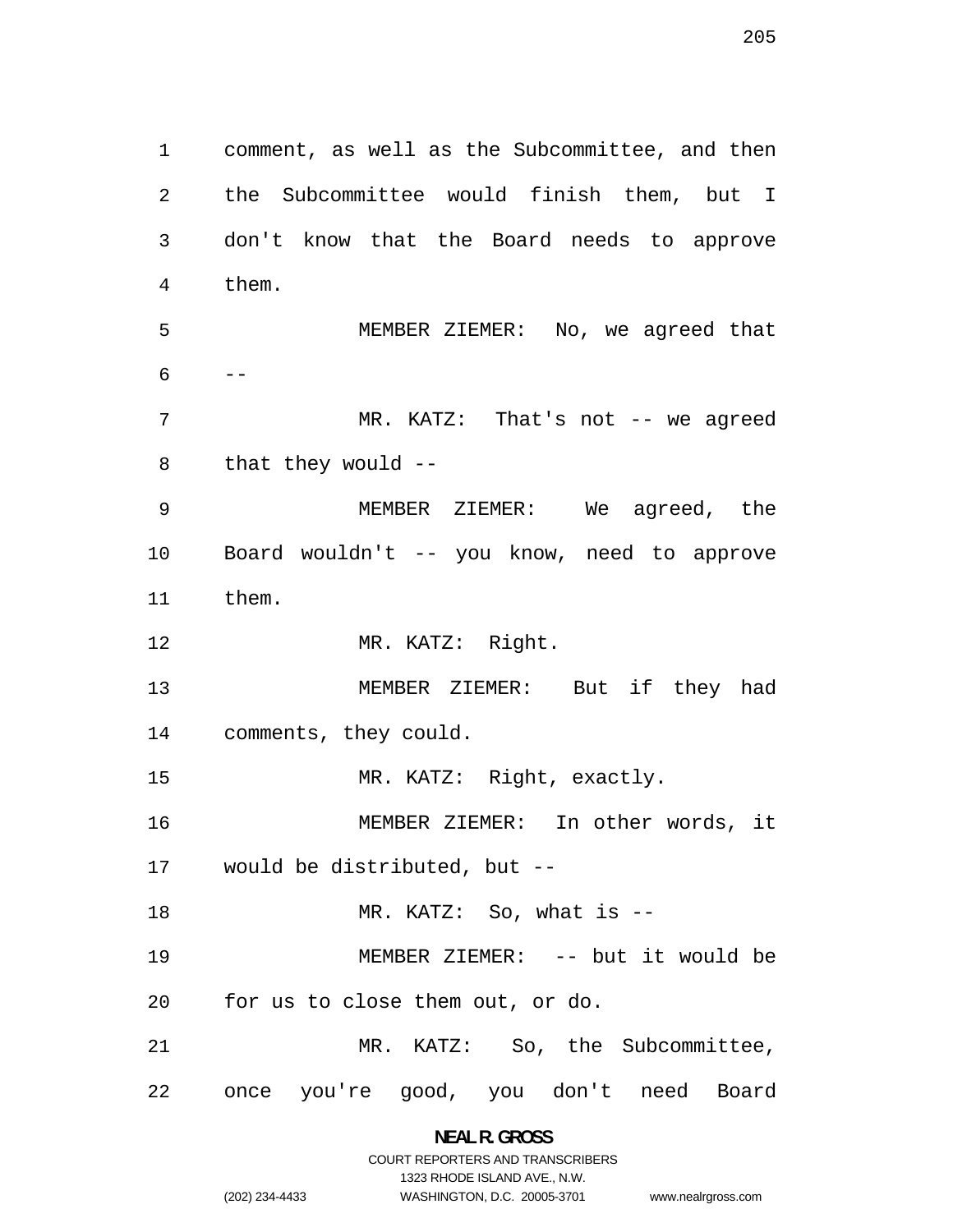approval. They get posted. That's the point when they get posted. CHAIR MUNN: All right, we have not

-- the Board has commented on the other 13, but I haven't cleaned them up. MEMBER ZIEMER: The first set. CHAIR MUNN: Yes, the first -- well, yes. MR. KATZ: Right. CHAIR MUNN: The first six, and the 13, they've commented. I only received -- we only received comments from Dr. Richardson, and that's all. 14 MEMBER ZIEMER: Right. CHAIR MUNN: But we -- and we discussed those, in our Subcommittee meeting,

and agreed some of them were going to be incorporated and some of them, we opted not to deal with, but I have not gotten the clear -- the cleaned up copies back to you.

21 MR. KATZ: Okay.

CHAIR MUNN: And I just wanted to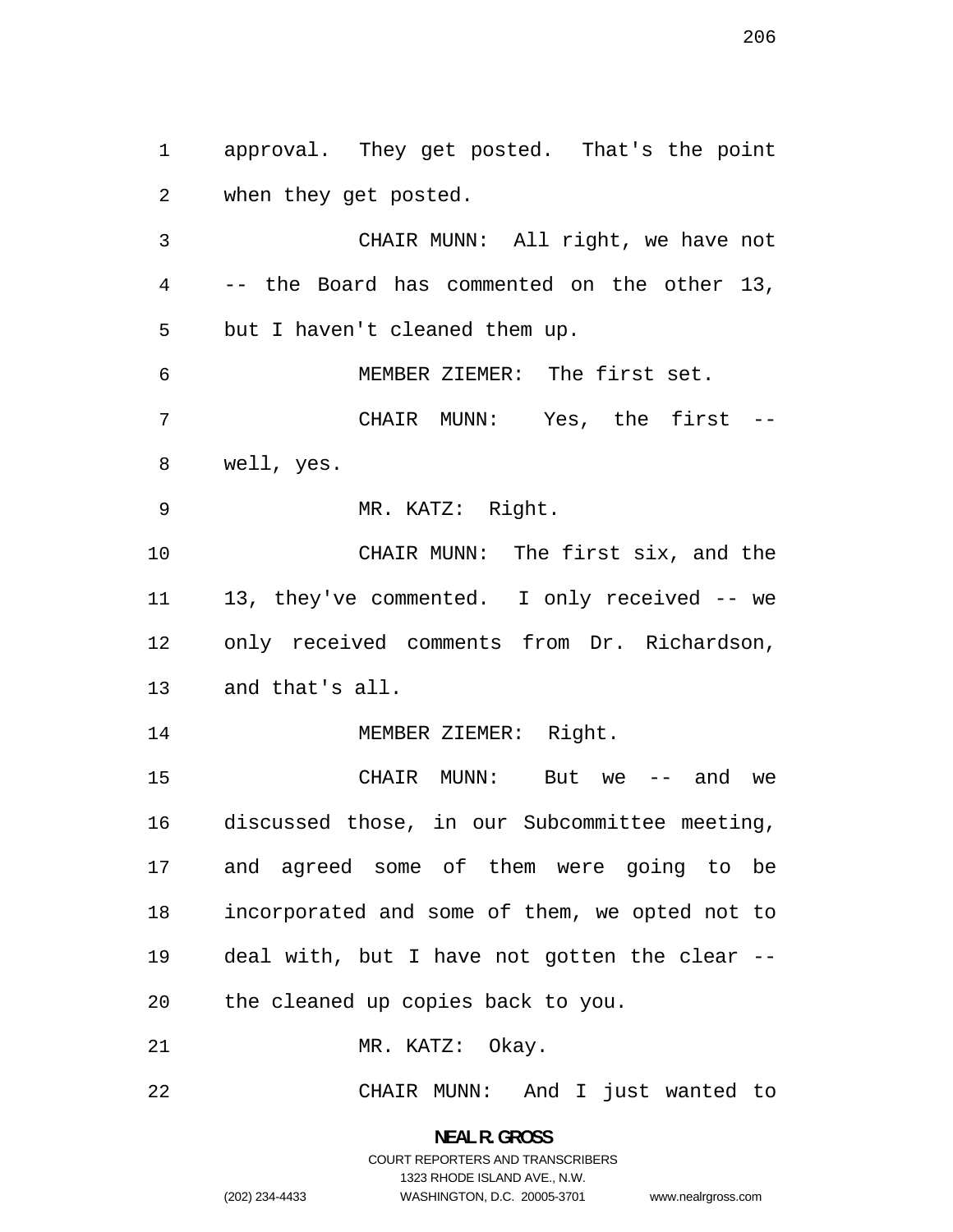make sure I wasn't holding anything up.

MEMBER ZIEMER: I'm not even sure, do we need to see the clean copies, again? We've agreed to the changes. I think once you clean them up, they should be posted, right? MR. KATZ: We post them, yes, and be done with them. 8 CHAIR MUNN: All right. DR. MAURO: And once they're posted, I mean, just as an observation, you know, not everyone can get the things all the time, and maybe once they're posted, that doesn't mean they can't be revised. MEMBER ZIEMER: Well, if there is a major -- DR. MAURO: If anybody has a problem, right, so, it's not that it is anything urgent -- MR. KATZ: Yes. CHAIR MUNN: There was one extra step, that I -- it occurred to me, we have not taken it in any of our deliberations, and that

> **NEAL R. GROSS**  COURT REPORTERS AND TRANSCRIBERS

> > 1323 RHODE ISLAND AVE., N.W.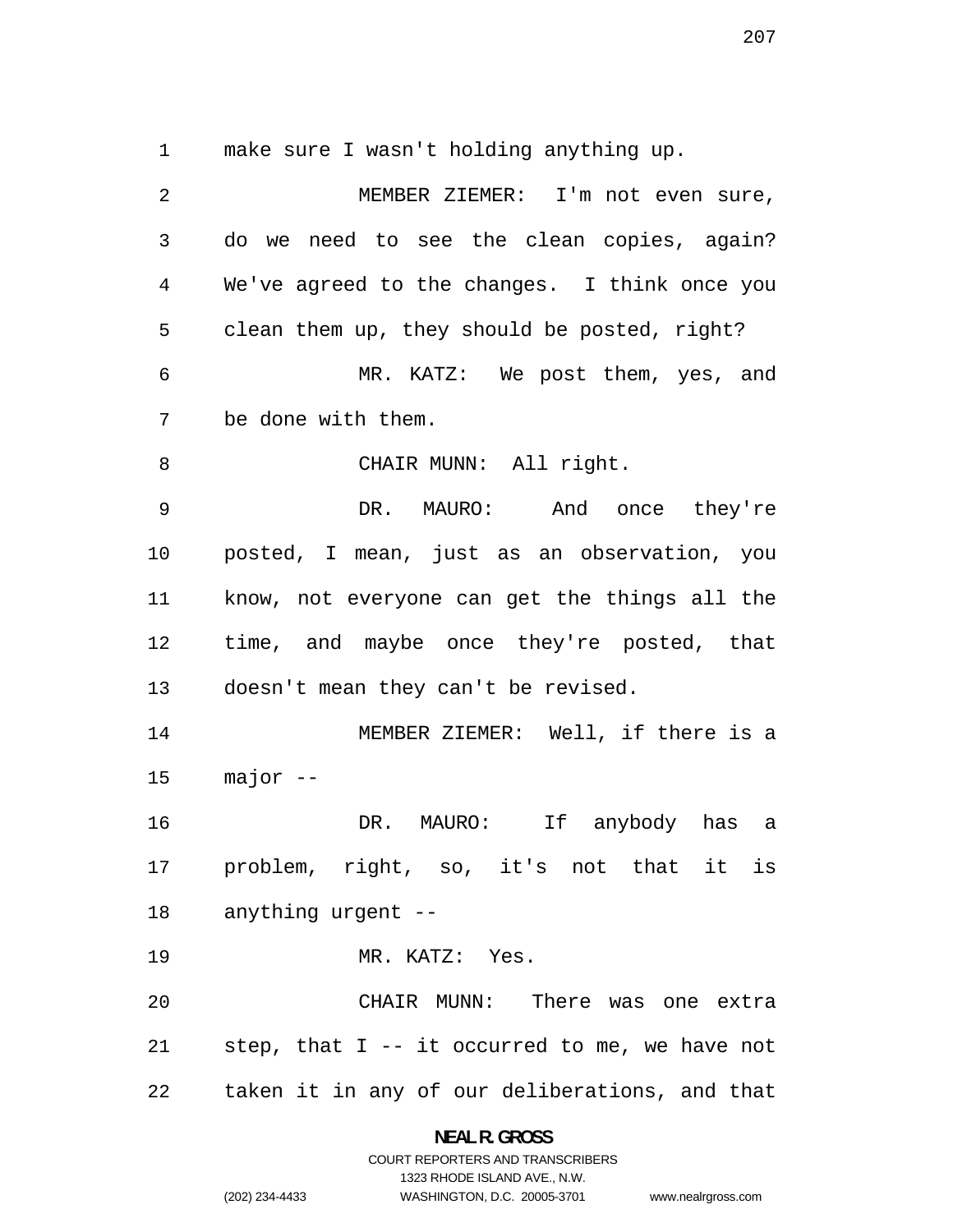might be wise to do.

| 2              | At no point in this process, have I            |
|----------------|------------------------------------------------|
| 3              | personally gone back and checked the findings  |
| $\overline{4}$ | that we list on our two-page document, against |
| 5              | the original set of findings. I have not done  |
| 6              | that.                                          |
| 7              | And so, since I haven't done that,             |
| 8              | and I doubt anyone in NIOSH has done that,     |
| 9              | then what we have here is a document, which    |
| 10             | SC&A has put together for this Subcommittee,   |
| 11             | and has -- which has not been checked against  |
| 12             | the original document, to be certain of its    |
| 13             | accuracy.                                      |
| 14             | In my view, that is one step that              |
| 15             | we should incorporate, into our process, in    |
| 16             | some way, simply to make sure that we're not   |
| 17             | missing something, before it goes out.         |
| 18             | MR. KATZ: Right.                               |
| 19             | CHAIR MUNN: Yes, John?                         |
| 20             | DR. MAURO: And I agree, that would             |
| 21             | be ideal, but until we're able to sort the     |
| 22             | history, and I'm not sure if it's there or not |

**NEAL R. GROSS** 

# COURT REPORTERS AND TRANSCRIBERS 1323 RHODE ISLAND AVE., N.W. (202) 234-4433 WASHINGTON, D.C. 20005-3701

www.nealrgross.com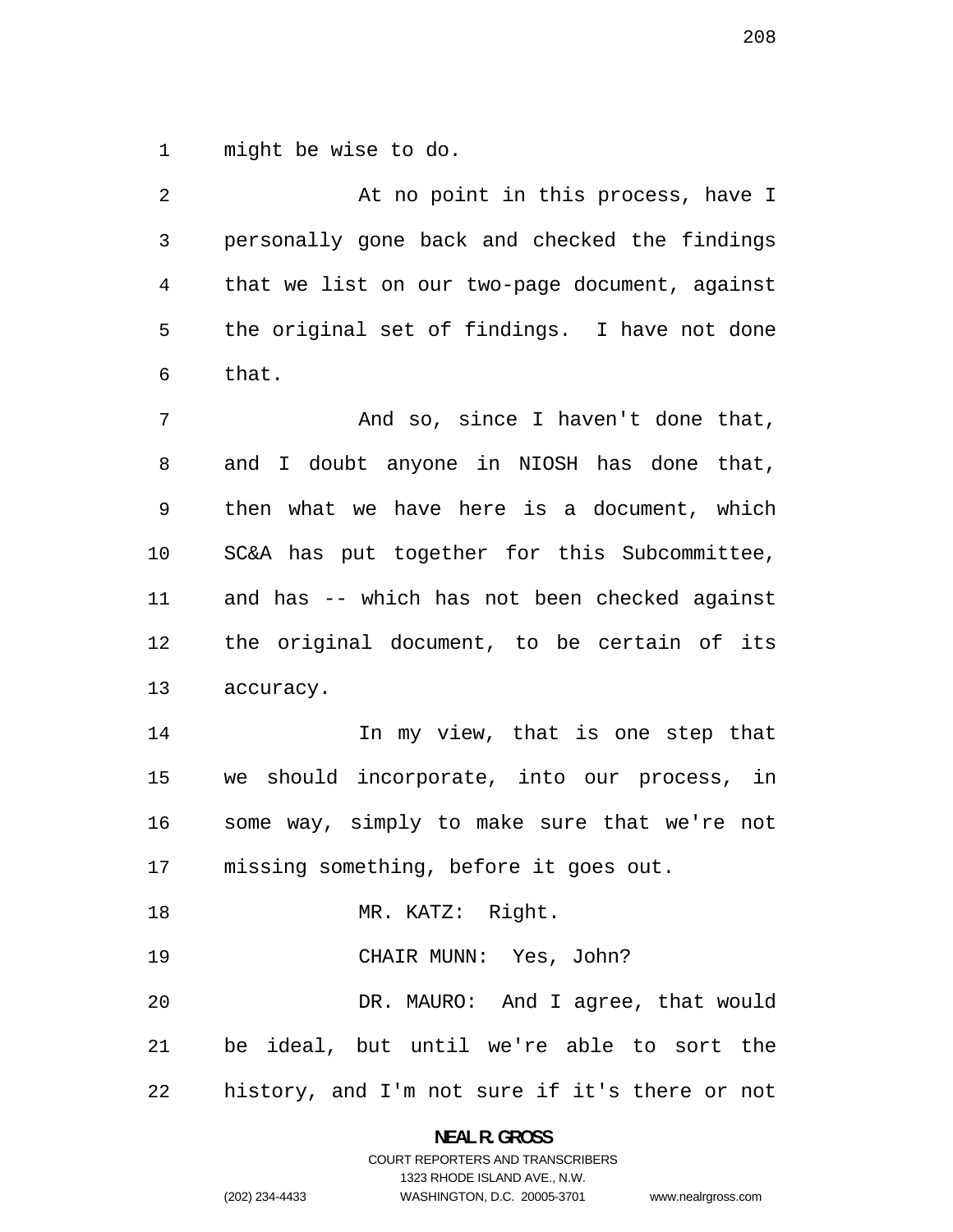Steve --

DR. MAURO: You can sort the history and quickly verify -- MR. MARSCHKE: Yes, if you know what procedure you're looking at, like if you're looking at OTIB-25, you can pull up OTIB-25, open it up and look at all the history associated with it. DR. MAURO: And see the whole history? MR. KATZ: But my suggestion is that you post these, just sort of like we post transcripts, before we certify them. Once they're PA cleared, post these, because I guess, I think so much time can go by. Let's post these. You can -- down the road, you can look, you can do that and if you have revisions, we can make revisions. In the meantime, they're up there and people start getting the advantage of this work, because I'm really -- I just think time, the

2 MR. MARSCHKE: You can --

**NEAL R. GROSS** 

COURT REPORTERS AND TRANSCRIBERS 1323 RHODE ISLAND AVE., N.W. (202) 234-4433 WASHINGTON, D.C. 20005-3701

www.nealrgross.com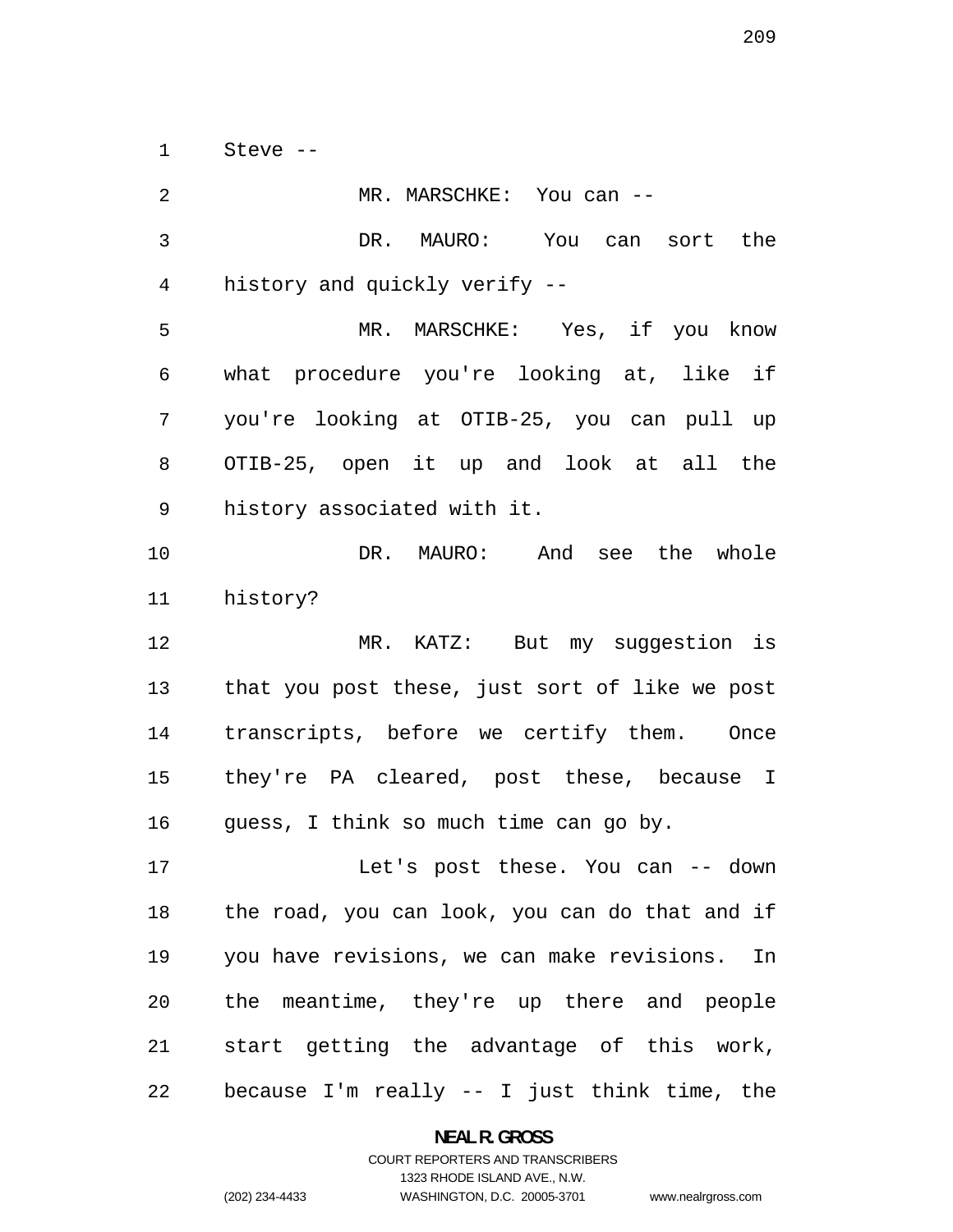river keeps flowing.

| $\overline{2}$ | CHAIR MUNN: It does.                           |
|----------------|------------------------------------------------|
| 3              | MR. KATZ: And there are a lot of               |
| 4              | them. There is, you know, approximately 50 of  |
| 5              | them. So, I would post them, and then if       |
| 6              | people want to take the initiative to do that  |
| 7              | cross-checking and so on, they can do that and |
| 8              | they can be updated, just like John says,      |
| 9              | they're not frozen, just because they're up    |
| 10             | there.                                         |
| 11             | MEMBER ZIEMER: And they aren't the             |
| 12             | actual actions of official --                  |
| 13             | MR. KATZ: No, right, it's just a               |
| 14             | summary for the public.                        |
| 15             | MEMBER ZIEMER: Just the public is              |
| 16             | going to --                                    |
| 17             | CHAIR MUNN: No, we said they were              |
|                | 18 summaries.                                  |
| 19             | MEMBER ZIEMER:<br>They were                    |
| 20             | summaries, number one. Number two, I think we  |
| 21             | agreed that we wouldn't put up all the         |
| 22             | findings, wording of all the findings --       |

**NEAL R. GROSS**  COURT REPORTERS AND TRANSCRIBERS

1323 RHODE ISLAND AVE., N.W.

(202) 234-4433 WASHINGTON, D.C. 20005-3701 www.nealrgross.com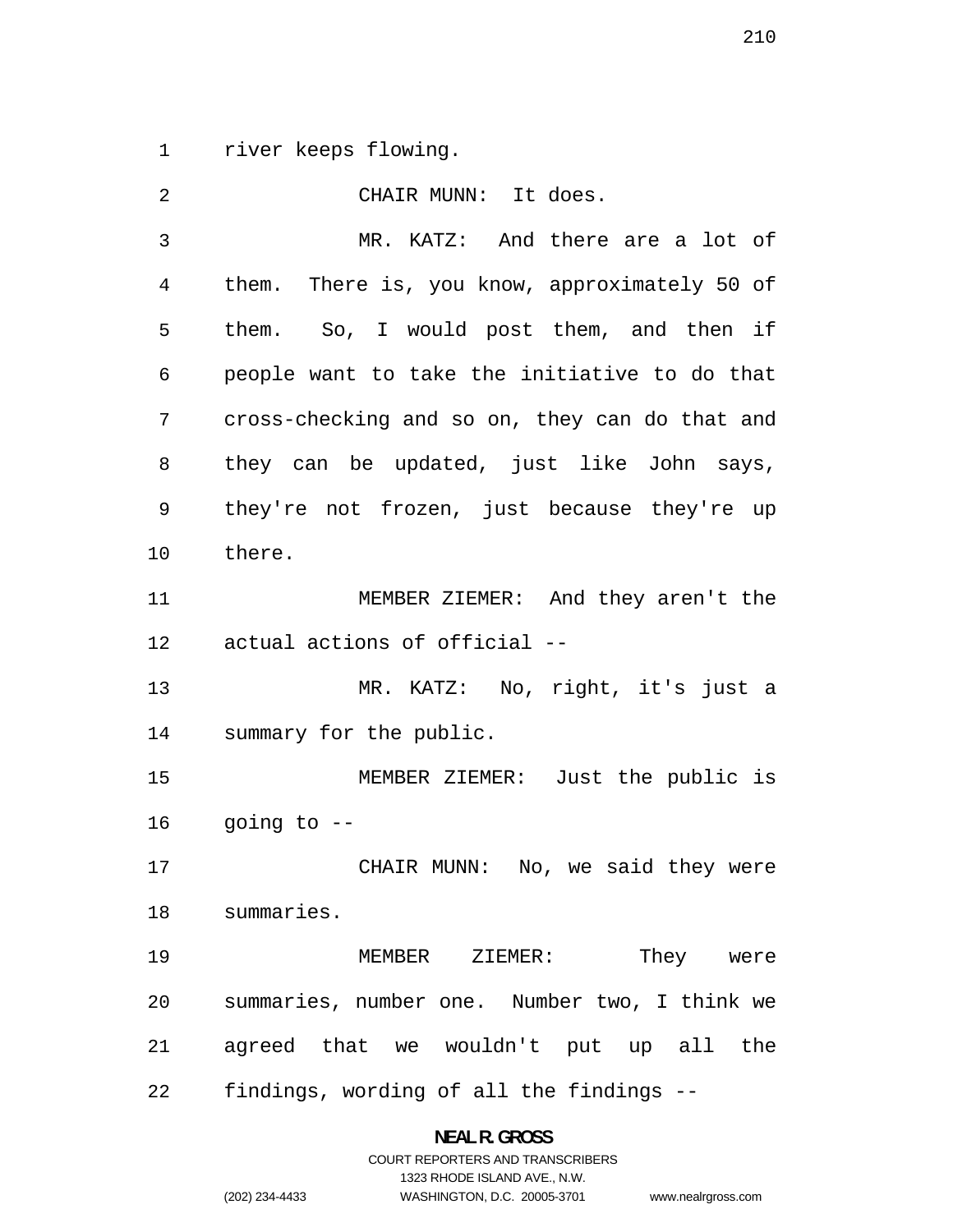CHAIR MUNN: That is correct. MR. KATZ: No, we don't. CHAIR MUNN: Correct, we don't. MEMBER ZIEMER: And we kind of consolidated, and so, to do it on a one-to-one basis may be a little time consuming, and if - - it's almost like okay, if you didn't expressly point out one of the particular findings, is that a big deal? I mean, it's sort of the thrust of it, it's explaining, here is what we did. Here is how it was resolved, and I am -- I think it's fine, to have quality control, if this is a critical document, or some particular actions, but it isn't. CHAIR MUNN: No, it isn't, no. MEMBER ZIEMER: And it's just a description. It's a brief description of what we did, and if somebody says, "Well, wait a minute, you didn't mention this finding," and I suppose we could go back, but I mean, I don't think we mentioned every finding, did

> **NEAL R. GROSS**  COURT REPORTERS AND TRANSCRIBERS

> > 1323 RHODE ISLAND AVE., N.W.

(202) 234-4433 WASHINGTON, D.C. 20005-3701

www.nealrgross.com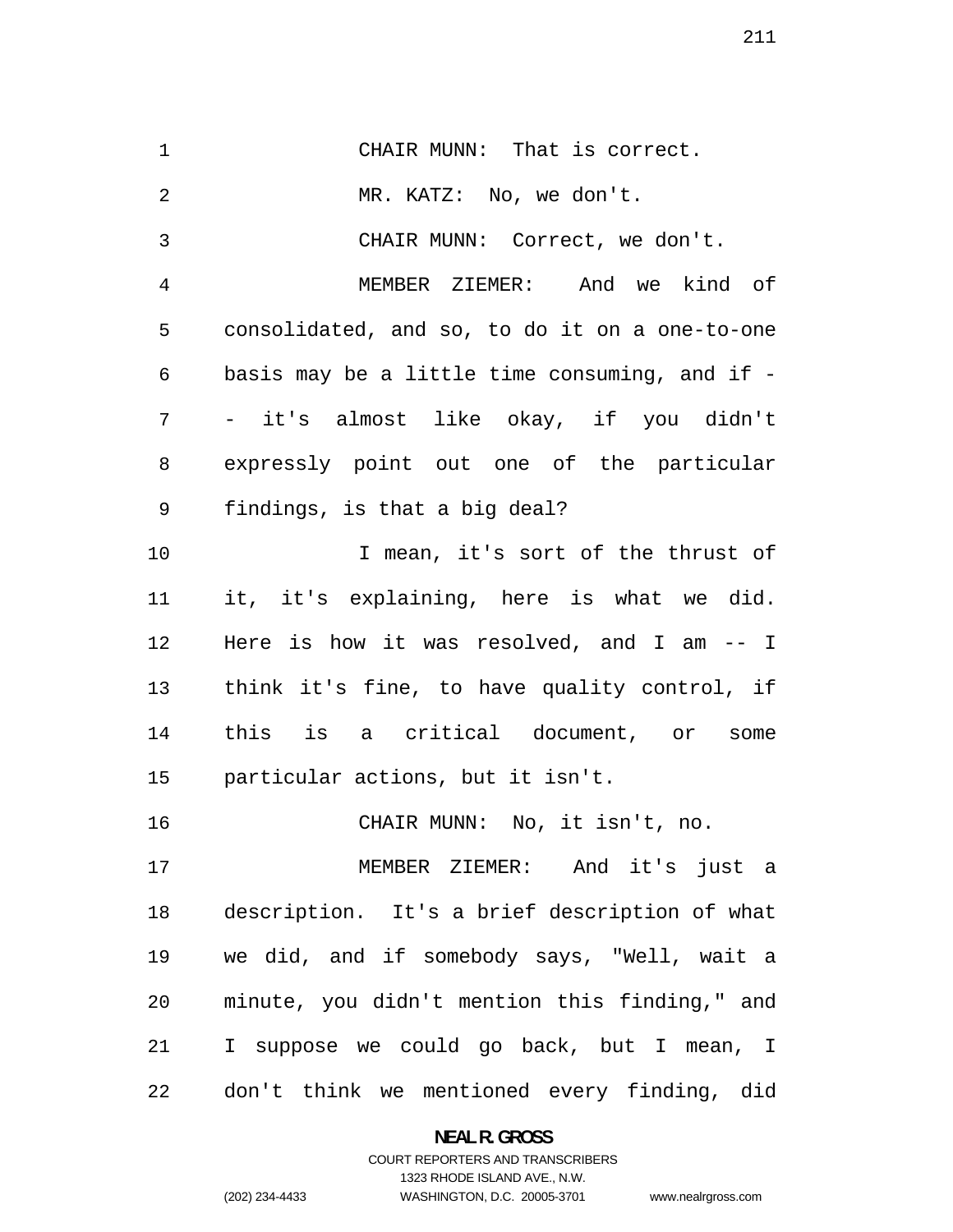CHAIR MUNN: No. DR. MAURO: No, and it would be more cumbersome, unnecessarily. CHAIR MUNN: I thought we did mention all the findings, because that is one of the -- 8 MEMBER ZIEMER: Well, no, we --MR. KATZ: No, we consolidated it quite a bit. 11 MEMBER ZIEMER: No, the document said three of the findings -- 13 CHAIR MUNN: Are the same thing, yes. MEMBER ZIEMER: They're similar, yes. CHAIR MUNN: But then, we say that in the write-up. MEMBER ZIEMER: Yes. CHAIR MUNN: We said that we consolidated them. MEMBER ZIEMER: Maybe we did.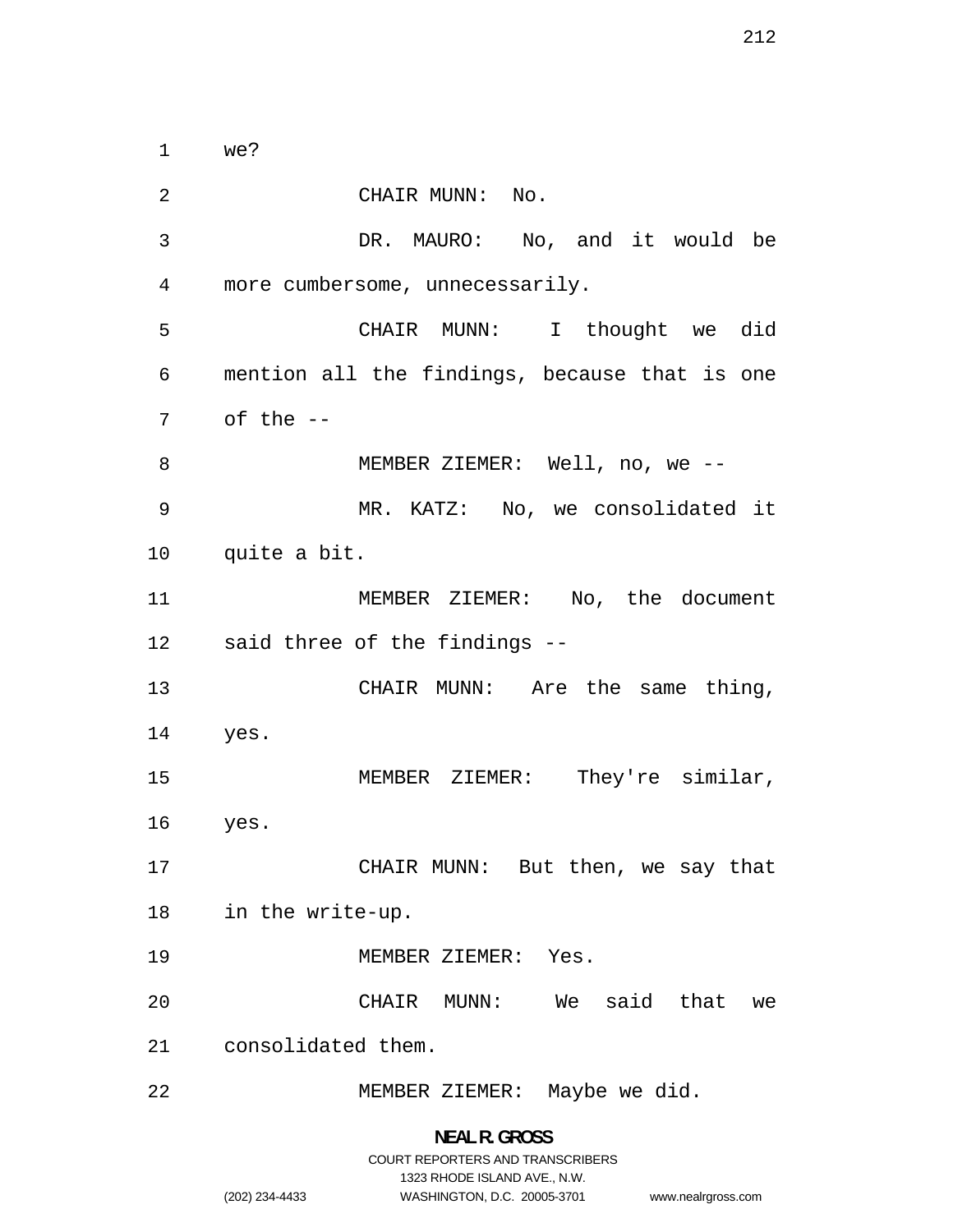1 MR. KATZ: We did. CHAIR MUNN: Okay, then that is -- that helps clarify for me. If we're -- if you're not concerned about double -- about checking it, after we're done, then that is okay. 7 MR. KATZ: Okay. CHAIR MUNN: There is no question, we certainly have plenty of eyes given an opportunity to look at it. Now, I had asked that you take a look at all of the 17 new procedures, that have been sent out to us, before I went ahead and sent them to the whole Board. The reason I did that is to see if your take on what we have here is the same as mine. 18 The first thing I want to say is, I really appreciate the work that has been done on getting these honed down to the place where they are. 22 The brevity is wonderful. The

> **NEAL R. GROSS**  COURT REPORTERS AND TRANSCRIBERS 1323 RHODE ISLAND AVE., N.W. (202) 234-4433 WASHINGTON, D.C. 20005-3701

www.nealrgross.com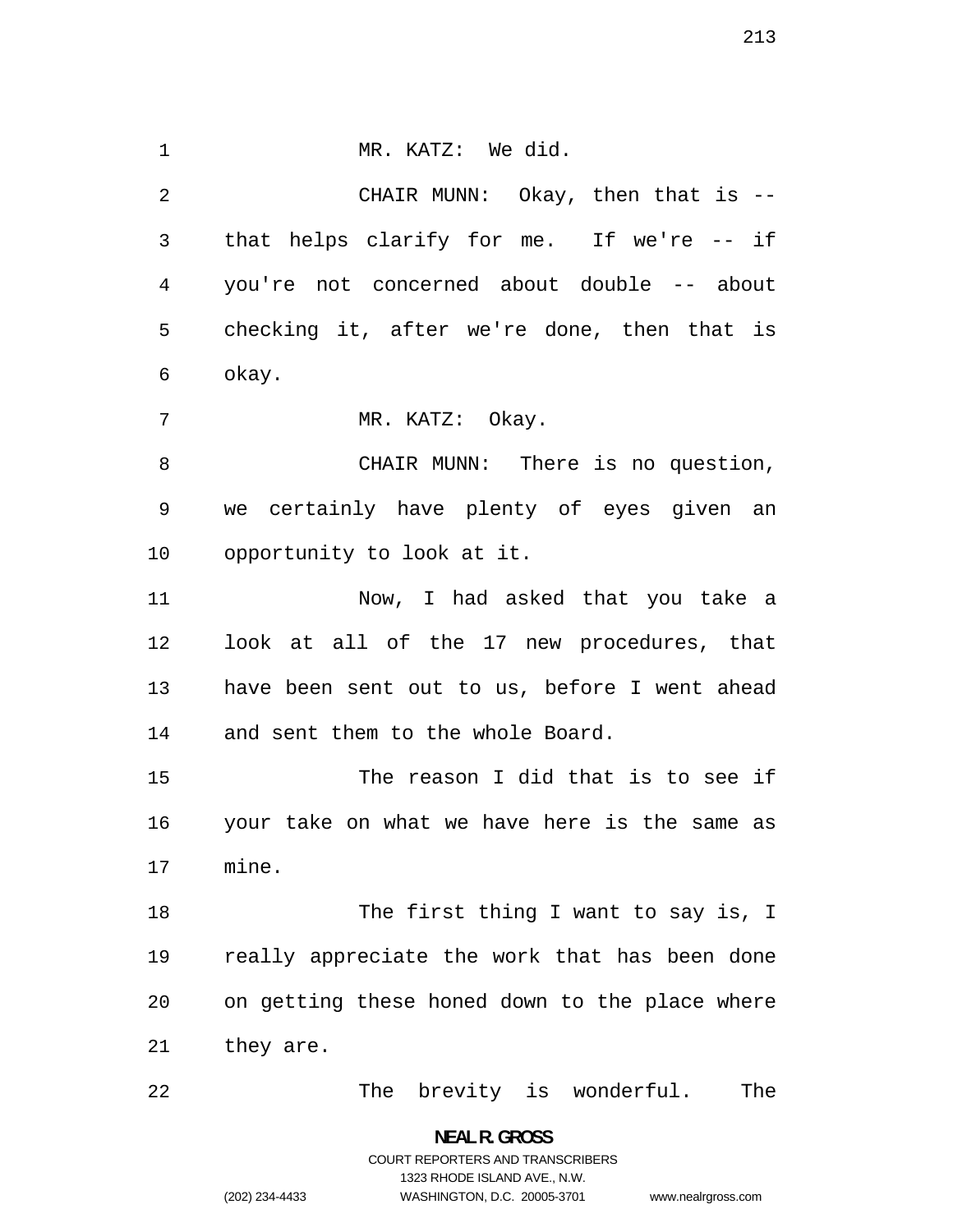format is, I think, quite -- is appropriate, and in most cases, they are -- everything that I saw, out of these 17, are better than 90 percent ready to go.

In looking at them, however, I found a couple of things. One, we still have several uses of acronyms, where I feel personally that we should not use them.

I don't think we should use the acronyms for anything, other than the agency names which occur repeatedly, or for some very unusual things, like IREP, you know, but even IREP, I don't think we should use, if we can - - if we possibly have the link to go ahead and spell it out.

For example, in these -- in this set, several times, QA is used. It's identified, but it's used. I don't think we should say QA. I think we should say quality assurance, because the fewer acronyms, the better.

My only other complaint with any of

**NEAL R. GROSS**  COURT REPORTERS AND TRANSCRIBERS

1323 RHODE ISLAND AVE., N.W.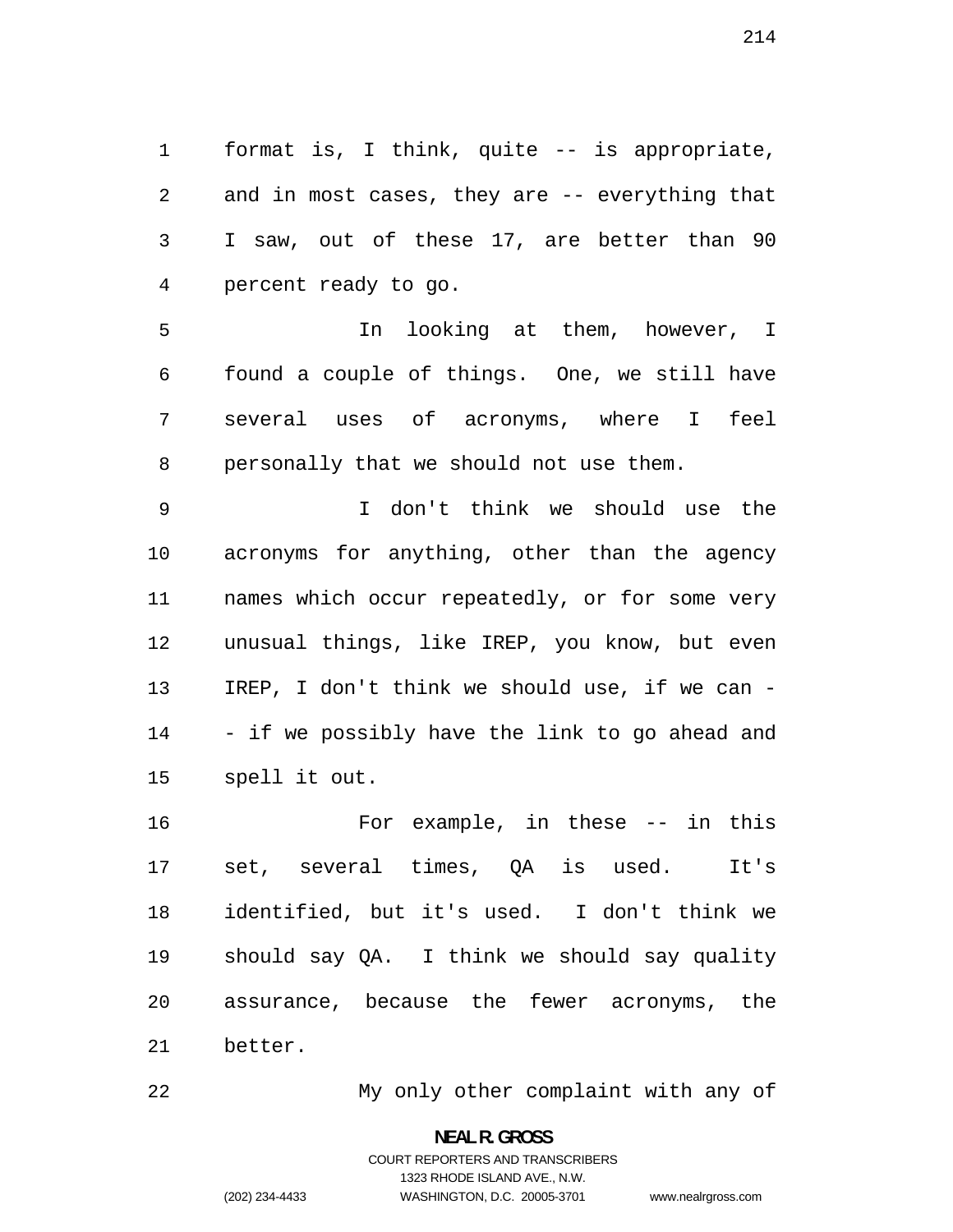this is some of the language. The language is still at too high a level, in many cases. For example, just give you a couple of things for me. In OTIB-35, which was in this new group that we had, finding three talks about default assumptions throughout the complex. Now, everybody sitting at this table knows what default assumptions are, knows what default means and understands what a complex is. But I question whether the average citizen or the average claimant looking at this, would know that. If our target audience is indeed, the average citizen and the average claimant, and our assumption is that not all folks are college educated, then these are the kinds of words that I think we're going to have to find 20 a way about  $--$  for  $--$  and other  $--$  in OTIB-35, also, it refers to -- the final paragraph mentions in abeyance, something to be held in

**NEAL R. GROSS** 

COURT REPORTERS AND TRANSCRIBERS 1323 RHODE ISLAND AVE., N.W. (202) 234-4433 WASHINGTON, D.C. 20005-3701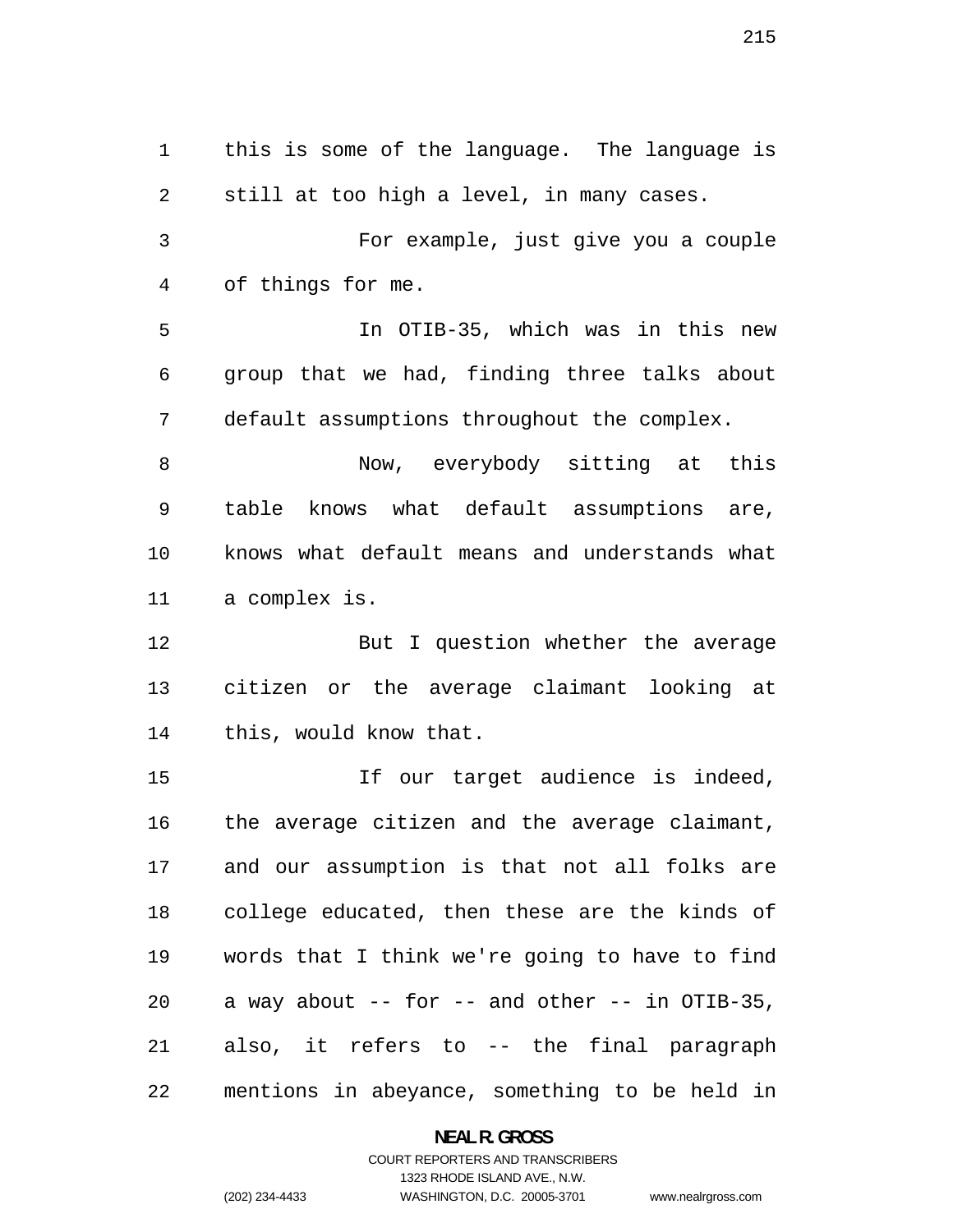abeyance.

In abeyance means something to us, but in abeyance often may not mean something to somebody else. We talk in several spots, we talk - - we use the word surrogate, and even though there is an attempt to try to explain what surrogate is, I don't think it's done very well. It talks about gamma radiation as being electro-magnetic type of radiation. I'm not at all sure of that. The bottom line here is, to me, the language still needs some simplification work. Was that a feeling that came from anybody else? MEMBER ZIEMER: I have the same feeling in -- let me give you an example. It's just -- this is the -- I pulled this one up because I think it's a good example. This is maximum internal dose

> **NEAL R. GROSS**  COURT REPORTERS AND TRANSCRIBERS 1323 RHODE ISLAND AVE., N.W.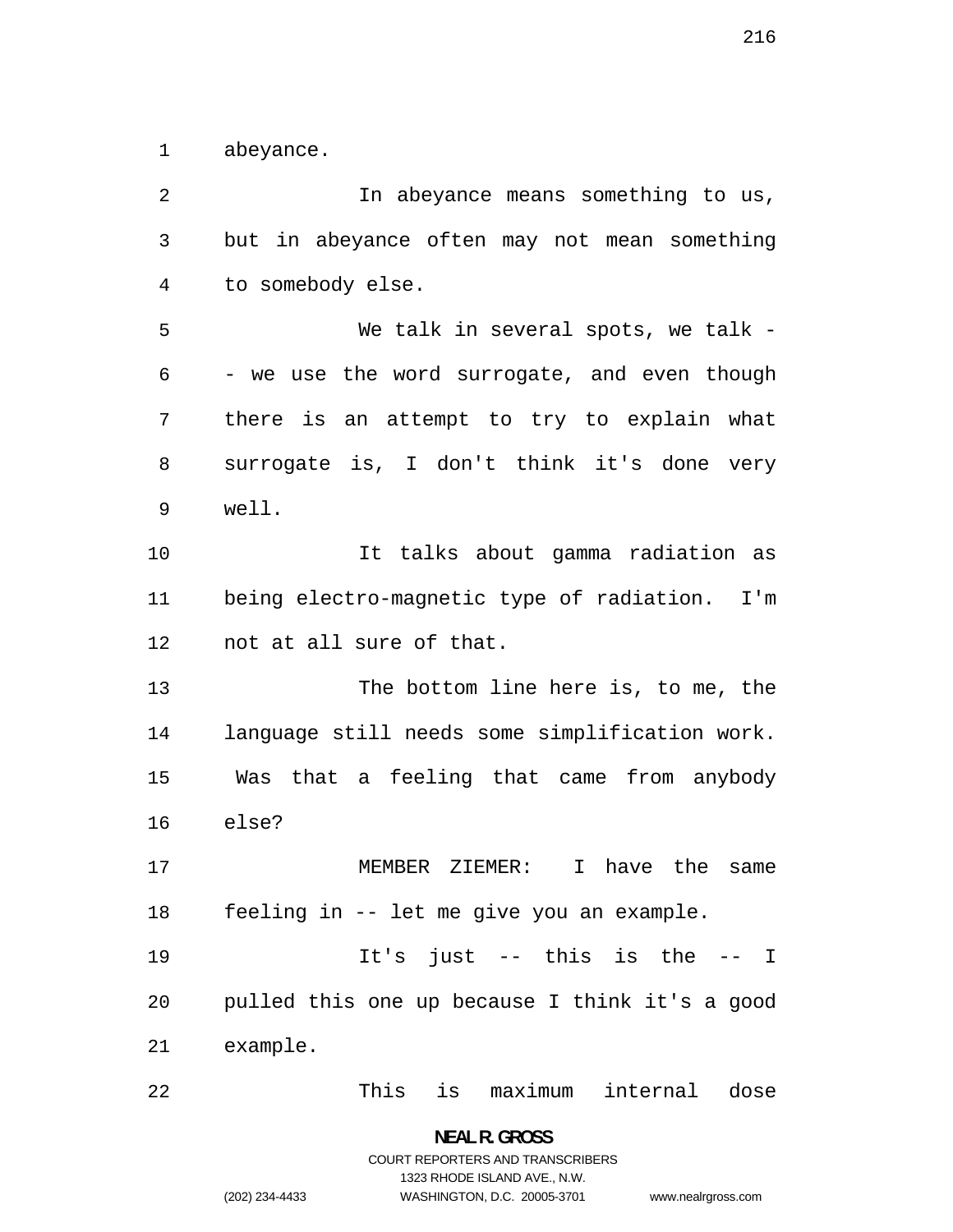estimates for Savannah River Site claims. It's OTIB-0001, and the resolution -- oh, and where it talks -- it talks about, the following issues are still under review, and it -- basically, it's quoting NIOSH, which is why it's so confusing.

7 Here is what it says. Now, I'm thinking of somebody in the public reading this.

"NIOSH responded to finding 10 by stating that since this procedure provides guidance for inner -- for intentionally over-estimating internal exposures to workers with little or not potential for such exposure, any intake value that is high based on site experience would suffice."

 sentence for somebody in public to say, "What?" It seems to me, that that's a tough

 CHAIR MUNN: Yes, you know -- MEMBER ZIEMER: And so, somehow, we have to -- and it's not an easy thing, but 

> **NEAL R. GROSS**  COURT REPORTERS AND TRANSCRIBERS 1323 RHODE ISLAND AVE., N.W. (202) 234-4433 WASHINGTON, D.C. 20005-3701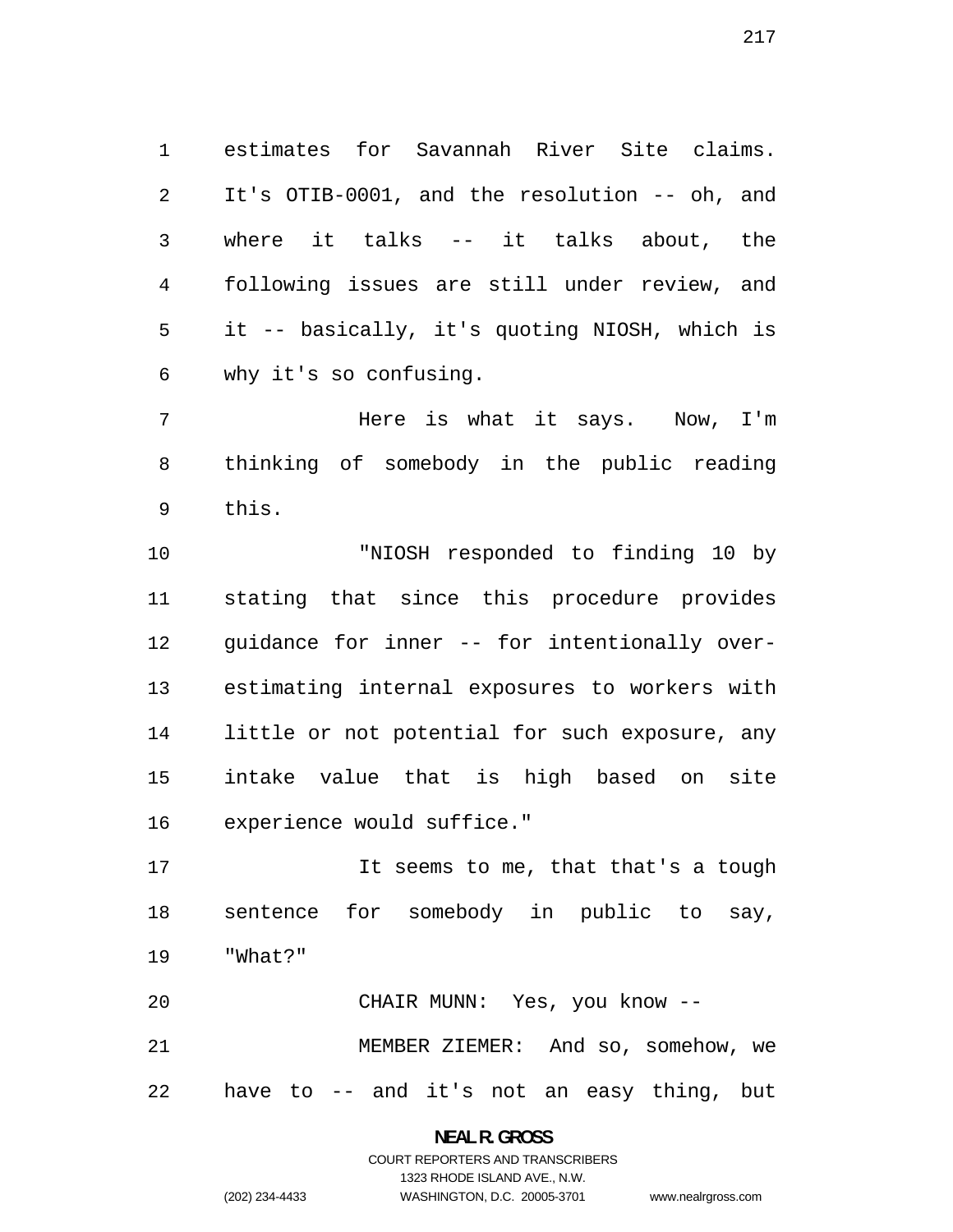it's -- it's a matter of distilling that down. It doesn't even really have to explain it in detail, you know what I'm saying? DR. MAURO: There is so much context. MEMBER ZIEMER: I know. DR. MAURO: That surrounds that. 8 MEMBER ZIEMER: Yes. CHAIR MUNN: Yes, I think there is. MEMBER ZIEMER: So, I think those are the challenges. Most of the statements in this one are very brief, and so, if they're brief, and you get rid of any acronyms, then we're good. So, overall, this one is pretty good. I mean, the findings are all pretty brief, and but then we get a statement like that, and you guys are just stating what they said they're going to do, but I think it looks like it's a quote, and that is where we run into terrible, when we quote some of these things.

#### **NEAL R. GROSS**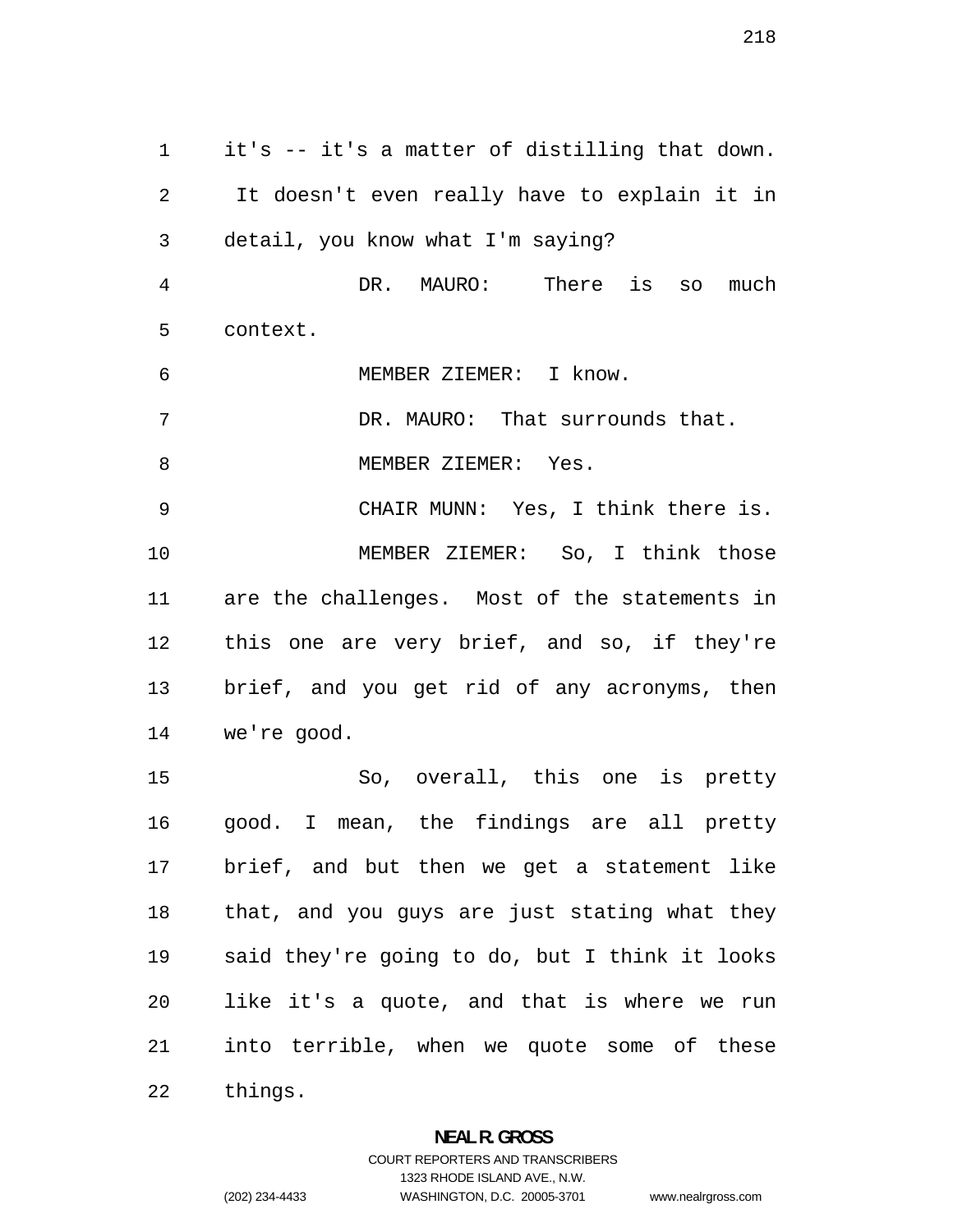CHAIR MUNN: Yes, well, and you know, we talk about ambient, we've used tertiary. We've used spontaneous fission.

Well, that is all perfectly accurate, all very exact, but it's a concern to me, and frankly, when I looked at tertiary, I thought, "Okay, and what would I say, instead of that?" You know, there is no -- I'm not going to be able to define a single word --

DR. MAURO: If you read it -- if you're ready to give up precision, for the sake of clarity, than that is a sacrifice that we have to all agree to make, because if you want to talk about fission, you may not even want to use the word fission, never mind tertiary fission or --

18 CHAIR MUNN: Exactly.

MEMBER ZIEMER: I think that is exactly right, I mean, these kind of documents, what is the level your write to for the general public? Is it sixth grade?

**NEAL R. GROSS**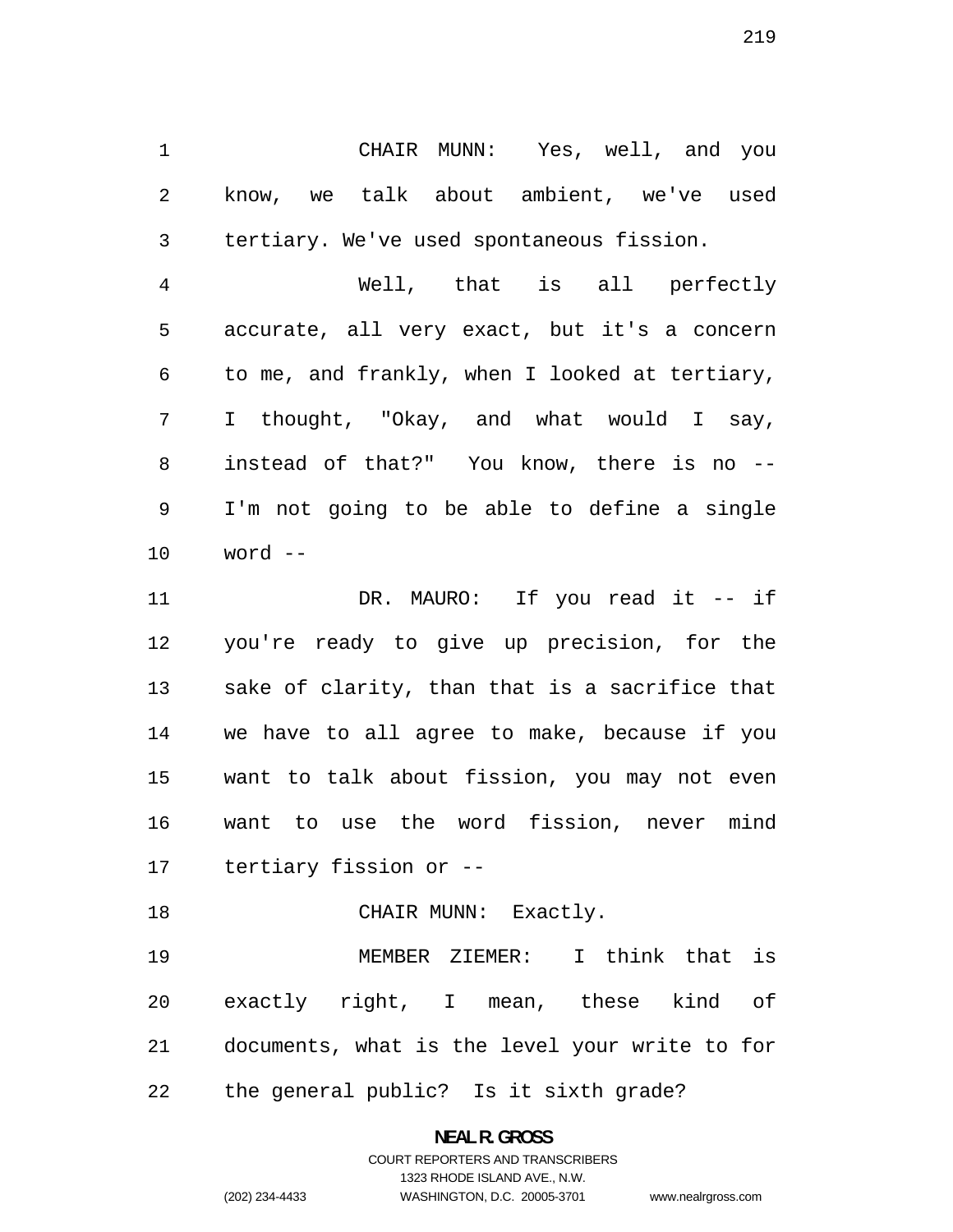CHAIR MUNN: Eighth -- sixth to eighth grade. MEMBER ZIEMER: Okay. DR. MAURO: So, plus we have atom splitting? CHAIR MUNN: Yes. 7 MR. HINNEFELD: Good luck. 8 CHAIR MUNN: Yes, good luck. MEMBER ZIEMER: No, but it doesn't  $10 - -$ MR. HINNEFELD: It's hard to write 12 at 12. 13 CHAIR MUNN: I know. 14 MEMBER ZIEMER: I know. MR. HINNEFELD: Because I was -- 16 just did a reader on a couple of these things, and I'm sure if it's at 14, now, in terms of grade level reading. 19 CHAIR MUNN: Scary. MR. KATZ: Just leave out detail, is usually the best solution. MR. HINNEFELD: Well, yes, the --

> **NEAL R. GROSS**  COURT REPORTERS AND TRANSCRIBERS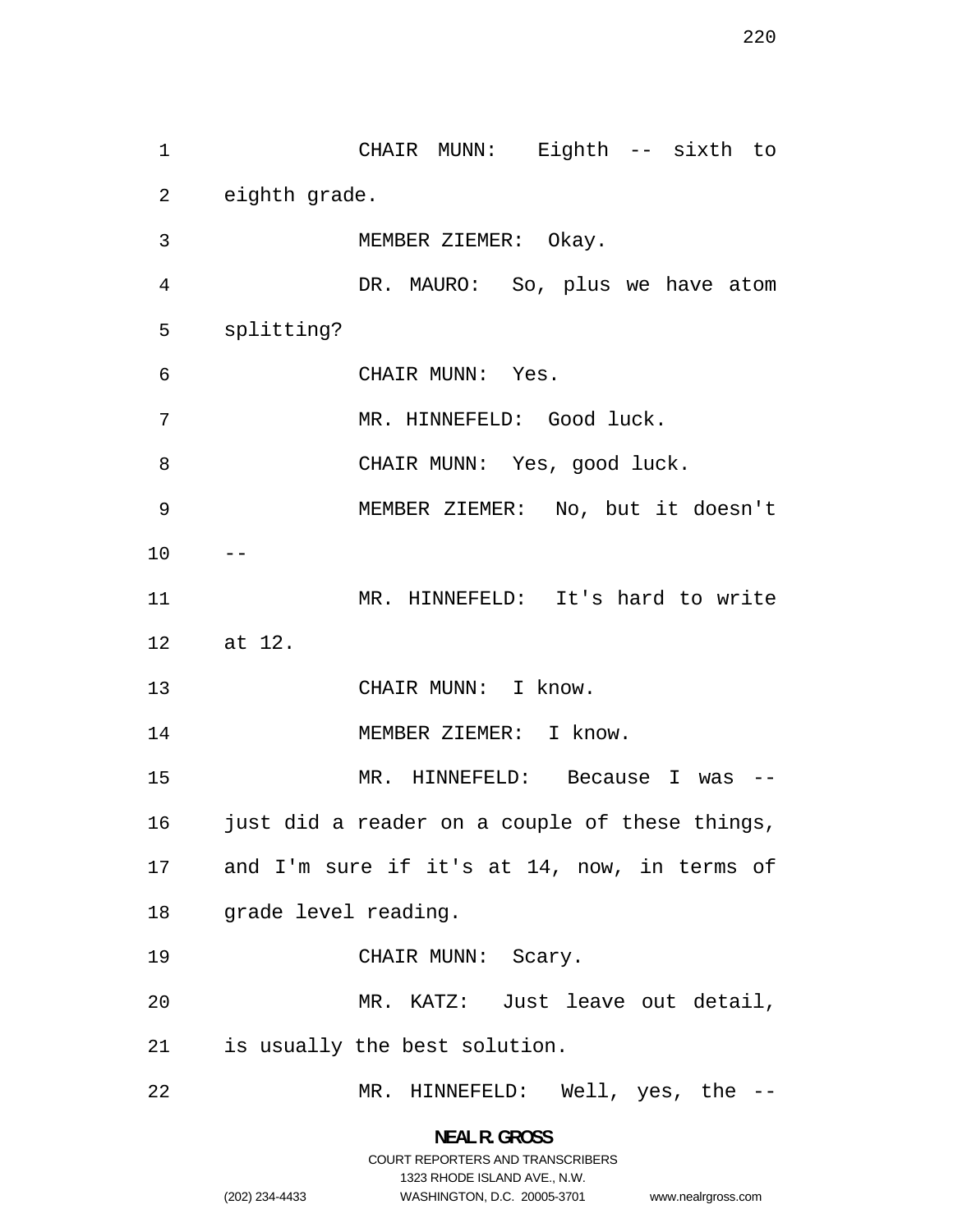to get by, you know, the particular reader, you know, this thing that -- the particular tool I'm using, you use few syllables and short sentences. MEMBER ZIEMER: Yes, well, when we say the TIB provides a methodology, for formulating reasonable over-estimating assumptions, that is -- MR. HINNEFELD: You're gone. CHAIR MUNN: That is just -- you've lost them. DR. MAURO: You've lost them. CHAIR MUNN: Yes. DR. MAURO: So, how do you say that, to a 12-year old? MEMBER ZIEMER: The Bulletin provides a way for -- DR. MAURO: Simplifying the calculations. MEMBER ZIEMER: -- for simplifying the calculations for workers who likely would not be compensated. It's not -- it just --

> **NEAL R. GROSS**  COURT REPORTERS AND TRANSCRIBERS

> > 1323 RHODE ISLAND AVE., N.W.

www.nealrgross.com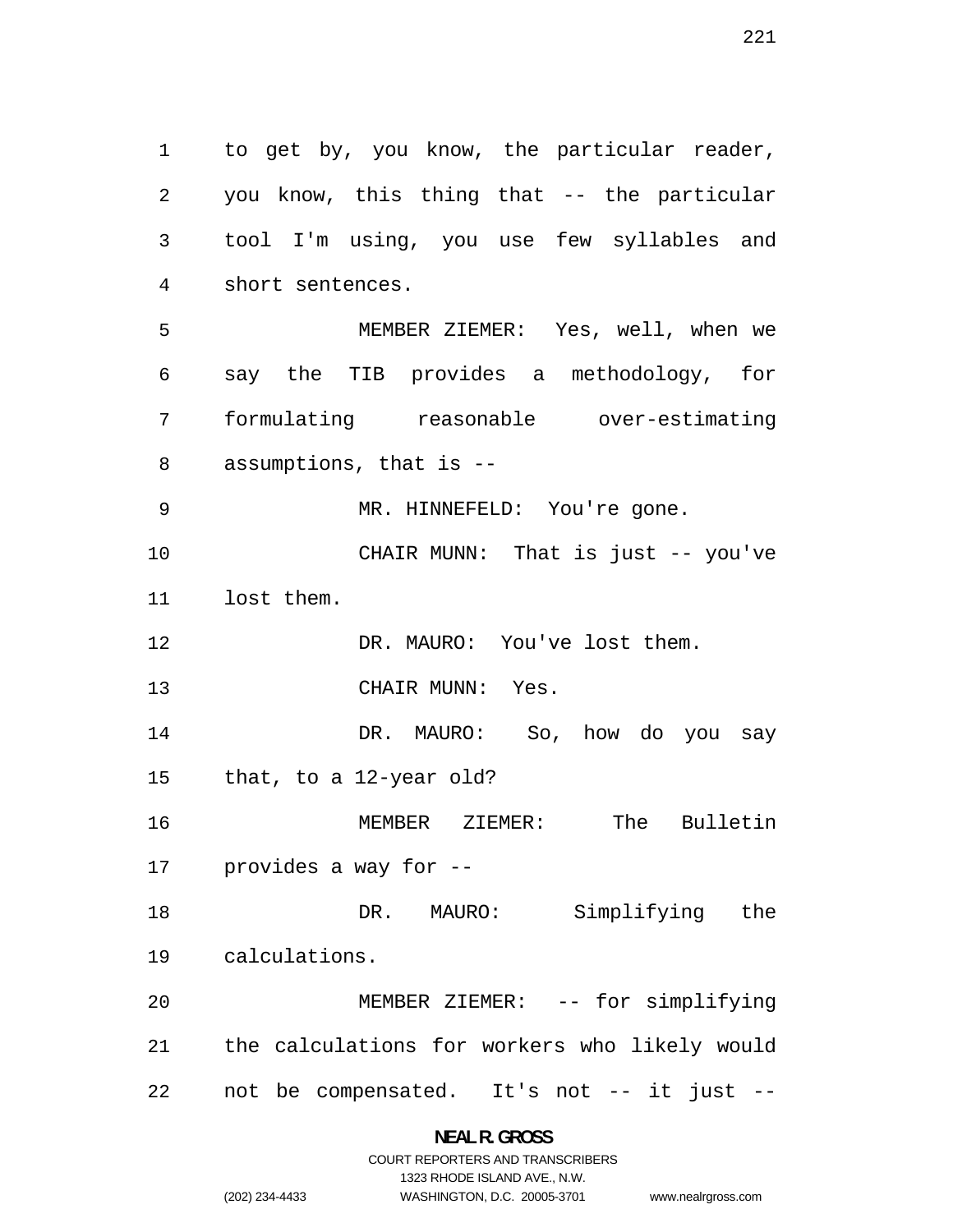okay, no technical terms. They're not going to -- all right, a methodology, for formulating -- people don't use those words. DR. MAURO: Right, yes. MEMBER ZIEMER: Yes. DR. MAURO: What will happen is, very often, and by the way, I like that, I like that we're communicating to them. The thing is, very often, the very procedure itself, is within a context that cannot be understood. In other words, we're -- you know what I mean? We're in -- the procedure itself is embedded in an overall larger context, like the surrogate data context, and without understanding the larger context, you really can't even talk about it. So, I mean, it's a challenge, don't get me wrong, but certainly, it can be done. I have to admit, I know working a little bit with Steve Ostrow and -- we all agreed, yes, we could -- we thought we could

**NEAL R. GROSS** 

COURT REPORTERS AND TRANSCRIBERS 1323 RHODE ISLAND AVE., N.W. (202) 234-4433 WASHINGTON, D.C. 20005-3701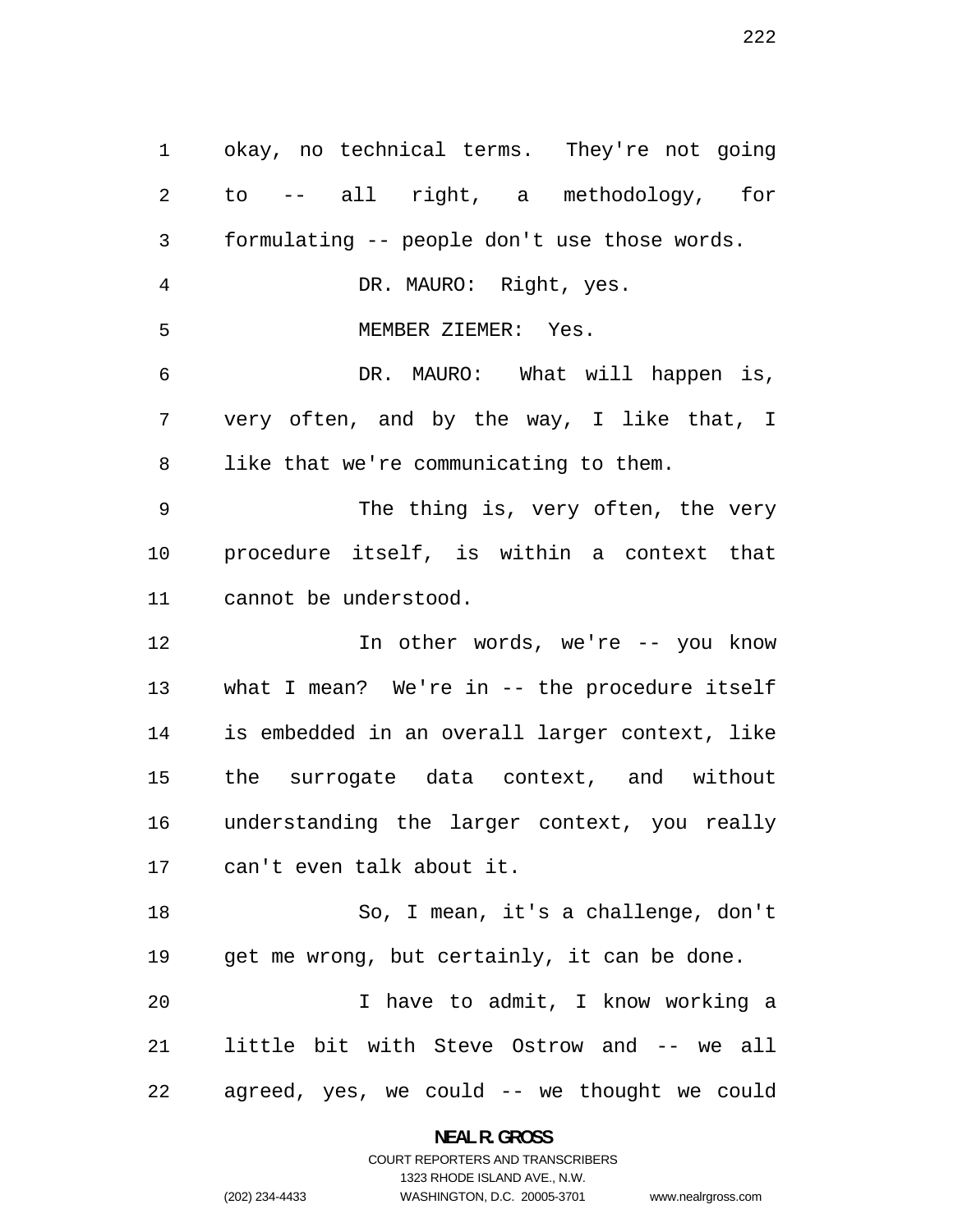do it, and the reality is, maybe we -- you know, it's -- to go where we -- MEMBER ZIEMER: No, but that is -- 4 DR. MAURO: -- where you want to go is a big one, it's a big sea change. MEMBER ZIEMER: We already have several paragraphs, which are intended -- they don't have anything to do with the procedure. They're intended to describe to people, what all of this means. 11 DR. MAURO: For them, it's good. For  $-$  yes, and the  $-$ 13 MEMBER ZIEMER: It works, fine. CHAIR MUNN: That's fine, then work on that in three meetings. MEMBER ZIEMER: Yes, and I haven't -- I haven't had a chance to mark these all up, but that overall impression is -- there is -- they're a mix of really good and -- DR. MAURO: And then you get hit with something. MEMBER ZIEMER: I mean, it's

> **NEAL R. GROSS**  COURT REPORTERS AND TRANSCRIBERS 1323 RHODE ISLAND AVE., N.W. (202) 234-4433 WASHINGTON, D.C. 20005-3701

www.nealrgross.com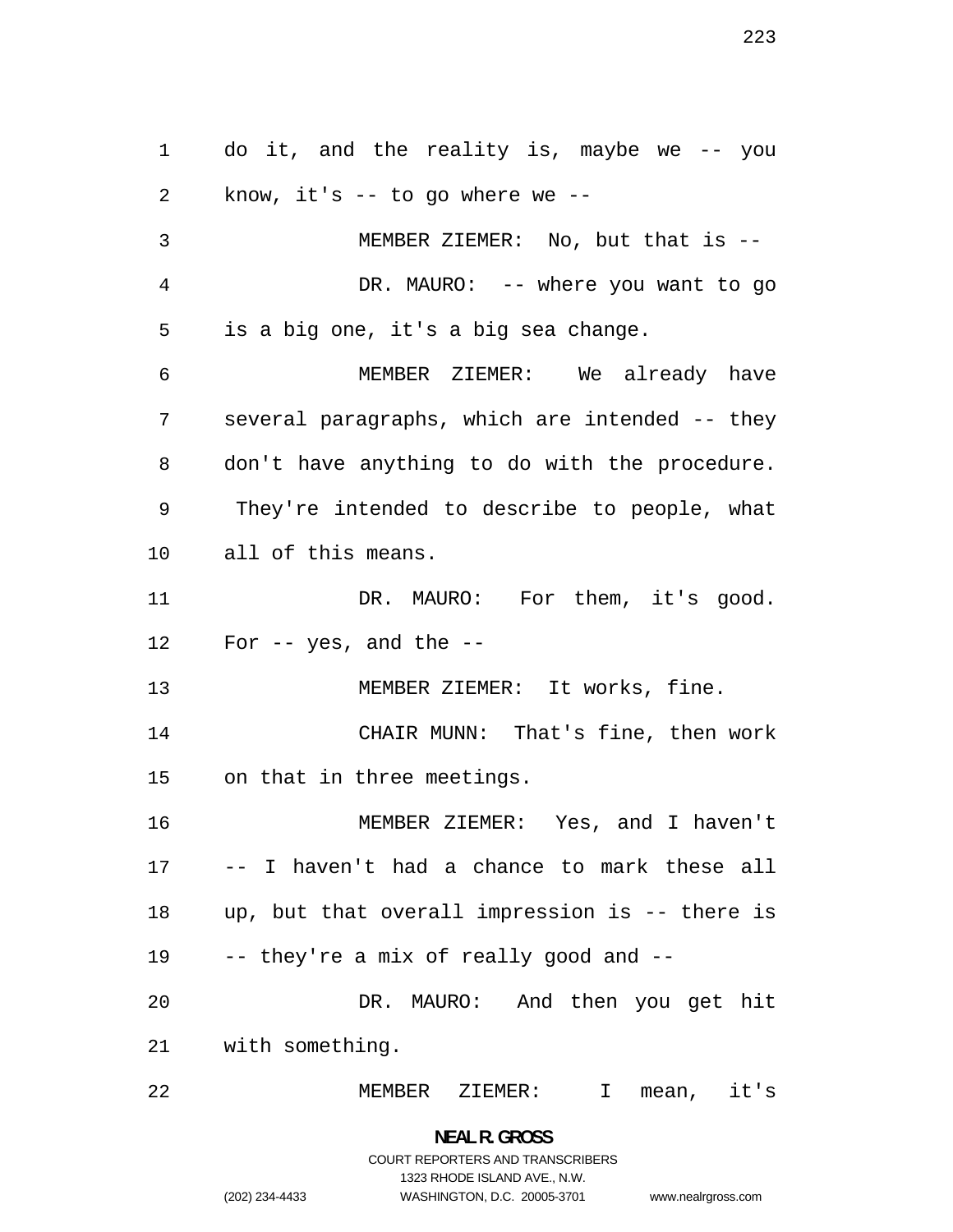correct, but hard to --

CHAIR MUNN: Yes, now, this is the reason why put on the agenda, I put our discussion of this, looking at the new two-pagers ahead of our item for discussion, the review methods. I know what we agreed our review methods were going to be, but in a case like this one, where we know that this group of 17, as with the group of 13 before them, does not incorporate quite what we want to do. Would it not be wiser for some of us to take a look -- to make some of these -- at least some of these changes that we have, on what we have here, before we send it to the Board, rather than -- MR. KATZ: Not to the Board, to the -- oh, I see what you're saying, for the new set? CHAIR MUNN: Yes, yes. MR. KATZ: I don't know whether

that matters. Are there any other -- because

**NEAL R. GROSS**  COURT REPORTERS AND TRANSCRIBERS

1323 RHODE ISLAND AVE., N.W.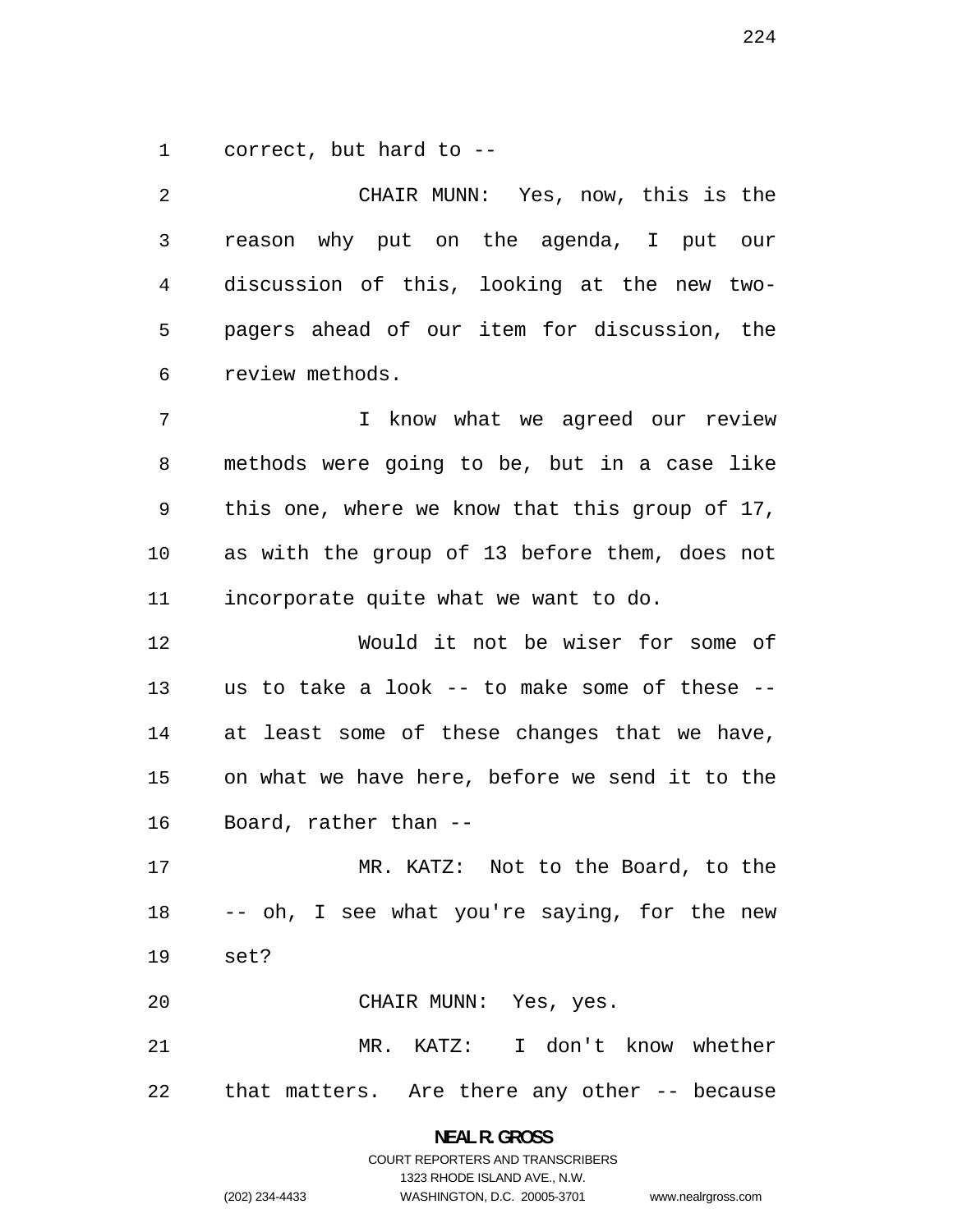you're not going to get that much input from the rest of the Board, anyway. CHAIR MUNN: No, I don't think we are, either. MR. KATZ: I don't think that really matters. MEMBER ZIEMER: Maybe what to do is to go ahead and send it out to the Board, and that way, we're not revising it and then revising it again. MR. KATZ: Yes. MEMBER ZIEMER: We give them a deadline, then we'll take their input and then we'll go through it and add our changes to it, or something like that. CHAIR MUNN: Now, there are several of these that I feel we need to -- MEMBER ZIEMER: I think several Board Members probably will conscientiously review these, like David did, and that is very helpful. CHAIR MUNN: Yes, it is helpful.

> **NEAL R. GROSS**  COURT REPORTERS AND TRANSCRIBERS 1323 RHODE ISLAND AVE., N.W. (202) 234-4433 WASHINGTON, D.C. 20005-3701

www.nealrgross.com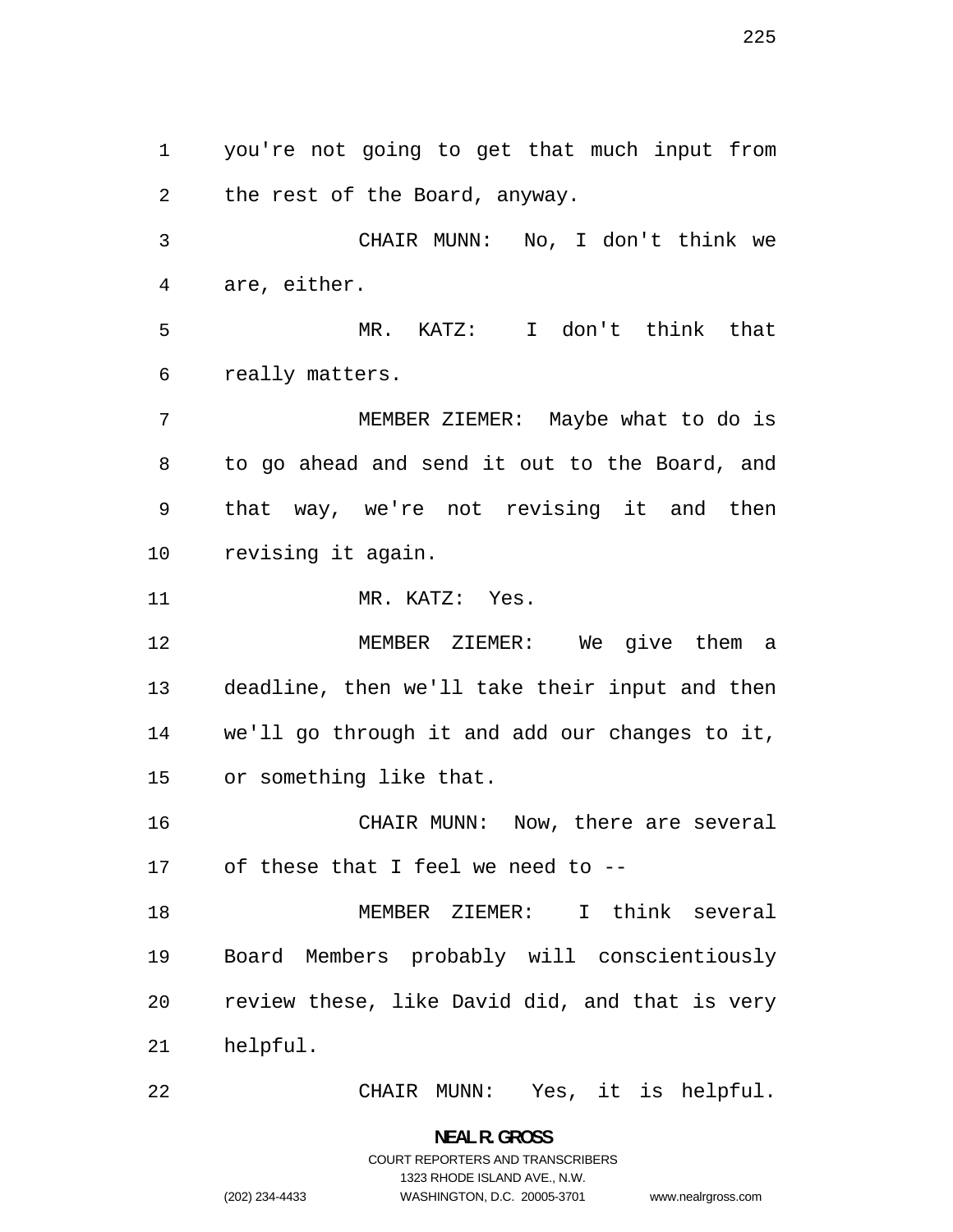No, there is no question about that.

| 2              | DR. MAURO: I'm sorry to interrupt.             |
|----------------|------------------------------------------------|
| 3              | CHAIR MUNN: No, go ahead.                      |
| $\overline{4}$ | DR. MAURO: When these are put up,              |
| 5              | on the public web, to help the public          |
| $\epsilon$     | understand what we might have done to          |
| 7              | accomplish this on the Subcommittee, could we  |
| 8              | not solicit from them, and -- that is, to let  |
| 9              | them -- almost part of the introduction.       |
| 10             | Now, we'd like feedback from them,             |
| 11             | whether or not these are clear, and does it    |
| 12             | raise more questions than answers? You know,   |
| 13             | in other words, almost like engage them in the |
| 14             | process, because what we're struggling with    |
| 15             | here is our ability to visualize whether we    |
| 16             | think they would be comfortable with it, and   |
| 17             | we certainly should do that.                   |
| 18             | But why can't we engage them and               |
| 19             | have an opportunity for them to feedback on    |
| 20             | whether or not they understood, you know, they |
| 21             | can comment on it, any aspects of these that   |
| 22             | are difficult to understand.                   |

**NEAL R. GROSS**  COURT REPORTERS AND TRANSCRIBERS

1323 RHODE ISLAND AVE., N.W.

(202) 234-4433 WASHINGTON, D.C. 20005-3701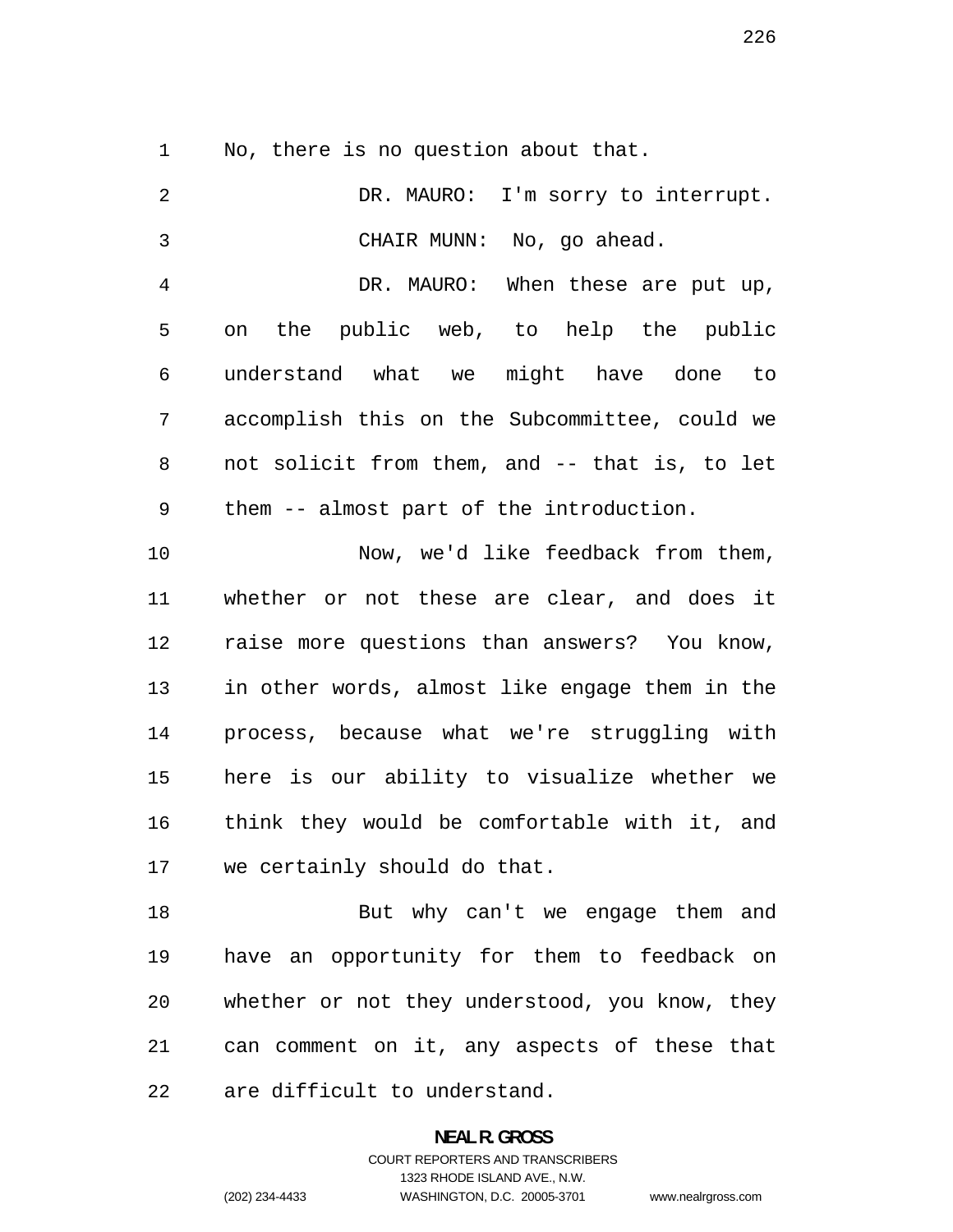1 I don't know, just a thought, so, that it becomes a positive force of outreach, in a way, to try to engage the public and to make sure that they understand it, and get their feelings, because we have to admit to ourselves, no matter how hard we try, we're not going to be 100 percent effective in communicating the way we'd like to communicate. I'm just trying to turn a negative into a positive. CHAIR MUNN: I hear what you're saying. My knee-jerk reaction is simply, if we ask for that, then what we are going to get, I suspect, is a great deal of feedback from the better educated component of the reader who would like us to be more specific, when we have spent a great deal of time trying to not do that. DR. MAURO: Yes, do the same thing. CHAIR MUNN: We're trying to make

sure that we cover as broad an audience as we

**NEAL R. GROSS**  COURT REPORTERS AND TRANSCRIBERS

1323 RHODE ISLAND AVE., N.W.

(202) 234-4433 WASHINGTON, D.C. 20005-3701

www.nealrgross.com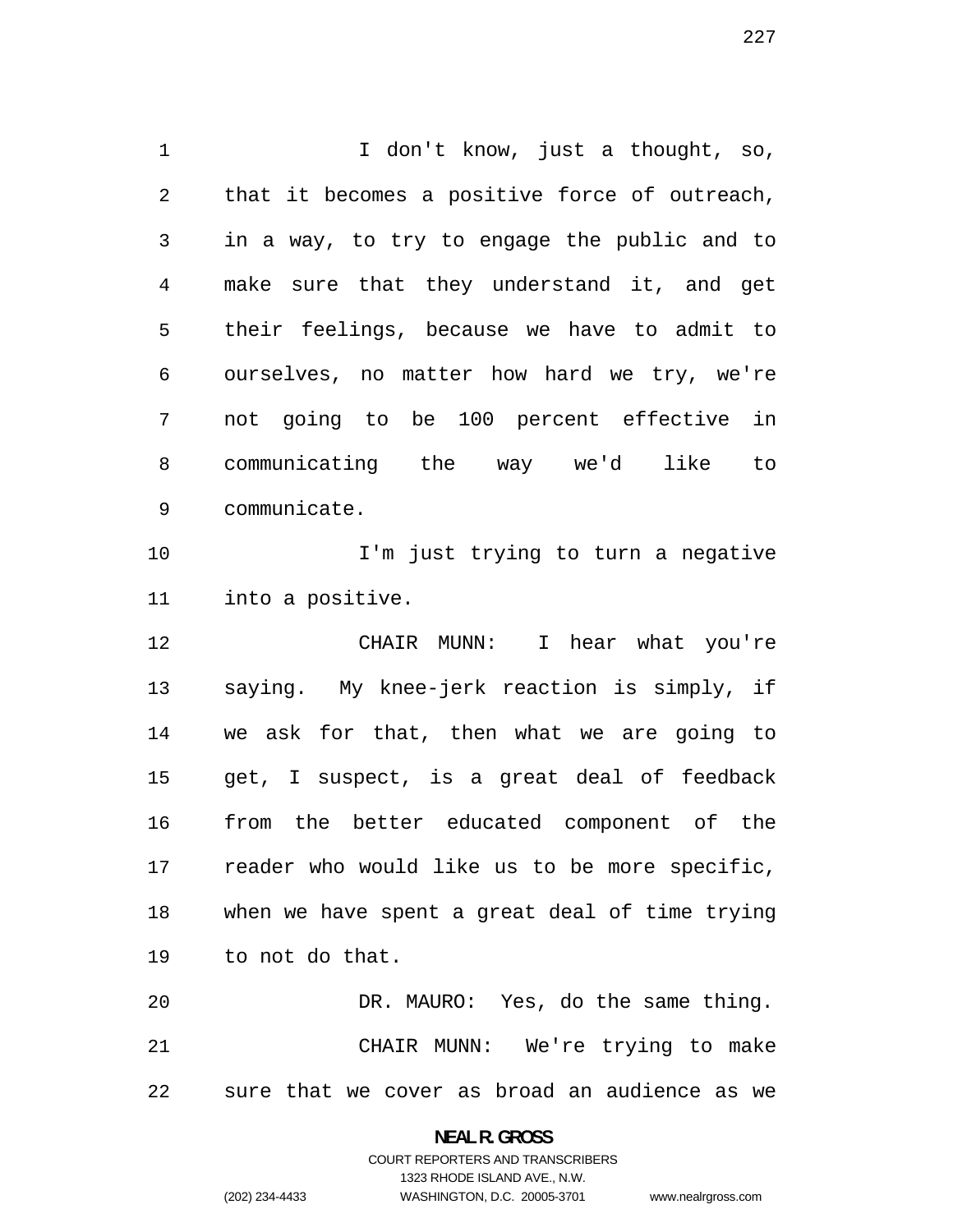can, and my guess is, the feedback from those who follow what we're doing --

DR. MAURO: And then two pages is not going to work anymore.

CHAIR MUNN: Is not going to do it. DR. MAURO: It's not going to work. You're very right.

CHAIR MUNN: Yes, okay. So, I, personally, would not think that would be a good way to go, but it's worth discussion, if anyone else feels they want to weigh in on that.

MEMBER ZIEMER: Well, you can always have a general statement, in the introduction of this whole thing, on the website, that if individuals have questions pertaining to the information in any of the documents, that they can, you know, contact somebody.

CHAIR MUNN: Well, you know, we -- MEMBER ZIEMER: Contact Ted.

CHAIR MUNN: We wrote the cover

**NEAL R. GROSS**  COURT REPORTERS AND TRANSCRIBERS 1323 RHODE ISLAND AVE., N.W. (202) 234-4433 WASHINGTON, D.C. 20005-3701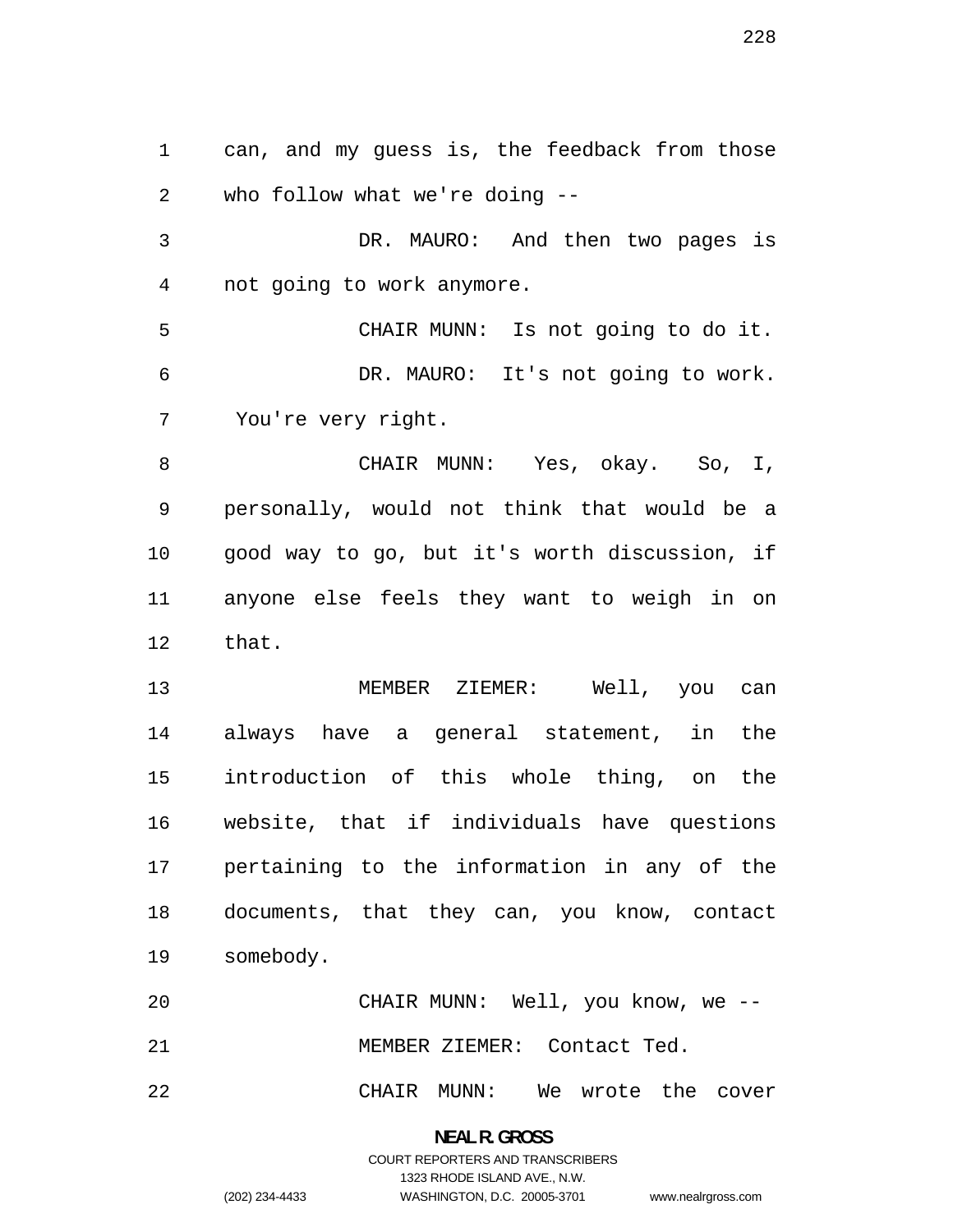page, long ago. The cover page is ready to go.

MEMBER ZIEMER: No, no, yes. MR. HINNEFELD: They send in comments to the inbox. We've got our inbox, although it's gone on the website, or on the host. I mean, it's the Board's website, or

the Board's pages, but it's our hosted website.

So, we'll just take it, you know, have them send it to us. We can split the comments, if they would like it.

MEMBER ZIEMER: Well, I'm sort of trying to steer away from --

CHAIR MUNN: Actually soliciting.

16 MEMBER ZIEMER: -- actually soliciting the comments, as opposed to making comments -- or making the opportunity available. If you have questions or comments on any of these, please let us know, without saying, "We want to find out if you think we've made this understandable or not."

**NEAL R. GROSS**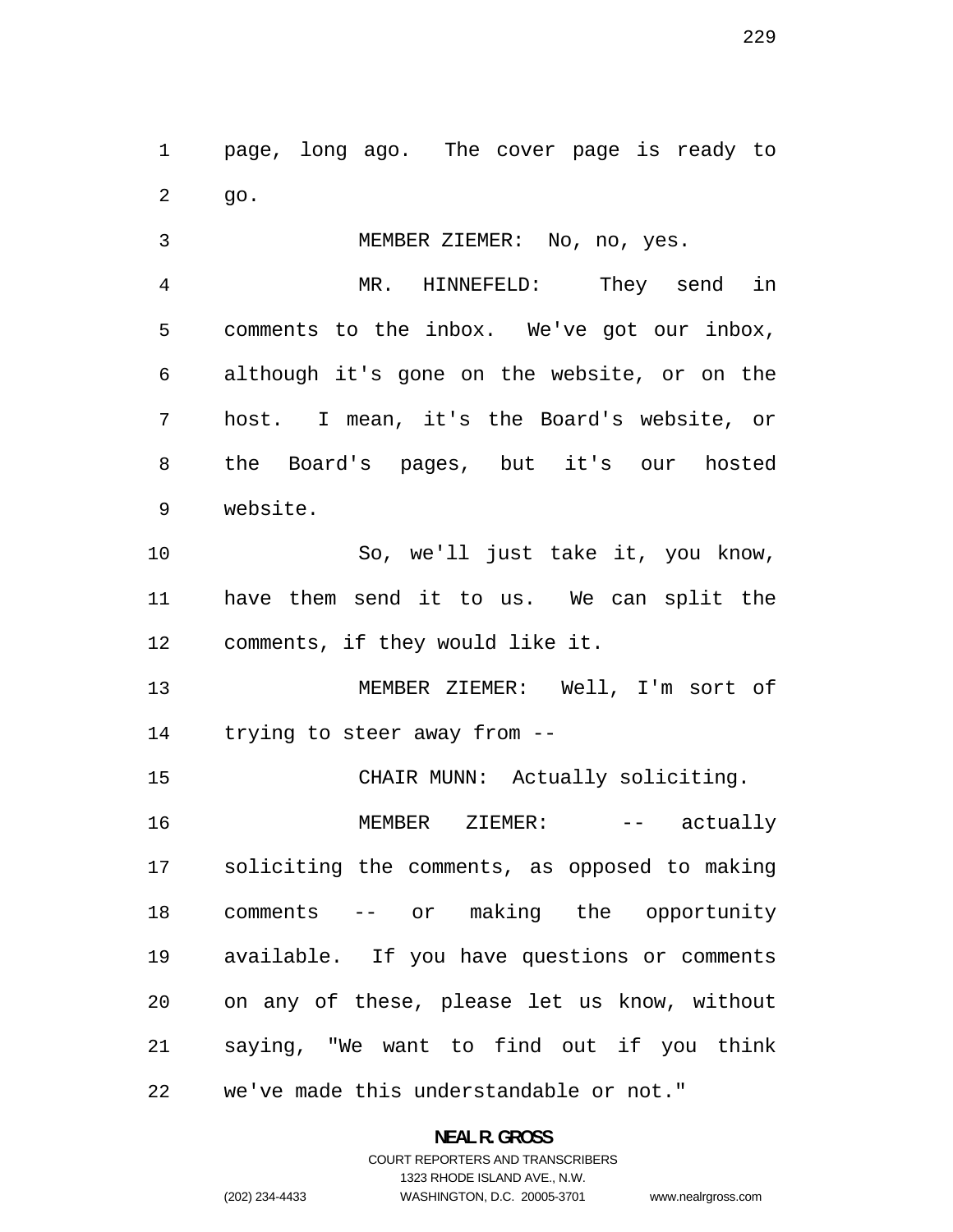1 DR. MAURO: Yes. MR. HINNEFELD: Yes. CHAIR MUNN: All right. MEMBER ZIEMER: I mean, I suppose if somebody doesn't quite -- DR. MAURO: They'll do it anyway. 7 MEMBER ZIEMER: -- know what this says, they would ask, but particularly, if it's someone from that site or a petitioner, or something like that. CHAIR MUNN: All right, then I am going to go to work on the 13 that I was supposed to have completed for you, two months ago, and I will go ahead and send these, or ask Ted to send these to all Board Members. that -- confused. sending on? MR. KATZ: Sure. CHAIR MUNN: With the understanding MEMBER ZIEMER: And request the -- MR. KATZ: So, I'm a little So, this is a batch of 17 that I'm

1323 RHODE ISLAND AVE., N.W.

WASHINGTON, D.C. 20005-3701 www.nealrgross.com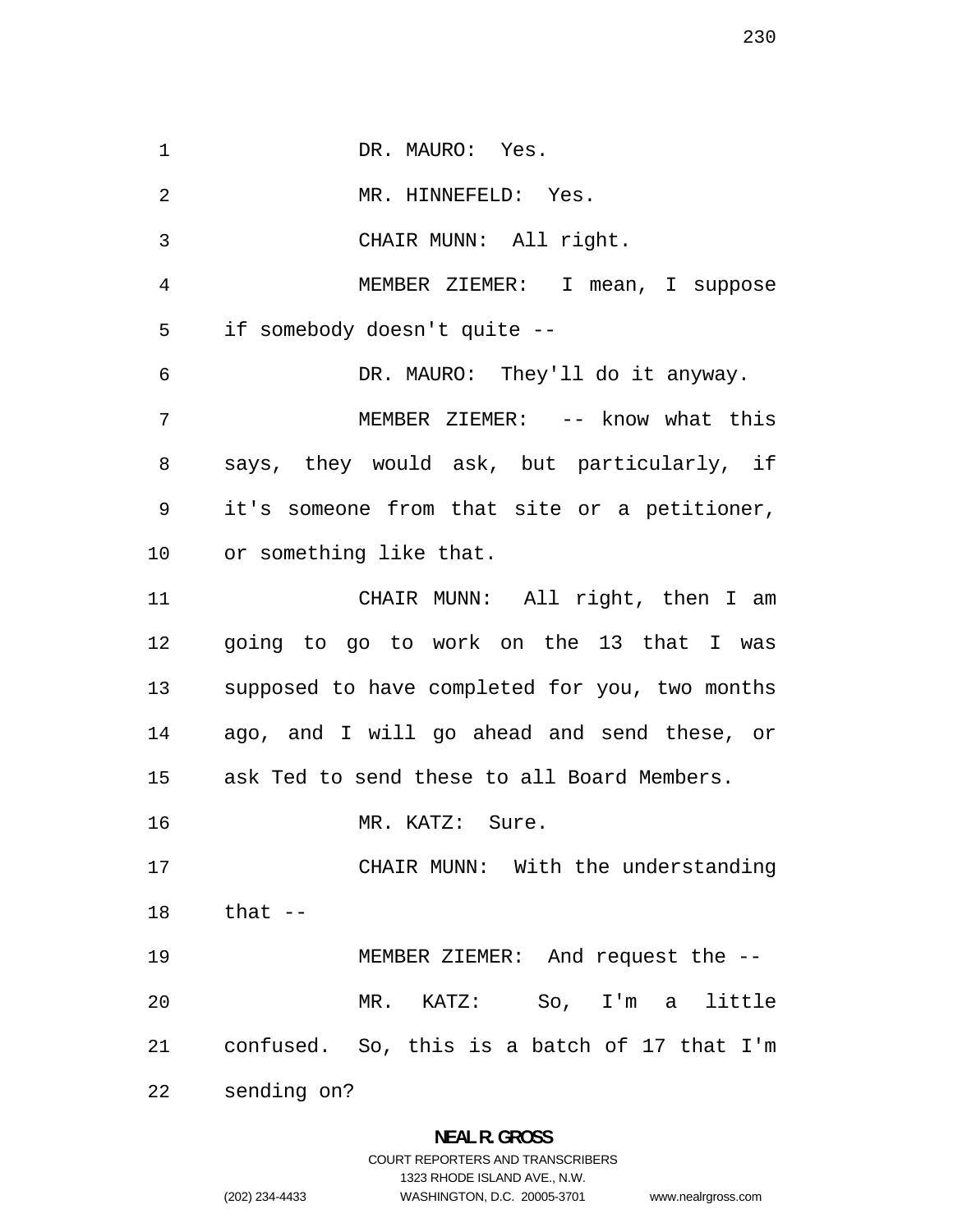1 CHAIR MUNN: Yes. MEMBER ZIEMER: Is it just 17 or 15? CHAIR MUNN: It's 17. MEMBER ZIEMER: Have I got the wrong batch? CHAIR MUNN: I believe it's 17. MR. HINNEFELD: Yes, it's the group 9 that Nancy sent on August  $2^{nd}$ . Is that right? 10 August  $2^{nd}$ . 11 CHAIR MUNN: One, two, three, four, five, six. 13 MR. KATZ: But then there is some missing. MEMBER ZIEMER: Wait a minute, I got some  $-$ CHAIR MUNN: Thirteen, 14, 15, 16, 17, yes. MR. KATZ: Okay, so, I'm confused about numbers, here. So, we have -- MEMBER ZIEMER: How many is that? MR. KATZ: A batch of six.

> **NEAL R. GROSS**  COURT REPORTERS AND TRANSCRIBERS 1323 RHODE ISLAND AVE., N.W. (202) 234-4433 WASHINGTON, D.C. 20005-3701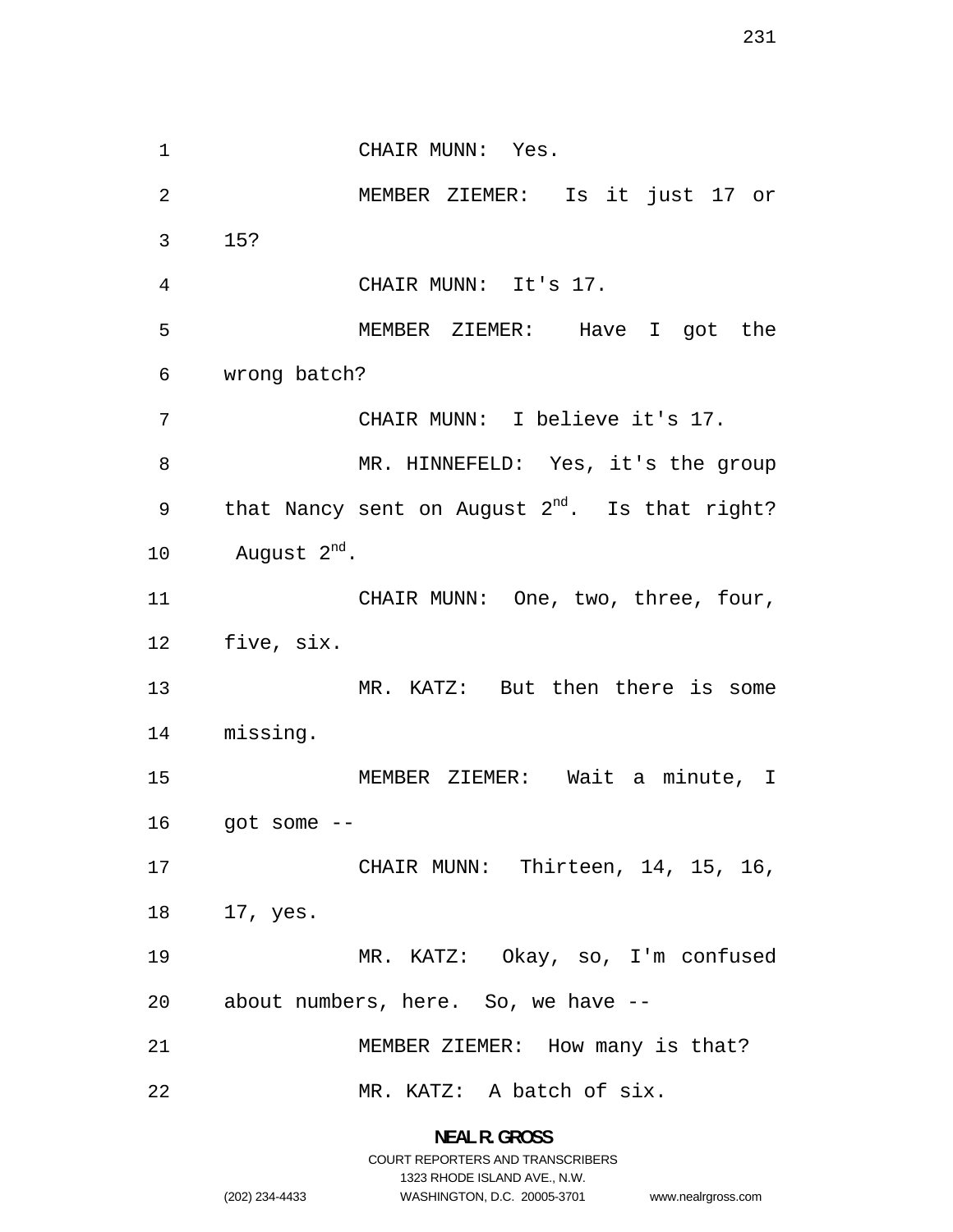1 MR. HINNEFELD: August 2<sup>nd</sup>. MR. KATZ: Okay, I can certainly 3 forward the August  $2^{nd}$  to the Board, and I'll do that. CHAIR MUNN: That is what it is. MR. KATZ: And we have a batch of six. We have a batch a 13, a batch of 17, seems like we're missing a batch. CHAIR MUNN: No. MR. KATZ: Okay, but that would be -- that means we have a total of 36? CHAIR MUNN: Yes. 13 DR. MAURO: I thought we had more. MR. KATZ: But according to SC&A, because I've had discussion with SC&A about these things, we have either 49 or 51, that came up with different counts, but in that ballpark. CHAIR MUNN: That's fine. MR. KATZ: So, you don't need to do that -- it's just, the question is, where is the -- I'll have to look and see where the

> **NEAL R. GROSS**  COURT REPORTERS AND TRANSCRIBERS 1323 RHODE ISLAND AVE., N.W. (202) 234-4433 WASHINGTON, D.C. 20005-3701

```
www.nealrgross.com
```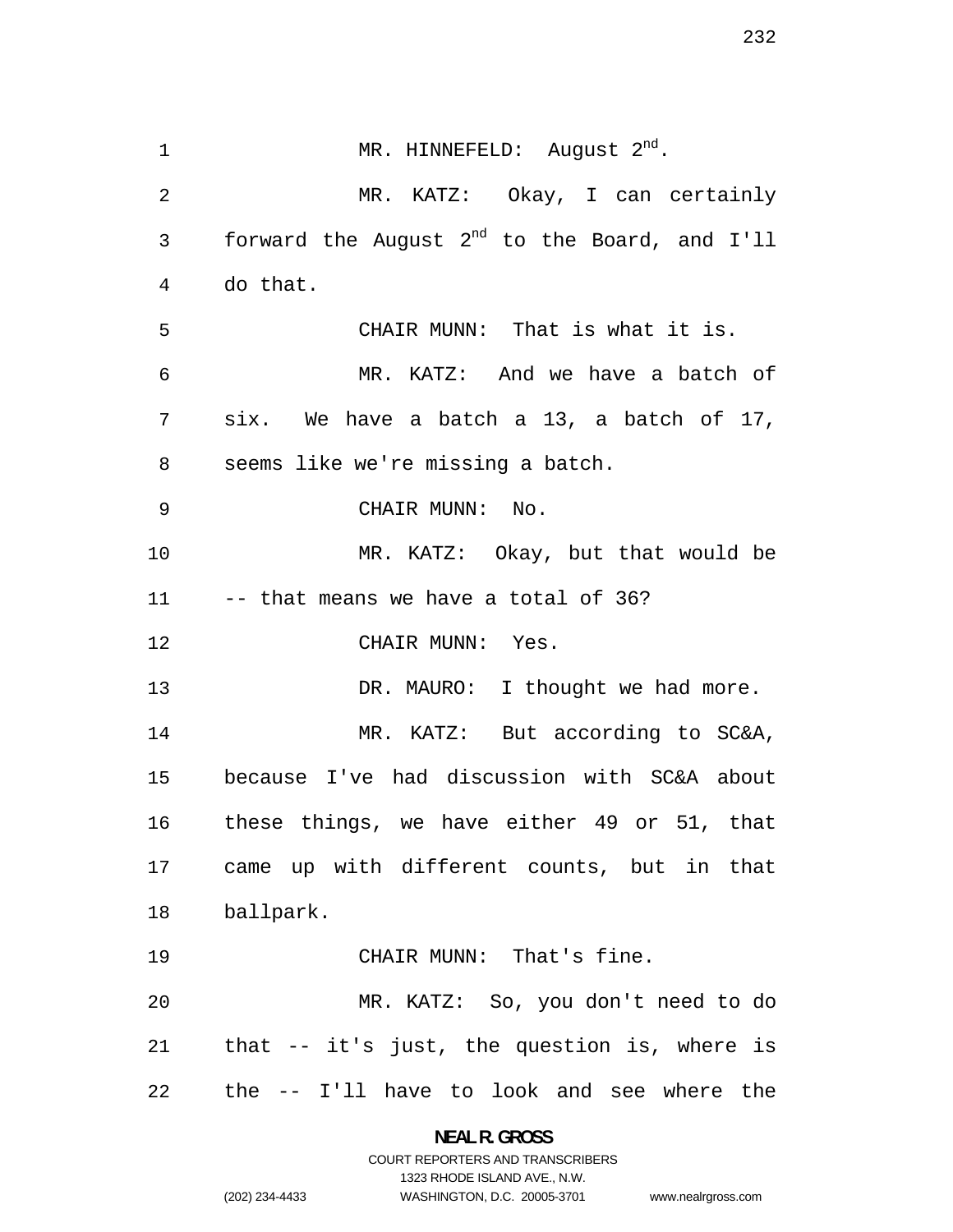1 missing batch is.

2 DR. MAURO: Okay. 3 MR. KATZ: There is more. We're 4 missing a batch from here, is all I am saying. 5 You don't need to do it, now. 6 DR. MAURO: Okay. 7 MR. KATZ: But I know we're missing 8 a batch, because I know I was -- my count was 9 up to like 49, but so, we had this little -- 10 we were off by a couple, between me and Steve 11 Ostrow, as to how many there are. 12 MR. MARSCHKE: Well, you know, 13 Nancy explains, in the kind of -- in the --14 the original list had 53, and three of them 15 were not -- one of them was not -- two of them 16 were not closed and one was a duplicate. 17 18 19 20 21 22 to 50. to 50. MR. KATZ: So, that brings it down MR. MARSCHKE: That brings it down MR. KATZ: Right. MR. MARSCHKE: And you're talking

> **NEAL R. GROSS**  COURT REPORTERS AND TRANSCRIBERS 1323 RHODE ISLAND AVE., N.W. WASHINGTON, D.C. 20005-3701

(202) 234-4433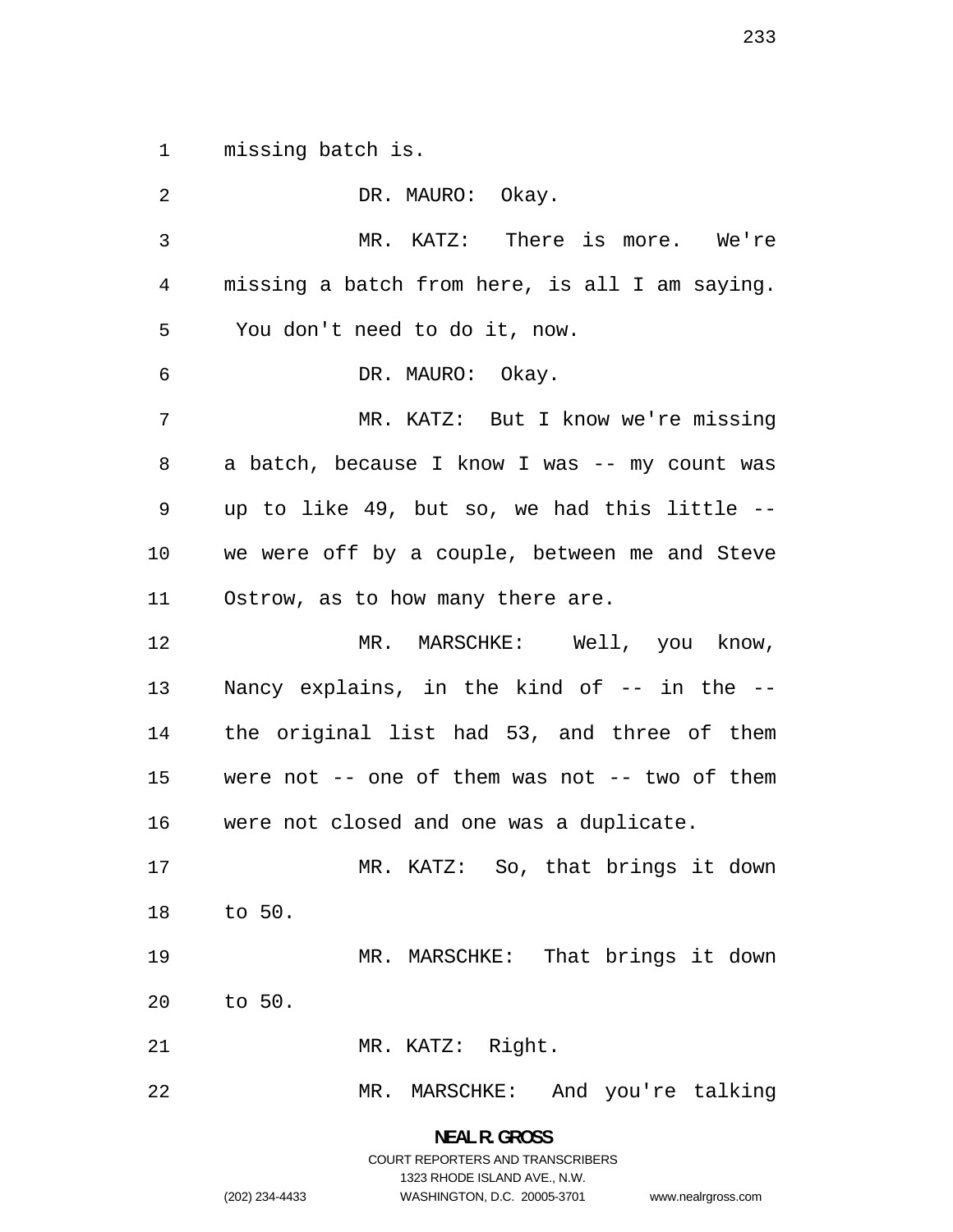about 49.

MR. KATZ: Yes, that is the 49. DR. MAURO: And now, there are 37, here, you said, right? MR. KATZ: But this is only 36, right. 7 MR. MARSCHKE: This is only 36. MR. KATZ: So, there is a batch that is missing. MR. MARSCHKE: There is another batch, obviously. MR. KATZ: There is a batch floating around, that somehow is -- MEMBER ZIEMER: Okay, there was 15 15 of them sent out on the  $9^{th}$  of July. MR. MARSCHKE: So, that would make 51. 18 MEMBER ZIEMER: The 9<sup>th</sup> of July, I've got 15 from Nancy. MR. KATZ: Fifteen? MEMBER ZIEMER: Yes, 15, the subject is 'transmittal of 15'.

> **NEAL R. GROSS**  COURT REPORTERS AND TRANSCRIBERS 1323 RHODE ISLAND AVE., N.W.

(202) 234-4433 WASHINGTON, D.C. 20005-3701 www.nealrgross.com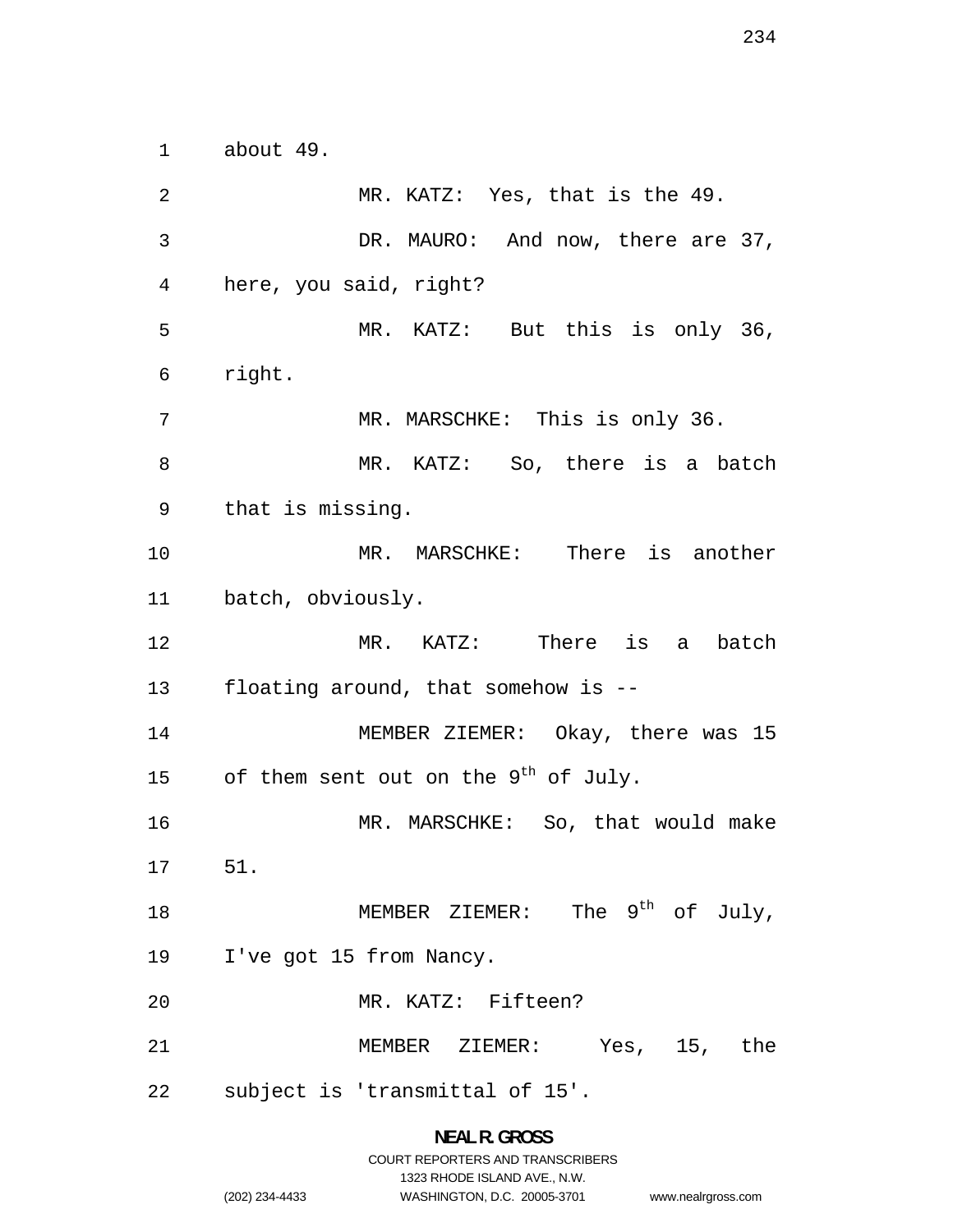1 MR. KATZ: Right. MR. MARSCHKE: Short summaries, and then the next one is when? CHAIR MUNN: It must be the 13 that I was talking about. MR. MARSCHKE: The 17 were on 7 August  $2^{nd}$ . 8 MEMBER ZIEMER: August 2<sup>nd</sup>? CHAIR MUNN: Can you tell from Nancy's, now, that you're looking at, whether that includes OTIB-4, 28, 30? Is that it? MEMBER ZIEMER: Let's see here. OTIB-1, OTIB-2, OTIB-5, 6, 7 and 10, 17, 19, 20, 23, those are the OTIB's on that one. Then there is some PROC-17 and PROC-22. CHAIR MUNN: I think we're talking about the same group. MR. KATZ: Okay. CHAIR MUNN: And I just had my numbers wrong. If I said 13, and there is 15, then it's 15.

### **NEAL R. GROSS**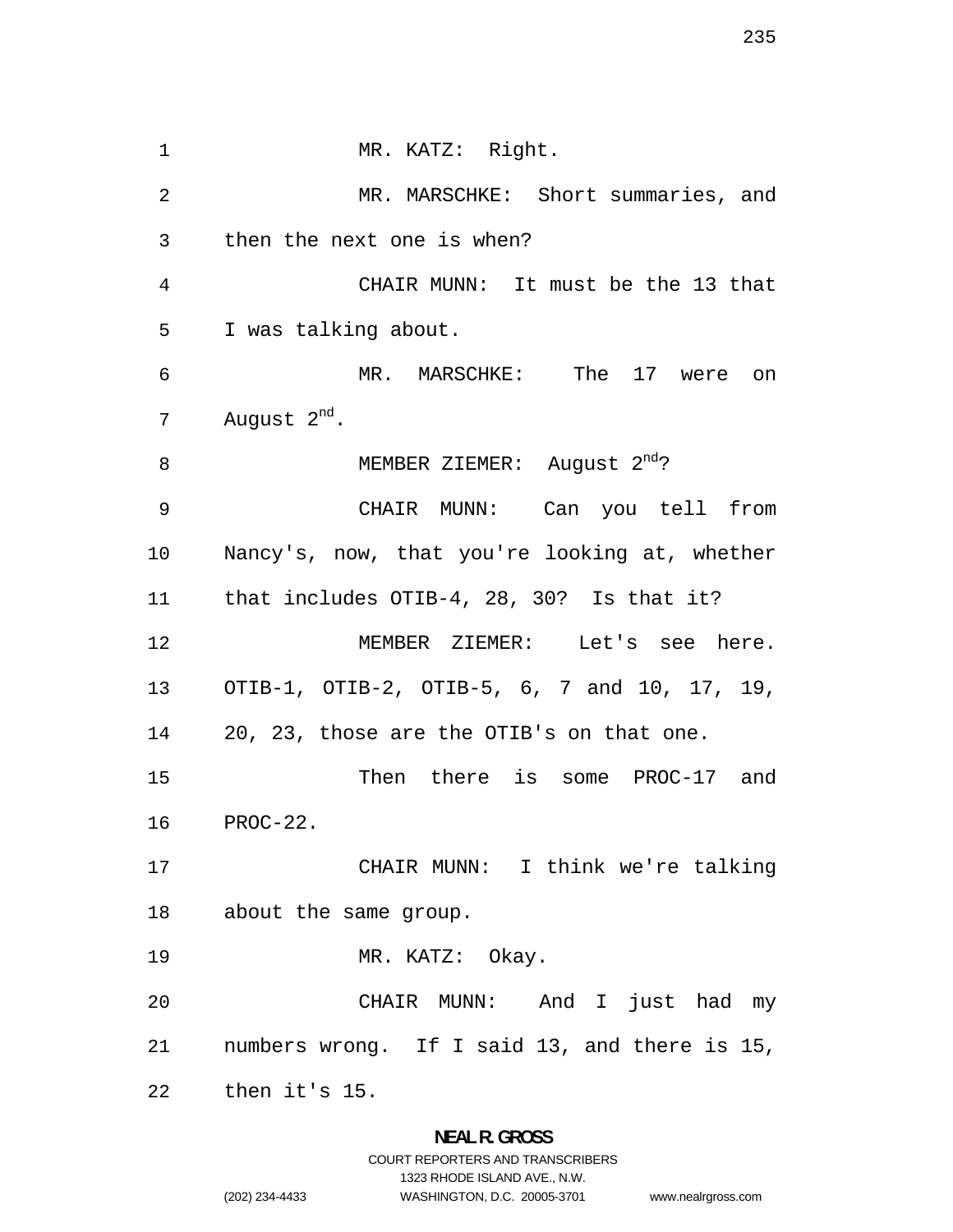MR. KATZ: Okay, but you're still missing a batch, Wanda, is what I am saying. CHAIR MUNN: You think so? MR. KATZ: Yes, because 36 or 38, whatever it might be, is not in the ballpark of 50. So, anyway, I'll track these down. I think somehow there is -- MR. HINNEFELD: I think I've got it. There is a message from Nancy, from 11 January 3<sup>rd</sup>. 12 MR. KATZ: Right, January 3<sup>rd</sup>, there is one batch. 14 MR. HINNEFELD: It says there are 12 in that batch. 16 MR. KATZ: Okay. MR. HINNEFELD: And it says five were sent previously, four were -- it said four were submitted on September 13, 2010. One was submitted on September 29, 2010 and 12 are 21 submitted on this message, which is January  $1^{st}$  $-$ - January  $3^{rd}$  of 2011. There are 15 on July

> **NEAL R. GROSS**  COURT REPORTERS AND TRANSCRIBERS

> > 1323 RHODE ISLAND AVE., N.W.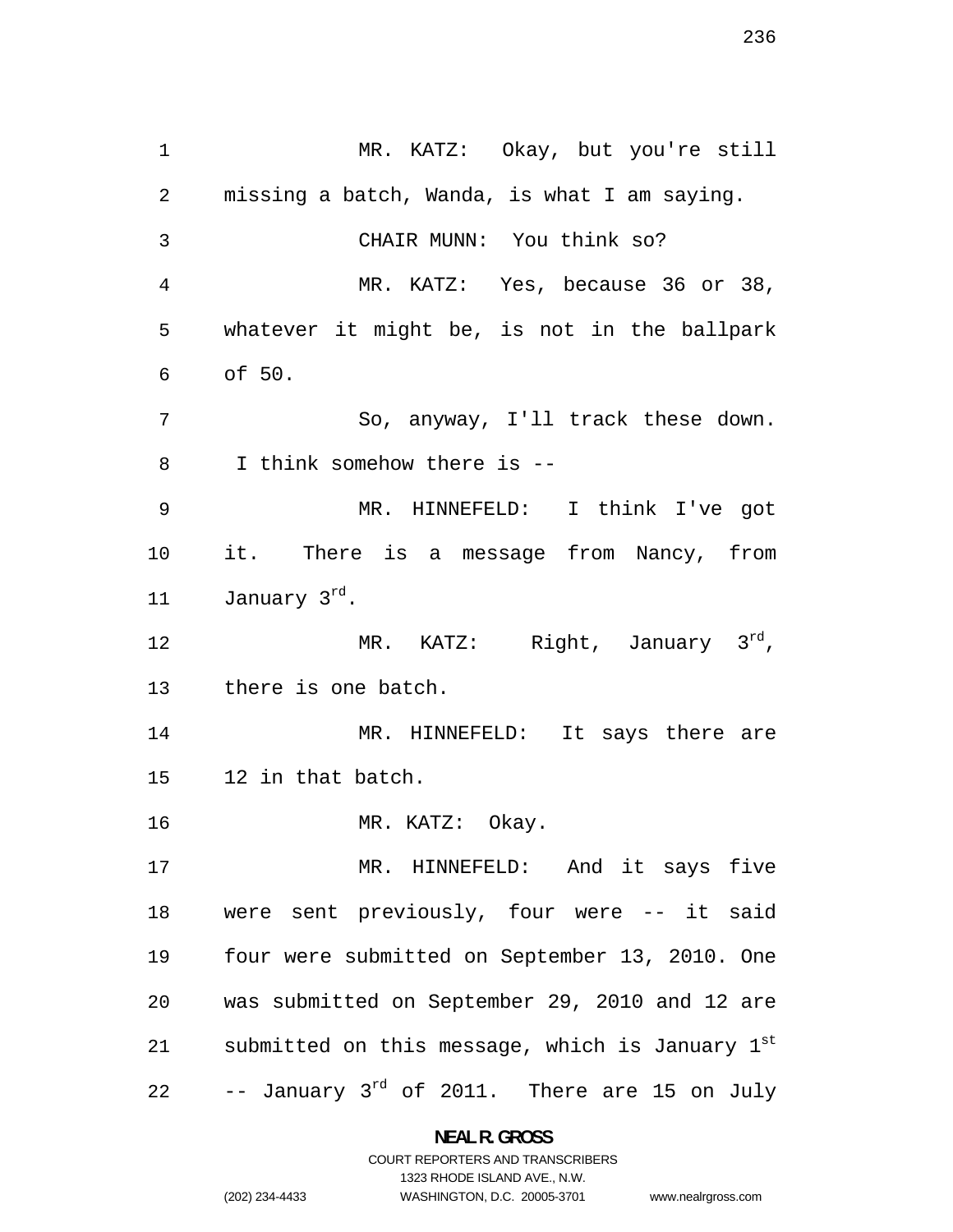9<sup>th</sup>, and 17 on August 2<sup>nd</sup>. So, that is 32 --44, that is 49. MR. KATZ: That was my number. That was my count. CHAIR MUNN: Okay. DR. MAURO: We got it. 7 MR. KATZ: That was my count. So, I have all those same records. CHAIR MUNN: All right, so, I'll go back to that January transmittal and see if I have missed something in there. 12 MR. KATZ: Okay, in any event, my charge will be to send a batch to the full Board. CHAIR MUNN: Yes. MR. KATZ: Whatever the batch is 17 that they haven't received. CHAIR MUNN: Whatever the batch is, that they haven't received, yes. Very good. Then, I will -- I'll go ahead and start some work on these myself, and get the one batch that I have had some comment on, to get back

> **NEAL R. GROSS**  COURT REPORTERS AND TRANSCRIBERS

> > 1323 RHODE ISLAND AVE., N.W.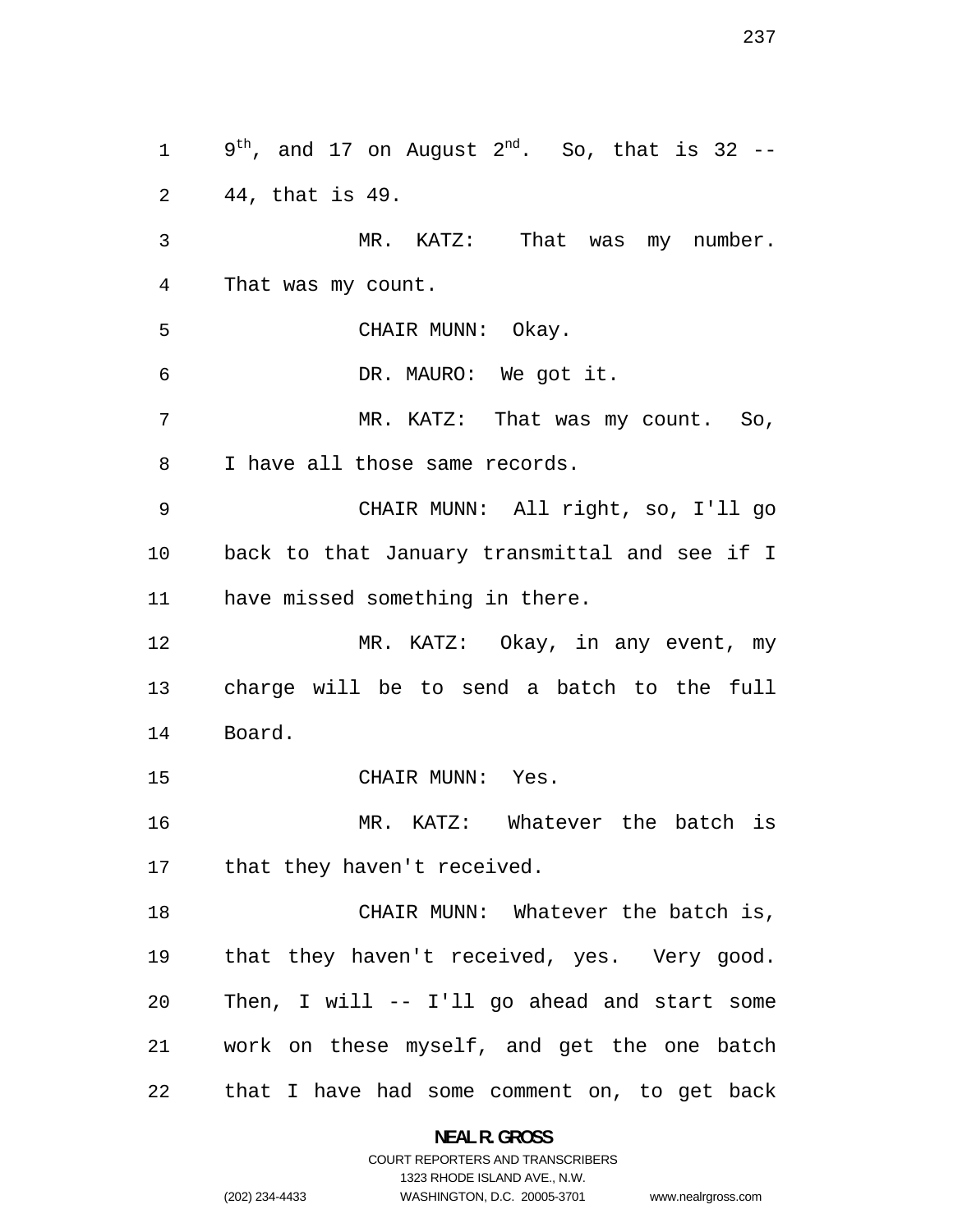to you, and that we've worked on before. That is my job.

Now, that comes to the end of what I have listed for today's agenda, with the exception of any administrative things that we need to do.

Does anyone else have any technical item or work item to add to the agenda today? MR. MARSCHKE: Yes, I would like to mention -- I would like to mention one thing, and I don't know if it's -- how you want to characterize it.

But I sent out an email a couple of days ago, regarding the fact that Rose has gone through -- now that the database, or the Board review system is up and running, I asked Rose to go through the minutes of the meetings from the last handful, maybe three or four Subcommittee meetings, and update the database to reflect changes that were made during those meetings.

She has done that, and so, I think

**NEAL R. GROSS** 

# COURT REPORTERS AND TRANSCRIBERS 1323 RHODE ISLAND AVE., N.W. (202) 234-4433 WASHINGTON, D.C. 20005-3701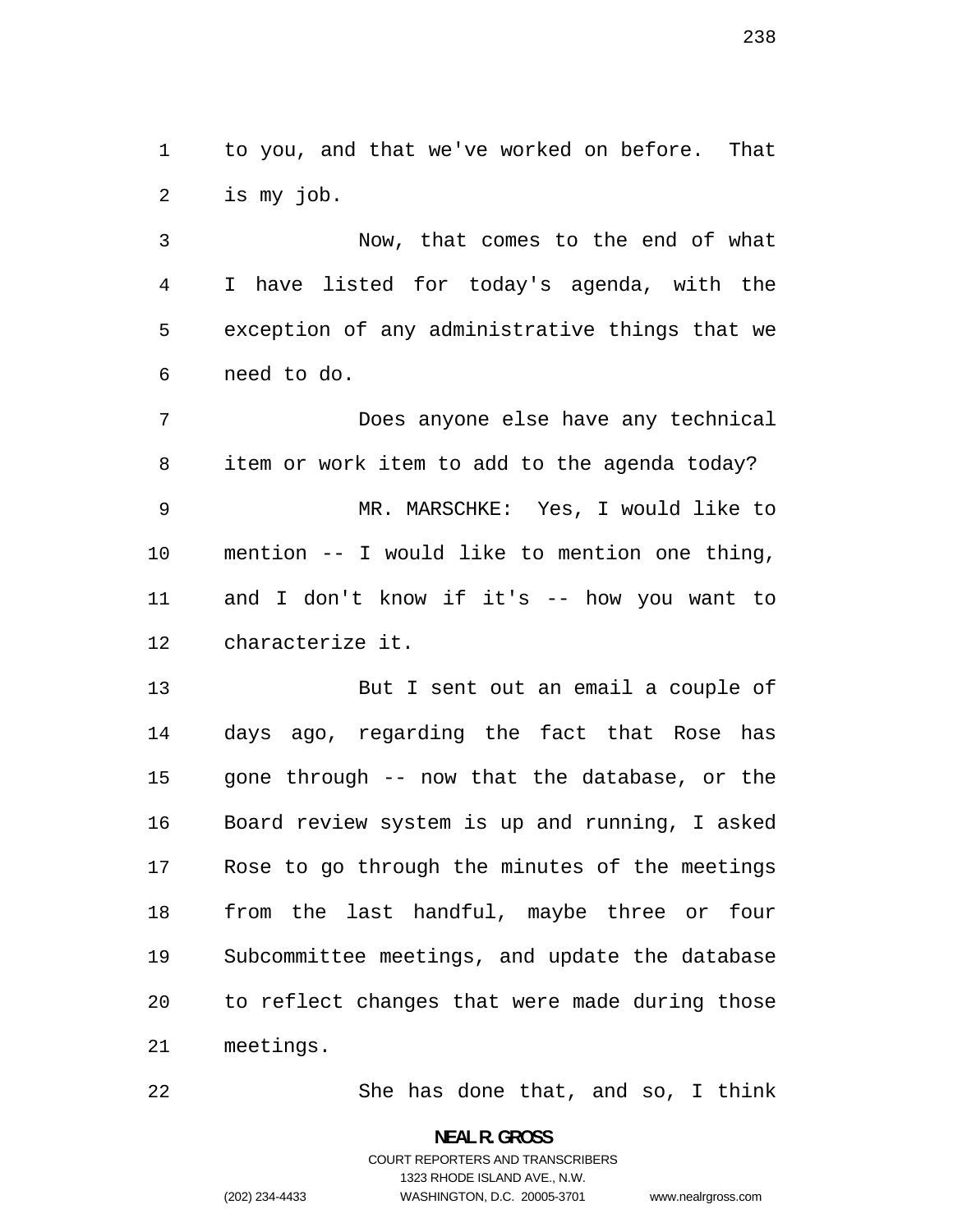you know, NIOSH and the Subcommittee may want to -- and there was an email that I sent out a couple of days ago, which gave the notes that Rose put together, describing what she did and where she did it and linking the database back to the transcripts and so on and so forth.

Again, NIOSH and the Subcommittee may want to double-check that, to see that they agree with the changes that were made to the database, and you know, basically concur with what SC&A has done to bring the database in line with the decisions that were made, during the time period when the database was unavailable.

- MR. KATZ: Who is Rose?
- MR. MARSCHKE: Rose?

DR. MAURO: She is a member of our -- Gogliotti. She is a member of our -- she is a full-time employee out of our Vienna office.

- 21 MR. KATZ: Okay.
- DR. MAURO: Gogliotti.

# **NEAL R. GROSS**  COURT REPORTERS AND TRANSCRIBERS 1323 RHODE ISLAND AVE., N.W. (202) 234-4433 WASHINGTON, D.C. 20005-3701 www.nealrgross.com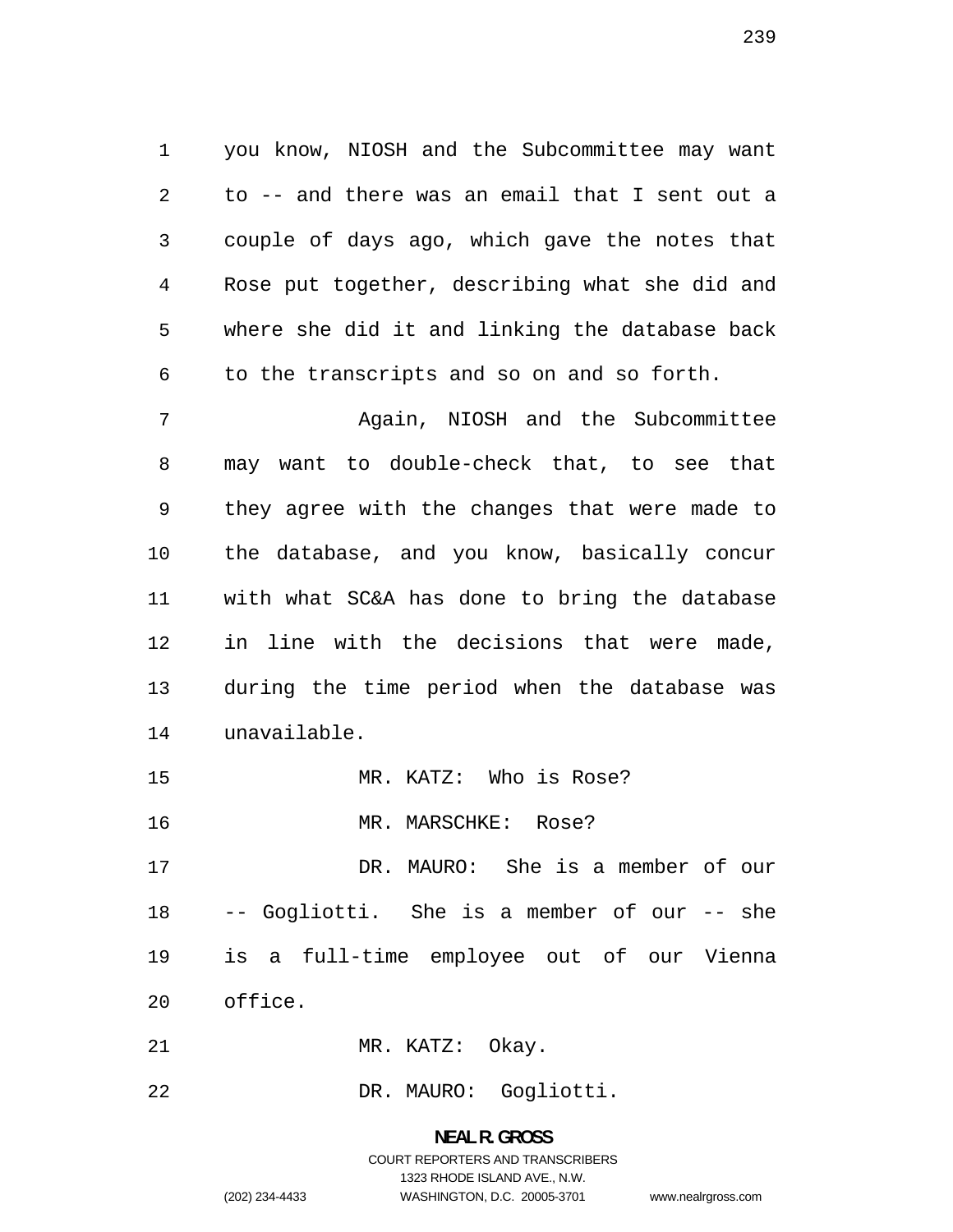1 MR. KATZ: What is her last name? DR. MAURO: Rose Gogliotti. MR. KATZ: Gogliotti, okay. MR. MARSCHKE: I'll get it up here in a minute for you. MR. KATZ: Okay, thanks. DR. MAURO: I have an item that I was thinking about. When we originally grabbed the 50 or so procedures, they were grabbed because those were the 50 that were done. MR. KATZ: Right. DR. MAURO: Right, that was about a year and a half ago or so. MR. KATZ: I think. DR. MAURO: We don't know if more have been completed. I guess we don't know, since then, we've completed another three, 10, 20, I don't know. I know there were about 103 all together, and the question is, are there others that have been completed, and I guess it would be nice to know, have others been

> **NEAL R. GROSS**  COURT REPORTERS AND TRANSCRIBERS

> > 1323 RHODE ISLAND AVE., N.W.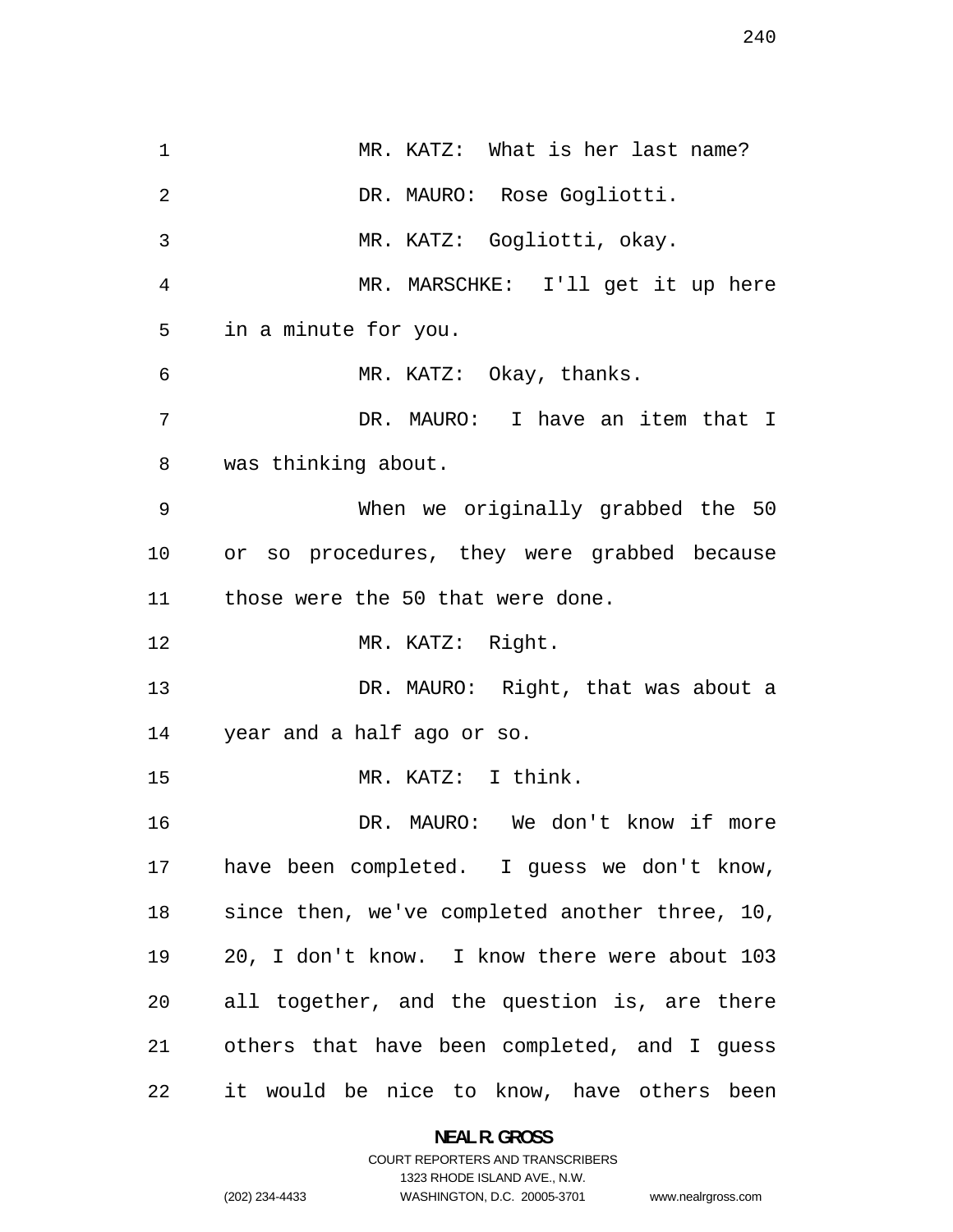completed since then?

MR. HINNEFELD: There is -- you guys have access to -- boy, I don't know if you've got this, or not. Yes, there is a way to know. I can't know right now, but -- there are -- the entire list of documents is published. So, there are a couple of things we can include in this publication spot. Everybody is used to looking at one place, so, I hate to move it somewhere else, but we could duplicate it on the O-drive. DR. MAURO: Well, if we can get that -- MR. HINNEFELD: Or we could look at the -- 17 DR. MAURO: -- a summary table, because when we originally -- I think, when we originally came up with our listing of 50, the starting point was that summary level table, that said we have these many that -- you know, wouldn't that be our doorway?

> **NEAL R. GROSS**  COURT REPORTERS AND TRANSCRIBERS 1323 RHODE ISLAND AVE., N.W. (202) 234-4433 WASHINGTON, D.C. 20005-3701 www.nealrgross.com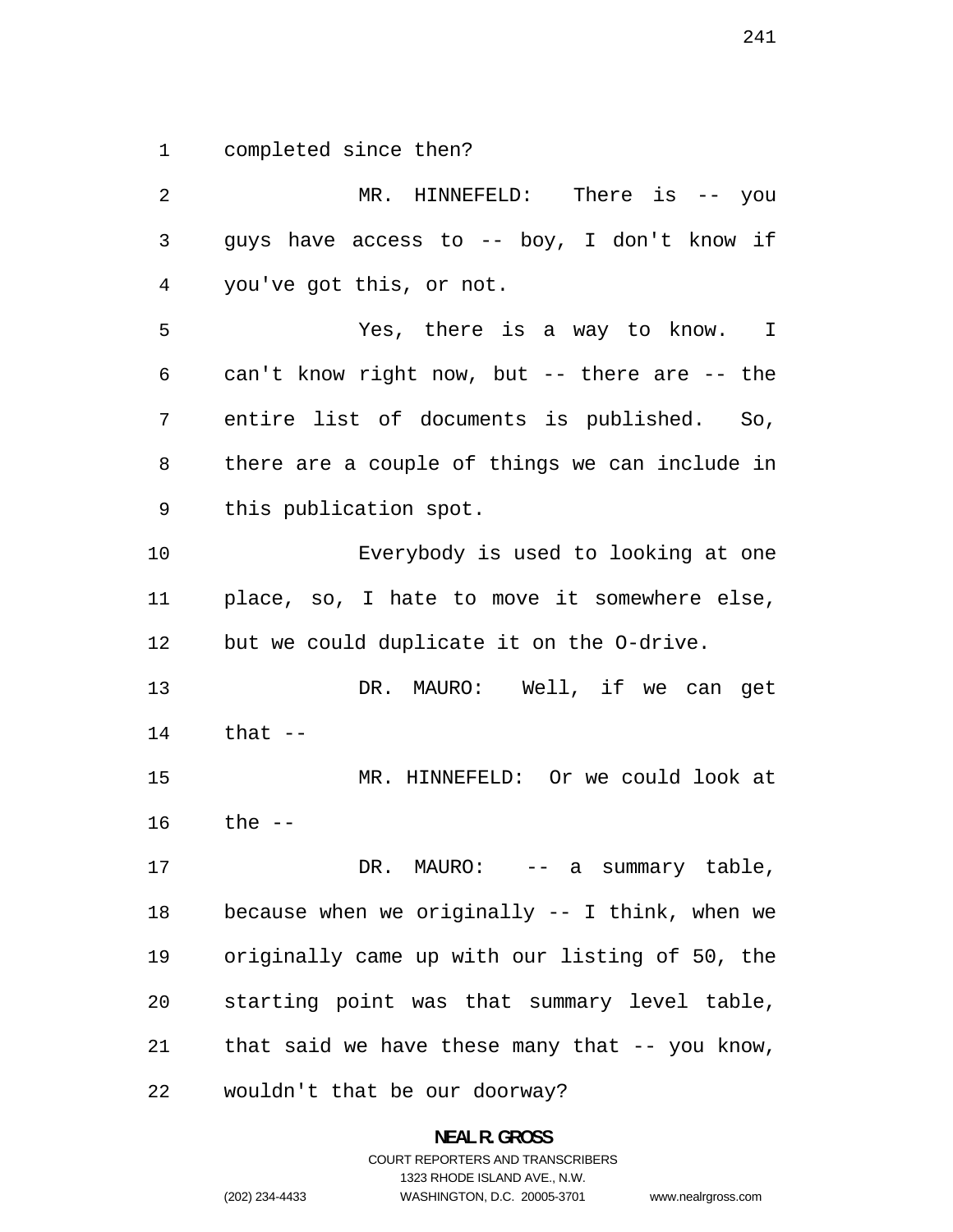1 1 I mean, once that is in place again, would that be our doorway to identifying -- do we have additional -- I'm not sure. MR. MARSCHKE: I'm not sure we need to go to that summary. I mean, if this total active findings column is working, correctly - - DR. MAURO: That should do it. MR. MARSCHKE: -- that should do it, right there. 12 DR. MAURO: Yes, right, absolutely 14 MR. MARSCHKE: So, I mean, I guess 17 DR. MAURO: Sit tight. 18 MR. MARSCHKE: And you know, when  $21 - -$ 

right.

it's a question, and the thing is, just hold on for a little bit.

we get this thing here working, it will be able to do that, in a snap. Otherwise, it's -

DR. MAURO: Got you.

**NEAL R. GROSS**  COURT REPORTERS AND TRANSCRIBERS 1323 RHODE ISLAND AVE., N.W. (202) 234-4433 WASHINGTON, D.C. 20005-3701 www.nealrgross.com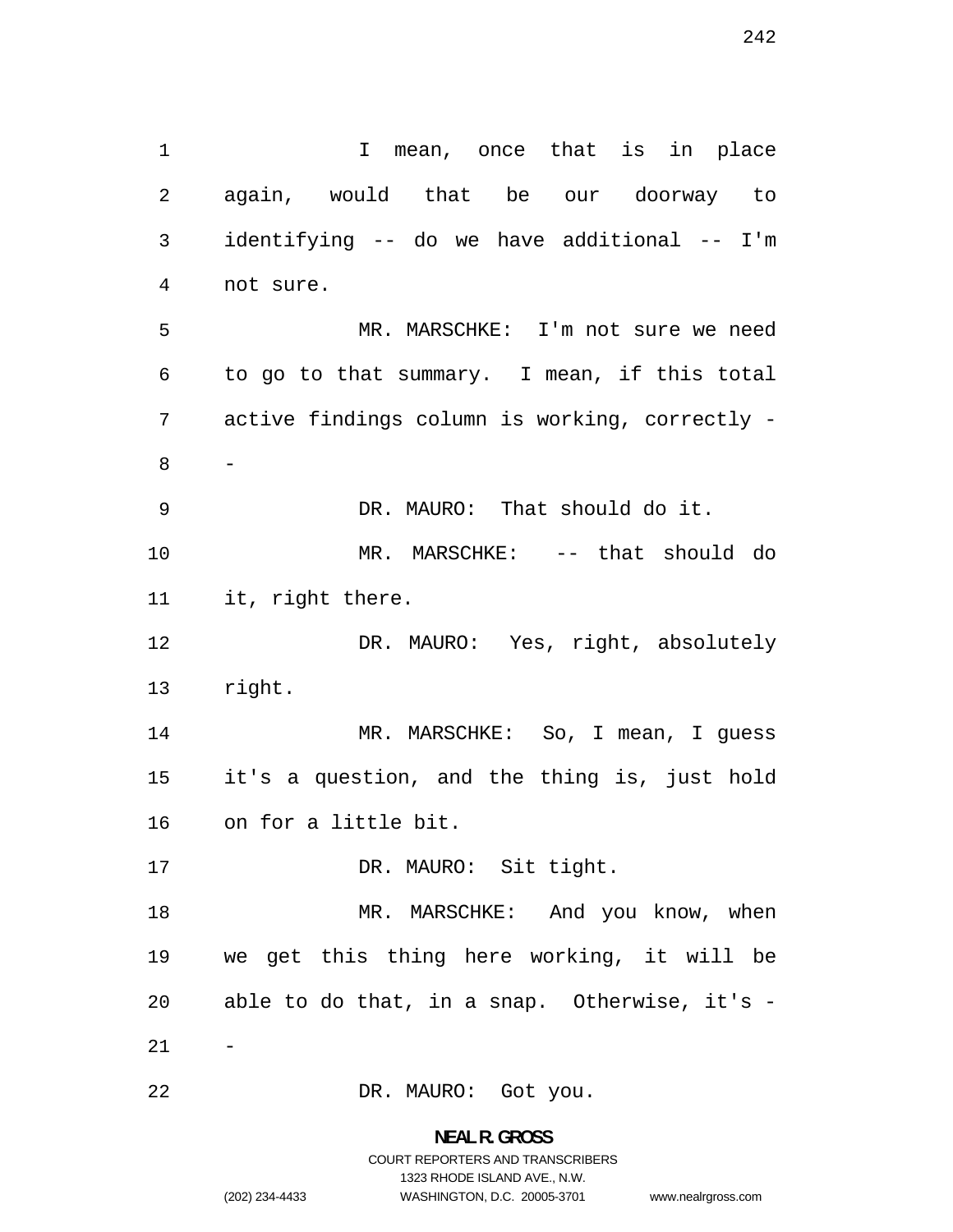MR. MARSCHKE: -- going to be a difficult task to do.

DR. MAURO: All right.

MR. HINNEFELD: Yes, we would want to make sure -- it would be like the unassigned queue in this, because that would be a Technical Document that has been published, that no one has looked at.

MR. MARSCHKE: Well, that is another thing. You know, if you have Technical Documents, or like we were talking about this morning, you have a revision to a document, if it's a major revision that you want SC&A or --

MR. HINNEFELD: No, we don't ever want SC&A to review everything. What we will inform the Board of is what Technical Documents have been written, and the Board can make what assignments --

MR. MARSCHKE: Because we haven't reviewed -- we haven't gotten a -- we haven't really done that, because we were talking at

## **NEAL R. GROSS**  COURT REPORTERS AND TRANSCRIBERS 1323 RHODE ISLAND AVE., N.W. (202) 234-4433 WASHINGTON, D.C. 20005-3701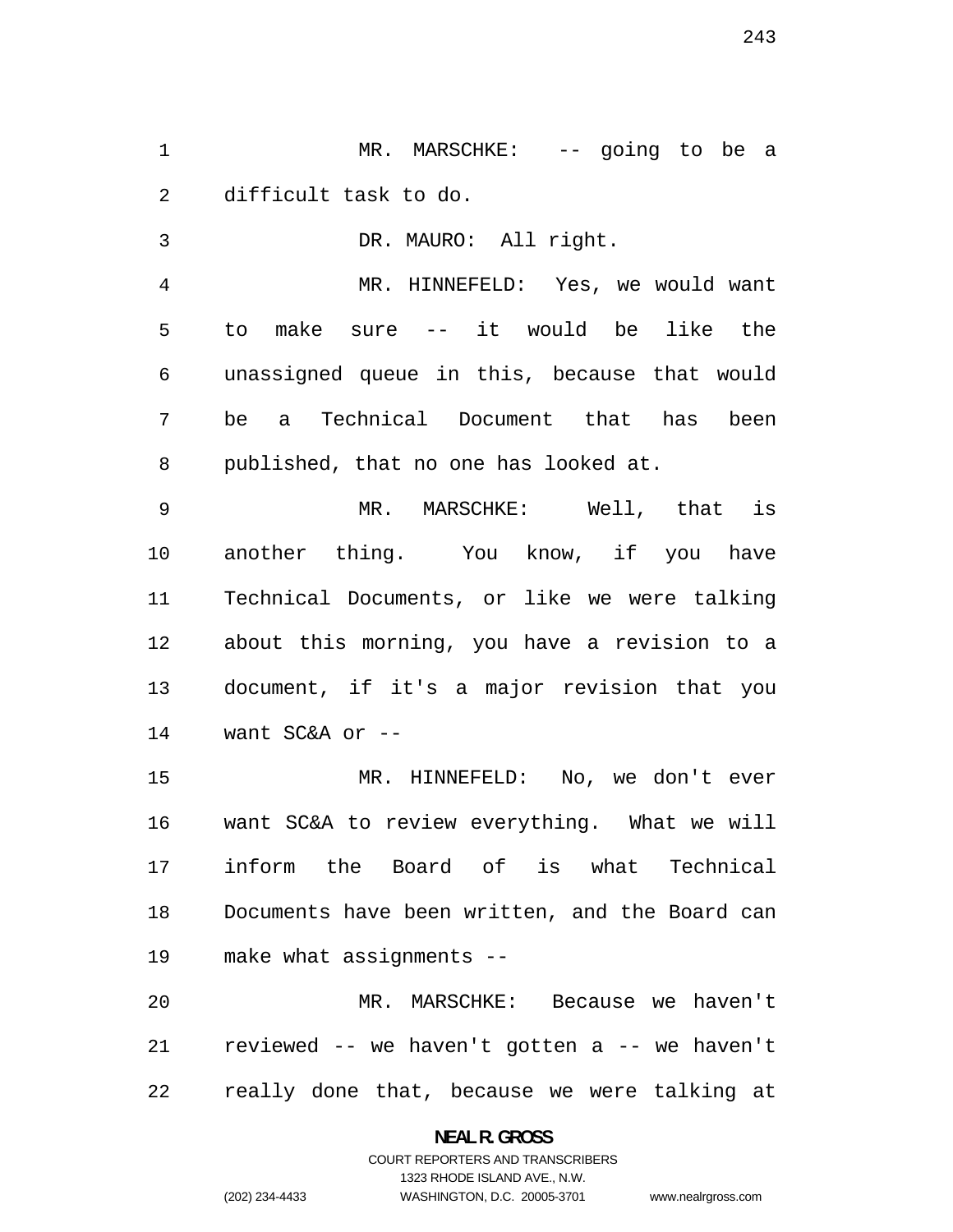lunch time, and we haven't done many procedure reviews in the last six months or so. So, I don't know, you know, it's like -- you know, I guess most of the Technical Documents, I think, have already gone under review. So, I think it's mostly an issue of, has there been a major revision to something or -- MR. HINNEFELD: Yes, and there may be some new stuff around. MR. MARSCHKE: And there may be some new stuff, which -- MR. HINNEFELD: Well, the application is designed to have -- you know, if you just go on the -- the landing page, if you go to Board review instead of picking documents under Board review, which brings up everything, there is another selection. It says 'unassigned queue', and that just means documents haven't been

assigned to any Work Group, to review.

So, that -- the design idea is that

**NEAL R. GROSS**  COURT REPORTERS AND TRANSCRIBERS

1323 RHODE ISLAND AVE., N.W.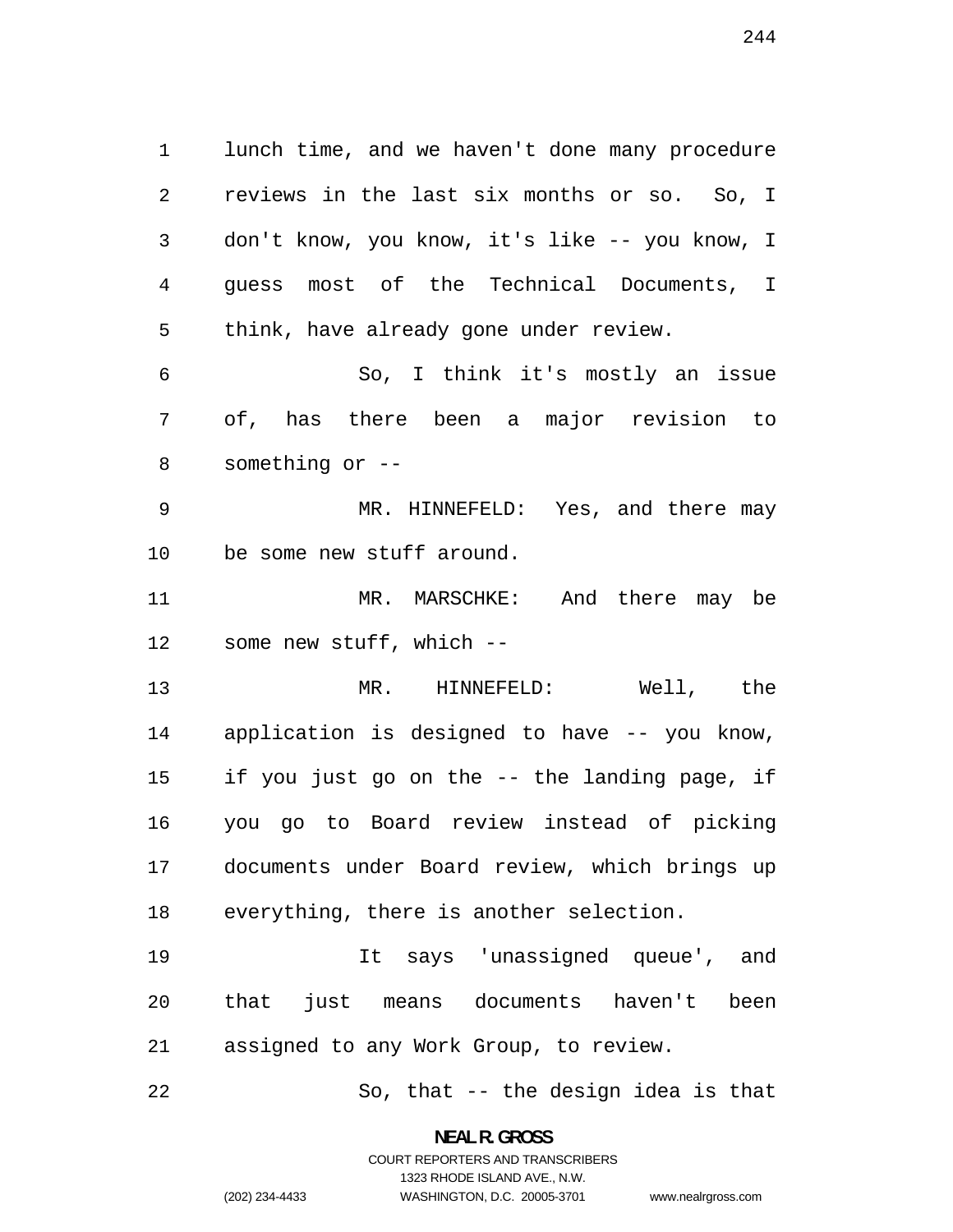will include, you know, when we publish a document, it will go --

CHAIR MUNN: It will go in our queue.

MR. HINNEFELD: -- it will go to be written to that unassigned queue, and then periodically, the Board can review the unassigned queue, to determine of there are Technical Documents that warrant review, and make the tasking.

So, Brant, that would be another thing to do in the meantime, since that is not the highest priority thing that we want to fix on the database, we'll come up with the list of -- we can do this by date. We can make the table of contents available to you, not just the table of contents. I would think we could provide access to the whole set.

I mean, when I look on my -- it's part of what we call the K-drive, that you guys can't see, I can click on -- I have to look at either a DCAS document or an ORAU

> **NEAL R. GROSS**  COURT REPORTERS AND TRANSCRIBERS

> > 1323 RHODE ISLAND AVE., N.W.

(202) 234-4433 WASHINGTON, D.C. 20005-3701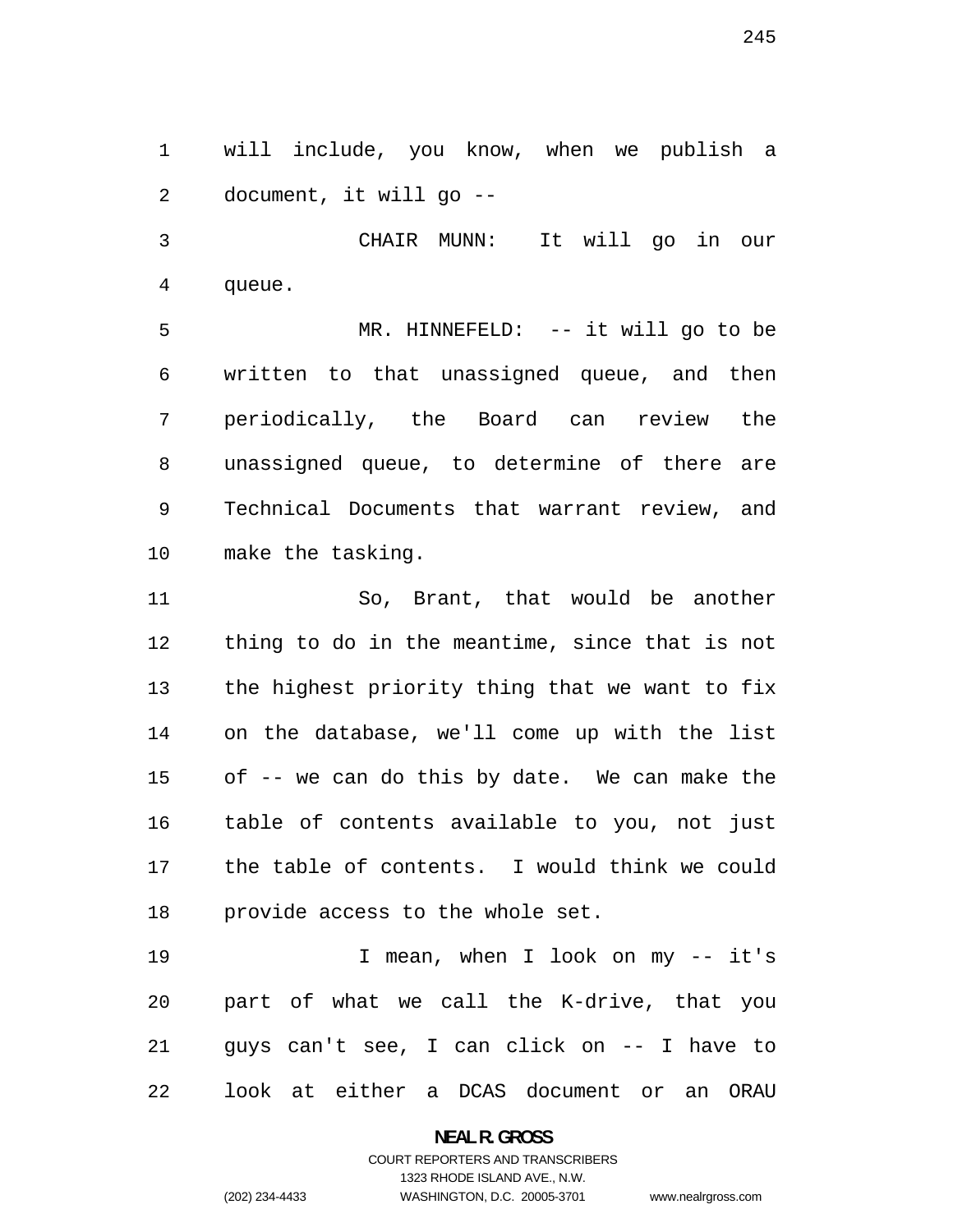document, have to make that selection first, and then I have to select the kind of document I'm looking for, whether it's a TIB or a TBD or procedure, and I get the entirety of the published -- current published active documents.

7 And so, it comes up by -- it's got a document number and then the title, and I would think it has the date. I can look in a minute and let you know if it has the date prepared.

So, one way or another, we'll try to get an inventory of the documents.

MR. MARSCHKE: Even using this, you know, Board review system, here, you can click on again, total findings.

There is a bunch of documents in here. There is 214 documents and as we talked this morning, we haven't looked. We only looked at about 105 of them.

So, there is about 100 documents in there, which you know, SC&A has not looked at,

> **NEAL R. GROSS**  COURT REPORTERS AND TRANSCRIBERS

> > 1323 RHODE ISLAND AVE., N.W.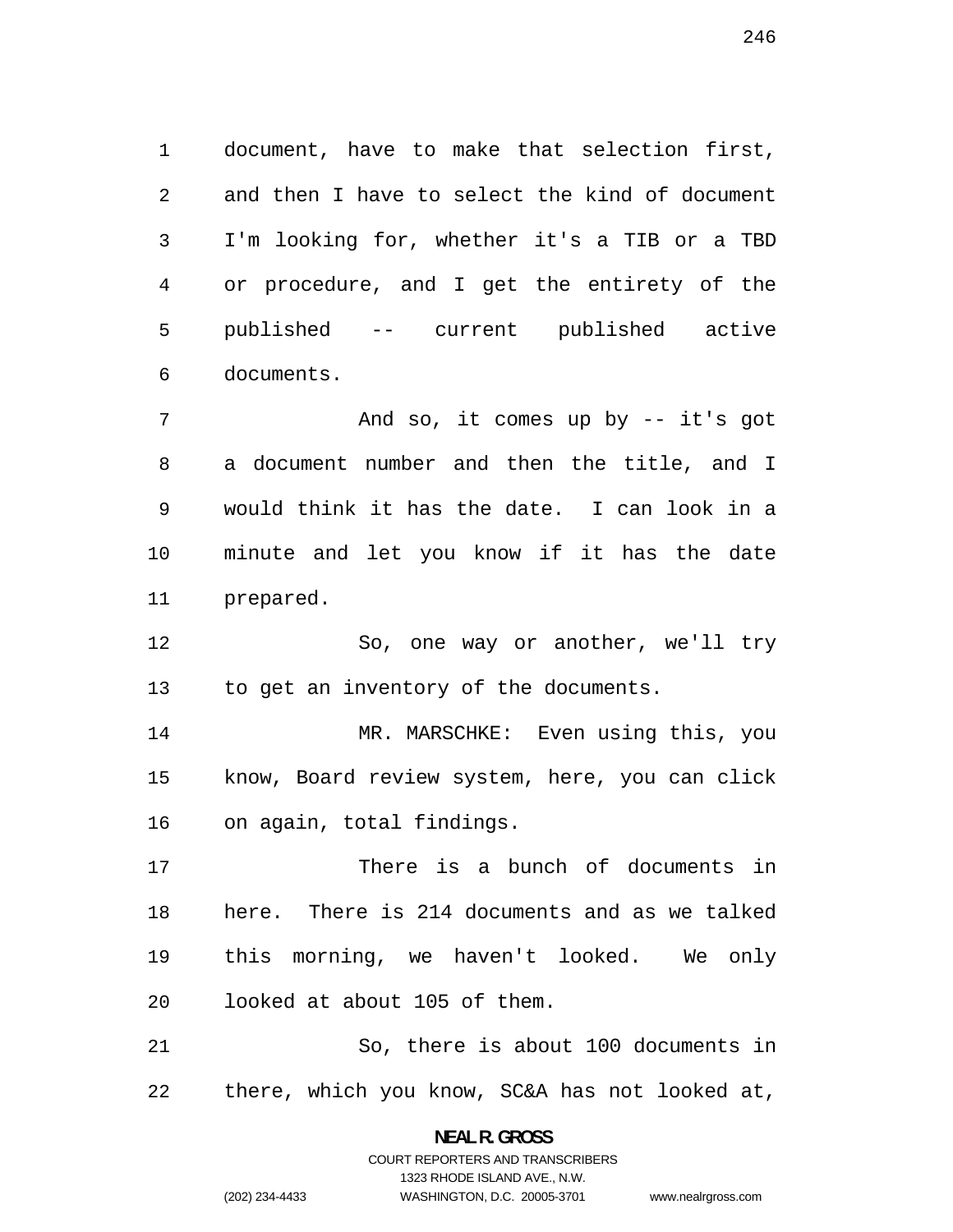and probably don't need to look at.

2 DR. MAURO: And by choice. MR. MARSCHKE: The majority of then, they probably don't need. MR. KATZ: But a lot of them, too, I think are TBD's and things that get looked at by other Work Groups. They're not captured by this, because this is sort of procedure oriented. 10 But they will have been looked at, a lot of them. A lot of them will have gotten mini Site Profile reviews from John or others, because they're AWE's, and -- 14 DR. MAURO: Yes, many of them. MR. KATZ: numbers that -- that. here. DR. MAURO: Okay, I didn't realize MR. KATZ: -- that it's showing in DR. MAURO: So, there is much more That is part of the than just procedures in here? 

> **NEAL R. GROSS**  COURT REPORTERS AND TRANSCRIBERS 1323 RHODE ISLAND AVE., N.W. (202) 234-4433 WASHINGTON, D.C. 20005-3701 www.nealrgross.com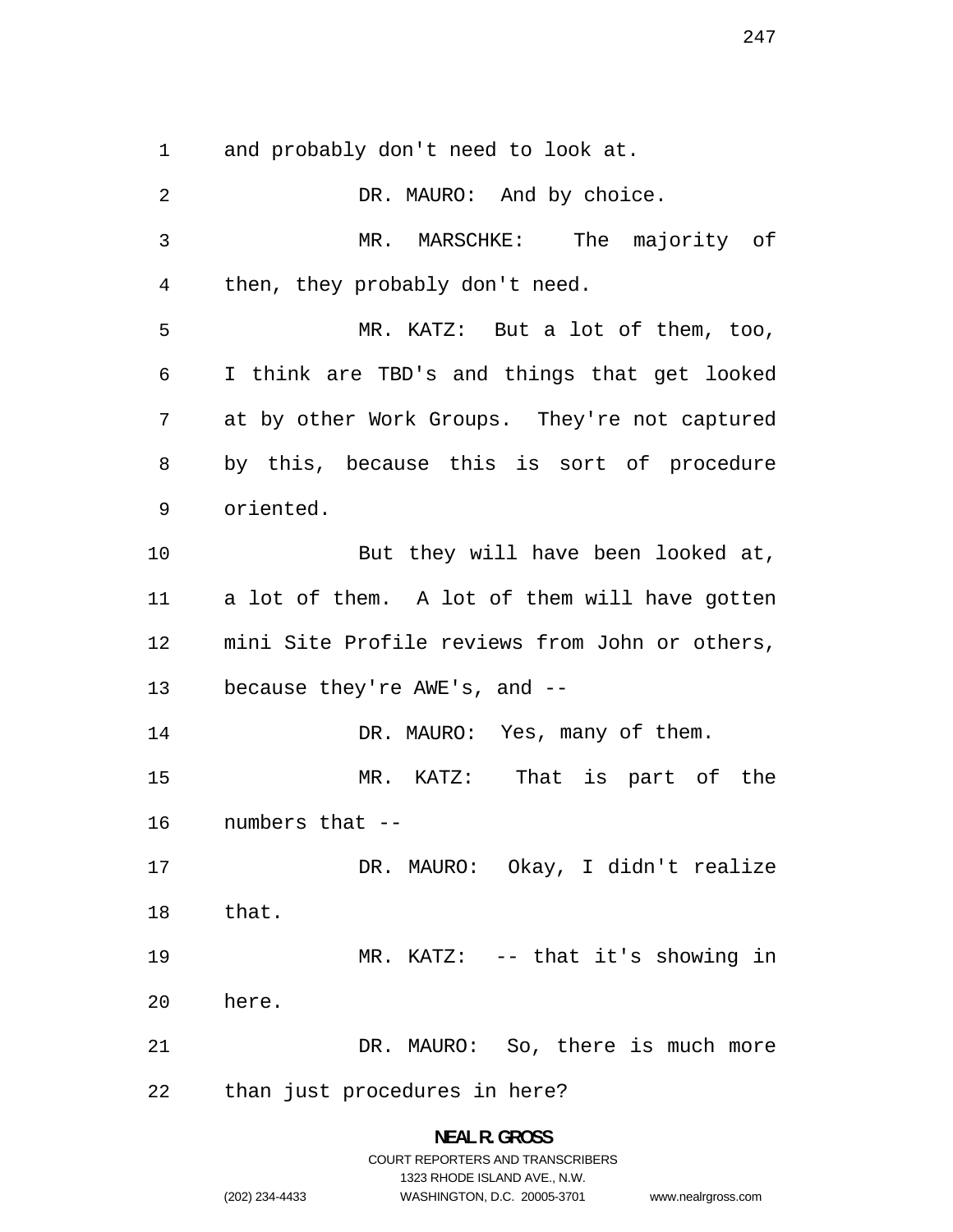MR. KATZ: Yes, that's the thing, is that they're not all procedures. It's probably done, the vast majority, if not all, the procedures, but then they're site specific.

DR. MAURO: Because we've been binning things, in a way that really started at the beginning of our contract, which goes back seven or eight years now, where we made a separation between Site Profiles and procedures, and then there are procedures that are generic and there are procedures that are really extensions of a Site Profile.

What happens is, there are these bins. The bin we've been working in here, really is the bin that we've been calling procedures, but it sounds like that this particular data summary captures a lot more than just the procedures.

MR. MARSCHKE: Go ahead. DR. ULSH: Yes, it was our intention to -- once this procedures database

### **NEAL R. GROSS**  COURT REPORTERS AND TRANSCRIBERS 1323 RHODE ISLAND AVE., N.W. (202) 234-4433 WASHINGTON, D.C. 20005-3701

www.nealrgross.com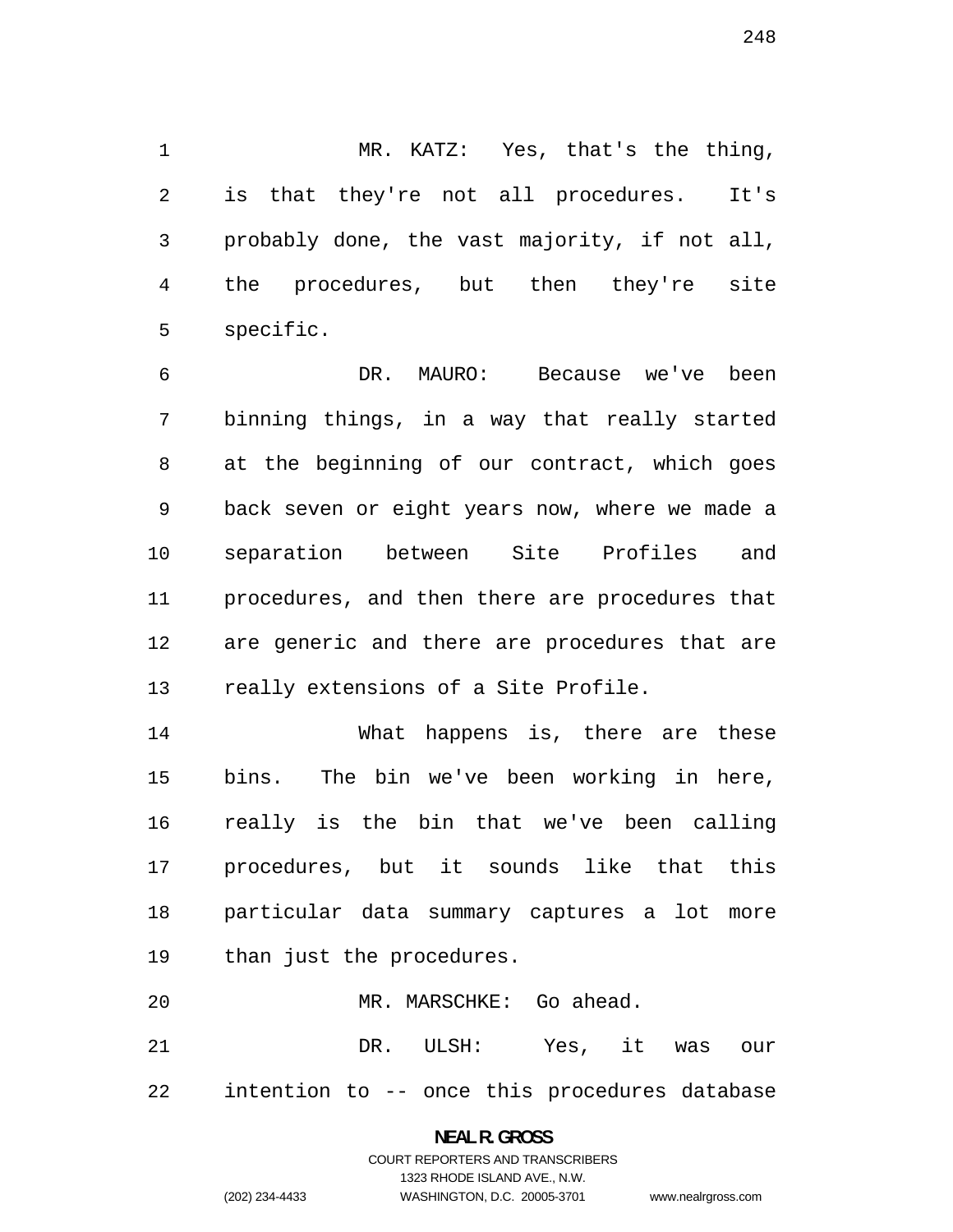was up and running, to load all NIOSH documents in here, all of them, and then if they haven't been assigned to a particular one, it would show up in the unassigned queue and you guys could select from there.

DR. MAURO: I think that is -- I mean, having that is really getting -- really regrouping and doing it the right way. That is what you're really saying.

10 10 In the process of regrouping, let's regroup in a way that we really throw a net over the whole story, which is a good idea, but of course, you catch that, doing that, you catch us in midstream, operating really on a subset of that, and trying to track that subset, because that is really where we are right now.

What we're trying to do is track a subset of your big picture --

CHAIR MUNN: And from the Subcommittee's point of view, you're binning was absolutely correct. Remember, the initial

> **NEAL R. GROSS**  COURT REPORTERS AND TRANSCRIBERS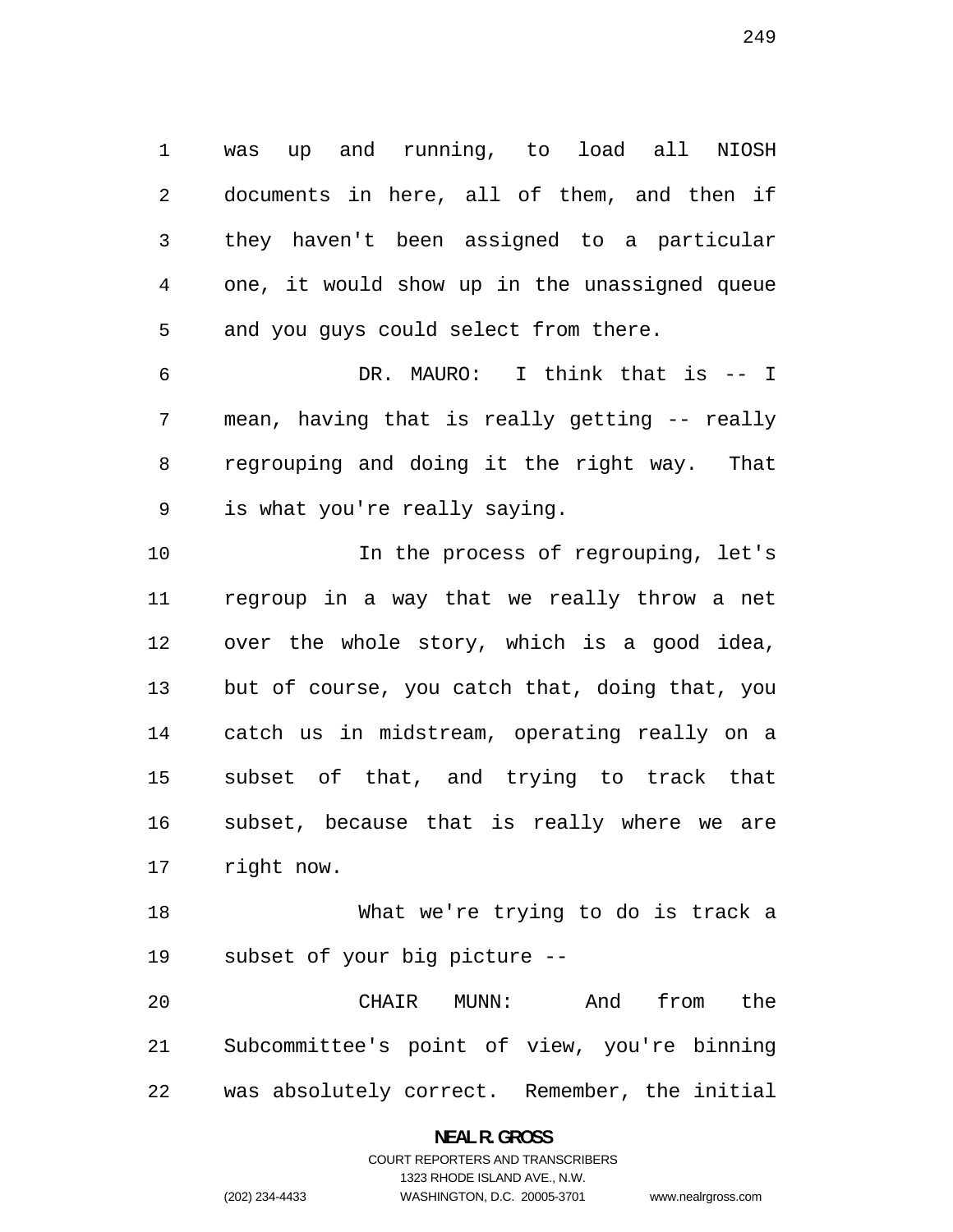-- the original name of this Subcommittee was Subcommittee for Tracking SC&A Procedure Reviews. That is what our name was, or our tentative name, before we became just Subcommittee on Procedures, Procedures Subcommittee.

So, we have not had, as a part of our charter, the -- either the need or the desire to look at anything other than reviews SC&A has made of NIOSH procedures.

DR. MAURO: But I think the ambitious program that you overtook, is well taken, and all we have to be cognizant of is that while you're building this larger framework, that we, we, can still operate within a subdivision of that framework, so, that we can do the things that we're mandated to do.

But that bigger framework is a great thing to have.

DR. ULSH: Yes, I mean, the long term objective of this application was, like

#### **NEAL R. GROSS**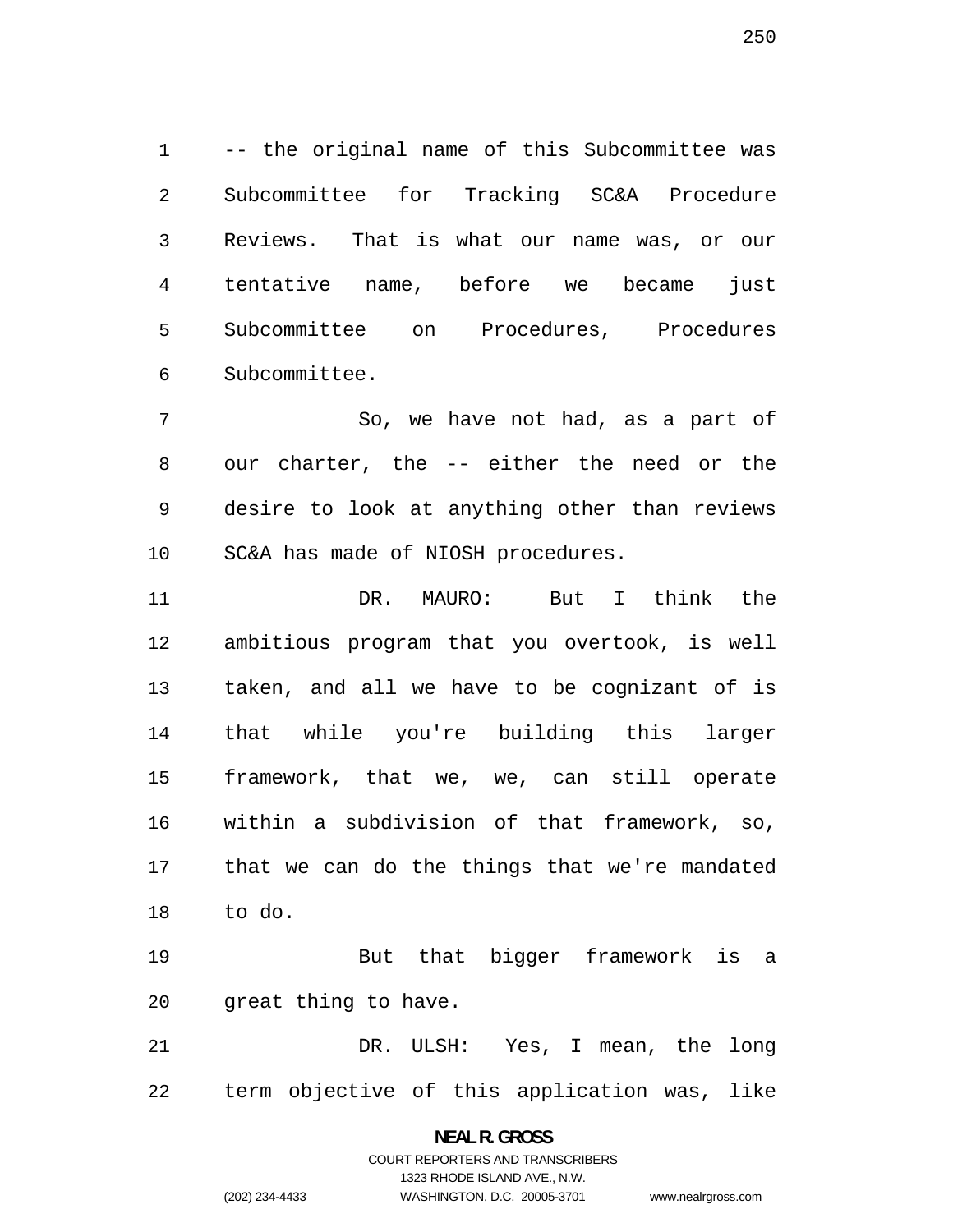we talked about earlier, for other Work Groups and Subcommittees to use this. CHAIR MUNN: Right. DR. ULSH: So, for instance, the Rocky Flats TBD would be -- come to the Rocky Flats Working Group. CHAIR MUNN: Right. 8 DR. MAURO: Right. CHAIR MUNN: But for the time being, binning it under unassigned queue would be marvelous, from my point of view. MR. HINNEFELD: But right now, there -- MR. MARSCHKE: Right now, there is nothing in the unassigned queue. MR. HINNEFELD: There is nothing in the unassigned queue, but everything is in the documents under review, because like Steve pointed out, some of these things have zero findings, and so, you know -- MR. MARSCHKE: What I think happened was, we were complaining, we couldn't

> **NEAL R. GROSS**  COURT REPORTERS AND TRANSCRIBERS 1323 RHODE ISLAND AVE., N.W.

www.nealrgross.com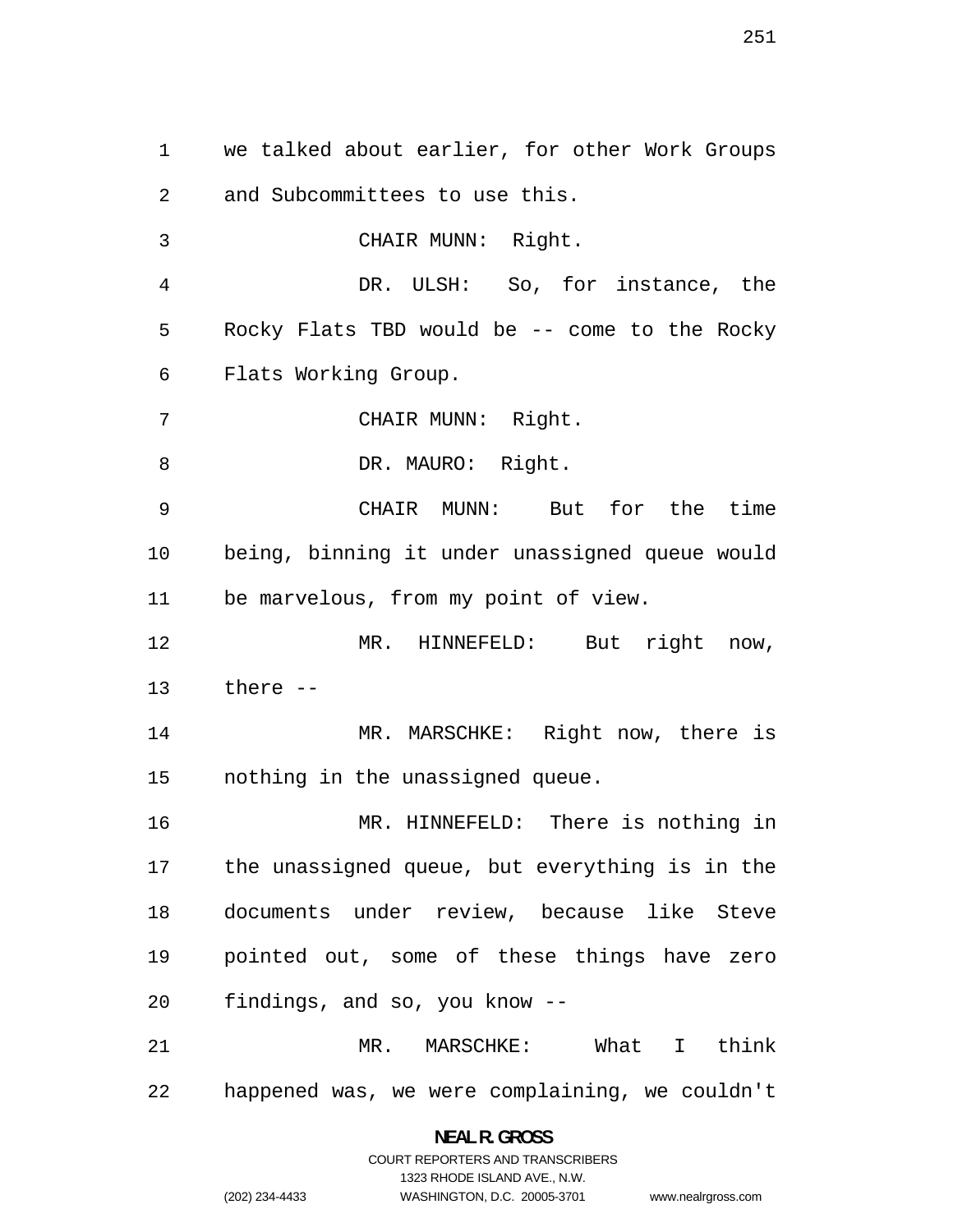figure out how to get that -- move documents from the unassigned queue into the procedures Subcommittee area.

MR. HINNEFELD: Yes. MR. MARSCHKE: And so, IT people made it simple for us and they said, "Well, we'll take everything over and put it into the procedure Subcommittee," and that basically allowed me to enter all the PER's that we talked about this morning -- CHAIR MUNN: Which is great.

MR. MARSCHKE: -- which I couldn't do, you know, the last meeting or something, or two meetings ago, whatever it was.

So, it solved that problem. I don't know whether it messed something else up in the process, but so, that is kind of the history of why all of these documents are basically over here into the procedure Subcommittee area, and really, if you look at the design of the system, they should be in the unassigned queue, but it's because -- you

**NEAL R. GROSS** 

COURT REPORTERS AND TRANSCRIBERS 1323 RHODE ISLAND AVE., N.W. (202) 234-4433 WASHINGTON, D.C. 20005-3701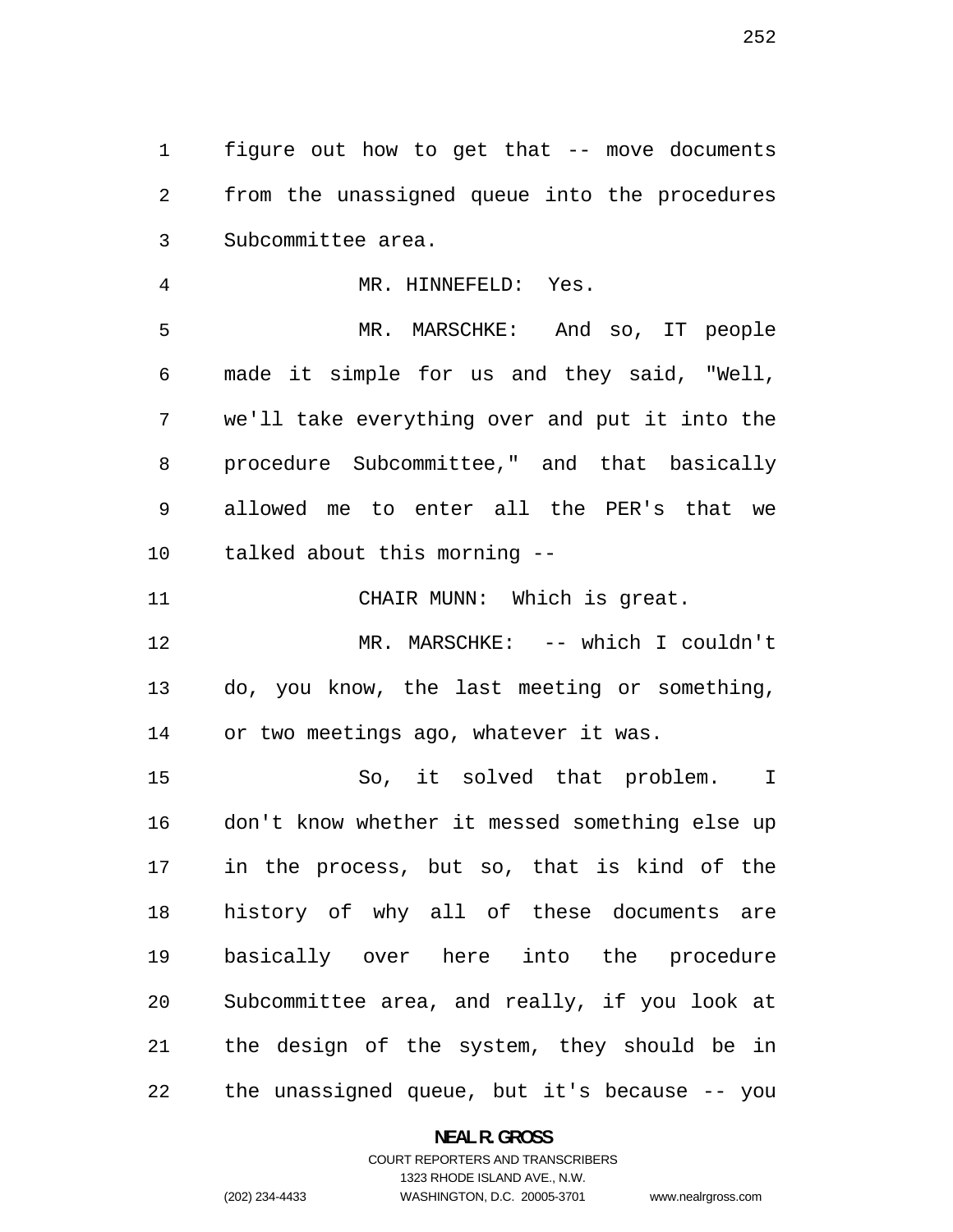know, I guess operator error, I couldn't figure -- or operator naivete, I couldn't figure out how to get the documents from the unassigned queue, over into the procedure area. So, they did it for me. MEMBER ZIEMER: But can you filter them back out, now? In other words, under document type? MR. MARSCHKE: I can filter out -- now, I can filter out -- again, I can't -- MEMBER ZIEMER: But you can filter out procedures? MR. MARSCHKE: I can bring up any one of these type. I can't really filter out a document. 16 MEMBER ZIEMER: Okay. MR. MARSCHKE: But I can filter in, you know, there's more to filter in. MEMBER ZIEMER: Right, but some of those can be in an unassigned queue, too, I suppose.

MR. MARSCHKE: And some of these

**NEAL R. GROSS**  COURT REPORTERS AND TRANSCRIBERS

1323 RHODE ISLAND AVE., N.W.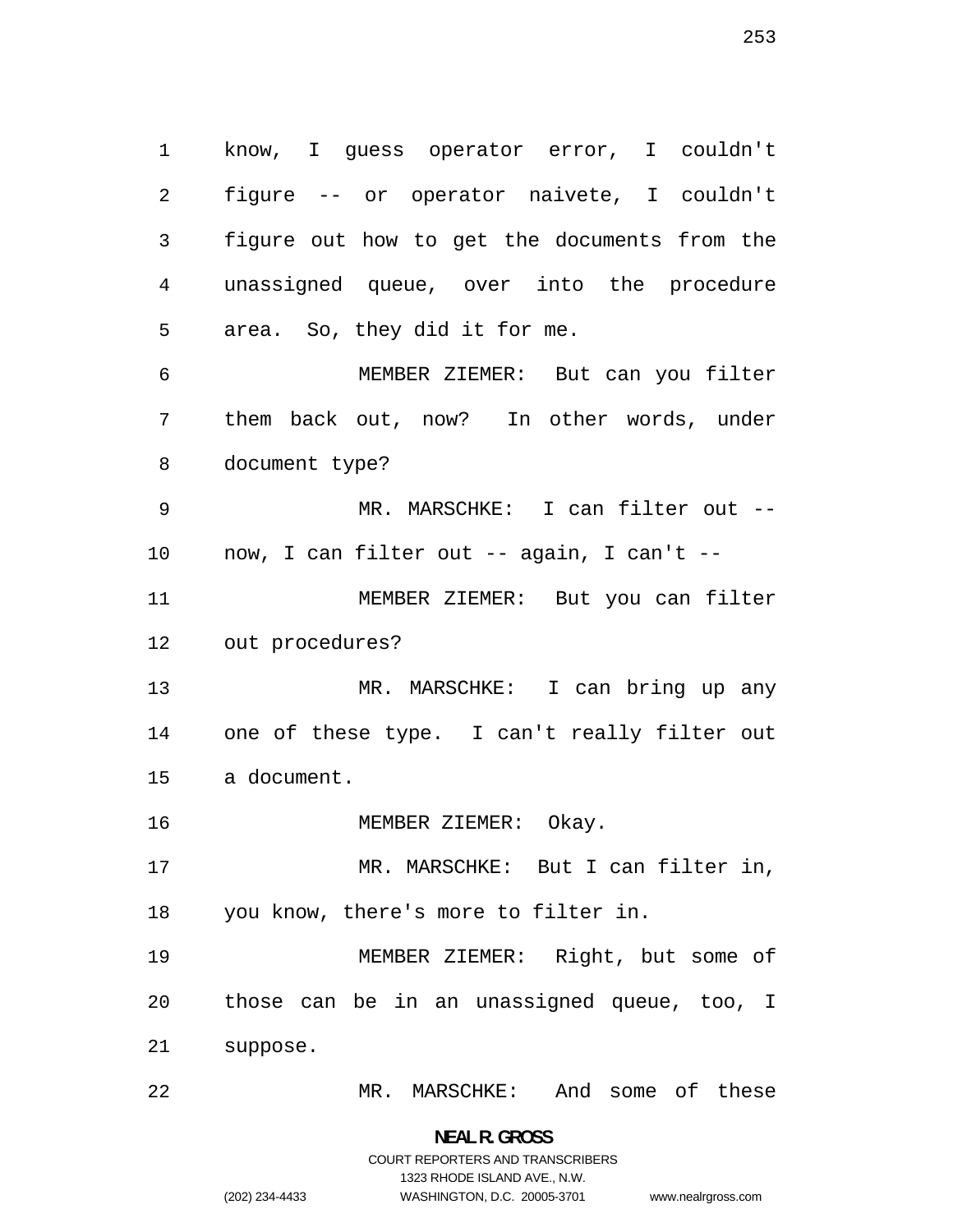are in there, or you can see, for some of these, they haven't --

MR. HINNEFELD: Anything with zero total findings is probably not going to be -- MR. MARSCHKE: Anything with zero total findings was not reviewed by -- yes. MEMBER ZIEMER: Couldn't, under Work Groups, couldn't there be an unassigned

queue there?

MR. HINNEFELD: Well, Paul, our thought was that unassigned meant it hadn't been assigned to a Work Group, so, that it was a document that had been generated, but wasn't assigned to a Work Group.

MEMBER ZIEMER: Yes, but I mean, under Work Group filter, you got all the Work Groups, but --

18 MR. HINNEFELD: Well, yes, you can. MEMBER ZIEMER: But having a category called unassigned and that tells you everything else. That is all I was saying.

MR. HINNEFELD: Yes, I guess you

**NEAL R. GROSS**  COURT REPORTERS AND TRANSCRIBERS

1323 RHODE ISLAND AVE., N.W.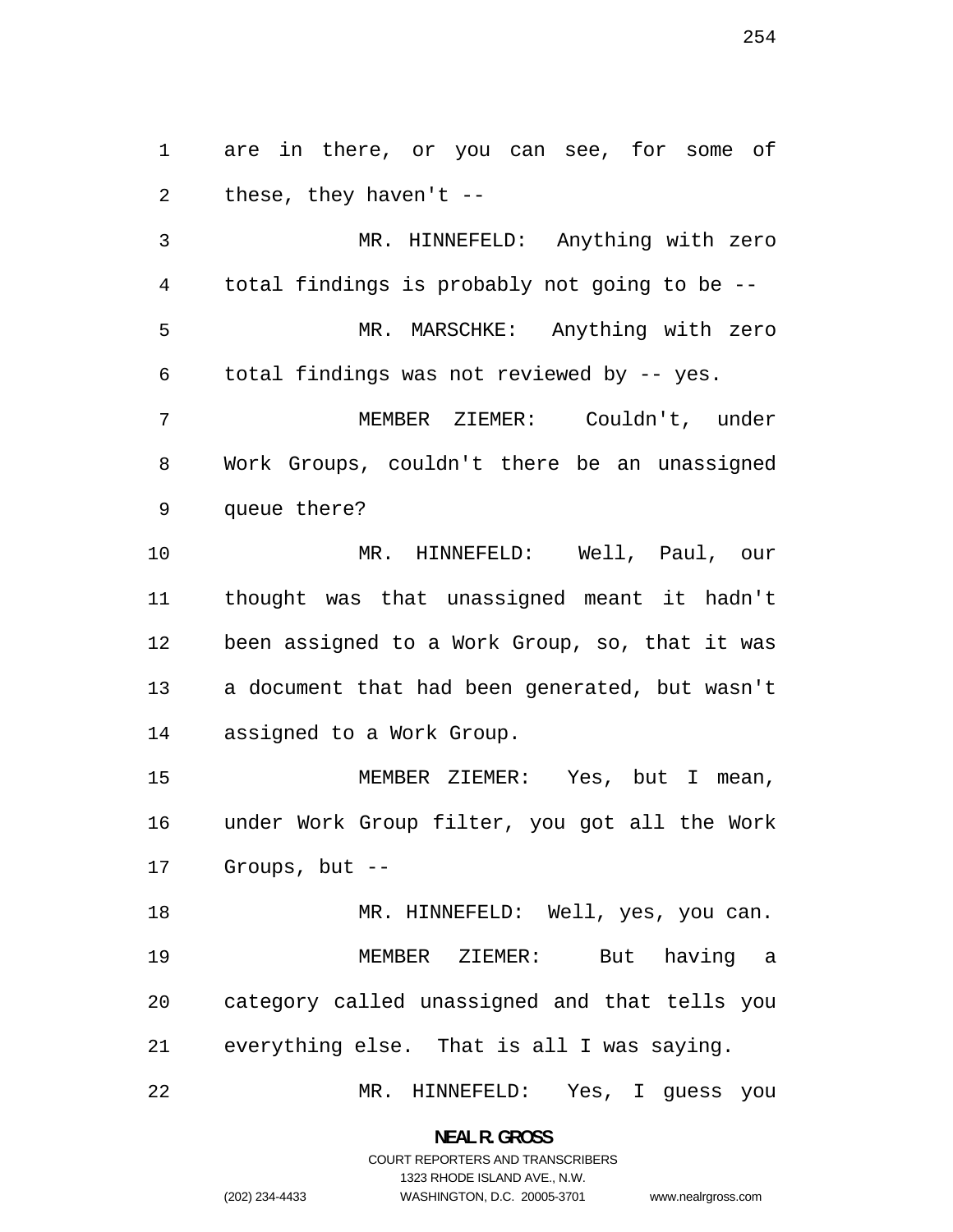could.

MR. KATZ: But in reality -- MEMBER ZIEMER: I mean, you're looking for a way to bin those unassigned ones. MR. MARSCHKE: Oh, I just searched twice on it, and basically, they all go to the 8 tail end, and I really don't care about them. MR. HINNEFELD: Well, okay. MR. MARSCHKE: Because they don't add up into the -- you know, the findings don't really enter in there, at that. 13 But I am not -- from an operational point of view, I'm not worried about where we carry them. If NIOSH wants to put that back into, the capability back into the system, to have documents into the unassigned queue, that can then be -- and then give us a procedure for moving them from one to the other, which is simple enough for me to follow --

MEMBER ZIEMER: Can you move them

**NEAL R. GROSS**  COURT REPORTERS AND TRANSCRIBERS

1323 RHODE ISLAND AVE., N.W.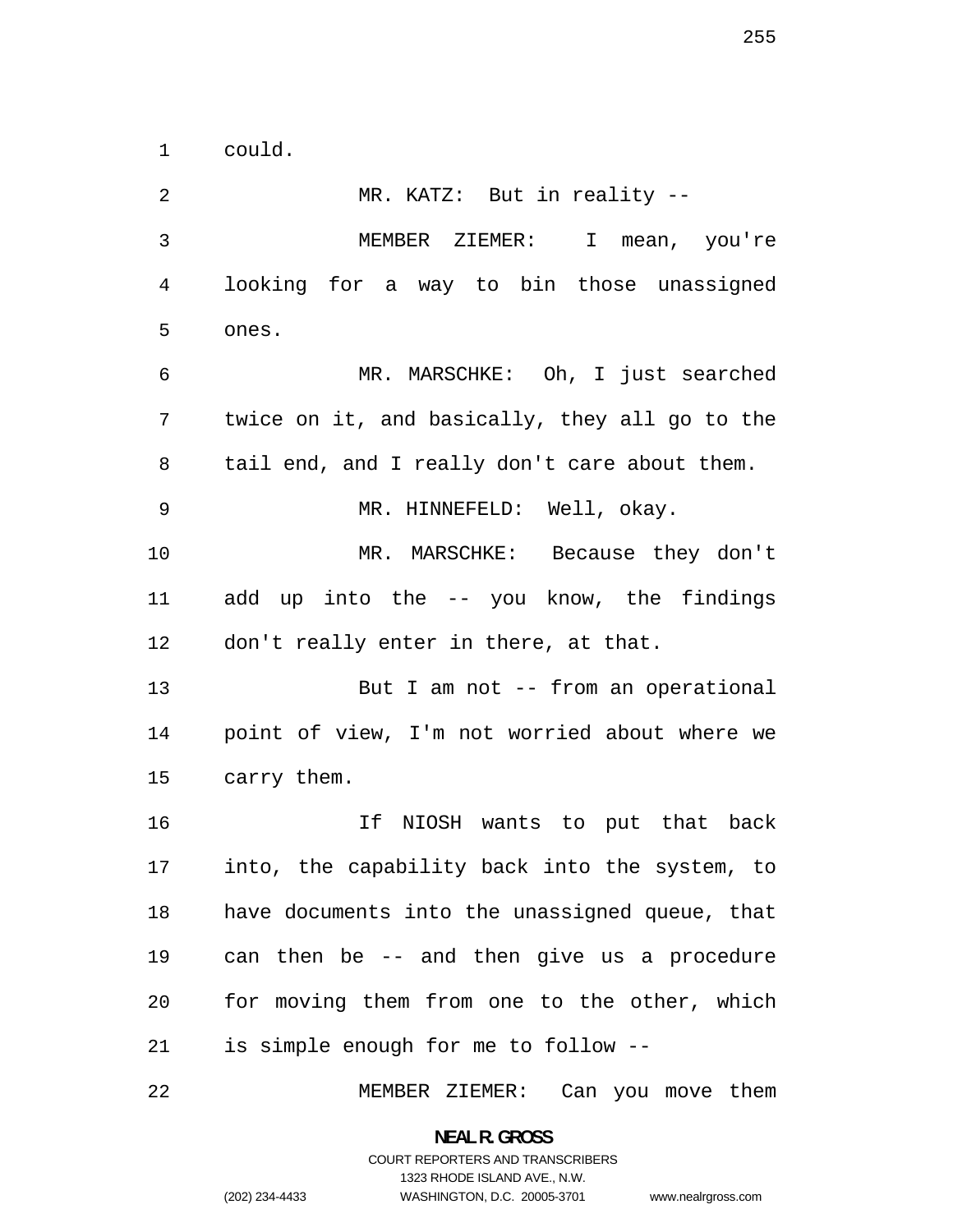if they're in a Work Group?

MR. MARSCHKE: Yes, you can. That is the way you move them, and basically, when you go to the unassigned queue -- MEMBER ZIEMER: No, no, I'm saying if your Work Group category includes unassigned queue, then that is just like a Work Group. MR. MARSCHKE: Right. MEMBER ZIEMER: And you can move things in and out. 12 MR. MARSCHKE: Yes. 13 MEMBER ZIEMER: I mean, if you can move them in and out of a Work Group, you can move it in and out of something else, called unassigned queue. The computer doesn't know whether it's unassigned. It's just another Work Group. 19 MR. MARSCHKE: Yes. MR. HINNEFELD: Now, I guess back to the original question, about what documents are out there, I believe this is it, at least

> **NEAL R. GROSS**  COURT REPORTERS AND TRANSCRIBERS

> > 1323 RHODE ISLAND AVE., N.W.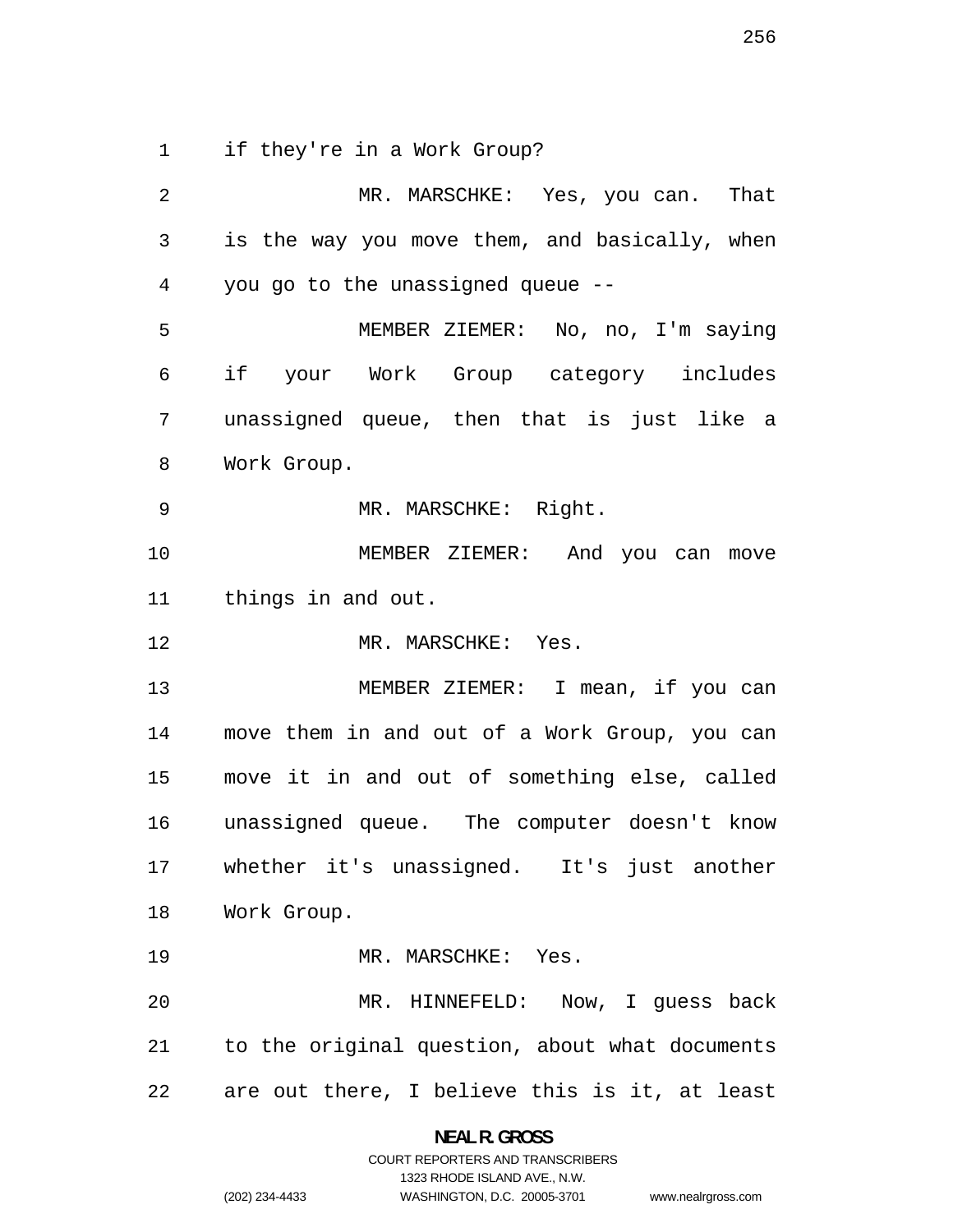on some date, this should have been the entirety.

MEMBER ZIEMER: Should be everything.

MR. HINNEFELD: So, if you look at the procedures on here that have -- or the documents that have zero total findings, that would be at least a first shot at a population to look at for things that might be worth review.

MR. KATZ: Right, although a lot of them are actually assigned. They were assigned to Work Groups. They were Work Group assignments.

MR. HINNEFELD: That could very well be, yes. Anything Site Specific is probably assigned to a Work Group.

MR. KATZ: Yes, so, what we really need to do is an accounting of which ones the Work Groups also have bit into.

Do that, because right now, all we have in the record of what the procedures has,

> **NEAL R. GROSS**  COURT REPORTERS AND TRANSCRIBERS

> > 1323 RHODE ISLAND AVE., N.W.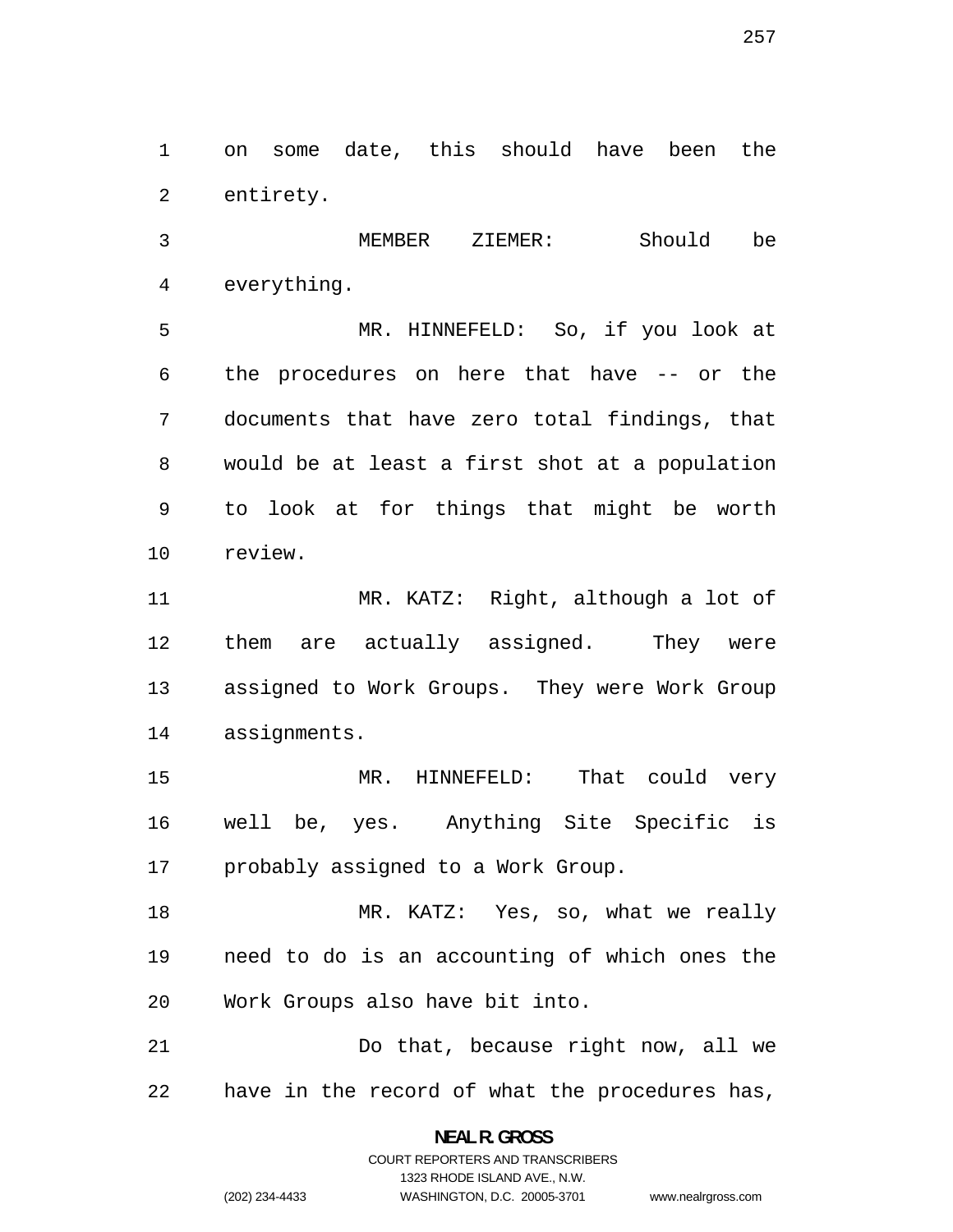in effect, assigned to a cell. We don't have a record of what each of the Work Groups has assigned to a cell and taken on, and if we had that, then we would know what is left on the table that nobody has looked at.

DR. MAURO: We just have to get smart enough to learn how to use this very popular tool. That is the problem. We've developed something that is really complete, and we just have to learn, as a multi-headed organization, on how to make use of this tool, and maybe there is some software work that needs to be done, but it's as much us learning, as it is --

MEMBER ZIEMER: Can you pull out things for more than one Work Group simultaneously, or is it only -- I mean, could you say, I want to know everything that's in a Work Group, or --

MR. KATZ: Well, the unassigned queue would give you -- once this is done properly, inputted properly, with all the Work

#### **NEAL R. GROSS**

## COURT REPORTERS AND TRANSCRIBERS 1323 RHODE ISLAND AVE., N.W. (202) 234-4433 WASHINGTON, D.C. 20005-3701

```
www.nealrgross.com
```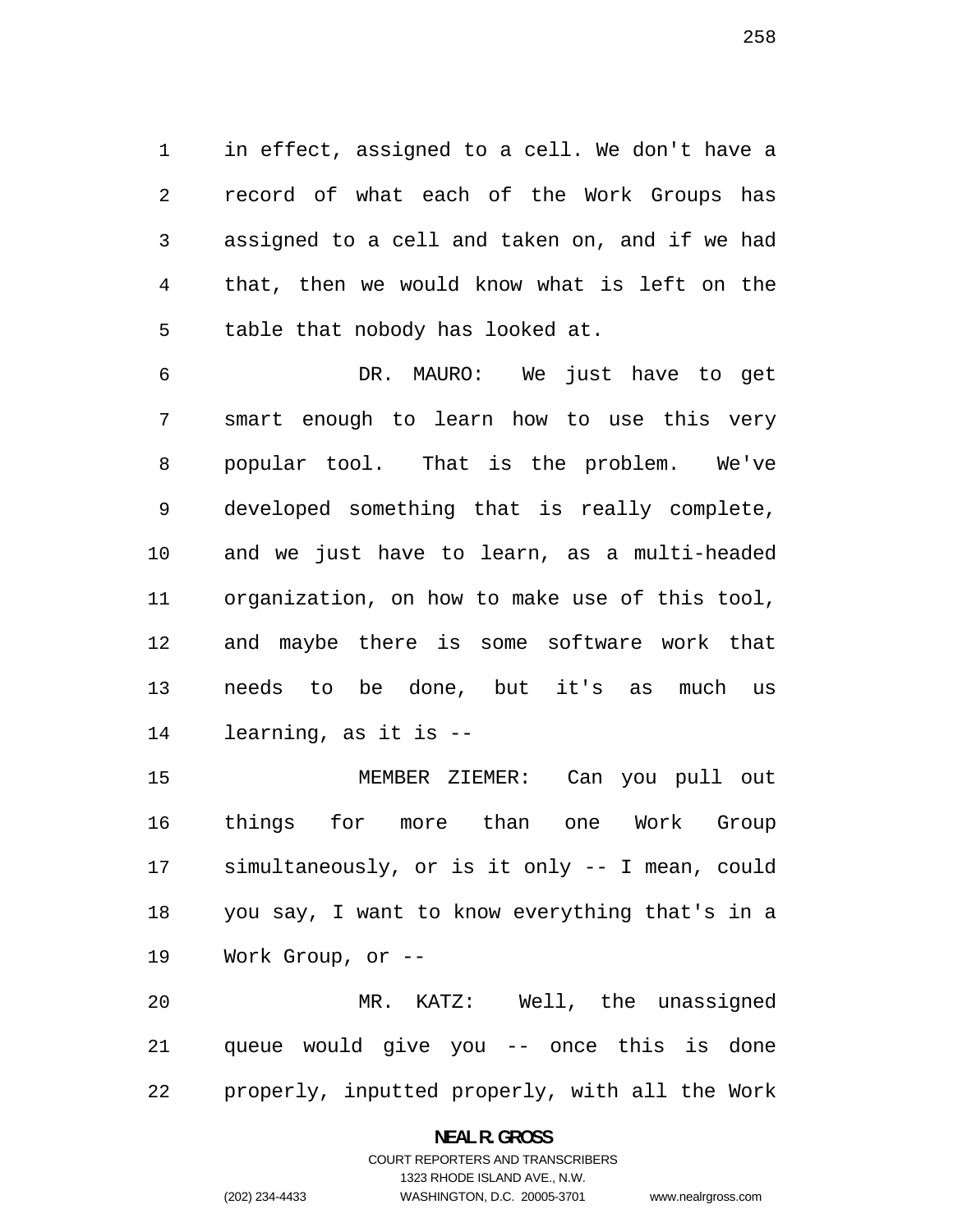Groups, then your unassigned queue will be stuff that has not gone to any Work Group. That will be one batch.

MEMBER ZIEMER: That will be -- Steve was saying that you can't tell -- if you look at what has -- where there is no findings for us, on this -- or no, I -- if it's not been assigned to us, yet, but it is somewhere else, can you pull those out?

DR. MAURO: There are two things going on, here. There are -- I mean, where there is a zero and a zero, it could be that that is a TBD or an AWE that has -- is active, someone is working on it.

But it's sitting in here, as if it has been unassigned, but in fact, it has been assigned. That is one thing.

When you see zero-zero. It could be a zero-zero because it is a procedure that is very much part of this work, a Work Group, but it has not yet -- it's relatively new, but it hasn't been -- was not reviewed by SC&A,

> **NEAL R. GROSS**  COURT REPORTERS AND TRANSCRIBERS

> > 1323 RHODE ISLAND AVE., N.W.

(202) 234-4433 WASHINGTON, D.C. 20005-3701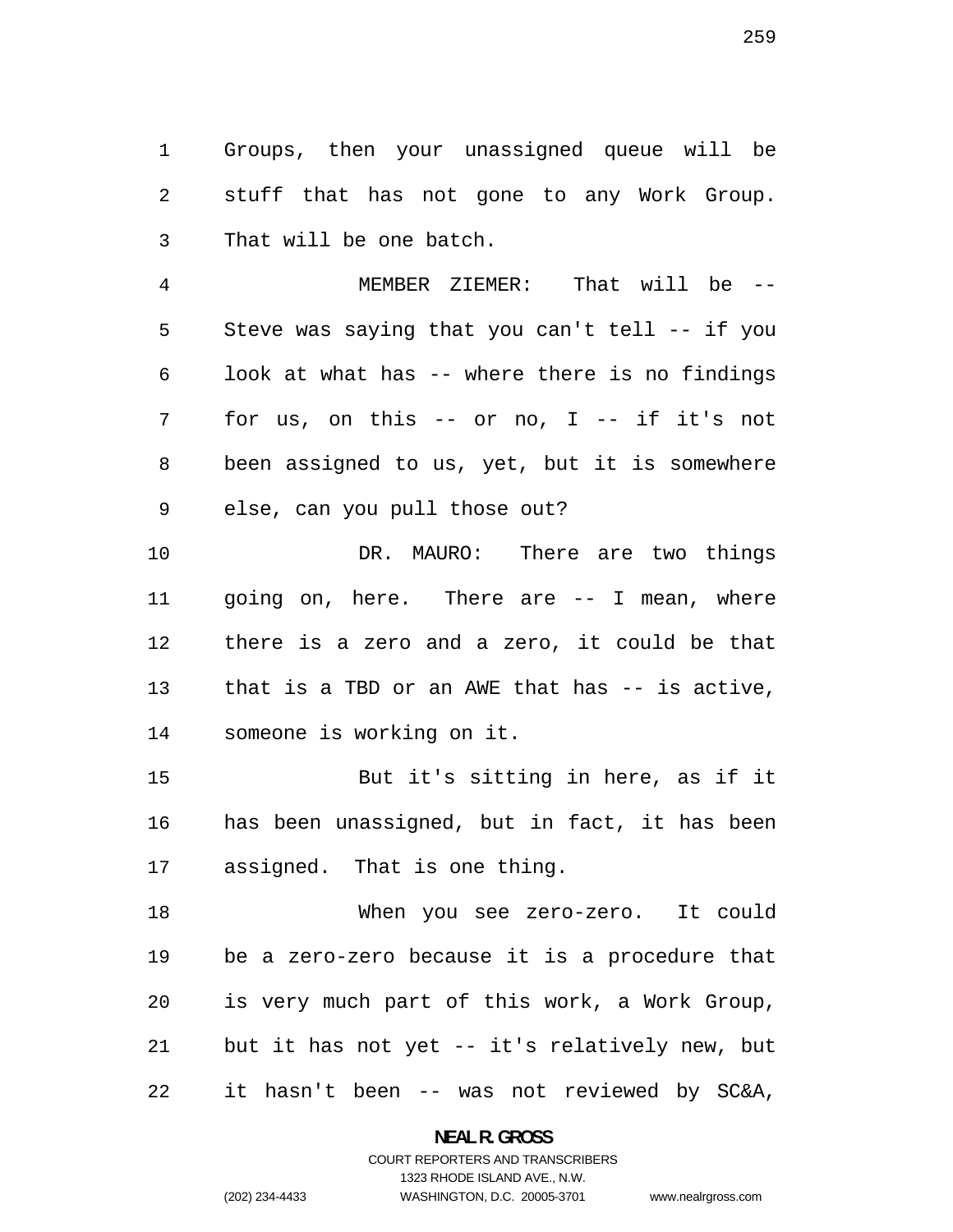and right, that would be in here, too, is that true? Do I have it wrong?

MR. KATZ: Right, that is in there, too.

DR. MAURO: So, all this information is in here. It's really a matter -- but we want to sort and bin, and pose questions to it.

For example, I would imagine you would very -- the Board would very much be interested in what are the Site Profiles and procedures or whatever, that have been prepared by NIOSH, but the Board hasn't looked at them yet, or may not even be aware that they exist? I mean, that is a possibility, too.

17 MR. KATZ: Right, I mean, SC&A, as easily as anyone, could go through this and populate the other Work Groups with what has already been taken on. Once this thing is clean and working, I mean, someone from SC&A could go through and say, okay, here is the

**NEAL R. GROSS** 

## COURT REPORTERS AND TRANSCRIBERS 1323 RHODE ISLAND AVE., N.W. (202) 234-4433 WASHINGTON, D.C. 20005-3701

www.nealrgross.com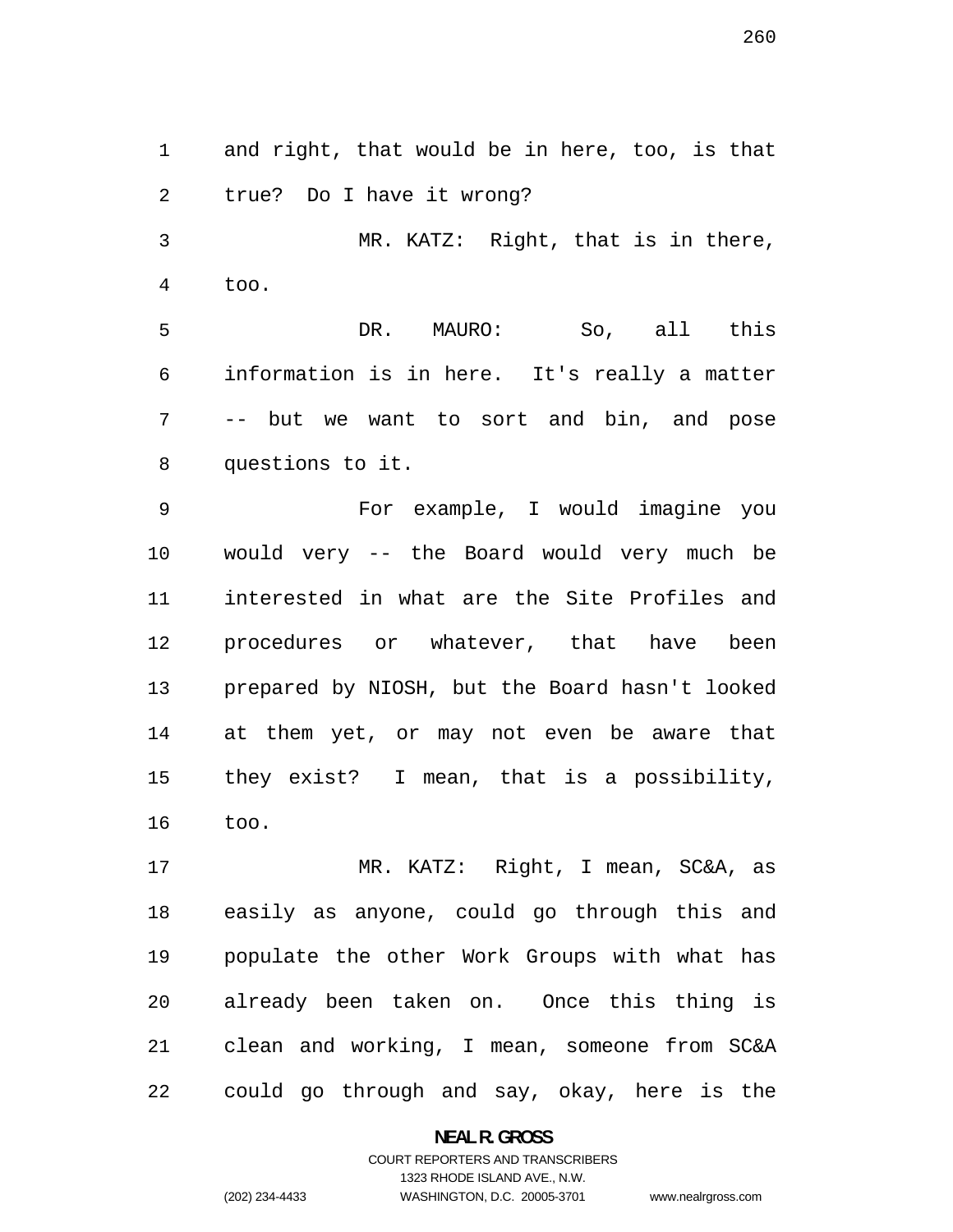stuff that went into Rocky Flats. Here is the stuff that went into the -- each one of these, Blockson Chemical, etcetera, and populate those with all the ones that have been -- DR. ULSH: You could like pick the document and say which group it's assigned to. MR. KATZ: Yes. DR. ULSH: The second part of that is loading in all the findings. MR. KATZ: No, and the problem -- yes, no, I am not suggesting that anyone go get -- because in these cases, for all these other ones, the matrices are Excel spreadsheets or they're something like that, and I'm not suggesting that anybody go through all that work. Just the basic accounting of knowing what went where and actually was

worked on, not to fill it in with all of the data.

DR. MAURO: You can't.

MR. KATZ: That is just not worth

**NEAL R. GROSS**  COURT REPORTERS AND TRANSCRIBERS 1323 RHODE ISLAND AVE., N.W. (202) 234-4433 WASHINGTON, D.C. 20005-3701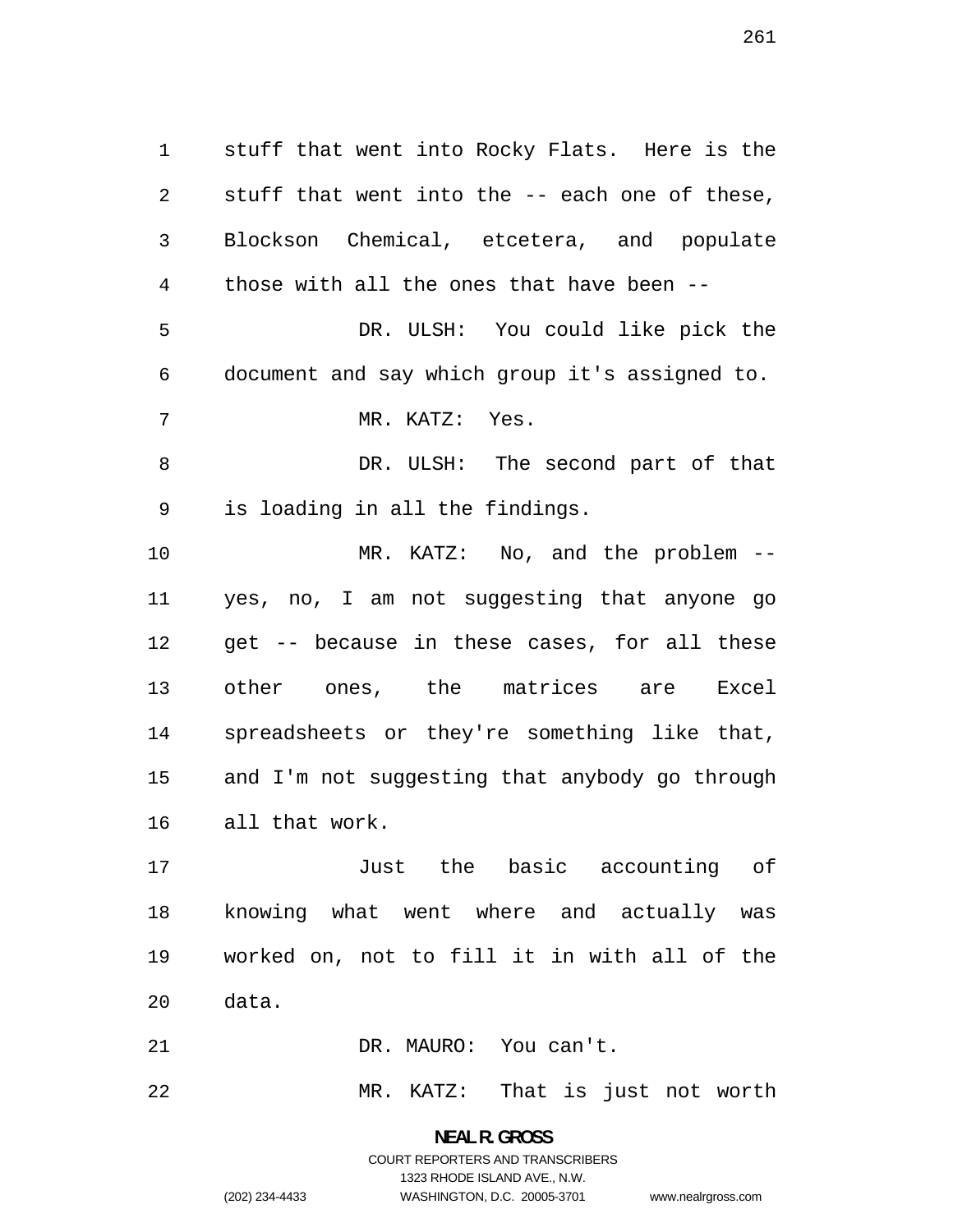the work.

2 DR. MAURO: It can't be done. CHAIR MUNN: No, it isn't. MR. KATZ: Not worth the work. DR. MAURO: I mean, tomorrow is the -- we're going to be talking Appendix BB, to General Steel Industries. 8 MR. KATZ: Right. CHAIR MUNN: Okay. DR. MAURO: I know we have major number of -- MR. KATZ: You have major -- three matrices for that Work Group, already, and so  $14 - -$ DR. MAURO: Right, correct, yes, exactly. CHAIR MUNN: All right, anything else, and thank you, Steve, for having that double-checked. That was most helpful, to have all that stuff up and loaded, because it was a concern, that blank spot in our abilities to use the database. Thank you.

> **NEAL R. GROSS**  COURT REPORTERS AND TRANSCRIBERS

1323 RHODE ISLAND AVE., N.W. (202) 234-4433 WASHINGTON, D.C. 20005-3701 www.nealrgross.com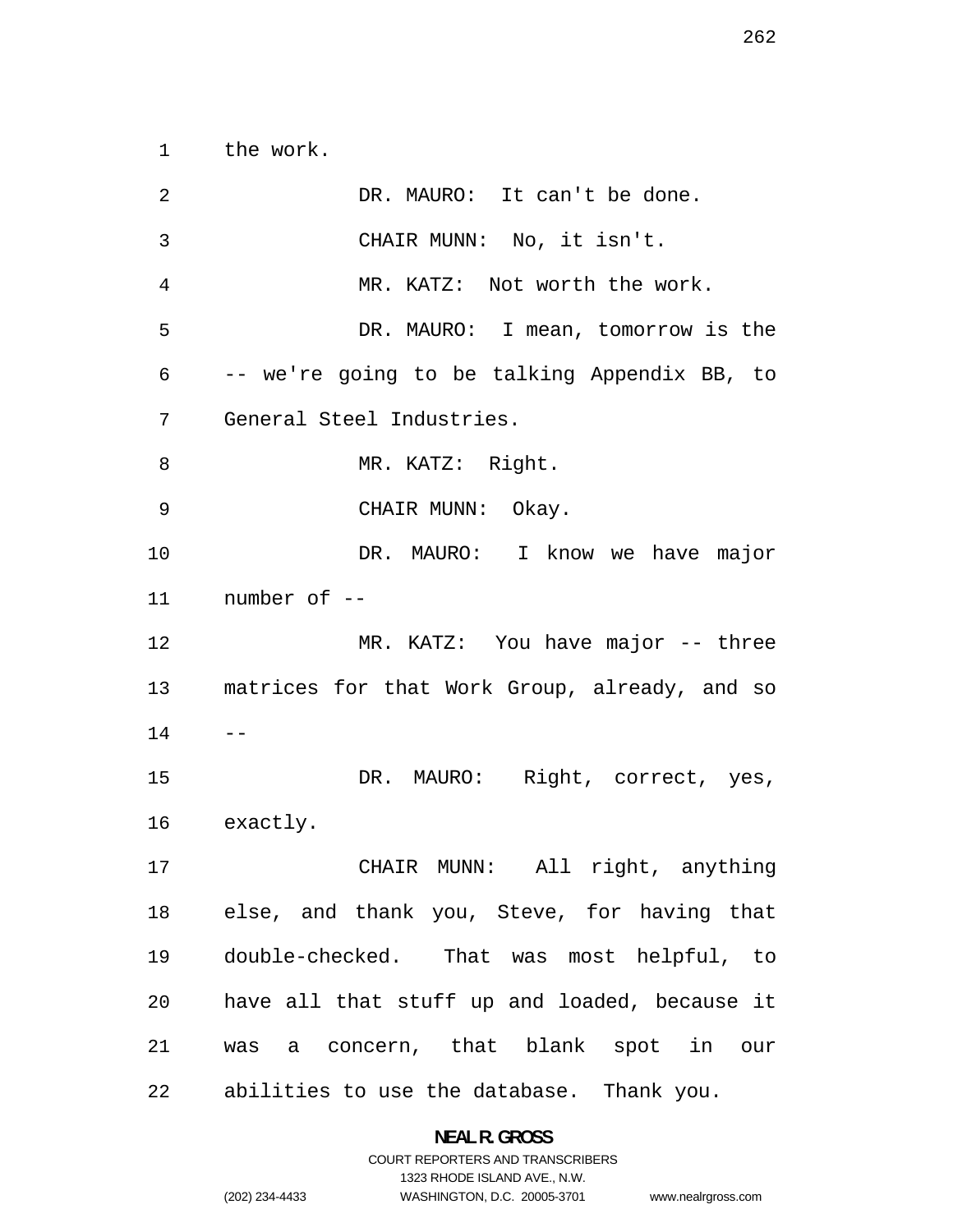The last item on our agenda then, is when we're going to meet next.

I am going to be out of the country for the month of November, and I will come back, I will be flying into Atlanta the day before the Tampa meeting. I'll be in South Africa. Don't try to call me.

I believe that that means anything that we need to do upcoming, is not likely to take place in the next month, and therefore, since it's not likely to take place in the next month, it also is not likely to take place in December, given our Tampa meeting.

So, unless I am mis-reading the probabilities here, it looks to me as though our next meeting is likely to be January. Does that agree with --

MR. KATZ: Well, let me just say, I mean, I don't know, there is plenty of time for staff to get more work done on either side.

MEMBER ZIEMER: When is the Tampa

**NEAL R. GROSS**  COURT REPORTERS AND TRANSCRIBERS 1323 RHODE ISLAND AVE., N.W. (202) 234-4433 WASHINGTON, D.C. 20005-3701

www.nealrgross.com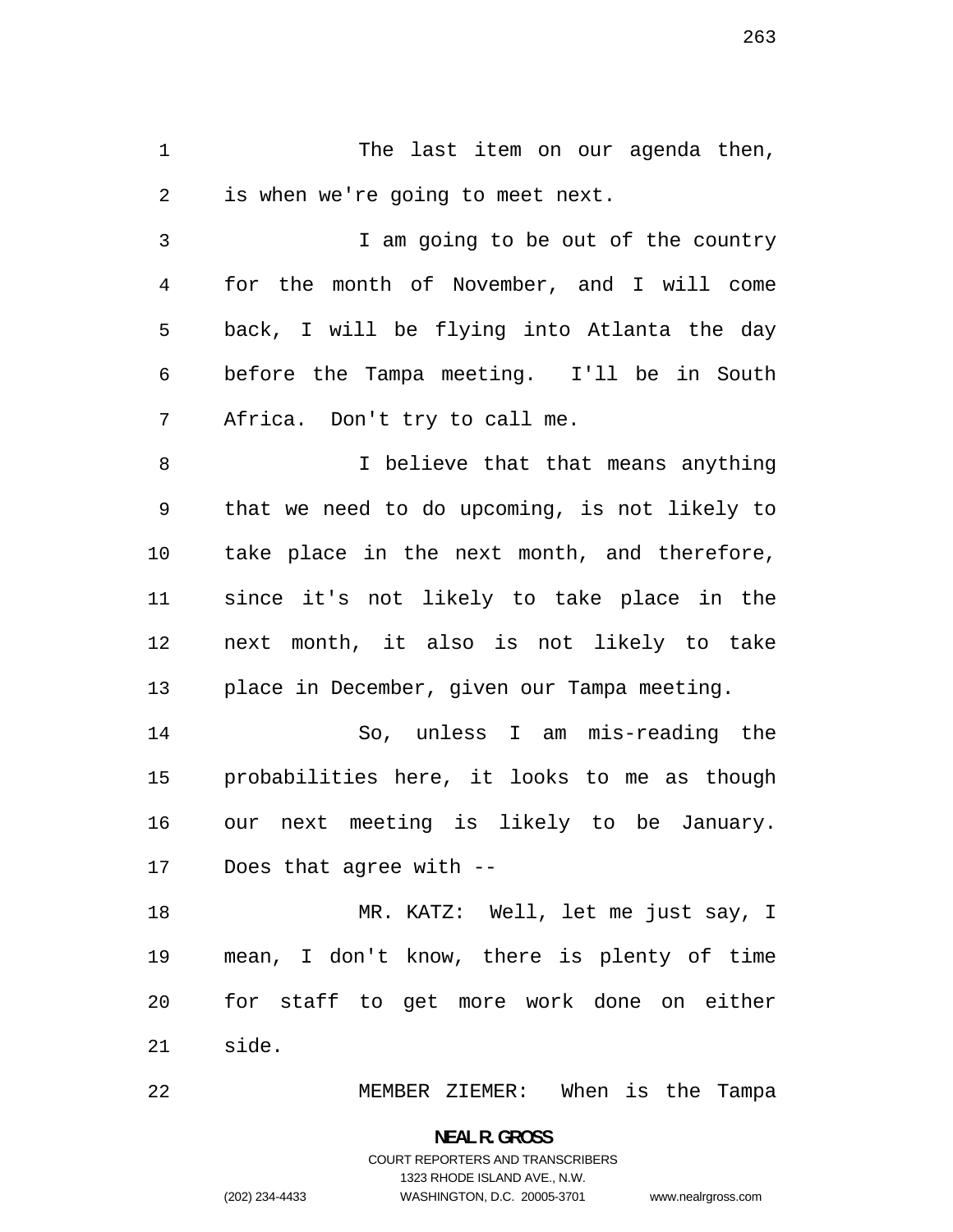meeting?

MR. KATZ: The Tampa meeting is  $7<sup>th</sup>$ ,  $8<sup>th</sup>$  and  $9<sup>th</sup>$  of December.

So, I mean, that is -- you know, we're most of the way through September, October, November, and part of December. There is plenty of time, like 54, we have 54. If there is -- if we're lined up --

I'm wondering what other major work there is to do, but there is plenty of time that if you wanted to set a procedure Work Group Subcommittee meeting for that next week in December, it may be too much for you folks, to do it, having been in Florida that prior week. 15 But there is the week of the  $12^{th}$ .

16 After the week of the  $12^{th}$ , certainly, you can't do it in December.

CHAIR MUNN: And my having been out of the country the proceeding --

MR. KATZ: Makes that hard.

CHAIR MUNN: Well, makes it hard for me, but of course, I'm not the one who is

> **NEAL R. GROSS**  COURT REPORTERS AND TRANSCRIBERS

> > 1323 RHODE ISLAND AVE., N.W.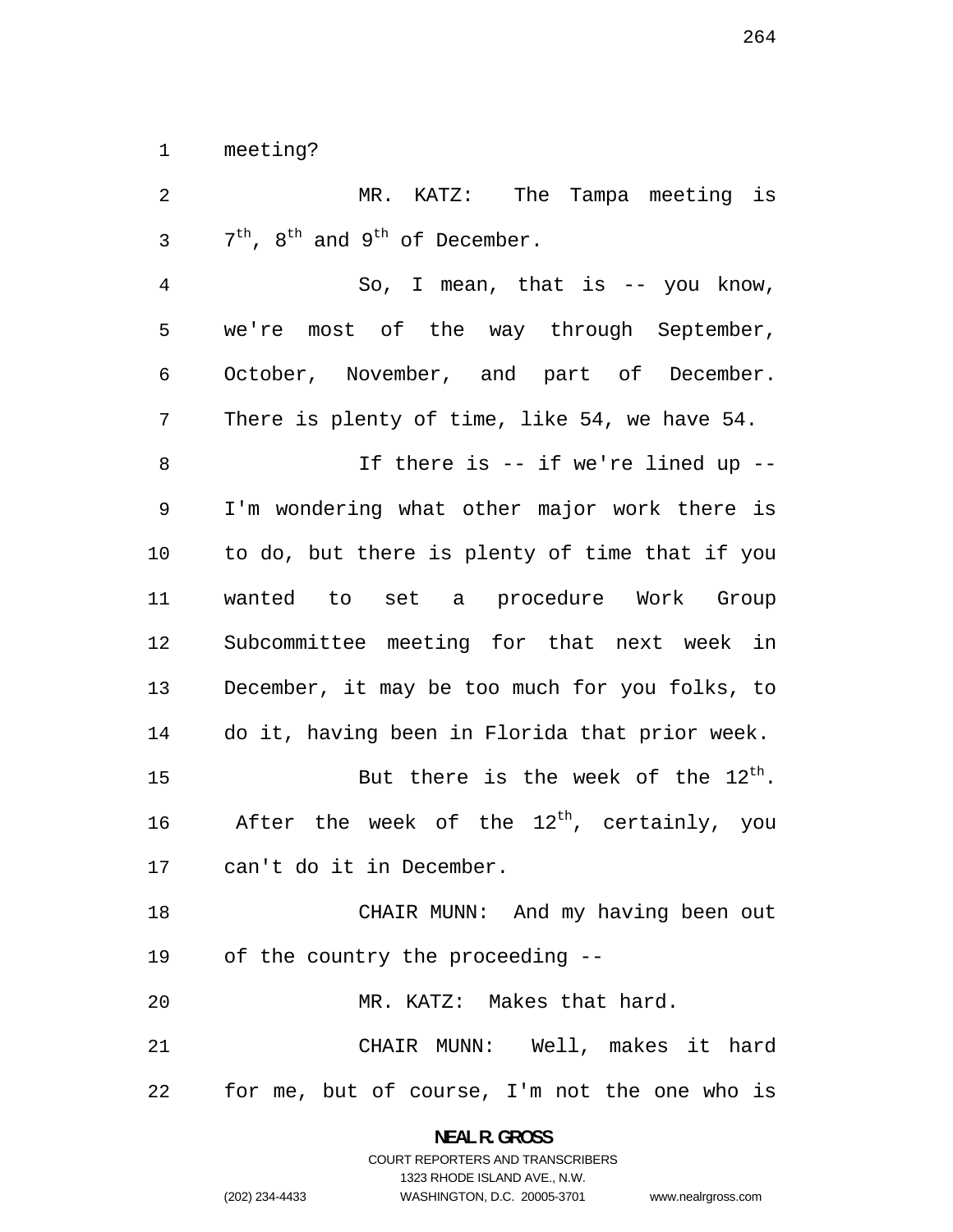doing the work. The staff is the -- NIOSH and SC&A are the folks who have to do the work. MR. HINNEFELD: So, that would leave us a couple of weeks, or another week or so, in September, all of October, and November, such as it is. I mean, it starts -- MR. KATZ: Then it's Thanksgiving. 8 MR. HINNEFELD: -- Thanksqiving and Veteran's Day, November is not real productive. MR. KATZ: Yes. 12 MR. HINNEFELD: And then --13 MR. KATZ: Otherwise we can --14 MR. HINNEFELD: We can -- I mean, we should be able to put something together. I mean, that is three months away. We should be able to get some progress going, and -- DR. MAURO: I have a suggestion for the December meeting. Quite a way back, when we started from the beginning, we identified 103 procedures that became the procedures that would be reviewed, that SC&A would review, we

> **NEAL R. GROSS**  COURT REPORTERS AND TRANSCRIBERS

> > 1323 RHODE ISLAND AVE., N.W.

(202) 234-4433 WASHINGTON, D.C. 20005-3701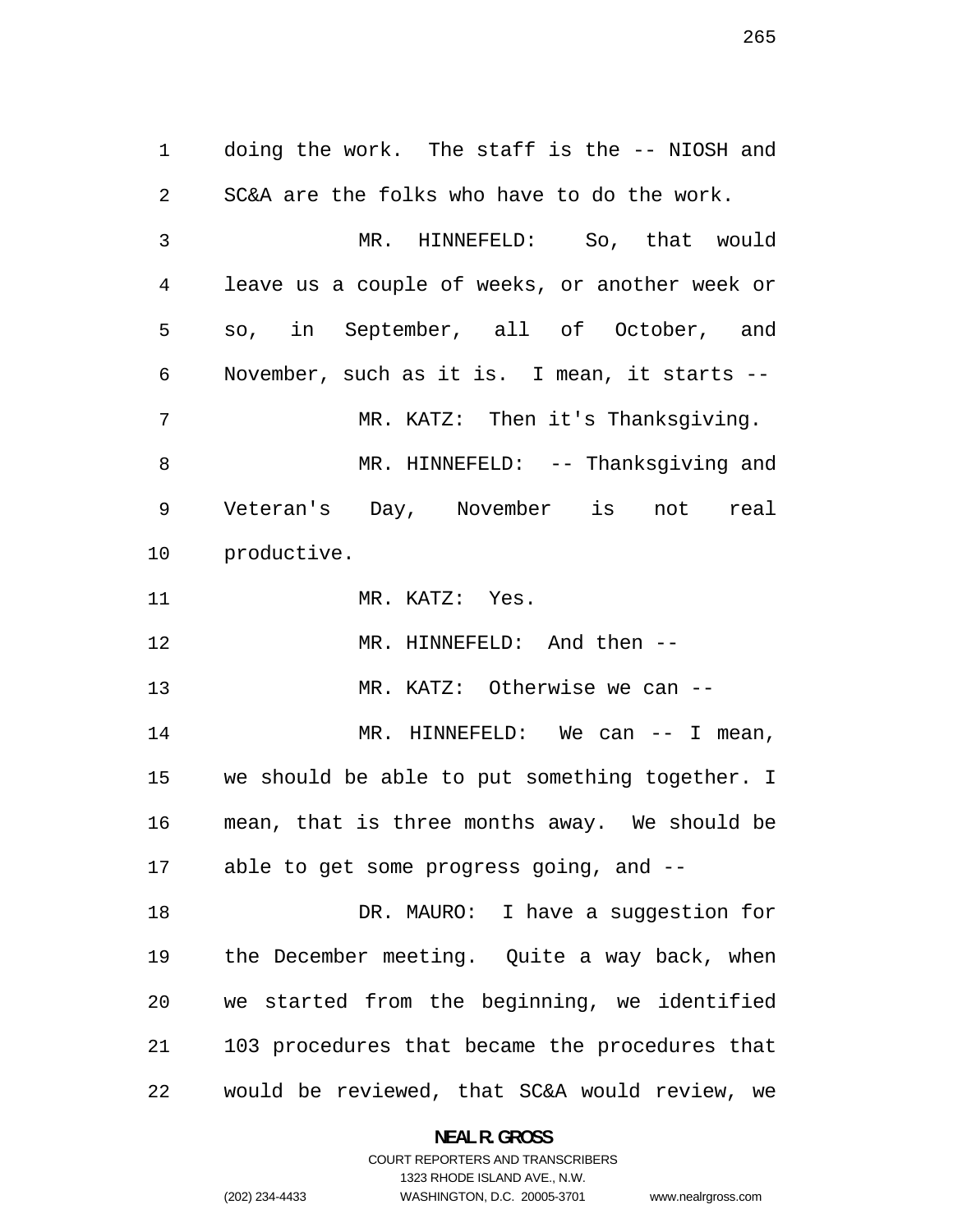used to call them Task 3.

This Subcommittee Work Group, and a Subcommittee was convened, and I think that many years have passed. We've reviewed -- this goes to that summary sheet. If that summary sheet could be prepared, I think that would be a very important status report to do -- for the Board, that could be given, in December. I'm sure we'd have to see it, but I am dying to see that summary. I am not saying that -- this is what -- you know, what was on our plate, back several years ago, what was on our plate, as a Subcommittee? MR. HINNEFELD: Okay, we're talking about the report that we refer to as Wanda's status report? DR. MAURO: That would be the status report, but and that story told, I 21 think that would be  $-$  I think that's what  $-$ we're there, but and I think we're close to

**NEAL R. GROSS** 

COURT REPORTERS AND TRANSCRIBERS 1323 RHODE ISLAND AVE., N.W. (202) 234-4433 WASHINGTON, D.C. 20005-3701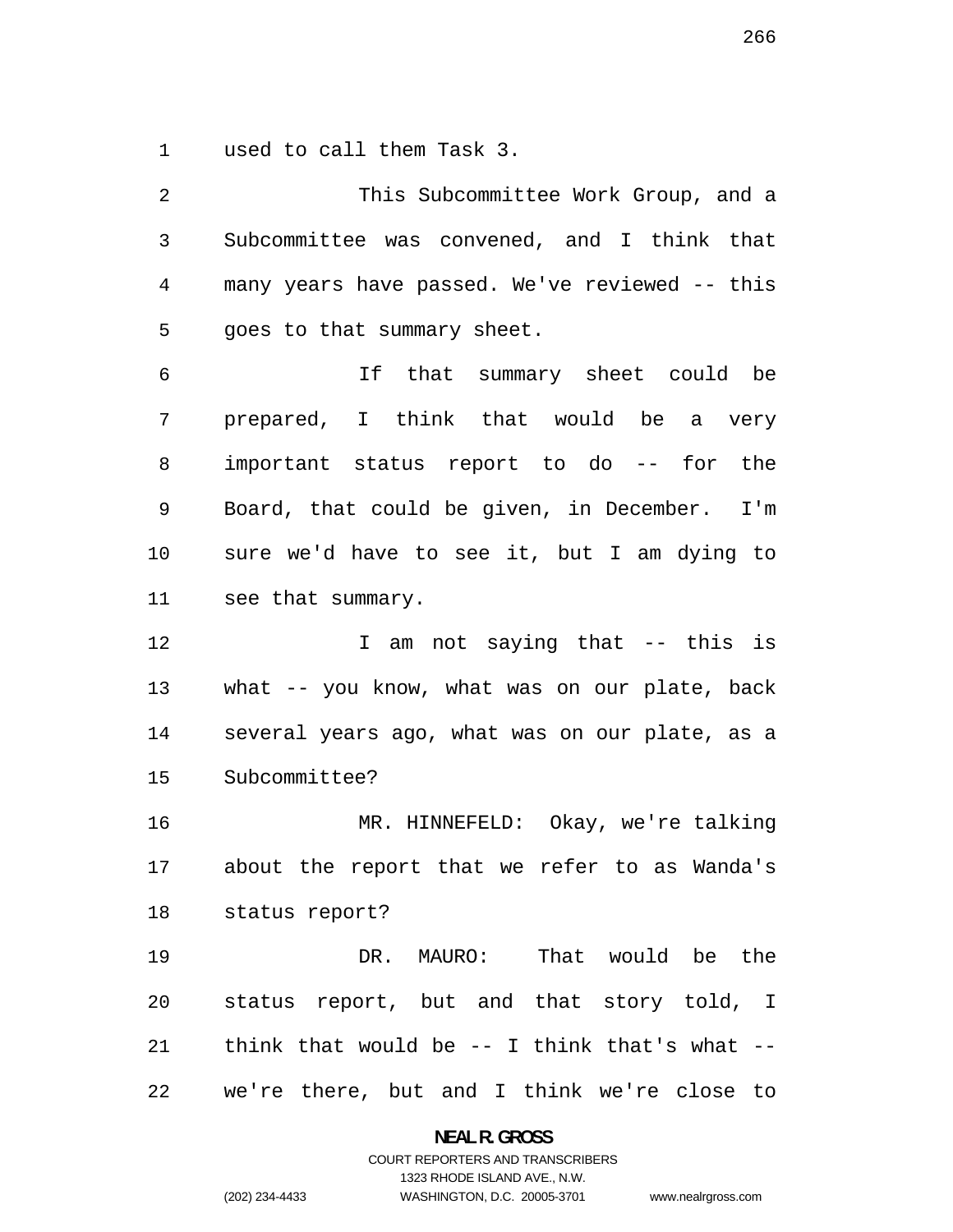being done, quite frankly.

MR. KATZ: Right, but it won't be ready before the December Board meeting. The Board meeting is the first week in December. So, if the Procedures Subcommittee were to get together, it would be the next week on that. 8 DR. MAURO: Oh, I see. MR. KATZ: So, the timing isn't right. 11 DR. MAURO: No, I wasn't saying --that would be something that could be presented at the Board meeting, even though the Subcommittee -- MR. KATZ: Well, there is no time for a Subcommittee meeting to pull that together. 18 DR. MAURO: I thought it was just going to be done. MR. HINNEFELD: It would be us to put it together. MR. KATZ: I see, you mean just a

> **NEAL R. GROSS**  COURT REPORTERS AND TRANSCRIBERS 1323 RHODE ISLAND AVE., N.W. (202) 234-4433 WASHINGTON, D.C. 20005-3701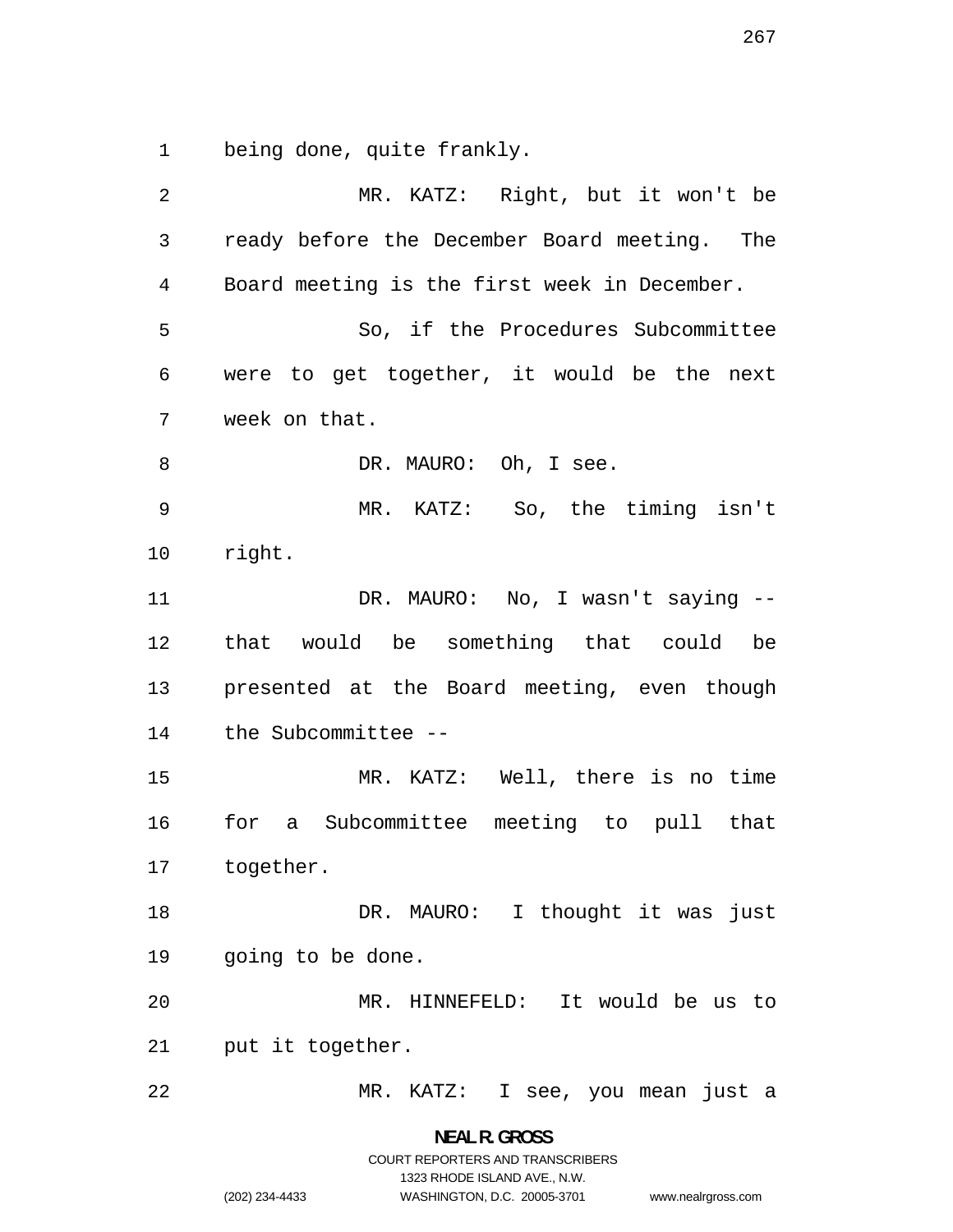report of status? MR. HINNEFELD: A report of what is in the database. DR. MAURO: And just say, listen, here we are, and just -- MR. MARSCHKE: If it is available, they can give it. If it's not available -- DR. MAURO: And that is all I'm saying, it would be nice to see that. I think -- I know I would be very interested, and I'm sure the Board would be, too. 12 MR. MARSCHKE: Obviously, you can say -- MR. KATZ: You could have it as part of your progress report. MR. HINNEFELD: I would think we could do it. 18 MR. KATZ: Yes. DR. MAURO: We could say out of the 50, 45 are done. I mean, I don't know if that is true. MR. MARSCHKE: You already got the

> **NEAL R. GROSS**  COURT REPORTERS AND TRANSCRIBERS 1323 RHODE ISLAND AVE., N.W.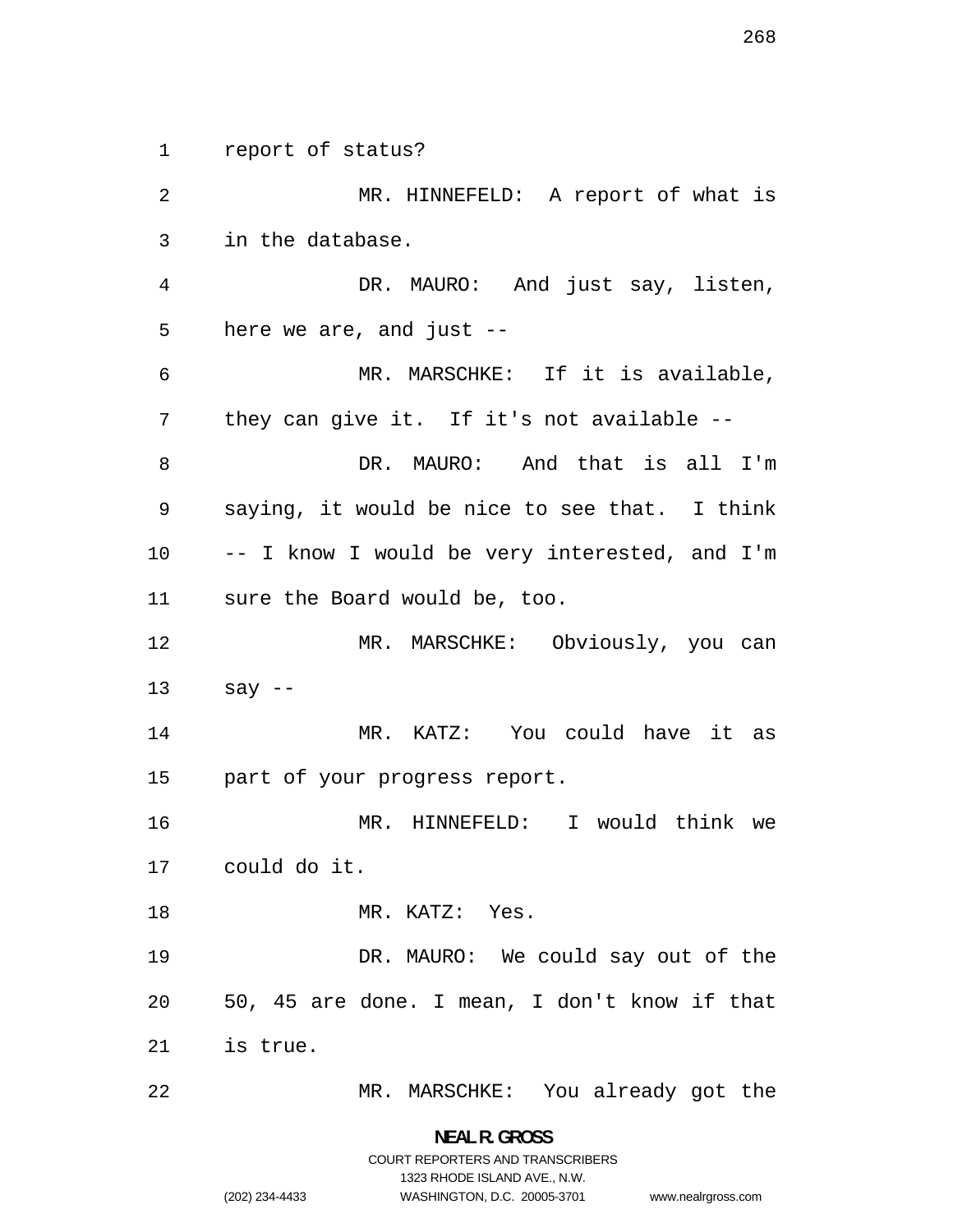two-pagers done. For 50 procedures --

DR. MAURO: Yes, but that is all -- MR. MARSCHKE: By definition, those 50 are already done.

DR. MAURO: But what is more important? I think there were over 500 comments. I bet you, we finished the -- I'll say 550, I bet you we're well into 400 completed.

You know, there may be -- I think we're really in the home stretch on this, but I am not sure. My intuition tells me that, and I'd like to get an idea of what that is, and I think that once you do that table, we'll know right away, and it would be informative to everyone concerned, even though you may not have a Work Group meeting or a Subcommittee meeting.

MR. KATZ: So, back to -- okay, so, that is good, and Stu is going to look into that, whether he can report out on just the numbers, where we are.

# **NEAL R. GROSS**  COURT REPORTERS AND TRANSCRIBERS 1323 RHODE ISLAND AVE., N.W. (202) 234-4433 WASHINGTON, D.C. 20005-3701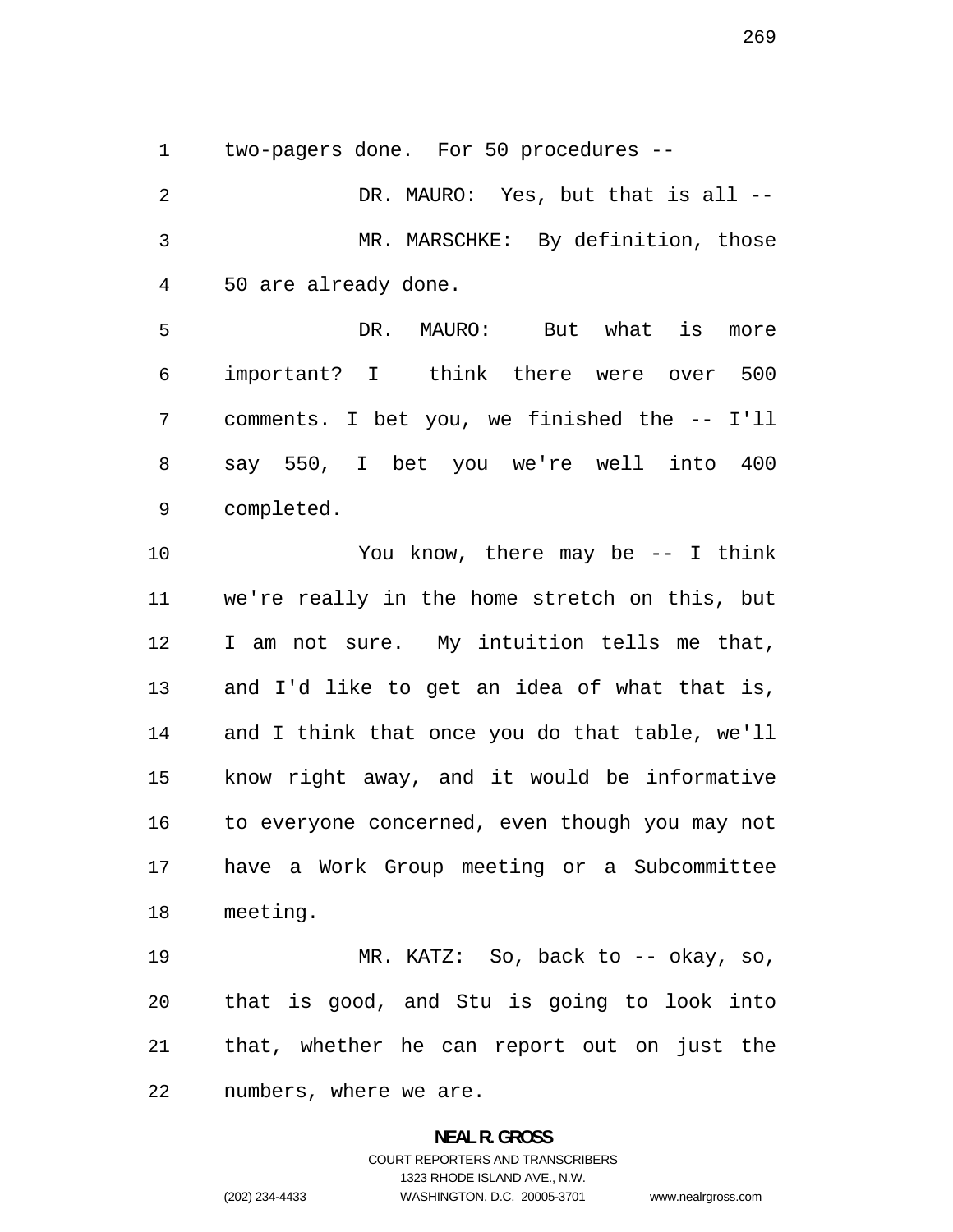MEMBER ZIEMER: That would just be a table or two, right?

DR. MAURO: Yes.

MR. KATZ: Yes, it's pretty simple. Wanda and Work Group, do you want to shoot for December, or do you want to shoot for January? That's all we're asking, at this point?

CHAIR MUNN: Well, I could do either. If we did that next week, then essentially, what I would do is, I'd stay over on the East Coast, over that weekend. There wouldn't be any point in my flying back to the West Coast and then turning around and two or three days later, and coming back again.

MR. KATZ: I'm just wondering whether your fellow Board Members can deal with that much time in one --

CHAIR MUNN: That is a lot of stuff, right in the middle of December.

MR. KATZ: -- in one place, right.

CHAIR MUNN: Just before Christmas

**NEAL R. GROSS**  COURT REPORTERS AND TRANSCRIBERS

1323 RHODE ISLAND AVE., N.W.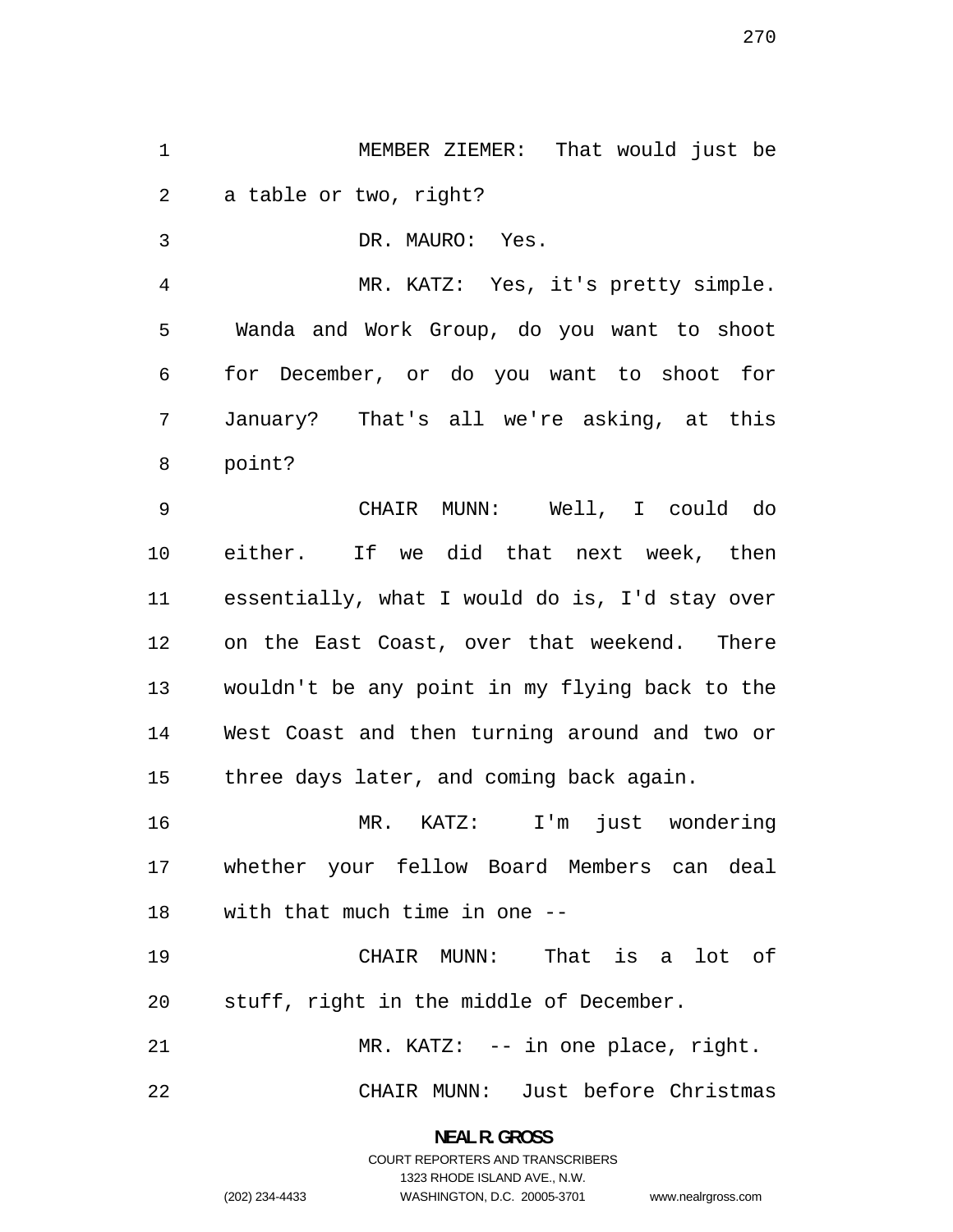time?

MR. KATZ: How does that look to you? MEMBER ZIEMER: Well, I can do it. December is not that great, you know, the previous week is pretty well shot. That third week is the only breather. We don't know yet, we're -- we have to split up. We can't be at one place at Christmas. So, we end up splitting it up, so, I work around the schedule, but -- CHAIR MUNN: But all that stuff is displacing Christmas, personal stuff that takes place in December, that makes it difficult. 16 MR. KATZ: Okay. CHAIR MUNN: Although, I would -- MEMBER ZIEMER: Unless there is some urgency to get something done. MR. KATZ: Okay, then let's shoot for January. It sounds like -- I'm hearing you, Wanda.

### **NEAL R. GROSS**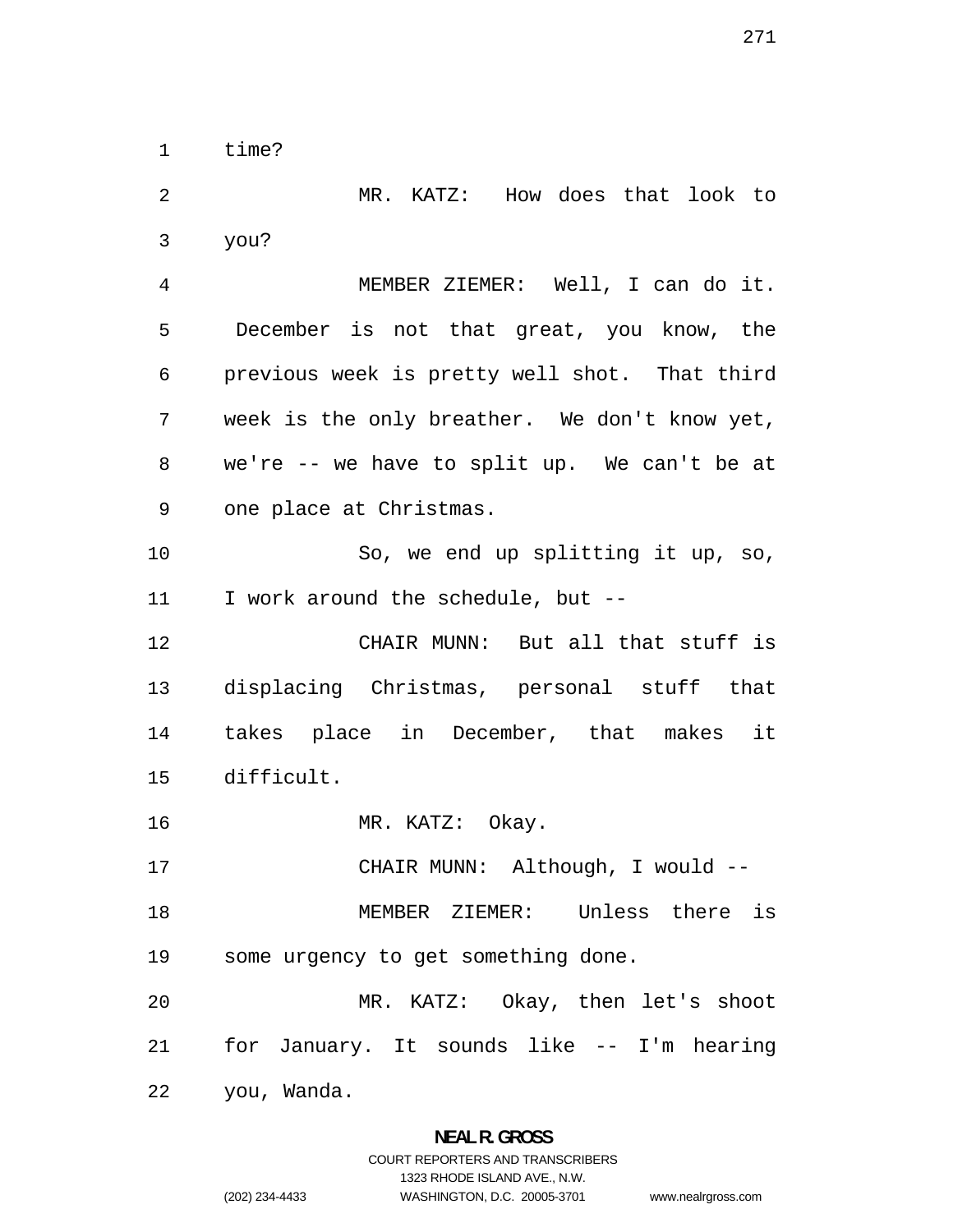CHAIR MUNN: Yes, and I have jury 2 duty starting the  $17<sup>th</sup>$ , and so --MR. KATZ: Of when, of January? CHAIR MUNN: Of January. So, we should -- I would prefer that second week in January, if that is -- MEMBER ZIEMER: That is okay to me. CHAIR MUNN: That is good for people. 10 MR. KATZ: Okay. 11 MR. MARSCHKE: Happy Birthday. MR. KATZ: That sounds like a great day. CHAIR MUNN: So, if we did this on 15 the  $10^{th}$ ? MEMBER ZIEMER: That would be fine. 17 CHAIR MUNN: That would be okay? MR. KATZ: Then you could celebrate on your birthday. CHAIR MUNN: I can bring a cake. MR. HINNEFELD: The tradition in the office is on your birthday, you bring in

> **NEAL R. GROSS**  COURT REPORTERS AND TRANSCRIBERS

> > 1323 RHODE ISLAND AVE., N.W.

(202) 234-4433 WASHINGTON, D.C. 20005-3701

www.nealrgross.com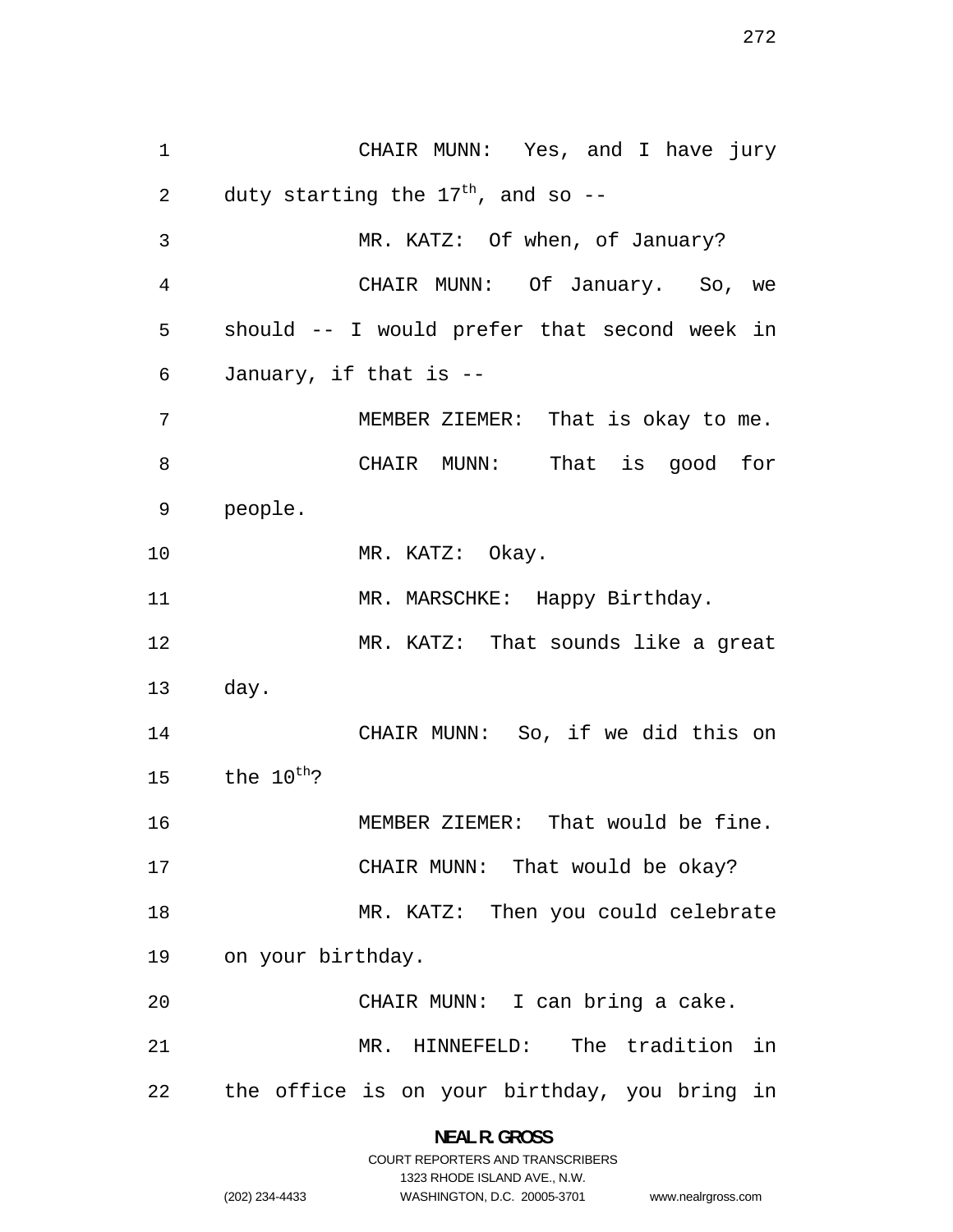the cake.

2 CHAIR MUNN: Of course. MR. KATZ: Okay, do you want to 4 tentatively say the  $10^{th}$ ? 5 CHAIR MUNN: The  $10^{\text{th}}$  would be fine. MR. HINNEFELD: I think that will work. I think it's a phone call, isn't it? MR. KATZ: What is the date for that? 11 MR. HINNEFELD: The  $10^{\text{th}}$  of November. MEMBER ZIEMER: Now, I want to look at one other thing, though, because it's good to piggy-back these things. We've got some more GSI stuff coming in the end of December, which means you guys will need at least until mid January, to review it, or you know. DR. MAURO: Based on the previous experience, one month. MEMBER ZIEMER: I'm thinking if we

> **NEAL R. GROSS**  COURT REPORTERS AND TRANSCRIBERS 1323 RHODE ISLAND AVE., N.W. (202) 234-4433 WASHINGTON, D.C. 20005-3701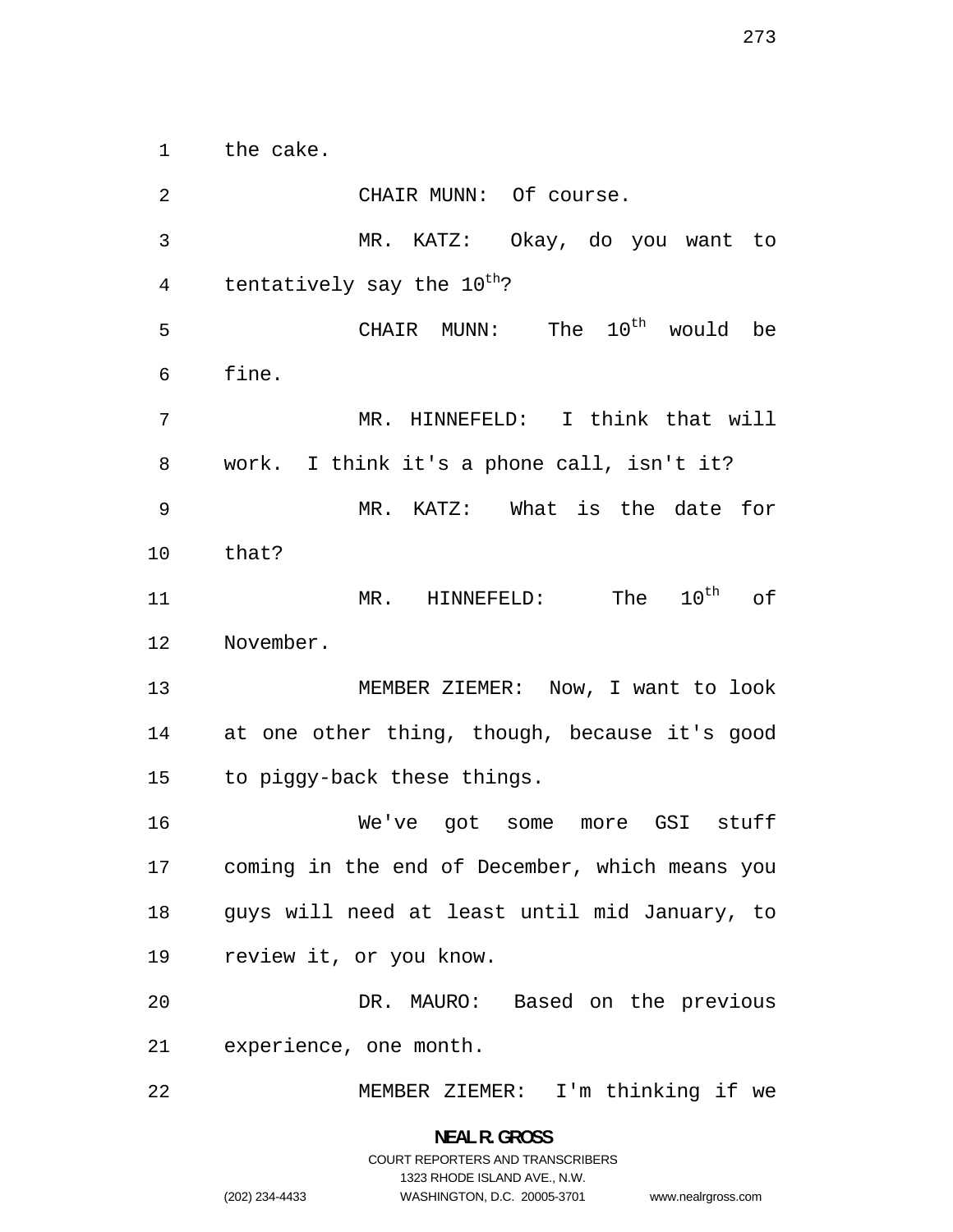were early February, we could back those two together.

MR. KATZ: Well, yes, did you say 4 it's the  $10^{\text{th}}$  and the  $11^{\text{th}}$ ?

MR. HINNEFELD: I've got that on my calendar, but I think now, that was originally scheduled as a trip, but I think that we're going to phone calls.

MR. KATZ: Yes, I think two are in person and two are phone calls, but even if -- MR. HINNEFELD: But the October is in person, but yes, I'll be busy that day.

MR. KATZ: Yes, so, let's not to 14 the  $10^{\text{th}}$ , then.

CHAIR MUNN: How about moving it to 16 the last days of January? How about the  $30<sup>th</sup>$ 17 or  $31^{st}$ ?

MEMBER ZIEMER: I think the key thing there will be -- well, there will be two things.

One, if the GSI stuff is out, I 22 think it's due out on the  $29<sup>th</sup>$  of December?

> **NEAL R. GROSS**  COURT REPORTERS AND TRANSCRIBERS

> > 1323 RHODE ISLAND AVE., N.W.

(202) 234-4433 WASHINGTON, D.C. 20005-3701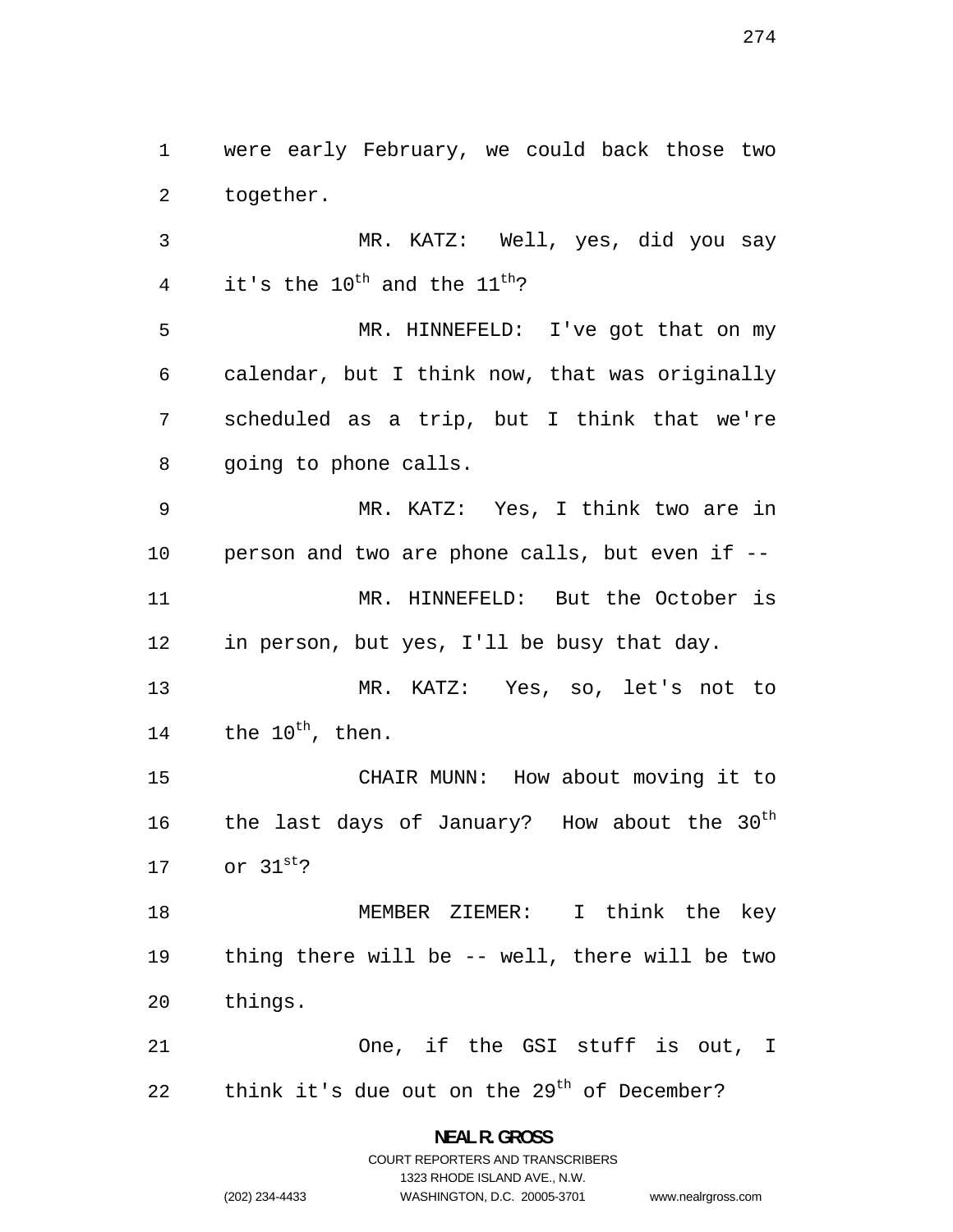MR. HINNEFELD: Yes, the -- planning that to the day is pretty tough. MEMBER ZIEMER: I understand. MR. HINNEFELD: That is realistic. But being on the day is -- DR. MAURO: Okay, we'll it's a week late. MEMBER ZIEMER: Okay, but then you guys need at least two weeks, and then we need a couple. 11 DR. MAURO: Well, this one, we took a month on. MEMBER ZIEMER: We took a month because Bob had some conflicts, but -- MR. KATZ: Yes, he had some other CDC work. MR. HINNEFELD: I am not available 18 on the 30<sup>th</sup> and changes are, not on the  $31^{st}$ , it's the end of my vacation. MR. KATZ: Which one? 21 MR. HINNEFELD: The 23<sup>rd</sup> through 22 the  $30<sup>th</sup>$ , I'm on vacation.

**NEAL R. GROSS** 

www.nealrgross.com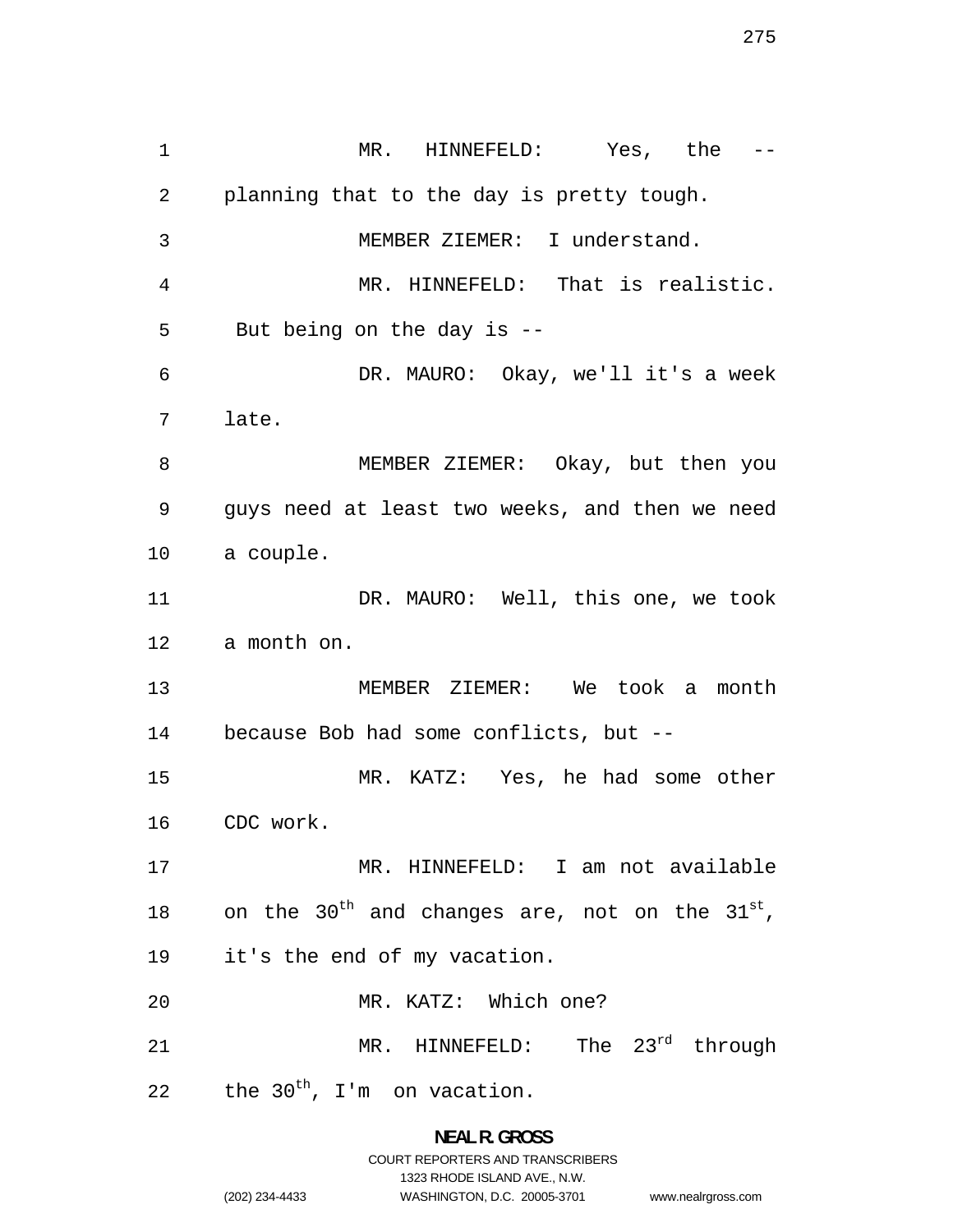1 MEMBER ZIEMER: How about the 7<sup>th</sup>? MR. HINNEFELD: Of January. MR. KATZ: February? 4 MR. HINNEFELD: January 23<sup>rd</sup> to the 5  $30^{th}$ . MEMBER ZIEMER: How about February? CHAIR MUNN: I hate to set it out that far. MEMBER ZIEMER: Too late? CHAIR MUNN: Well, it just is getting late. MEMBER ZIEMER: Well, I am trying to prevent you having to come in here twice, for two meetings, within two weeks. CHAIR MUNN: Well, I don't mind it if it's not the same week, actually, I don't mind even staying. I can always get a lot of work done here, if I'm staying here. 20 DR. ULSH: Not the  $12^{\text{th}}$ . MEMBER ZIEMER: Well, I mean, it's easy enough for me to get here.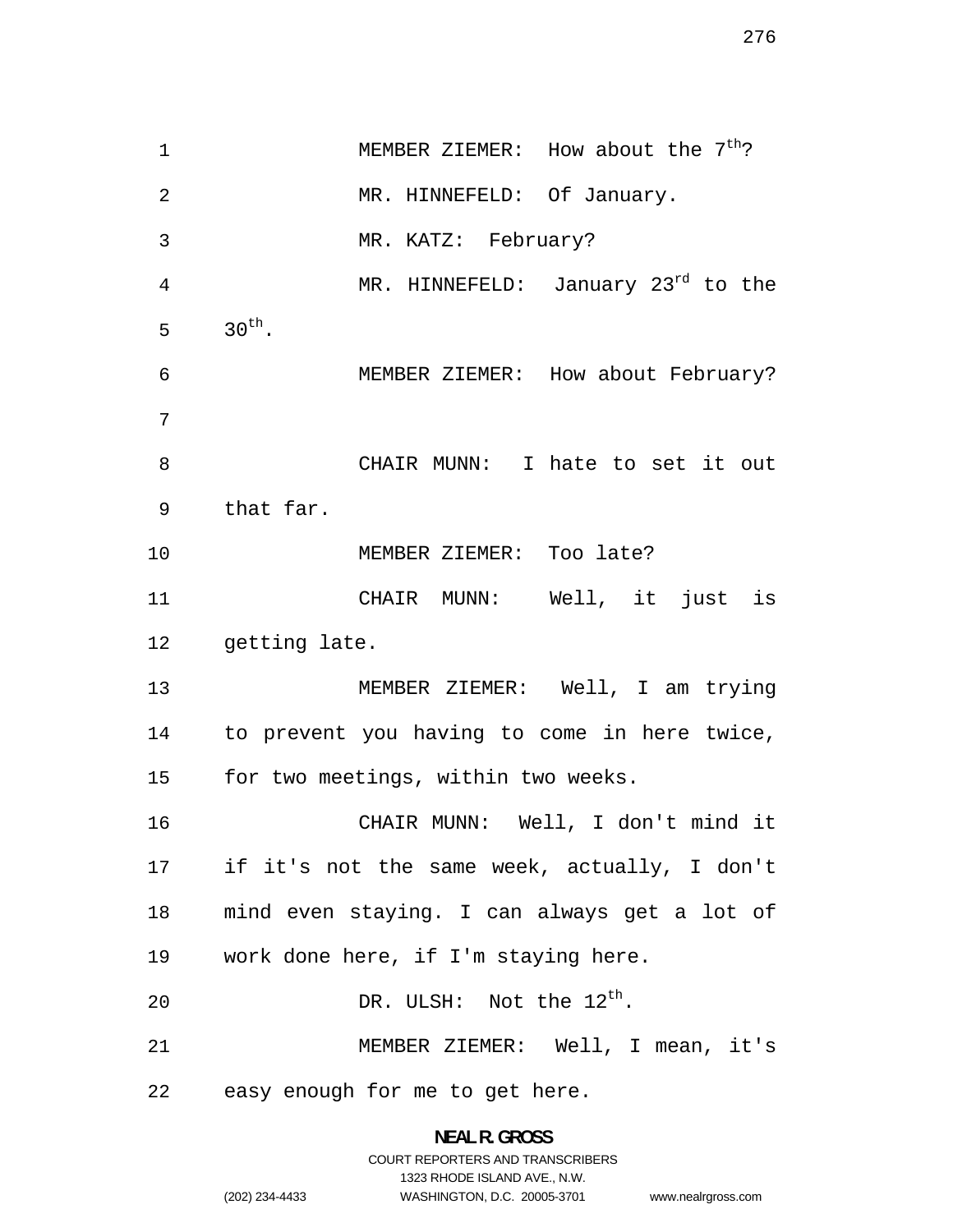MR. HINNEFELD: What about later in 2 the week of the  $10^{th}$ , of January  $10^{th}$ ? CHAIR MUNN: Yes, that would be fine with me. But it means that the GSI stuff we're talking about is not on the table. MEMBER ZIEMER: If we go on the  $12^{th}$  --MR. HINNEFELD: He won't have the GIS yet. 10 MR. KATZ: Okay, so the  $12^{th}$  is not good? MEMBER ZIEMER: Well, if we -- I'd 13 have to leave by three o'clock on the  $12^{th}$ . I've got a commitment that evening. MR. HINNEFELD: But and GIS would not be available, yet. MEMBER ZIEMER: Oh, no. MR. HINNEFELD: No, GSI would not be available. MEMBER ZIEMER: No, I'm thinking we 21 can't go earlier in February  $1^{st}$ , with GSI. MR. HINNEFELD: Yes.

> **NEAL R. GROSS**  COURT REPORTERS AND TRANSCRIBERS

> > 1323 RHODE ISLAND AVE., N.W.

www.nealrgross.com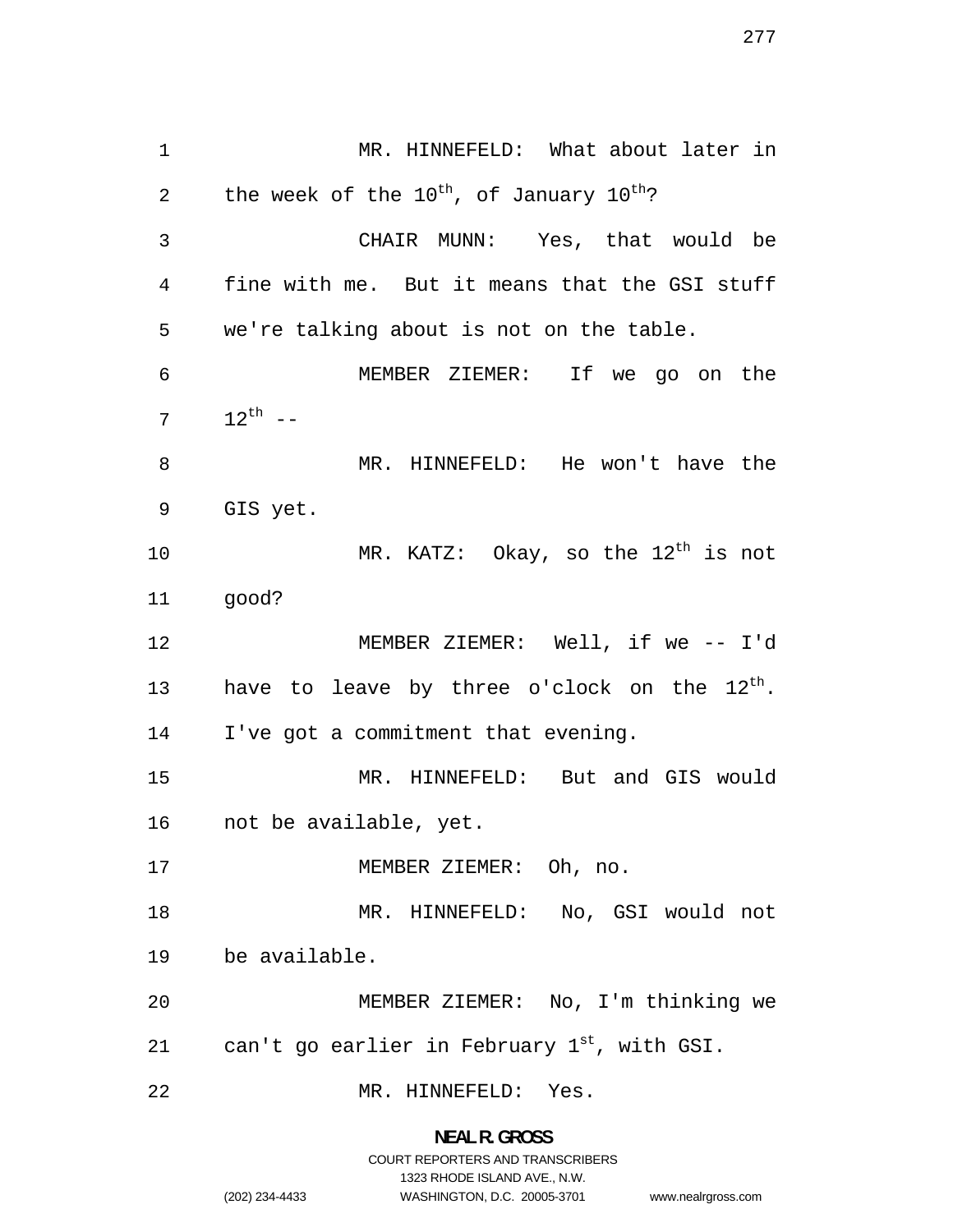1 MEMBER ZIEMER: I mean, that would 2 give them a month, but even now -- 3 MR. HINNEFELD: I'm not needed for 4 GSI. 5 MEMBER ZIEMER: We only got the GSI 6 stuff like Friday. 7 DR. MAURO: Right, it just came in. 8 MEMBER ZIEMER: From SC&A. 9 MR. HINNEFELD: I am not needed for 10 GSI. 11 MEMBER ZIEMER: No, I know. 12 MR. HINNEFELD: For the 30<sup>th</sup> and 13  $31^{st}$ . 14 CHAIR MUNN: But we could do 15 procedures on the  $13^{th}$ , Friday, that Friday, 16 because that's a long weekend coming up after 17 that. That is Martin Luther King Day. 18 MR. HINNEFELD: Yes, Martin Luther 19 King Day would be that Monday. 20 CHAIR MUNN: So, we could do 21 procedures on the  $13<sup>th</sup>$ , and everybody could go 22 home --

1323 RHODE ISLAND AVE., N.W.

www.nealrgross.com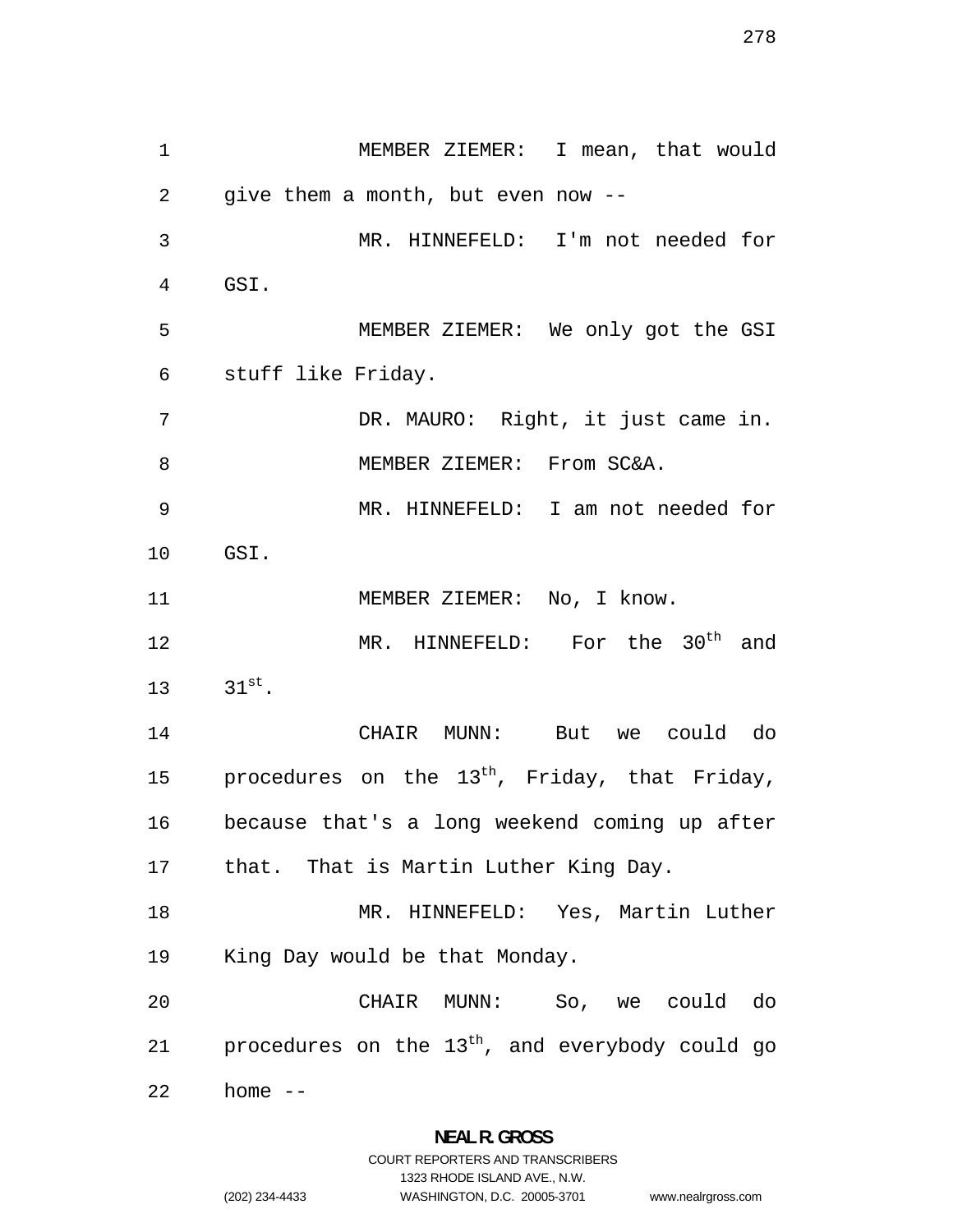1 MEMBER ZIEMER: Is the 10<sup>th</sup> bad? 2 CHAIR MUNN: The 10<sup>th</sup> isn't bad for 3 me. MR. KATZ: It's bad for us. MEMBER ZIEMER: Okay, it's bad for you, okay. 7 CHAIR MUNN: The 9<sup>th</sup> would be okay for me. I don't mind traveling on Sunday. 9 MR. HINNEFELD: Well, the 9<sup>th</sup> would work, I think. MEMBER ZIEMER: I am okay on the  $9^{th}$ . But that's a problem on the 13<sup>th</sup>, it's 13 that my evening commitment on the  $12^{th}$  is at --I either drive here at midnight -- MR. KATZ: No, no, no. MEMBER ZIEMER: -- or I drive here at four in the morning. MR. KATZ: Let's do procedures on 19 the  $9^{th}$ . CHAIR MUNN: That is always nice at -- in the middle of January. Let's just do it 22 the  $9^{th}$ .

### **NEAL R. GROSS**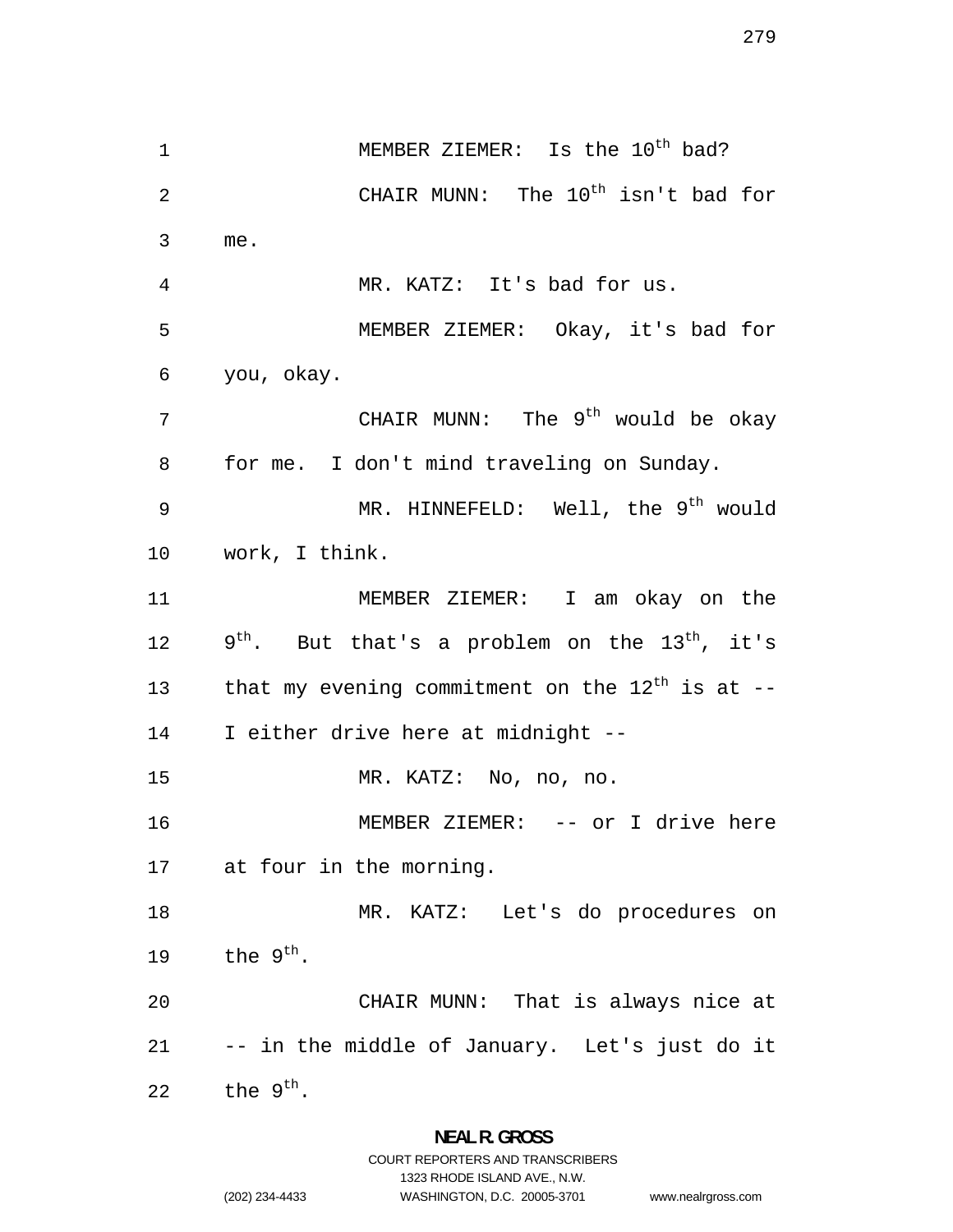MR. KATZ: Okay, so, we have the 2  $9^{th}$ ?

3 CHAIR MUNN: The 9<sup>th</sup>?

MR. KATZ: For procedures, and so, this Fall, it would be good for however it works, when we get update information from DCAS, SC&A, to sort of scour and see what substantial bits and pieces are left open that either DCAS or SC&A needs, to work on, for this next meeting?

11 DR. MAURO: That chart we just had up there, once we have that chart --

MR. KATZ: Right, I'm saying once this is all updated, you'll sort of know what is on your plate and if you see that there is stuff that is on the DCAS plate, too, that has been sitting there idle, let's identify those this Fall, that way we can have a meaty meeting.

DR. MAURO: Yes, right.

MR. KATZ: So to speak.

MR. MARSCHKE: Well, yes, I mean,

**NEAL R. GROSS**  COURT REPORTERS AND TRANSCRIBERS 1323 RHODE ISLAND AVE., N.W. (202) 234-4433 WASHINGTON, D.C. 20005-3701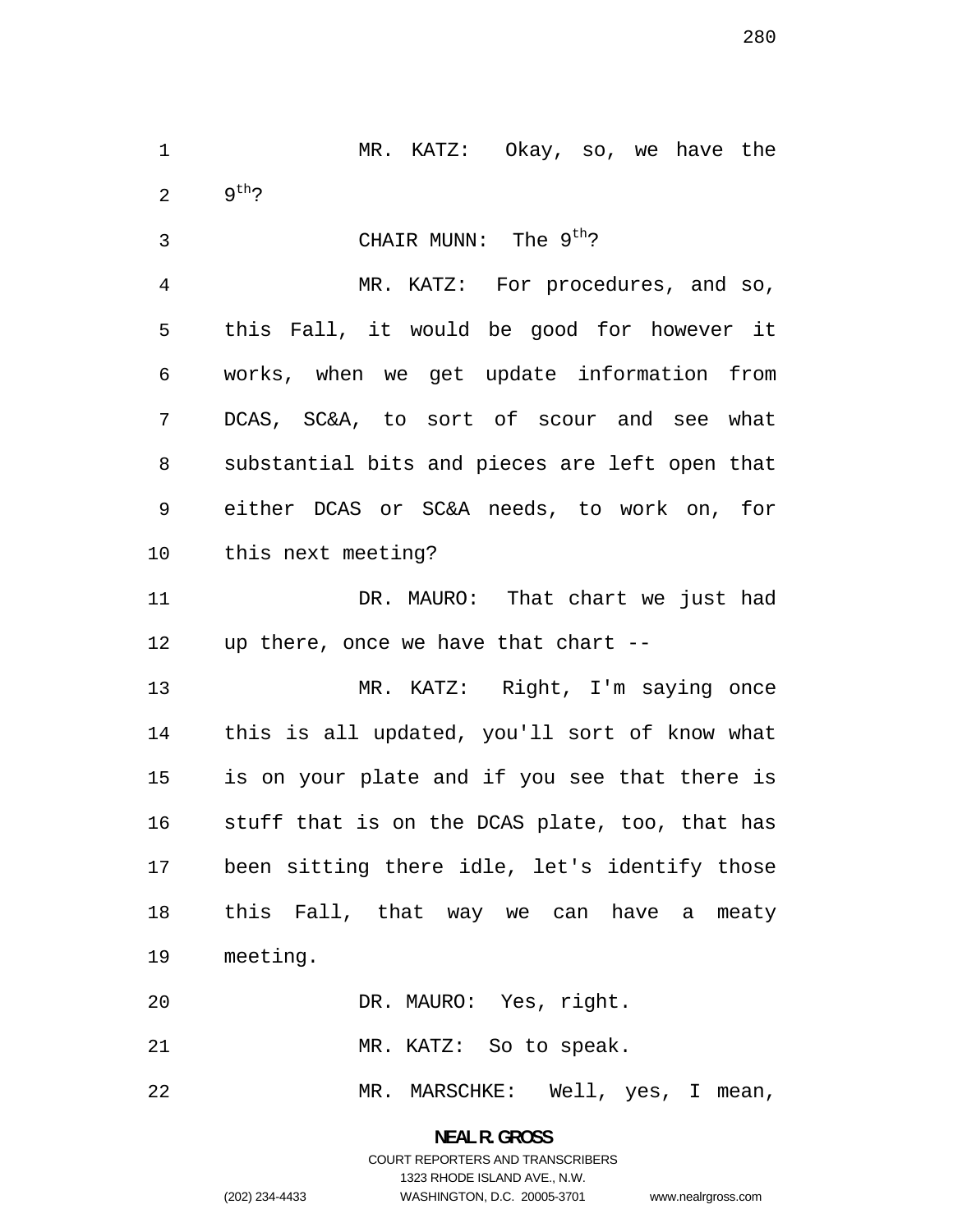that is the question, I mean, we're having these meetings, but what are we working on to -- what procedures or what group of procedures are we working on to work off, because -- MR. KATZ: That is what I'm talking about. 7 MR. MARSCHKE: Yes. DR. MAURO: I don't know if you recall, there was a time when we were able to look at the summary level data, we were quickly able to say, oh, look at this, this procedure has 20 -- MR. KATZ: I know, we did that with 54. DR. MAURO: And that was great, I mean, the next thing you know -- MR. MARSCHKE: Theoretically, this is what this is. DR. MAURO: I don't see it. MEMBER ZIEMER: It's not popping up. DR. MAURO: It's not popping out,

> **NEAL R. GROSS**  COURT REPORTERS AND TRANSCRIBERS

> > 1323 RHODE ISLAND AVE., N.W.

www.nealrgross.com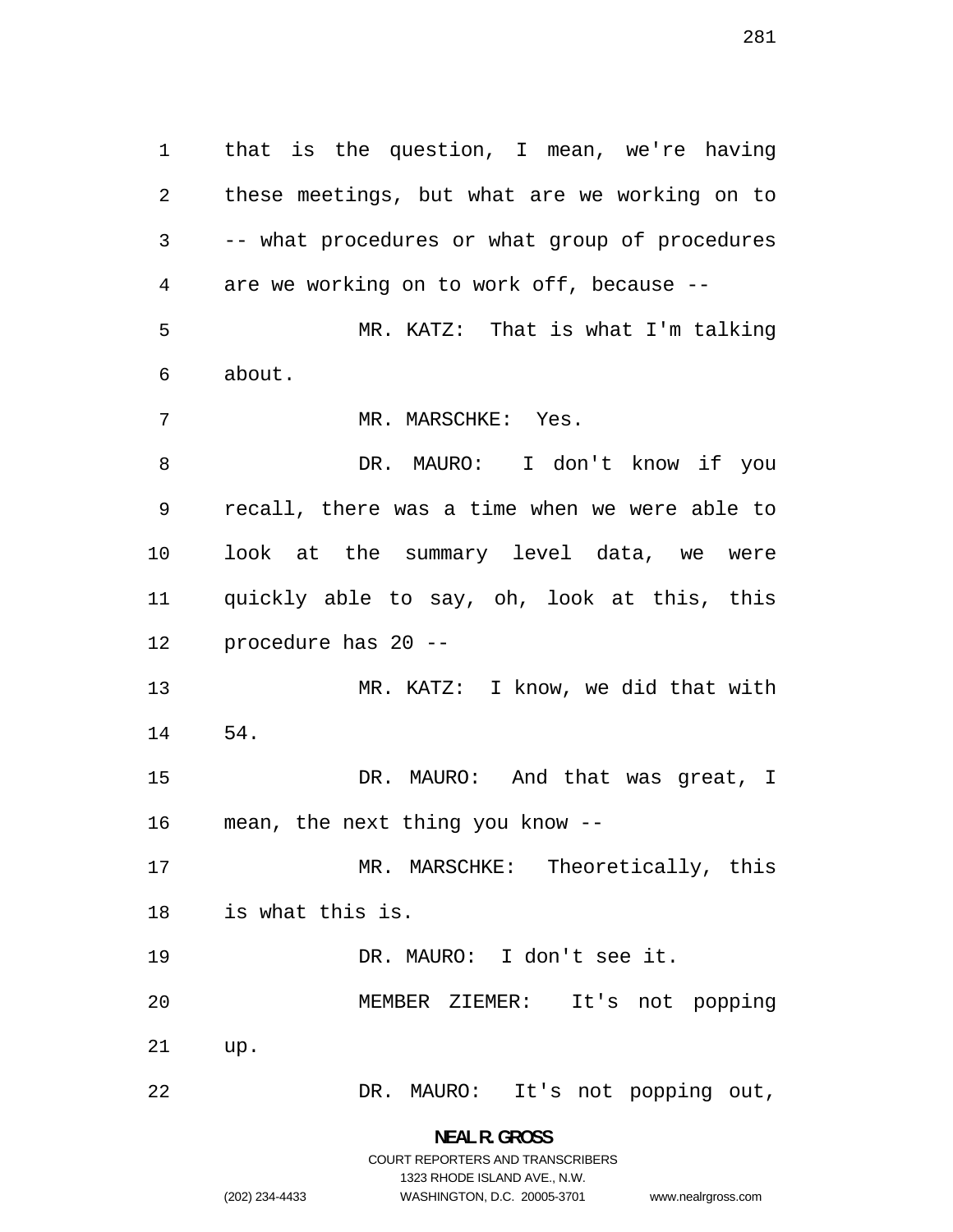yes. Bing, right off the bat, I remember -- I forget which one it was, OTIB-54, we -- MR. HINNEFELD: Well, this one basically -- DR. MAURO: We had 22 procedures in it. MR. MARSCHKE: Open procedures, 26. MR. KATZ: We have problems with this data. 11 DR. MAURO: But once it's working, we'll be okay. MR. KATZ: That is my point, the data aren't good right now, once we have the data straight, then you can do that scouring, identify some important consolidated chunks of unresolved issues -- MR. MARSCHKE: But we should do that before we go to the next meeting, otherwise, right now, there is nothing on -- MR. KATZ: What I'm saying is, we would do that this Fall, line it up so, that

> **NEAL R. GROSS**  COURT REPORTERS AND TRANSCRIBERS

> > 1323 RHODE ISLAND AVE., N.W.

(202) 234-4433 WASHINGTON, D.C. 20005-3701

www.nealrgross.com